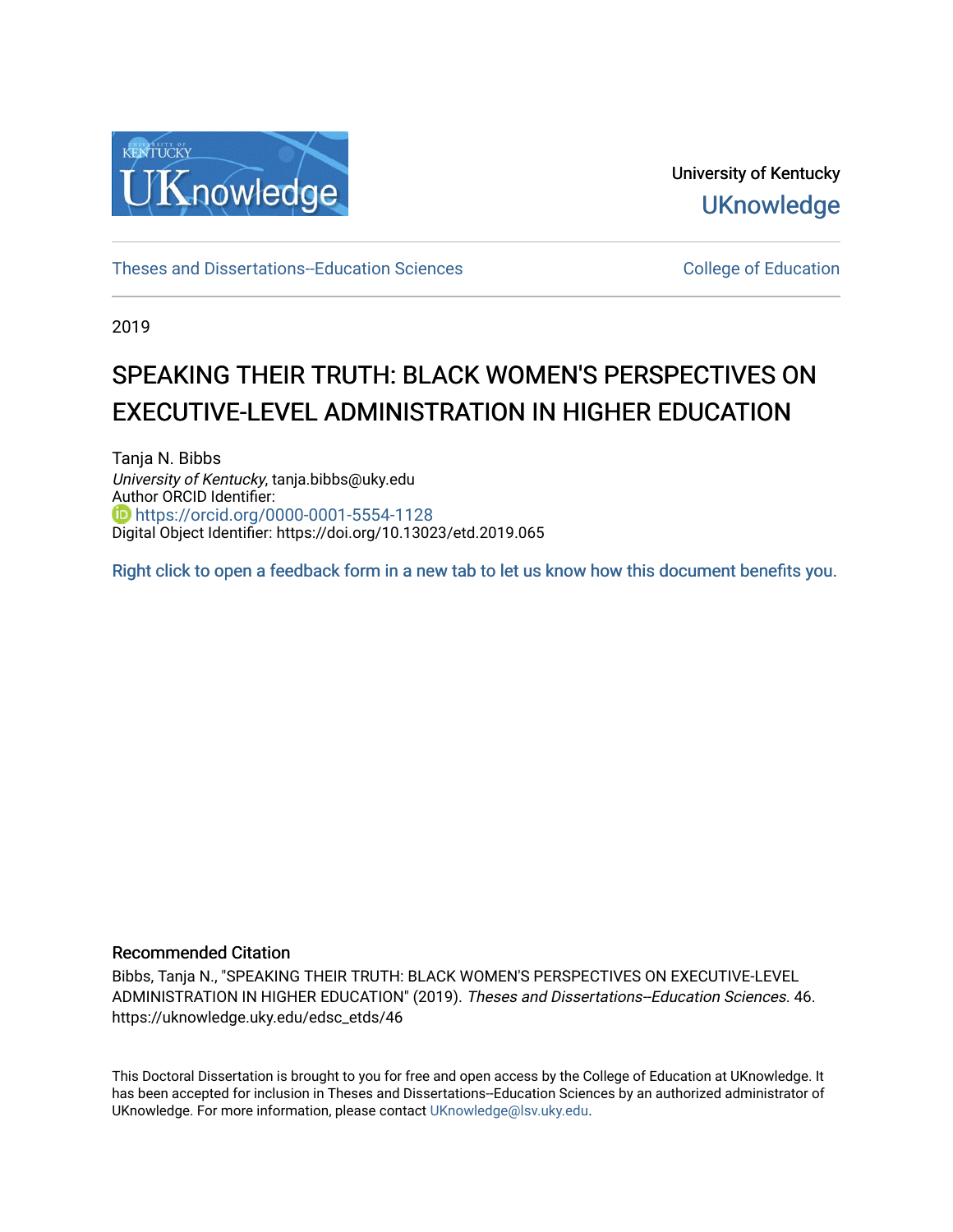# STUDENT AGREEMENT:

I represent that my thesis or dissertation and abstract are my original work. Proper attribution has been given to all outside sources. I understand that I am solely responsible for obtaining any needed copyright permissions. I have obtained needed written permission statement(s) from the owner(s) of each third-party copyrighted matter to be included in my work, allowing electronic distribution (if such use is not permitted by the fair use doctrine) which will be submitted to UKnowledge as Additional File.

I hereby grant to The University of Kentucky and its agents the irrevocable, non-exclusive, and royalty-free license to archive and make accessible my work in whole or in part in all forms of media, now or hereafter known. I agree that the document mentioned above may be made available immediately for worldwide access unless an embargo applies.

I retain all other ownership rights to the copyright of my work. I also retain the right to use in future works (such as articles or books) all or part of my work. I understand that I am free to register the copyright to my work.

# REVIEW, APPROVAL AND ACCEPTANCE

The document mentioned above has been reviewed and accepted by the student's advisor, on behalf of the advisory committee, and by the Director of Graduate Studies (DGS), on behalf of the program; we verify that this is the final, approved version of the student's thesis including all changes required by the advisory committee. The undersigned agree to abide by the statements above.

> Tanja N. Bibbs, Student Dr. Wayne D. Lewis, Jr., Major Professor Dr. Margaret Bausch, Director of Graduate Studies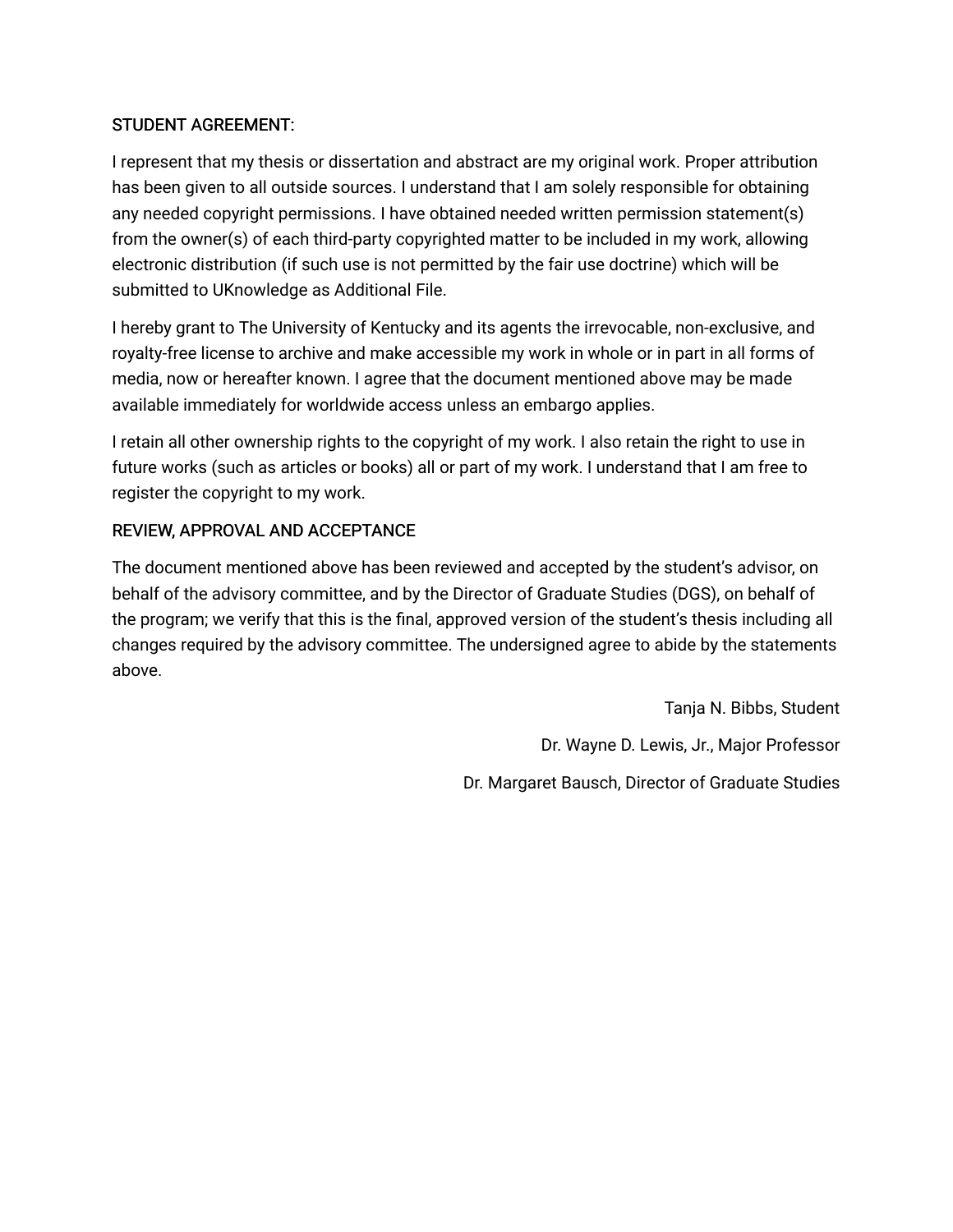# SPEAKING THEIR TRUTH: BLACK WOMEN'S PERSPECTIVES ON EXECUTIVE-LEVEL ADMINISTRATION IN HIGHER EDUCATION

# DISSERTATION \_\_\_\_\_\_\_\_\_\_\_\_\_\_\_\_\_\_\_\_\_\_\_\_\_\_\_\_\_\_\_\_\_\_\_\_\_\_\_\_

\_\_\_\_\_\_\_\_\_\_\_\_\_\_\_\_\_\_\_\_\_\_\_\_\_\_\_\_\_\_\_\_\_\_\_\_\_\_\_\_

A dissertation submitted in partial fulfillment of the requirements for the degree of Doctor of Philosophy in the College of Education at the University of Kentucky

By Tanja N. Bibbs Lexington, Kentucky Director: Dr. Wayne D. Lewis, Jr. Associate Professor of Educational Leadership Studies Lexington, Kentucky 2019

> Copyright © Tanja Nicole Bibbs 2019 <https://orcid.org/0000-0001-5554-1128>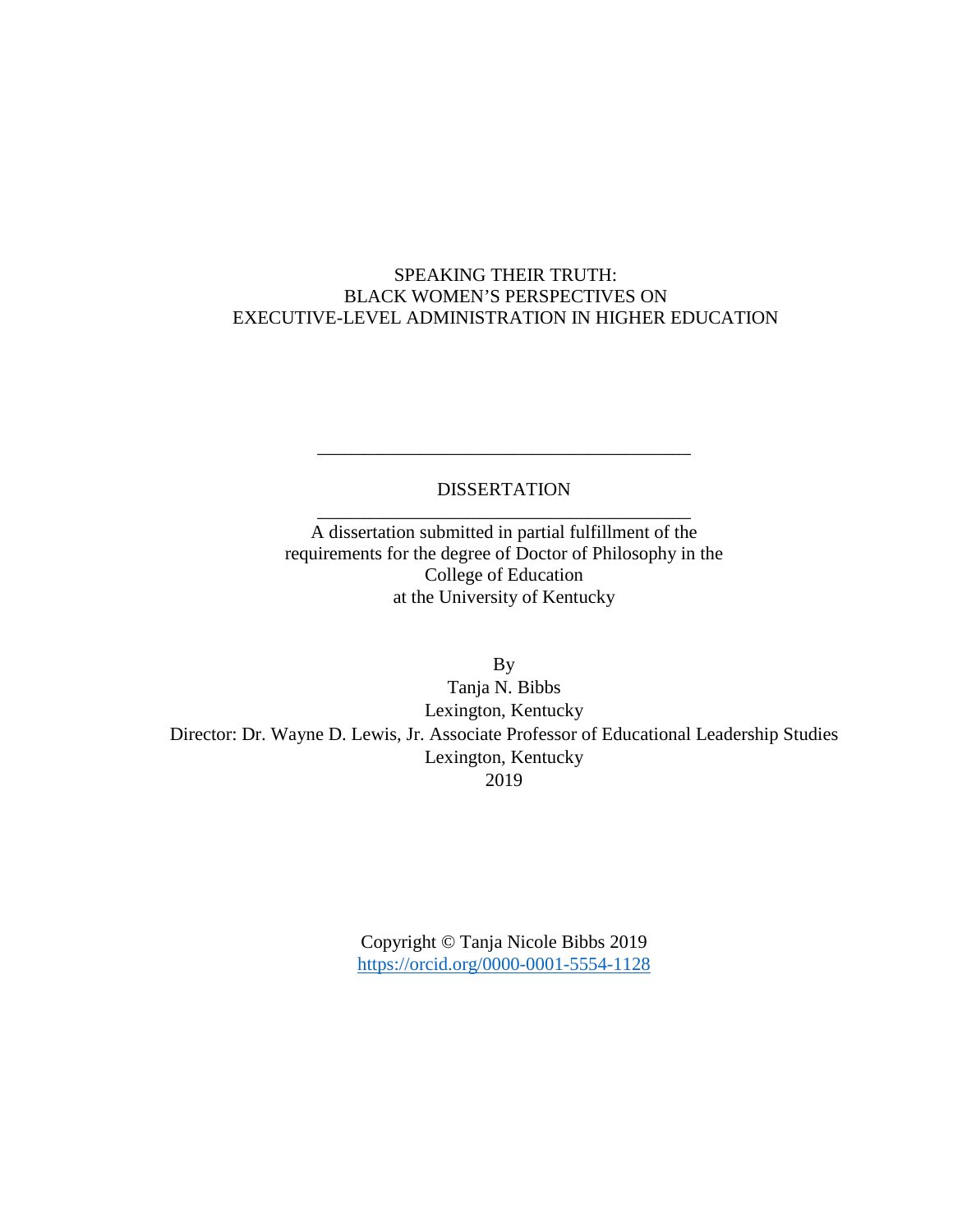#### ABSTRACT OF DISSERTATION

## SPEAKING THEIR TRUTH: BLACK WOMEN'S PERSPECTIVES ON EXECUTIVE-LEVEL ADMINISTRATION IN HIGHER EDUCATION

While Black women have etched a place for themselves as leaders within colleges and universities, few have advanced to the most senior levels of postsecondary administration and they remain underrepresented in those type of roles (Gamble & Turner, 2015; Jackson & Harris, 2007; West, 2015). Scholarly research has explored Black women's experiences as institutional leaders (Davis & Maldonado, 2015; Smith & Crawford, 2007; Waring, 2003); yet the phenomenon of executive-level higher education administration, specifically as it relates to Black women's perspectives, is not well known (Enke, 2014; Jean-Marie, Williams, & Sherman, 2009). Moreover, research that directs attention to Black women's unique leadership experiences as executive-level leaders within a Predominantly White Institution (PWI) is scarce (Gamble & Turner, 2015; Mosley, 1980; West, 2015).

This transcendental phenomenological study examined the perceptions of Black women's leadership experiences in their roles as executive-level higher education administrators at a PWI and strategies they used to cope with their experiences. Black Feminist Theory, which centers the narratives of Black women and explores how intersecting oppressions impact their everyday lives, was used to frame the study. Semistructured, face-to-face interviews and a review of relevant documents were used to collect the voices of four Black women executive-level leaders. Data collected were analyzed using Moustakas' (1994) phenomenological method of analysis and synthesized to reveal an essence of the experience of an executive-level higher education administrator at a PWI from the Black woman's vantage point.

Results indicated the meaning ascribed to the experience of being an executivelevel higher education administrator were rooted in: Knowing Who You Are, Developing as a Leader, Engaging in the Rules of the Game, Building Relationships, and Navigating Bias and Conflict. Further, Finding Strength through Spirituality, Relying on Family and Friends, Pursuing Enjoyable Activities emerged as strategies used to manage the phenomenon. This study offers a unique view into Black women's lived experiences and their perspective on leading at a PWI as an executive-level higher education administrator. Findings contribute to building transformative change at colleges and universities by providing insight and knowledge about the experiences of Black women in higher education administration.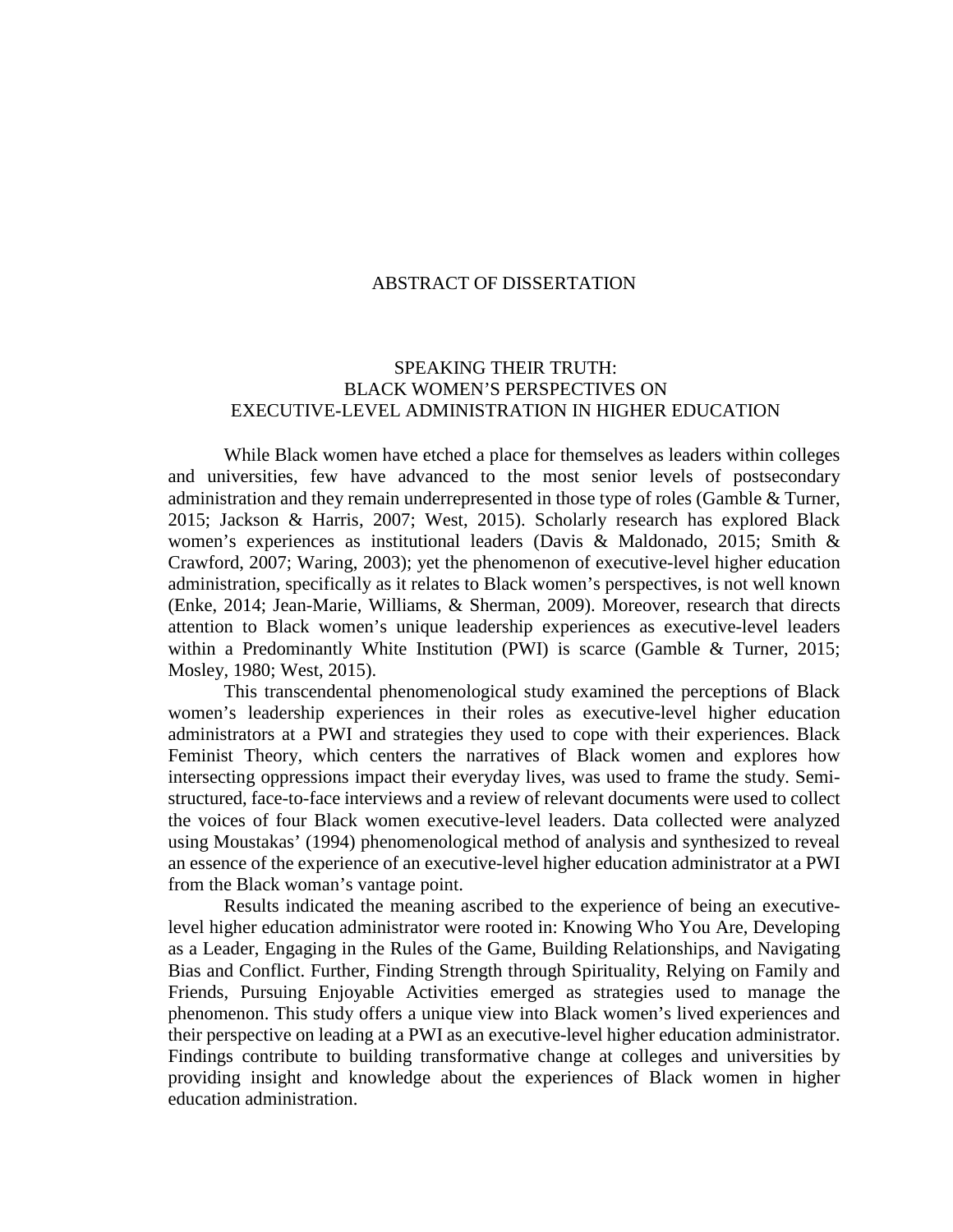KEYWORDS: Black Women, Higher Education Administration, Executive-level Administration, Educational Leadership, Predominantly White Institutions, Black Feminist Theory

Tanja N. Bibbs

*(Name of Student)*

April 3, 2019

Date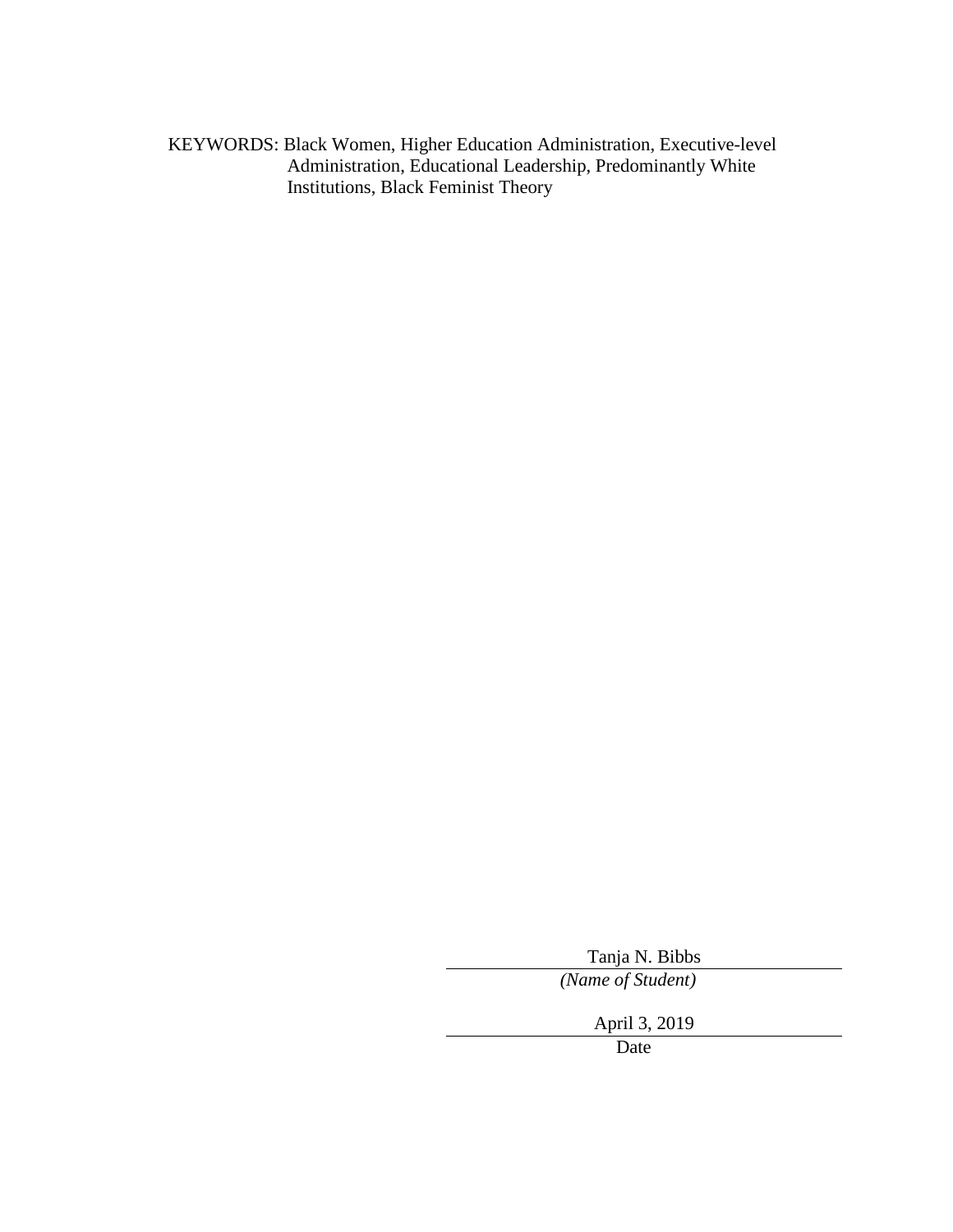# SPEAKING THEIR TRUTH: BLACK WOMEN'S PERSPECTIVES ON EXECUTIVE-LEVEL ADMINISTRATION IN HIGHER EDUCATION

By Tanja N. Bibbs

> Dr. Wayne D. Lewis, Jr. Director of Dissertation

Dr. Margaret Bausch Director of Graduate Studies

April 3, 2019

Date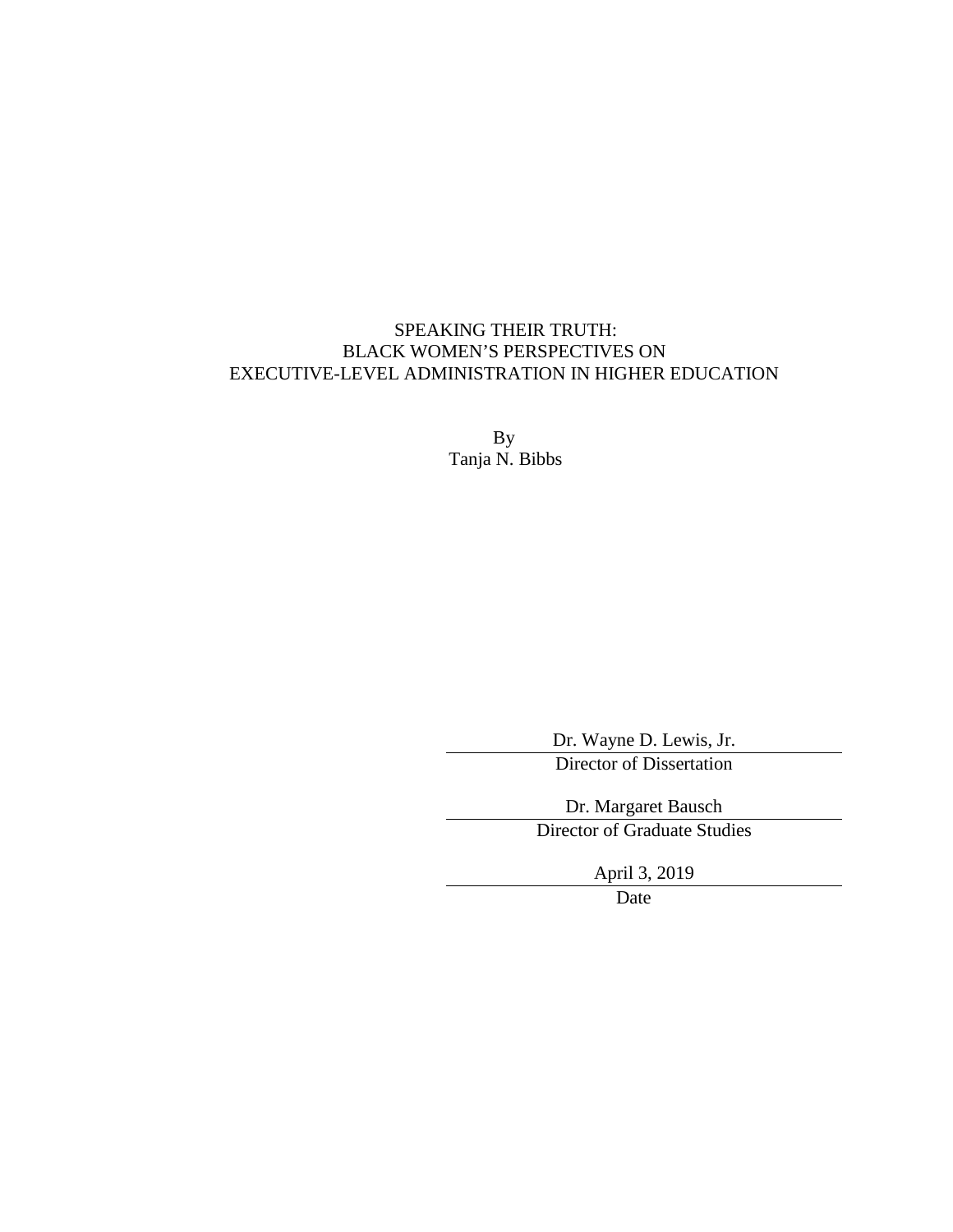# DEDICATION

To the Black women in higher education administration, who may feel silenced and invisible. I hear you. I see you.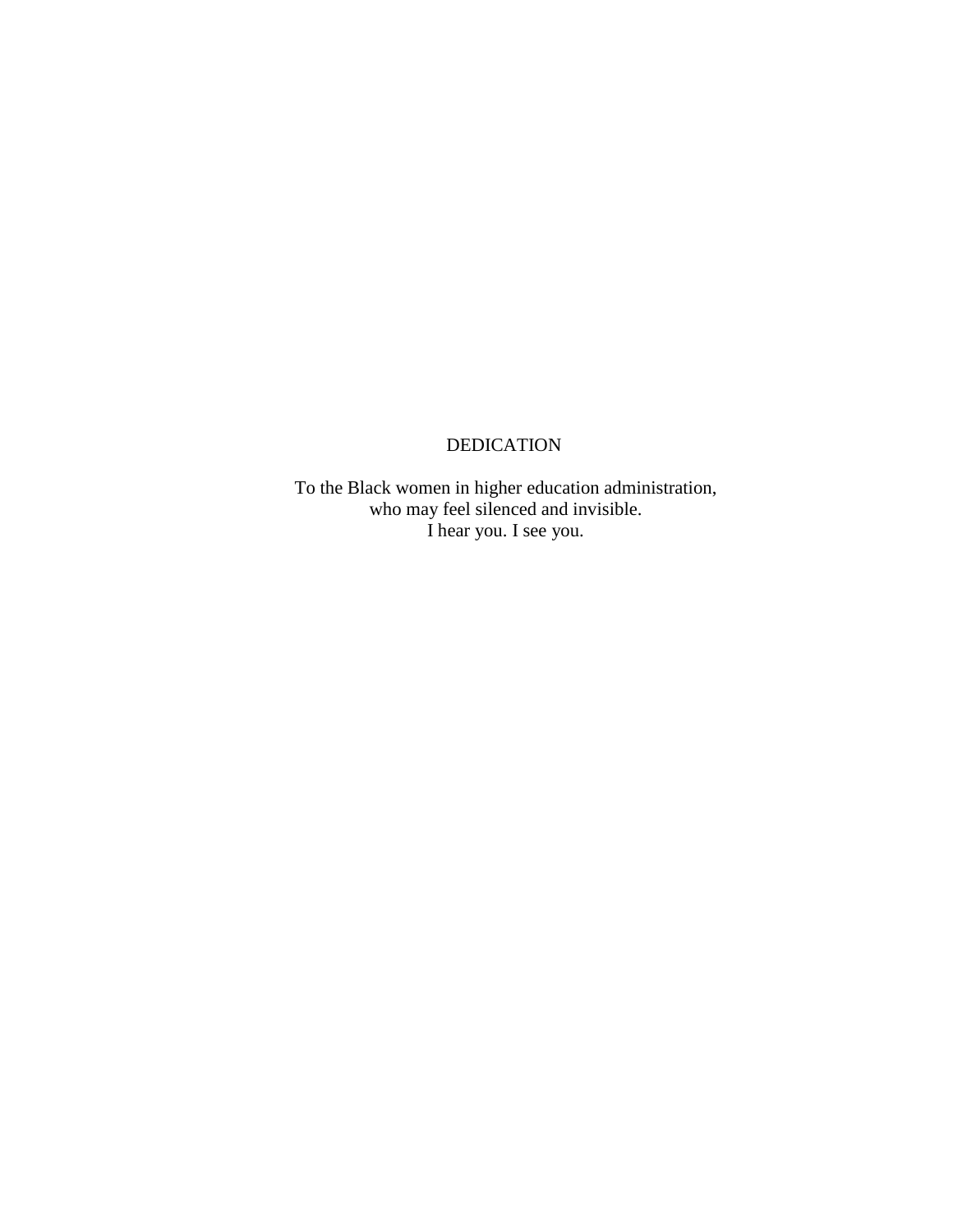#### ACKNOWLEDGMENTS

<span id="page-7-0"></span>First and most of all, I would like to give glory, honor, and the most humble thanks to God. For without His love, promise, and grace none of this would be possible. He gave me strength to endure this journey. I am indebted to my dissertation chair, Dr. Wayne Lewis. Thank you for your guidance, wisdom, and confidence. I have grown as a scholar because of you pushing me to do my best. To my dissertation committee members, thank you so much for your time and support. Dr. Lars Björk, I am thankful for your validation that I could be successful in a doctoral program. Your feedback over the years has been more than encouraging. Dr. John Thelin, your openness and insightful suggestions were invaluable. I am privileged to have learned about higher education from you. Dr. Chamara Kwakye, I am so grateful for your pep talks and appreciate you affirming me when I needed it the most. Thank you for sticking with me! Dr. Chana Akins, thank you for extending your time and energy. I would like to express my immense gratitude to the four amazing women who thought enough of this study and me to share their experiences. There are no words that will adequately articulate how grateful I am. You have touched my life deeply and infinitely. Thank you for trusting me with your stories. I pray I honored them in a way that is pleasing. I am a strong believer that God funds purpose. My sincerest gratitude for the financial support from the Wallace Charles Hill Graduate Fellowship and Arvle and Ellen Thacker Turner Research Fund.

I have been blessed with an amazing support system. To my family, friends, village, and tribe, thank you for cheering me along and believing in me. I appreciate every piece of advice, praise, moment of laughter, and prayer. Balancing multiple roles, which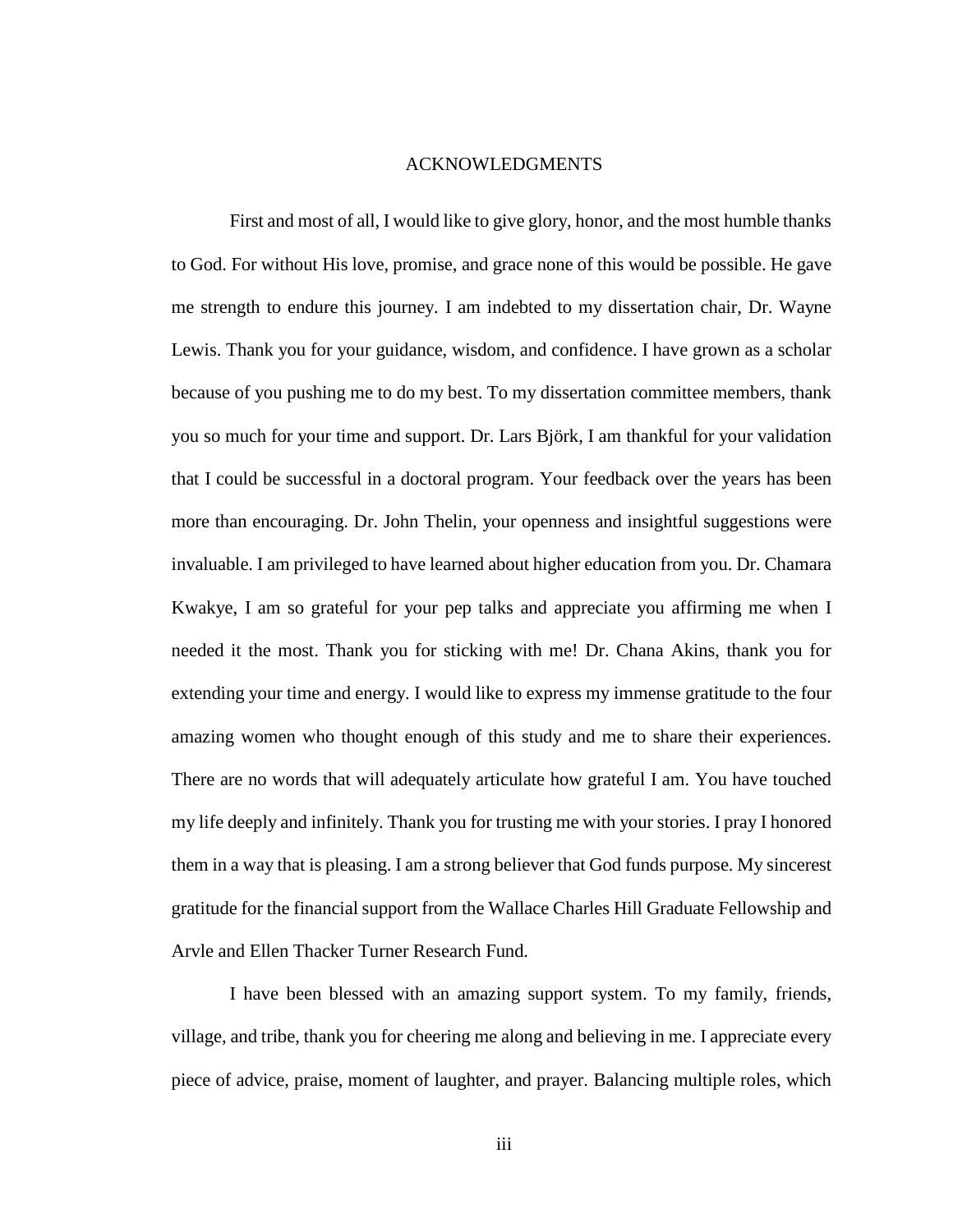eventually included motherhood, while pursuing this dream was no easy feat. My immense gratitude goes to the best and most supportive life partner. Torey, I appreciate your encouragement, sacrifices, patience, and love throughout this journey. You are an amazing father and I thank you for being understanding when I could not always be attentive to you or our daughter. I'm reclaiming my time and look forward to spending it with the two of you. To my dearest and sweetest Teagan, I love you so, so much. Thank you for bringing so much love and light to my life. You motivated me to finish and I hope I make you proud.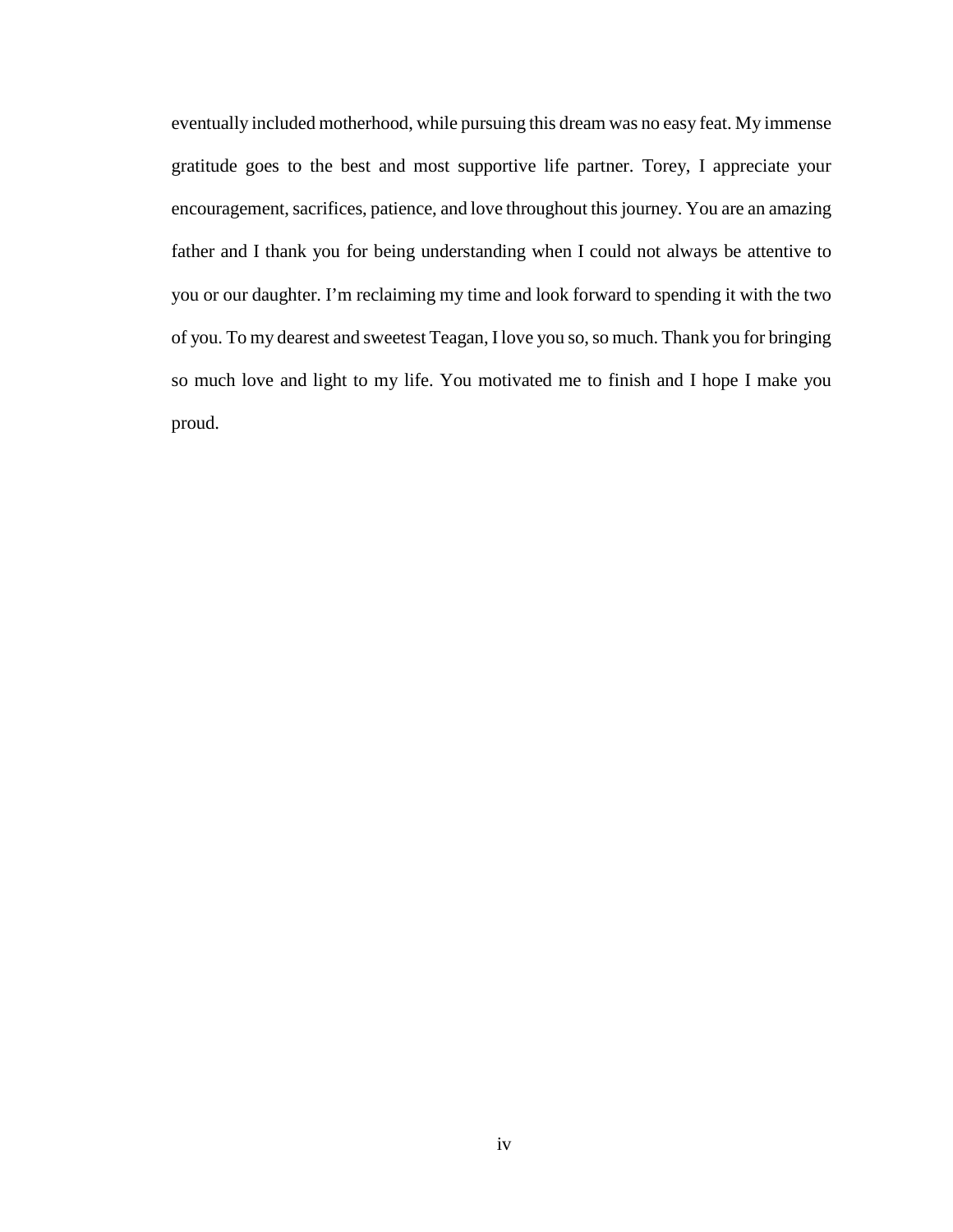# TABLE OF CONTENTS

| History of Women in Higher Education Administration Leadership  18               |  |
|----------------------------------------------------------------------------------|--|
|                                                                                  |  |
| Contemporary Women in Higher Education Administration Leadership  21             |  |
| Contemporary Black Women in Higher Education Administration Leadership  23       |  |
| Coping Strategies of Contemporary Women Higher Education Administrators 27       |  |
| Coping Strategies of Contemporary Black Women Higher Education Administrators 29 |  |
|                                                                                  |  |
|                                                                                  |  |
|                                                                                  |  |
|                                                                                  |  |
|                                                                                  |  |
|                                                                                  |  |
|                                                                                  |  |
|                                                                                  |  |
| BFT as a Theoretical Framework for Black Women in Higher Education               |  |
|                                                                                  |  |
|                                                                                  |  |
|                                                                                  |  |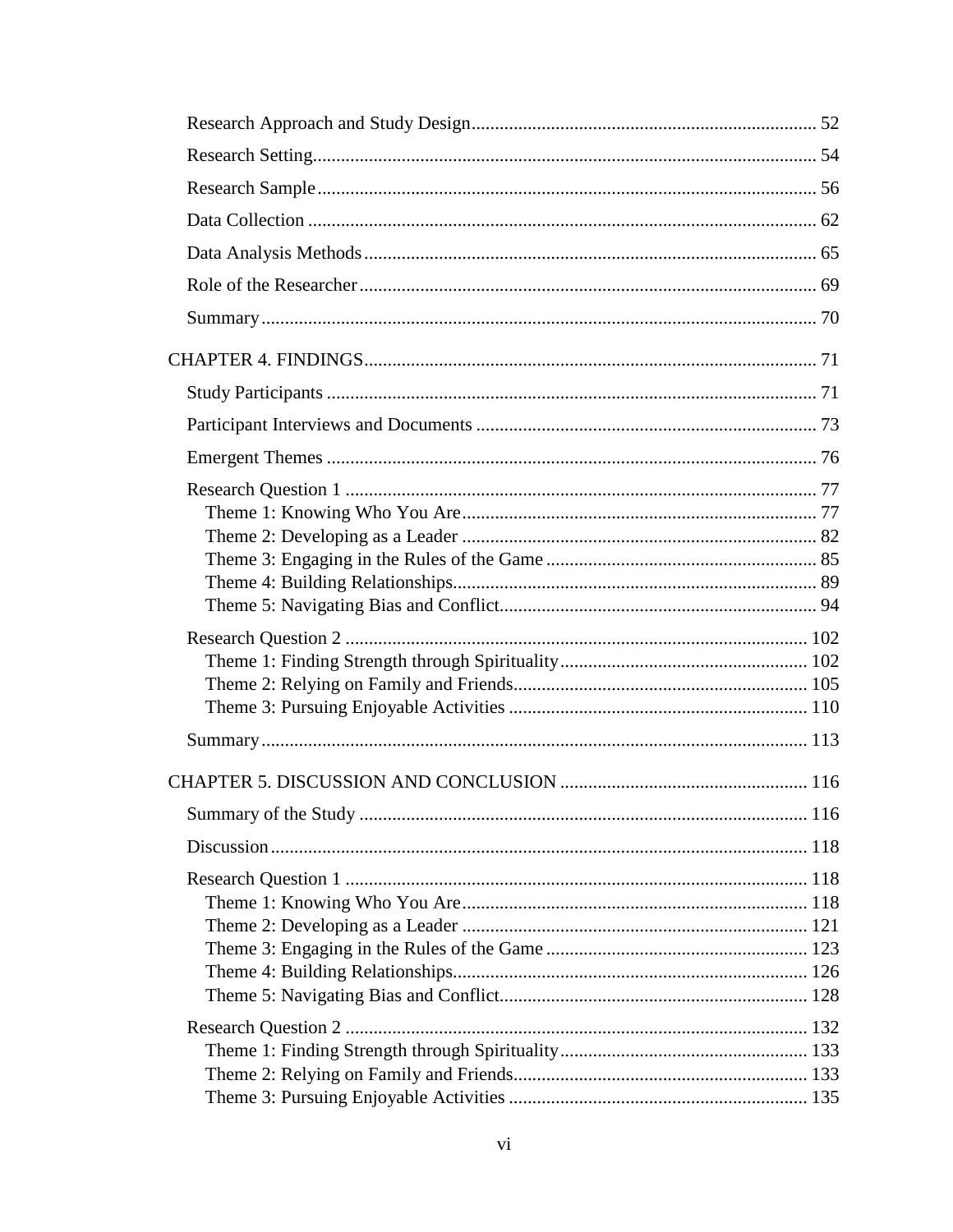| APPENDIX B: DEMOGRAPHIC SCREENING QUESTIONS  144 |  |
|--------------------------------------------------|--|
|                                                  |  |
|                                                  |  |
|                                                  |  |
|                                                  |  |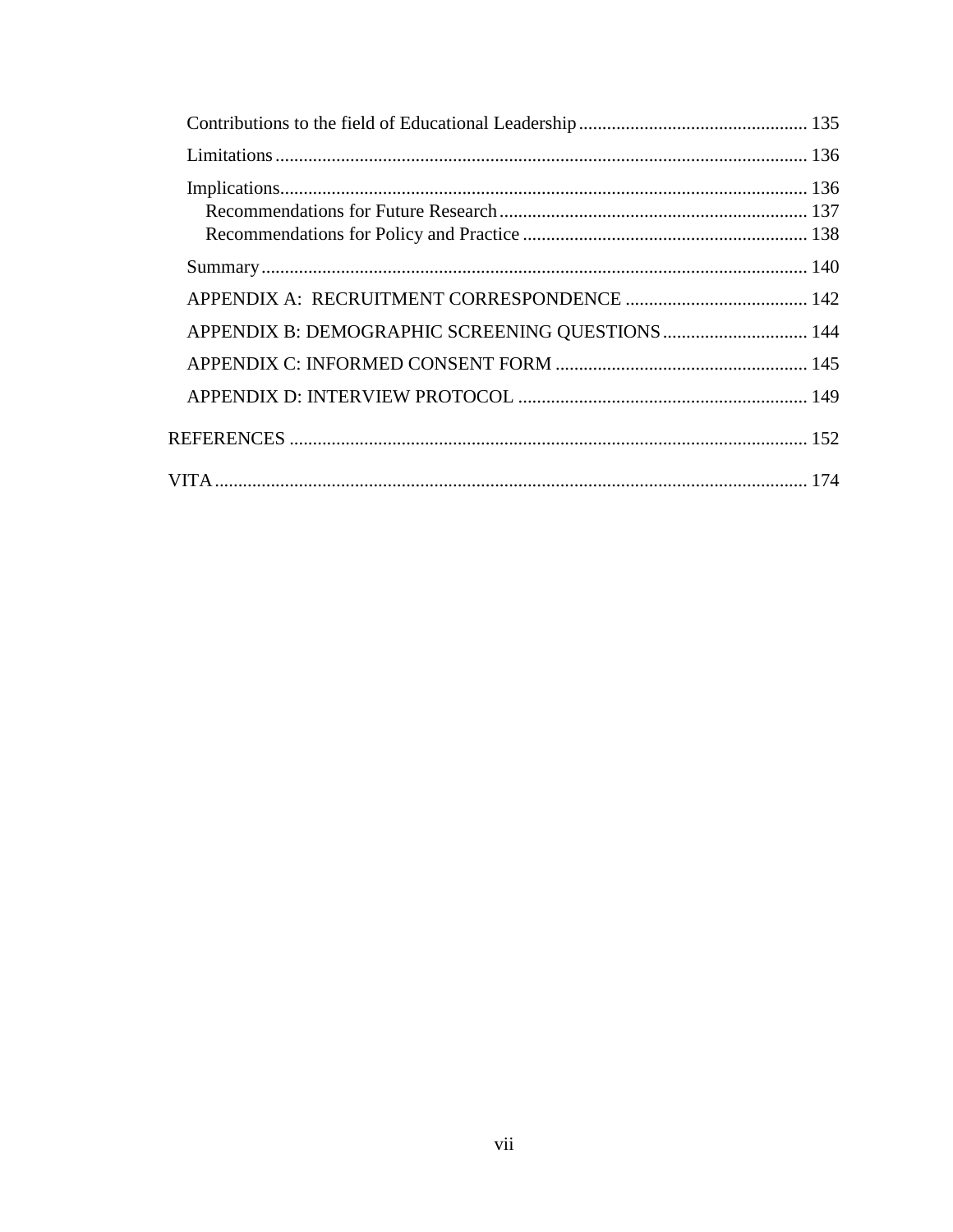#### **CHAPTER 1.INTRODUCTION**

<span id="page-12-0"></span>When American higher education opportunities extended access to women and Blacks after the Civil War, the landscape of education changed for Black women (Glover, 2012). No longer deprived of a formal education, Black women chose to further their education at colleges and universities. Black women's entrance into higher education as students eventually expanded into faculty and administrative roles. Although legislative policies such as affirmative action, as outlined in the Civil Rights Act of 1964 intended to diversify the hiring of minorities and remedy past discrimination (Anderson, 2004; Eisaguirre, 1999; Somers, 2002), Black women's presence as higher education administrators is underrepresented (Mosley, 1980; Wilson, 1989; West, 2015), even withstanding the rising number reaching executive-levels of leadership (Glover, 2012).

According to the National Center for Education Statistics (2013), Black women held 11% of the total executive, administrative, and managerial positions at postsecondary institutions in fall 2011. The disparities in representation of Black women in higher education is not limited only to administrative positions. Since faculty members often pursue a pathway into executive levels of higher education administration (Glover, 2012), it is important to note Black women are also underrepresented in faculty roles at colleges and universities (Gregory, 2001; Jones & Dufor, 2012). Of all faculty at degreegranting postsecondary institutions in fall of 2011, only 8% were Black women (National Center for Education Statistics, 2013). The underrepresentation of Black women in higher education reflects the lack of literature about their experiences (Patitu & Hinton, 2003).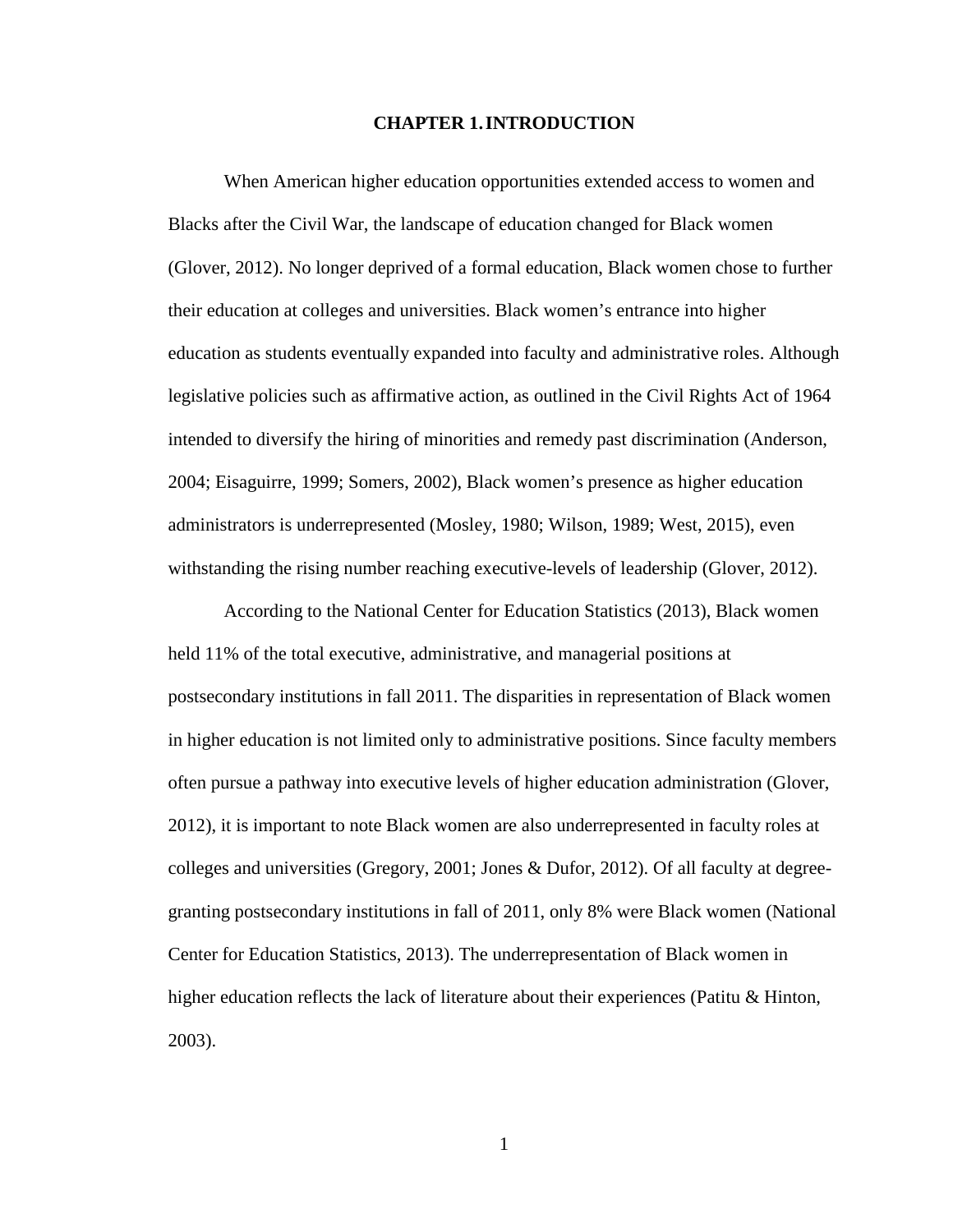As Black women have advanced in positions of leadership within colleges and universities, a number of studies have emerged to explore their perceptions and experiences as higher education administrators (Barksdale, 2006; Davis & Maldonado, 2015; Jackson & Harris, 2007; Jean-Marie, Williams, & Sherman, 2009; Lloyd-Jones, 2009; Mosley, 1980; Smith & Crawford, 2007; Waring, 2003; West, 2015). Because of their race and gender, Black women hold a unique position not only in America, but in higher education leadership. However, research has not fully explored how the intersections of race and gender shape the leadership experiences of Black women in executive-level positions within higher education (Davis & Maldonado, 2015; Enke, 2014; Jean-Marie et al., 2009; Lloyd-Jones, 2009; West, 2015). The purpose of this study is to fill that gap in the literature by exploring lived experiences of Black women executive-level higher education administrators.

Specifically, this study sought to understand how race and gender influence the leadership experiences of executive-level administrators in higher education at Predominantly White Institutions (PWIs). The study findings and conclusions gives voice to often silenced Black women in educational leadership. It also contributes to the paucity of literature about Black women in higher education administration (Patitu & Hinton, 2003) and provides an opportunity to understand ways intersecting oppressions, related to race and gender, affect their lived experiences as executive-level administrators in higher education.

### **Problem Statement**

<span id="page-13-0"></span>For a very long time, Black women serving in higher education administration was an anomaly (Moses, 1997). While Black women's career trajectories in higher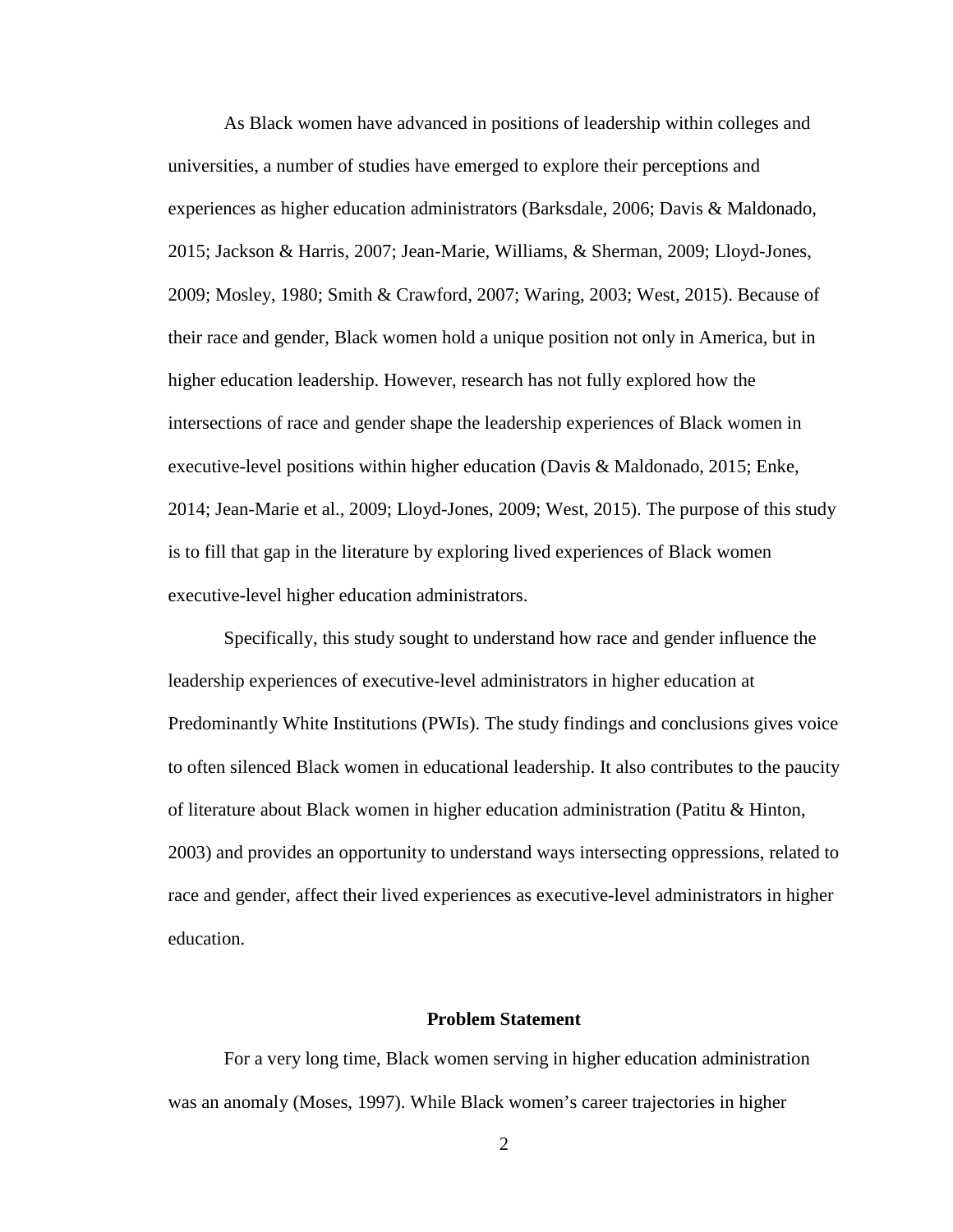education now more often include positions in administration, they continue to be underrepresented in executive leadership positions at colleges and universities (Gamble & Turner, 2015; Jackson & Harris, 2007; West, 2015). Black women in these top leadership roles, and other administrative levels, at postsecondary institutions face different challenges related to racial discrimination (Jackson & Harris, 2007; Mosley, 1980; Patitu & Hinton, 2003); gender discrimination (Gamble & Turner, 2015; Jackson & Harris, 2007; Mosley, 1980; Patitu & Hinton, 2003); mentoring and networking relationships (Barksdale, 2006; Davis & Maldonado, 2015); isolation (Patitu & Hinton, 2003); tokenism (Mosley, 1980); unequal pay (Jackson & Harris, 2007; Jean-Marie et al., 2009; Mosley, 1980; Wilson, 1989); and homophobia (Patitu & Hinton, 2003).

Gender or race are often the focus in terms of discrimination Black women experience (Barksdale, 2006; Waring, 2003), with few studies directing attention to how race and gender interact to shape the experiences of Black women in administrative roles (Davis & Maldonado, 2015; Waring, 2003). The assumption is that Black women must choose which competing identity they identify with, being Black or being a woman, but the idea is their identity cannot include both (Gay  $&$  Tate, 1998). This inference disregards Black women's distinctive position and experience and reinforces the discourses that what is true for White women is representative for all women and what is accurate for Black men is also accurate for Black women (Davis & Maldonado, 2015). Yet studies have revealed this is not the case and Black women's experiences in higher education are unique and deserve special attention (Moses, 1997).

The type of institutional environment has been shown to have an impact on the experiences of Black women in administration (Dawkins, 2012). Since Blacks were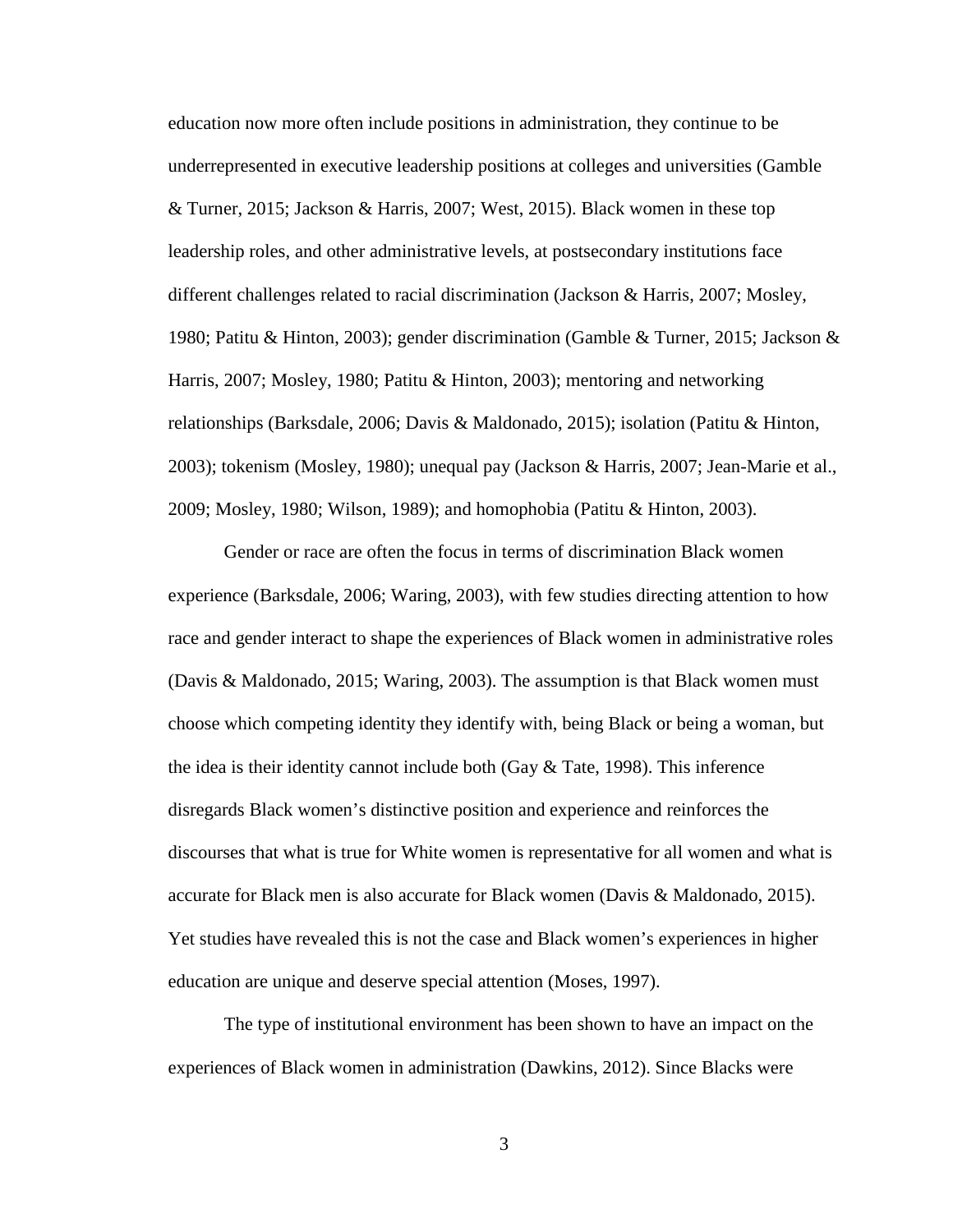traditionally restricted to Historically Black colleges and Universities (HBCUs) until integration allowed them access as faculty and administrators to PWIs (Benjamin, 1991), it is expected that Black women have held fewer administrative positions at PWIs in comparison to HBCUs (Becks-Moody, 2004). Nonetheless, they experience similar issues at PWIs and HBCUs as the climate Black women experience at both are marked with hostility (Hinton, 2001; Jean-Marie et al., 2009). The challenges Black women confront at HBCUs stem more from gender bias while race-based discrimination is not as pervasive (Bonner, 2001). Parker (2005) asserted the ways race and gender intersect in women's work experiences should be the focus when exploring and analyzing their leadership within predominantly White organizations. How intersecting oppressions related to their race and gender identities impact Black women higher education administrators, especially at PWIs, have not been fully explored, warranting the need for the research study (Gamble & Turner, 2015; Mosley, 1980; West, 2015).

#### **Purpose and Significance of Study**

<span id="page-15-0"></span>The literature about women in educational leadership at postsecondary institutions primarily address the experiences of White women (Barksdale, 2006; Patitu & Hinton, 2003). Generalizations about women's educational leadership experiences that rely on White women are somewhat misleading as White women do not have to manage gender and race roles. This research study contributes to the body of literature about Black women in higher education administration, which is currently limited (Barksdale, 2006; Mosley, 1980; Patitu & Hinton, 2003). Also, previous research has focused on Black women in higher education as students and faculty (Hughes & Howard-Hamilton, 2003), with minimal attention devoted to Black women and their experiences in administrator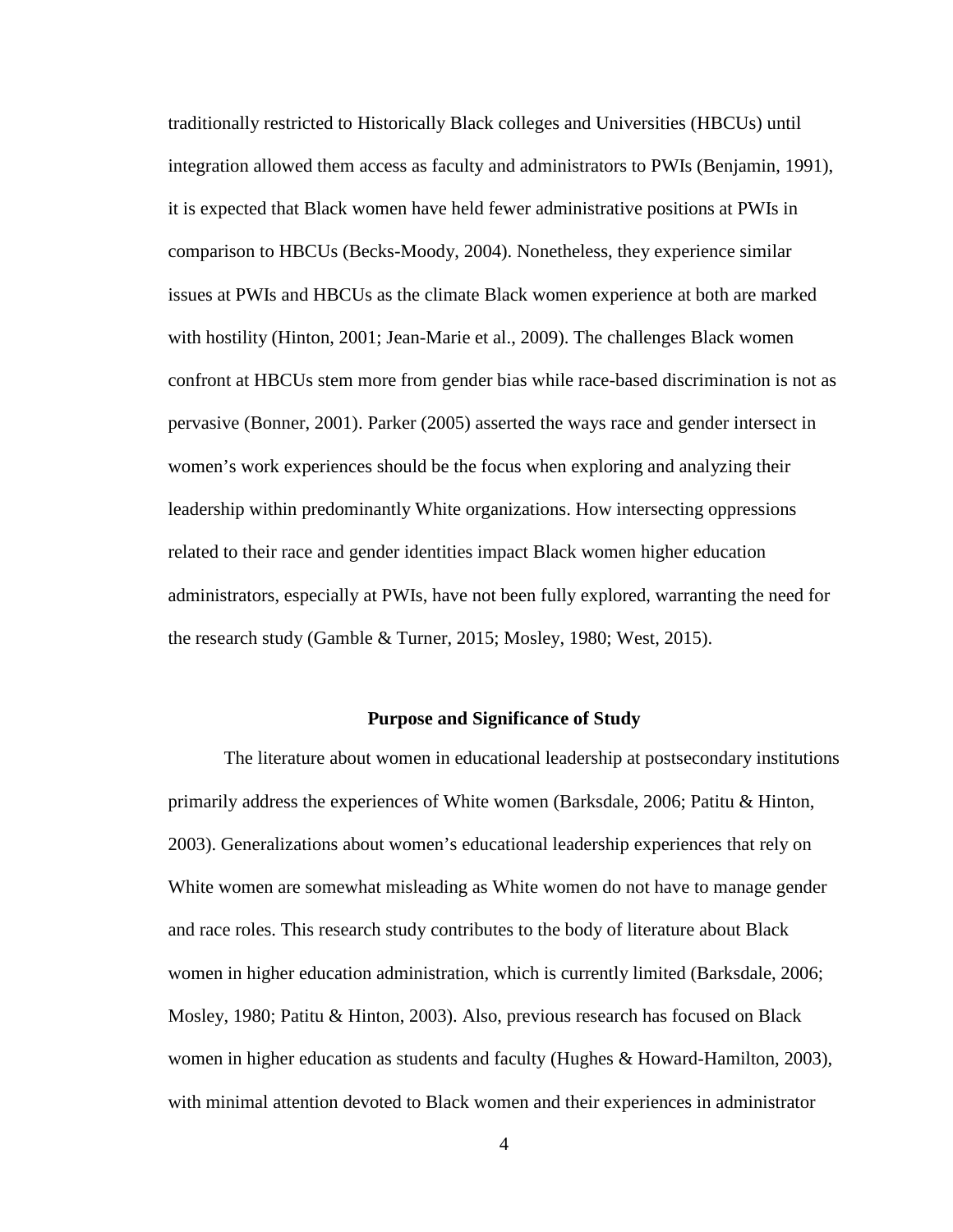positions (Howard-Vital, 1989; Mosley 1980; Rusher, 1996). Further, while scholars have uncovered the double jeopardy of racial and gender discrimination Black women encounter (Mosley, 1980), there are minimal studies that direct attention to how intersectionality shapes experiences of Black women in higher education administration (Davis & Maldonado, 2015; Waring, 2003). Furthermore, this study utilized a theoretical framework that centers Black women, which is not often used when researching the experiences of Black women in higher education administration (Enke, 2014; Jean-Marie et al., 2009).

Furthering the scholarship on Black women in higher education adds diversity in perspective to the field of educational leadership and gives voice to Black women who are often overlooked. Also, by advancing the exploration of gendered and racial differences Black women in higher education administration face, the study seeks to inform practice within institutions. Exploring Black women's leadership experiences is valuable for recruitment and retention efforts of other Black women in administrative roles (Patitu & Hinton, 2003; Hughes & Howard-Hamilton, 2003). The meaningful contributions Black women in higher education administration make in regards to mentorships, retention, and persistence of students of color is valuable to colleges and universities (Patitu & Hinton, 2003), making this study significant to that area of scholarship and practice as well.

#### **Research Question and Design**

<span id="page-16-0"></span>The research questions that guide the study are: (1) How do Black women perceive and describe the influence of race and gender on their leadership experiences as executive-level administrators in higher education? and (2) What strategies (if any) do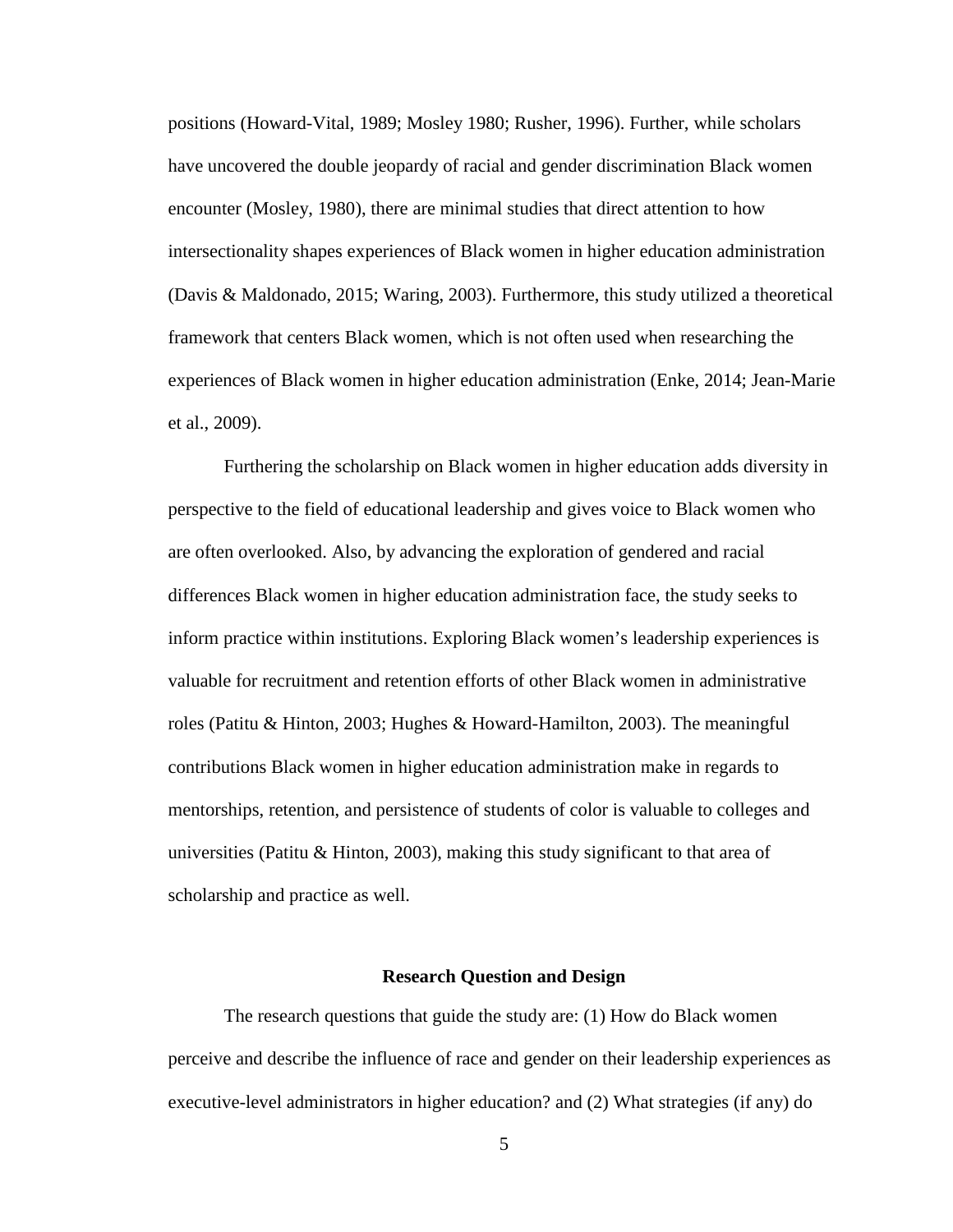Black women in executive-level administrative positions use to cope with the perceived influence of race and gender on their leadership experiences as executive-level administrators in higher education? To answer the research questions, a qualitative methodological approach through phenomenological inquiry was used. Qualitative research seeks to explore how people understand their experiences and what meaning they attribute to their experiences (Merriam, 2009). A phenomenological approach allows for the discovery of the lived experiences of several individuals in relation to a certain phenomenon (Creswell, 2007), which for this study focused on describing what Black women in executive-level higher education administrative positions encounter regarding how race and gender influence their leadership experiences and how that phenomenon is experienced (Creswell, 2007; Moustakas, 1994).

Black Feminist Theory or Thought (BFT) informed the study. In the 1990s, Patricia Hill Collins produced BFT developed from Black women intellectuals and their activism to end oppression (Guy-Sheftall, 1995). BFT is a Black feminist consciousness that channels Black women's narratives and explores how the intersections of racism, sexism, and classism affect every facet of their daily experiences. As a theoretical lens for the study, BFT provided a generalized explanation of how race and gender shape Black women's point of view.

The research sample included Black women who are currently serving or have served as higher education administrators in executive-level administrative positions at PWIs. Using BFT to undergird the study, answering the research questions was accomplished by conducting semi-structured interviews and reviewing relevant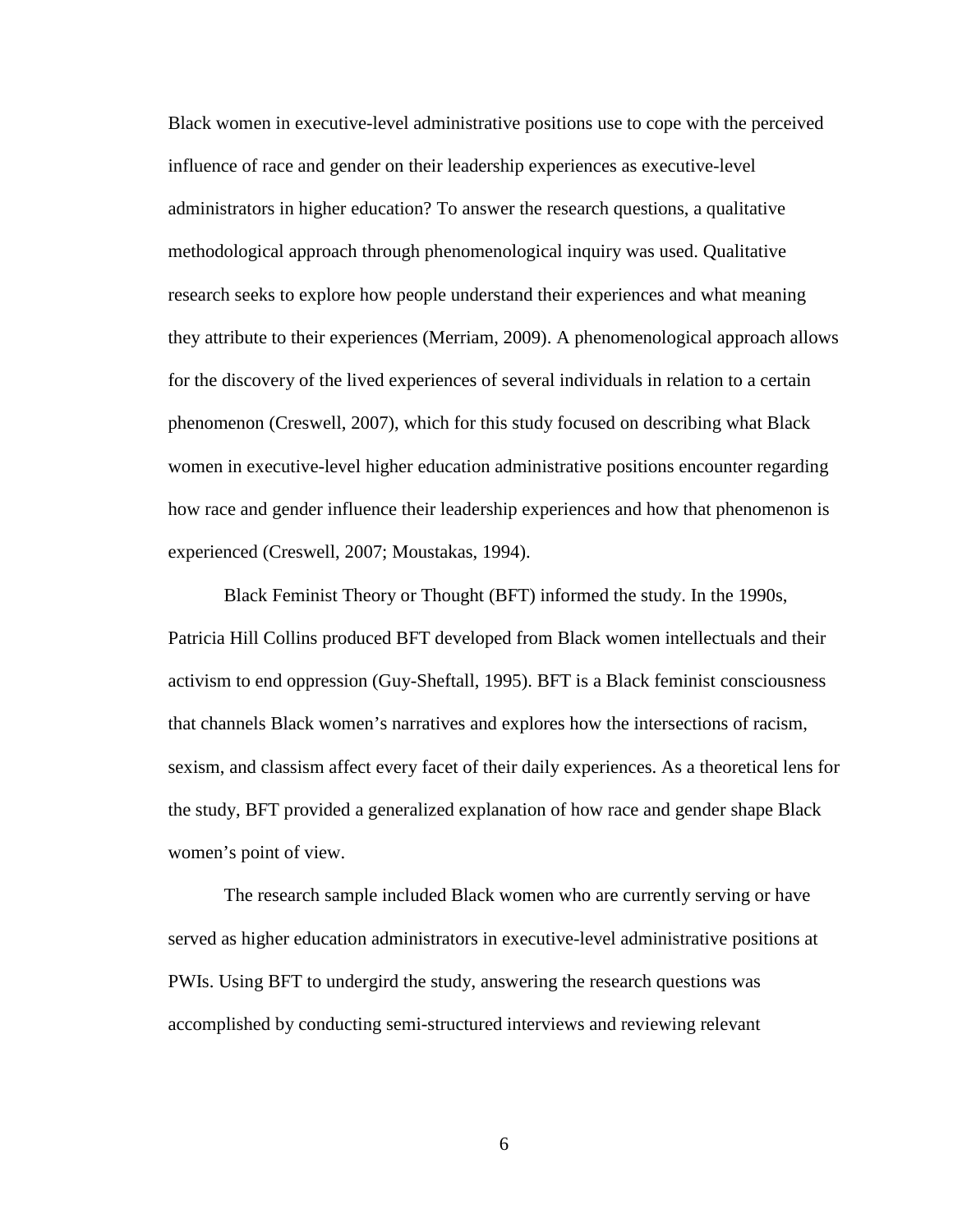documents during data collection. The data analysis phase involved developing an essence of the experience for all participants in the study (Creswell, 2007).

There are identified weaknesses with this research study. First, the sample of participants focuses on a very specific group, Black women in executive-level administrative positions at PWIs. Second, the sample size of participants is small which is limiting. Third, Black Feminist Thought does not follow a traditional, dominant epistemology as the theoretical framework is guided by Black women's experiences (Collins, 1989; 2009). Finally, since the researcher is the instrument in qualitative research, there is a possibility to introduce bias and error when conducting the study.

#### **Definition of Terms**

<span id="page-18-0"></span>For purposes of this study, the following terms are defined.

- Black: A person who has origins in any of the Black racial groups of Africa (U.S. Department of Education, National Center for Education Statistics, n.d.).
- Executive-level administrative positions: Individuals who maintain high-ranking positions within colleges and universities and have leadership responsibilities that include, but are not limited to, creating and managing institution, division, or departmental strategies, overseeing budgets and personnel, and influencing policies and practices (U. S. Equal Employment Opportunity Commission, n.d.). These positions include roles such as president, vice president, provost, chief executive officer, and dean.
- Gender: The social construction of sex, which refers to the biological categories of male and female (Colebrook, 2004; Oakley, 1985). Gender is psychologically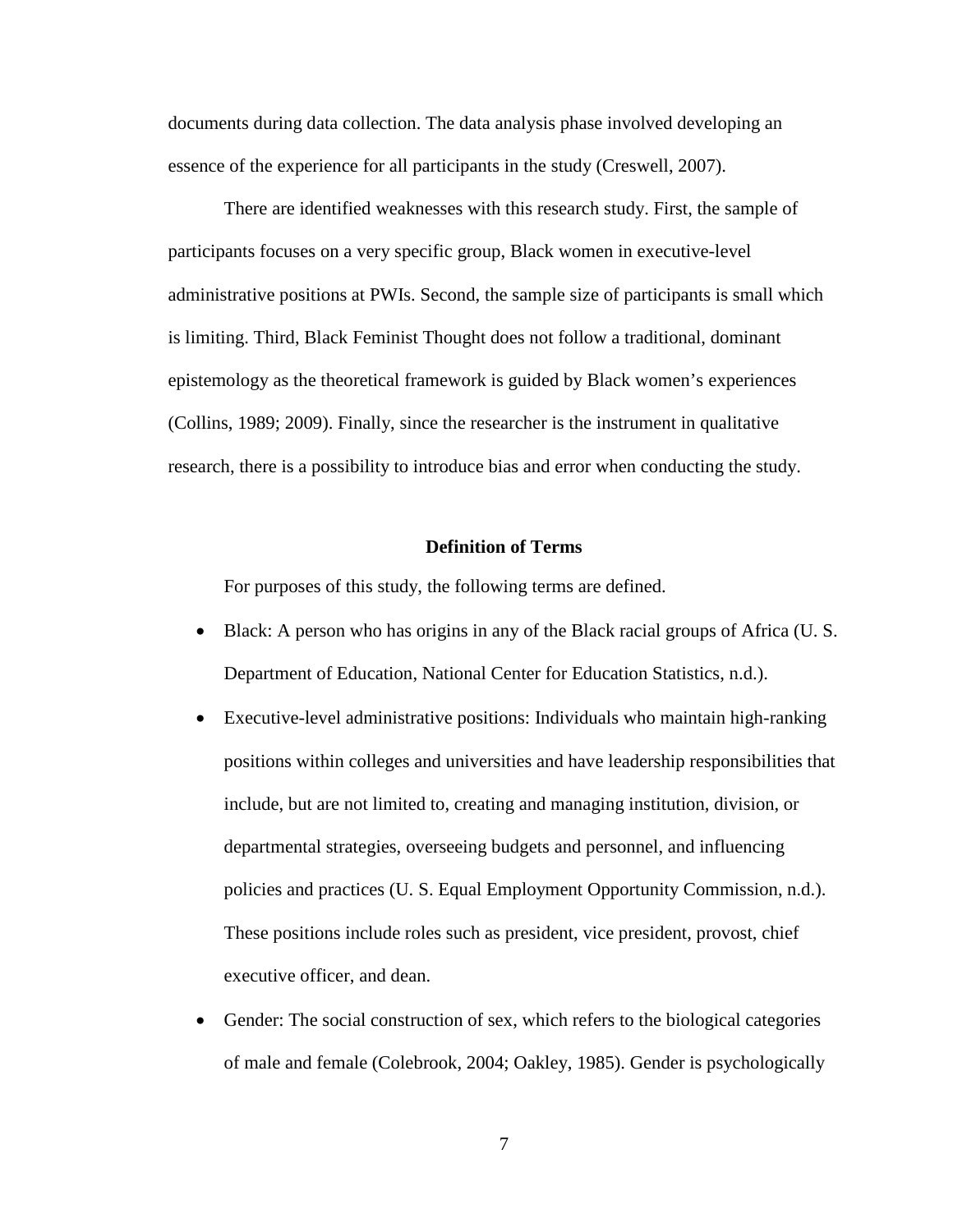and culturally based and corresponds with the categories of masculine and feminine (Oakley, 1985).

- Higher education administrators: Individuals in positions at colleges and universities who need specialized expertise and knowledge to accomplish academic and institutional tasks central to the organization's mission (Birnbaum, 1988).
- Leadership: An influential relationship that inspires followers to achieve a shared vision and stated objectives (Rost, 1993).
- Predominantly White Institutions: Colleges and universities that are composed of a primarily White demographic and the institutional practices are interconnected with Whiteness (Bourke, 2016).
- Race: A socially constructed concept that changes over time and references the physical differences between groups of humans and entire cultures (American Sociological Association, 2017). Race is tied to social positions within society and political conflicts and interests (Winant, 2000).

#### **Summary**

<span id="page-19-0"></span>This chapter provided an overview of the research study and its importance in adding to the field of educational leadership and literature about Black women in higher education administration. The second chapter outlines the literature reviewed to situate the study. The literature review includes a discussion of the historical and contemporary perspectives of women, and specifically Black women, in leadership and gives focus to higher education administrative leadership. The literature review also describes the theoretical framework intended to guide the study. The third chapter details the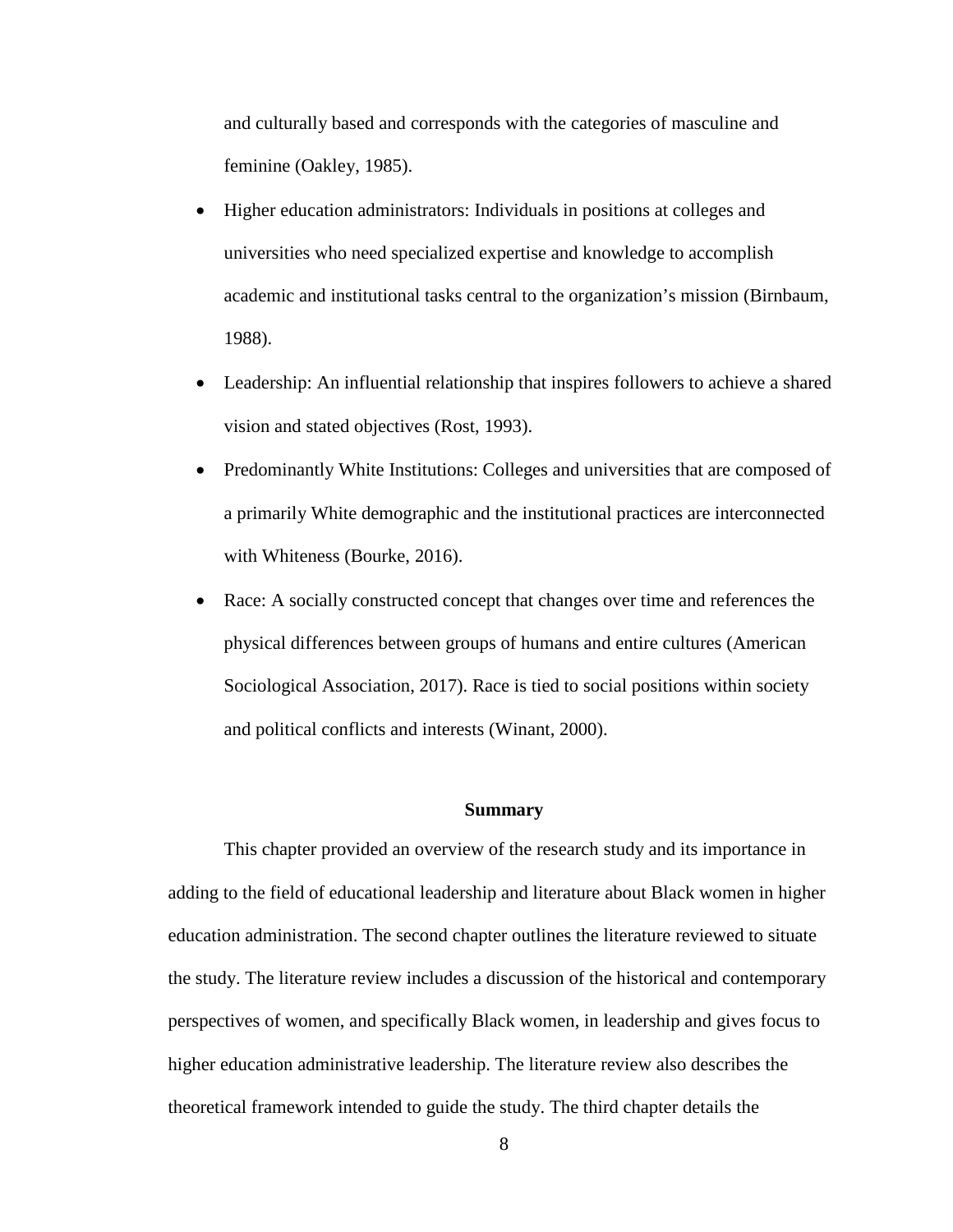qualitative research methods used to explore the research questions. The fourth chapter presents the research study findings. The fifth chapter discusses the study findings, implications, and opportunities for future research.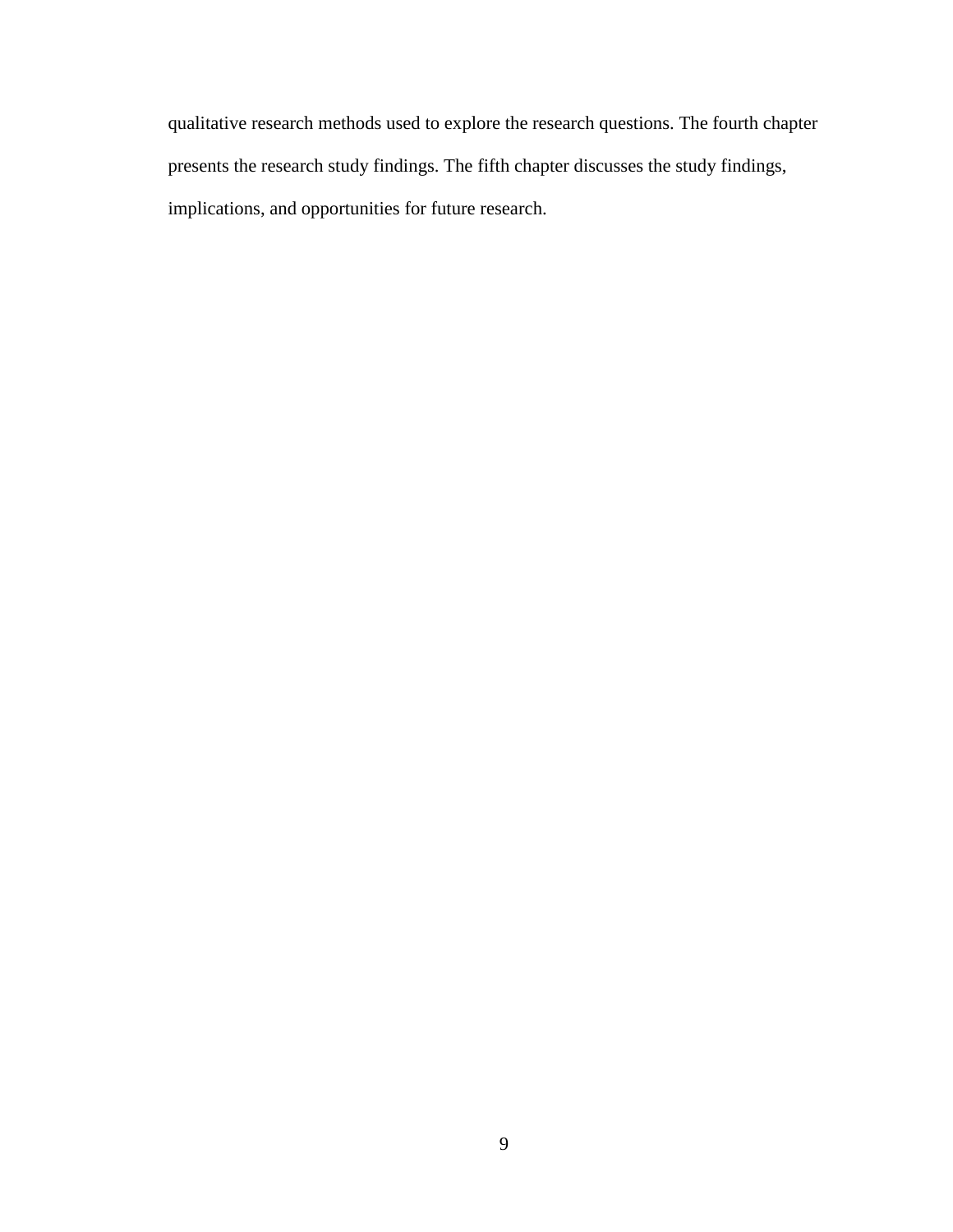#### **CHAPTER 2.LITERATURE REVIEW**

<span id="page-21-0"></span>This chapter explores literature relevant to this research study, which sought to explore the influence of race and gender on the leadership experiences of Black women in executive levels of higher education administration, and the strategies they use to cope with those leadership experiences. To ground the study, historical and contemporary perspectives significant to the research questions were of central focus. The literature review is organized in six different sections. It begins with a review of literature describing the historical and contemporary experiences of women in leadership. Next, literature about past and present-day challenges confronting women administrators in general, and Black women administrators specifically, in higher education is presented. Then, a review of the scholarly literature on mechanisms women and Black women employ to cope with situations encountered as higher education administrators is presented. Finally, since a Black Feminism viewpoint is being used to undergird the study, the last section of the literature review concludes with an outline of the theoretical framework for understanding how Black women's race and gender identities shape their outlook and a synthesis of relevant studies which use that lens to explore Black women in higher education administration.

Reviewing literature for the dissertation study involved identifying, retrieving, reading, analyzing, and synthesizing resources related to Black women in higher education, with an emphasis on administrators. First, previous doctoral coursework was referenced to identify any useful resources to review. Additionally, electronic research databases, including EBSCOhost, Education Resources Information Center (ERIC), ProQuest Dissertations and Theses, and Google Scholar were utilized to conduct a more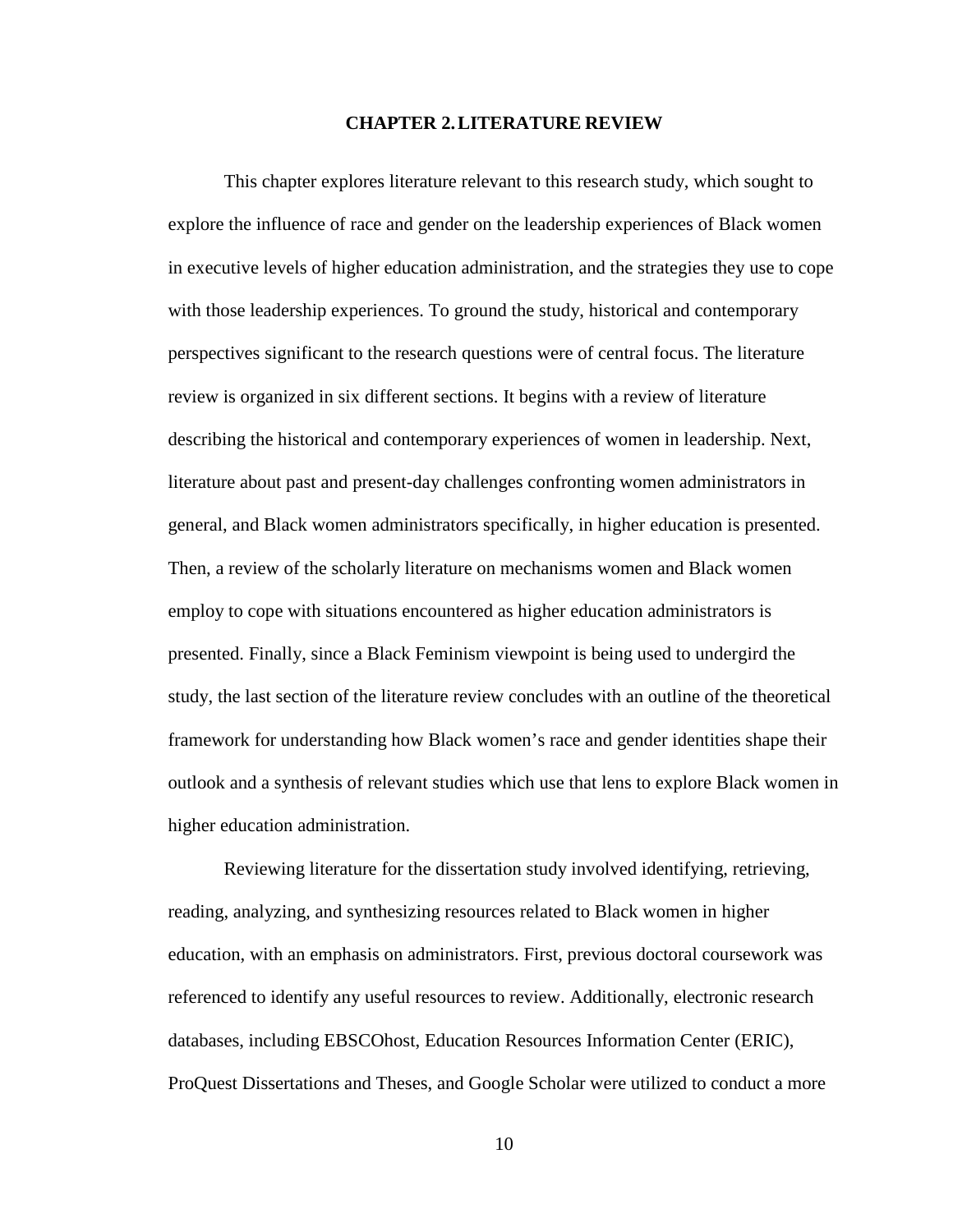comprehensive search of extant sources specific to the research questions. The electronic research databases yielded books, peer-reviewed scholarly journals, and dissertations that were relevant to the research topic and used to identify primary and secondary sources to critique for the literature review. Various wording used in the keyword searches included general phrases and very specific phrases with the intent of capturing a wide array of resources to review. Phrases included *Black women and higher education*, *Black women and higher education administration*, *African American women and higher education*, and *African American women and higher education administration*.

After reviewing various primary and secondary sources from the initial search, it was discovered much of the literature published about Black women in higher education was limited (Patitu & Hinton, 2003), with little attention devoted to Black women as higher education administrators (Howard-Vital, 1989; Mosley 1980; Rusher, 1996). Thus, literature about the leadership experiences of women in general, including those working in fields outside of higher education, was considered to provide historical and contemporary contexts. Further, of the literature written about Black women higher education administrators, very few relied on theoretical frameworks that used Black women's unique viewpoint to define and understand their leadership experiences (Hylton, 2012; West, 2015). Even so, the minimal number of studies that were available were reviewed and a synthesis presented to conclude the literature review.

Since the inception of the United States of America, women have been burdened with a struggle for equality and lack of ability to display their leadership acumen (Whitaker, 2010). To understand the prospects and problems contemporary women in leadership encounter, it is necessary to reflect on the historical journey of women leaders.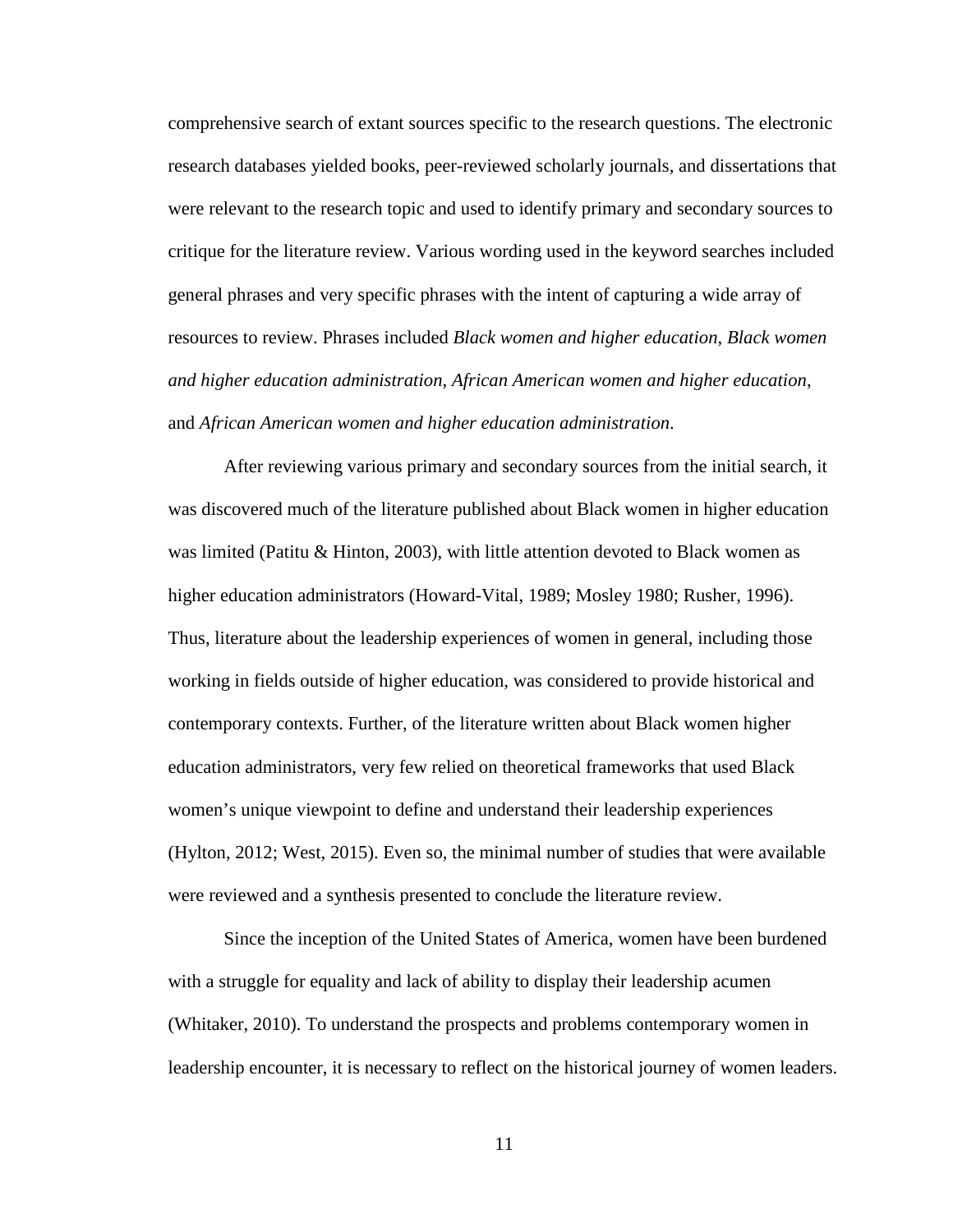<span id="page-23-0"></span>The next section briefly details the history of women's participation as leaders in various professional fields.

#### **History of Women in Leadership**

There has been an increased focus on the field of leadership studies (Rost, 1993), with much research on leadership focusing extensively on men, while discounting the contributions of women in the literature (Chemers, 1997). Studies devoted to women in leadership did not surface until the 1970s, and the lack of interest can be attributed to the insignificant number of women in the workplace (Chemers, 1997). The small number that were employed worked in the nursing and teaching professions (Karsten, 1994). After the conclusion of World War II, women began working outside the home in greater numbers (U.S. Bureau of Labor Statistics, 2014) because of the economic downturn brought on by the Great Depression (Karsten, 1994). The next era of women's participation in the labor force, especially in management roles (Karsten, 1994), dramatically increased was during the 1960s (U.S. Bureau of Labor Statistics, 2014). This upsurge can be credited to historic federal legislation that influenced their representation in the workplace (Eagly  $\&$ Carli, 2007).

An important piece of legislation the federal government enacted to fight inequities women faced in employment practices include The Equal Pay Act of 1963, which determined women should receive equal pay when they hold positions similar to that of men (Crampton, Hodge, & Mishra, 1997). The Civil Rights Act of 1964, which prohibited discrimination based on race, color, religion, sex, or national origin in the workplace, was also monumental for women (Crampton et al., 1997). Additionally, in 1972, Congress passed Title IX of the Education Amendments, intended to prohibit sex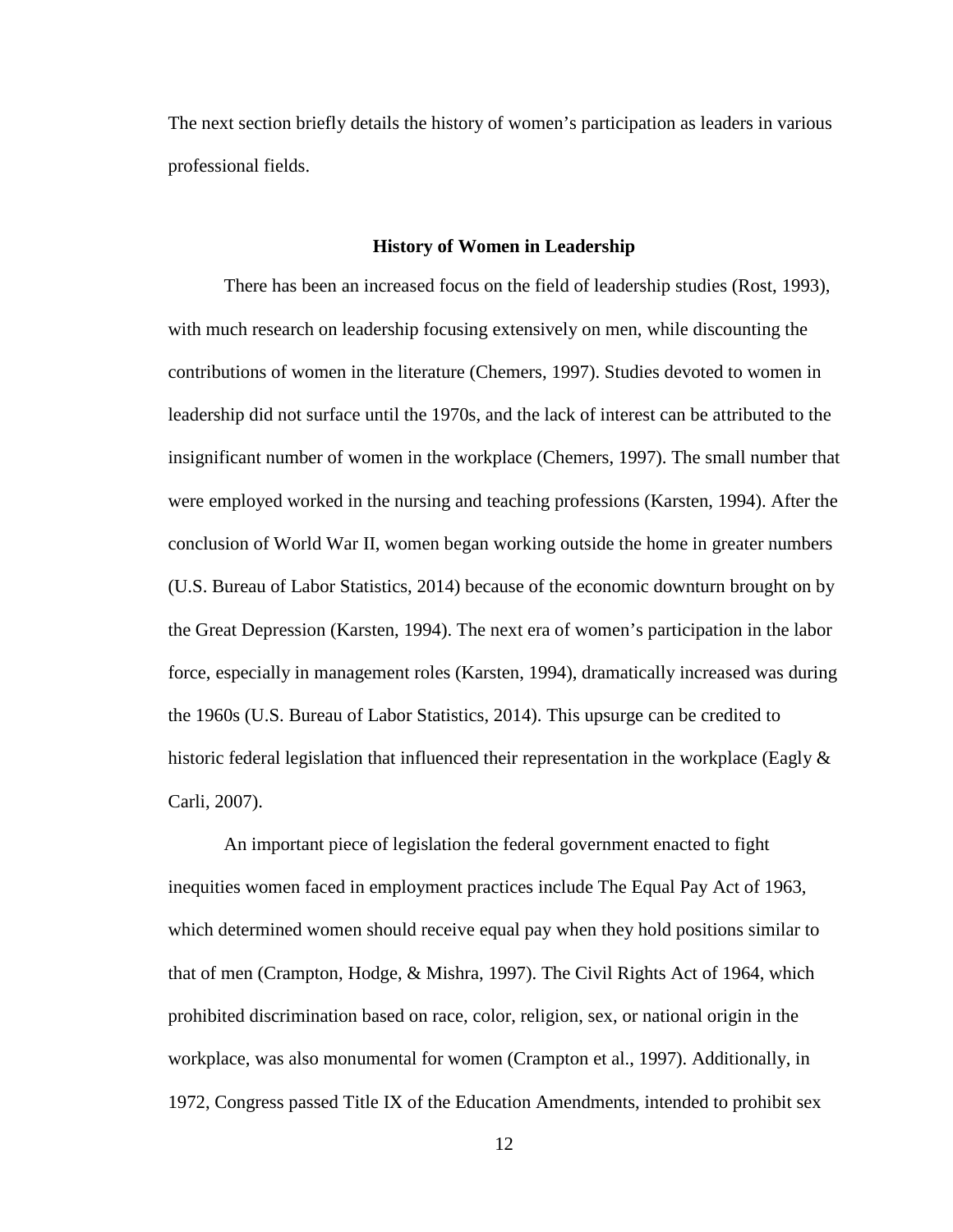discrimination in education and eventually broadened to include employment (Galemore, 2003).

In an effort to strengthen civil rights policy, the U.S. government established a special initiative, noted as affirmative action, to encourage education and employment opportunities for women and minorities (Orlans, 1992; Somers, 2002). Affirmative action intended to mitigate barriers that women, people of color and other groups facing discrimination experienced in order to extend equal opportunity and access to those individuals (Eisaguirre, 1999; Somers, 2002). Affirmative action programs also served as a means of retribution for the effects of institutional discrimination and injustice that transpired in America in previous years (Anderson, 2004). Although critics assert affirmative action as violating the  $14<sup>th</sup>$  amendment, which cites equal protection of all individuals, it has helped benefit women and people of color economically, reduce inequality, and increase diverse representation among professionals across all organizational sectors (Konrad & Linnehan, 1999).

Leading up to the 1990s, women have advanced to more prominent roles within management and administration, including board positions, directors, chief executives, and senior managers (Karsten, 1994). Yet despite the progression of time and existence of the aforementioned pieces of legislation, research shows women continue to battle some inequities within organizations (Eagly  $& \text{Carli}, 2007$ ). The following section outlines current issues women in leadership confront.

#### **Issues Facing Contemporary Women in Leadership**

<span id="page-24-0"></span>The expansion of access to higher education has served as an impetus for women to enter employment sectors traditionally characterized as male-dominated. With the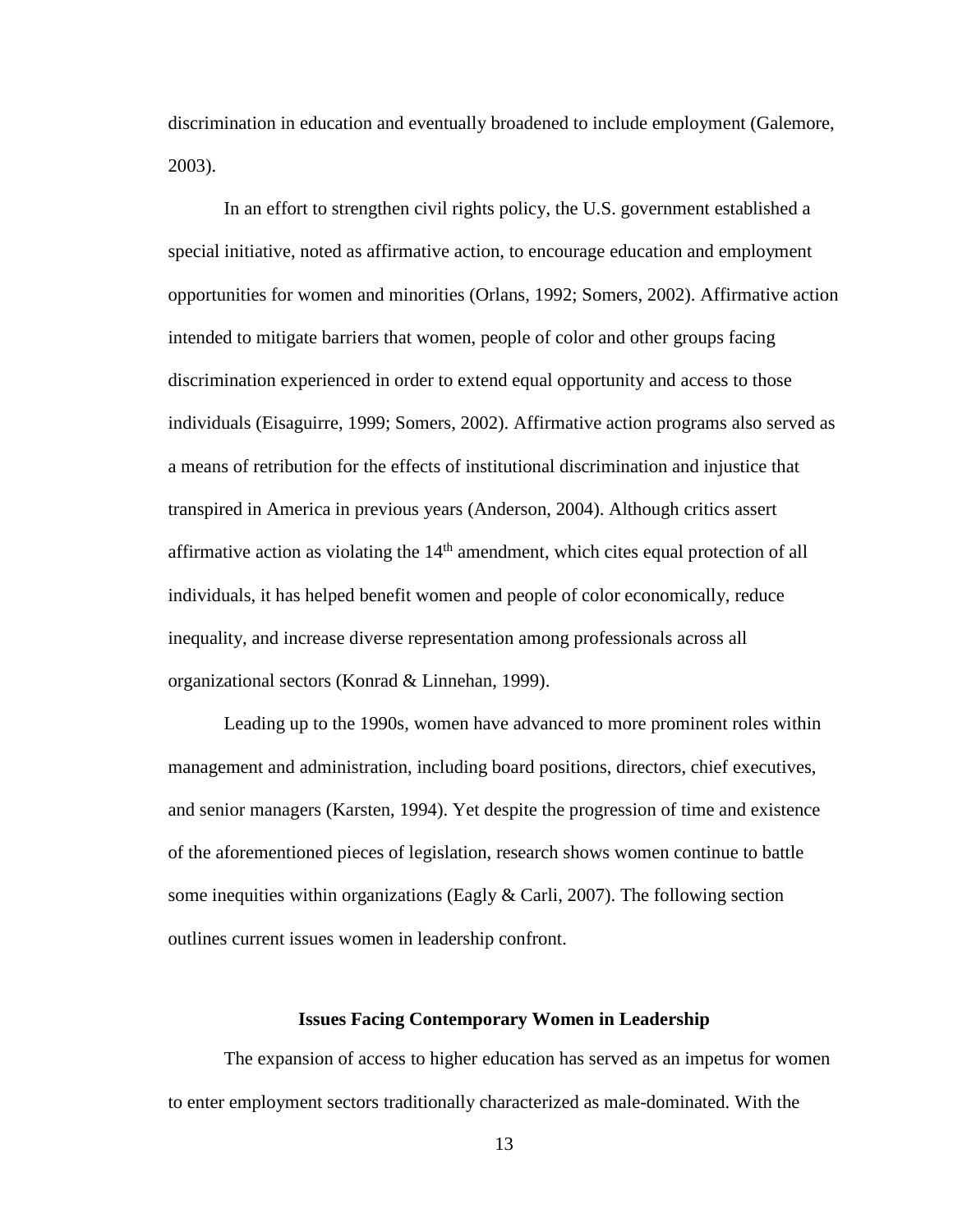trend of women attaining undergraduate and advanced degrees at progressive rates, women have used their education to gain ground in joining the leadership ranks within organizations (Eagly & Carli, 2007). Nevertheless, there remains a leadership gap in the number of women who hold executive-level positions within companies (Hoyt, 2013) and in higher education (Chliwniak, 1997). The disproportionate representation of women in lower echelons of organizations can be attributed to barriers related to the glass ceiling (Gibelman, 2000). The glass ceiling is a metaphor that gained widespread attention with Hymowitz and Schellhardt's (1986) use of the term in the Wall Street Journal to depict barriers women encounter, regardless of their credentials, when striving to move up the ranks towards senior-level management. Barriers to the success of women in leadership roles as cited in the literature include: gender stereotypes (Catalyst, 2005; Oakley, 2000), mentors (Ragins, 2002), networking (Lyness & Thompson, 2000; Schor, 1997), work-life balance (Hoyt, 2013), and unequal pay (Alkadry & Tower, 2006).

Perceptions of women as leaders are based on stereotypes that lead to discrimination women face within organizations. Stereotypes are characteristics projected upon certain groups due to their sex, race, nationality, or other identifying trait (Eagly  $\&$ Carli, 2007). Almost half of senior-level women executives surveyed by Catalyst (2004) cited gender-based stereotypes as a barrier to advancing in corporate leadership. Because leaders have been revered as being masculine, it makes it difficult for women to be portrayed as being effective if they are stereotyped as lacking the various qualities commonly associated with leaders (Catalyst, 2005). This gender bias leads to women confronting a double bind (Bauer, 2013), where women are faced with a no-win situation depending on if they act a certain way versus another (Eagly & Carli, 2007).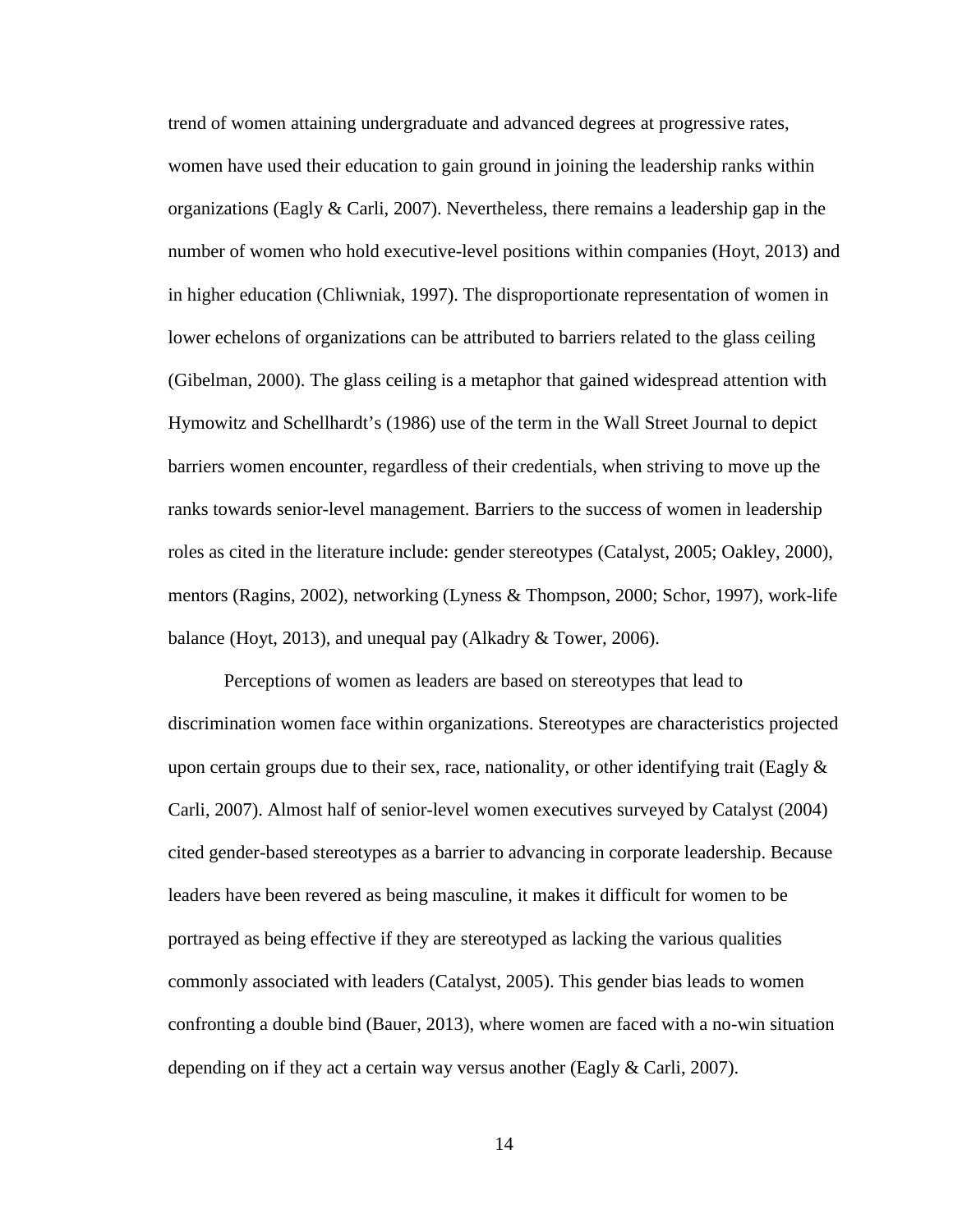Mentors are individuals, who influence, coach, and support a less experienced or knowledgeable person (Hill & Ragland, 1995). Securing necessary bonds and mutual relationships that nurture leadership and encourage growth through mentorships is often a hurdle for women. Because of the scarcity of women in top tiers of administration, women are faced with a lack of access to possible mentors (Ragins & Cotton, 1996). Additionally, women in varying organizations have reported the unwillingness of potential mentors to mentor them as a barrier to attaining mentors (Ragins & Cotton, 1996).

Networking allows women the opportunity to connect with other like-minded individuals and build mutually beneficial relationships (Eagly  $& Carli, 2007$ ). In the study conducted by Lyness and Thompson (2000), it was reported women corporate executives perceived being excluded from informal networks as a perceived barrier to advancement. Schor (1997) found women presidents and vice presidents of insurance companies reported gaining access to networks was challenging and noted not being able to engage in outside of work activities, such as golfing or other sports, to foster networks like men do. Additionally, the existence of the old boy's network, an informal male system within organizations (Oakley, 2000), makes it difficult for women to attain upper ranks of leadership (Sanchez, Hucles, Sanchez-Hucles, & Mehta, 2007).

The demand of managing multiple roles between professional and personal lives presents a constant struggle for women to balance and still maintain equilibrium in both work and life (Miller & Vaughn, 1997). A study that included executive-level women employed in varying service industries and sectors identified family and work-life balance as a deterrent to women attaining senior-level executive positions (Boone et al.,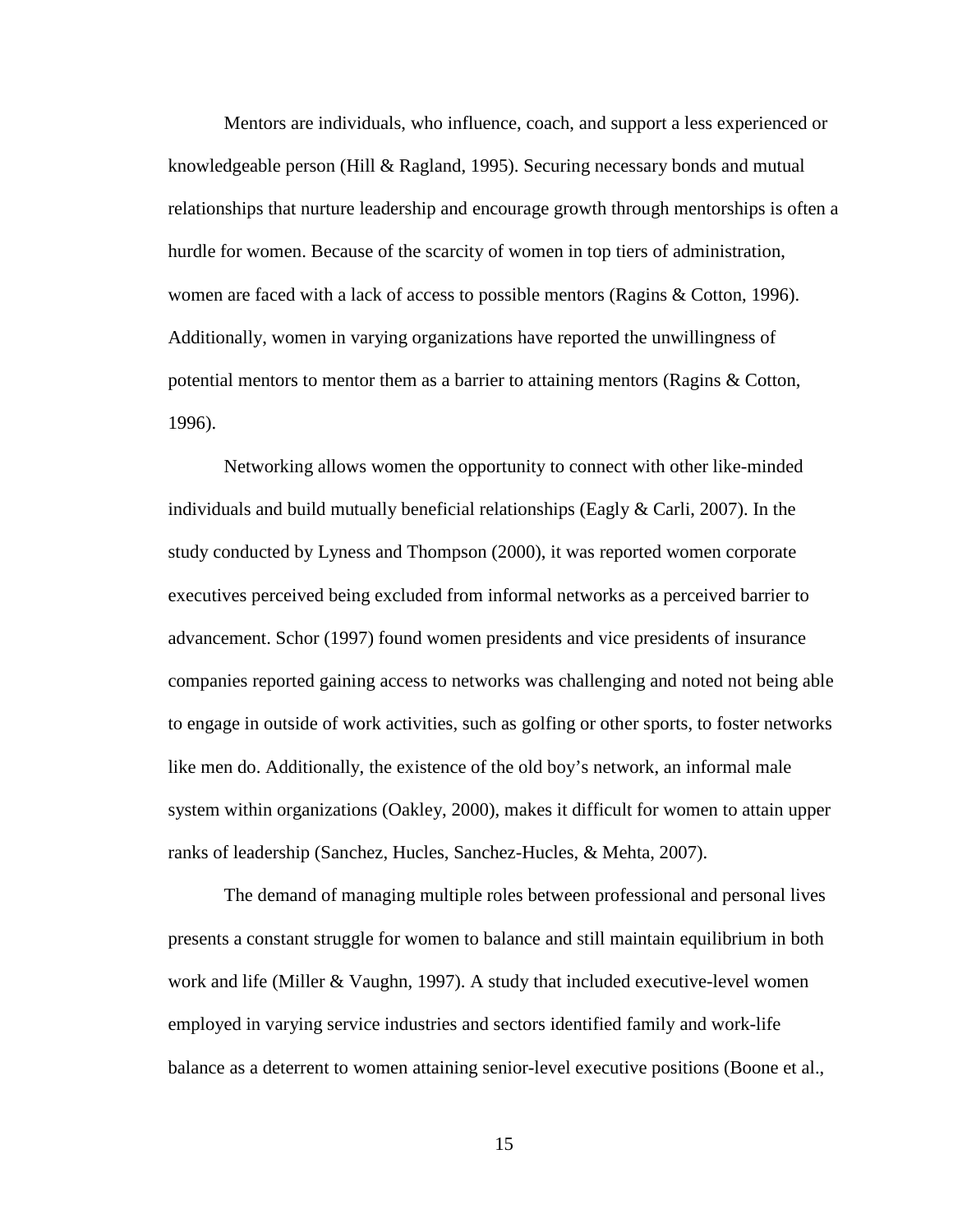2013). Roebuck and Smith (2011) also found that women opted to not pursue top leadership positions because of family and home demands that conflicted with their workplace.

Despite the Equal Pay Act of 1963, studies report women continue to earn lower wages than men do (Levine, 2003). Alkadry and Tower (2006) found of public administration officials surveyed, gender was statistically significant in the variance of salaries amongst men and women holding procurement positions. Similarly, a research survey of men and women healthcare executives found despite attaining equal education and having commensurate experience, women earned \$23,200 less than men (American College of Healthcare Executives, 2006).

Historically, gender-based barriers were the most noted obstacles women faced as leaders across all sectors and race was often not a focal point in the scholarly research. As a result, much of the literature about women in leadership focuses primarily on White women, and neglects the unique contributions of Black women (Parker, 2005; Parker & ogilvie, 1996; Tillman, 2013). By examining gender and race separately, it implies Black women's experiences are synonymous with White women; yet research suggests the experiences of women of color differ from that of White women (Key et al., 2012). The following section describes issues contemporary Black women face in leadership roles.

#### **Issues Facing Contemporary Black Women in Leadership**

<span id="page-27-0"></span>Black women's participation in the labor force has been steady (Gregory, 1999) with Black women holding formal positions of leadership in education, industry, social services, and civic organizations (Davis & Chaney, 2013). Black women have reported personal and professional satisfaction because of holding positions of leadership (Bell,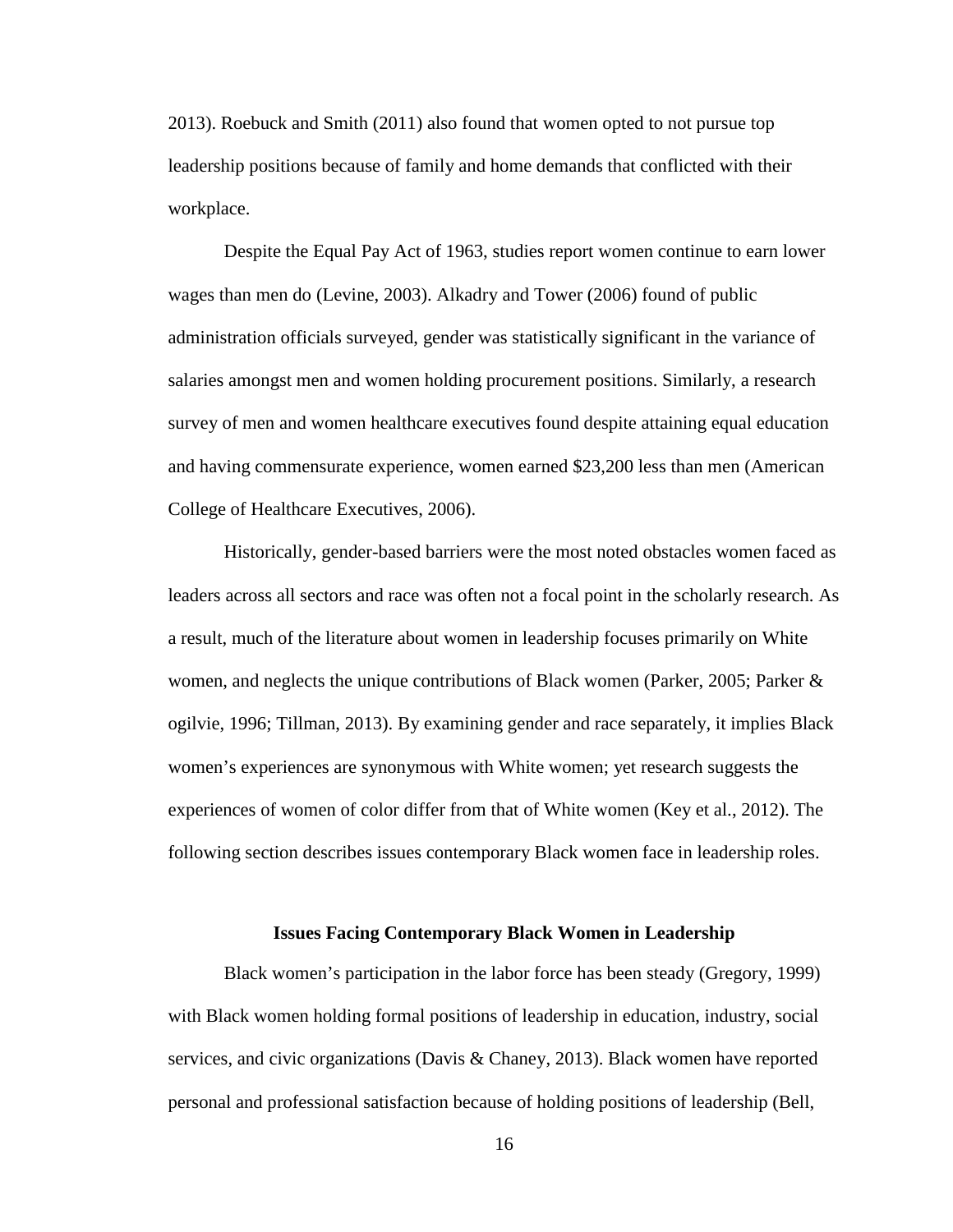1990). However, research shows Black women experience issues such as gender discrimination (Hall, Everett, & Hamilton-Mason, 2012); racial discrimination (Bova, 2000; Catalyst, 2004; Tassie & Brown Givens, 2013); shortage of professional relationships and networks (Eagly & Carli, 2007; Hall et al., 2012); low promotion rates and lack of access to career development opportunities (Combs, 2003; Hite, 2004); and lack of institutional support (Catalyst, 2004; Eagly & Carli, 2007).

Scholars argue that research pertaining to women in management positions lacks examination of the effects both racial and gender discrimination have on Black women in executive leadership roles in White dominated organizations (Parker, 2005; Parker & ogilvie, 1996). Despite this assertion, there has been a recent emerging focus on the phenomenon. Brown (2013) indicated differences in legislative influence, based on race and gender of state legislators who are Black women. Parker (2002) reported Black women senior executives in organizations within public and private sectors of the United States (U.S.), perceived their race and gender as sources of differential treatment they experienced in the workplace. Byrd (2009) identified Black women, in predominately White organizations, confronted many issues such as desiring validation, being the only Black woman, and dispelling stereotypes because of intersectionality.

One field women have achieved substantial leadership gains is education (Eagly & Carli, 2007). Similar to experiences of women in other organizational leadership positions, women have faced specific challenges and barriers while working to support institutional efforts through their roles as higher education administrators. In order to understand the problems women administrators encounter in higher education, first, a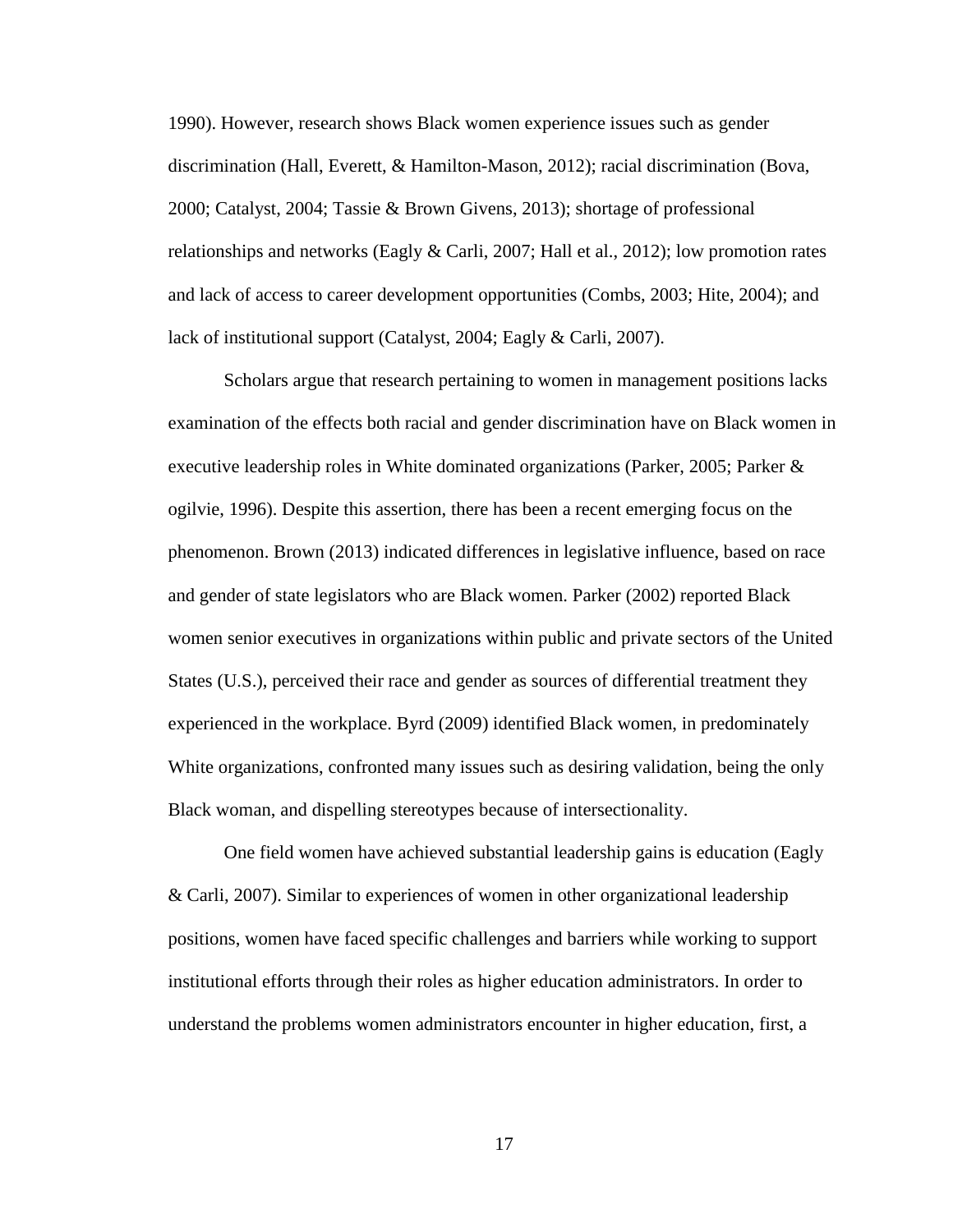review of the historical perspective is necessary. The following section details the history of women in higher education administration leadership.

#### <span id="page-29-0"></span>**History of Women in Higher Education Administration Leadership**

Historically, deans of women positions were the gateway for women to gain entry into professional administrative ranks at institutions (Clifford, 1989). Deans of women were safeguards of women students and administrators of women's services including health and physical fitness or feminine related fields such as student affairs (Nidiffer, 2010). These roles also had teaching responsibilities in addition to their administrative duties. The dean of women position created a pathway for women in faculty positions to transition to administration, and served as an opportunity for women to move easily from institution to institution (Clifford, 1989).

Women in these professional positions at postsecondary institutions faced barriers such as denied requests for promotion, additional staffing assistance, and salary increases (Anderson, 1989; Fitzpatrick, 1989). Eventually, deans of women positions expanded to a dean of students, dean for student personnel, or vice president for student personnel services and filled by men, with women serving in a subordinate role as a liaison for women students (Nidiffer, 2001; Parker, 2015; Schwartz, 1997). Ultimately, many deans of women positions were eliminated or vacated by the 1970s (Nidiffer, 2001; Schwartz, 1997).

Around the time in which deans of women positions were dissolving, the federal government enacted legislation to fight inequities women faced in employment practices. Federal and education policies such as affirmative action helped foster the expansion of higher education and improved women's status at colleges and universities. Women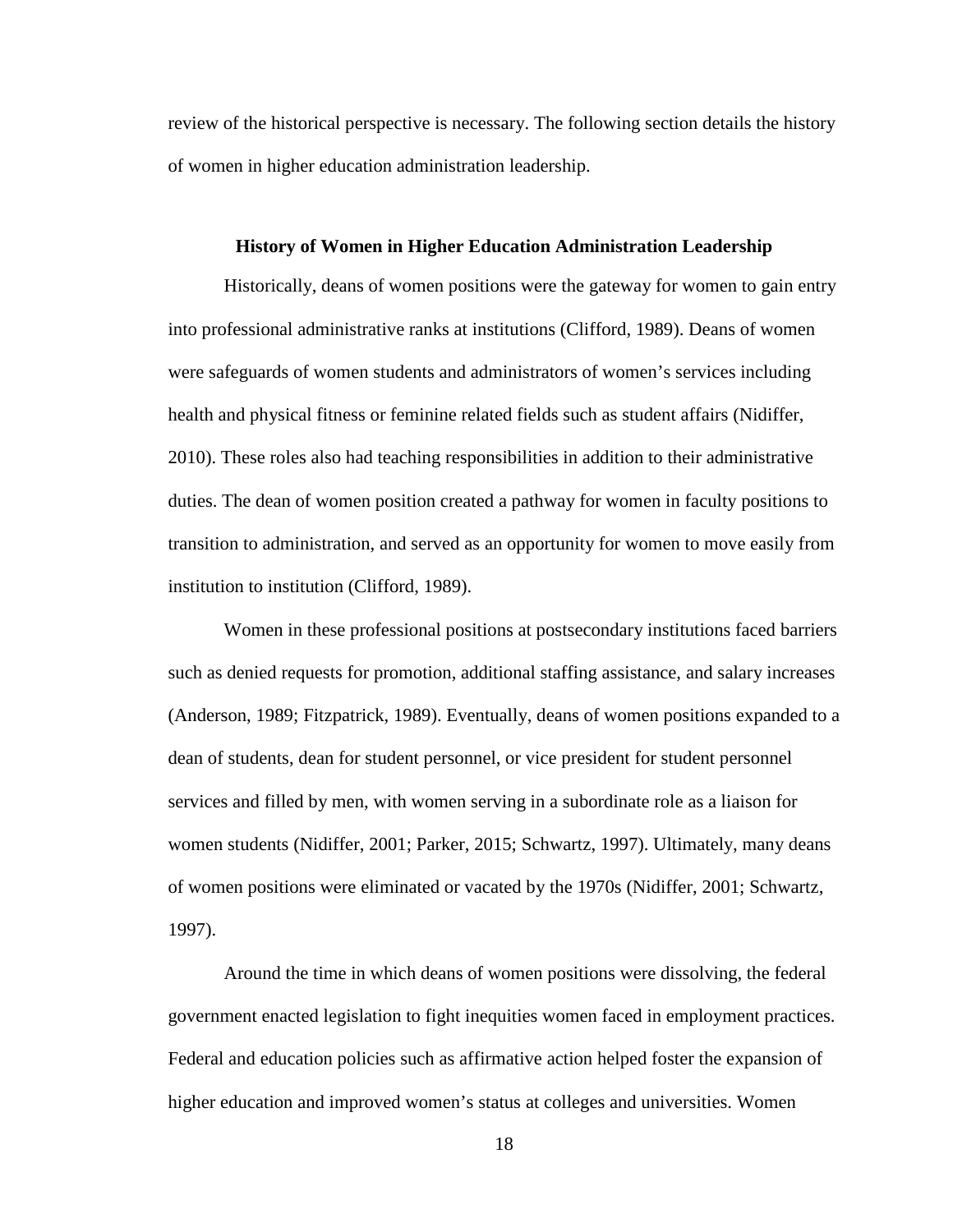tended to hold positions as assistants or associates, with a small number serving as presidents, vice presidents or vice chancellors, deans, or directors (Kaplan & Tinsley, 1989). Women in higher education administration during the era following the civil rights and women's movements held positions of registrar, librarian, and director of financial aid (Kaplan & Tinsley, 1989).

Although not much attention has been given to Black women's historical journey to higher education administration roles, their experiences were similarly marked by inequality and exclusionary practices (Carroll, 1982). However, they also faced a different dynamic due to their race (Moore & Wagstaff, 1974). The following section describes the oppression Black women historically faced as they entered into administrative ranks at postsecondary institutions.

#### **History of Black Women in Higher Education Administration**

<span id="page-30-0"></span>Black women were expected to use the knowledge gained from a formal education to become educators and teach other Black children as a demonstration of their social responsibility to their community (Hine, 1997; Lerner, 1972). Prior to World War II, Black faculty and administrators were intentionally barred from Predominately White Institutions (PWIs) (Benjamin, 1991). Institutions serving Black students were the first opportunities for Black women to work as faculty members and administrators at colleges and universities (Wilson, 1989). Black colleges did not have resources to institute separate women's colleges for Black women interested in pursuing educational opportunities (Anderson, 1989). Thus, Black coeducational schools integrated Black women students, faculty, and administrators (Anderson, 1989); and their presence as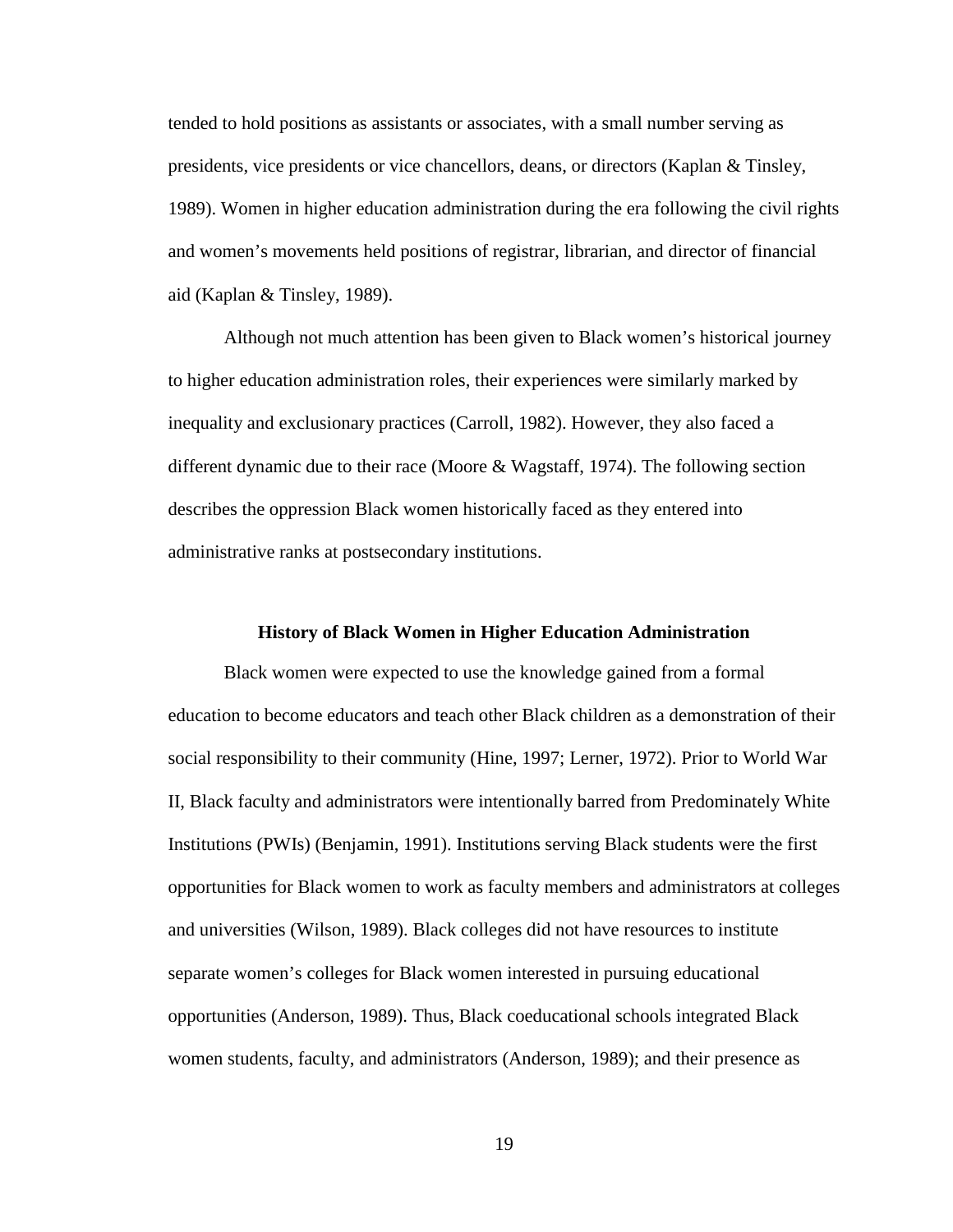educators and administrators was generally confined to all Black institutions until around the 1960s (Moore & Wagstaff, 1974).

Despite the criticism of affirmative action, it has assisted many women in becoming academic leaders in higher education (Glazer-Raymo, 2002; Somers, 2002). However, there were few positive results for Black women as their presence expanded (Moore & Wagstaff, 1974; Mosley, 1980). According to Moore and Wagstaff (1974), Black women earned less pay and were promoted less frequently in comparison to White women at PWIs. Further, Black women reported being stereotyped as aggressive and caricatured as dominating and loud in the academic community (Moore & Wagstaff, 1974). Myrtis Mosley (1980), in her seminal work "Black Women Administrators in Higher Education: An Endangered Species," identified similar findings as Moore and Wagstaff (1974), in addition to reports of Black women exuding feelings of isolation and aloneness, identifying conflicts with Black men in the workplace, and lacking access to information pertinent to their positions. Further, the Black women in Mosley's (1980) study disclosed they lacked budgetary decision-making and limited oversight in areas they were responsible for managing. Black women were deemed "invisible beings" and occupied positions of low importance (Mosley, 1980).

Although Black women administrators have been described as being an endangered species (Mosley, 1980) and not a priority at PWIs (Moore & Wagstaff, 1974), the literature cites they have made strides in gaining visibility and prestige amongst the academic community of colleges and universities (Gamble & Turner, 2015). Many of the barriers and circumstances Black women, and women in general, historically experienced as administrators in higher education have translated to problems they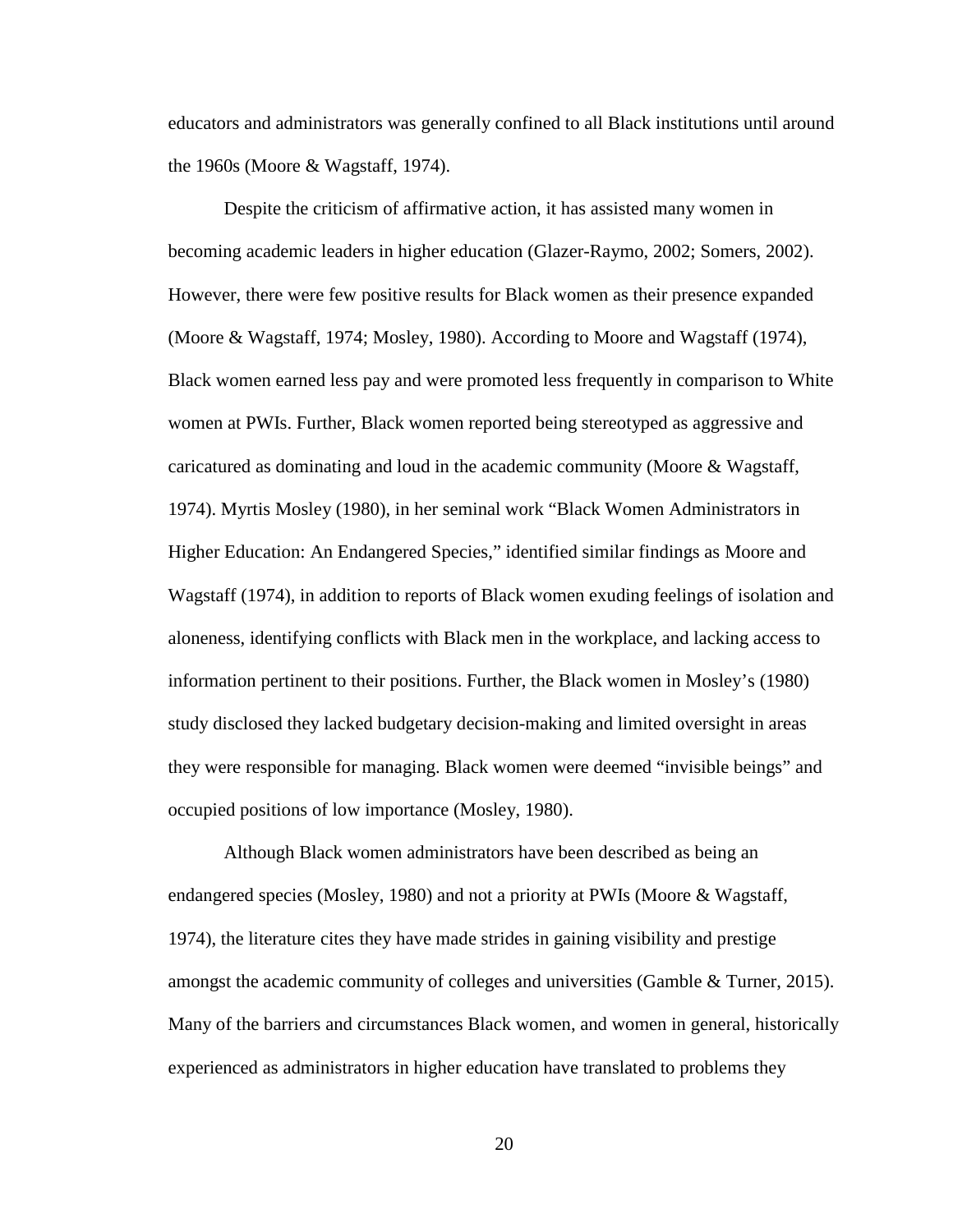continue to encounter as contemporary leaders (Hannum, Muhly, Shockley-Zalabak, & White, 2015). The next section describes the challenges and barriers women in higher education administration positions confront as contemporary leaders.

#### <span id="page-32-0"></span>**Contemporary Women in Higher Education Administration Leadership**

Although there is increased visibility of women in higher education, there are disparities in how women are valued and perceived, molding their experiences as leaders (Barksdale, 2006; Davis & Maldonado, 2015; Jackson & Harris, 2007; Jean-Marie et al., 2009; Lloyd-Jones, 2009; Mosley, 1980; Smith & Crawford, 2007; Waring, 2003; West, 2015). The status of women in leadership positions within postsecondary institutions has encouraged scholars to capture many aspects of these women's lives. Since the 1990s, women have made strides in gaining prominence and prestige amongst the academic community (Gamble & Turner, 2015; Gerdes, 2006). Yet there is a gap in the number of women in higher education leadership (Chliwniak, 1997), especially at the highest levels (Kellerman & Rhode, 2014), and they continue to confront varying challenges in the workplace. These issues include enduring gender discrimination (Reis, 2015), finding a mentor (Reinarz, 2002), balancing work and family (Bornstein, 2008), and earning a lower salary than men for equal work (Glazer-Raymo, 1999).

Similar to other employment sectors, women in leadership roles within higher education also experienced challenges based on their gender (Chliwniak, 1997). Reis (2015) interviewed four women presidents and found that gender bias was the most common barrier they encountered. The 35 women in senior-level positions surveyed by Hannum et al. (2015) identified the different expectations for men and women as a barrier they faced in their leadership roles. The women recounted incidents in which they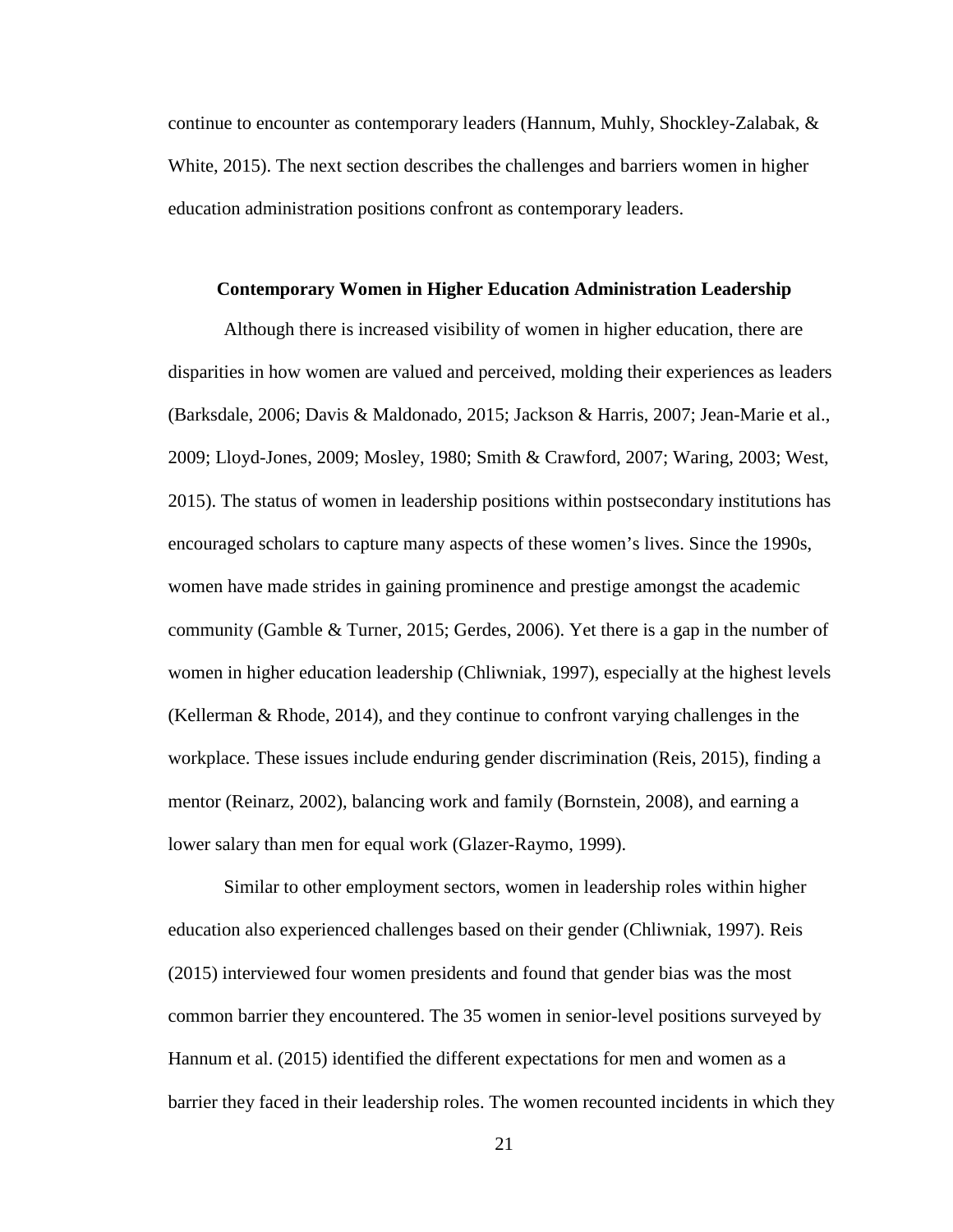felt their job performance would have to be at a higher level in order to be perceived as competent (Hannum et al., 2015).

Ballenger (2010) reported the scarcity of female representation has made it challenging for women to seek out and form relationships with other women who can relate to their experiences and guide their development as administrators. As a result, many women have to turn to male mentors, who are not always able to provide advice to many of the unique issues women administrators face (Ballenger, 2010; Dunn, Gerlach, & Hyle, 2014). Alternatively, they engage in informal mentoring by observing on the job behavior or engaging in private conversations with other higher education leaders (Searby, Ballenger, & Tripses, 2015).

Research has demonstrated a commitment to career advancement has an effect on women and the personal choices they make as university administrators. In the study conducted by Fochtman (2010), 10 mid-career student affairs professionals sacrificed advancement and personal development opportunities in order to raise their children or spend more time with their loved ones. The well-being of women administrators is often sacrificed when trying to negotiate work-life balance because of women's commitment to their profession (Dunn et al., 2014). Self-care behaviors such as personal friendships, interests, and physical activities are regularly neglected when women in higher education administration attempt to create harmony between their work and life opportunities (Marshall, 2009).

Earning equal pay has been noted as a barrier to women academic leaders. Tiao's (2006) study of senior women leaders in higher education discovered the majority of participants experienced being underpaid at some point in their career. An examination of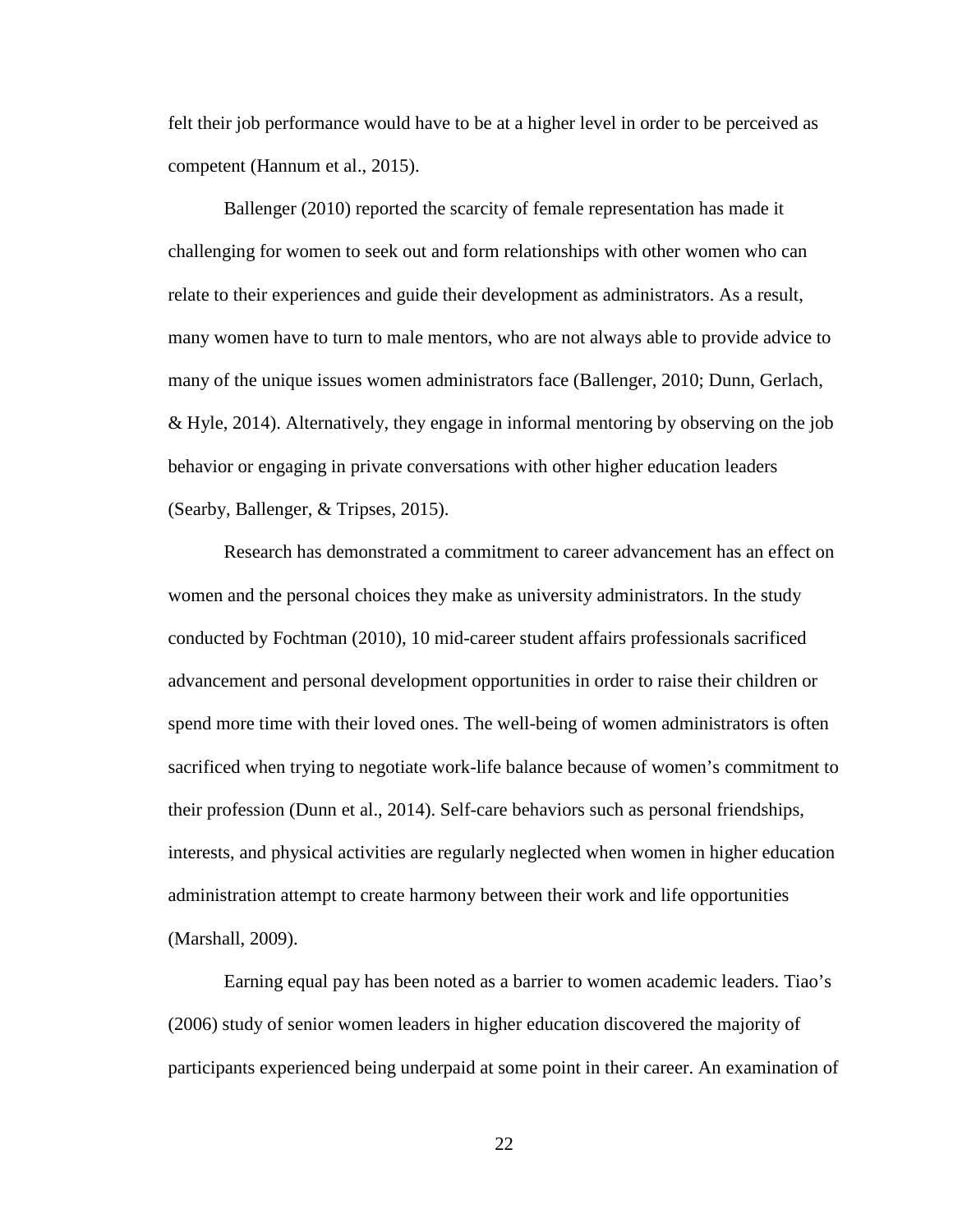the gender pay gap at private postsecondary institutions concluded that women in the top paid administrative positions earned 13% less than men did (Monks & McGoldrick, 2004). According to Chliwniak (1997), the inequality women experience with their salary is not related to their performance or the institution's mission, but more so their gender.

Congruent to the literature about women in leadership, the body of research about women academic leaders in higher education focuses primarily on barriers as they relate to White women, and disregards the unique experiences of other races and ethnicities, including, but not limited to, Black women (Barksdale, 2006; Patitu & Hinton, 2003). Although Black women endure many of the same disparities and inequities, they also experience varying issues not shared by other women leaders (Parker & ogilvie, 1996). The following section describes the experiences of Black women in higher education administration.

#### <span id="page-34-0"></span>**Contemporary Black Women in Higher Education Administration Leadership**

Scholars have begun to explore the complex experiences of Black women in higher education administration, but there remains a paucity of literature about their presence at colleges and universities (Howard-Vital, 1989; Jackson, 2004; Lloyd-Jones, 2009; Rusher, 1996). Existing research about Black women reveals a different dynamic and myriad of challenges they encounter when seeking advancement and maintaining certain roles in higher education administration (Davis & Maldonado, 2015; Gamble & Turner, 2015; Jackson & Harris, 2007; Lloyd-Jones, 2009; Moses, 1997; Mosley, 1980; West, 2015). Scholars have examined Black women in leadership roles at postsecondary institutions and found they face barriers and issues related to mentoring (Gamble  $\&$ Turner, 2015; Holmes, 2003; Smith & Crawford, 2007); networking relationships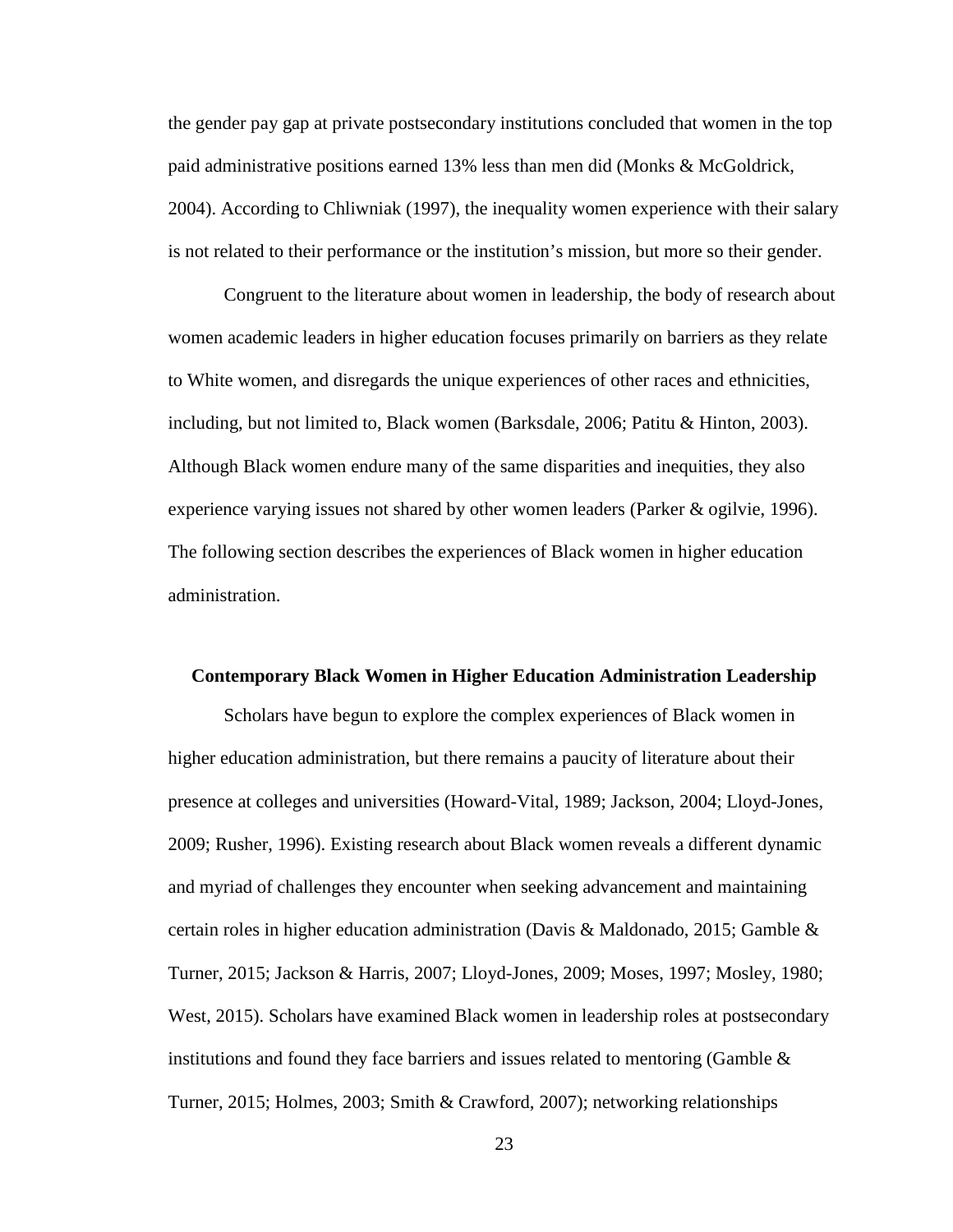(Barksdale, 2006; Smith & Crawford, 2007); work and life balance (Gamble & Turner, 2015; Miller & Vaughn, 1997); isolation (Mosley, 1980; Patitu & Hinton, 2003); tokenism (Holmes, 2003; Mosley, 1980); and the double jeopardy of gender and race discrimination (Gamble & Turner, 2015; Jackson & Harris, 2007; Mosley, 1980; Patitu & Hinton, 2003).

Akin to White women, the literature suggests securing necessary bonds and mutual relationships that nurture leadership and encourage growth and engaging in networking is often a hurdle for Black women administrators (Gamble & Turner, 2015; Holmes, 2003). The acquisition of mentors is essential to retention and career advancement opportunities for Black women (Henderson, Hunter, & Hildreth, 2010). However, the scarcity of Black women mentors has made it challenging for other Black women to seek out and form relationships with others who can relate to their experiences and guide their development as administrators (Gamble & Turner, 2015; Smith  $\&$ Crawford, 2007). In addition, because Black women are considered outsiders in higher education, they are seldom included in university networks (Jackson & Harris, 2007; Moses, 1997). Further, they often experience negative repercussions such as hindered career progression because of their lack of networking (Gamble & Turner, 2005; Barksdale, 2006).

The struggle of work and life balance is another commonality Black women and other women in higher education administration share. Research has demonstrated a commitment to career advancement has an effect on Black women university administrators and the personal choices they make (Moses, 1997). Gamble and Turner (2015) found the challenge to balance work-life opportunities for Black women at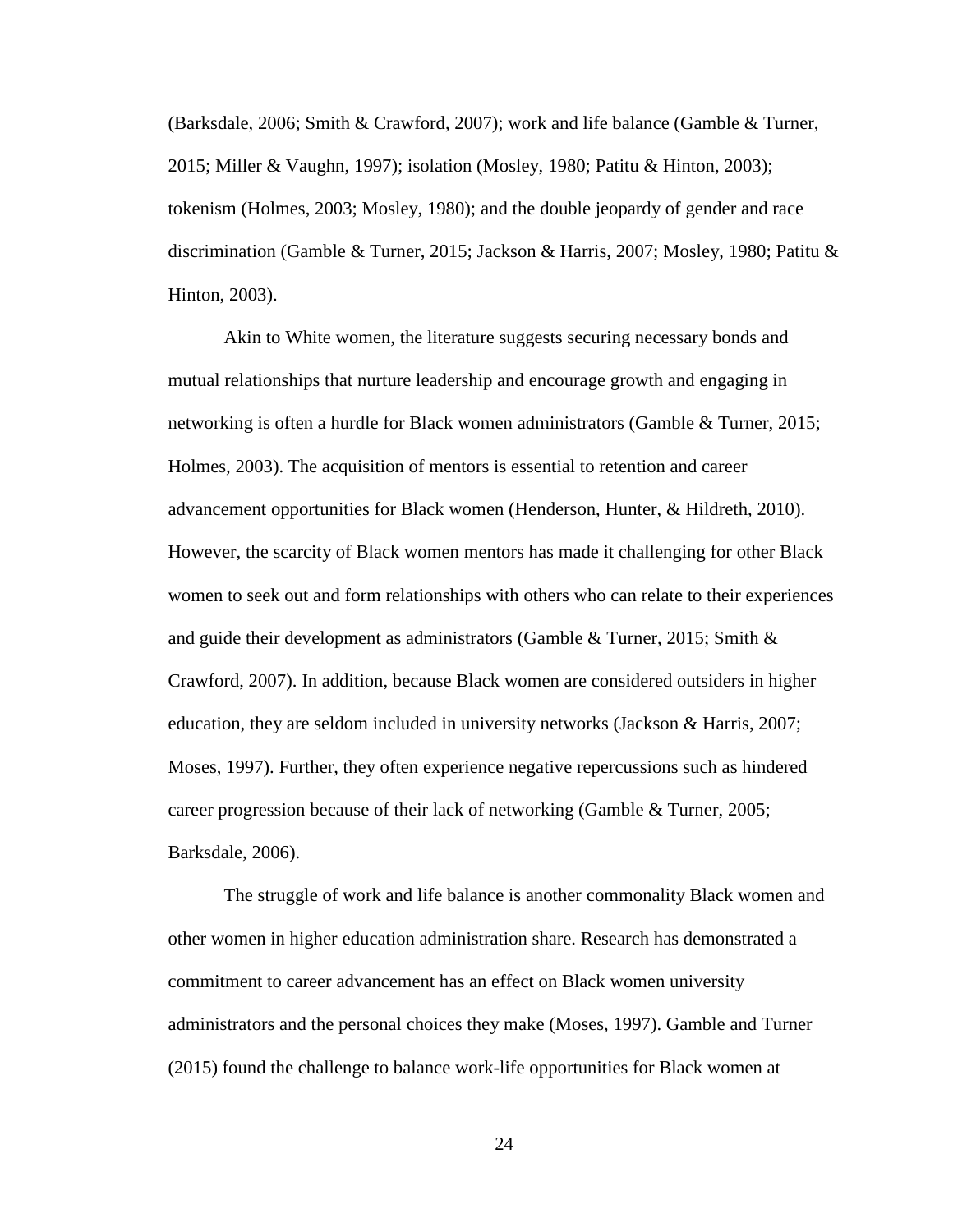executive administrative leadership levels at Georgia postsecondary institutions was attributed to societal expectations surrounding family, child rearing, and household responsibilities while being successful in a career. Gamble and Turner (2015) detailed the sacrifices Black women made as well as stress they sustained in order to manage their professional and personal roles. Mosley (1980) found Black women administrators believed their partners were unable to accept their career goals and ambitions, which was a barrier to their advancement.

The small number of Black women on college and university campuses has led to feelings of isolation and aloneness for Black women in administrative roles (Mosley, 1980). In Mosley's (1980) study of Black women administrators at PWIs, participant's responded isolation was also a result from the lack of collegial relationships with colleagues. According to Daniel (1997), Black women are isolated from men in power and other women at the university or college as well. Being socially separated from others at institutions leads to feelings of "not fitting in," guarding themselves, and having to act as a personal support system (Daniel, 1997, p. 174). West (2015) reported because of lacking a connection with non-Black colleagues, Black women student affairs professionals had to serve as their own support system. Further, West (2015) found Black women administrators were often physically secluded from other Black women, Black men, and their own office staff, resulting in loneliness.

Kanter (1977) introduced the concept of tokens to describe individuals who serve as representatives of a specific cultural status or category when in an environment where they are not members of a dominant group. Tokens are revered as "symbols rather than individuals" (Kanter, 1977, p. 966). The status of Black women administrators is often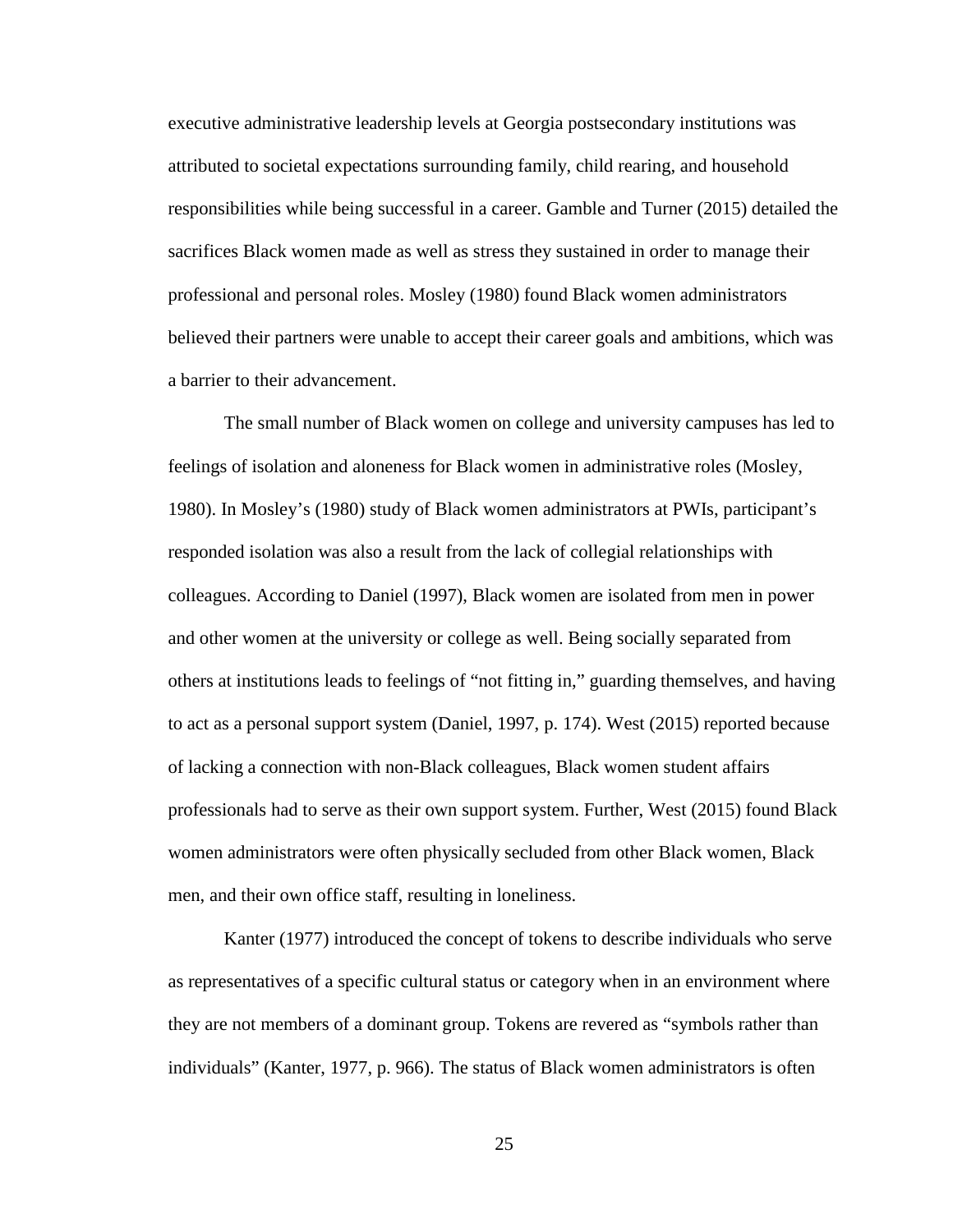likened to that of tokens in higher education institutions (Holmes, 2003; Moses, 1997; Mosley, 1980). Due to the underrepresentation of Black women at colleges and universities, Black women are expected to serve as spokespersons for the entire race (Holmes, 2003; Moses, 1997) and interpret the needs of Black students, faculty, and the Black community (Benjamin, 1991). Holmes' (2003) found mid- and senior-level Black student affairs women at PWIs were often enlisted to provide guidance on all Blackrelated programming and events as well as assist in resolving crises involving Blacks.

Although Black women experience comparable challenges as White women, the issues Black women encounter are compounded by the intersections of race and gender, making it more difficult for them to ascend to higher levels of leadership (Carter-Frye, 2015). However, research about Black women in higher education administration often focuses on either race or gender (Barksdale, 2006; Waring, 2003). Viewing race and gender as separate issues suggests gender discrimination can be eliminated while racial discrimination remains intact (Schramm, 2002). Myers (2002) found Black women administrators speculated when the word 'woman' is used it is referring to White women and when 'Black' is used it is referring to Black men. This conjecture leaves Black women lost as the essence of being Black and a woman is separated (Myers, 2002). To shed light on this thought, there is emerging research that explores the intersection of race and gender and its impact on Black women administrators at colleges and universities (Davis & Maldonado, 2015; Dowdy, 2011; Lloyd-Jones, 2009; Price, 2015; Ravello, 2016; Wright, 2008).

Waring (2003) posited discrimination Black women experience as a result of their race and gender are commonly examined as isolated oppressions, meaning research does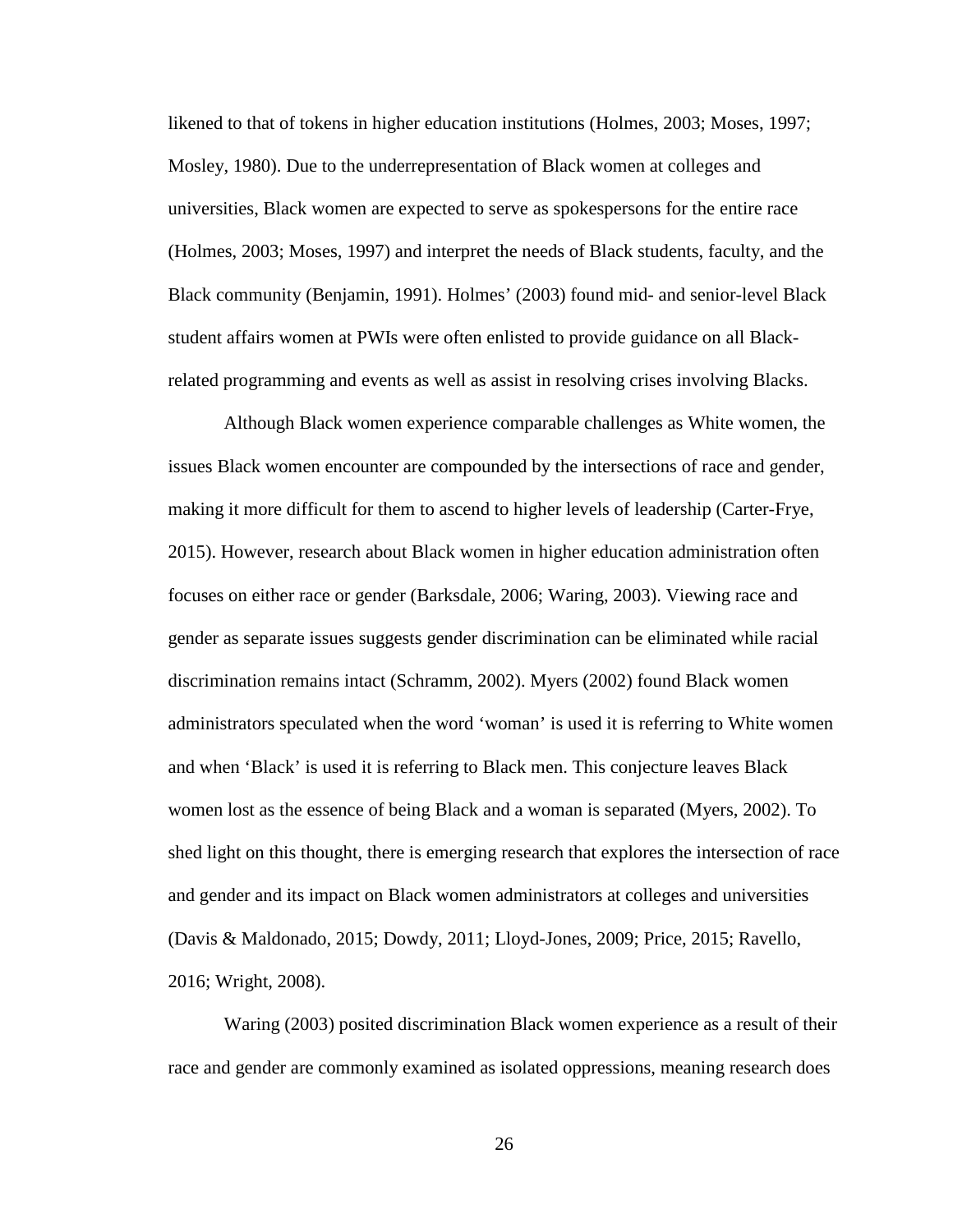not link the impact of both race and gender on their leadership experiences. Davis and Maldonado (2015) found Black women in senior-level administrative positions believed their race did not undermine their gender and their gender did not undermine their race. Where race and gender converge, it serves as a source of tension and creates double jeopardy for Black women, in which they experience discrimination based on them being Black and a woman (Holmes, 2003; Mosley, 1980; Myers, 2002). Scholars have uncovered the double jeopardy of racial and gender discrimination Black women encounter (Mosley, 1980) create difficulties for them as racial and gendered oppressions are the source of many types of patriarchal influence within higher education (Schramm, 2002). Holmes (2003) found Black women administrators endured a lack of meaningful relationships, alienation, isolation, and being overworked because of double jeopardy.

The consequences of double jeopardy, along with other identified barriers, Black women encounter as higher education administrators, results in them searching for ways to respond to their daily experiences. Black women and women academic leaders, in general, respond to adversity in the workplace by utilizing coping strategies. The following section focuses on coping strategies women, and specifically Black women, in administrative roles employ as they work within postsecondary institutions.

# **Coping Strategies of Contemporary Women Higher Education Administrators**

The opportunity to brave long-standing obstacles in higher education is conceivable when women are able to find solace through coping strategies. Coping includes different techniques used to handle the pressures of society (Myers, 2002). Aside from determination and perseverance, women are able to wield the challenges of higher education administration by relying on their family backgrounds and values (Madsen,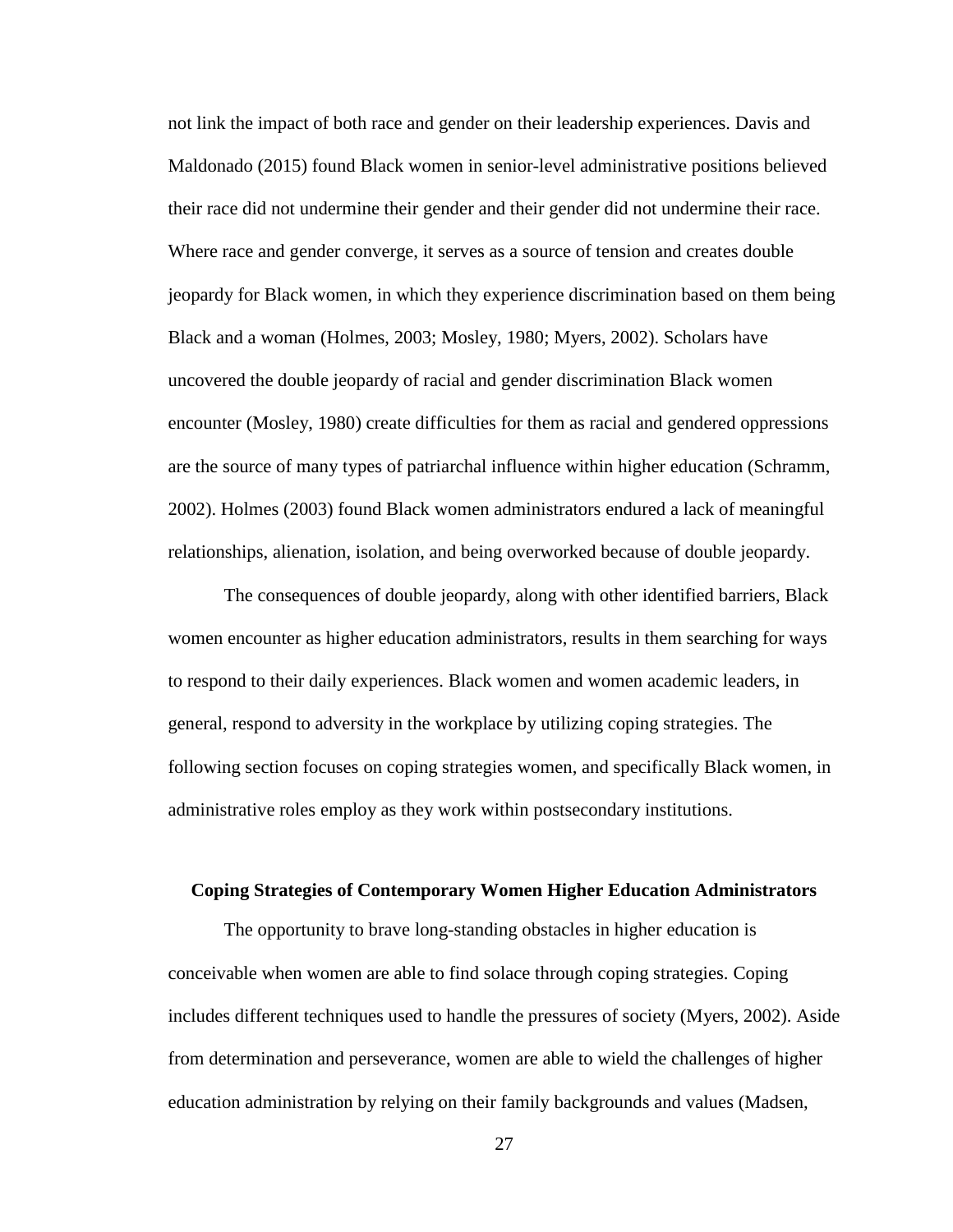2007a, 2007b; Diehl, 2014), mentors and networks (Gerdes, 2003), and professional development opportunities (Hannum et al., 2015; Lafreniere & Longman, 2008).

Drawing from their upbringings, women have been able to lean on those experiences as they relate to their development as a leader. Family connections are very influential in the lives of women and many qualities women displayed are credited to their child rearing (Madsen, 2007a, 2007b). Religious beliefs and church participation were also influential in the upbringing of women administrators (Madsen, 2007a). Many women continue to rely on their spirituality to maintain their momentum in the midst of challenges they face as administrators. Faith was noted as one strategy women presidents, provosts, and vice presidents articulated they used to navigate hardships as a women leader in Diehl's (2014) study of the adversity women encounter in higher education.

Professional networks allow women the opportunity to engage with other likeminded individuals and build mutually beneficial relationships (Eagly & Carli, 2007). These networks are also valuable to women administrators in higher education as these connections usually serve as mechanisms to enhance their careers. They provide a source of "social support, role modeling, and information about overcoming discriminatory obstacles" (Eagly & Carli, 2007, p. 146). The administrators interviewed in Gerdes' (2003) study, which focused on advice from senior academic women, recommended mentoring and/or networking as a strategy to cope with the disadvantages women face as a result of their gender. Respondents advised mentors and networks could assist with giving advice and serve as a sounding board (Gerdes, 2003).

Professional development opportunities such as workshops, conferences, seminars, leadership programs, and external organizations are useful to women because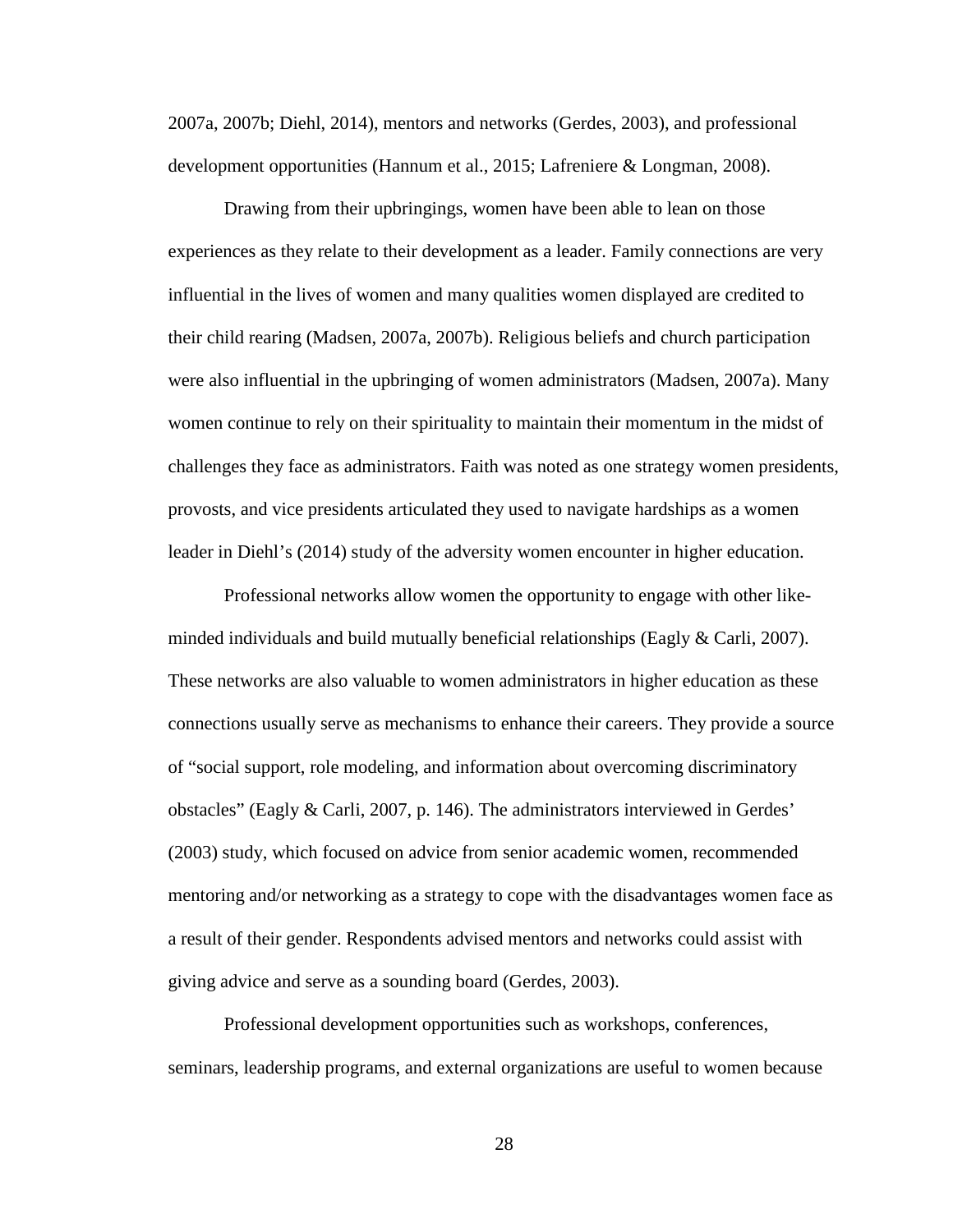these development opportunities guide their careers (Hannum et al., 2015; Lafreniere  $\&$ Longman, 2008; Tiao, 2006). Lafreniere and Longman (2008) found a year-long women's leadership program offered to women in faith-based institutions between 1998 and 2004 was extremely beneficial to participants. Fifty-three women were surveyed and indicated that shadowing other women on various campuses, restricting the program to women, and interacting and networking informally were most beneficial.

In order to survive the effects of discrimination and inequality in the workplace, women administrators in higher education have had to rely on varying strategies and sources of support. Dealing with the dual impact of race and gender for Black women higher education administrators yield somewhat similar strategies. The next section presents research literature on coping strategies Black women use while serving as administrators in a dominant culture.

# **Coping Strategies of Contemporary Black Women Higher Education Administrators**

Despite barriers Black women working at colleges and institutions face, they have identified strategies to handle any undesirable experiences they have endured. Shorter-Gooden (2004) identified coping strategies Black women use to manage stress related to discrimination based on race and gender. Relying on prayer and spirituality, leaning on social support networks, and reducing contact with specific individuals were identified as methods Black women use to manage the negative impact of perceived oppressions as a result of their race and gender (Shorter-Gooden, 2004).

Clayborne and Hamrick (2007) reported Black women in mid-level student affairs administrative positions pray, read the bible, and attend religious services as a way to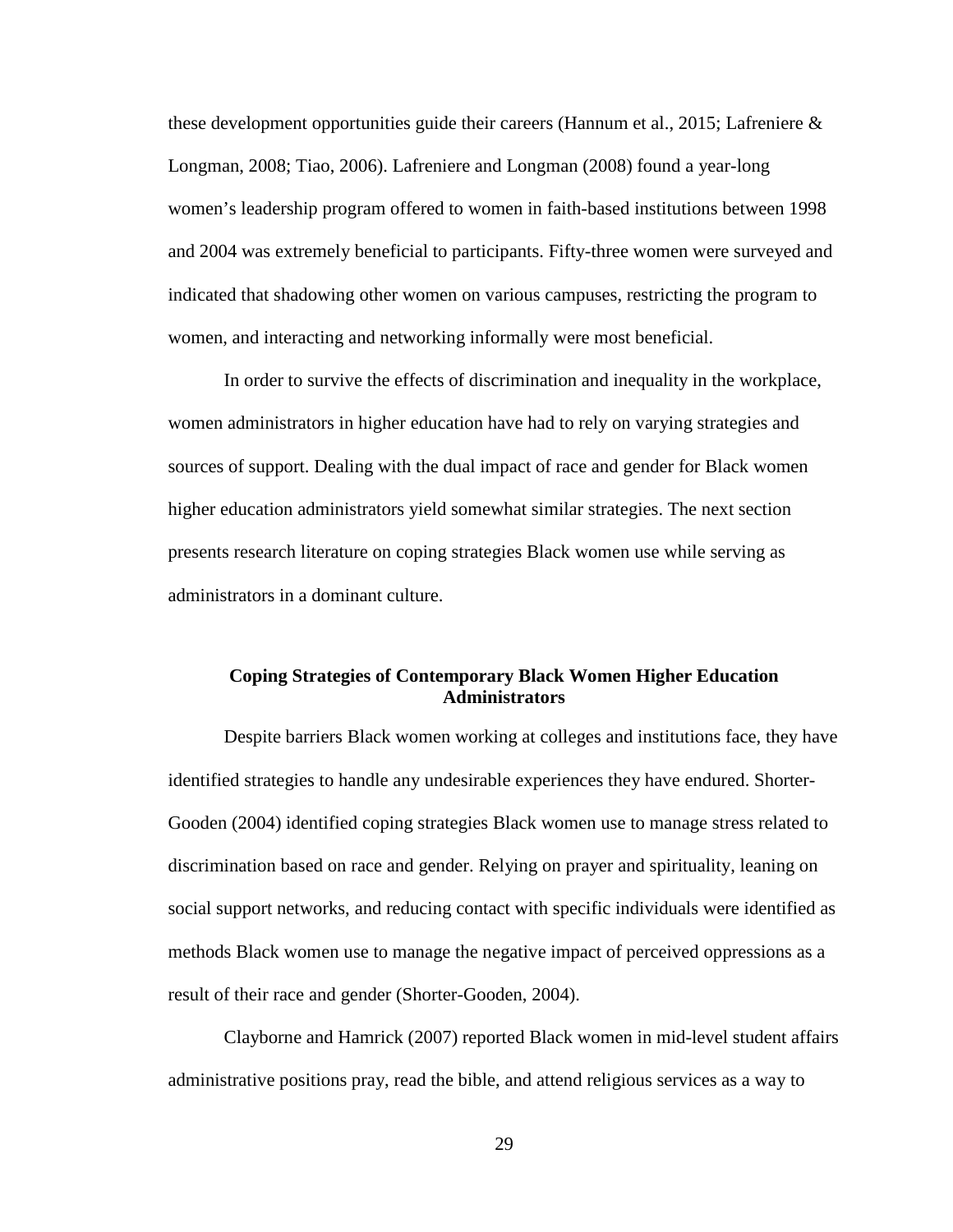cope with the pressures and stress of work and life. Participants in the study relied heavily on relationships with family and friends as support structures when dealing with work-related issues (Clayborne & Hamrick, 2007). In addition to depending on their spirituality and relationships, the five Black women mid- and senior-level administrators in the study conducted by Hinton (2001) would laugh, cry, withdraw, and move on to cope with their working environments. West (2015) identified spending time away from non-Black individuals and connecting with other Black women at work were strategies for Black women at PWIs to maintain their personal well-being.

Given not much literature exists about Black women's experiences, specific to their race and gender, as higher education administrators, there is a lack thereof related to how they manage their marginalized status as academic leaders within postsecondary institutions. Thus, an exploration of how race and gender inform the leadership experiences of Black women higher education administrators and the coping strategies they use is warranted. The next section describes the theoretical framework that informed the research study.

## **Black Feminist Theory as a Theoretical Framework**

Black Feminist Thought or Theory (BFT), centered on Black feminism, provides a generalized explanation of how race and gender discrimination shape Black women's point of view. Black women in America live in a starkly contrasting world than people who are not Black women (Collins, 2009). The negotiation and reconciliation of Black women's identities informs their discourse and knowledge, or standpoint (Collins, 2009). Black women's standpoint distinguishes the complexities of being a Black woman in America and encompasses experiences and ideas Black women share as a group. BFT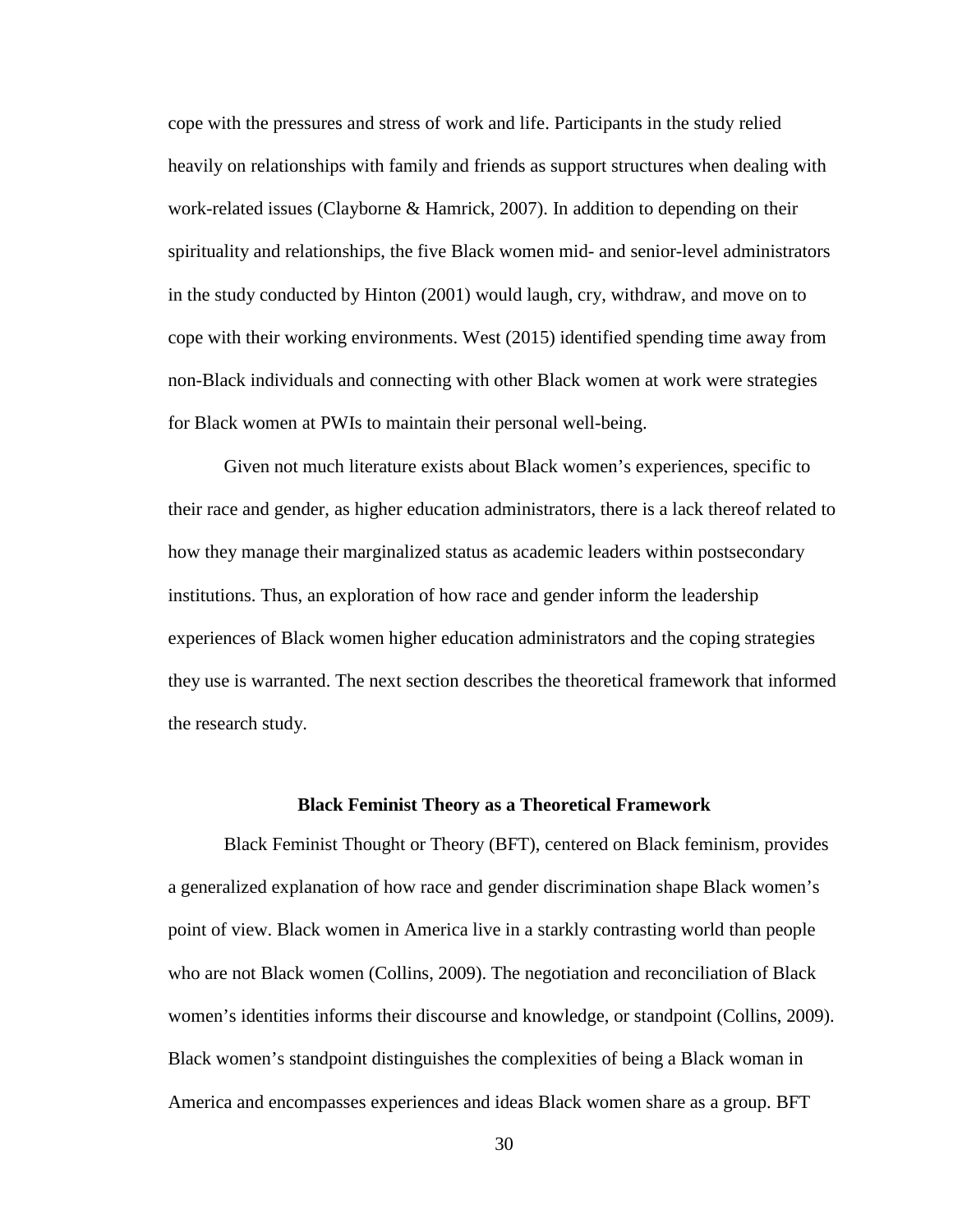centers Black women, and provides an understanding of their truths and details how their experiences differ from other women and Black men. BFT also seeks to resist oppression Black women encounter in America, articulated through their knowledge, and the systems and views that rationalize these injustices (Collins, 2009).

BFT's focus on Black women's vantage point and the diversity of their experiences provides an appropriately broad lens to explore their lives as executive administrators within higher education. By channeling the narrative of Black women, BFT explores how intersectionality of race, gender, and class discrimination affects the daily lives of Black women (Collins, 2009). However, this study explored only the intersections of race and gender using BFT. Since BFT grounds Black women's point of view, it provides enlightenment surrounding Black womanhood, the nature of their oppressions, sustained struggle for a self-definition, liberation of Black people, and gender equality (Collins, 2009; Guy-Sheftall, 1995). The BFT framework provided a lens that contextualizes how race and gender influence Black women's experiences as executive higher education administrators. BFT notes not all Black women have similar theoretical interpretations of their reality, or responses to common challenges that create their knowledge (Collins, 2009); thus, BFT guided the study in "clarifying a Black woman's standpoint of and for Black women" (Collins, 1986, p. 24). These challenges Black women experience, identified through core themes, may or may not produce similar perspectives among Black women (Collins, 2009). It is through the core themes that commonalities identified through the ontology of Black women's experiences are conveyed.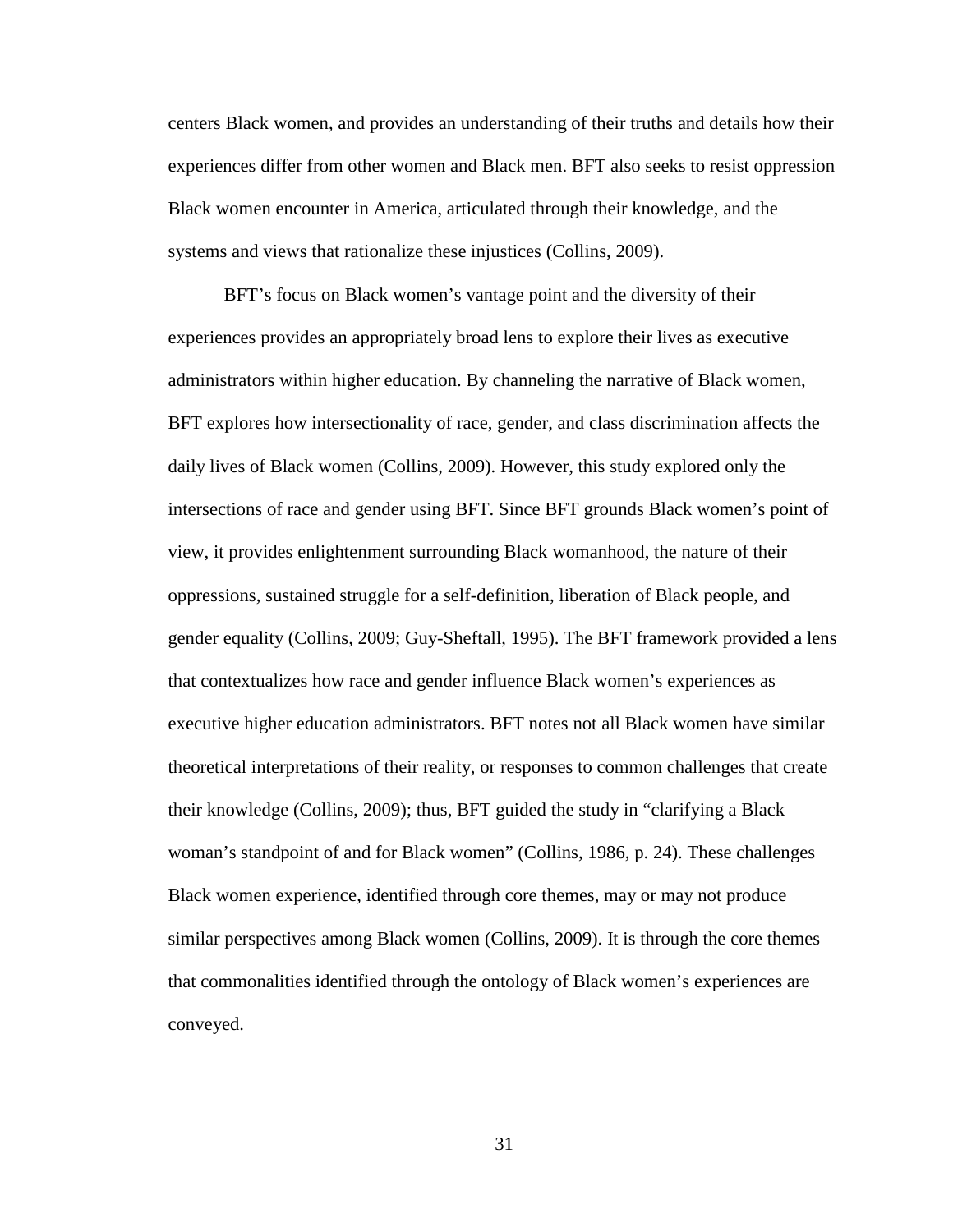### **Core Themes in Black Women's Standpoint**

Core themes of Black women's standpoint, include their work, controlling images, self-definition, sexual politics, love relationships, motherhood, and activism (Collins, 2009). These themes interlace with the overarching sentiment of struggle and provide context for a trend of resistance. It is through this tradition of strife and activism that transcends throughout Black women's standpoint, as articulated through BFT.

### **Black Women's Work**

The American political economy has profited from economic, social, and political disenfranchisement of Black families (Collins, 2009; Davis, 1983; hooks, 1982). History behind this exploitation provides a frame of reference for Black women's work inside and outside of the home (Collins, 2009; Davis, 1983). Periods connected to Black women's work are derived from the days of chattel slavery, "free" labor, and domestic work.

Although much is not known about Black women slaves, due to the focus being primarily on Black men slaves, contributions from Black women slaves during this period of servitude is no less important (hooks, 1982; White, 1985). Black women slaves encountered three distinct constraints because they were slaves, Black, and women (White, 1985). As a result, their experiences were not always the same as Black men slaves, and especially not White women, who endured a level of oppression from White men. Although they performed the same types of work as Black male slaves, there were different expectations projected onto Black women slaves. In addition to manual labor, which directly benefited slave owners, Black women slaves had the responsibility of "bearing, nourishing, and rearing children" in order to expand the labor force of slaves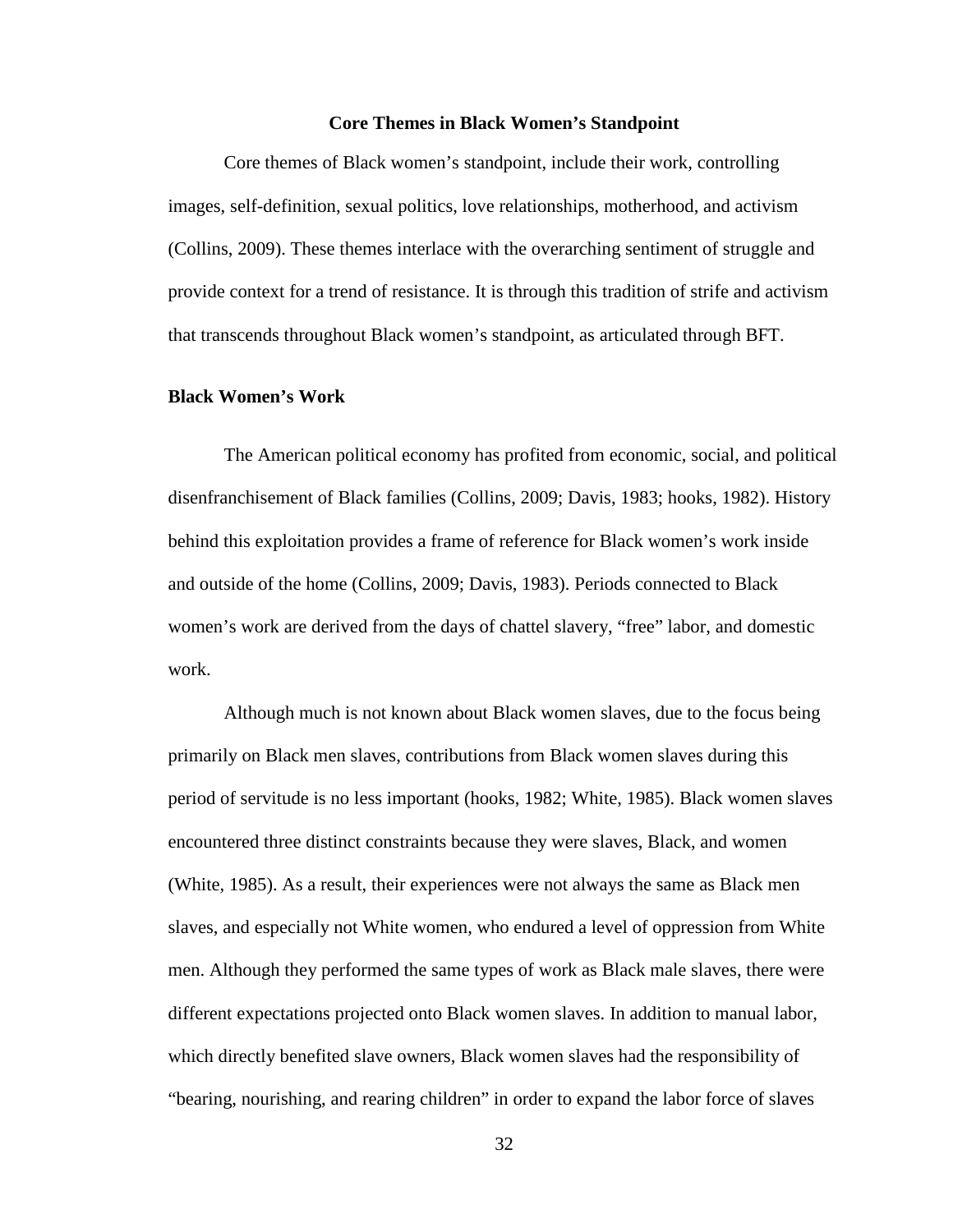(White, 1985, p. 69). Black women slaves employed different measures to resist the oppression they faced such as escaping the plantation, revolting against the working conditions, resisting sexual assaults of White men, and committing acts of sabotage (Davis, 1983; hooks, 1982; White, 1985). After the emancipation of slaves, Blacks eventually earned wages for their labor.

The turning point from laboring for slave owners to individual gain would mean Black women would experience pay that was practically nonexistent. Black women were concerned with attaining a sufficient family income; yet, given the scarcity of meaningful jobs available to Black men, Black women had to work (hooks, 1982; White, 1985). Their occupations were either as workers in the field, where the head male figure in the family received the wages, or as domestic workers, where the pay was minimal and Black women were subjected to sexual harassment (Collins, 2009; hooks, 2000). While Black women worked outside of the home, they also tended to domestic and rearing duties at home, which provided them no pay (Davis, 1983; hooks, 1982). Eventually, migration and urbanization afforded Black women more work albeit with lower wages.

Black women, as paid domestic workers, were able to move from a residential servant to a daytime employee with the expansion of urban labor markets (Collins, 2009; Davis, 1983). In this role (and many others henceforth), Black women had an outsiderwithin status. Black women were still subjected to power imbalances and injustices due to their exploitation as 'Others' (Collins, 2009; hooks, 1982), but they were also exposed to hidden perspectives of predominantly White locations. This designation of 'Other' stems from the objectification of individuals who compose a subordinate group (Collins, 2009). As domestic workers, Black women were required to be submissive. The manner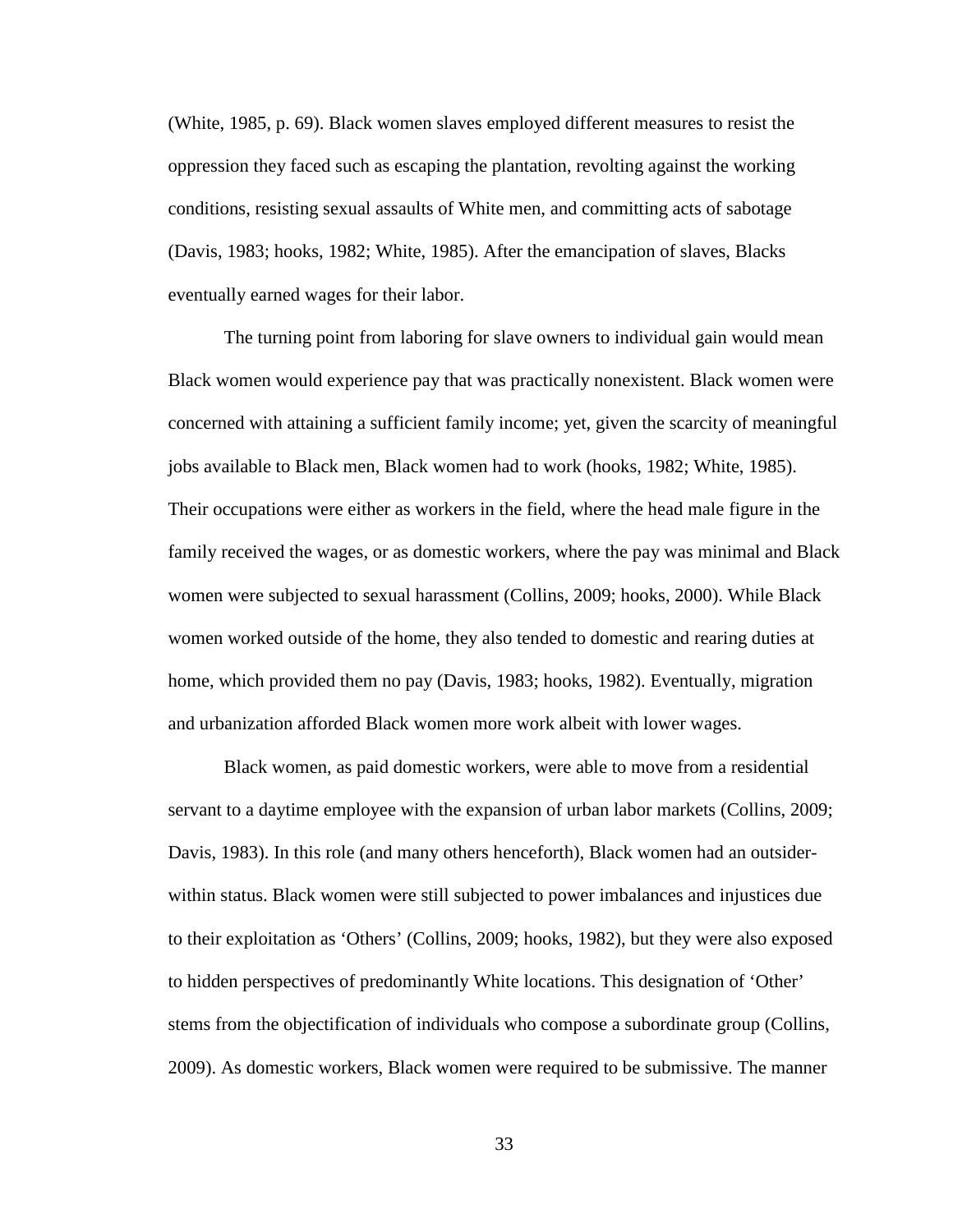in which they were addressed, attire they wore, sexual harassment endured, and being confined to certain areas of the house were all used to objectify Black women working as domestic workers (Collins, 2009; Davis, 1983). Although conditions remained oppressive for Black women, this new line of work afforded them the ability to devote more time to their family and progress towards some capacity of economic improvement. This improvement was more prominent with the creation of the Black middle class after World War II (Collins, 2009).

Progression of the political economy and Black political activism of the 1950s and 1960s encouraged stratification of Black social classes. Black women performing industrial and clerical work and low-paid service work were included in the Black working class (Collins, 2009). One implication for Black women within the low-paid working class was the increased number of individuals who were heads of single-parent households. These women also elected to pursue government assistance for support due to their poor circumstances. Alternately, middle-class Black women took advantage of positions as managers or other professional capacities post-World War II (Collins, 2009). While these women may have secured substantial earnings and established social status within America, their power as the Black middle-class still differed from Whites (Collins, 2009; hooks, 2000). The exclusion from certain occupations and confinement to lowerpaying, lower status professional positions often resulted from the nexus of race, gender, and class oppressions experienced by Black middle-class women. The range of labor experiences Black women endured composes their viewpoint and connects to controlling images projected onto them.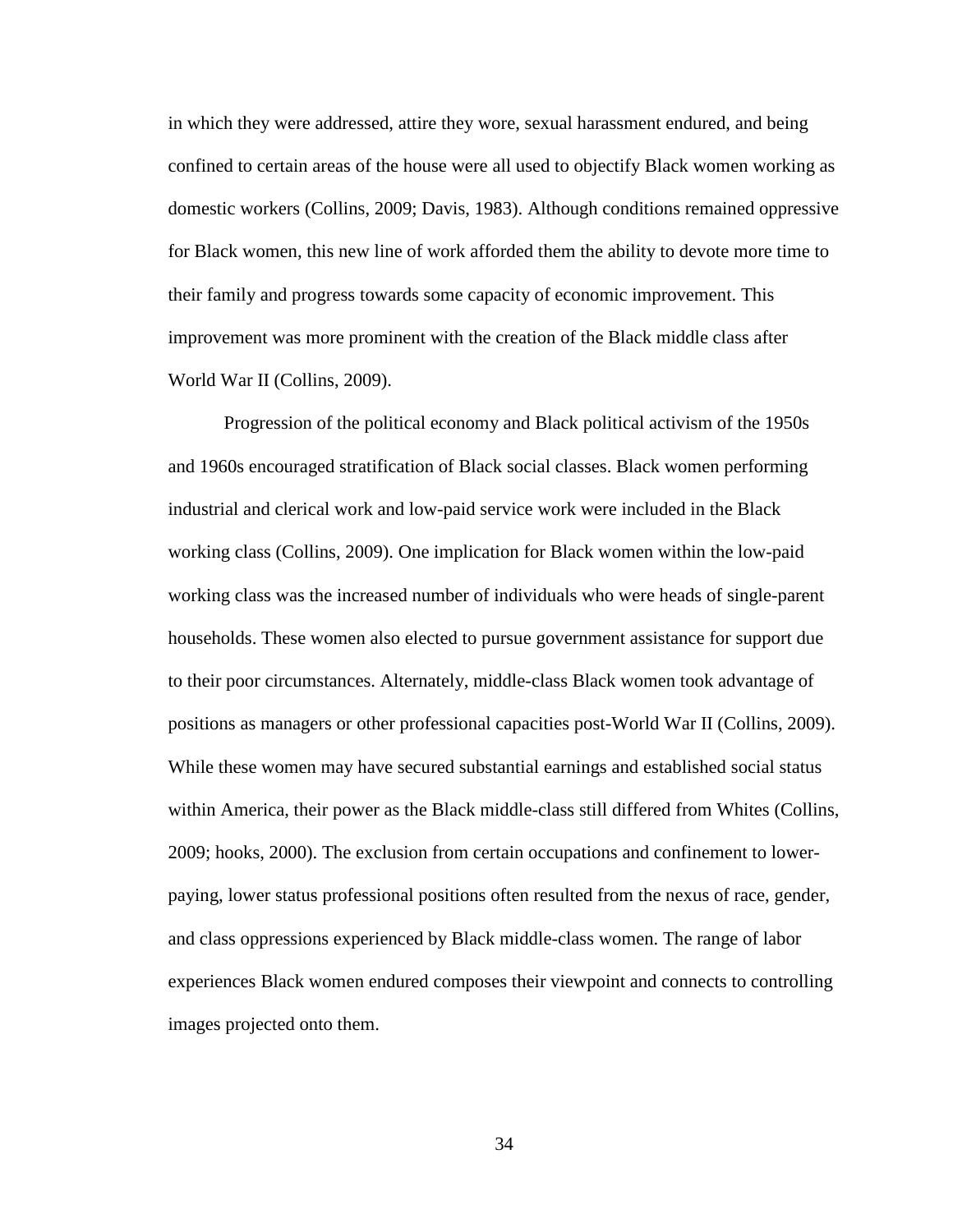#### **Controlling images of Black women**

Controlling images of Black women were created to maintain the connecting systems of race, class, and gender oppression in America (Collins, 2009; hooks, 1982). These images began with slavery and continued throughout American history as Black women were treated as 'Others' (Collins, 2009; hooks, 1982). This objectification of Black women as 'Others' further instigated their erasure in America, evidenced by the lack of acknowledgement of their historical contributions and roles in America, especially their work towards liberation in times such as chattel slavery and the Civil Rights Movement. This erasure has subjected them to various debilitating circumstances and allowed their identity to be created by individuals other than themselves (Collins, 2009; hooks, 1982). The distorted stereotypes of mammies, matriarchs, welfare mothers, and Jezebels are all controlling images that perpetuate oppression of Black womanhood.

Chattel slavery sparked the manifestation of many interrelated controlling images of Black womanhood (Collins, 2009; Davis, 1983; hooks, 1982; White, 1985). The first, a mammy, was a devoted, docile domestic helper manifested to justify the exploitation of economic benefits of house slaves and provide an explanation for continued confinement of Black women to domestic work (Collins, 2009; hooks, 1982; White, 1985). Mammy was a symbol of subordination and reinforced the power of Whites in relation to Black women (hooks, 1982; White, 1985). In addition to being used as a tool for racial oppression by attempting to shape how Black women mothered their own children, the mammy likeness was used to perpetuate gender oppression by asserting mammies were asexual and their service was to only care for White families (Collins, 2009; White, 1985). The mammies were unattractive, overweight, and unclean, which contributed to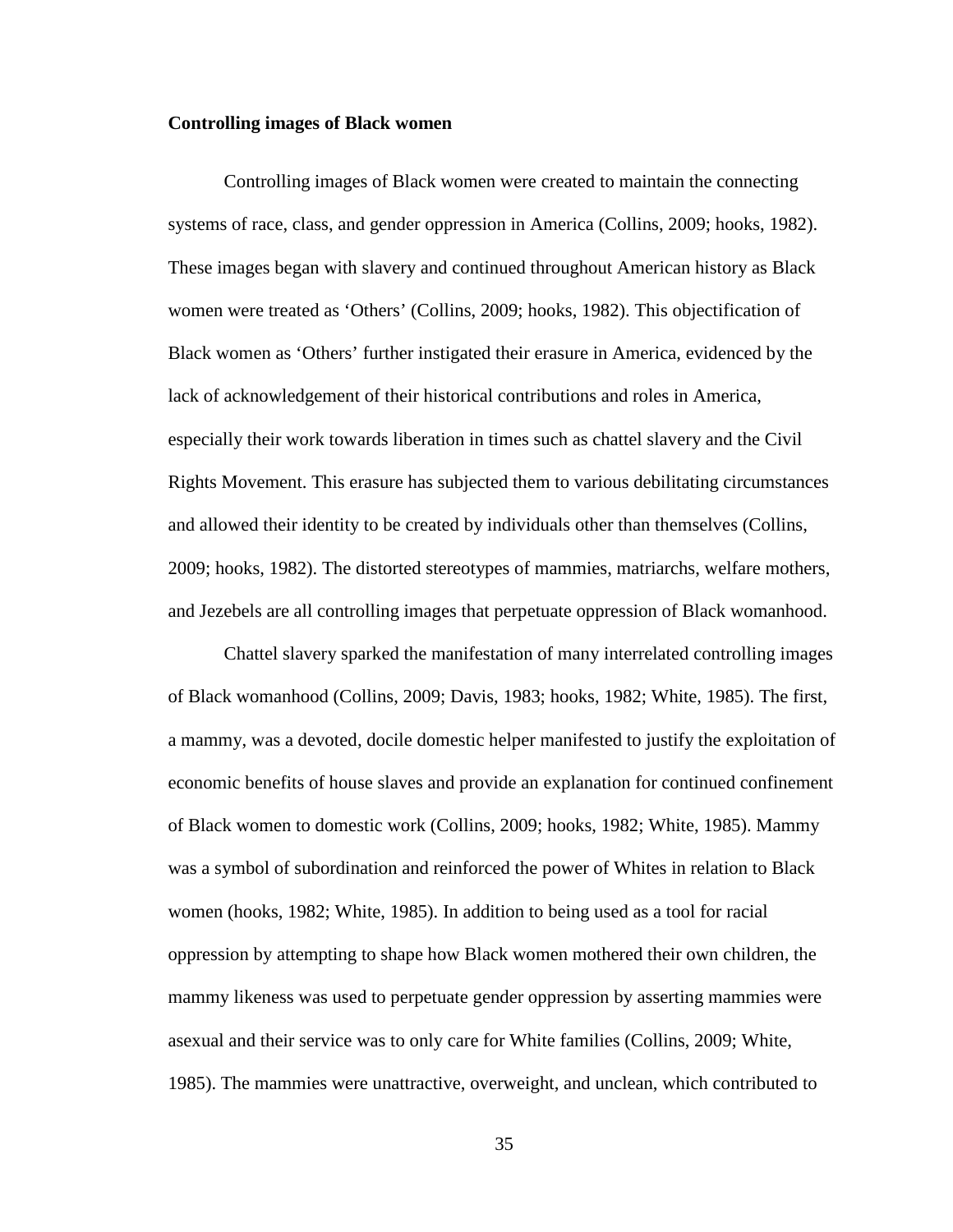the nonthreatening characteristics of the mammy figure (hooks, 1982). Despite the objective to oppress Black women through use of the mammy image, it was not enough to dictate their behavior. Black women would be submissive in their work environment, but did not instill this behavior with their own children at home (Collins, 2009).

A second controlling image of Black womanhood instituted to control Black women's behavior was the matriarch. Matriarchs negatively personified what the Black woman represented in Black homes (hooks, 1982). This image conveyed a Black mother working countless hours, lacking oversight of her children, and emasculating her partner (Collins, 2009; hooks, 1982). These symbolizations allowed Black women to be used as scapegoats for the stagnation of Black children, creation of impoverished circumstances, division of the Black community, and separation from their men, all intersecting oppressions of class, race, and gender of Black women. Matriarchs represented the antithesis of mammies since they shunned personification of the submissive servant (hooks, 1982). Equating the image of Black women as strong members in their homes, symbolized through matriarchs, was not enough to maintain their oppressive state. Therefore, the portrayal of another controlling image, welfare mothers, was projected onto Black women.

Poor, working-class Black women were the sole target of the welfare mother image since they were recipients of welfare benefits. The political economy after post-World War II diminished job opportunities available in America, resulting in a number of unemployed Black women (Collins, 2009). While Black women's fertility was profitable during the time of slave breeding, it was frowned upon after the post-war era, believed to cripple the political and economic strength in America, and used as the basis for linking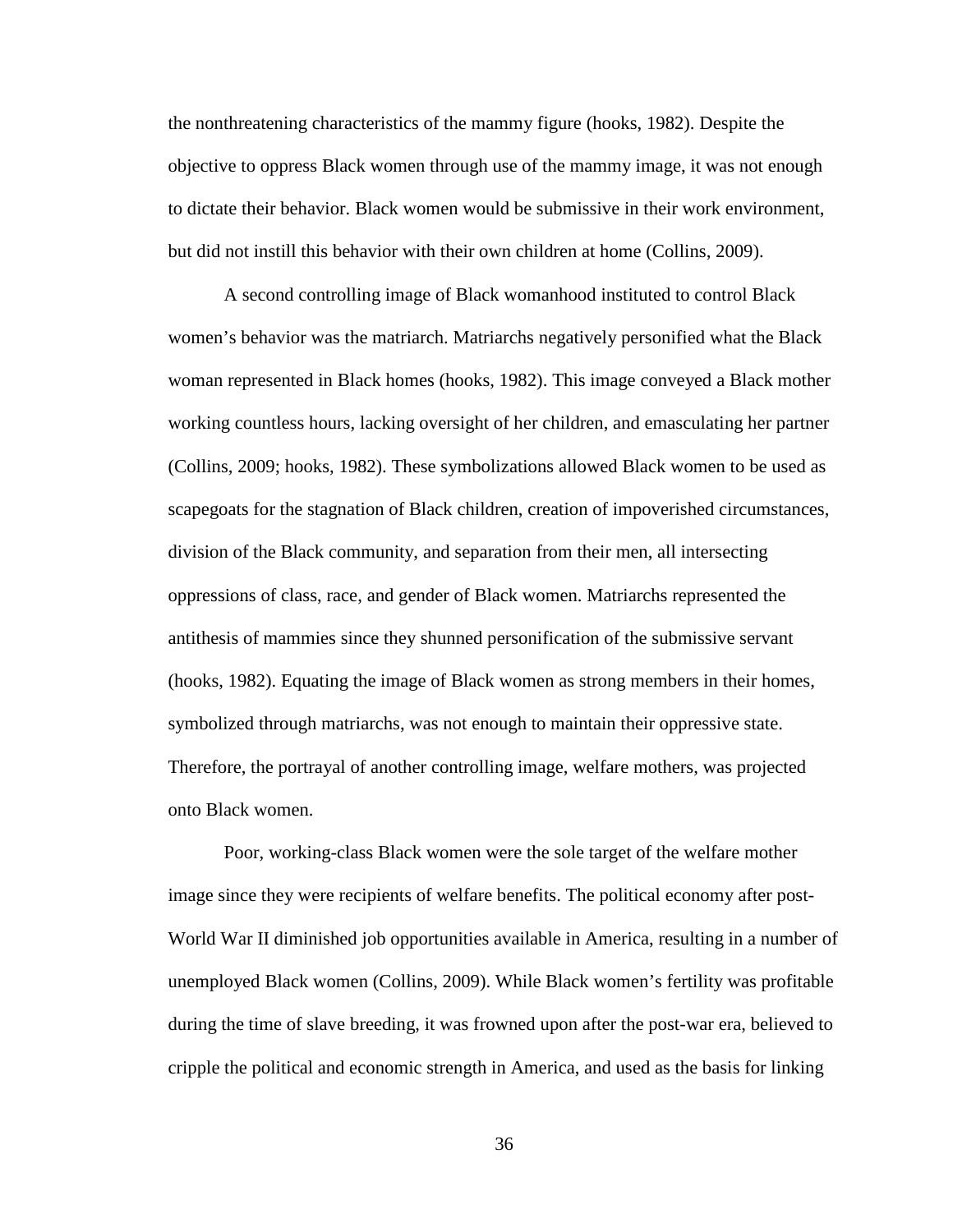oppressions of race, gender, and class (Collins, 2009). Images of a lazy Black woman complacent with receiving government assistance and causing her own poverty-stricken life provided an illustration of the welfare mother. The welfare mother was essentially another image of Black women who failed to uphold the mammy persona, as did the fourth controlling image of the Jezebel.

The Jezebel focused on regulating Black women's sexuality, and portrayed a whore or a sexually aggressive woman (Collins, 2009; White, 1985). Originating in chattel slavery times, the Jezebel figure legitimized the demeaning sexual treatment Black slave women were subjected to by White men. Black slave women were depicted as sexually insatiable and fertile (Collins, 2009; Davis, 1983; hooks, 1982; White, 1985). The modernized adaptation of the Jezebel is conveyed as a hoochie and freak (Collins, 2009). All of these symbols of Black womanhood associate Black women's sexuality in the frame of deviant behavior, a sharp contrast to the expression of White women who are posited as sexually passive.

Imagining of the mammy, matriarch, welfare mother, and Jezebel were all used to justify intertwined oppressions of race, gender, and class against Black women. The images of control present a foundation for objectification of Black women and the perception of their fertility and sexuality defined by elite White males (Collins, 2009; Davis, 1983; White, 1985). Additionally, the images communicated Black women's ordering in American social classes. In present day, legitimizing these controlling images occurs through social institutions such as schools, media, and government entities. However, Black women have rejected the objectification portrayed through controlling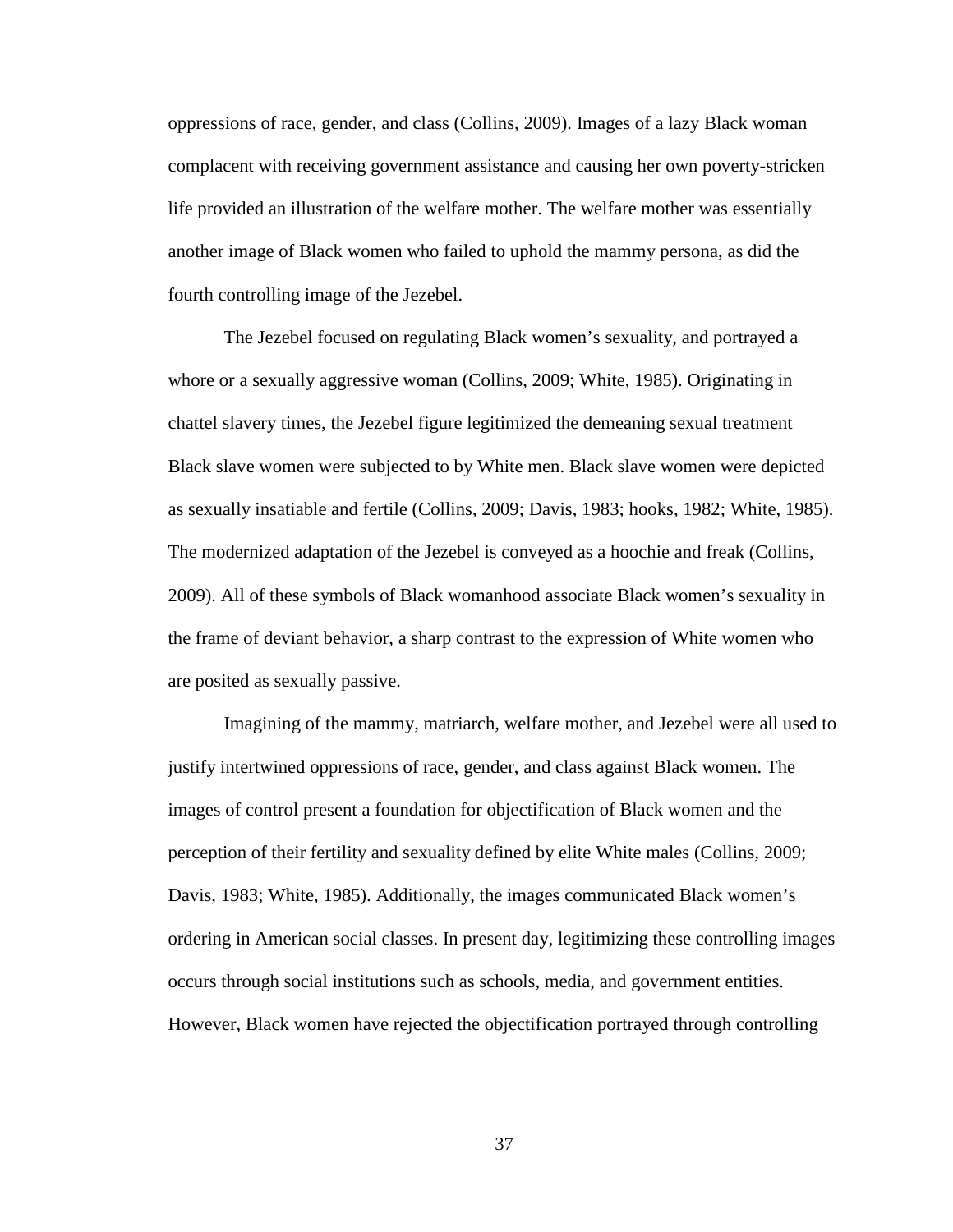images, and shifted to developing positive self-definitions to contradict internalization of mammies, matriarchs, welfare mothers, and Jezebels.

### **Black women's self-definition**

Surviving controlling images used to describe Black women requires the management of separate self-definitions—one to cope with controlling images of Black womanhood and the other which rejects these images and forms distinct consciousness. Discovering one's own self-definition is challenging when having to resolve the erasure Black women experience at the hands of externally created images and oppressive treatment, in addition to dealing with their positions as an outsider-within (Collins, 2009; hooks, 1982; White, 1985). However, since controlling images are not the reality for many Black women, Black women are able to resist acceptance of stereotypes and work to replace them with self-defined knowledge as a means of forming their own psyches. Black women's ability to form a self-defined standpoint has been possible by engaging in three different safe spaces: relationships with other Black women, music, and scholarship (Collins, 2009). These safe spaces are locations used to contradict controlling images of Black womanhood and nurture Black women's consciousness.

Formal and informal relationships amongst Black women facilitate the construction of an individual and grouped subconscious (Collins, 2009). The motherdaughter duo is one significant relationship of support for Black women. Black mothers teach their daughters the importance of survival and provide them with the essential knowledge to do so. Black women friendships provide a space to acknowledge "one another's humanity, specialness, and right to exist" (Collins, 2009, p. 113). Additionally, Black women who may be unfamiliar with each other, but recognize the need to applaud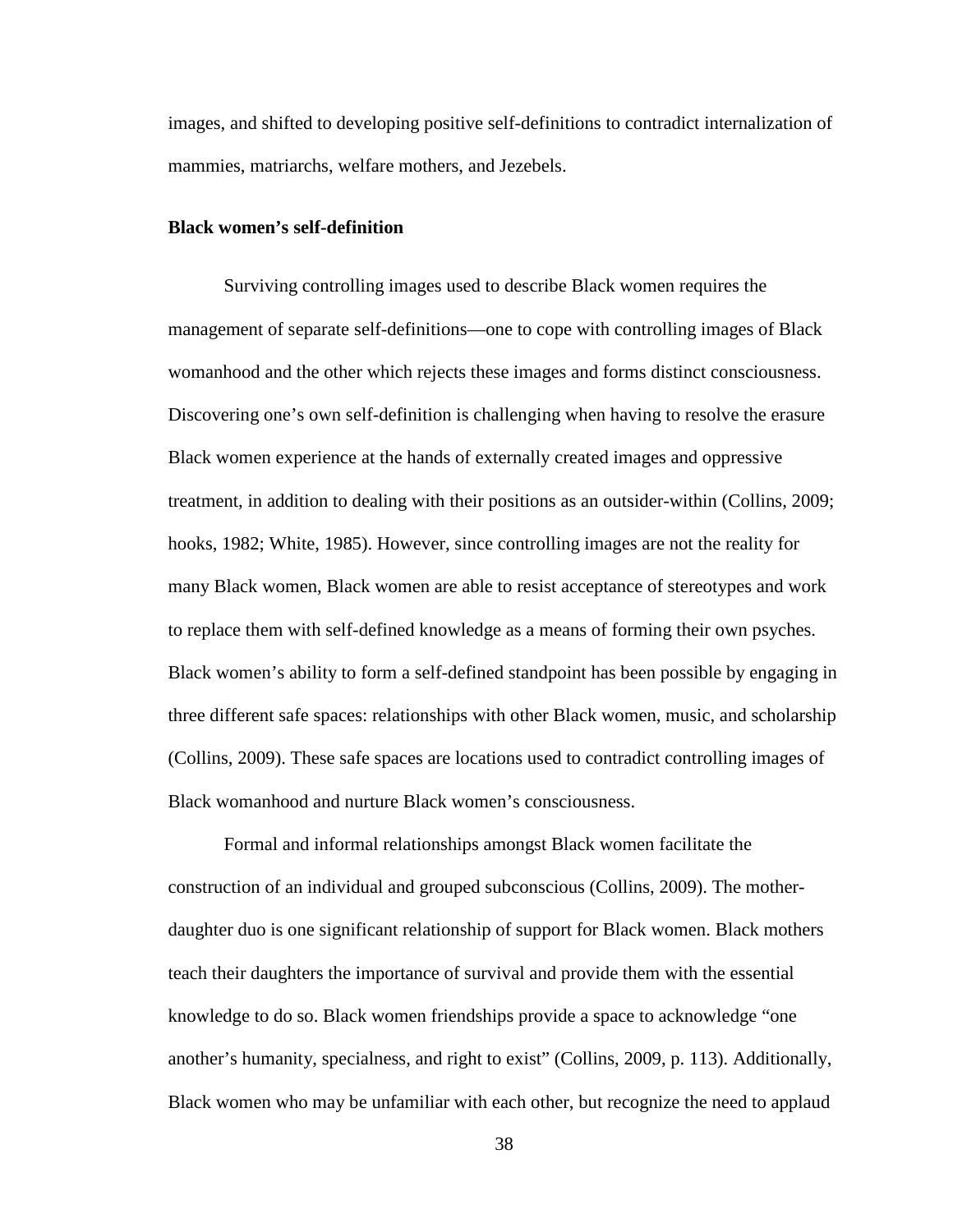Black womanhood, present another dimension of Black women relationships. This space of support is empowering by contributing to the creation of a self-definition for Black women. Black women's relationships with one another are vital to the formation of knowledge, but it is within music, another safe location, that the Black women's standpoint has also been articulated (Collins, 2009).

Considering not many Black women were educated and engaged in reading, the oral tradition of blues music was cathartic and served as a platform for self-definition expression (Collins, 2009). Singing the blues delivered a personalized rendition of not only the individual's standpoint, but of the collective group of Black women. Words blues singers recited were a form of activism against controlling images by which Black women were plagued. Singers like Ma Rainey, Sara Martin, and Bessie Smith sung about experiences of working-class Black women, their true womanhood, and the spirit of independence (Collins, 2009). The oral tradition of blues music was not the only medium in which Black women freely expressed their standpoint. Voices of Black women writers also established a safe space for Black women's self-definition.

Written literary works were an alternative primarily available to educated Black women. Some authors were able to generate writing that centered the working-class and reflected their experiences. These publications gave a voice to many Black women who felt succumbed to silence, given their oppressive situations (Guy-Sheftall, 1995; hooks, 1982). Emergence of Black women's scholarship and literature in the 1970s from authors like Toni Cade, Shirley Chisholm, Toni Morrison, and Audre Lorde provided an even more visible source of resistance and explored previously forbidden topics (Collins, 2009; Guy-Sheftall, 1995; James & Sharpley-Whiting, 2000). Black women's writings in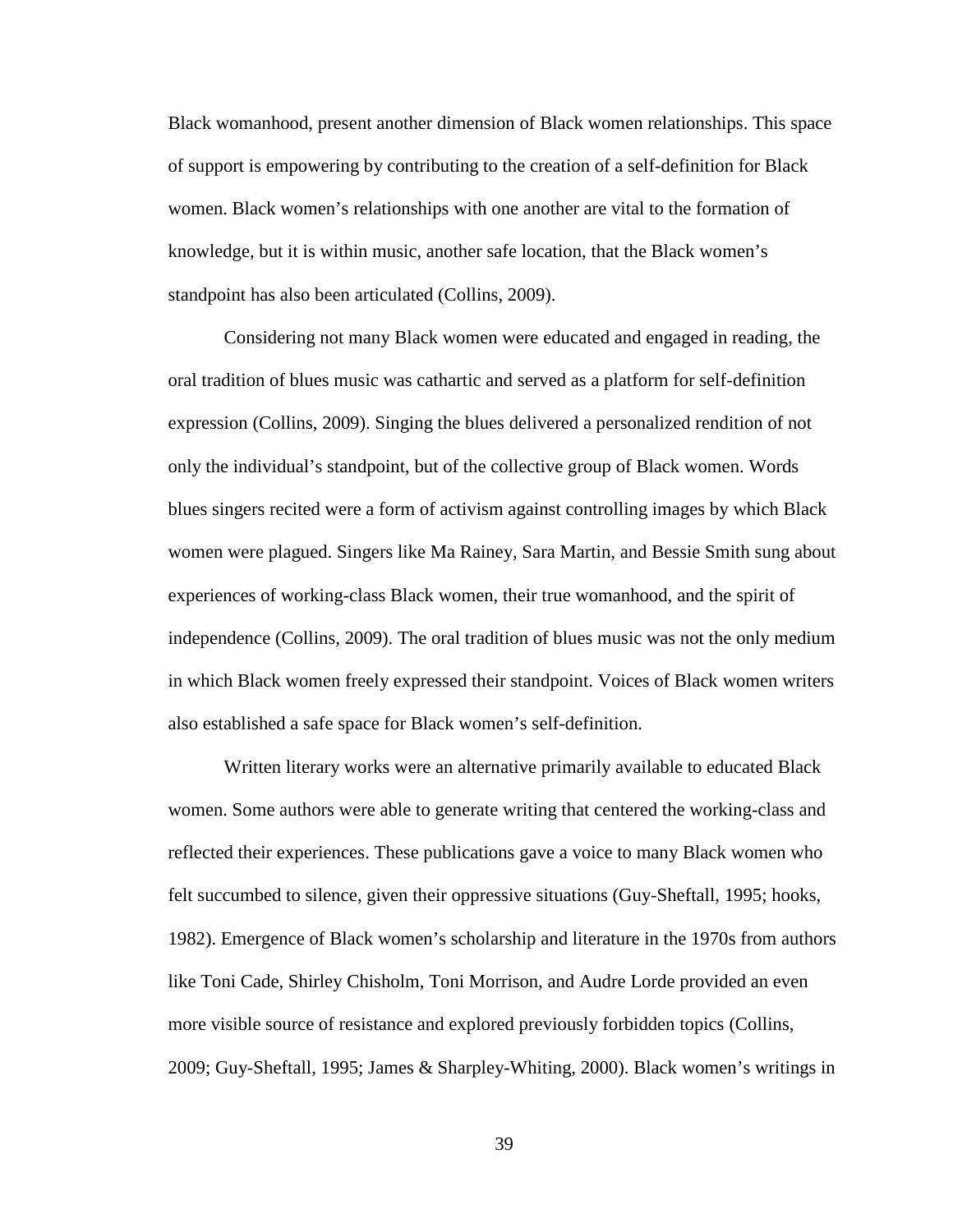this time built on thoughts and perspectives expressed in blues and previous writings that portrayed the importance of Black women's relationships as safe spaces (Collins, 2009).

Black women's relationships, blues traditions, and voices of Black women writers, deliver alternatives to oppressive circumstances Black women were exposed to as 'Others', and reiterate the importance of a self-defined standpoint. Self-definition, selfvaluation and respect, self-reliance and independence, and personal empowerment of Black women's consciousness surfaces from these safe spaces (Collins, 2009). The sexual politics of Black womanhood also influences Black women's consciousness.

#### **Sexual politics of Black women**

Sexual politics is the association between sexuality and power. Controlling Black women's sexuality has been an important domination when examining the interlocking of race, gender, and class oppression of Black women. Intersecting oppressions are conceptualized through the approach of heterosexism as a system of power, sexuality within distinctive systems, and sexuality that joins the systems of oppressions.

As a system of power, heterosexism is normalized and the symbolic and structural dimensions of Black womanhood are emphasized. The symbolic dimension attributes sexual meanings used to describe and assess sexuality of Black women, such as the hoochie image (Collins, 2009). Conversely, the structural element defines how social organizations are formed to portray heterosexism as evidenced through laws and ideologies (Collins, 2009; Davis, 1983). For example, foregoing prosecution of Black women's rapists because of the characterization of Black women as freaks is a social practice (Collins, 2009). Despite the underlying power structure of heterosexism, Black women establish their own sexual meaning and practice by rejecting traditions and ideas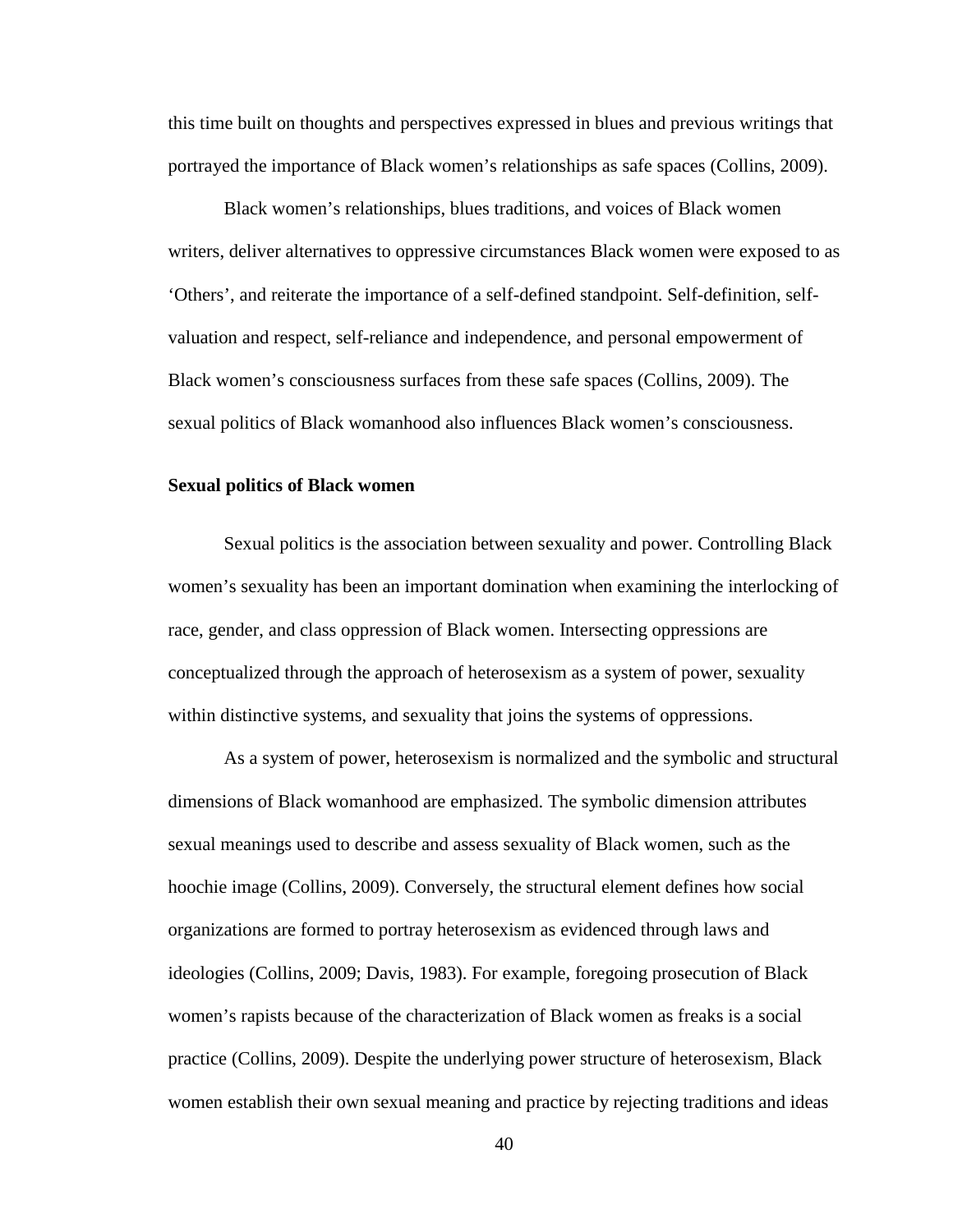defined by others (Collins, 2009). Another approach to how intersecting oppressions sexually exploit Black women is through the pairing of systems of race, gender, and class.

Heterosexism combined with the systems of oppression commodifies and exploits Black women's sexuality. Regulating Black women's sexuality as a Jezebel condones class oppression by cultivating the stereotype of promiscuity (White, 1985). Controlling Black women's sexuality and fertility to prevent the combining of races is a racial oppression against Black women (Collins, 2009, Davis, 1983). Categorizing Black women based on sexuality and morality through controlling images is a mechanism of gender oppression. While each system of oppression is distinct, the joining of systems through sexuality of Black women attempts to control Black women's bodies.

Regulation of Black women's bodies evidenced through pornography, prostitution, and rape serve as a shared site of oppressions with Black women's sexuality as the focus (Collins, 2009; Davis, 1983; White, 1985). Pornography represents women as sex objects, includes a theme of sexual violence, invokes submissiveness of women, and profits from sexual exploitation of women (Collins, 2009; hooks, 2000). These portrayals are comparable to the dehumanizing conditions of slavery Black women endured, and the pornographic objectification of their bodies that continue today. Black women as prostitutes, an extension of the Jezebel and hoochie controlling images, exploit Black women economically and dehumanize them (Collins, 2009; White, 1985). Prostitution conveys Black women's bodies are sexual commodities for economic benefit; and any sexual act, such as rape, that can be committed against their bodies demeans Black women (Collins, 2009). Rape is a tool of sexual violence against Black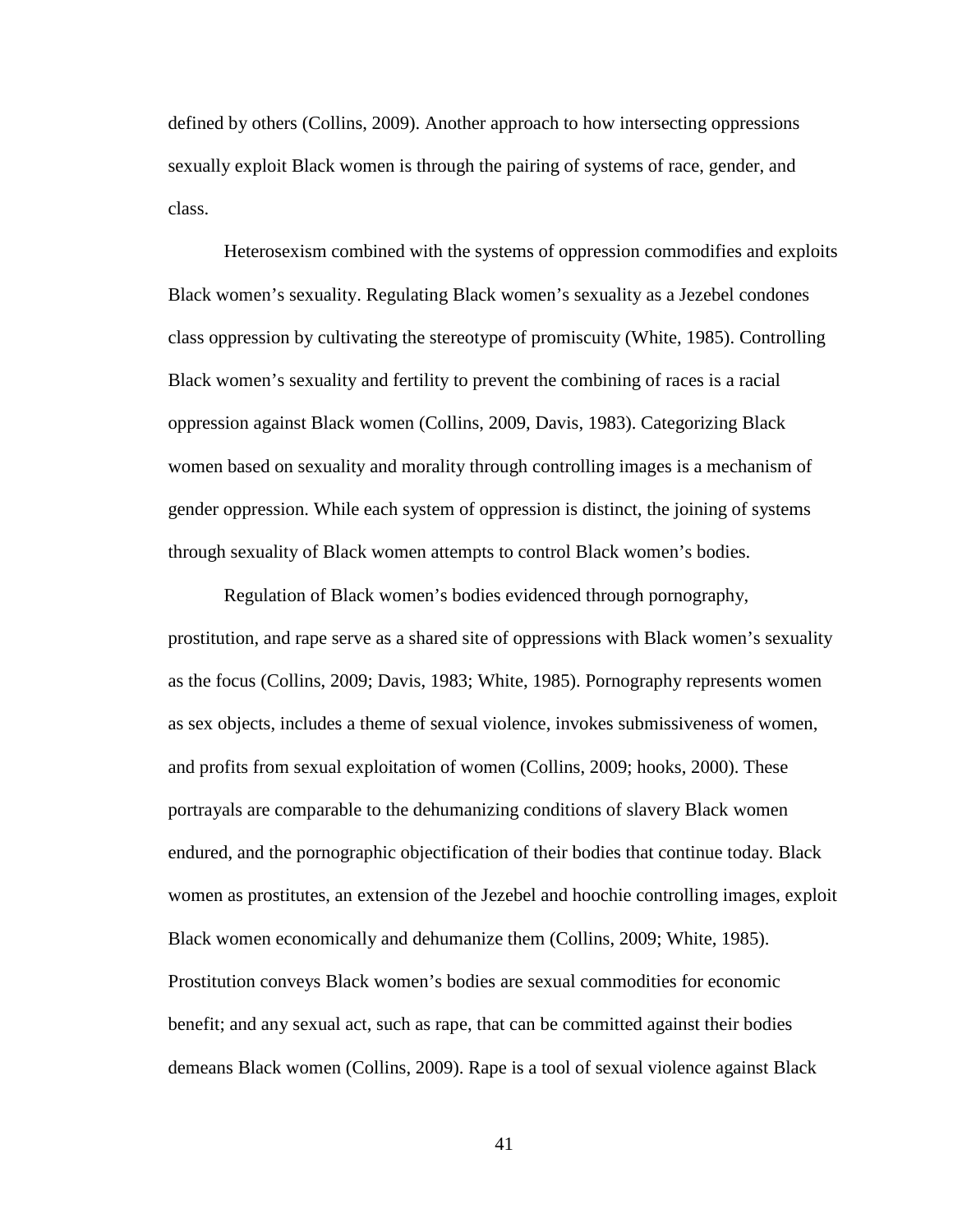women (Collins, 2009; Davis, 1983; hooks, 1982; White, 1985). Rape and other sexual exploitive acts were legitimized and considered forms of domination against Black women. The legacy of Black women's experiences with pornography, prostitution, and rape have conditioned the communal, love relationships of Black women (Collins, 2009).

#### **Black women's love relationships**

Sexual politics of Black womanhood have affected interpersonal love relationships Black women have with other individuals. Domination from sexual politics Black women experience invades their daily lives and consciousness (Collins, 2009). As a result, Black women's standpoint affects their interactions and relationships with Black men, Whites, and each other.

Tension between Black women and Black men is characterized as a volatile relationship, marked by love and violence (Collins, 2009, hooks, 2000). The love Black women feel for Black men can be traced to slave narratives describing the emancipated Black woman's journey to find lost loved ones, Black women's literature tributes to Black men, and love songs full of odes to Black men (Collins, 2009). Trouble between Black women and Black men arises when the emphasis on opposing sex roles, derived from White male standards, influences the experiences of Black women and men (hooks, 1982). Black women often reject expected gendered behavior, such as passiveness and subordination, commanded by Black men (hooks, 1982). Some Black men who are rejected may resort to physical and emotional abuse; and the strained relationship with and rejection by Black men often results in Black women ending up alone (Collins, 2009; hooks, 2000).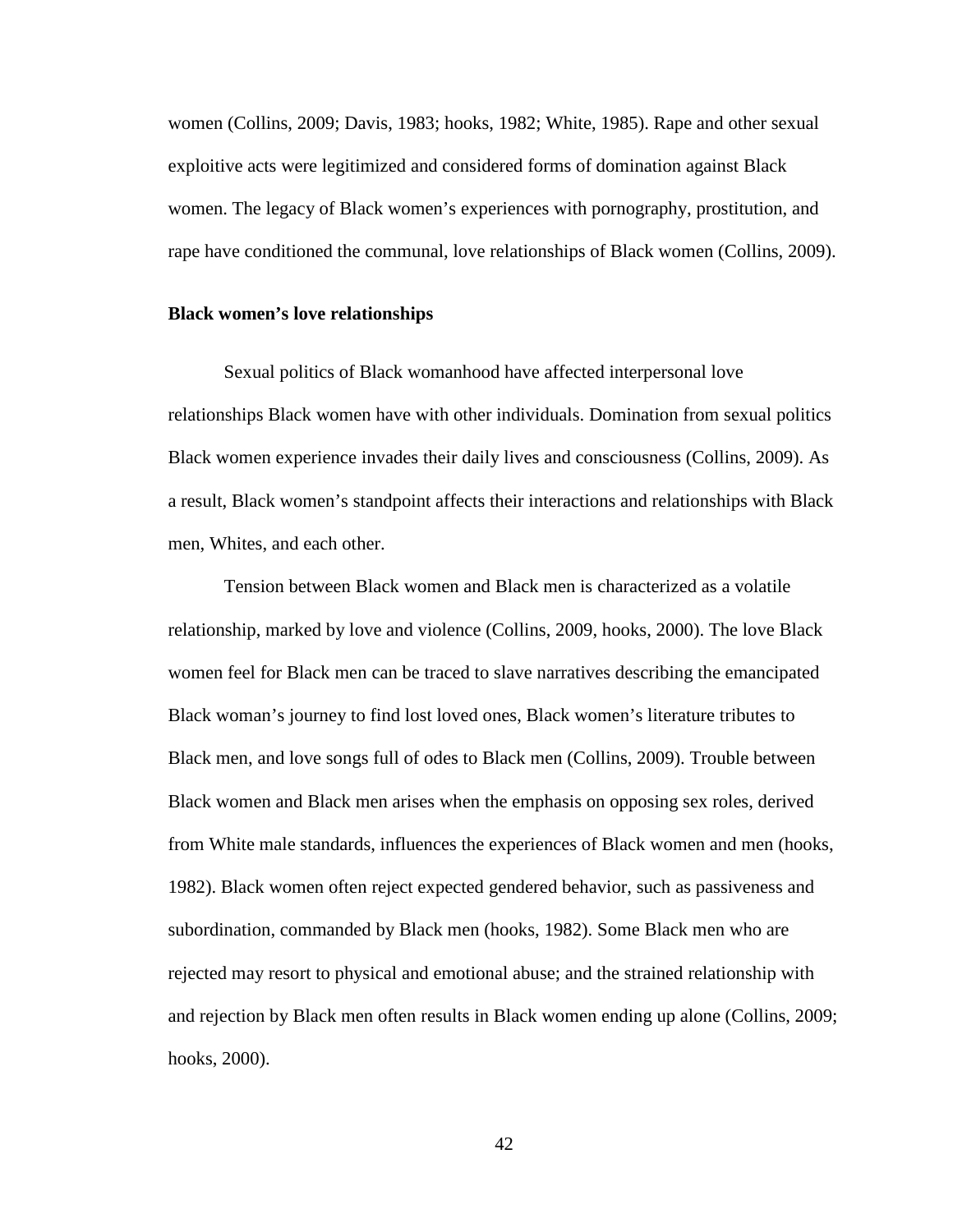Despite desires to form loving relationships, Black women find themselves without a partner. Solitude Black women experience generates circumstances in which Black women focus their energies into motherhood by themselves or their career. Longing for the ideal Black man is heightened with pain when Black women realize Black men pick non-Black women, especially White women, over them (Collins, 2009; hooks, 1982; hooks, 2000). Rejection from Black men for women who embody standards set by Whites and the history of sexual politics with White men that White women turned a blind eye to, shape associations Black and White women have (Collins, 2009; hooks, 1982). Conversely, Black women interested in crossing color lines to date White men face the horrifying legacy of sexual exploitation and sexual abuse endured by Black women at the hands of White men (Collins, 2009). This, as well as the likelihood of being a traitor, creates unresolved tension resulting in Black women to refrain from pursuing long lasting relationships with White men. The dominant conversation about Black womanhood and their love relationships is typically in reference to heterosexual associations, yet the standpoint regarding Black lesbianism is also crucial to understanding Black women's relationships with each other.

An analysis of Black women's love relationships begins with addressing the sources of pain, often found in how Black women view themselves and love other Black women (Collins, 2009). Loving other Black women can be alarming if, as a result, heterosexual Black women discover romantic or sexual expressions towards other Black women. Lesbianism is stigmatized and the fear of this label paired with homophobic attitudes, influences Black women's ideas and relationships with one another (Collins, 2009; hooks, 1989). Dismissing the dual stigma appropriated to Black heterosexual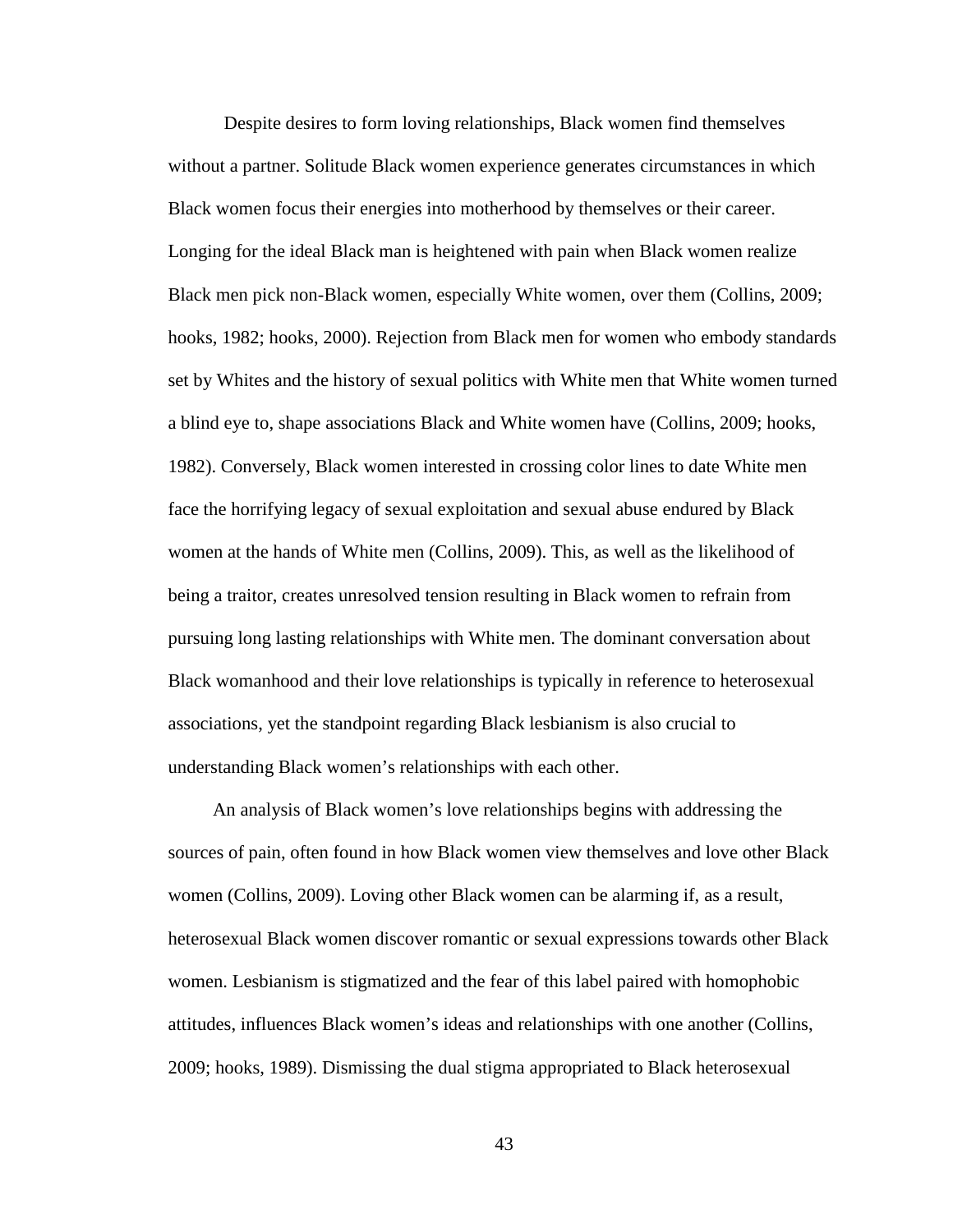women as hoochies, and Black lesbians as sexual deviants; redefining beauty inclusive of Black women; and discovering means for Black women to learn expressions of love for one another are key to contradicting systems of oppression (Collins, 2009). Not only does the harmful and warped feelings birthed from the oppression of Black women influence their standpoint about love relationships, it also transcends to their specialized knowledge of motherhood.

# **Motherhood of Black women**

Based on controlling images that have tainted the perception of Black women, negative assumptions about Black women and motherhood have resonated in America. The conceptualization of motherhood from Black women's standpoint aims to debunk the representation of Black mothers as defined and interpreted by Black and White males (White, 1985). Black women experience contrasting depictions of motherhood as explained through five different thoughts: (a) mothering and othermothering, (b) mother and daughter relationship, (c) community othermothering activism, (d) power symbolism of motherhood, and (e) individual opinion of motherhood.

Biological mothers, also referred to as bloodmothers, have the expectation of caring for and rearing their own children (Collins, 2009). Despite this expectation, Black communities have realized mothering is not always feasible for one person. To assist with mothering responsibilities, Black women have also taken on the role as othermothers to support bloodmothers. Othermothers included, but were not limited to grandmothers, sisters, aunts, or cousins, but not all networks of motherhood figures had to be of biological kin (Collins, 2009). Neighbors also shared responsibilities and offered childcare assistance and other supports when needed (hooks, 2000). Women-centered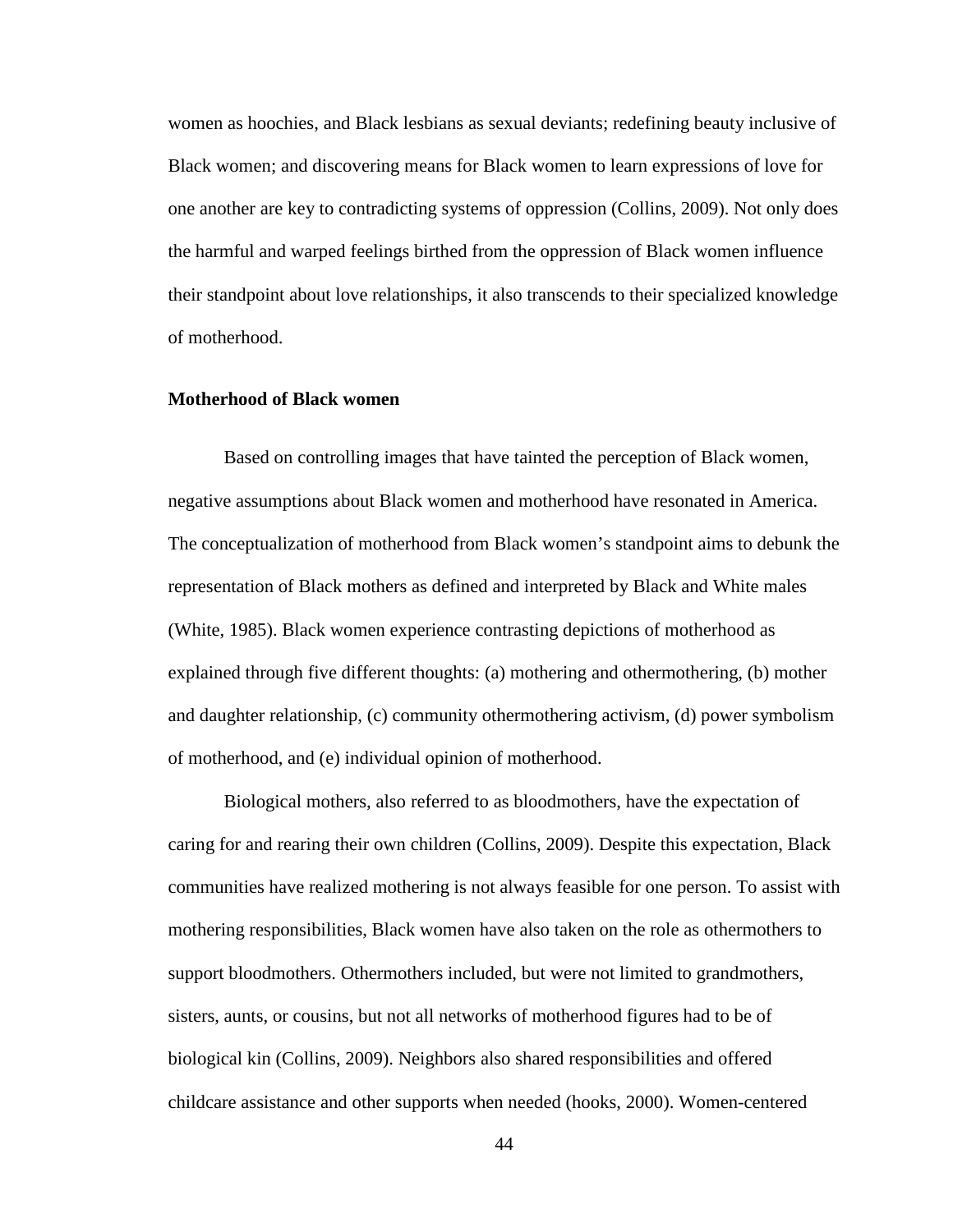family structures were important to Black women and their children for socializing, procreating, supporting, and other differing purposes to endure and confront oppression (Collins, 2009). Confronting oppression was an emergent theme specific for Black women mothering their daughters, another depiction of motherhood.

Black mothers have to balance teaching their daughters how to survive systems of oppression by fitting in and risking succumbing to their own subordination (Collins, 2009). Conversely, if Black daughters have a strong sense of self, rejection of oppressive systems could lead to them not being able to survive physically. Black mothers have to negotiate this spectrum by imparting tools and knowledge necessary for their daughters to persevere as Black women in America, but also condition them to renounce the systems of oppression Black women consistently encounter (Collins, 2009). Navigating between these mindsets sparks an emotionally intense relationship between Black mothers and daughters often resulting in an exchange that is tough and unaffectionate. Othermothers help alleviate some of this tension by serving as confidants for daughters and communicating efforts Black mothers employed to provide a "physical and psychic base for their children" (Collins, 2009, p. 202). In addition to offering emotional support to Black daughters, there are othermothers who extend their care to the entire community.

Black women community othermothers consider biologically unrelated children as members of their own families and care for them as such (Collins, 2009). The sentiment for community children ignites a devotion in some Black women to advocate for causes that address needs of their own children, neighborhood children, and the entire community. For example, the community othermother mindset hints to the relationship between Black women teachers and their Black students (Collins, 2009). This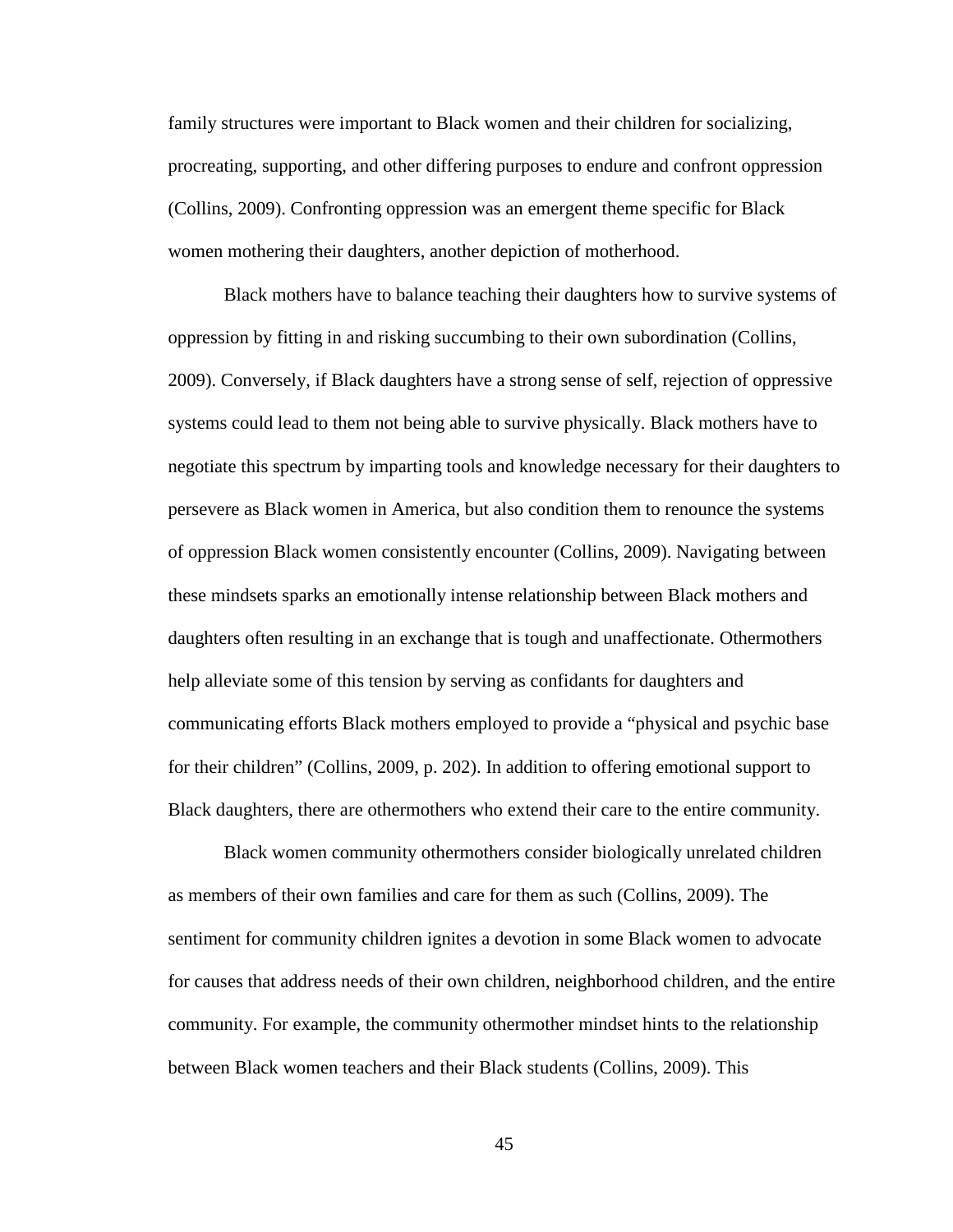relationship extends beyond the classroom and traditional mentoring in which these Black teachers engage in academic mothering or "mothering the mind" (Collins, 2009, p. 207). Community work othermothers demonstrate is important to the power of motherhood.

All expressions of motherhood exerted by Black women are symbols of power within their communities (Collins, 2009; White, 1985). Community work Black women are immersed in displays a vital foundation for power within Black culture (Collins, 2009). The purpose of this work is to uplift members of the community so they can be self-sufficient and independent. This work is mistaken for a secondary status rather than an inherent symbol of power (Collins, 2009). Motherhood, as a symbol of power, is relative to the Black women's personal definition of mothering.

Considering oppressions Black women confront, Black motherhood can be empowering and burdensome. The contradictory nature of mothering frames differing opinions of mothering, which varies for Black women (Collins, 2009). Contrary to traditional ideals of family and Black community reproduction expectations, unintended pregnancies and responsibilities associated with parenting left many Black women resenting their children and dismal circumstances (Collins, 2009). Pain associated with being aware of the oppressions Black children stand to face in the future is another aspect of motherhood Black women occupy. The protection and survival from social conditions of Black children are of concern for Black women. In addition, the sentiment of sacrificing their own dreams and realizing their full potential and creativity occurs when Black women experience motherhood (Collins, 2009). Daily demands of mothering suppress the self-actualization of Black women's creativity (Collins, 2009). Despite these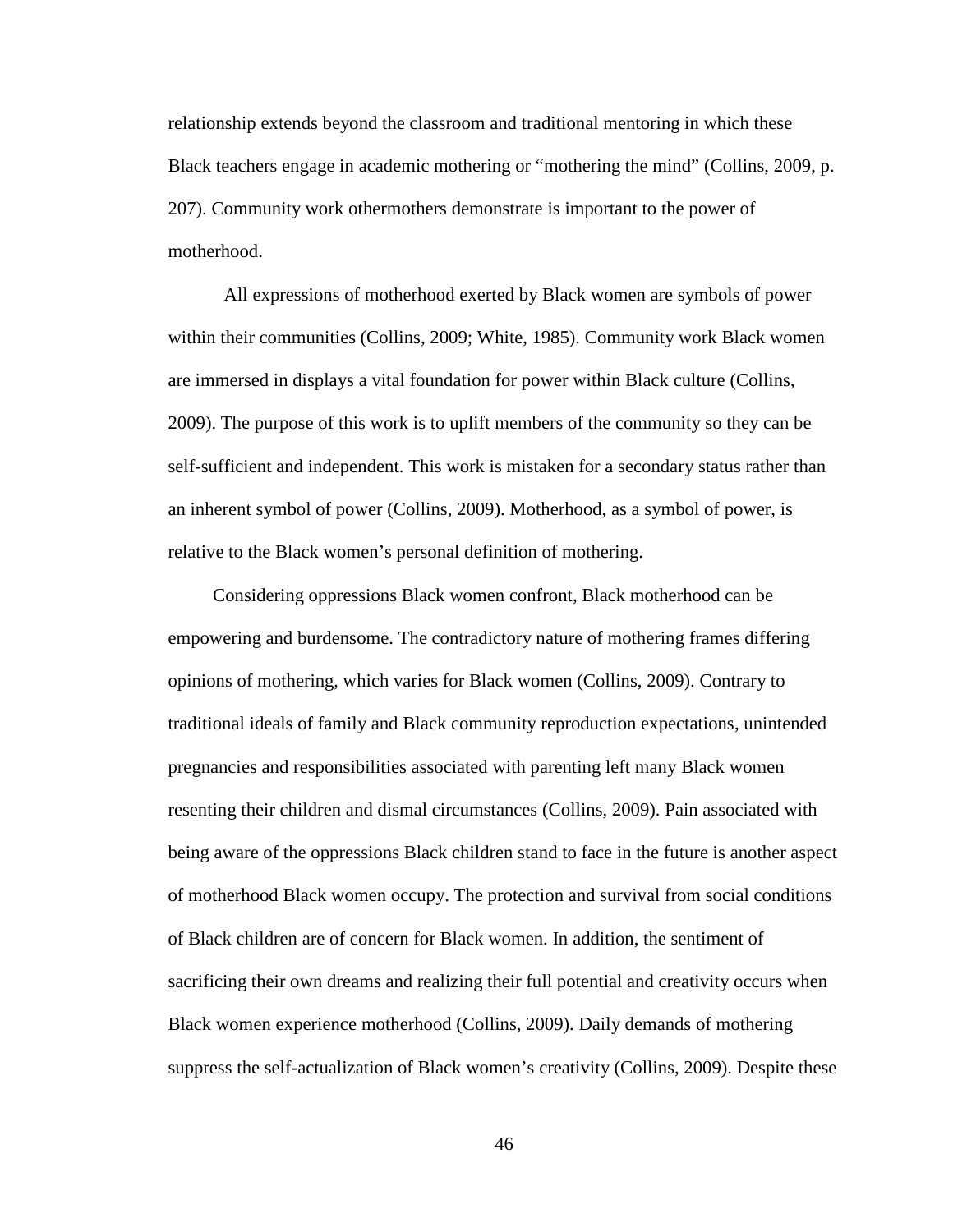frustrations, Black women still find some enjoyment in Black motherhood. Affirmation experienced from Black children and motherhood in the midst of oppression is one of many sources of Black women's activism, the last core theme of BFT.

### **Activism of Black women**

Black women's activism can be displayed through different forms and exercised through varying activities. Black women's involvement in public displays of activism was considered nonexistent because of their exclusion from positions of formal authority and membership within political organizations (Collins, 2009; Guy-Sheftall, 1995). This limitation of Black women's activism overlooks less obvious, but equally meaningful expressions of political activity within Black communities (Collins, 2009). For example, Black women fought for anti-lynching legislation, union status as workers, reproductive rights, and improved working conditions (Guy-Sheftall, 1995). Black women's activism in America encompasses two different dimensions: (a) struggles associated with group survival concerned with establishing domains in which Black women were influential; and (b) struggles associated with transforming institutions by modifying their policies and procedures (Collins, 2009).

The scarcity of resources to challenge oppressive institutions directly spurs Black women to utilize other strategies in the struggle for group survival (Collins, 2009). One strategy was for Black women to embrace and empower their family structures and children by focusing on self-valuation and self-reliance (Collins, 2009). Black women's dedication to education was another important element of their activism (hooks, 1989). Black people were believed to be intellectually inferior dating back to chattel slavery times; yet the innate desire for knowledge was always present and education was deemed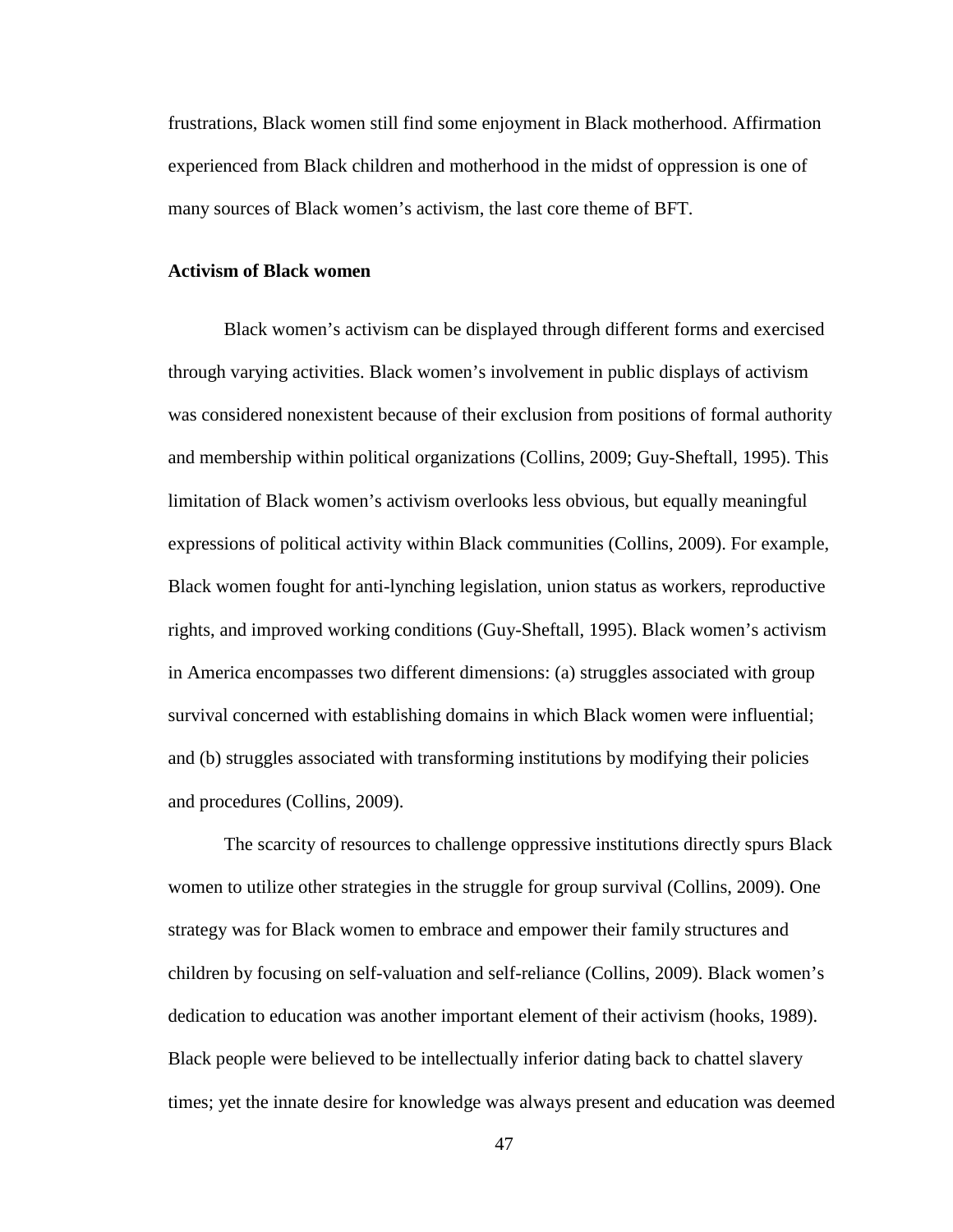a necessity (Davis, 1983; hooks, 1989). The acquisition of education was a tool of empowerment and myth debunker of inferiority for the Black community. Black churches were vessels also used to support progression and development of Black people and their communities (Collins, 2009). Black women encouraged education by learning the Bible and fundraising as a source for economic gain. Although not open to all social classes, Black women's participation in club organizations and sororities were platforms in which Black women uplifted their communities (Collins, 2009; Guy-Sheftall, 1995). Political strategies employed in the crusade for group survival were interdependent to Black women's struggle to incite social justice within formal institutions.

Black women's activism to transform social institutions extended to various domains, such as the government, economy, and education, which restricted the lives of Black women (Collins, 2009; Guy-Sheftall, 1995; James & Sharpley-Whiting, 2000). Forming coalitions have been vital to Black women's pursuit of changing institutions as evidenced in the civil rights, feminist, and labor movements (Collins, 2009; Davis, 1983). Black women's leadership within organizations has helped propel changes within institutions. Rather than teaching individuals how to follow, as leaders, Black women believed people should be self-reliant and strived to empower them. This philosophy of empowerment is one way Black women use their influence to shape organizational behavior (Collins, 2009). Black women are also able to alter policies and procedures from the top-down when they are in positions of authority in organizations. Connections between Black women's consciousness and their activism within communities for group survival and change within institutions are necessary when contemporary challenges related to systemic oppressions are prevalent.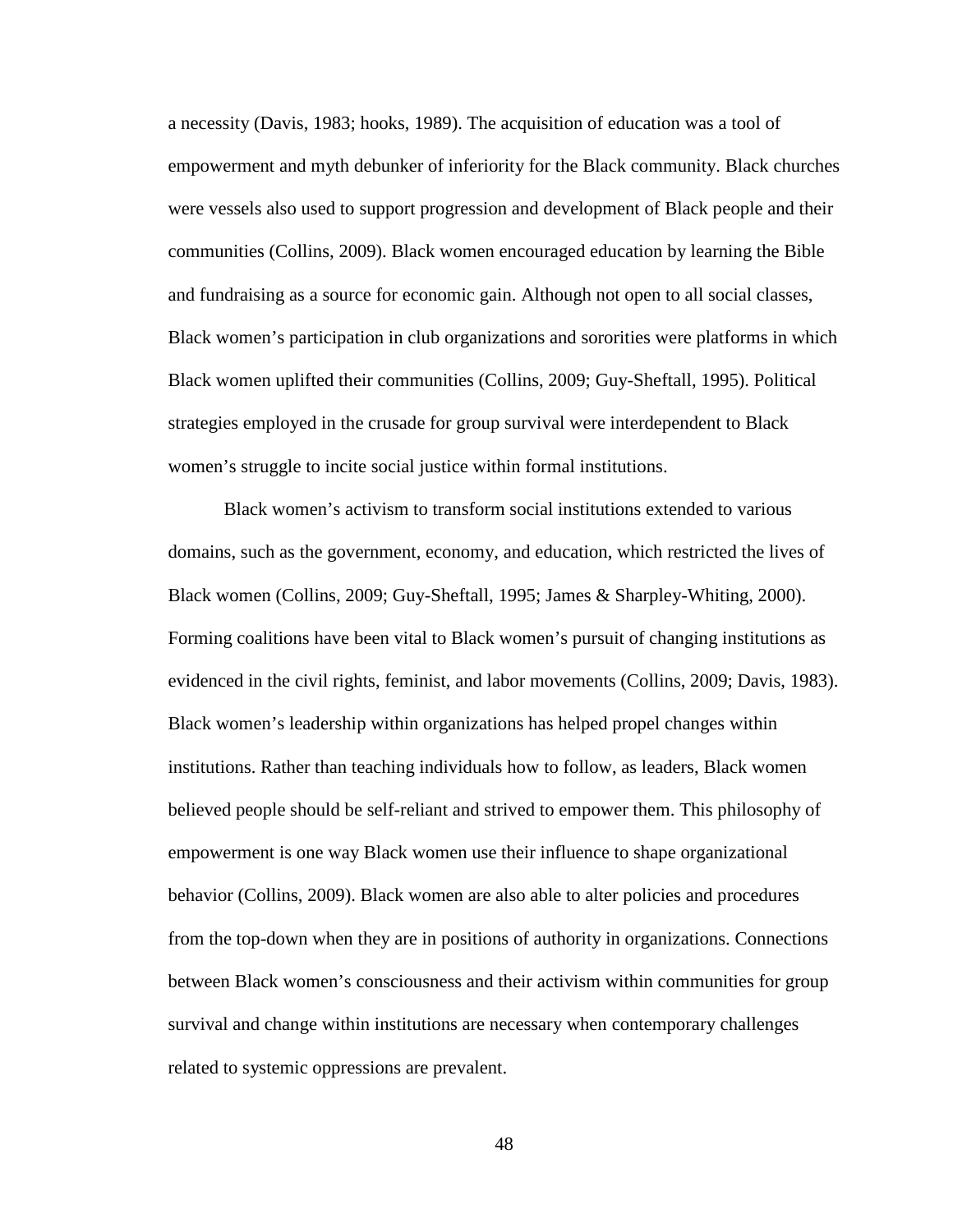The circumstances Black women encounter shape the unique lens they have about themselves and the world in which they live. The core themes of Black women's standpoint, as articulated by BFT, are important to understand the viewpoint of Black women, especially those serving in roles of higher education administration. The next section provides a review of existing literature regarding the use of BFT as a theoretical lens to understand the experiences of Black women higher education administrators.

# **BFT as a Theoretical Framework for Black Women in Higher Education Administration**

Scholarly literature focused on unique circumstances Black women higher education administrator's face due to the intersections of race and gender is dearth, yet emerging (Davis & Maldonado, 2015; Dowdy, 2011; Jean-Marie et al., 2009; Lloyd-Jones, 2009; Price, 2015; Ravello, 2016; Wright, 2008). However, research that has given attention to BFT, or other perspectives that recognize diverse identities, as a theoretical framework to investigate the leadership experiences of Black women in higher education administration is practically nonexistent (Enke, 2014; Jean-Marie et al., 2009). This discovery provides an opportunity for the study to contribute to the limited body of knowledge that situates the perspectives of Black women in leadership positions.

A review of the literature revealed scholarly works that have used BFT to understand the experiences of Black women leaders in higher education administration. West's (2015) examination of Black women student affairs professionals at PWIs investigated their racial gendered experiences as it related to underrepresentation, isolation, and marginalization within their positions. Respondents in Clayborne and Hamrick's (2007) study cited their unofficial role as caregiver in their student affairs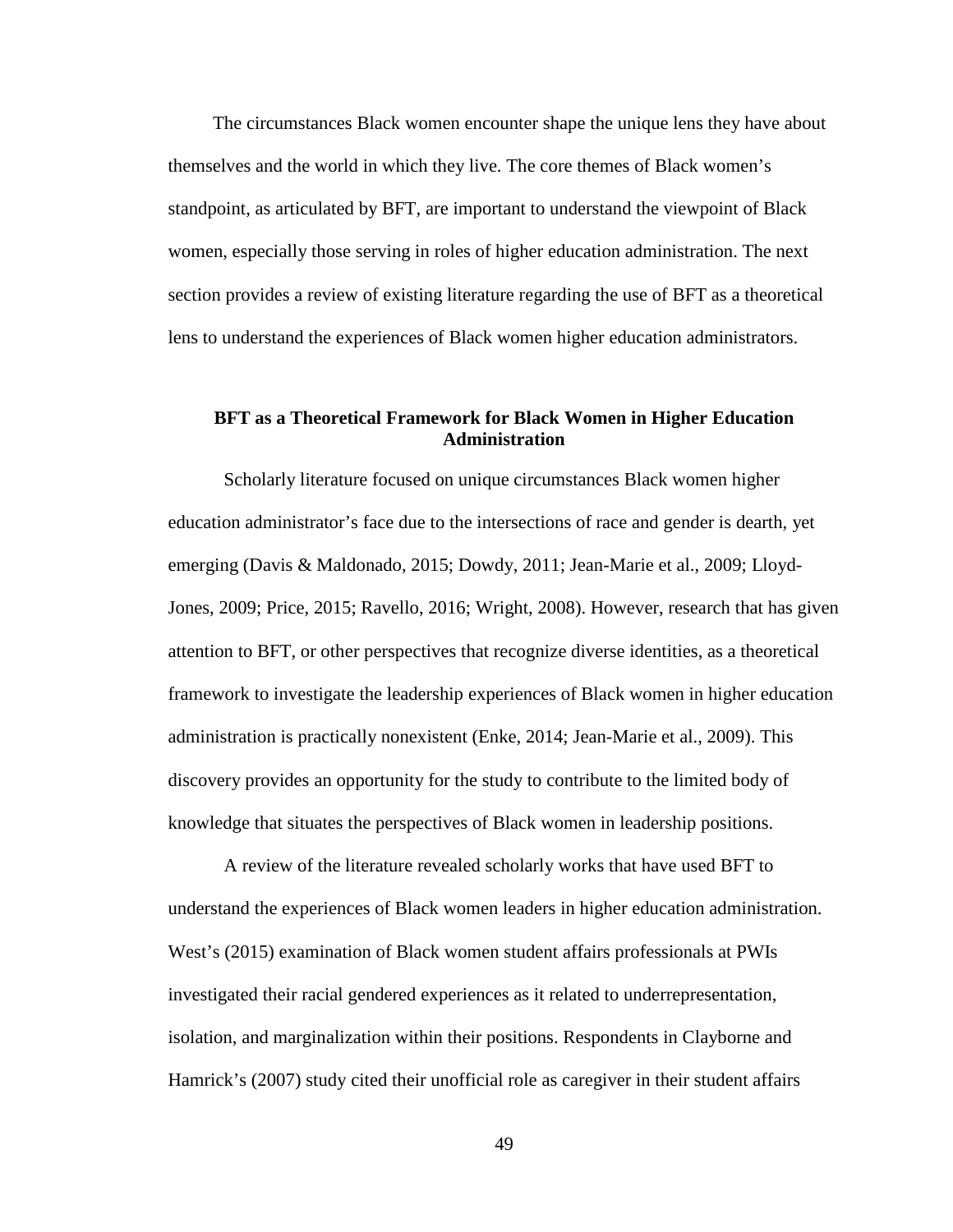position was associated with the stereotypical image of a mammy, which dates back to chattel slavery days. The Black women in the study believed the stereotypes marginalized them to an outsider status based on their race and gender and possibly influenced their ability to advance within their organization (Clayborne & Hamrick, 2007). Holmes (2003) reported Black women administrators lacked genuine collegial relationships with their White counterparts, subjected themselves to unnecessary expectations to combat stereotypes, and completed additional duties and service all resulting from their race and gender status.

Although BFT has framed the exploration of experiences of Black women academic leaders, studies that rely on it as a framework to understand the impact of race and gender on leadership experiences of Black women in executive-level administrative positions is lacking. The value of BFT remains relevant and useful to the lives of Black women, especially in higher education administration; and it is a suitable framework for the study as the core themes and key concepts offer a deeper understanding to the experiences of Black women in higher education administration. The next section provides a summary of the literature reviewed for the study.

# **Summary**

This chapter outlined literature reviewed about Black women's status as leaders in academic postsecondary administration. First detailed was the historical context of women in leadership, followed by literature outlining the issues contemporary women, including Black women, in leadership encounter. Next, the literature review entailed a historic account of women, and specifically Black women, as administrators within higher education. While there has been progress, women continue to endure barriers and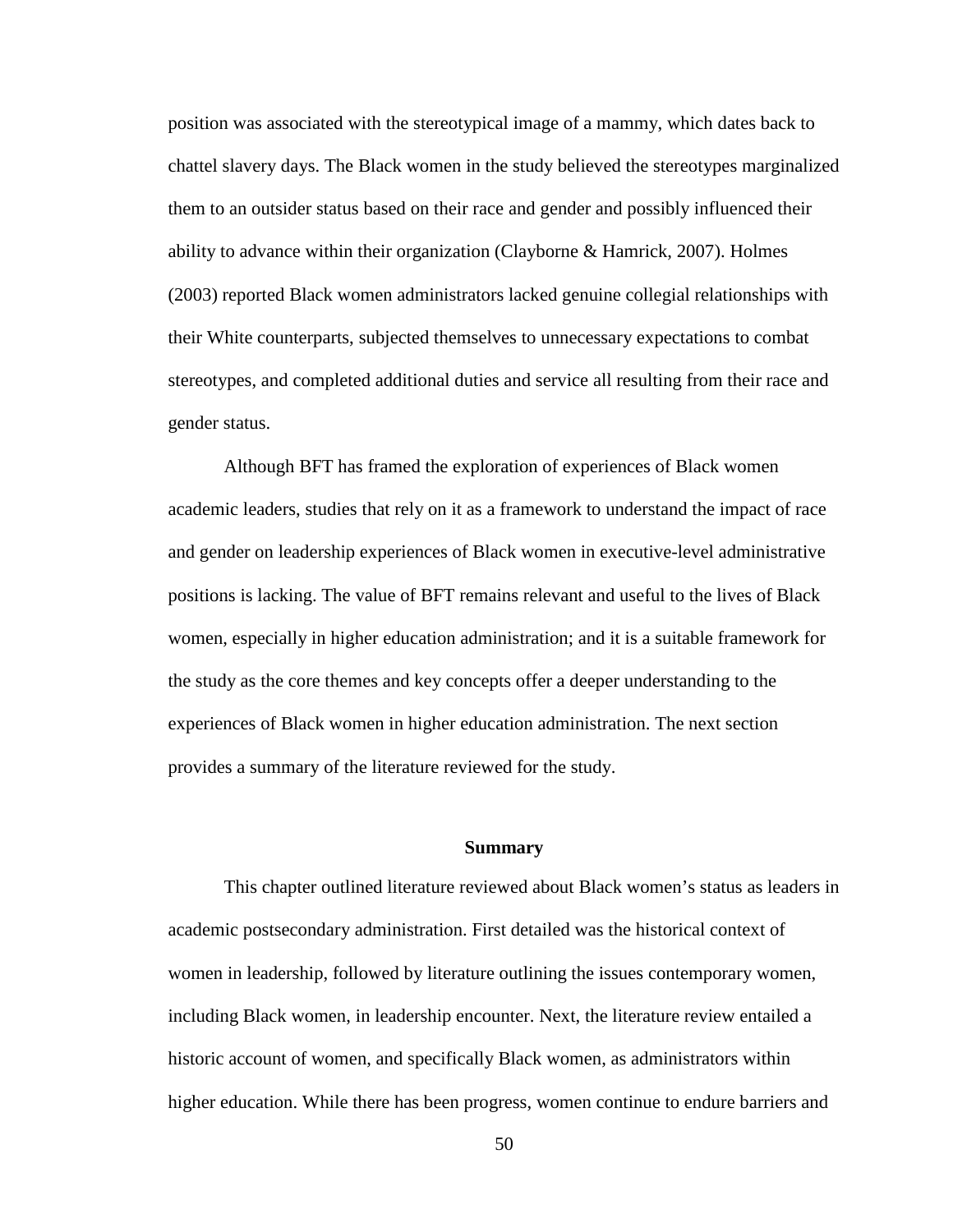challenges as administrators on university and college campuses, as described in the section, which outlined the literature illustrating their experiences as contemporary leaders. A discussion of the coping mechanisms utilized by women, and particularly Black women, to address their experiences followed. Rounding out the literature review was a presentation of Black Feminist Theory and an explanation of how commingling Black women's standpoint with theory offers sensemaking of the experiences and knowledge of Black women higher education administrators. The next chapter discusses specific details related to the methodology for the research study.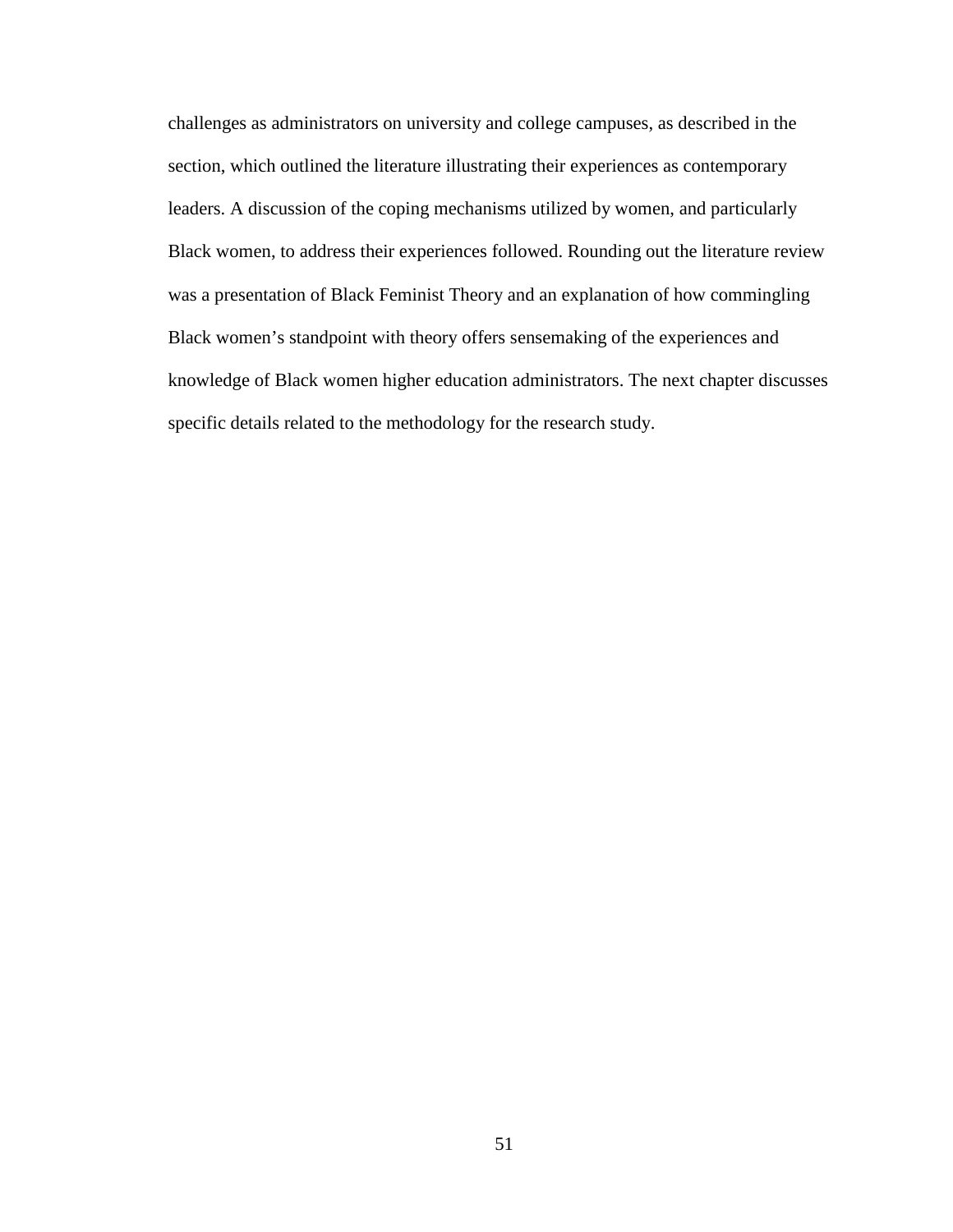## **CHAPTER 3. RESEARCH METHODS**

This chapter outlines the methodological approach that was used for the research study, which explored the lived experiences of Black women executive higher education administrators. Research questions which guided the study are: (1) How do Black women perceive and describe the influence of race and gender on their leadership experiences as executive-level administrators in higher education? and (2) What strategies (if any) do Black women in executive-level administrative positions use to cope with the perceived influence of race and gender on their leadership experiences as executive-level administrators in higher education? This chapter details the research design including the research setting, sample selection and procedures, data collection methods, and data analysis techniques.

#### **Research Approach and Study Design**

Qualitative research provides an opportunity to gain a deeper understanding of the viewpoints and perspectives of people in relation to a problem (Creswell, 2009; Yin, 2011). Qualitative study of educational leadership has expanded consciousness of varying dynamics within the context of educational organizations (Brooks & Normore, 2015); specifically, the importance and significance of "leaders as makers of meaning," which is challenging to extrapolate with quantitative research (Bryman, 2004, p. 762). The research questions aimed to explore qualitative factors in behavior and experience of Black women educational leaders (Moustakas, 1994). Thus, a qualitative approach supported the discovery of reality as articulated by Black women in executive-level administrative positions within higher education.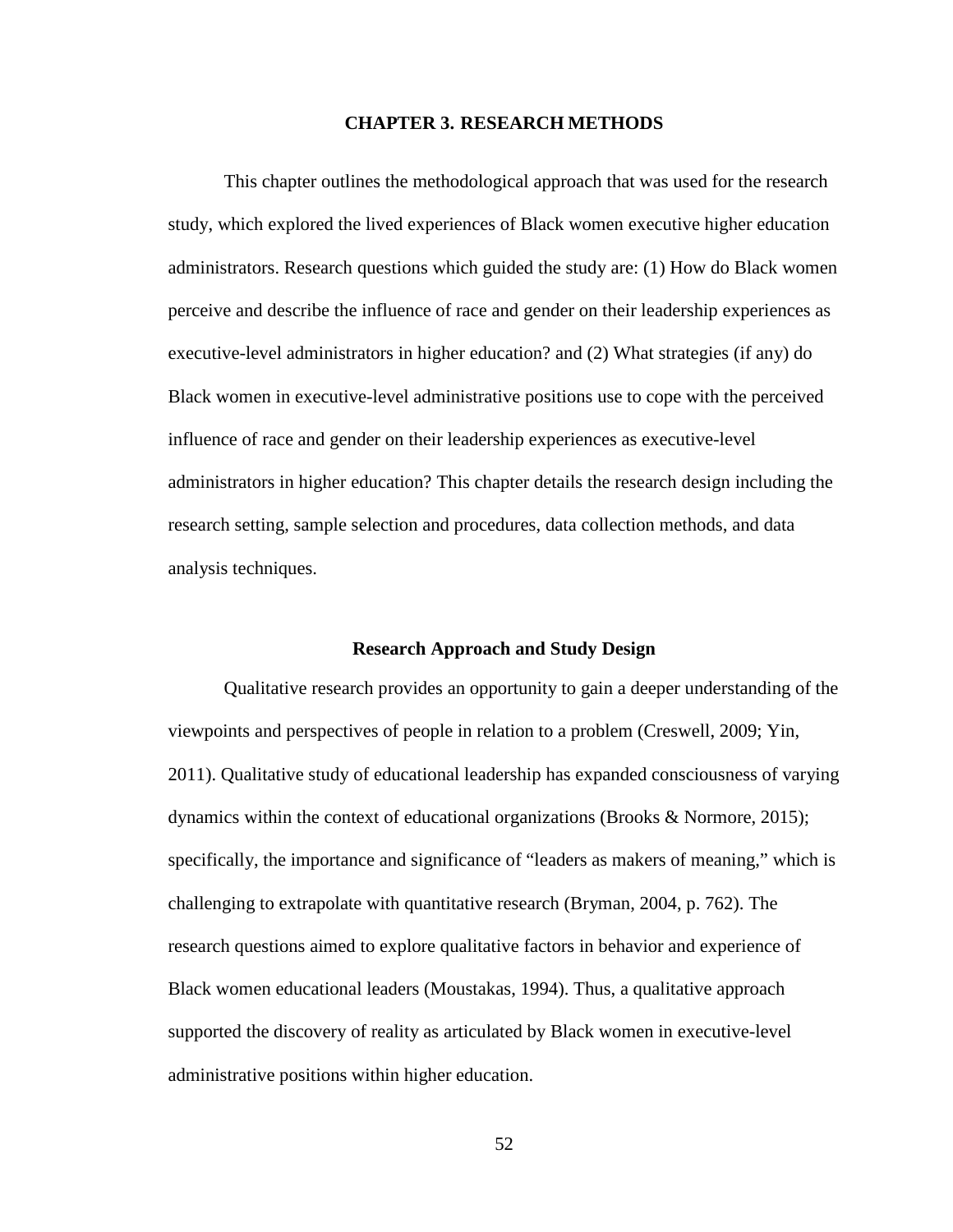To understand how race and gender influence the leadership experiences of Black women in executive administrative positions within higher education, the researcher employed a phenomenological inquiry method, specifically transcendental phenomenology. Phenomenology is appropriate when a problem is important to understand from the shared experiences of many individuals about a phenomenon of interest and it provides an opportunity to describe commonalities as experienced by participants (Creswell, 2007). Furthermore, examining common experiences provides an opportunity for practical application, in which practices and policies concerning the phenomenon can be established (Creswell, 2007). Through phenomenological methods, the shared, lived experiences of participants in this study, as it relates to their perception of interlocking social systems of race and gender, or intersectionality, were explored (Crenshaw, 1991; Creswell, 2007; Creswell, 2009; Moustakas, 1994). According to Crenshaw (1991), intersectionality acknowledges Black women occupy various social identity categories.

Phenomenology is rooted in philosophy, as it seeks to explore true knowledge (Stewart & Mickunas, 1974). With much of its foundation attributed to German mathematician Edmund Husserl (Creswell, 2007), others such as Heidegger and Sartre have expounded upon Husserl's ideas creating varying conceptualizations of phenomenology (Stewart & Mickunas, 1974). Despite the variations, there are philosophical perspectives central to phenomenology, which include: (a) focusing on individual lived experiences; (b) understanding experiences are derived from human consciousness; (c) approaching research in which previous assumptions of experiences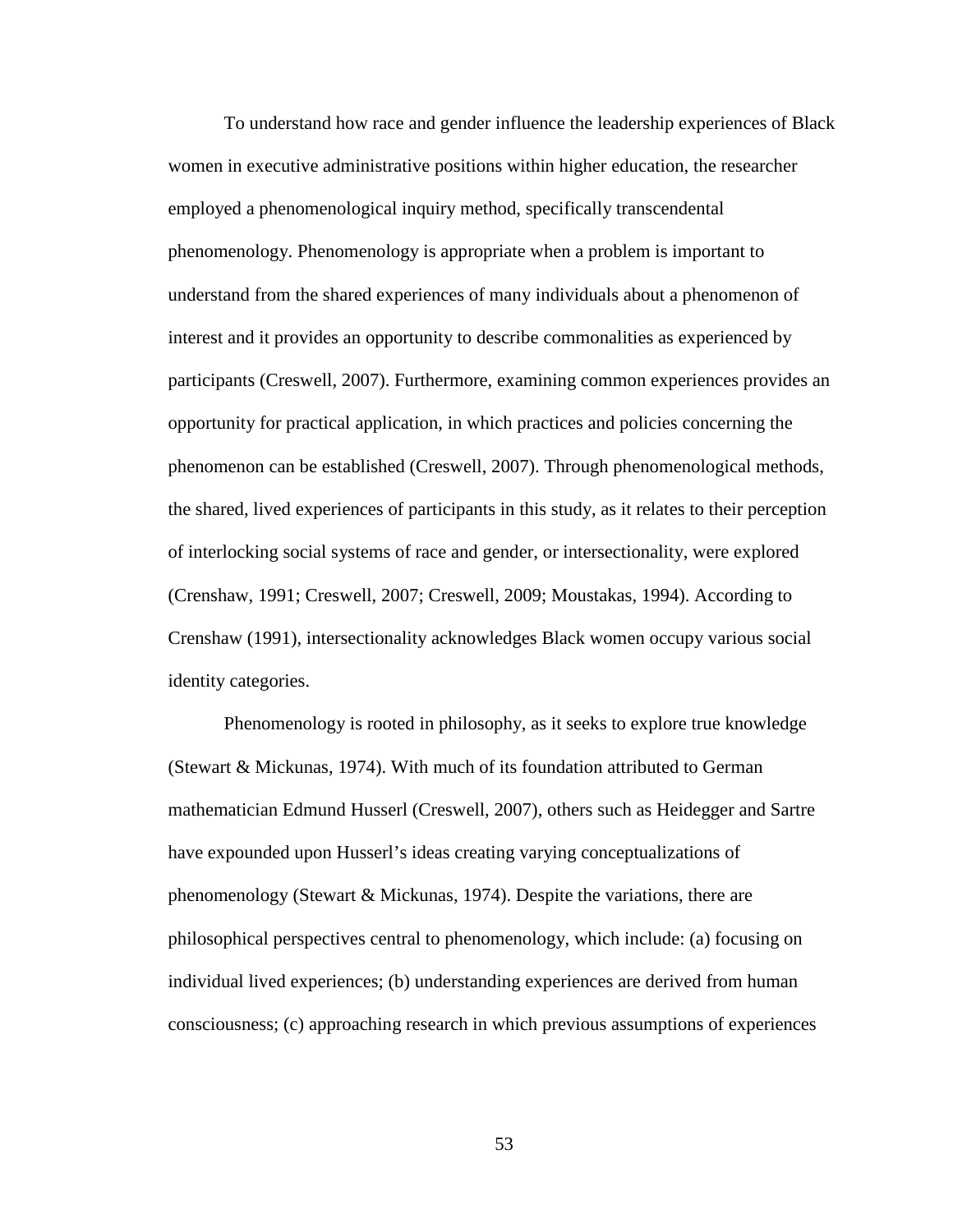are released; and (d) developing descriptions, not explanations, of the essence of a lived phenomenon (Creswell, 2007; Moustakas, 1994; van Manen, 1990).

The type of phenomenological approach selected for the research study was transcendental phenomenology, as articulated by Moustakas (1994). Transcendental phenomenology emphasizes the human experience and considers only the participants' description of what appeared and a reflection of their experiences (Moustakas, 1994). The researchers' interpretation of phenomena experienced by participants is not a focus when utilizing transcendental phenomenology (Creswell, 2007). Because the research focus is on the descriptions of how race and gender influence the leadership experiences of Black women in executive levels of higher education administration, transcendental phenomenology allowed for the collection of individual accounts of their experiences with the phenomena and captured essences of the experience from individual meanings. The next section describes the research setting for the study.

# **Research Setting**

While the focus of the study is on Black women, the researcher was interested in exploring their individual leadership experiences and identifying a shared reality amongst Black women executive-level administrators who are/have been employed at PWIs. Historically, American higher education was exclusionary and many institutions would bar admission to individuals based on race, gender, and other social identities (Thelin, 2001). By law, Blacks, in particular, were prohibited from pursuing a college education in the South, and this restriction was a widely adopted custom in other regions of the United States (Roebuck & Murty, 1993). Additionally, Blacks were deliberately prohibited from working as faculty and administrators at PWIs (Benjamin, 1991).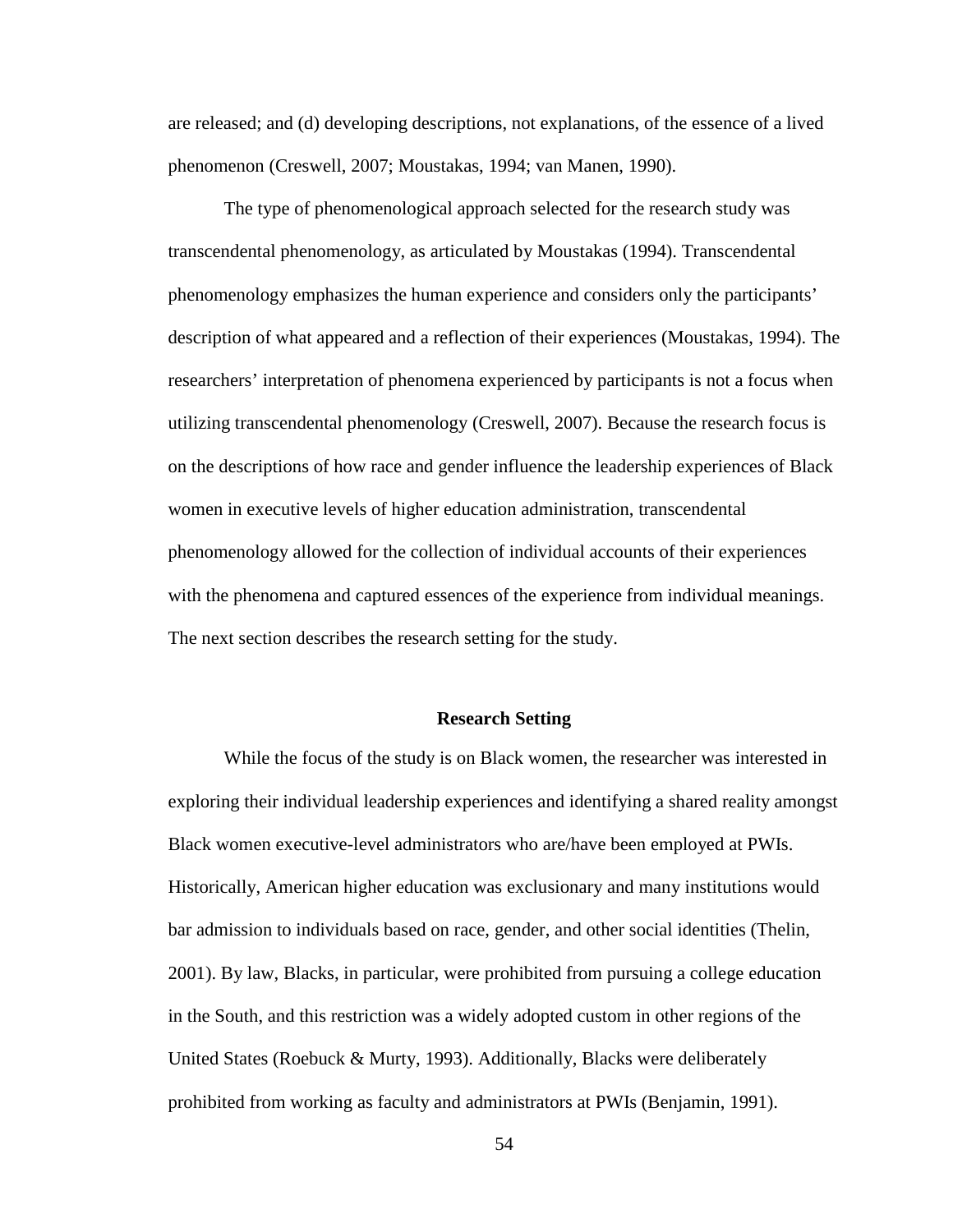Eventually, colleges and universities created explicitly for Black Americans to acquire an education were established (Betsey, 2008); and HBCUs emerged as a space for Blacks to embrace their culture during a time whence segregation marred the nation (Cantey, Bland, Mack, & Joy-Davis, 2013).

Since that time, Black women have made some advances within higher education administration, but not without adversity (Barksdale, 2006; Gamble & Turner, 2015; Holmes, 2003; Jackson & Harris, 2007; Lloyd-Jones, 2009; Miller & Vaughn, 1997; Moses, 1997; Mosley, 1980; Patitu & Hinton, 2003; Smith & Crawford, 2007; West, 2015). And although still underrepresented, Black women have ascended into more executive-level leadership roles at PWIs than they previously have (Barksdale, 2006; Enke, 2014), they are not a priority at these institutions (Moore & Wagstaff, 1974). With present-day HBCUs tending to be more racially desegregated than PWIs in terms of student enrollment and administrative staff (Roebuck & Murty, 1993), Black women administrators experience more gender-related issues at HBCUs rather than challenges based on race (Becks-Moody, 2004; Bonner, 2001). Thus, the institutional context of a PWI was more fitting to explore how the intersection of race and gender inform the leadership experiences of Black women in higher education administration than HBCUs. Additionally, because of the paucity of literature describing the influence of race and gender on Black women in executive administrative positions at PWIs (Davis & Maldonado, 2015; Enke, 2014; Jean-Marie et al., 2009; Lloyd-Jones, 2009; West, 2015), it is necessary to extend understanding of what they experience. The next section outlines the research sample for the study.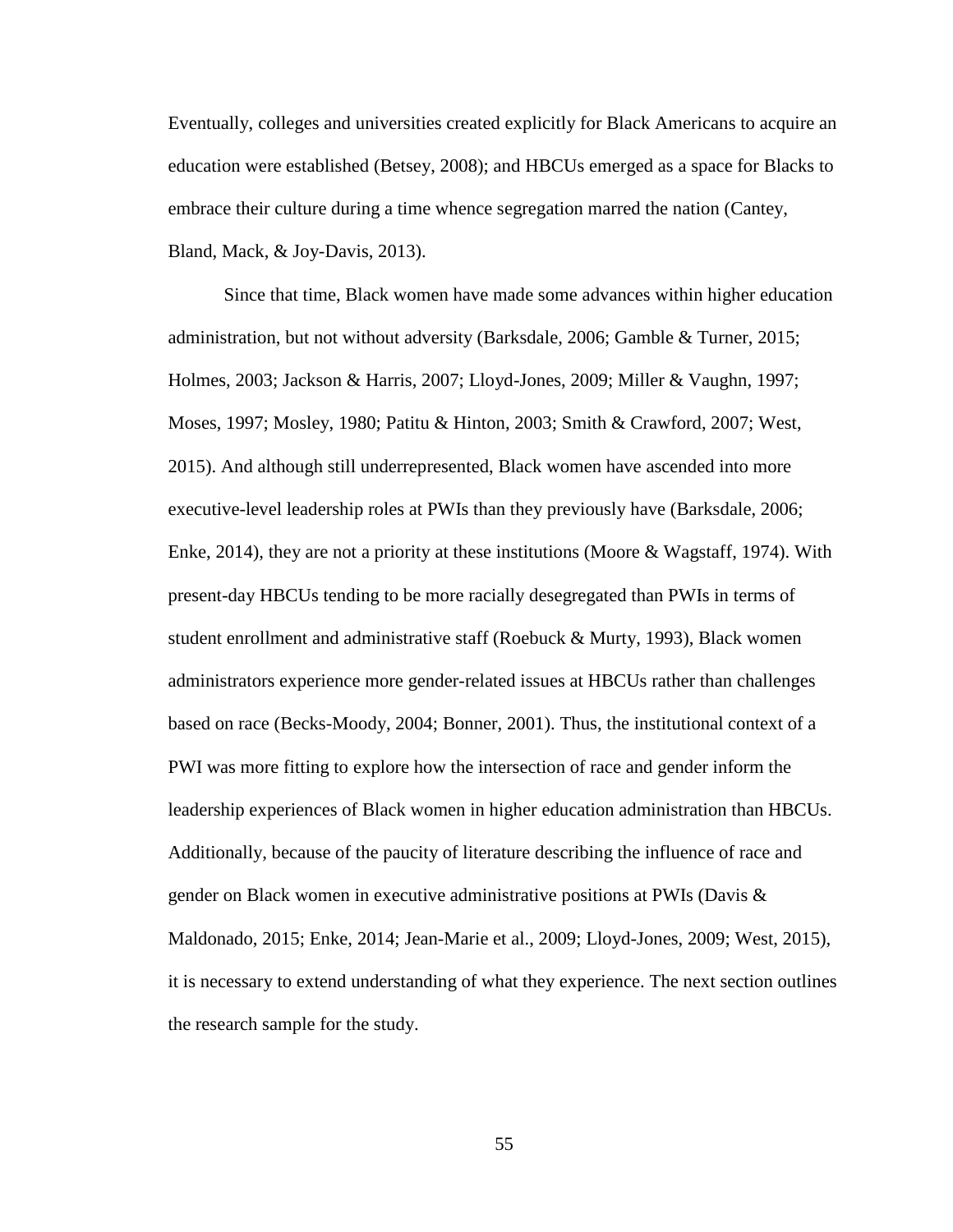#### **Research Sample**

It was the intent of the researcher to identify a reasonably homogenous sample of participants to study the influence of race and gender on the leadership experiences of Black women in executive administrative higher education positions as articulated in the research question. The research sample was purposefully selected in order to identify individuals who can purposefully inform the research questions (Creswell, 2007; Maxwell, 2013). Specifically, through a combination of criterion and snowball sampling, which are types of purposeful sampling, potential research participants were chosen to participate in the study (Creswell, 2007; Glesne, 2011; Yin, 2011). Criterion sampling involves setting criteria, which all participants must meet (Creswell, 2007). Snowball sampling grants researchers knowledge of possible participants by relying on networks of existing participants and those who know people who fit the research study (Glesne, 2011; Yin, 2011).

In regards to criterion sampling, the selection criteria for participants were individuals who: (a) self-identify as women; (b) self-identify as Black; (c) held, or currently hold, executive-level higher education administrative positions reflected in titles such as president/chancellor, vice president/vice chancellor, chief academic officer, chief student affairs officer, and dean for at least one year; and (d) perceived, or currently perceive, their race and gender identities influence(d) their leadership experiences as executive-level administrators. The decision to study Black women in executive-level positions was based on those categories that represent the highest tiers of administration at colleges and universities. These formal positions of authority often mean the pinnacle of careers, and Black women who have attained upward mobility have a different positionality and can offer unique insight on how race and gender interact in regards to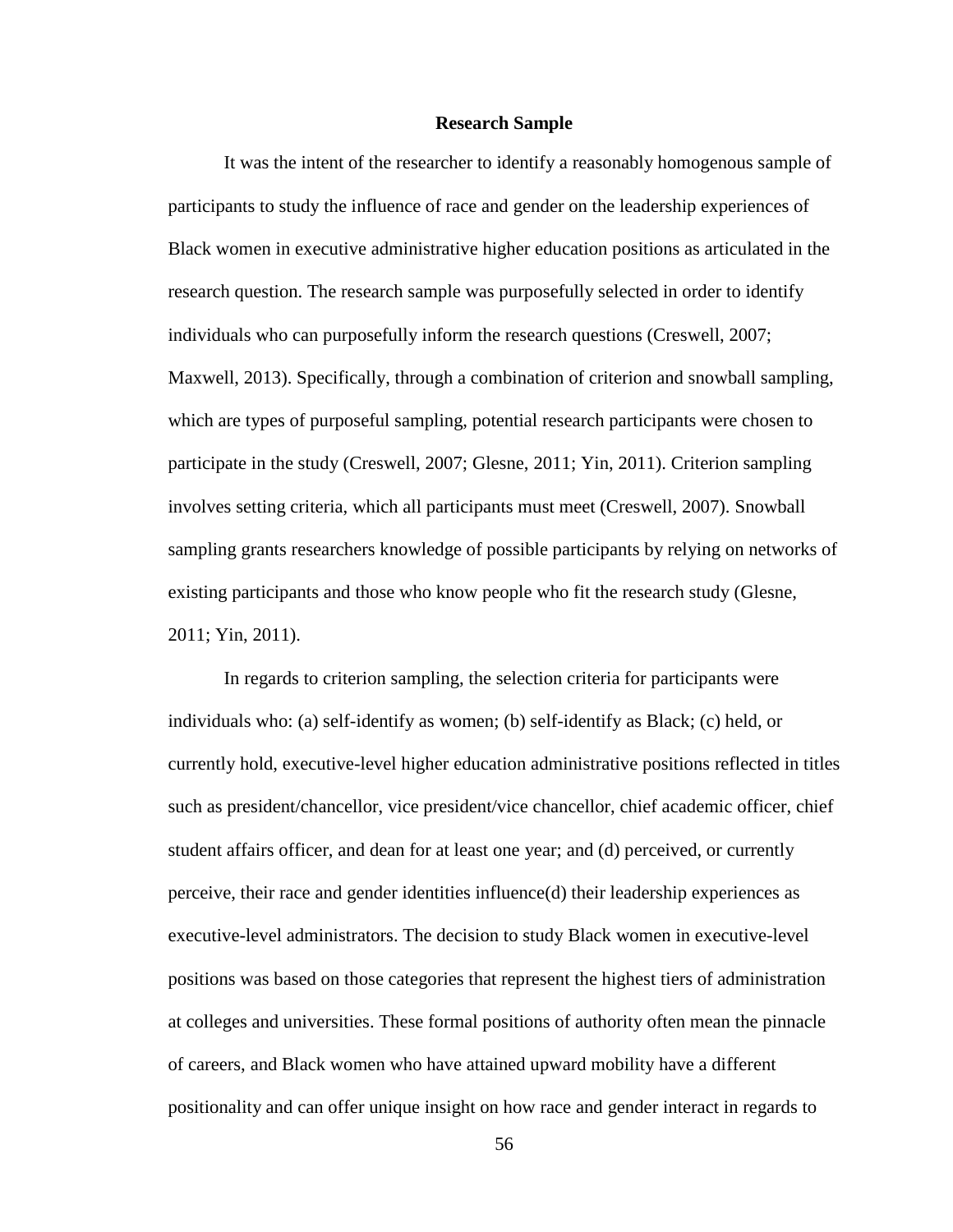their leadership experiences. Additionally, of the studies conducted about Black women in higher education administration, many have focused solely on the role of the presidency (Jackson & Harris, 2007; Waring, 2003; Wright, 2008), with limited literature that speaks to other executive-level administrative positions (Lloyd-Jones, 2009). One year of experience in the executive-level position assumed participants were acclimated to requirements of their role and the institutional culture. As to not discount within-group differences that affect Black women, other social identities, such as dis/ability, sexual orientation, religious or spiritual affiliation, and age, were not limited as specific criteria for potential participants in the study. However, the race and gender identities of the participants were of interest for the research study and were the focal points. Also, the perception of the influence of race and gender on their leadership experiences was included as a criterion in order for the researcher to identify and articulate a common understanding and essence of the research topic from the participants (Creswell, 2007).

Once the researcher received approval from the University of Kentucky's Institutional Review Board (IRB), recruitment activities for the research study ensued in November of 2017. With reference to snowball sampling, the researcher contacted in person, by phone, and email her personal and professional networks to solicit names of Black women in executive leadership roles in higher education administration not readily accessible to her. The researcher also relied on the networks of her friends and colleagues to solicit other potential participants. An invitation email was extended to individuals to solicit their participation and a slightly modified version asking for recommendations for participants or for the invitation email to be forwarded was used for the researcher's network to send to their contacts. The recruitment email can be found in Appendix A.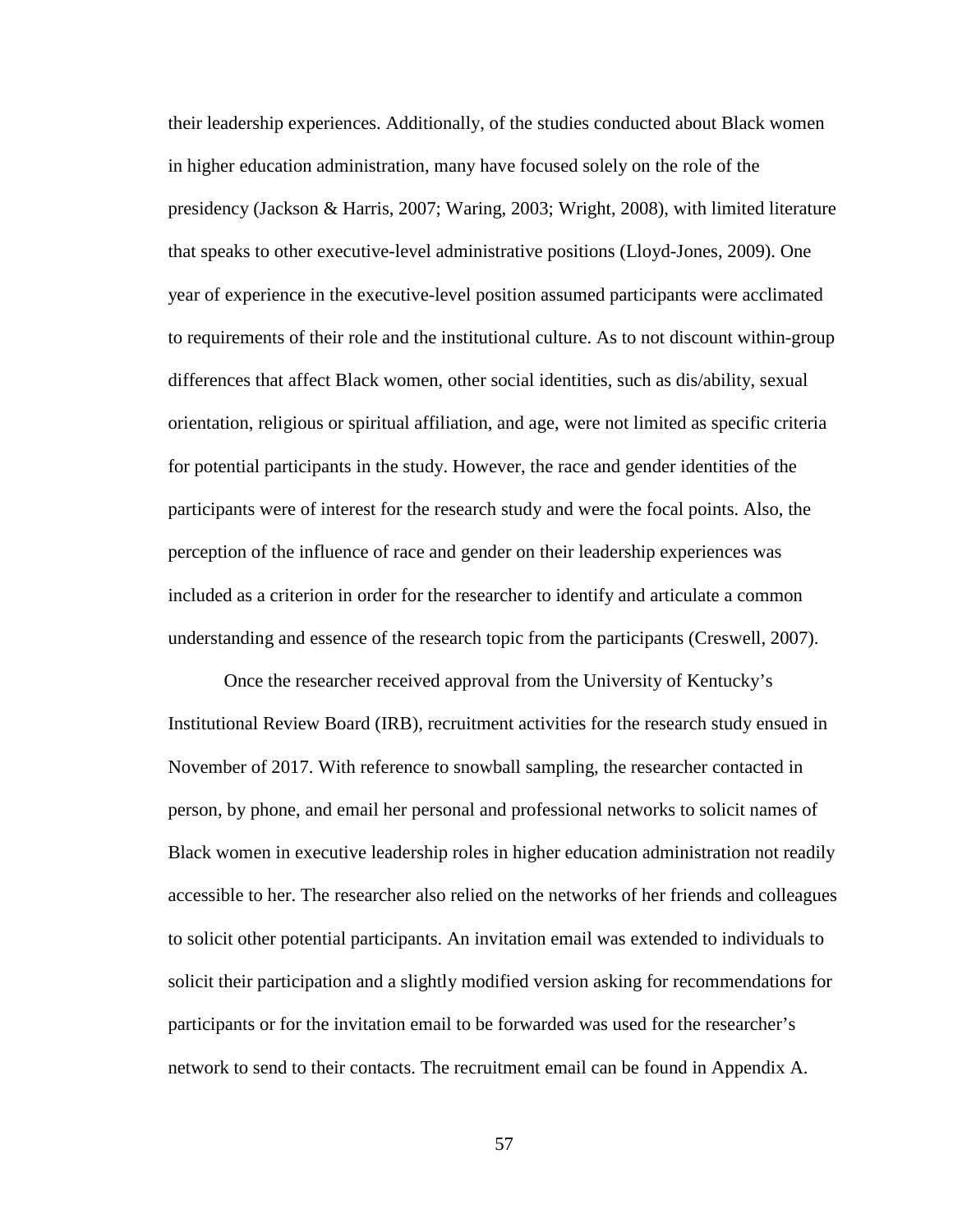Follow-up emails were sent to potential participants when no response was received within a week. Using the Internet was also a useful online recruitment tool since social networks may promote access for hard to reach populations (Benfield & Szlemko, 2006). The researcher solicited participation by posting the study description on the social media platform Facebook, specifically in a group for Black women employed in higher education.

From the aforementioned recruitment activities, the researcher secured contact information or names for nine Black women from the researcher's network and two Black women expressed interest from the social media posting. Four of the women identified from snowball sampling never responded to the initial email and/or follow-up communication so the researcher ceased outreach to them. The seven remaining Black women expressed interest in participating in the study. To confirm they met the selection criteria, respondents were required to answer questions from a demographic survey (see Appendix B). Prior to sending out the survey via email, the researcher noted their current positions based on their email signatures and conducted an internet search of the names of each Black woman to find any relevant information, such as organizational charts and curricula vitae (CVs), to unofficially confirm they met the criteria. The researcher confirmed the PWI designation for the institution in which the respondent held the executive-level position by accessing The Integrated Postsecondary Education Data System (IPEDS) fall 2015 provisional enrollment data by race/ethnicity for each institution as that was the latest dataset available. Two of the respondents did not respond to the demographic survey after multiple follow-up attempts. One of the respondents did not meet the selection criteria based on the requirement of holding an executive-level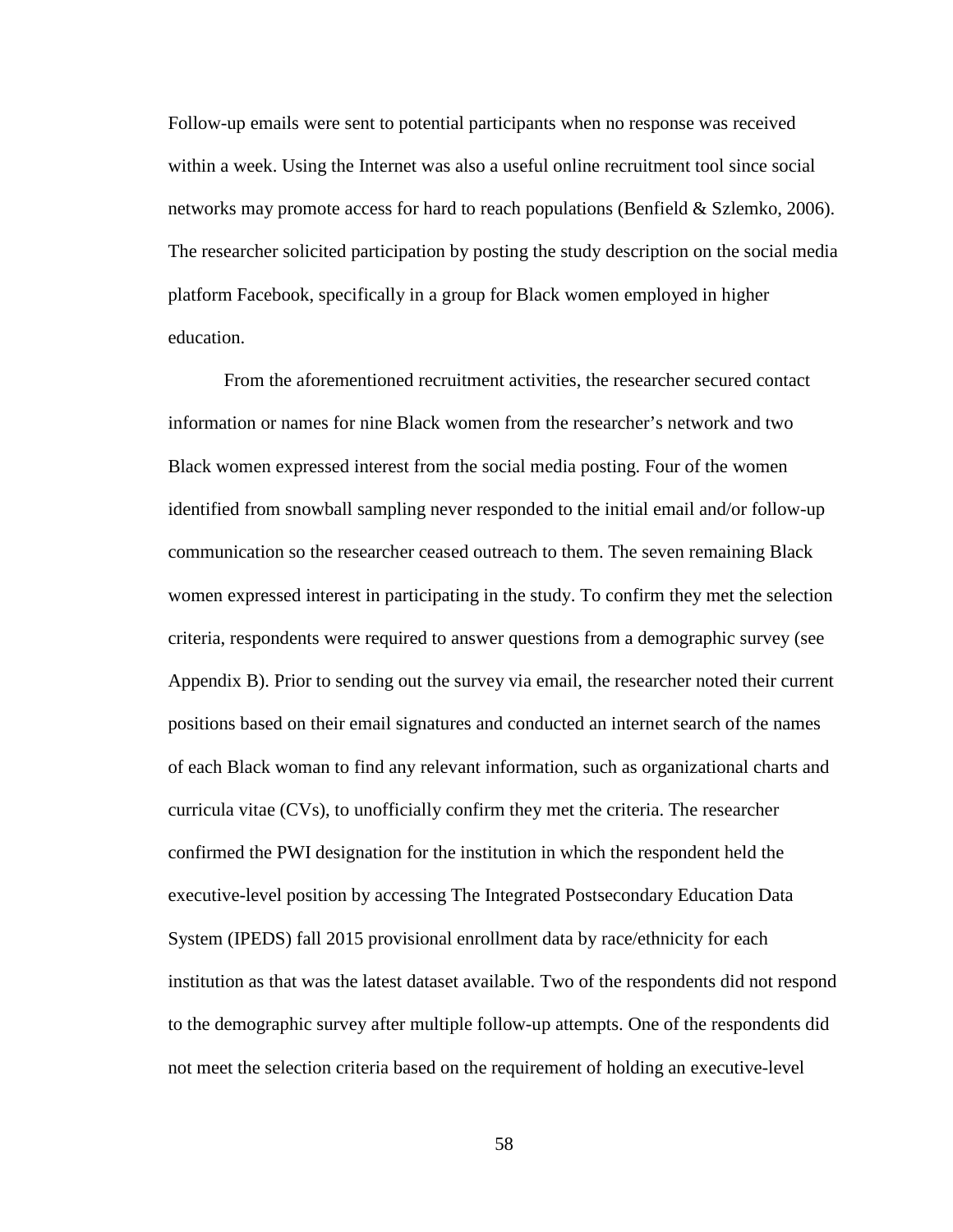position at a PWI, as the student demographics at her institution were no longer considered predominantly White. The researcher extended appreciation for her willingness to participate.

The remaining four Black women offered responses to the study and were assigned a pseudonym upon confirmation of them meeting the study criteria. The first letter of their chosen name coincided with the order in which they were interviewed, following the letters of the alphabet. Their given names also honor bold women in Black History. The first question asked the participants to reply with their race/ethnicity. Angela, noted she was Black, Bridget and Claudette identified as African American, and Dorothy replied African American and included Black in parenthesis denoting they were interchangeable. All of the participants self-identified as female when prompted for their gender. Each participant answered yes to the question that inquired about them currently or previously holding a higher education administrative position that would be regarded as executive-level. For the fourth question, Angela named the title of her executive-level position as Dean, Bridget reported Associate Dean, Claudette replied Vice President, and Dorothy answered with three titles: Vice President, Provost, and Dean. The fifth question prompted the women to disclose the number of years they had been in that position. Angela was Dean for three years, Bridget had been in her role for two years, Claudette replied under a year, and Dorothy stated 13 years total. The sixth questioned inquired whether the executive-level positions the women held were at Predominantly White Institutions. All of the participants confirmed they were at PWIs. The final question on the questionnaire asked if the women believed their racial and gendered identities influenced their leadership experiences as a higher education executive-level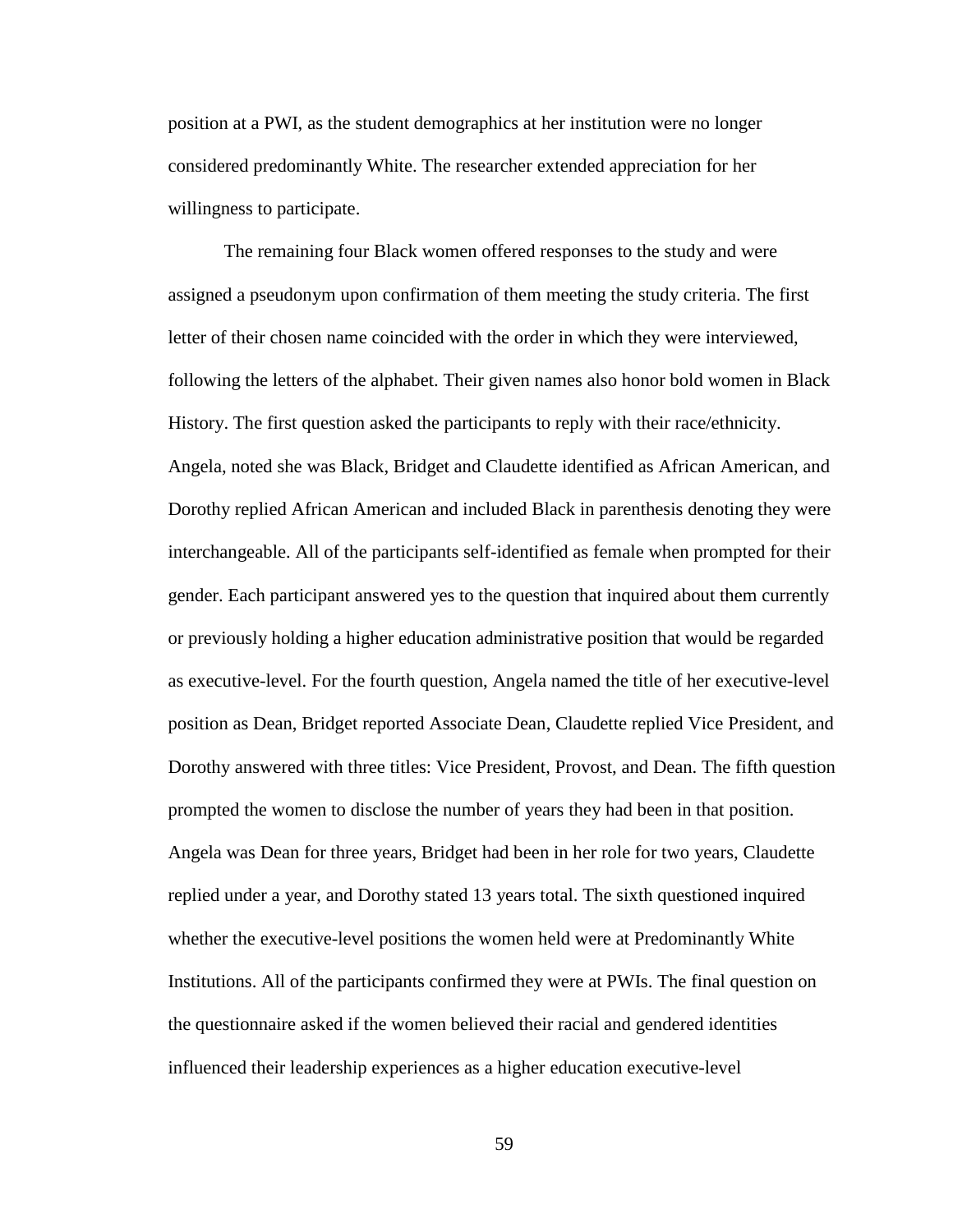administrator at a PWI. Angela, Bridget, and Claudette responded "yes" and Dorothy provided her affirmation with an exclamation of "Absolutely!"

Angela sent the link to her professional website when she inquired to express her interest. Her current position was assistant dean. Because the study criteria did not explicitly include assistant and associate levels, the researcher initially excluded her as being eligible for the study. It was not until a follow-up email in which the respondent forwarded her CV that included her previous position of dean, reporting directly to the institution's president, and duties of that role that the researcher felt she would fit the criteria. This information was also confirmed by the questionnaire responses. Bridget answered the survey questions by phone. Her fitting the criteria based on being an associate dean was also questioned. The respondent described the scope of her position and the researcher was able to confirm it was an executive-level role by comparing the definition to the list of responsibilities and oversight the respondent had at her institution. Claudette and Dorothy both responded to the questionnaire via email. Although Claudette was newly in her present role of vice president, she had held other executive-level positions for at least a year as outlined in her CV found online and the researcher was able to substantiate her meeting the study criteria. During the recruitment phase, the researcher realized that position titles are ambiguous and do not always accurately reflect the level of responsibility, as was the case for Bridget. Thus, following up with the respondents for any clarification was necessary.

After confirming the study criteria were met, the researcher sent follow-up information to schedule the face-to-face interviews with the participants. The assistants of Claudette and Dorothy handled some, if not all, of the arrangements of their respective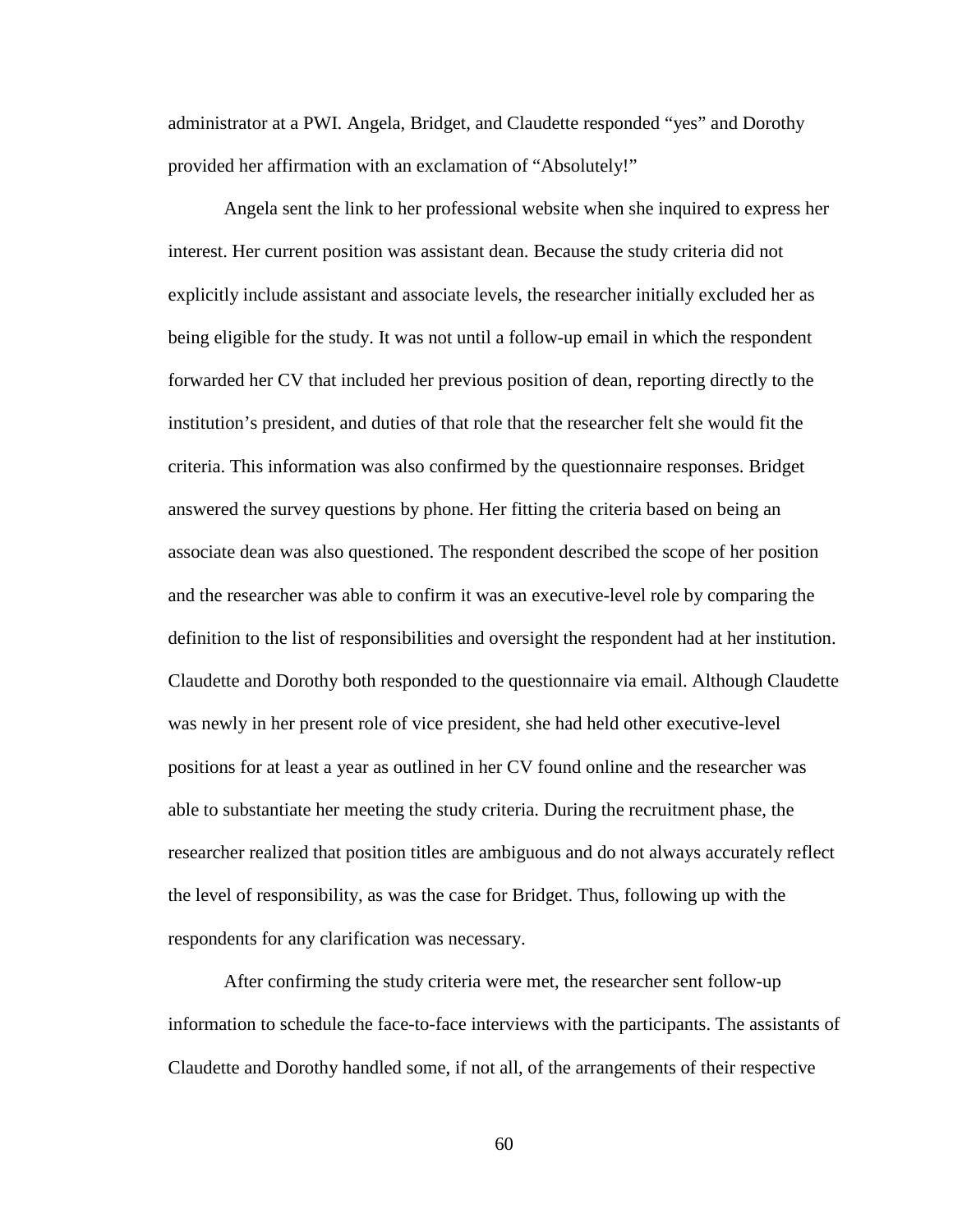interviews while Angela and Bridget managed the details of their interviews personally. Interviews for Angela and Bridget were held in December of 2017, Claudette's interview took place in January of 2018, and Dorothy's interview occurred in February of 2018. The participants' rights were articulated to them with an informed consent document (see Appendix C), which was emailed to them in advance and signed in-person during the interviews.

A phenomenological approach suggests studying several participants who have shared experience with a phenomenon of interest (Creswell, 2007). Since phenomenology does not encourage generalizing, as the objective is to discover the uniqueness of a specific experience, a smaller sample size is suitable and preferred (Creswell, 2007; Yin, 2011). Snowball sampling was also used to inquire if selected participants knew of any other Black women administrators who would be interested in participating in the study. Angela offered the names of two Black women executive-level administrators in her network. One was a vice president and the other a dean. The researcher opted to hold off contacting them unless the desired number of participants was not reached through the other recruitment activities. The Black women held similar roles to Angela and the researcher was interested in a diversity in executive-level positions of the participants, if possible. Bridget suggested the name of a dean, who she touted as having a very intriguing story, but had no relationship or connection with her to extend an introduction on the researcher's behalf. The researcher emailed her, but she declined participation as she was already involved in a research study on a similar topic and would not have time to devote to the researcher's study. The next section describes the data collection methods for the research study.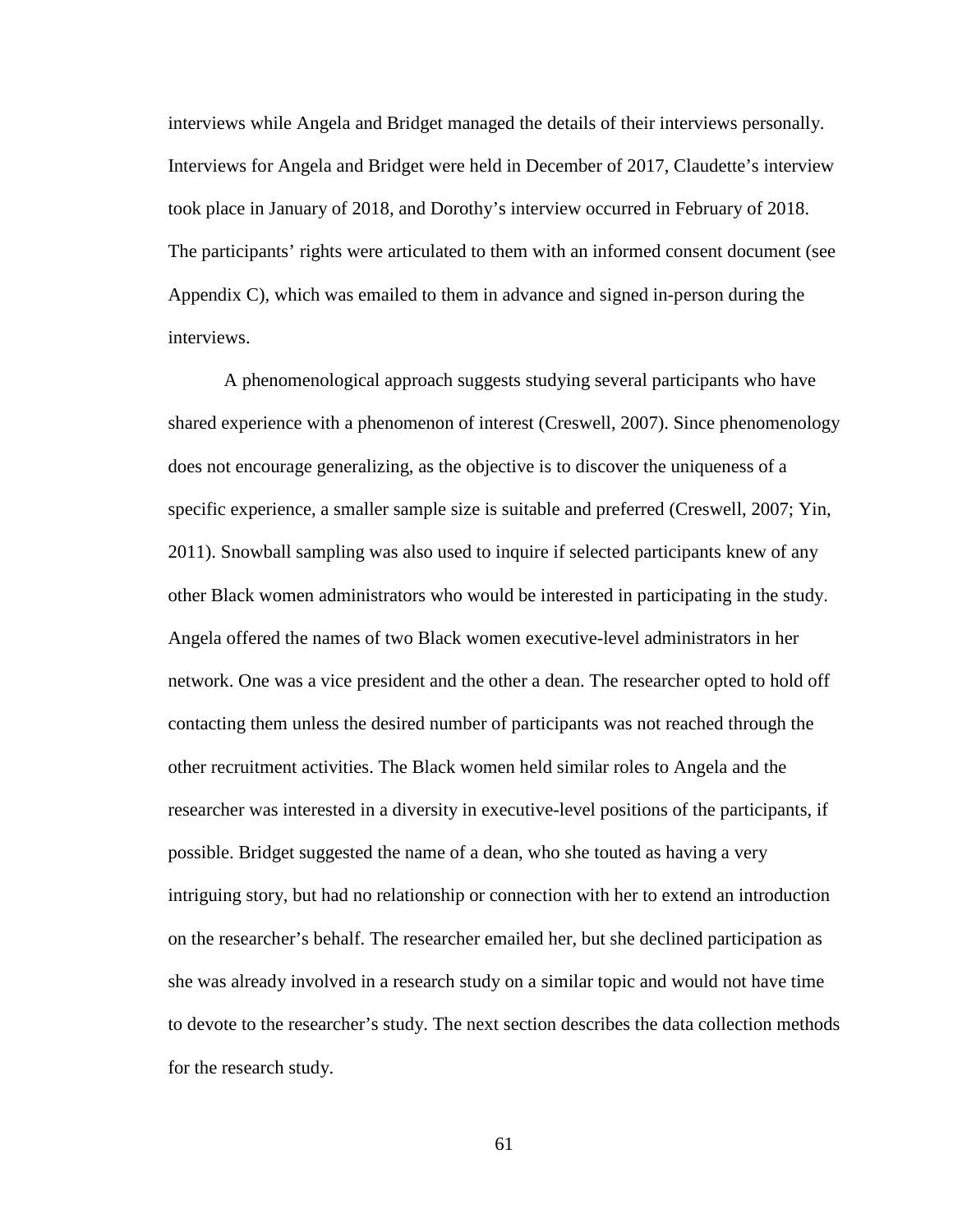### **Data Collection**

Evidence collected from phenomenological research is obtained through firstperson accounts of life experiences (Moustakas, 1994). Collins (1986) asserted Black women's marginalization in the White, male-dominated field of postsecondary education creates a "distinctive voice and epistemological standpoint" (Wilder, Jones, & Osborne-Lampkin, 2013, p. 29). The researcher collected data from Black women's standpoint that describes what Black women experience as executive-level higher education administrators within the context of intersectionality, and how they experience/have experienced it within PWIs to acquire an understanding of the essences of their experiences and wholeness of life (Moustakas, 1994). The study followed Moustakas' (1994) approach to conducting transcendental phenomenological research, with data collection beginning with phenomenological reduction prior to facilitating in-depth interviews.

The specific step of phenomenological reduction that is important prior to conducting phenomenological research is Epoche. Epoche is the process of suppressing any biases or preconceptions about experiences to allow new knowledge to enter into consciousness (Moustakas, 1994). The researcher must bracket out her own knowledge and experiences with the phenomenon in order to understand from the participants' perspectives and describe their shared experiences (Creswell, 2007). Moustakas (1944) shared this is a difficult undertaking and commanded phenomenon should be allowed to be what it is when it appears. Engaging in Epoche, prior to, during, and after the data collection methods, mitigates understandings and biases from influencing the research study (Moustakas, 1994). In order to set aside personal views through the Epoche process, the researcher reflected on her own leadership experiences working at a PWI as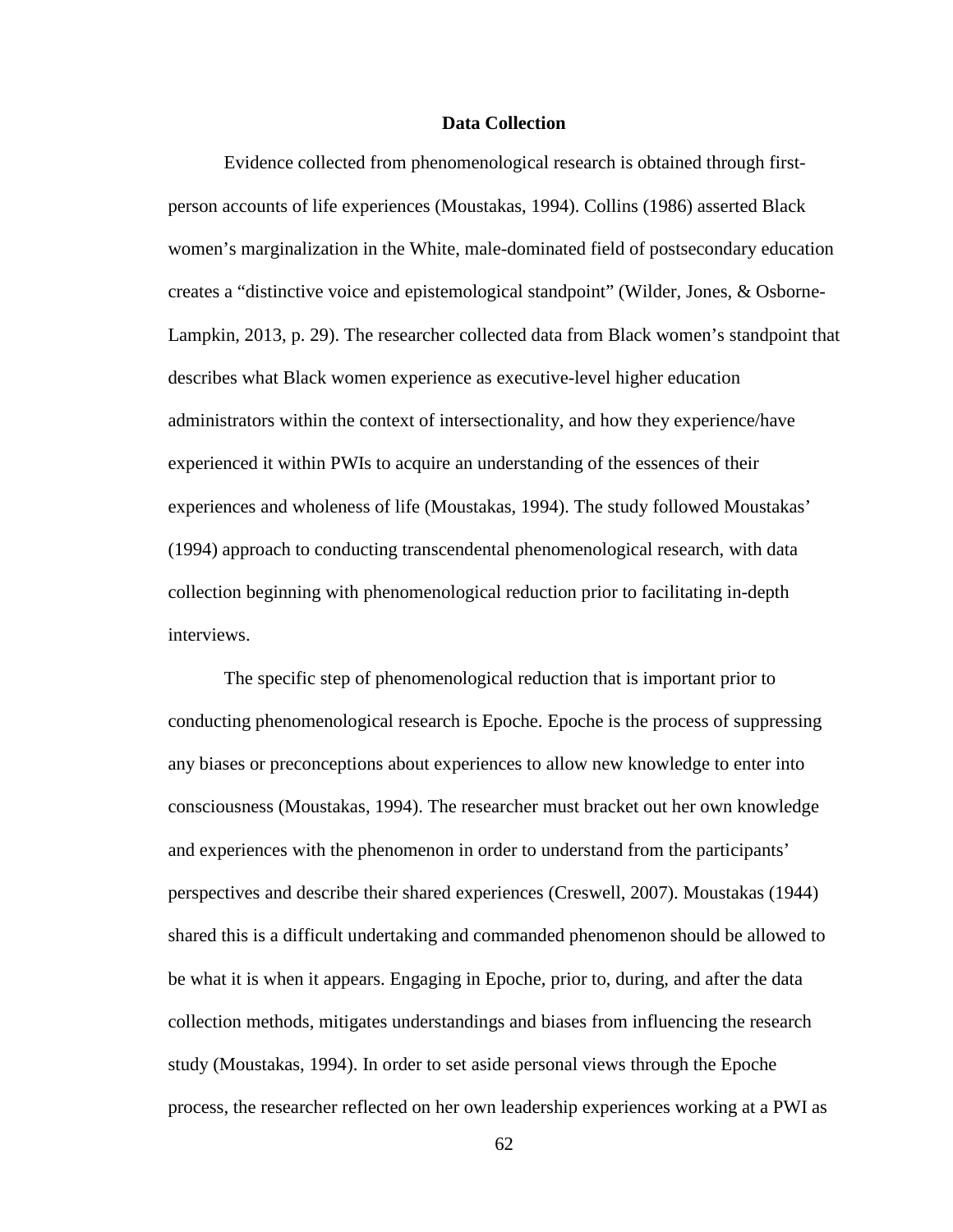it relates to being a Black woman in an administrative role. A journal was used to document this reflection throughout data collection and analysis, and allowed for a fresh perspective and discovery of new knowledge (Creswell, 2007), and ensured the researcher's own perceptions and interpretations were not injected into the research study.

The primary data source of in-depth, qualitative interviews offered rich descriptions from participants (Moustakas, 1994). A qualitative interview using a phenomenological approach follows a relaxed and reciprocal format (Moustakas, 1994) and lends itself to engaging in a conversation (Yin, 2011). Following a semi-structured approach, open-ended questions facilitated the gathering of data that generated descriptions of the experiences and offered understanding of commonalities experienced by participants (Creswell, 2007). A semi-structured format permitted the addition or replacement of previously established questions as they emerged while interviewing the participant (Glesne, 2011) and discovering their experiences as it relates to the phenomenon (Moustakas, 1994).

Because of the sensitive nature of the research questions and the importance of witnessing nonverbal cues and other contexts firsthand, interviews were conducted inperson, based on the participant's availability, and at a location of their choice (Creswell, 2007). When following phenomenology, long interviews are typically conducted (Moustakas, 1994); the interviews for this research study ranged approximately 60 minutes to 3 hours and 45 minutes. Interviews were audio recorded using an Olympus Digital Voice Recorder Model WS-853 and a voice recorder application for iPhone as a back-up in order to capture a verbatim account of the conversation. Recording the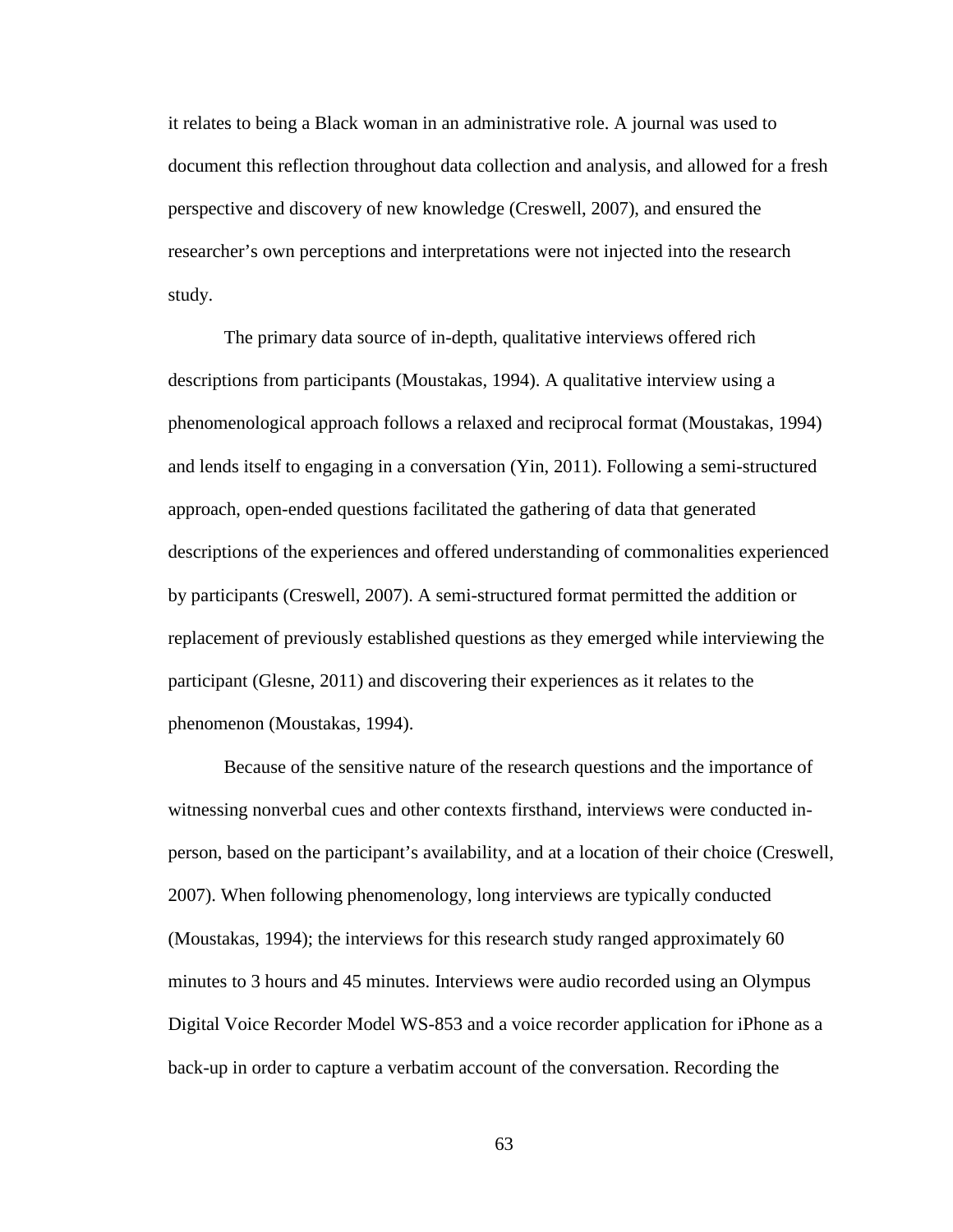interviews equipped the researcher with a detailed account of what was communicated and encouraged attentiveness to the conversation (Glesne, 2011).

Black Feminist Theory informed the interview questions and protocol for the study. This theory, centered on Black Feminism, provides a generalized explanation of how sexism and racism shapes Black women's point of view (Collins, 2009). Using this theory to guide the creation of interview questions facilitated an understanding of how race and gender influence the leadership experiences of Black women in executive administration positions at higher education institutions. A list of questions, designed to conjure a detailed account of the participant's lived experiences as executive-level leaders at a PWI and in what contexts, was created for the study (Moustakas, 1994; Yin, 2011). The interview protocol is presented with Appendix D.

Literary sources are used during phenomenological research and were collected during this phase (van Manen, 1990). Since artists are involved in the creation of art, any relevant forms of art were an extension of the participants' lived experiences and served as a source of data (van Manen, 1990). Prior to requesting any form of art, it was necessary to determine if the additional forms of data were useful extensions of the data collected from the qualitative interviews (Gribch, 2007) and examine them for authenticity (Merriam, 2009). Each participant was asked during the interview phase if they had any resources they were willing to share with the researcher, which served as evidence of their subjective realities as an executive-level higher education administrator. Only Dorothy offered a relevant document that was reviewed by the researcher at a later date.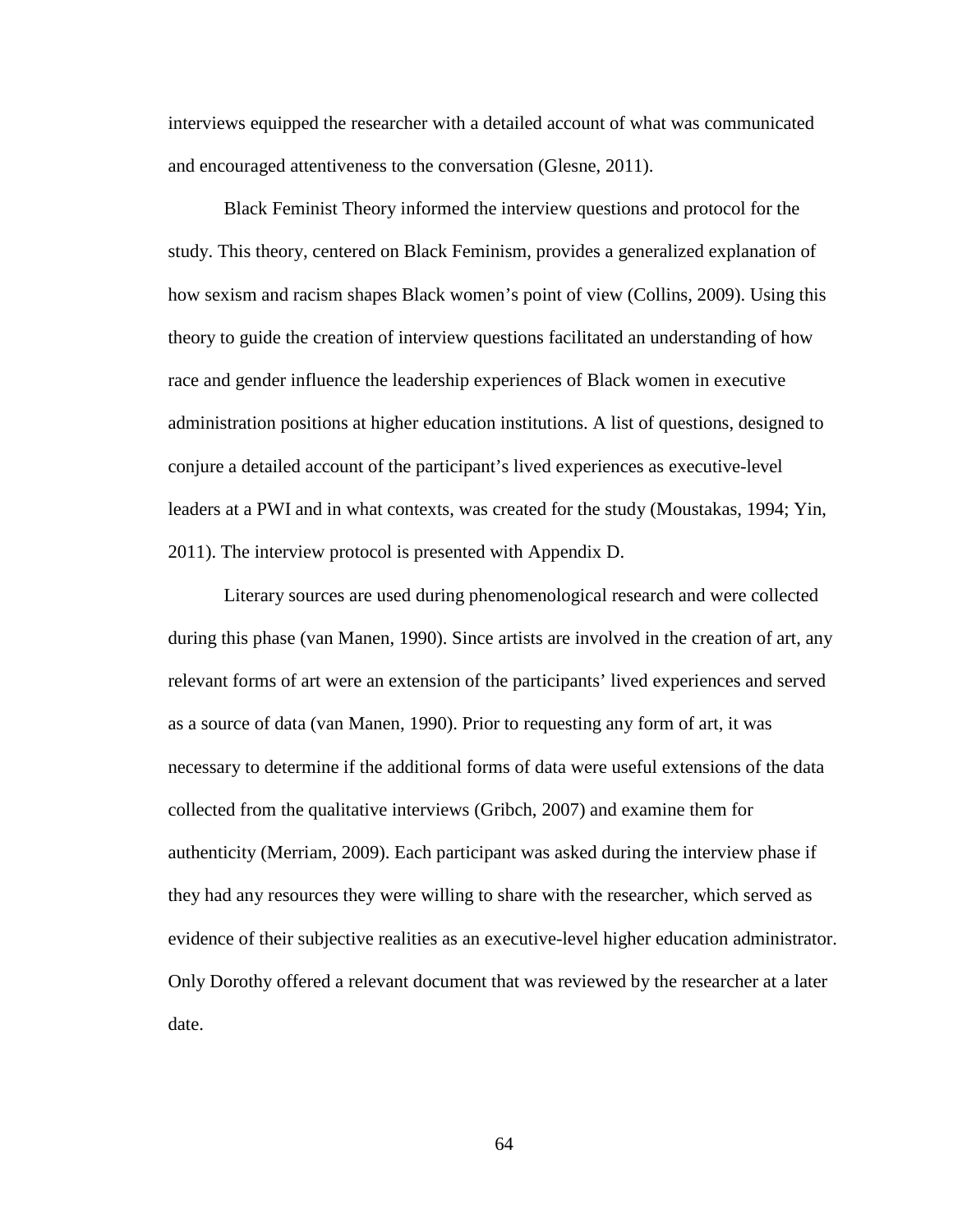Additionally, the researcher composed extensive interview and field notes, memos, and journal entries, which served as data. Field notes, memos and journals provided the opportunity to review personal reflections and commentary about the research study (Yin, 2011); and were useful in helping to understand the research topic (Maxwell, 2013). To further preserve confidentiality and privacy of the participants, all data generated were safely and securely stored on a password-protected computer or stored in a locked filing cabinet at the researcher's private residence. The next section describes the techniques that were used to analyze the data collected.

### **Data Analysis Methods**

The goal of analyzing data is to make sense of what was seen, read, or heard during the data collection phase in order to answer the research questions (Merriam, 2009). Analyzing data collected is an iterative process (Creswell, 2009; Maxwell, 2013). Data analysis began shortly after collecting data and continued throughout the entire time of conducting research (Maxwell, 2013). The qualitative data that were analyzed for the research study included interview transcripts, a literary source, and researcher-generated documents.

The first step in analyzing the semi-structured interviews was transcribing the recordings verbatim and saving the transcripts in a word processing document file. One of the recordings was outsourced to a third-party for transcribing because of the duration of the interview. The other interviews were transcribed by the researcher using Express Scribe transcription software and a foot pedal control, WAVpedal. The interview transcripts were sent to each participant to give them the opportunity to review and provide any comments prior to moving forward with the data analysis. Prior to analyzing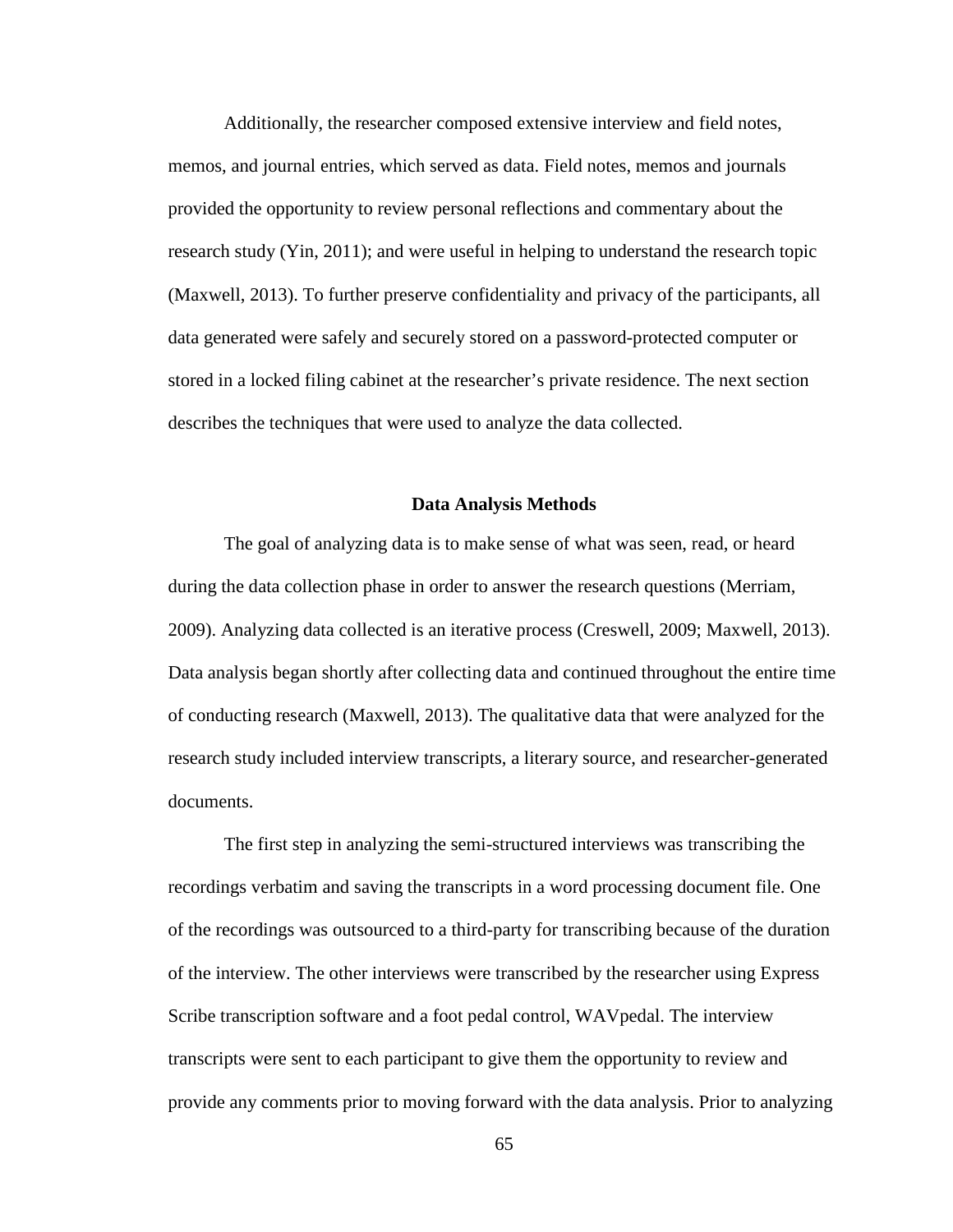the data, the researcher read the interview transcripts for content and to become familiar with the participants' experiences. Since phenomenology was the research approach, a phenomenological process of analyzing data from the interviews was appropriate. Moustakas' (1994) approach to phenomenological research, which the author cites is a modified version of van Kaam's method, offers systematic steps to analyzing data collected. When reviewing the interview transcripts line by line, all statements significant to the research topic, each having equal relevance, were highlighted (Creswell, 2007; Moustakas, 1994). This process is horizonalization (Moustakas, 1994). The researcher then reread each transcript, paying attention to the highlighted meaning statements, and eliminated any statements that were not necessary to understand the participants' experiences and could not be labeled (Moustakas, 1994). Once all statements were horizonalized, what remained were invariant constituents of the participant's experience as executive-level higher education administrators (Moustakas, 1994).

Coding, a type of categorizing strategy, creates descriptions of what the participants experienced (Maxwell, 2013), as outlined in remaining steps of phenomenological reduction (Moustakas, 1994). The researcher accomplished this through two cycle methods of coding, with the first being initial coding. Initial coding is an open-ended method that allows the researcher to label what they infer from the data (Saldaña, 2009). Initial coding was accomplished by reading each transcript and making notes on them using the language from the participants or other descriptors that related to their experiences. After rereading the transcripts and reflecting, the researcher discovered it was often necessary to consolidate or relabel some of the codes created during initial coding because they had similar meanings or a more expressive label was identified. A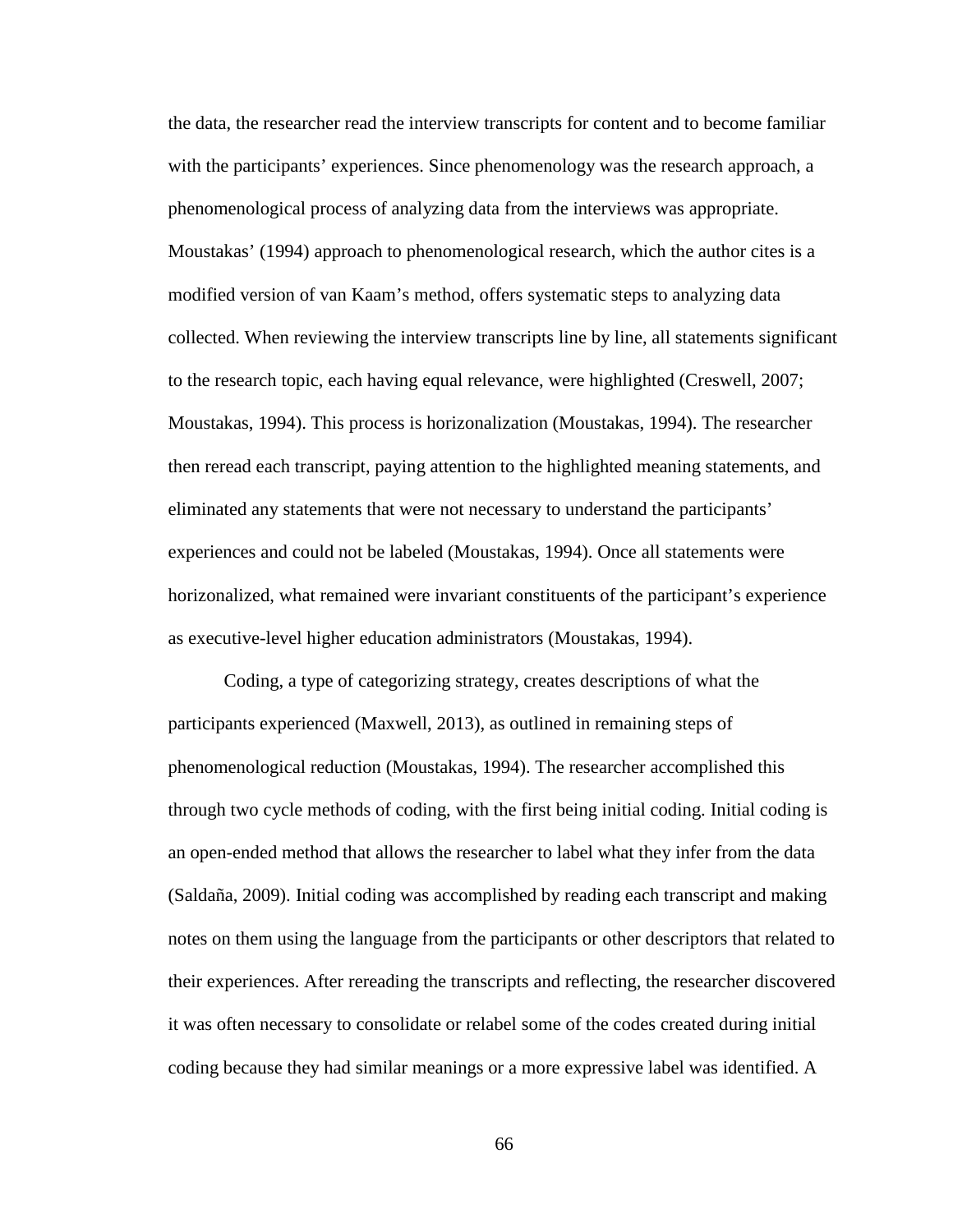second cycle method of coding, focused coding, was used in order to consolidate the meaning of the initial codes to create appropriate categories and themes (Saldaña, 2009). After comparing the data, the researcher categorized the codes with related meanings and overlapping concepts and then collapsed them into common groupings (Maxwell, 2013). From there, similarities and patterns amongst the categories were identified and clustered to create major themes, which captured the essence of the Black women's experiences.

The task of developing textural descriptions of the phenomenon was the last step in phenomenological reduction and involved using verbatim examples from the individual participant experiences (Moustakas, 1994). After developing textural descriptions, the task of imaginative variation occurred (Moustakas, 1994). Through imaginative variation, the researcher considered possible meanings of the participants' experiences and uncovered the context or setting that detailed the how of what the participant experienced in relation to the phenomenon (Creswell, 2007). These are structural descriptions and included references to "time, space, bodily concerns, materiality, causality, relation to self, or relation to others" (Moustakas, 1994, p.99). Synthesis was the last step of the phenomenological research process (Moustakas, 1994). During this stage, textural and structural descriptions for each participant were integrated to create textural-structural descriptions of their experience as executive-level higher education administrators. Using the textural and structural narratives, statements revealing a description of the experience of the phenomenon to represent all of the research participants were constructed (Moustakas, 1994).

Dorothy was the only participant to offer a document that was relevant to the research study. The document was a firsthand account of her spiritual relationship with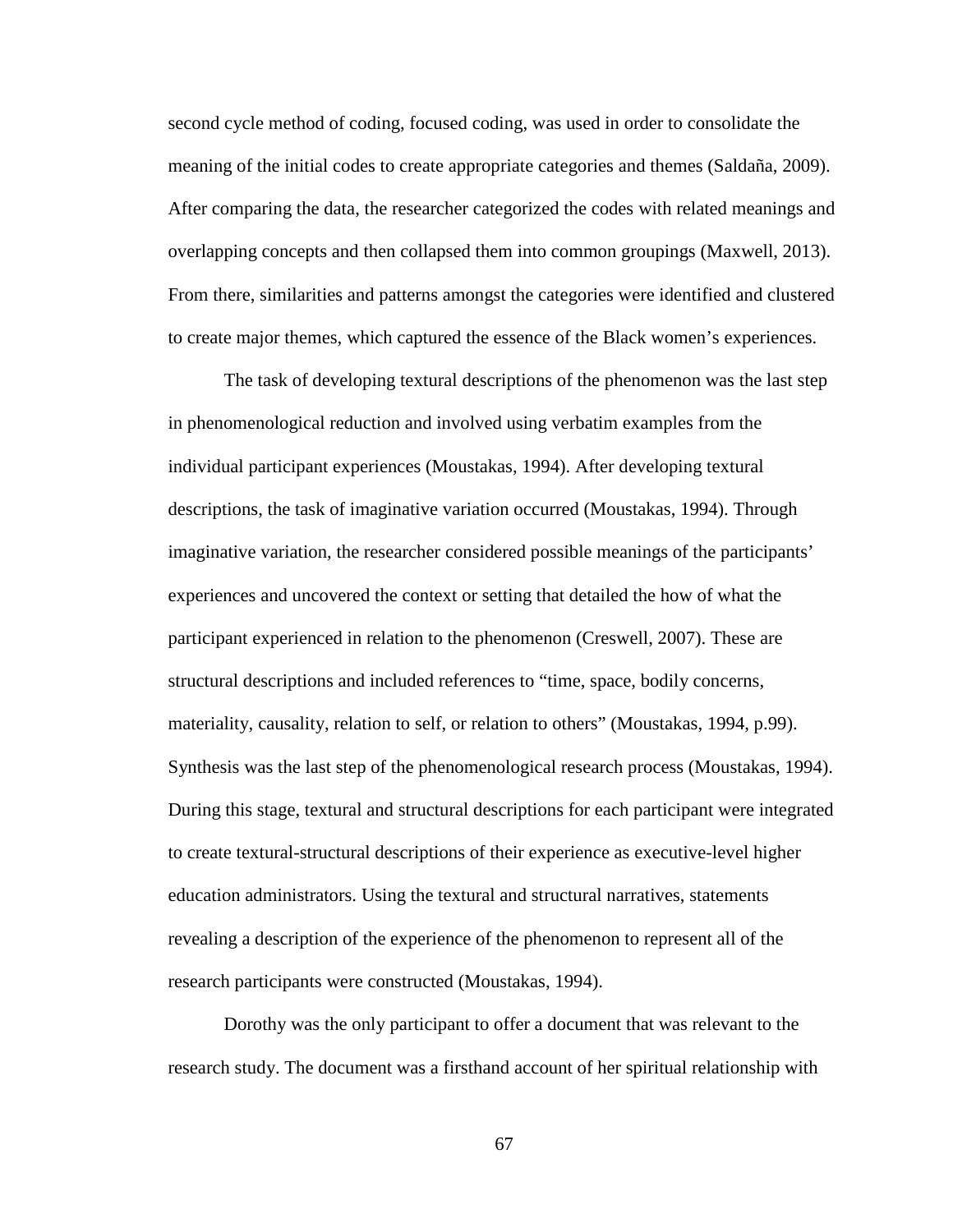God and corroborated many of the details she described in her face-to-face interview. The literary resource underwent a similar process of data analysis as the semi-structured interviews. Gribch (2007) described a thematic approach of content analysis that is useful in pinpointing textual patterns from written documents. An inductive approach to analysis was followed, which involved coding any concepts or situations, noted during data collection, with labels using a combination of words or sentences (Creswell, 2007; Gribch, 2007). The codes were combined with the textural and structural details found when analyzing the interview transcripts to arrive at general descriptions and theme connections (Creswell, 2009). This process was also used to analyze the researchergenerated documents of interview and field notes, memos, and journal entries.

Creswell (2009) noted validity in qualitative research involves checking for accuracy in the study findings. In an effort to establish validity, or credibility of data collected for this study, the researcher incited member checks. Member checking provided participants the opportunity to review data collected and any interpretations generated, to ensure the truth was documented and articulated correctly (Yin, 2011). Member checking for this study included sending participants the verbatim transcript for her interview and allowing the opportunity for review and feedback. Angela identified a few places in her transcript that she could offer additional information or clarifying comments. After following up with her, she decided not to edit the transcript as not to hold up the researcher in moving forward with the research study. None of the other participants offered any changes to their transcript. Participants were also invited to review and offer feedback regarding the textural and structural descriptions that emerged during the coding phase of data analysis. Three of the four participants responded to this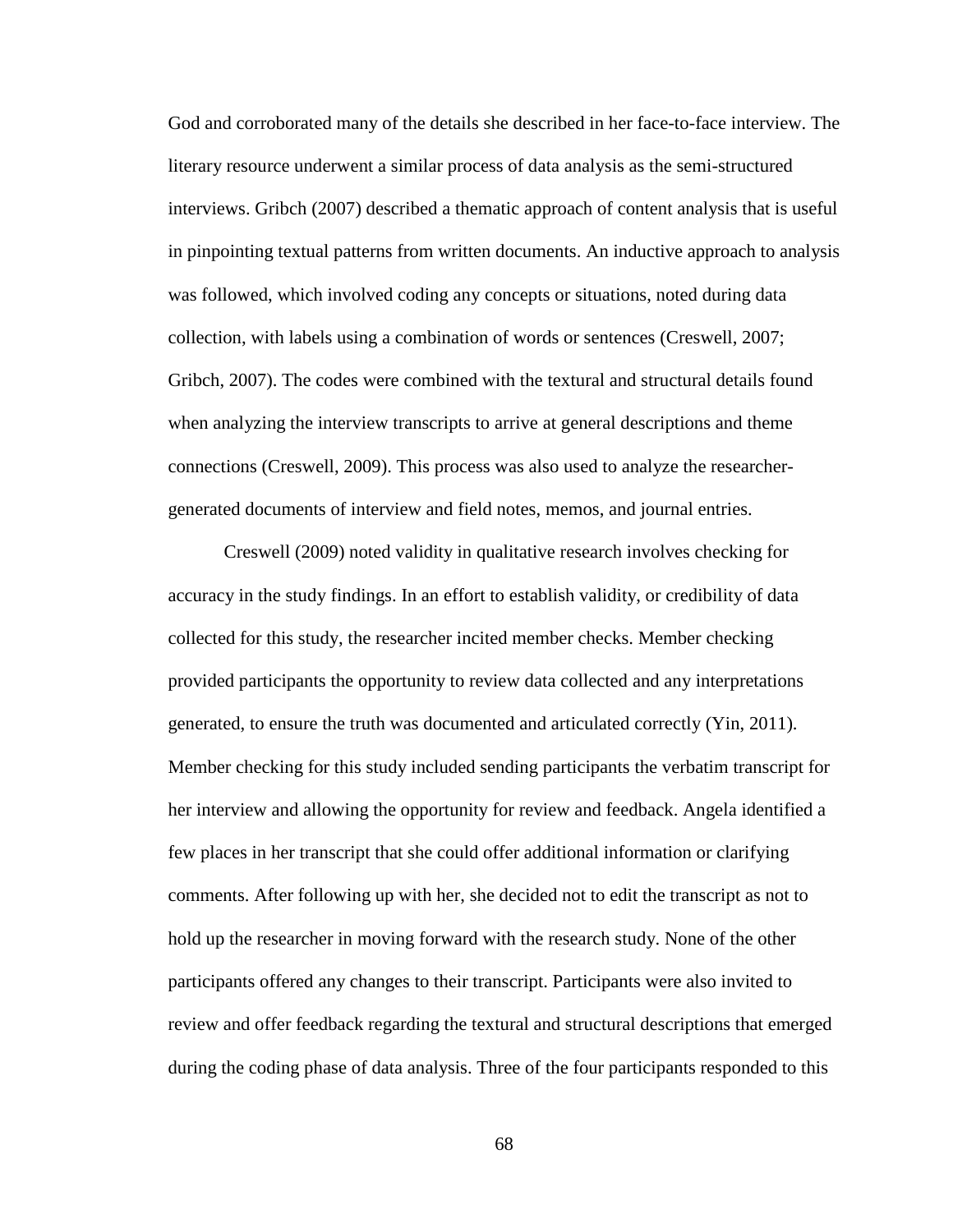invitation by offering words of encouragement and stating no changes needed to be made to the textural and structural descriptions of their experiences. Additionally, capturing rich descriptions of firsthand perspectives from the participants extended validity of the study's findings (Maxwell, 2013; Yin, 2011). Also, utilizing different data collection methods (i.e. interviewing, reviewing documents) allowed the researcher to gain a better understanding of the influence of race and gender on the leadership experiences of Black women executive-level administrators (Maxwell, 2013). This strategy, referred to as triangulation, helped determine the validity of the data collected and strengthened the credibility of the data (Creswell, 2009; Maxwell, 2013). Lastly, disclosing any biases clarified what lens the study findings may be influenced by (Creswell, 2009; Yin, 2011). The next section describes the role of the researcher and reveals the biases brought to the study.

# **Role of the Researcher**

Researchers serve as the instruments when conducting qualitative studies (Creswell, 2007; Maxwell, 2013). As the instrument, researchers collect data through document examination, behavior observations, and participant conversations (Creswell, 2007). Being the instrument also includes bringing in assumptions, values, and beliefs when conducting studies (Glesne, 2007); and separating any presuppositions that could be harmful to the study and undermine any researcher biases (Maxwell, 2013). Thus, it was important to acknowledge any biases as the researcher, which were documented through memos and journal entries continuously throughout the duration of the study (Maxwell, 2013), and convey identified biases to the reader.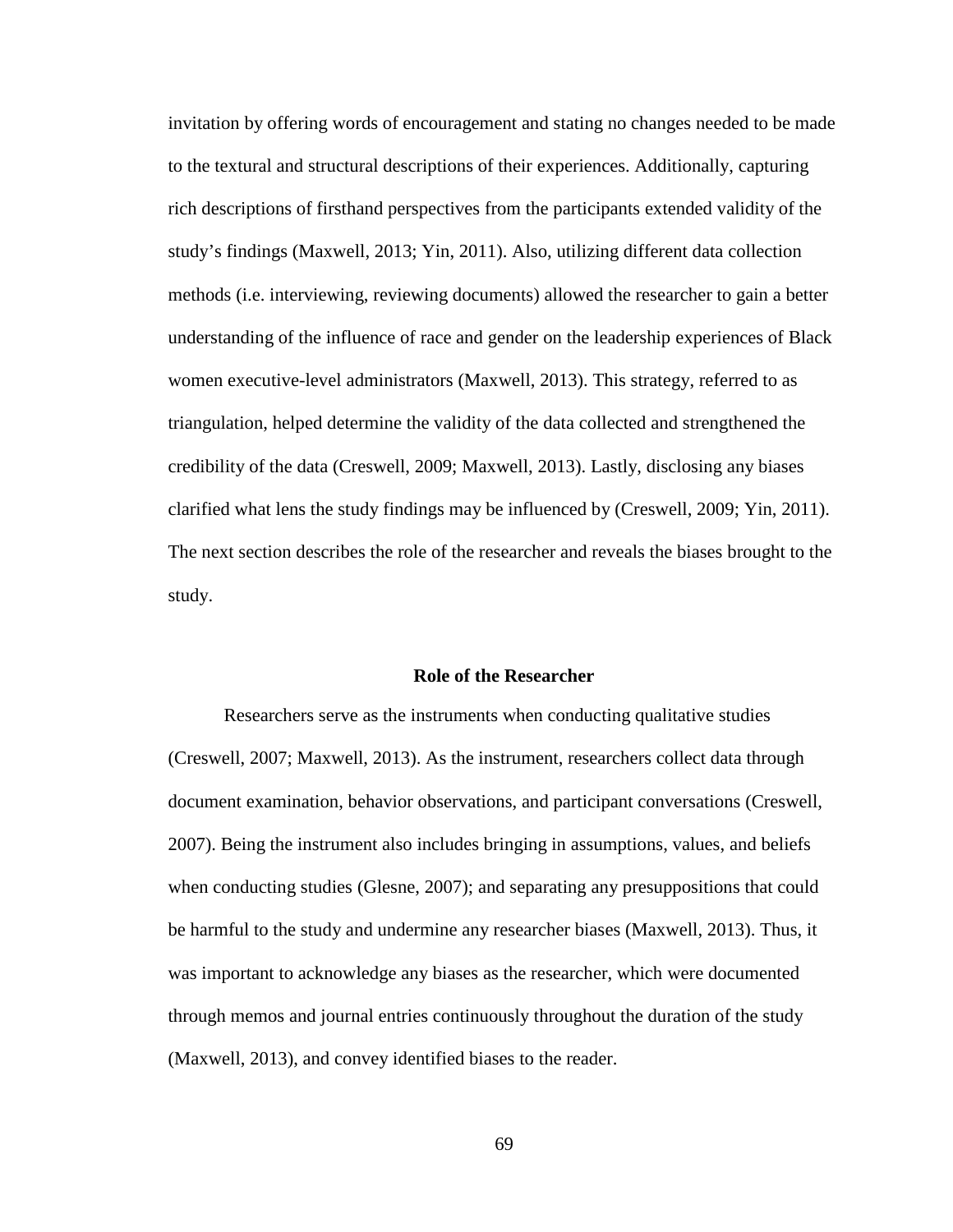My interest in this research area is very personal. I self-identify as a Black woman. I have worked in higher education administration at a PWI since 2009. I aspire to attain an executive-level position in higher education in the future; and throughout my time in postsecondary education, I have rarely seen many Black women at that level. My connectedness to higher education as a Black woman administrator has facilitated my development as a scholar. The interactions I have experienced as an administrator have informed my research desires and scholarly interests. When I first began researching this topic, Mosley's (1980) call for the need of "Black women to write about Black women" (p. 309) resonated with me. And I desire to emerge as an arbiter of the experiences of Black women higher education administrators and add to the paucity of literature about this often forgotten population.

### **Summary**

This chapter outlined the methodological approach that was utilized for the research study, which sought to examine how being a Black woman informs the leadership experiences of executive-level higher education administrators. First, the research design was discussed, followed by details of the research setting and sample. Then, sections describing the data collection and data analysis methods were presented. A synopsis of the role of the researcher concluded the chapter. The next chapter details the study findings.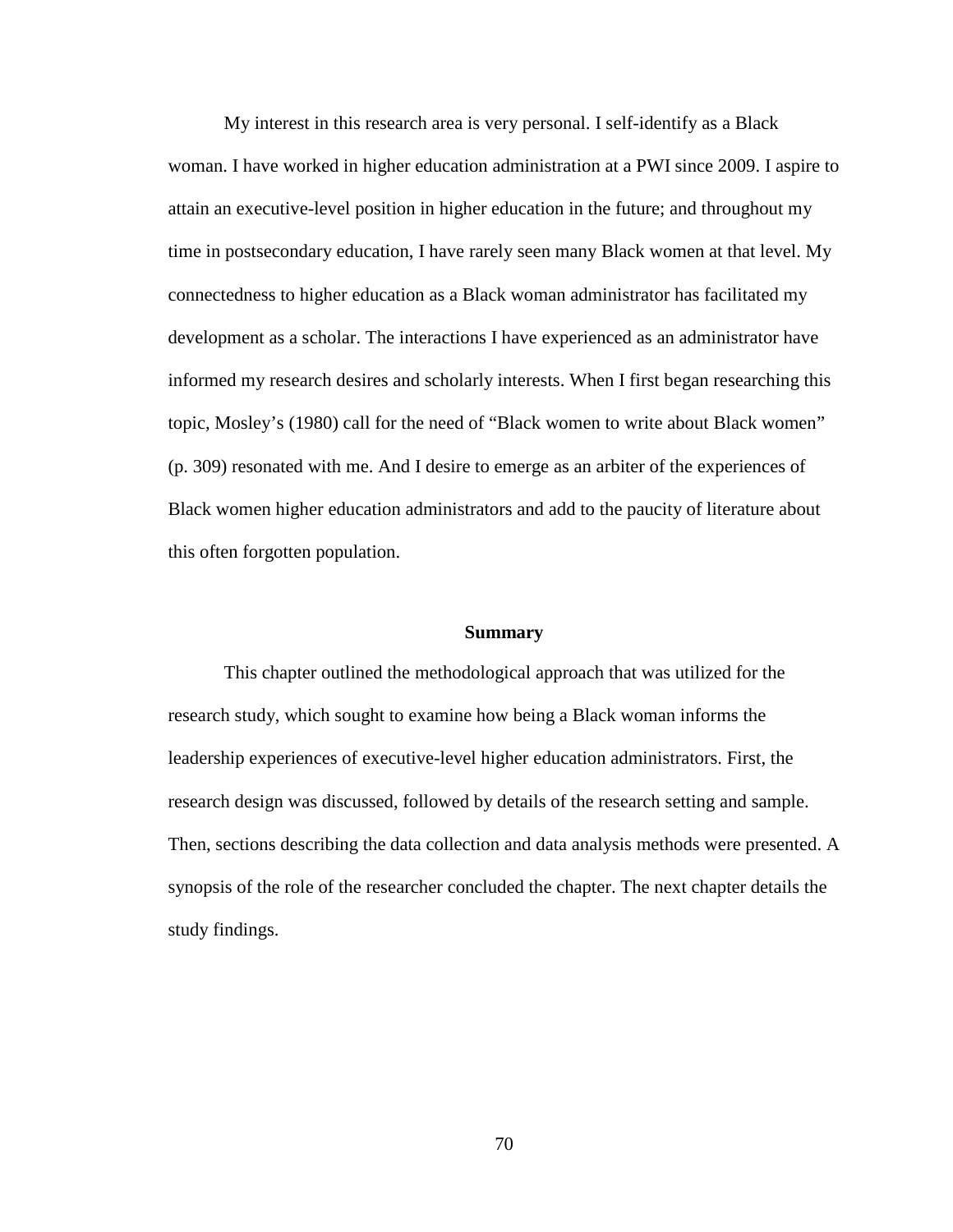### **CHAPTER 4.FINDINGS**

This research study examined the lived experiences of four Black women who previously served or currently serve in an executive-level higher education administration position at a predominantly White institution. The qualitative phenomenological study explored how the participants perceived and described their leadership experiences as higher education administrators with an executive-level position. The following research questions guided the study: (1) How do Black women perceive and describe the influence of race and gender on their leadership experiences as executive-level administrators in higher education? and (2) What strategies (if any) do Black women in executive-level administrative positions use to cope with the perceived influence of race and gender on their leadership experiences as executive-level administrators in higher education? This chapter provides a description of the participants and findings ascertained from in-person interviews and review of relevant documents.

#### **Study Participants**

This study included four executive-level higher education administrators. The participants in this study met all of the criteria necessary to explore the shared lived experience of Black women in executive-levels of higher education administrative leadership. The roles of the participants included dean, associate dean, and vice president positions at a predominantly White institution. In order to maintain confidentiality of the Black women who participated, they were assigned pseudonyms of Angela, Bridget, Claudette, and Dorothy. Further, other identifying information (i.e. full title, name of PWI, and location of PWI) was also redacted to lessen the risk of re-identification.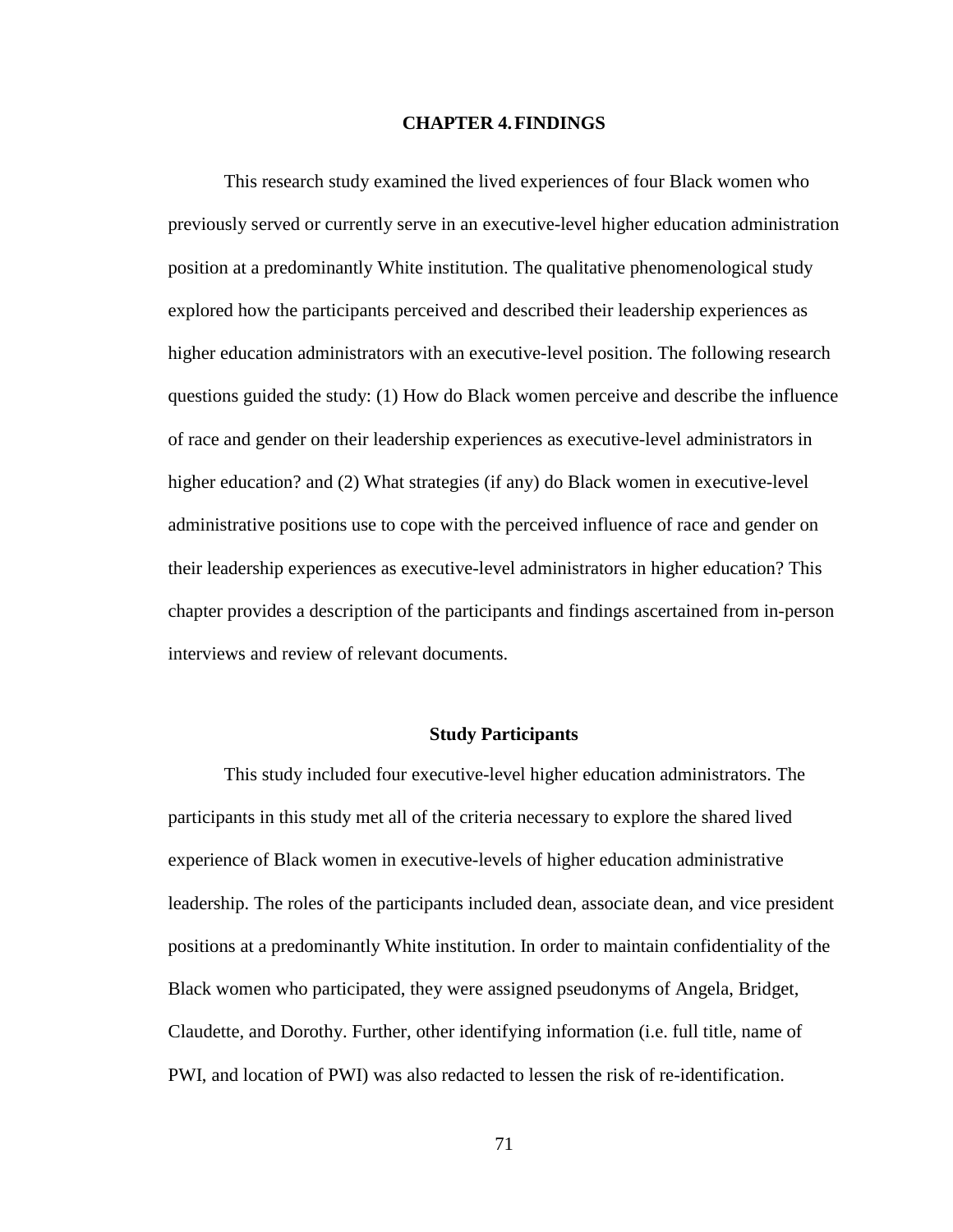Universally, the women did not specifically set out to become an executive-level higher education administrator when sharing details about their career journey. When leadership opportunities presented themselves, they took advantage of them. All of the women are quite accomplished, including holding terminal degrees in differing disciplines. They have juggled successful careers while managing other roles such as wife and mother. The following details a brief description of each participant.

Angela grew up in the southern region of the United States. She divulged she first wanted to pursue a career as a law professional. Yet during college she was encouraged to consider a path within higher education. Angela has over a decade of postsecondary education experience, which spans teaching, research, and administration. She held varying staff roles while in graduate school before she worked her way up to administrative positions within student affairs at a predominantly White institution. She served as interim dean before officially being named to that executive-level role and led as dean for several years.

Bridget is middle-aged. Her career began in corporate America where she worked in a demanding, high pressure environment. She enjoyed what she was doing, but the feeling of wanting to do something else overcame her. Bridget earned her terminal degree and began her career within higher education as an academic faculty member. She eventually advanced to her current role of an associate dean, reporting directly to one of the college deans. She has served in this capacity for a few years.

Claudette grew up in the "deep South". She admitted she did not consider a career in higher education when she was pursuing her doctoral degree in the social sciences. Claudette entered academia as an assistant professor and quickly moved up the hierarchy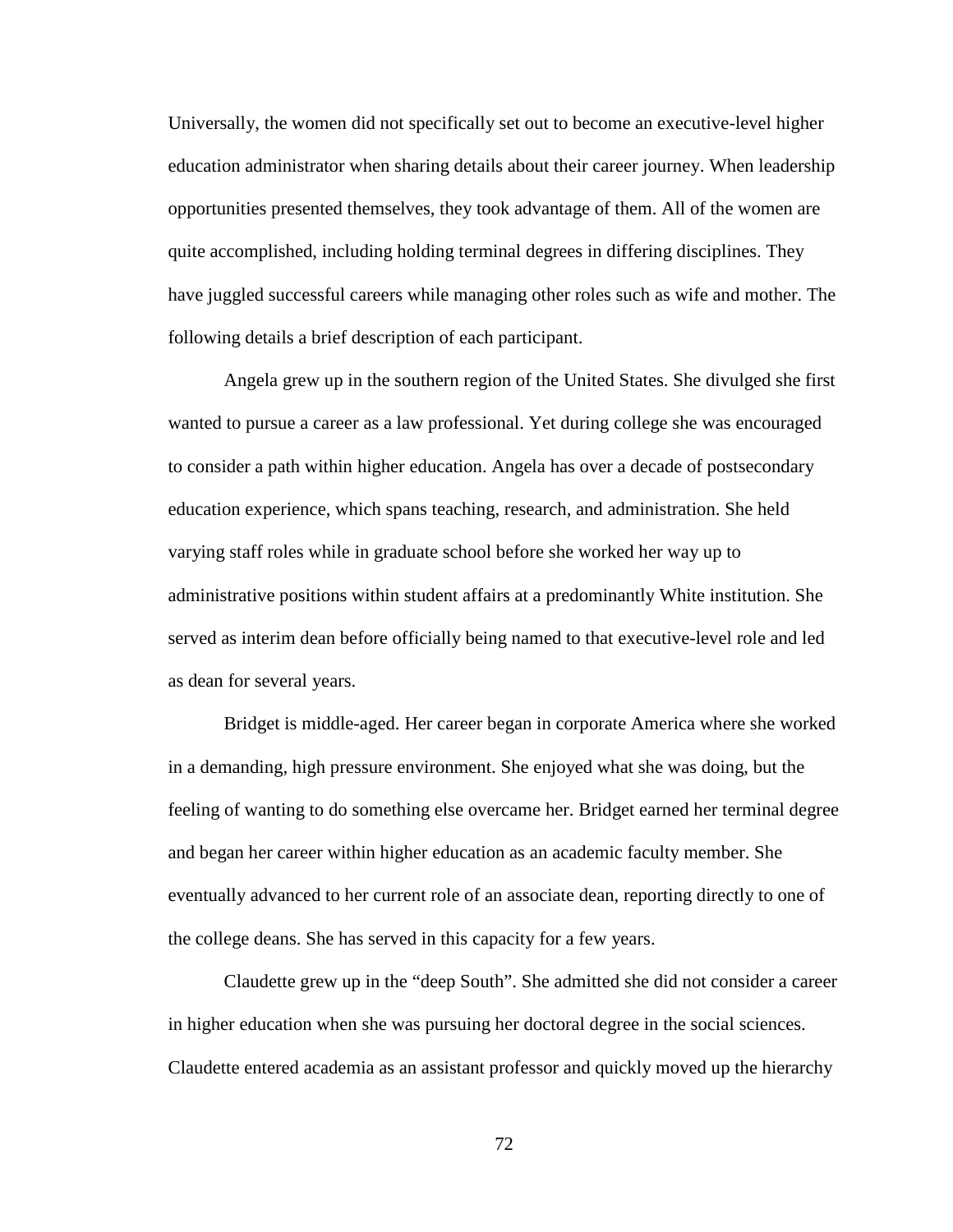of faculty ranks. After witnessing there were other opportunities available in higher education, she considered administrative positions within her institution. Claudette held a number of professional positions before being named to her current role as vice president. She attributed all of her success to God.

Despite growing up "in the projects", Dorothy's working-class parents expected her to attend college. She acknowledged always being purposeful in her career trajectory; however, the bigger picture for her journey had not always been clear. Dorothy divulged a career in higher education was not her first choice as her background was in elementary education before she made the leap into pursuing a doctoral program. Dorothy has over 20 years of higher education experience, with her initial introduction to the postsecondary setting as a faculty member. Dorothy taught for several years before transitioning to her first administrative role and has held several executive-level positions, all at PWIs.

# **Participant Interviews and Documents**

Each study participant was recruited using the process outlined in the previous chapter with data collection beginning in November 2017 and interviews continued on until the end of February 2018. The researcher conducted face-to-face semi-structured interviews with all four participants. Each participant reviewed and signed the informed consent document prior to the researcher asking the first interview question.

The researcher conducted Angela's interview at a local area soul food restaurant. Angela emailed prior to the meeting asking the researcher to push back the meeting time because she had to go into the office for a quick meeting. Without hesitation, the researcher obliged. Upon arriving at the restaurant, the researcher observed Angela already seated at a table, perusing her phone. Angela and the researcher exchanged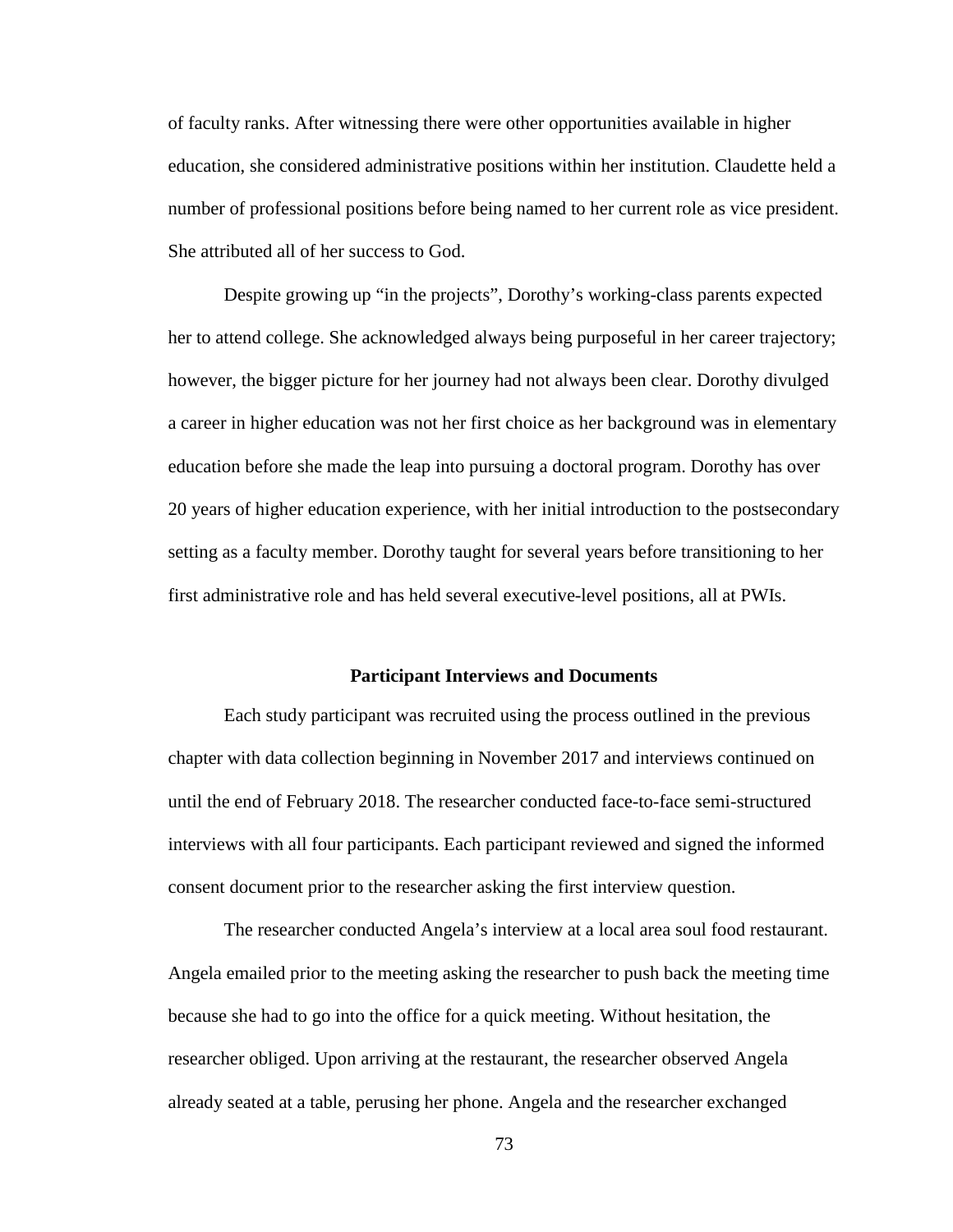greetings and placed their food orders before the lunch crowd arrived. Angela was extremely warm and welcoming. She was very eager to speak about her experiences as dean. The conversation began with the researcher sharing her journey to higher education administration, which lead into Angela divulging similar details. Angela shared stories about mentorships and networking, being true to yourself, her leadership style and development, being the only minority, the importance of social support, and provided personal reflections on the unequal treatment she encountered as an executive-level higher education administrator.

The interview for Bridget, an associate dean, was conducted in her office and occurred during her institution's closed session. Because the buildings were shut down, Bridget had to meet the researcher at the front door to gain entry. Bridget greeted the researcher and engaged in a story about the recently renovated university building while walking to her office. The participant hung the researcher's coat in her closet and directed her to a table to conduct the interview. The researcher perceived Bridget as guarded and this was evident during the first couple of questions where she offered short and very succinct responses. Despite the researcher having to probe for further depth in Bridget's answers in the beginning, she eventually opened up with more detail as the interview progressed. Bridget shared stories about the power of relationships, negative situations she encountered, her leadership development, and strategies for personal well-being.

Claudette's interview was conducted in her administrative office at her institution. She was late arriving to her office for the scheduled appointment time. It turns out she was dining with her husband at a nearby campus restaurant and lost her phone. She attempted to contact her daughter a couple of times for her to engage the phone locator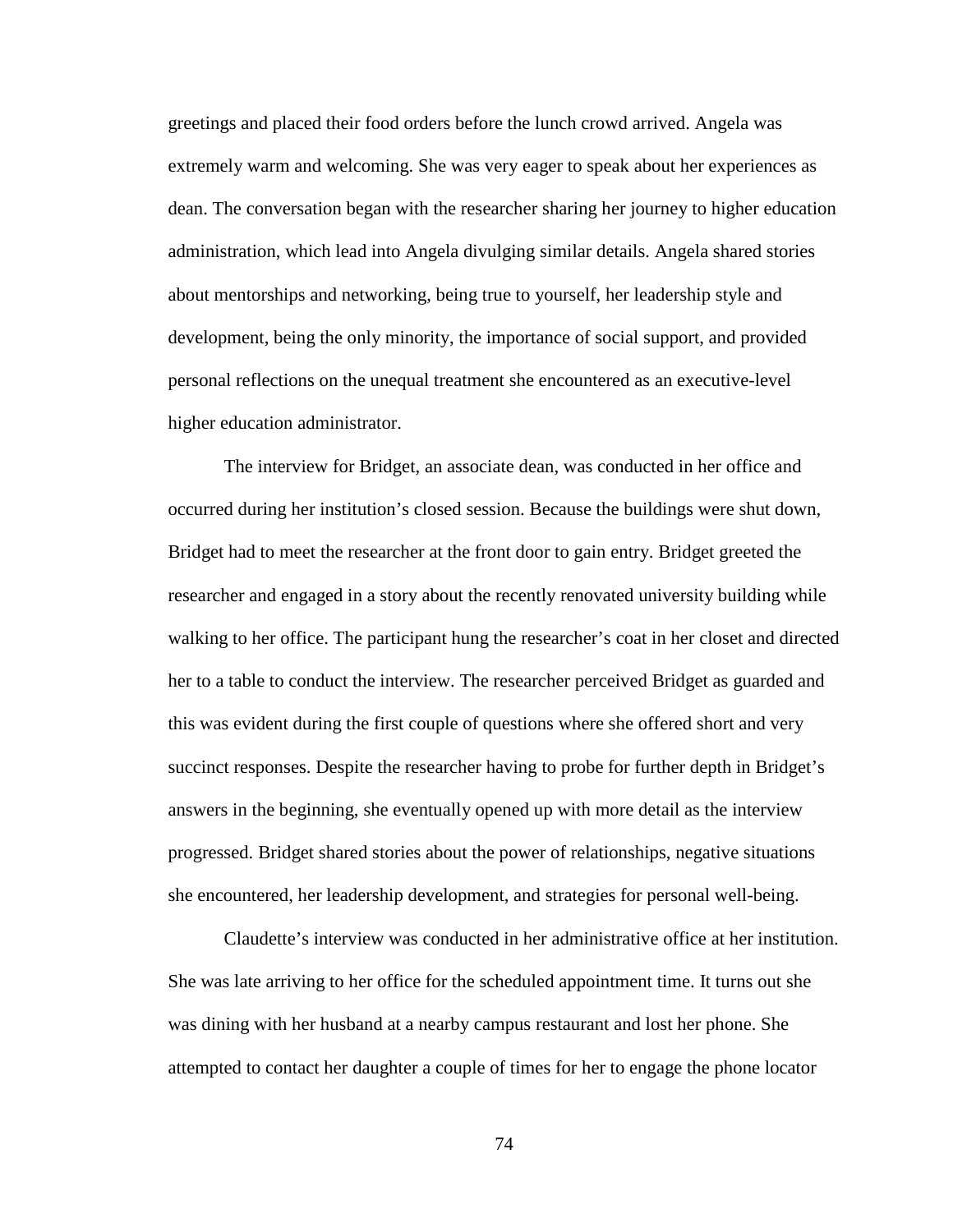application, but was unsuccessful in reaching her. Even with this happening, she did not let that situation distract her from having a meaningful conversation with the researcher. Claudette exuded relaxed and comfortable body language throughout the meeting time. She spoke in a very calm tone, but also exhibited varying cadence when appropriate. Claudette shared stories about the importance of interpersonal relationships, being a minority in a majority setting, the value of mentoring, playing the game of politics, and her foundation in faith.

Dorothy was very gracious when welcoming the researcher into her home to conduct the interview. She greeted the researcher at the door with a hug, despite a warning that the researcher had a common cold. The participant responded she was not concerned. Dorothy went to shut off her music that had been playing and asked where the researcher would prefer to talk. She ventured to the space off the living room, which had a built-in bookshelf adorned with books of varying topics. The researcher followed suit, and sat adjacent to Dorothy seated at the table. Dorothy questioned the researcher's intentions after graduation and connected it to her own experience of having someone to help guide her. This was the perfect segue to the conversation about her lived experiences. Dorothy shared stories detailing her experiences with knowing who you are, mentoring, holding 'the other' status, and feelings of being undervalued and valued.

Dorothy was the only study participant to offer a document for the researcher that was accessed and reviewed at a later date. The document was a written account of her spiritual journey with some of Dorothy's leadership struggles and successes weaved into it. Other documents that were reviewed were the researcher's field notes, memos and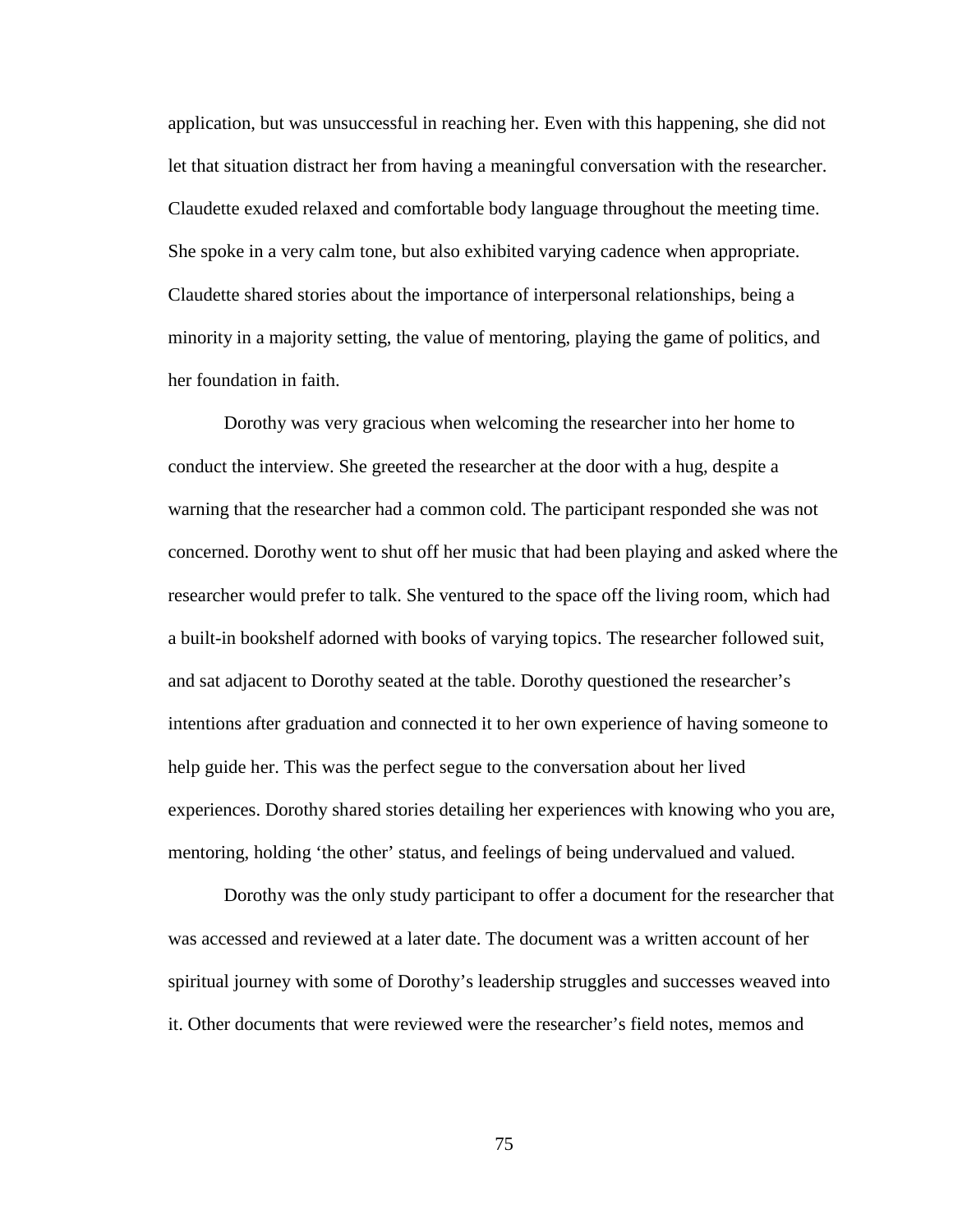journal entries as they related to each specific participant and the research study in general.

#### **Emergent Themes**

In order to answer the research questions, the researcher developed textural, structural, and textural-structural descriptions of each of the participants' lived experiences and perceptions of being an executive-level higher education administrator. Textural descriptions describe what each participant experienced as an executive-level higher education administrator at a PWI as evidenced through excerpts from their respective face-to-face interview and/or document (if applicable). Structural descriptions explain the contexts and how each participant experienced the phenomenon of an executive-level higher education administrator at a PWI. Textural-structural descriptions integrate the textural statements with the structural qualities of the experience. The descriptions unique to each participant were analyzed and synthesized to identify themes and patterns common to all of the Black women.

In essence, five themes emerged from the participants' face-to-face interviews and relevant document review to answer research question one. The themes included: Knowing Who You Are, Developing as a Leader, Engaging in the Rules of the Game, Building Relationships, and Navigating Bias and Conflict. The themes identified for research question two are: Finding Strength through Spirituality, Relying on Family and Friends, and Pursuing Enjoyable Activities. The themes represent the phenomenon of being an executive-level higher education administrator for the Black women in the research study and how the women cope with their experiences as it relates to the phenomenon.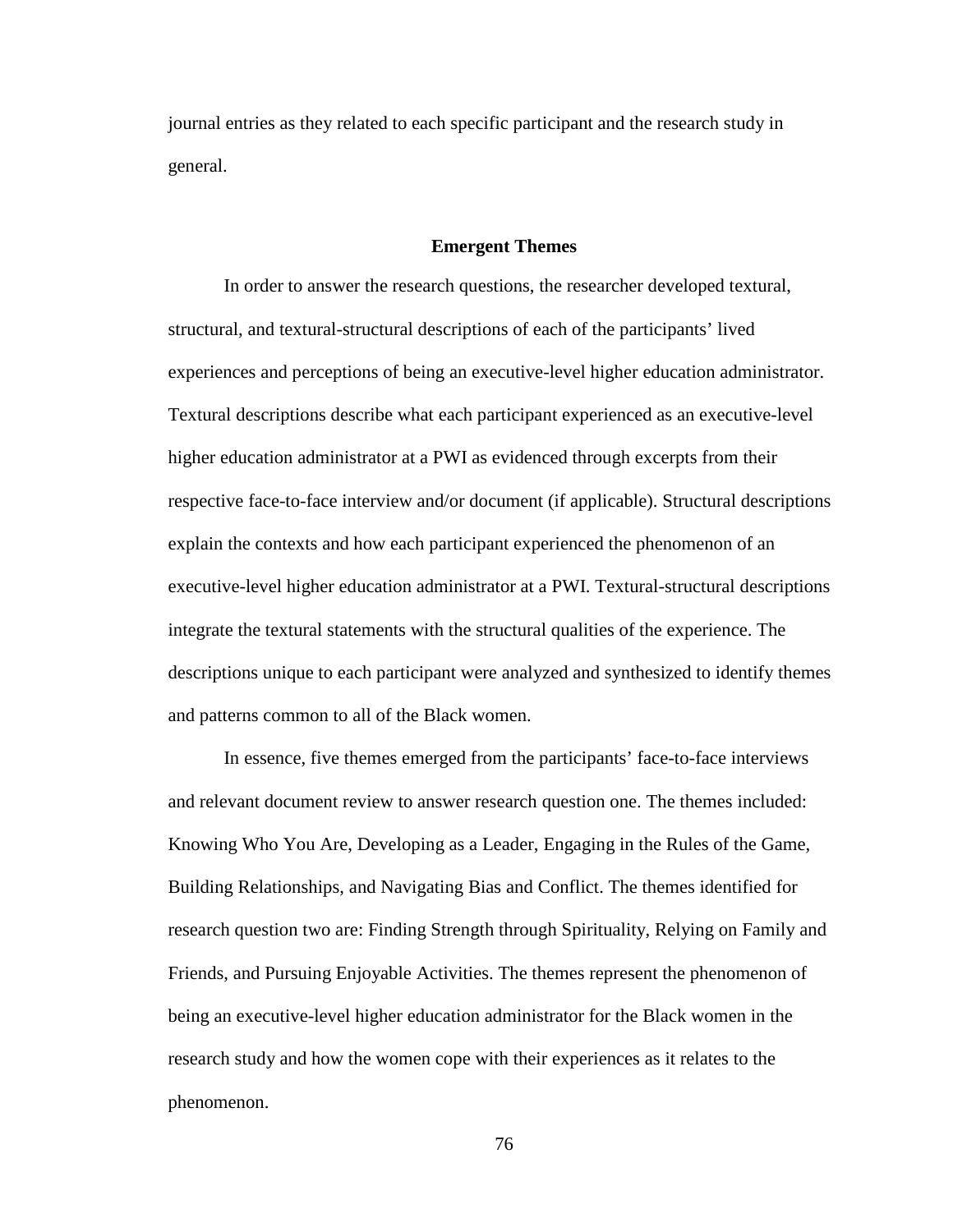### **Research Question 1**

The first research question for the study was: How do Black women perceive and describe the influence of race and gender on their leadership experiences as executivelevel administrators in higher education? To discover how Black women make sense of the phenomenon of executive-level higher education administration, the participants were asked numerous questions to conjure details about their leadership experiences. The semi-structured interviews included questions about their background and professional journey covering topics related to career advancement, mentoring and networking, relationships, and overall work experiences. All of the Black women shared details about negative situations, yet also acknowledged rewarding times as executive-level higher education administrators. Their responses to the questions led to the emergence of five themes for this research question.

# **Theme 1: Knowing Who You Are**

The ability to preserve who they are as a person was noted as a contributing factor to the majority of the participants' leadership experiences. From the lens of Black feminism, being aware of who they are encourages Black women to create their own selfdefinition rather than relying on others to create their identity (Collins, 2009). All the participants provided an expression of their self-identity and described situations which tested who they are as a person.

In one of Dorothy's previous executive-level positions, she described different instances in which her sense of self was being overshadowed by having to occupy somewhat of a subservient role to her supervisor, the institution's charismatic president. In the vein of choosing to stay who she was or at least trying to stay who she was, she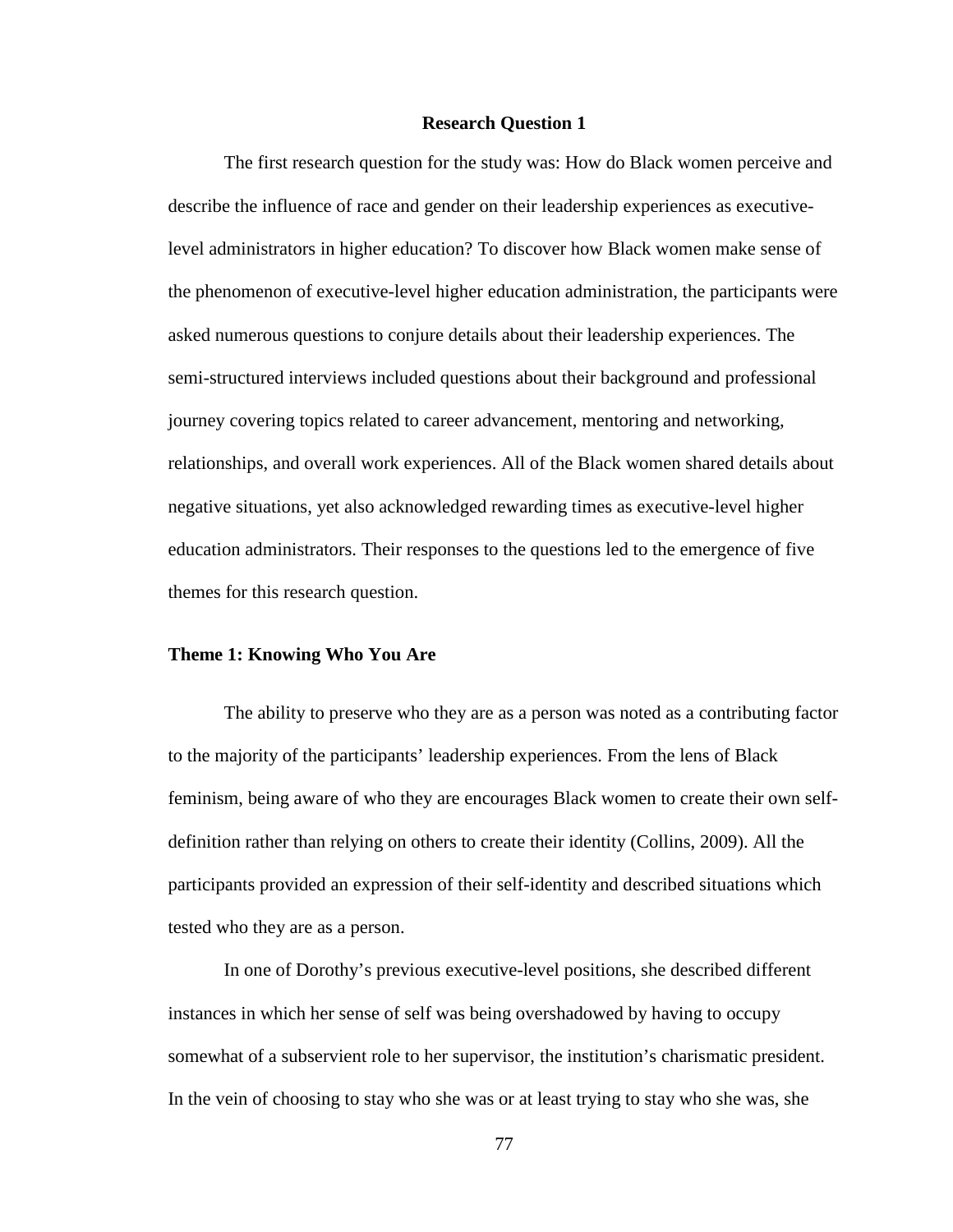endured several years of mistreatment. She disclosed, "I took about as much as I could until my husband said, 'You are disappearing. Who you are, you're becoming invisible.' And I cried and I cried. Cause to me that meant failure." Rather than continue to let her identity dissipate, Dorothy elected to take a year sabbatical and use that time to heal and rediscover her worth. Having braved through situations "detrimental to her", it was expected that the first piece of advice Dorothy would offer to Black women aspiring to roles such as those she's attained would be to "Know who you are. Be true to who you are." She admonished, "Don't flip flop and try to fit in to what somebody says." She acknowledged she'll have opportunities and opposition "just because I am who I am" as a Black woman administrator at a PWI. She explained further,

It means I have to know who I am in order for me to be able to give back. I can never, ever leave this building and walk on campus and not know who I am. And beyond just the ascribed characteristics, I mean knowing who I am as a person. I experienced that at [name of previous institution] when I lost who I was. I never wanna go back to that again.

Angela spoke to adapting to various situations as an administrator, but remaining her authentic self was a strategy she employed as a higher education administrator. Angela recognized the need to adapt depending on her setting, but stressed the difference between maintaining your sense of self and changing who you are. "You make a— you adapt, you adjust, you work with people, but when you have to change—that's totally different." Prior to becoming dean she had always wondered when she would be confronted with the decision to change who she was in order to stay an executive-level administrator or remain steadfast in her truth. In the last year of Angela's deanship, she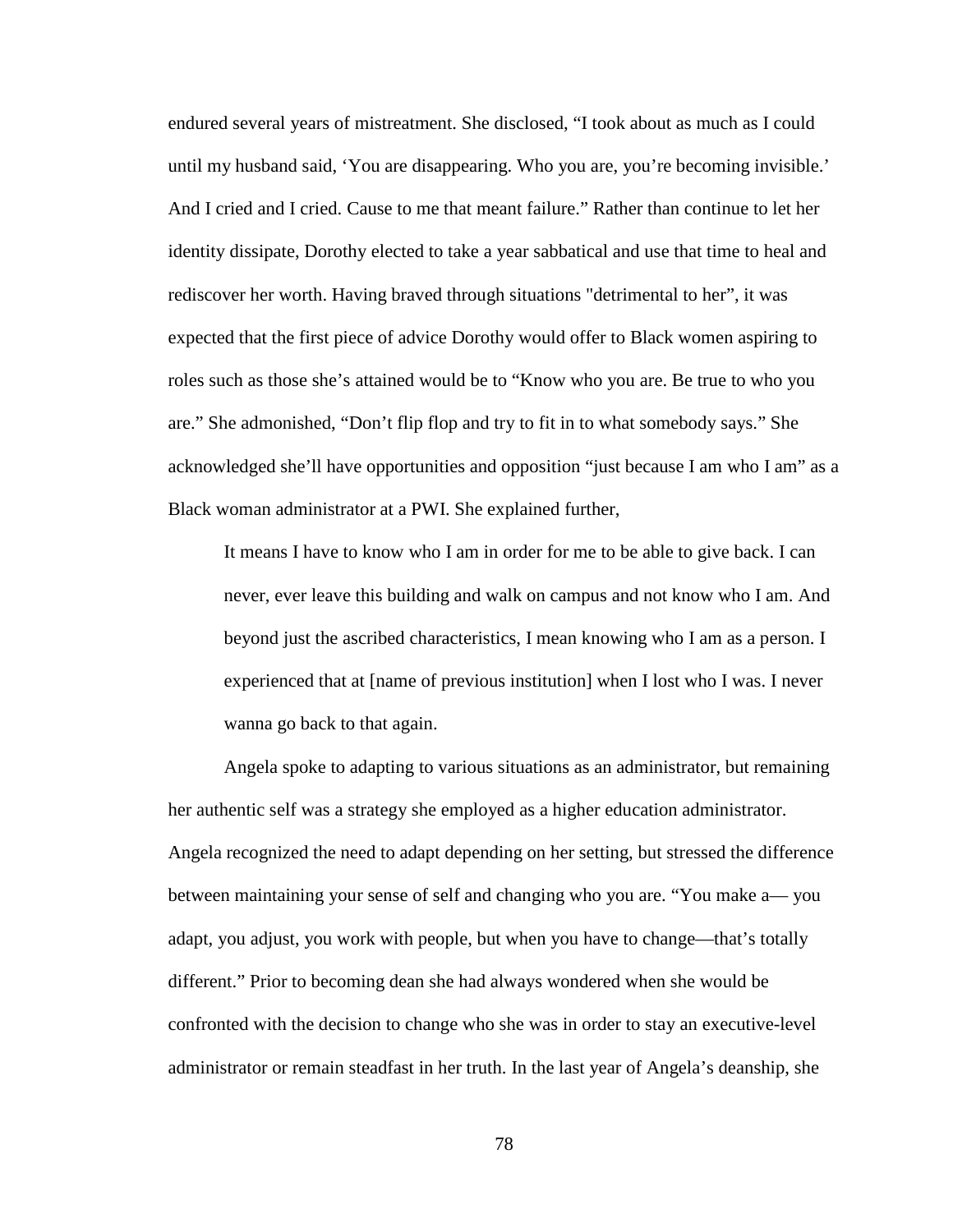had to make that choice. She chose not to change and left that institution after tolerating several years of adversity, similar to Dorothy.

Claudette echoed similar sentiments about adapting her personality and likened herself to a "chameleon". She explained,

I can be flexible and fluid and get along with my colleagues. I can laugh and talk, about a lot of things….But what I try to do is be able to fit into different settings, while also maintaining an important part of who I am. So even though I can be friendly and jovial and kid and laugh and talk, when those issues come up that I have to bring an alternative perspective to, then I'm willing to do that.

**Leadership Style.** The development of a self-identity seemed to contribute to the construction of the participants' leadership style. A leadership style is drawn from an individual's character traits and personal attributes and is defined as the approach a leader assumes when interacting with their followers (Kippenberger, 2002). Analysis of the data revealed the significance of the participants' personal values as it relates to their leadership style and the impact their lens as a Black woman had on their leadership experiences as executive-level higher education administrators.

All of the participants described how they lead in terms of their personal values. Claudette's leadership style was situated within the context of service. She identified as a "servant leader" and believed she was "blessed to be a blessing." Claudette relished in the fact that she was able to "be at the table, to be a voice for people who aren't at the table" and the work she was doing aligned with a core personal value, which was "to positively impact the lives of others." Angela looked to the needs of others as well as a higher education administrator, citing she loved "being the only one [only person of color] that I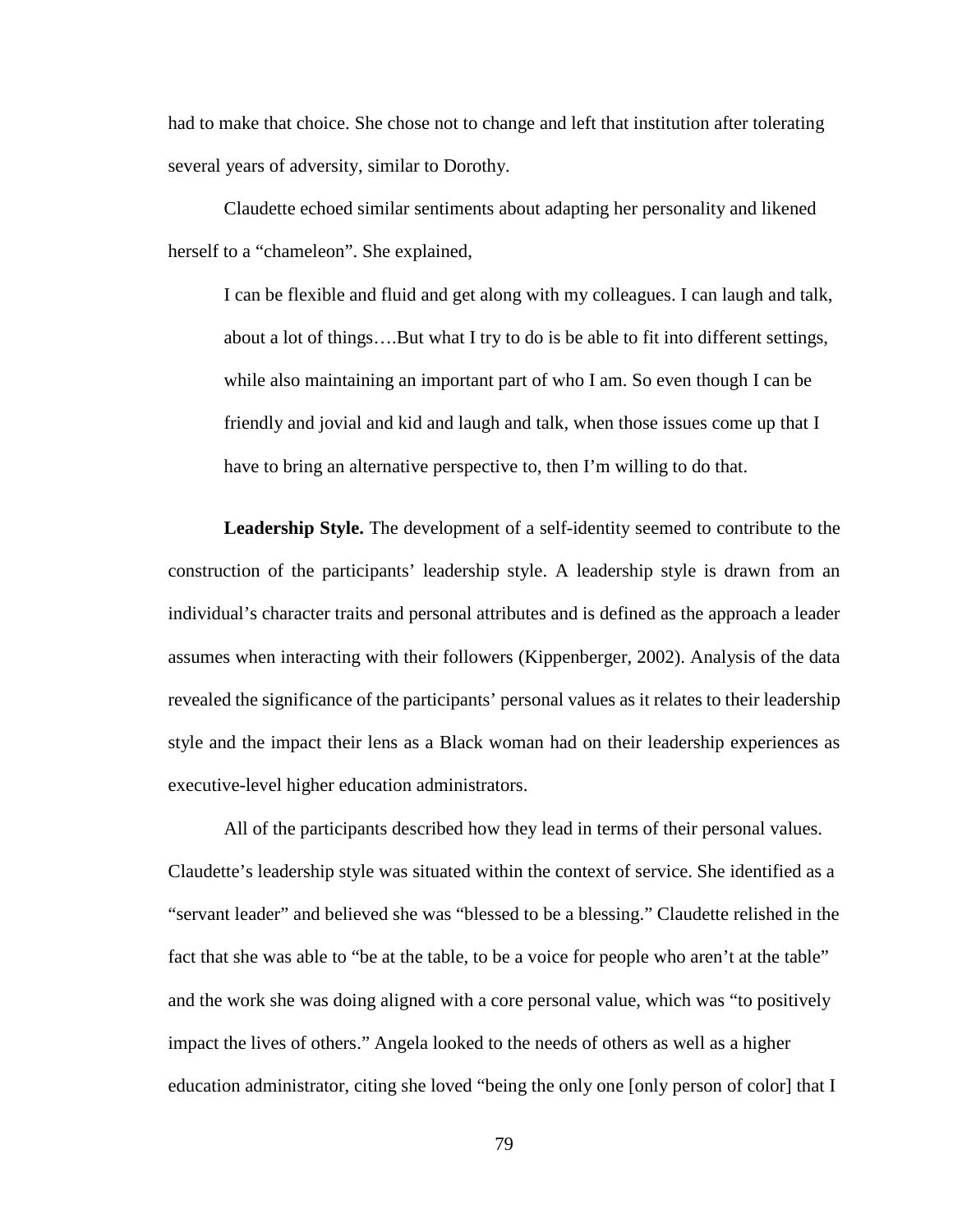did not have" for the students at her former PWI. Dorothy also equated her leadership role as a Black woman executive-level administrator at a PWI to serving others. She shared her perspective on the connection between her personal and leadership identities, "It means that I'm blessed. It means that to whom much is given, much is expected." Bridget cited "fairness matters a lot to me" and her decision-making as a leader reflected that. She told a story of a staff member who had an office which was not physically located within the department she transitioned to and as a result caused some unrest amongst her colleagues who sat in cubicles. Bridget was confronted about her decision to move the staff member by the department chair and asserted, "I cannot have one staff person receiving a benefit that's not available to the other staff people. She needs to sit in her unit like every other staff person in the college sits with their unit."

All of the participants expressed valuing collaboration and communication. Dorothy recognized the importance of her team when sharing about her leadership style. She stated "I try to put people around me who think differently than me, who are not yes men or yes women, but will say, 'Dorothy, you're barking up the wrong tree.'" Dorothy recounted how vital the Bolman and Deal (2013) frames of leadership were in terms of her team. She posited, "You know the Bolman and Deal frames? You gotta have those frames. You gotta know where you fit. Those that you don't have, you put people around you that have them." She also stressed the importance of being transparent with others and felt "telling people why I'm doing what I'm doing" was important as a leader who is confident in who they are. Bridget had a similar approach to achieving transparency and synergy within her team. She shared,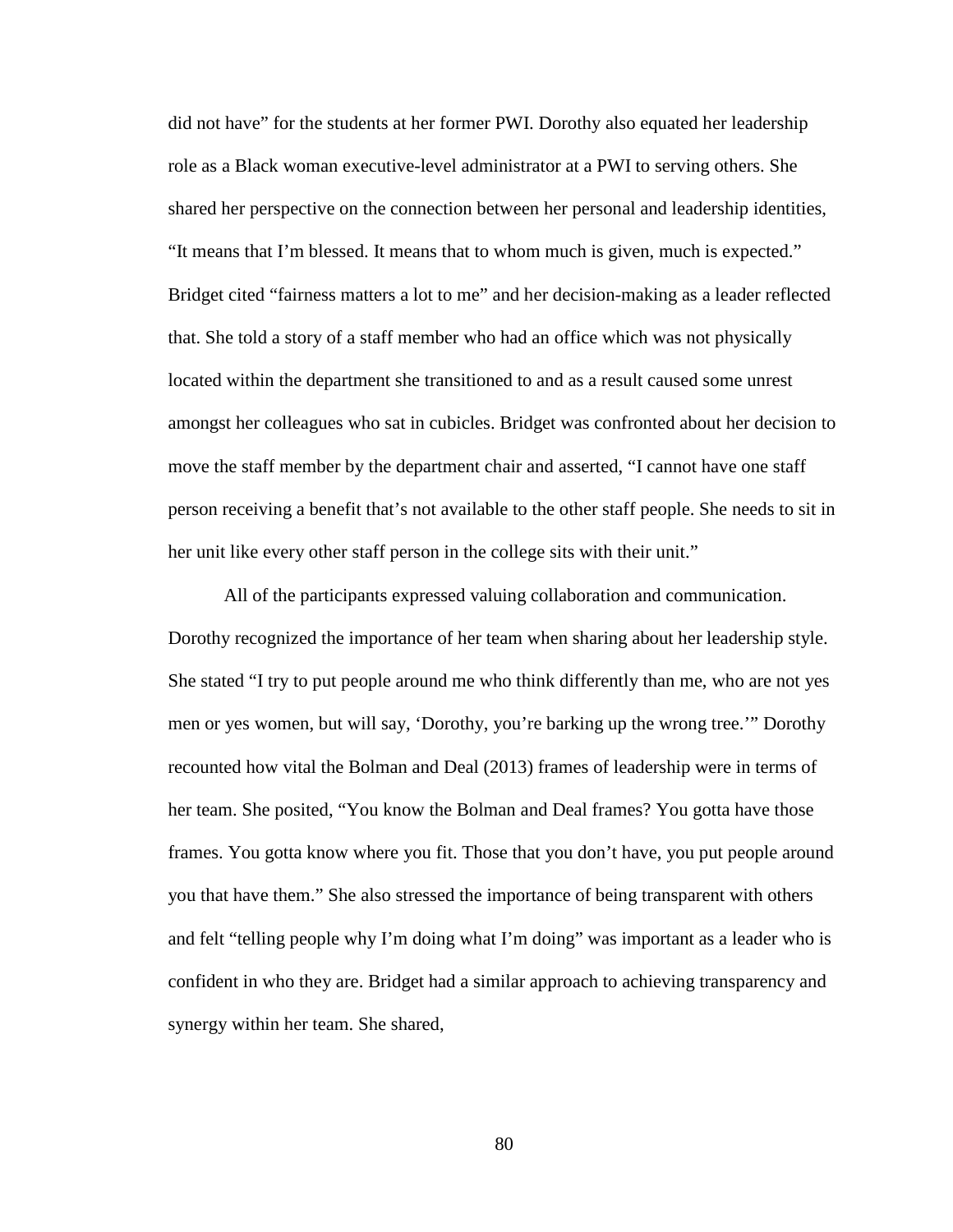Now I kinda do this whole big, "hey, this is what I'm thinking does anyone have a problem with it? This is the reason why." And everyone's like, "oh, I don't care what you do, go on and do it. Why you keep asking us what we think?" Claudette provided her perspective,

I believe in communicating, talking to people. Giving people certain levels of input and perceived input. [Laughs] Because sometimes it's you [indistinguishable] people allowing them to give input, but truth be told it's, no, the decisions already made. But it's the perceived input.

All of the participants expressed varying appreciation for their staff and their contributions to their leadership experiences, Claudette even shared she thought of her staff as family. Further, all of the participants were able to manage being collaborative and recognize times when exerting their authority surpassed the need for concerted efforts.

The majority of the participants recognized them being a Black woman influenced some aspects of their leadership style and approach. Angela believed the negative implications of who she was as a Black woman in her role as dean and admitted she found herself having to put her racial identity on the back burner and personify her status as a woman more when sharing about her leadership style, especially when dealing with White women. Claudette touched on having to manage identities as well. She stressed the importance of being keenly aware of her emotions and feelings as a leader and mentioned numerous times she often had to recalibrate when she found herself getting angry in certain situations. She spoke about "reframing your reality" to maintain a positive outlook and self-identity. She offered, "Because if you don't reframe your reality, you get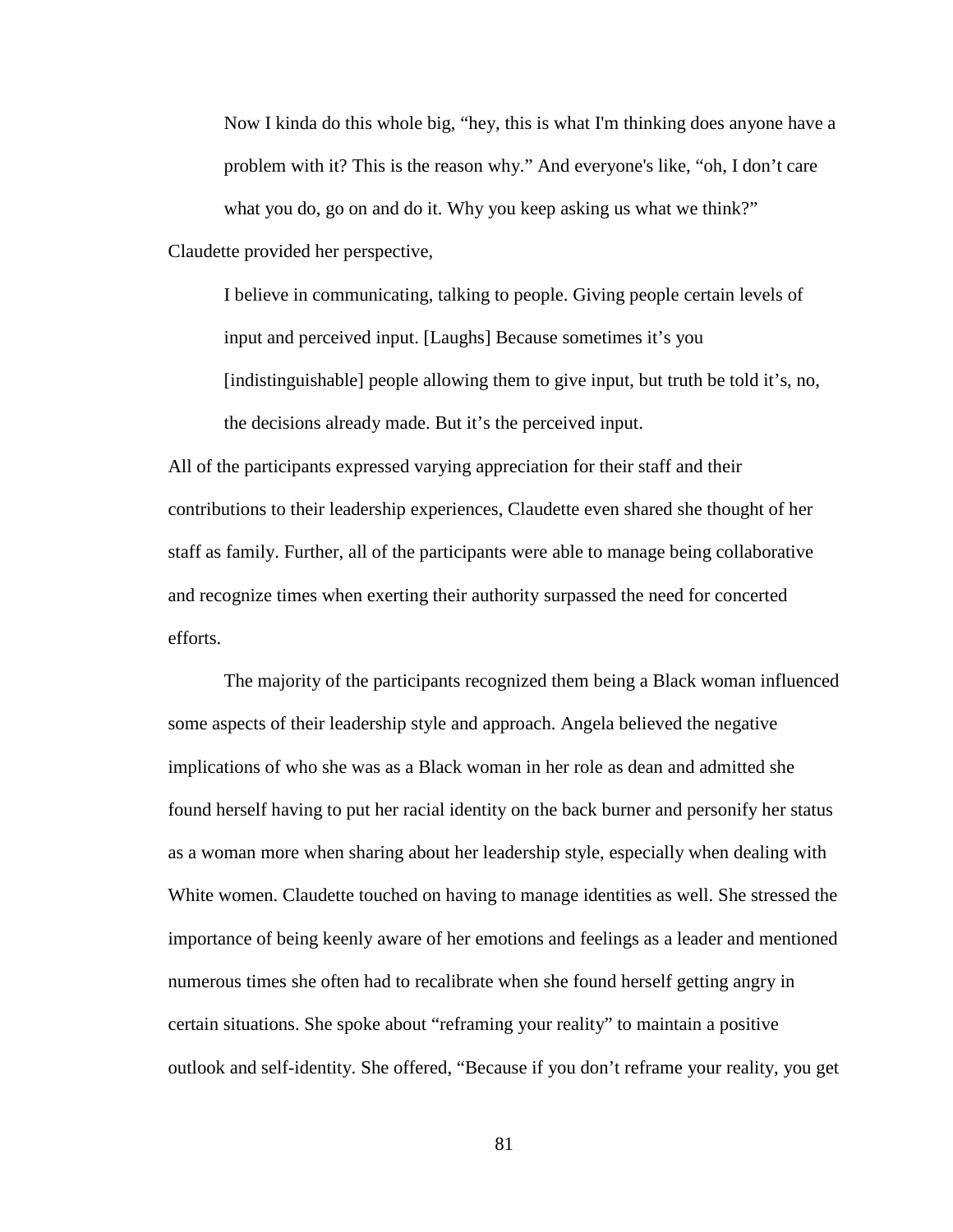bitter and angry. And then you become the angry Black woman." On the contrary, Bridget expressed uncertainty as to whether or not her race and gender influenced her leadership style or approach. She confessed, "I don't know. These are, this is a very difficult convo—difficult question because I've only ever been this race and this gender. I'm uncertain if it affects how I do things. I don't. I'm uncertain." Thus, Bridget adopted a neutral outlook and was compelled to exercise a level of impartiality about others when it came to leading.

This theme captured the participants' feelings about self-awareness. It was clear from the data the participants' demonstrated the importance of remaining true to themselves despite the level they attained, the people they engaged with, and the situations they encountered as executive-level administrators. While each participant's mental map differed, they were all attentive to who they were as an individual which converged into their own personal leadership style and how that shaped their approach to leadership.

### **Theme 2: Developing as a Leader**

At some point during their administrative career, each participant identified the need for and usefulness of professional development. The theme Developing as a Leader discusses how the participants' sought to increase their effectiveness as executive-level higher education administrators. In addition, the participants' responses detailed the level of institutional support they received when pursuing leadership development opportunities.

Bridget affirmed the importance of professional development within the context of self-improvement for her and her team. Bridget enlisted leadership support once she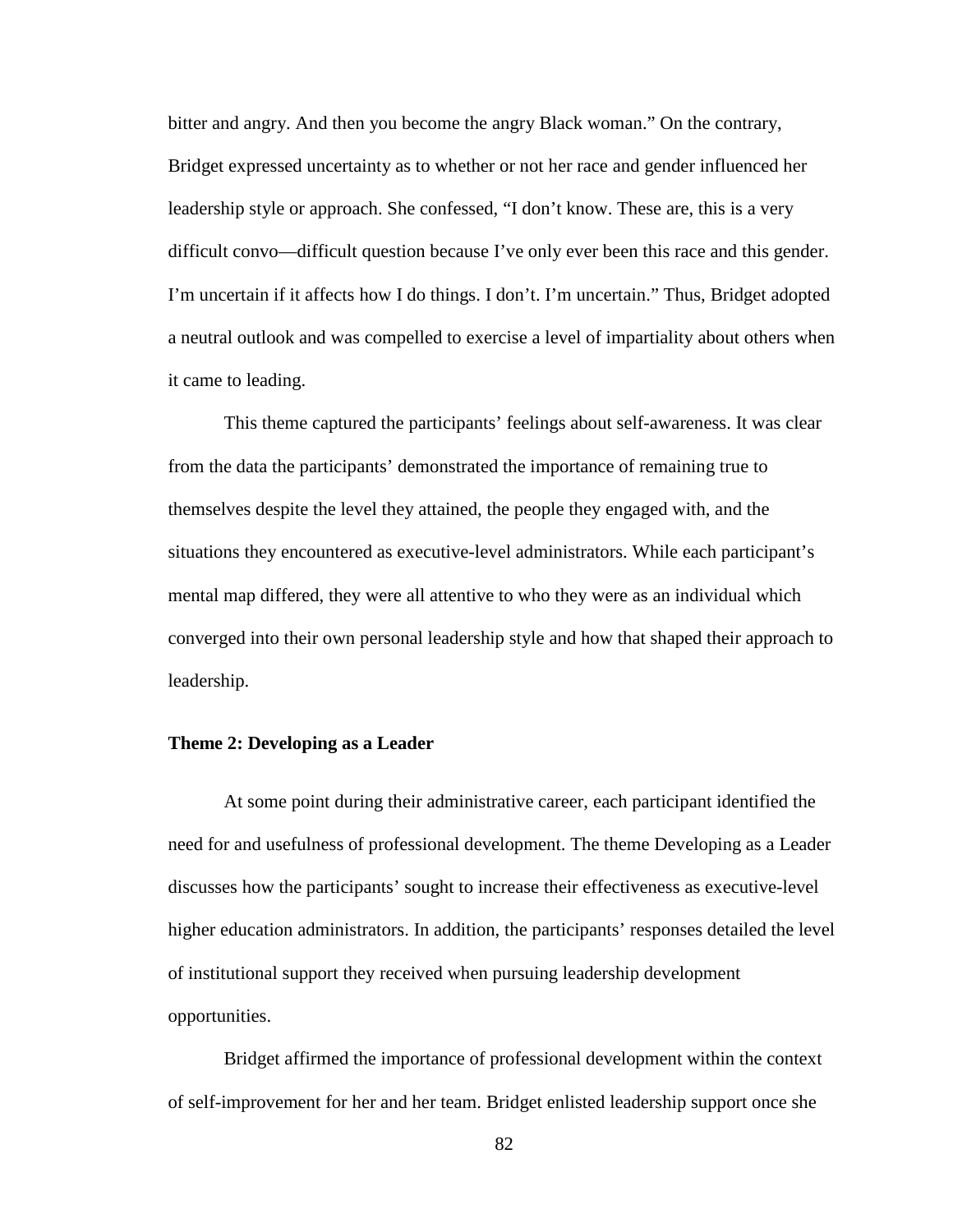attained her position and acknowledged how beneficial it was to have an outsider perspective to provide insight on a different approach to her leadership praxis. Prior to her taking her role as associate dean, Bridget's staff had never had professional development so she identified opportunities for them. She shared, "The first thing we did was everyone took this assessment called the DISC assessment….My direct reports, I have them listening to this podcast on leadership. And I send them podcasts and articles to read." Bridget expressed gratification that her efforts were working with a specific direct report as his personal and professional demeanor had matured as a result of the professional development.

Claudette's motivation for professional development was due to the longevity at her institution. She declared, "In order for me to convey that I have been developed as a leader outside of the confines of this institution, I will have to have these experiences on my vita." Claudette discussed attending conferences and leadership institutes as well as observing other leaders as different avenues to encourage her professional development and upward trajectory. She shared, "I think my credit is that I observe people a lot. I'm a people watcher. I study behavior and so I emulate behavior and I ask a lot of questions. I think that has been really helpful for me." Claudette also went on to reveal she received a grant that allowed her to visit another institution to shadow a woman who was over the academic area similar to the executive-level position she was vying for at her institution. This allowed her to gain valuable insight that she previously would not have acquired. She disclosed,

In order to make myself marketable, I'd always would think "what would make me marketable?" What would set me apart from, so that when I interviewed I can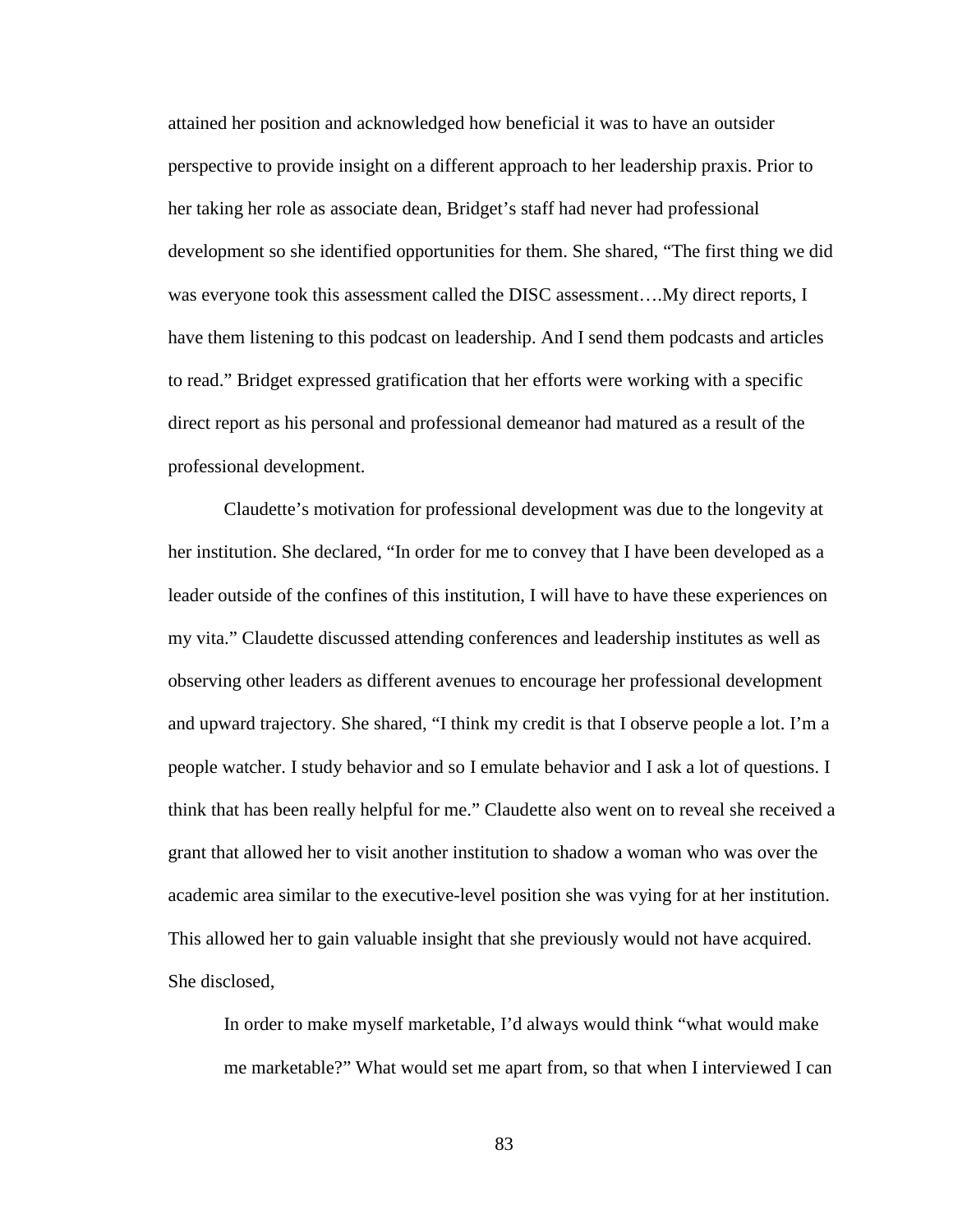say, "I've never done the job," but I could say "I've had the opportunity to shadow. I've had the opportunity to talk to former [title of higher education administrative position]." It shows you've done your homework. People want to see that you've done your homework. And you can't do your homework the day you apply. You gotta be. It's a process.

Dorothy recalled an experience with her mentor in which she was tasked with paying attention to who she was becoming as a leader, which was accomplished through reflection and a personality assessment.

He had me to do a Myers-Briggs, which I didn't know a lot about then. But on that particular assessment, all of my scores were in the nineties for the areas that I was in. I realized that I have a very dominant, strong personality in each category. I'm an E N F J. He said, "I want you to think about how you use your E N F J, but I want you to pay attention to your blind spots. Because you're so high in every category." That means I'm blind to some things and I didn't even know I was. I started entering into meetings and projects and observations with that as my lens.

The majority of the participants described their ability to pursue whatever opportunity they were interested in and had the budgets and institutional support to do so. Bridget shared she had "a professional development account" and attested "anything I do related to my role as dean, the dean's office pays for it, not mine." Alike Bridget, Claudette and Dorothy also discussed having resources for professional development at their disposal. Claudette mentioned she was an "opportunist" and with every role she's had she set out on a quest for money for personal leadership development, as evidenced with the grant she acquired to shadow another administrator. She disclosed, "The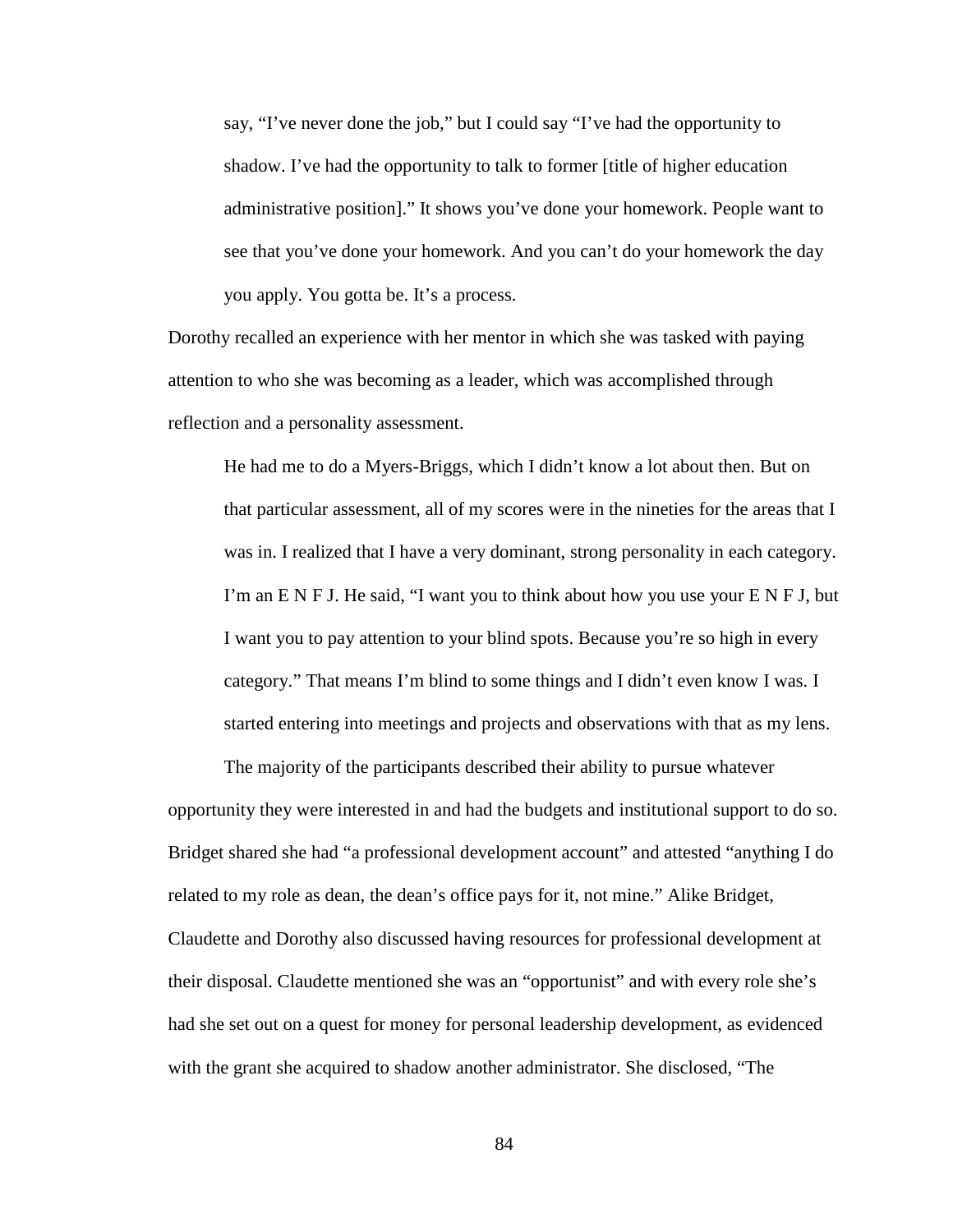president has been good about saying, 'are you interested in going here? Do you want to go there?' He said, 'Anything you want to do, you just let me know.'" Dorothy experienced similar backing from her president and declared, "I can go to anything I want to. [Laughs]" She went on to elaborate her husband would like for her to stop attending conferences because she is always traveling. Dorothy stated,

In fact, the week after next I have a trip to Florida. I'm going there for a vice president's conference. I leave that conference and go to Washington, D.C. before I come back here to go to [name of organization] because I'm doing a workshop

The quotes from the Black women participants demonstrate an ongoing commitment to develop themselves as leaders as well as those around them. The Black women took advantage of varying opportunities, both internal and external to their institution, to enhance their personal growth and enrichment. Depending on the institutional resources, the participants' shared the magnitude of their professional development opportunities.

at [name of organization]. And the university is picking up every tab.

### **Theme 3: Engaging in the Rules of the Game**

The participants mentioned political games and each provided differing perceptions about their involvement within the workplace. Being that Black women are a minority in a majority setting of a PWI, it was not alarming to discover their political participation as higher education administrators was a means to acquire power and influence while navigating the political landscape of their institutions. The participants' descriptions demonstrate engaging in the rules of the game was necessary to achieve work outcomes, and in some cases, attain and retain their executive-level position.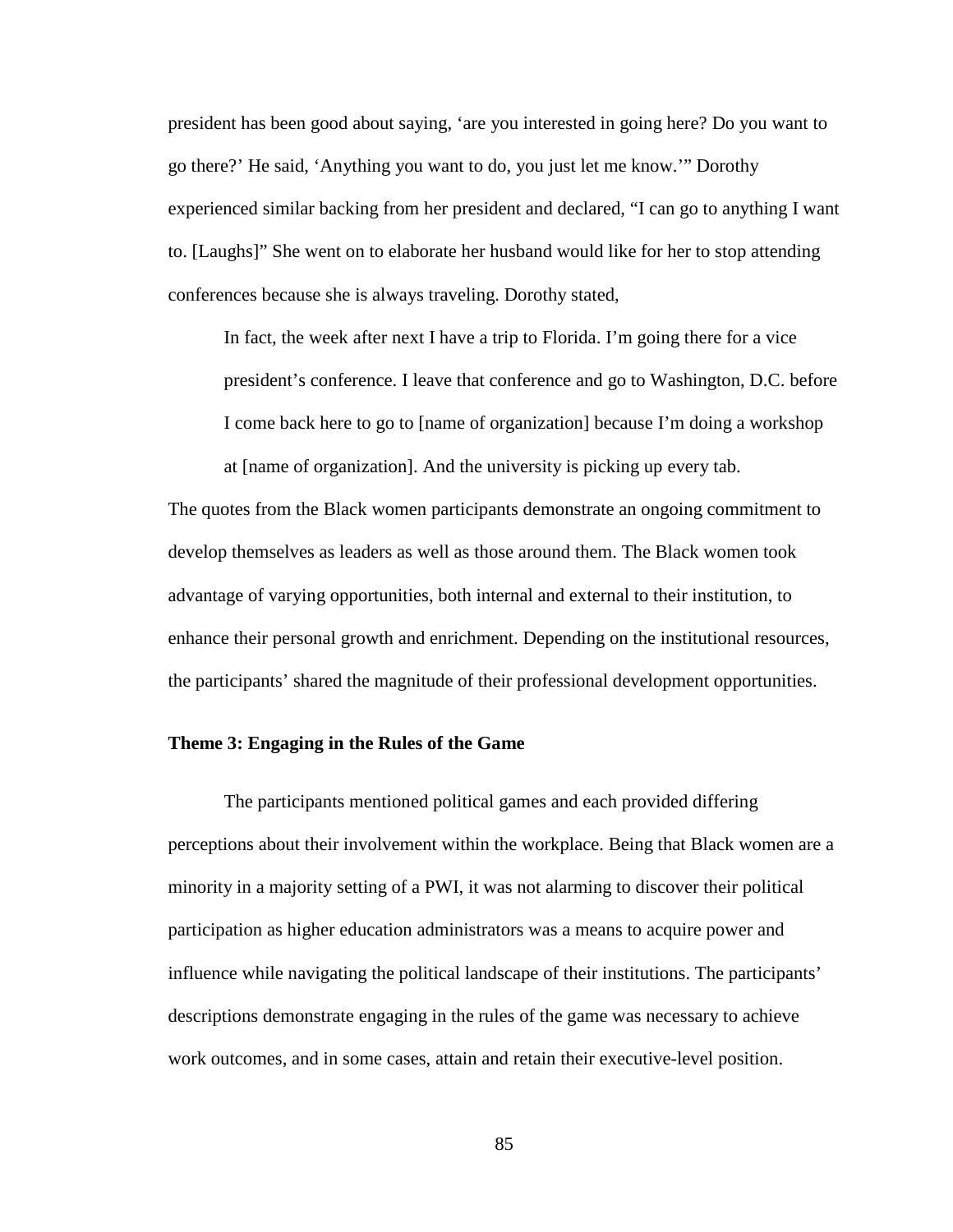All of the participants articulated their motives for knowing the rules of engagement and playing by them, primarily because organizations tend to be political arenas. Bridget shared when she first joined as a faculty member she learned quickly higher education was not a meritocracy and expounded, "It's about who has the leverage, who has the power, who has the decision-making rights, right?" She went on to explain engaging in politics "is not an indication of your worth or your value or how committed or uncommitted you are. It's an indication that you want to be successful." Dorothy commented she was very weak in the political scene. She divulged,

I don't wanna do it. [Laughs] I know that I need to have it and I know that it's there. When I sense that's what's happening, I use the person on my team, who is very strong in that to brainstorm with me. I know that's important.

Angela felt playing the game was requisite of Black women due to their marginalized status as an executive-level higher education administrator within a PWI and having to work harder as a result. She proclaimed, "And I think it's being aware of that as a Black female. And that you do. I'm sorry, I don't care what anyone says, you do have to work. You do....The games and the politics and things like that."

All the participants had varying tactics they employed under the guise of playing the game in order to incite action and accomplish individual or institutional goals. One strategy was rooted in trying to exert influence through political connections and networking. Bridget proclaimed, "People who have power are the people who can help you more than the people who don't." When asked what advice she would offer to aspiring Black women higher education administrators, Bridget commented on the social circle aspect of office politics,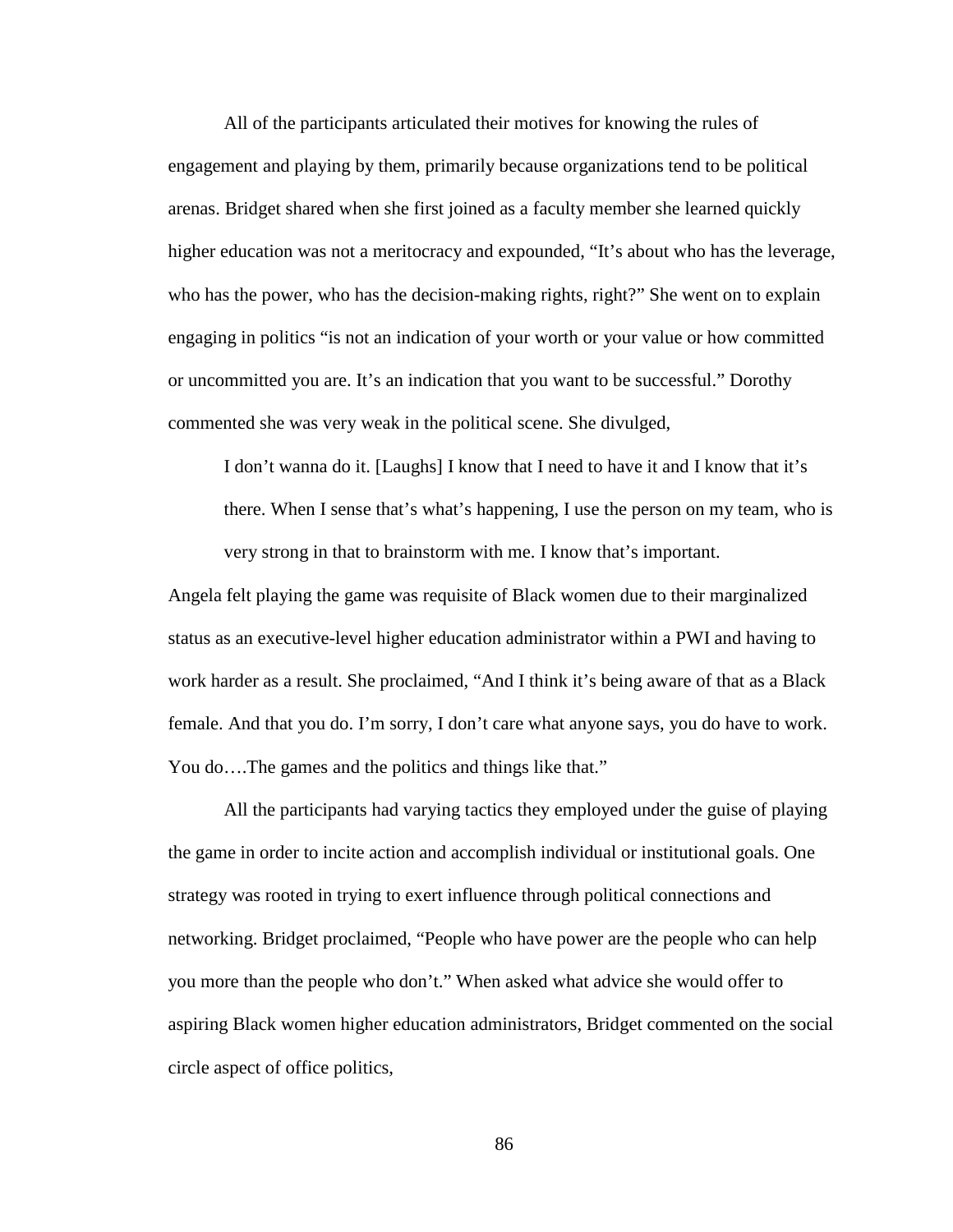The clubbiness that underrepresented minorities see that exists among White people is because they socialize. If you want to receive the benefits of the clubbiness, then you too, must partake of the socialization. Choosing not to just makes it so much easier for me to….not consider you for opportunities. Claudette reflected on her experiences with social capital when discussing the journey to

her current role. She stated,

I never considered higher ed administration when I first entered or even prior to coming. Because I think if I had, I probably would've been more mindful of relationships and I would've been more politically savvy about not [brief pause] ticking people off. Because [brief pause] realizing when you go up for leadership positions, it could come back and haunt you.

Because of past experiences, Claudette recognized the need to gain as much social capital as she could when preparing for one of her next career opportunities at her institution. She shared she spent her time "getting to know people in position of influence." She elaborated,

Schmoozing up to these folks because that's part of it. It's not just what you know, it's that relationship and schmoozing up and validating their thoughts and ideas and making it more than sometimes what it actually it is.

Dorothy disclosed how her influence and building a network of allies helped her circumvent attempts by the president to stall initiatives she was championing at her institution. She explained,

Every initiative that I started, he found something wrong with it. I was able to get several things through. Because number one they needed to happen. But number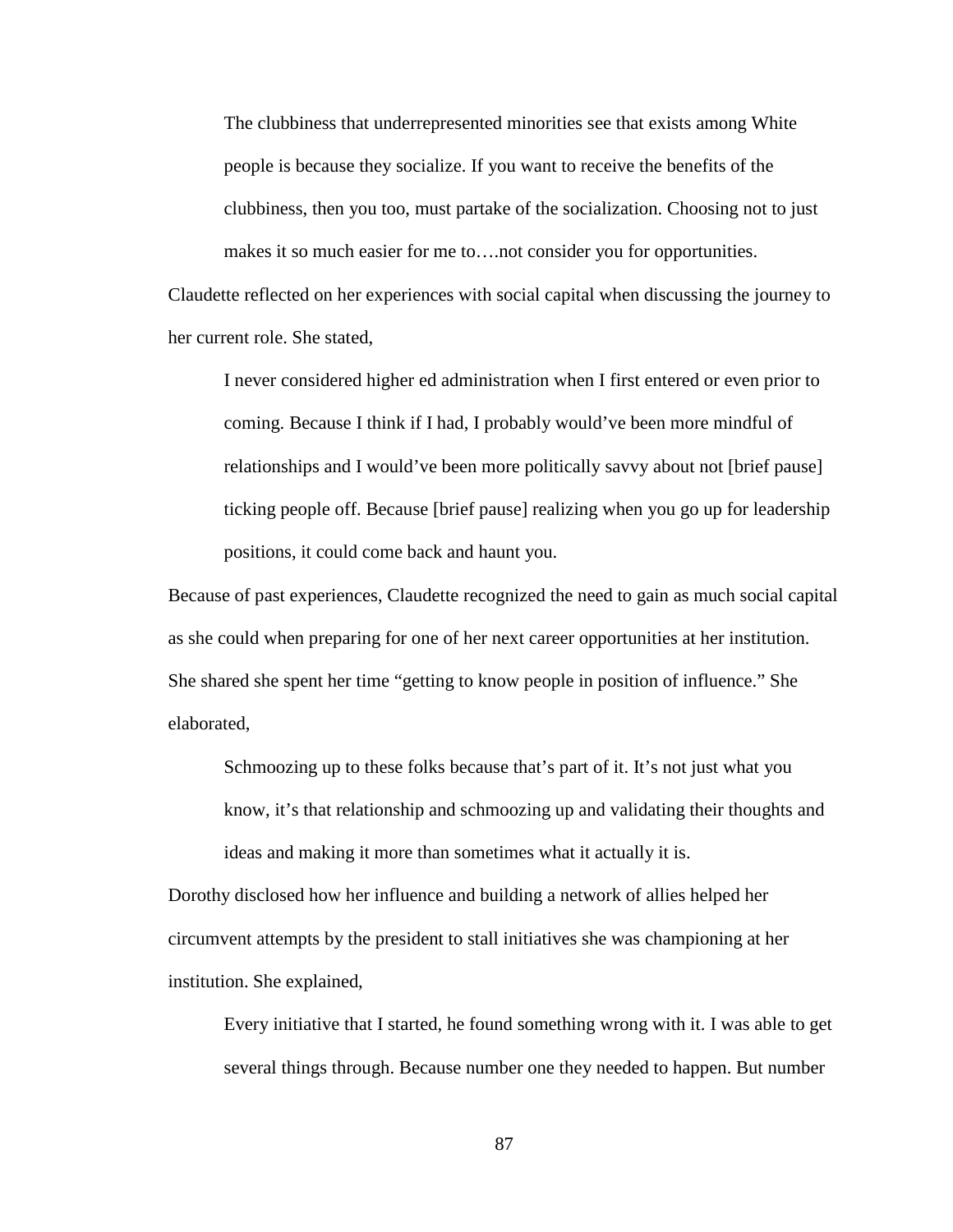two I was using that skill set of collaboration. I would get people on board and even if it didn't come out of my mouth, it would come out of the mouth of somebody else and it would get received. Then he would find out it was my idea.

Another strategy articulated by the participants' experiences was being methodical when articulating their ideas. Claudette mentioned she's "calculated" in her approach to making suggestions to her current supervisor and the institution's president.

Things come up and I'll say "You mind if I give you my opinion or can I give you my honest opinion?" Because when you give, when you ask for permission and people give it to you, they're more ready to hear what you have to say, even if it's something they disagree with. Usually you say, "Can I give you my honest opinion?" I haven't had a person yet to say "no [Laughs], that's okay." She admitted employing that strategy with her supervisor in one of her previous executive-level roles as well. Claudette narrated,

I had to make sure he felt validated. Even though there were times I felt like, I didn't feel that he had the knowledge. There were certain things he was very knowledgeable about, but there were certain things he weren't. But I still had to give him the respect and affirmation he deserved. Because if not, it would've been my kiss of death. To show him up, is my kiss of death….He would come asking me "What do you think?" And I would tell him what I would think. Realizing, I was influencing his thinking, but then I would affirm that "See you already knew, you just needed me to validate it." I would just try, [Laughs] it was almost comical. But I just had to realize that to get to the next step, I needed to be savvy. You have to be savvy.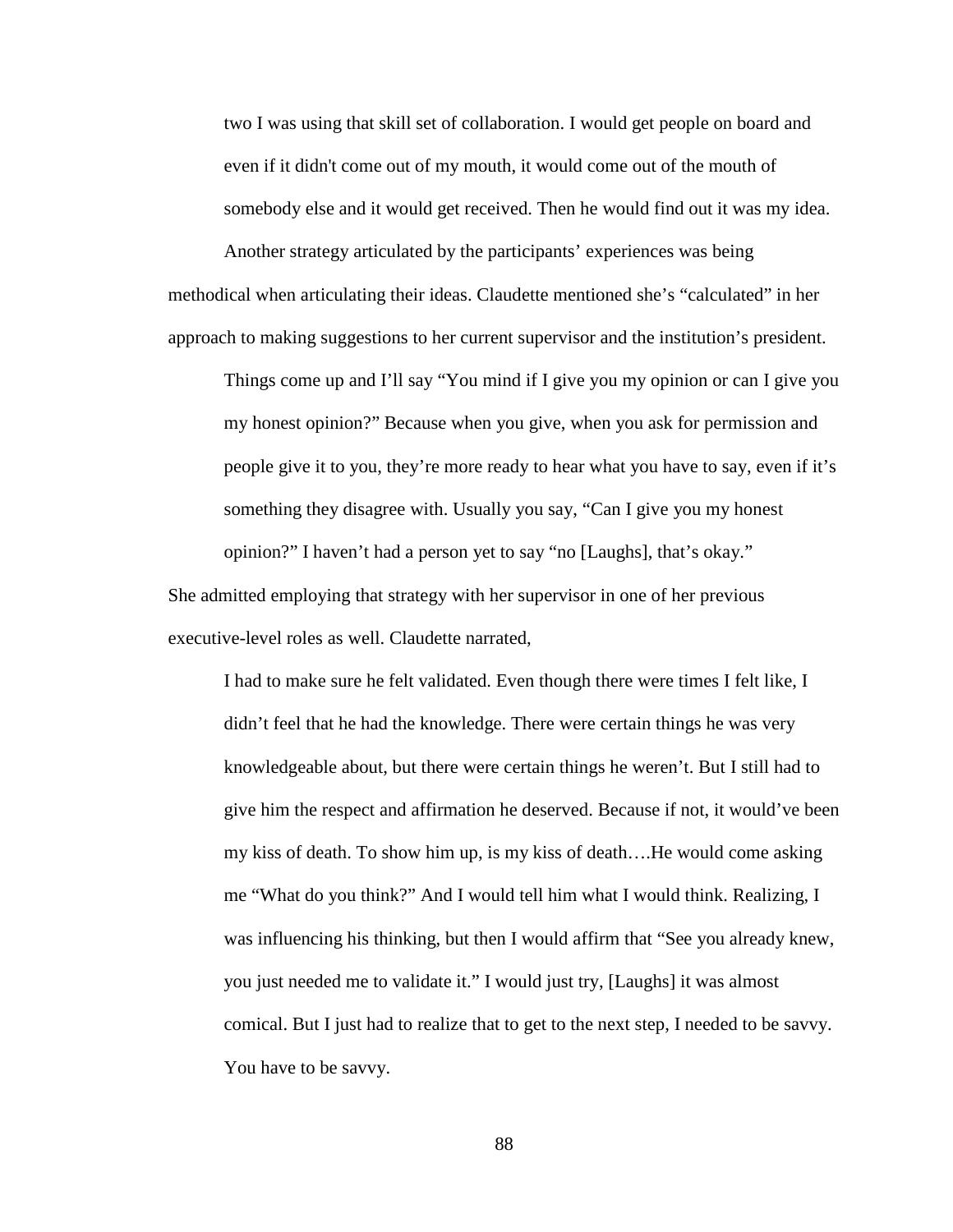Bridget noted her colleagues would cry, yell, or scream to get what they wanted. However, she drew a clear boundary on engaging in the rules of the game. For her, being direct and forthcoming was how she conducted herself and proclaimed, "Probably my path is a more difficult one because I'm not going to do that. I mean, I view all of that as manipulation." But she would also be deliberate in her opinions when solicited by her supervisor. When discussing if another administrator should be reappointed to his role within their college, Bridget indicated her evaluation of the individual swayed the dean's decision to hire someone else. She commented, "The dean has agreed to this. And so this guy is not happy. He's really upset. But he does not know that. [Laughs] He doesn't know that [Bridget was influential in the decision-making]."

In this theme, Engaging in the Rules of the Game, analysis of data revealed the participants perceived politics were a critical aspect within their institution and participation was necessary. The participants' experiences described behavior they exhibited that was political in nature. The participants relied on interdependent relationships and interpersonal influence as strategies to manage political processes.

#### **Theme 4: Building Relationships**

All of the participants provided insight into the significance of building relationships with others. They all reported favorable experiences with relationship building, in general, and specifically with mentorships. The participants considered their mentors were beyond valuable in the support, advice, and information extended to them on their journey.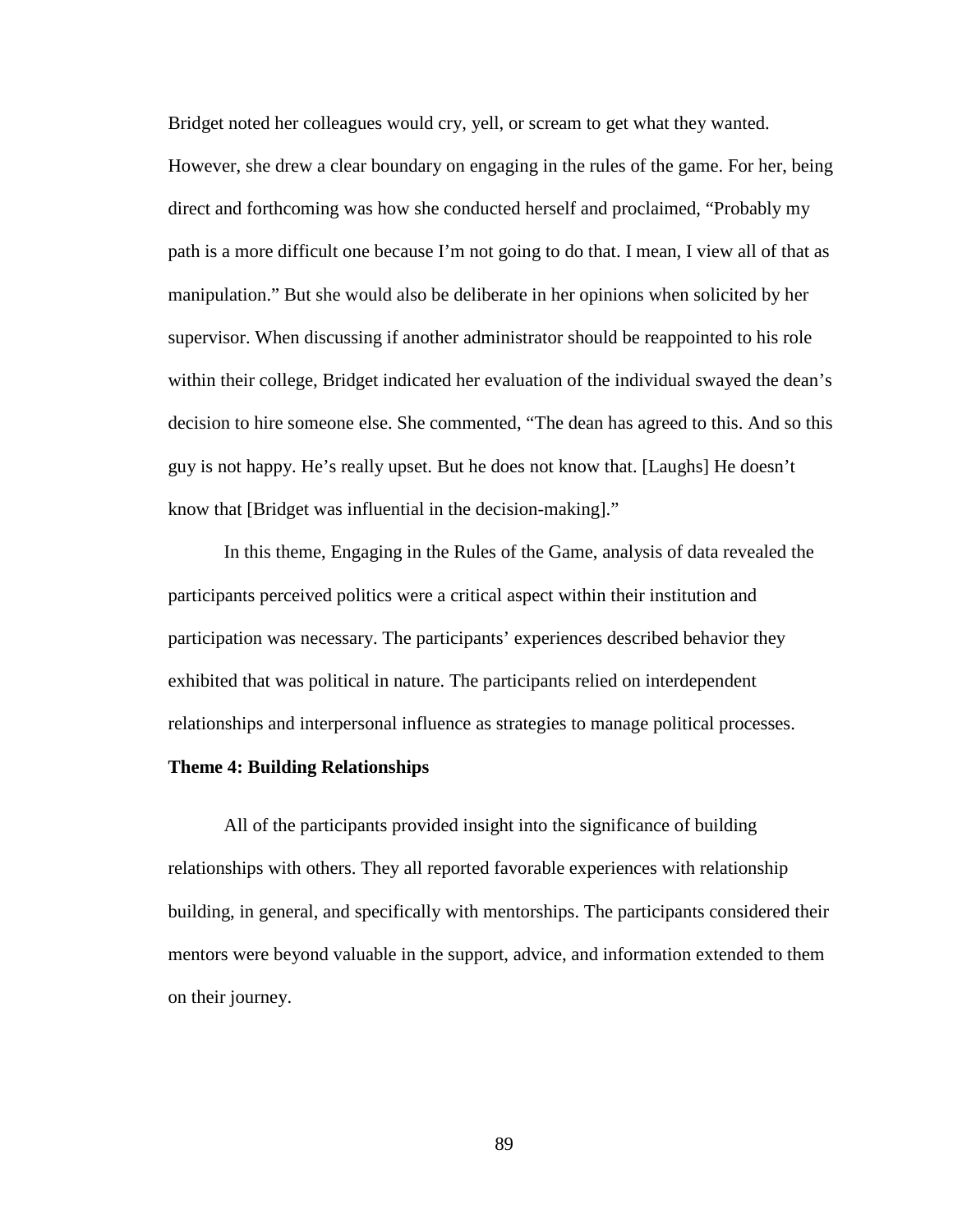The majority of participants expressed how much maintaining relationships was vital to their leadership experiences and how those connections had a positive impact on their inclusiveness within their institution. Claudette asserted,

Because the thing about being successful as a leader at a PWI, that interpersonal is huge. You can't be so serious. You have to be able to engage people. They have to feel like I like her. Sometimes even when they don't even know a person's knowledge, skills, and abilities, if they like you, it's like they believe you can even before you've done anything.

Because of her influential relationships and being a Black woman, Claudette believed she was afforded an advantage.

They, often times, the majority in administration, they want to have, somebody used this phrase, a favorite son or a favorite daughter. I think I have been privileged in that I have, I am now perceived, and I say now, because you can fall out of favor. But I think right now, I am now perceived as a favorite daughter.

And so because of it, I'm able to get certain opportunities.

Dorothy described the personal relationship she has built with her current president and how he has fostered an institutional culture that made her experience a sense of belonging. Dorothy shared,

He's a real person. But he's transparent and open. He doesn't mind crying in front of me. Or saying to me, "Dorothy, can you pray with me right now? I'm worried about—." We've actually prayed together. I know that's not supposed to happen in higher ed, but it—He has a strong faith and so do I….But we talk about, this is kinda telling you about the relationship. We talk about all kinds of things.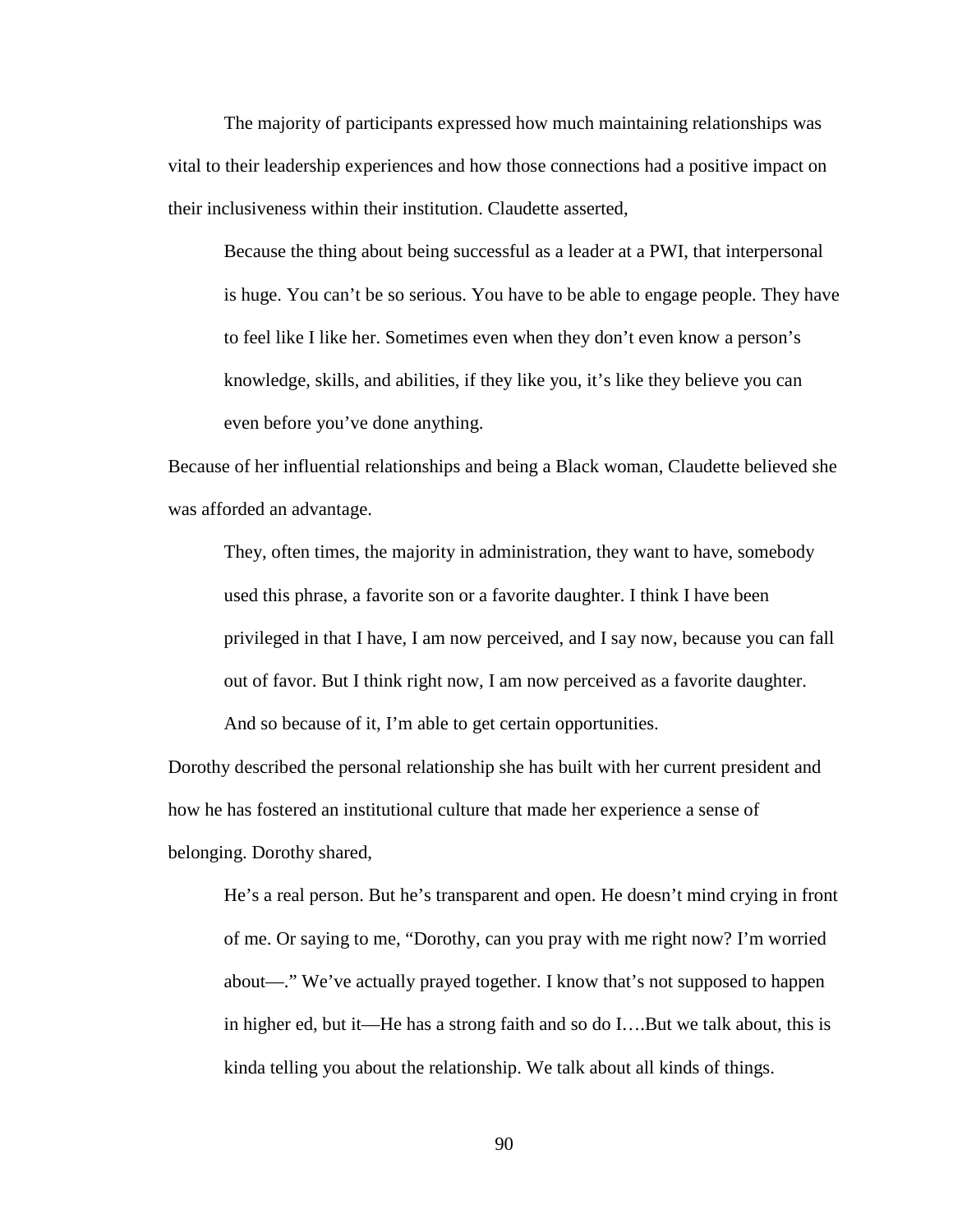She professed, "I have never in my [number] years had someone that I reported to that cared about me like that." She also described a moment after U.S. President Trump was elected and to lessen some of the fears the faculty, staff, and students had about the impact of the new administration's agenda on their institution, the president told her, "we need to strategize", recognizing her contribution was valuable. They both wrote separate emails addressing the campus community and from that experience she detailed the aftermath,

That's when [name of president] and I realized that we think so much alike. Even though we're different in some ways too. But we mesh so well, that from that point on, whenever we had to introduce something new or if we were in any way doing the symbolism that goes with being an administrator, we would always do it together. So faculty assembly, [name of president] speaks first and I run the meeting. But I always have some challenging statement to make to the faculty. That's what I mean about it's been wonderful being here because who I get to work with.

Relatedly, Angela recalled having support from her institution's faculty in her role as dean after attending more faculty meetings and networking with those in attendance. The dean had a non-tenured faculty position and her president at the time questioned why she was not attending the faculty meetings. As a result, she made it a point to attend and indicated, "I remember when I started coming and people were like, 'It's good to see the Dean here.'" She stated, "I had support, the faculty— because a lot of them had known me and watched me and when, you know, people respect you." The relationships she built were key in her acquiring a place on the agenda at the faculty meetings.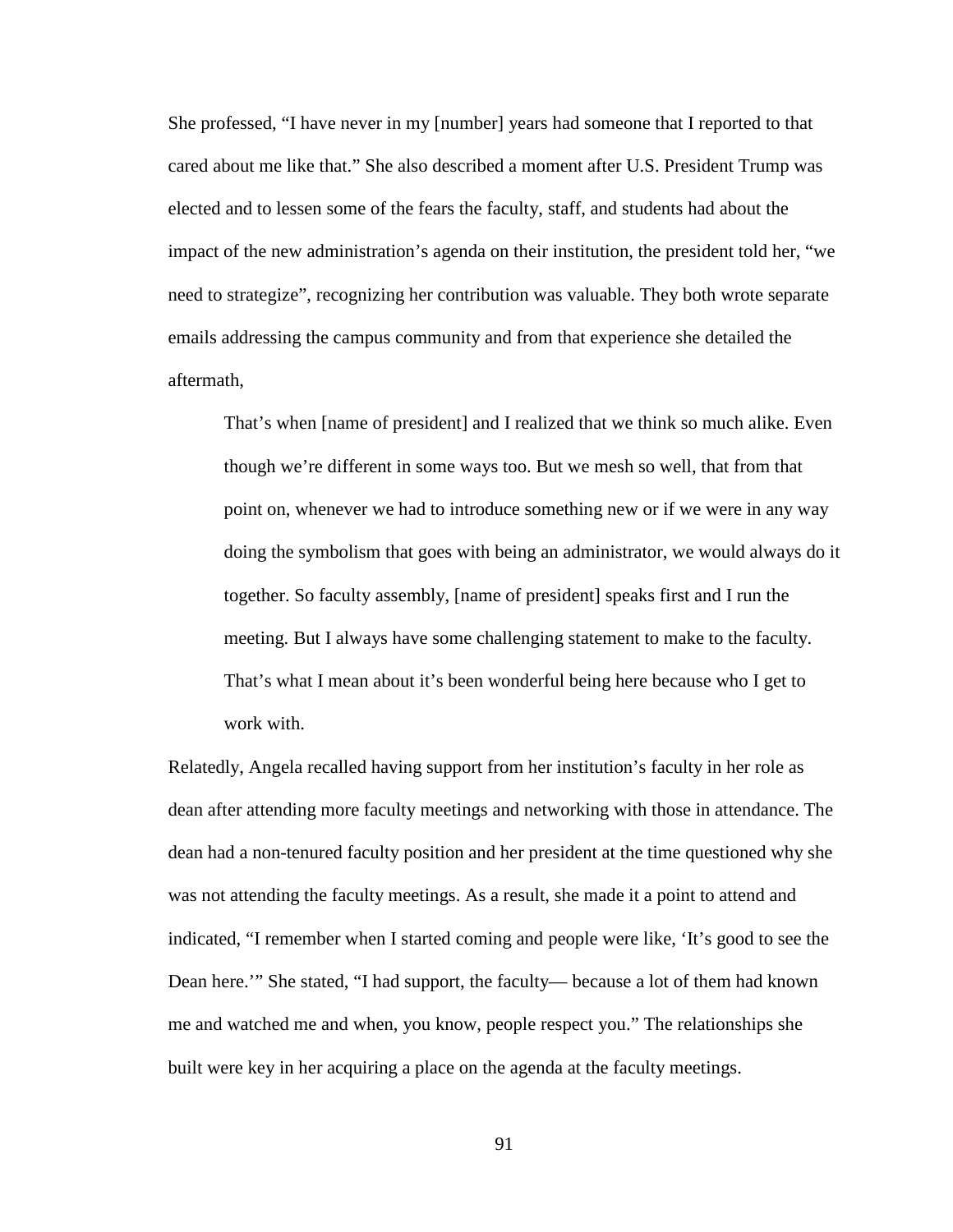Each of the participants shared their experiences with fostering a relationship with mentors that were beneficial to them as executive-level higher education administrators. When discussing her career journey, Bridget mentioned the impact of mentors on her career journey. She questioned rhetorically, "You know how you will always have people who say 'you should do this' or 'have you ever thought about'?" She described a collegial relationship she had with an administrator at her current institution who was committed to diversity and was instrumental in her landing a position there. She offered,

I think probably him coming to the leadership here and saying here is someone who is looking, who's a diverse candidate, we need diversity in the college. And kind of him probably championing that. In hindsight, I see that probably made a bigger difference than if he had not been in the role where he was.

Similarly, Dorothy commented on how transformational mentoring was to her.

I think I probably wouldn't be where I am had I not had people who first saw something in me and took the risk to say something to me….And so for me, the possibilities for mentoring go beyond the cognitive to the area of affect. And affect is what changes hearts.

Angela shared that it tended to be White men who expressed a vested interest in helping her along her journey. She recalled the experience when she was named the permanent dean for her institution.

I get called to his office, me and the dean, and so he looks at me and he says, "I'm going to make you dean." I looked at my boss and I said, "Where are you going?" He's like, "Oh I'm going to [name of another division]." I'm thinking, "You're too happy about this. Something ain't right." Then I said, "Oh you're going to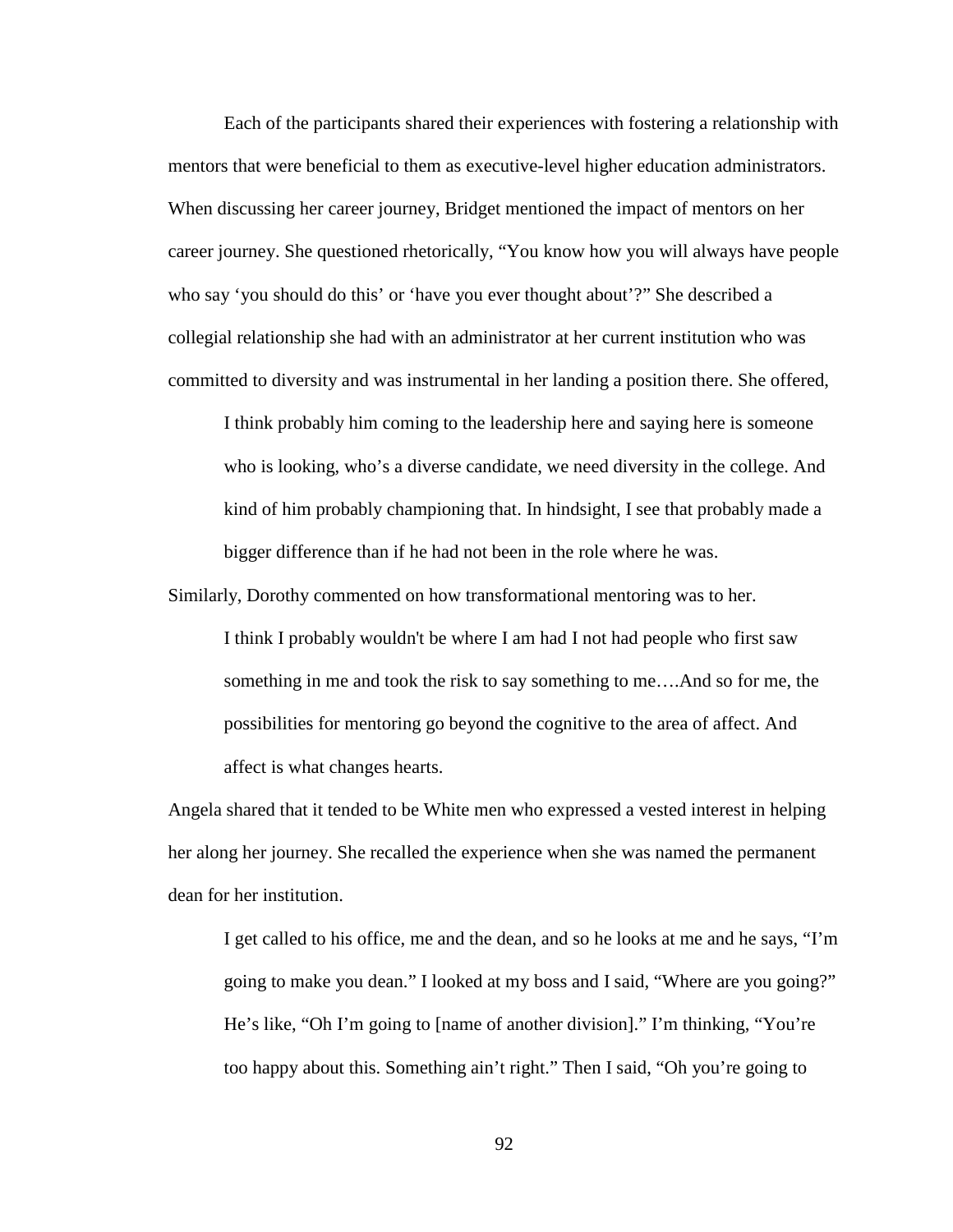make me interim again until you hire who you want." He said, "No. I'm going to build your career." He said, "We're going to build it here at [name of institution]."

The mentors in the participants' lives did more than help propel their career in higher education, they would offer honest and meaningful advice about their career choices and leadership experiences. Claudette shared a heart-to-heart she had with a Black male mentor of hers regarding a situation when she was pursuing her first executive-level position.

He said "Sister, it's not that you can't do the job. He doesn't want you for the job. You're not getting the job." I can remember sitting in his office, literally crying, and I said, "But why? I have the knowledge, the skills, abilities." I said, "In fact I could do the job better than he can." He said, "It's not about what you can do. He doesn't want you."

Dorothy acknowledged one of her mentors she was working under instilled in her the value of reflection and forced her to recognize her strengths and weaknesses with a personality indicator. The insight she gained from him was invaluable and she confessed the time spent learning from him was life changing. She recollected,

But what he wanted me to know is that all of my career had been built on doing things. He wanted me to pay attention to how you do things. Because as you become an administrator, you need to know how you administer. It's not so much as getting the task done. It's the choices you make to get those tasks done.

The theme Building Relationships provided a discussion in the participants' own words of how critical relationships are to their careers as executive-level higher education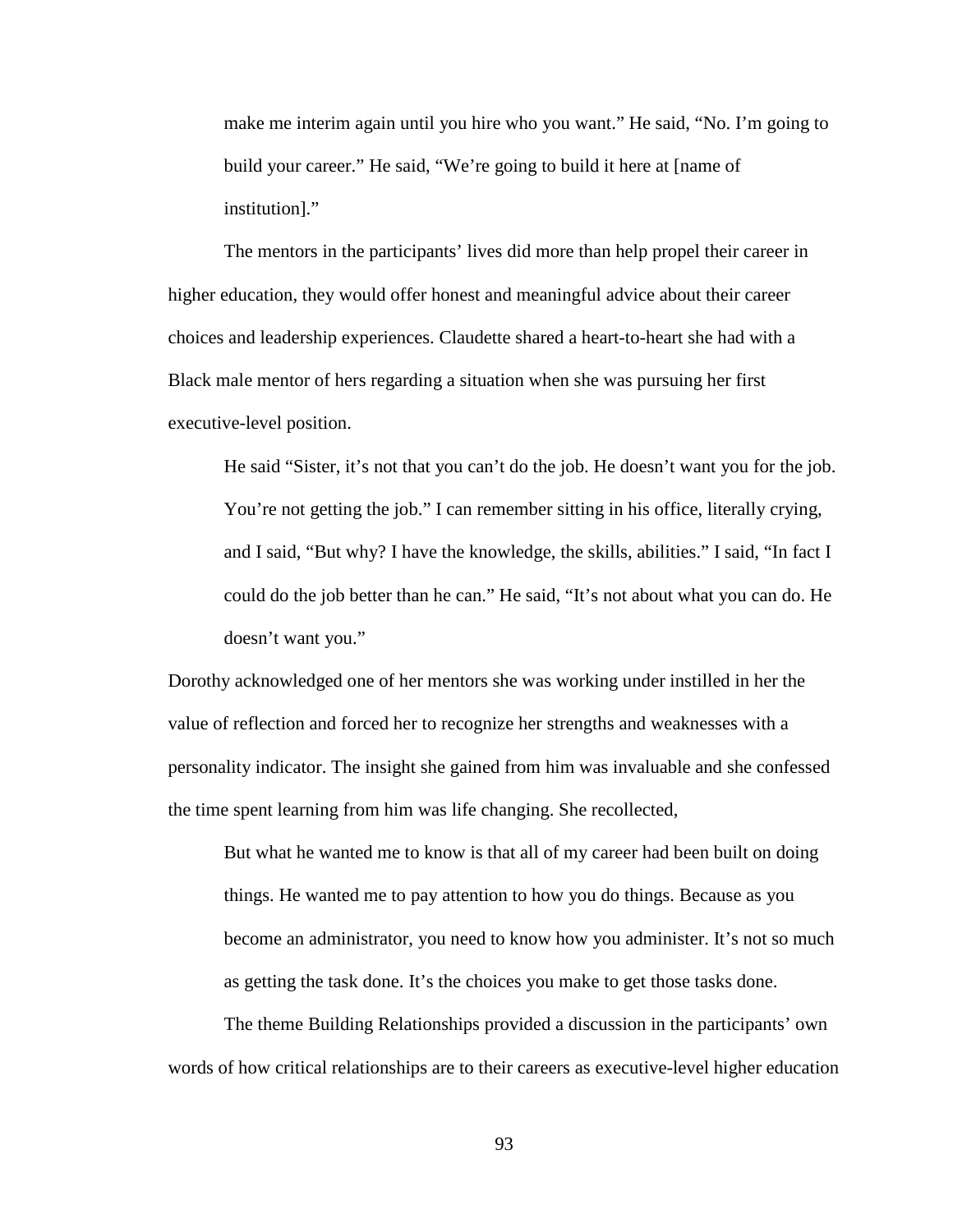administrators. Each participant shared what the social connections they built within their institutions meant to them. The majority of participants attributed their entry into professions within higher education, and specifically executive-level administration, was facilitated by individuals they considered mentors or encouragers.

### **Theme 5: Navigating Bias and Conflict**

All of the participants' acknowledgment of representing the "first" or "only one" at their institution is illustrative of the disproportionate representation of Black women in executive-level administrative roles within higher education and that progress in this regard has been stagnant. In this theme, analysis of the data suggested Black women had to navigate bias and conflict in their administrative positions. The lack of diversity resulted in circumstances described as racial microaggressions and the effects of hypervisibility and invisibility. The majority of the participants would also attribute much of the conflict they experienced as a byproduct of them being Black women.

**Racial Microaggressions**. Racial microaggressions are described as either deliberate or unintended verbal, behavioral, and environmental circumstances that convey aggressive, offensive, or harmful racial smears and insults to an individual or group (Sue et al., 2007). The lived experiences as described by the participants revealed some were rooted in racial microaggressions. Bridget mentioned a comment a White woman colleague friend of hers made after she was appointed to her role of associate dean. Her colleague said, "I've always thought, I've always wanted an administrative role. But it must be nice being an African American woman and getting all of these opportunities because of that." Bridget, taken aback, opted not to respond to her and went back to her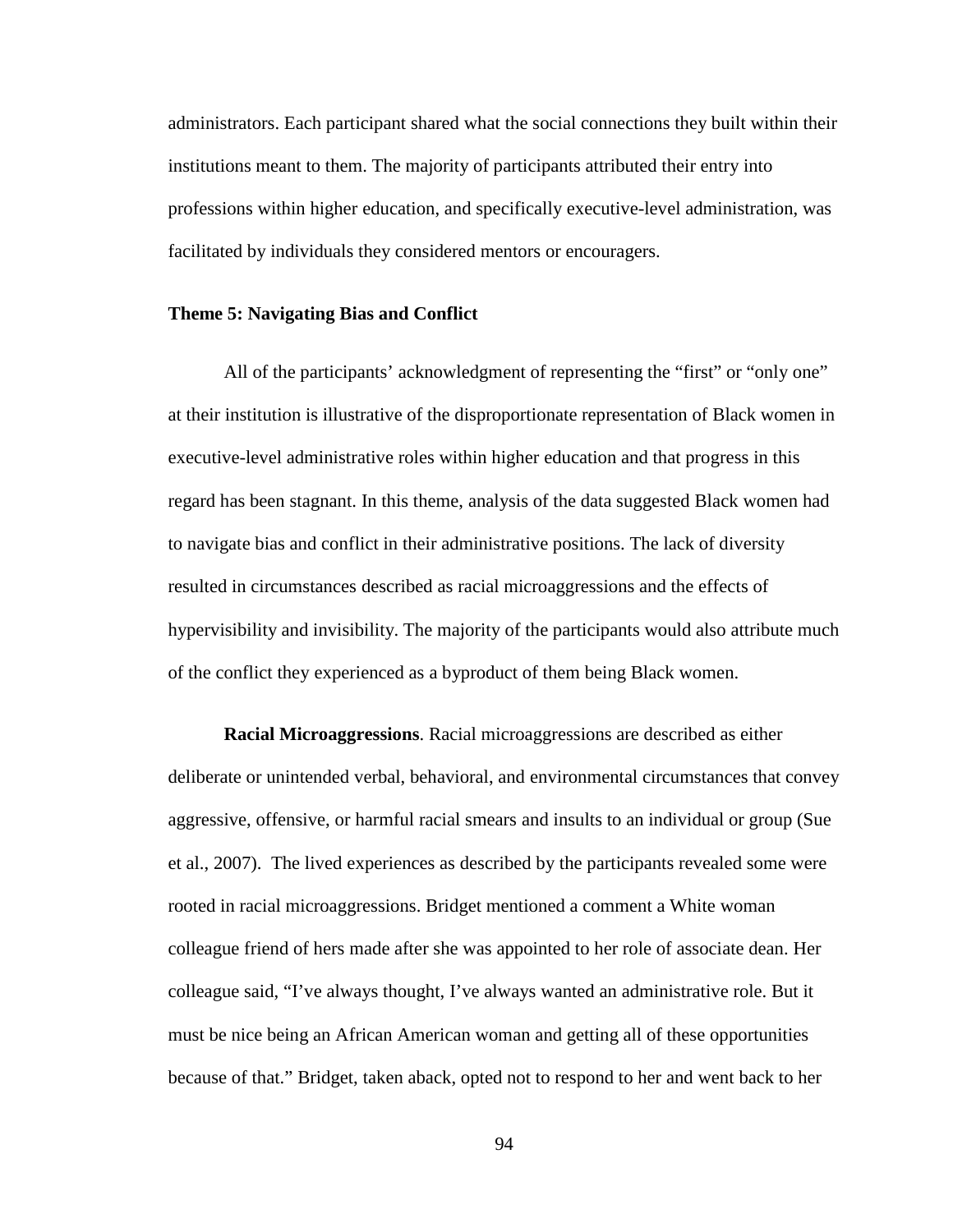office. Early on in the conversation with Claudette, she indicated, "a lot of times for African Americans on a majority campus at a predominantly white institution, figuring out your conduit into leadership is not always easy." She discussed her aversion to being encouraged to pursue "a minority position" and asserted she did not want "opportunities that are consistent with being a minority." She stated matter-of-factly, "I want those opportunities that will position me to become a president of a predominantly White institution." She mentioned others would question did she mean becoming a president of a HBCU instead. She rebutted,

No. If I were to go to an HBCU, that'll be my last stop on my career journey.

That's not where I want to go. I have to make sure that people in positions of power know that I have my eye on a prize.

Dorothy remembered entertaining at events hosted by her former president and having been required to arrive before everyone else and leave only once everyone had departed. Attendees would often say to her supervisor "you have a really good African American woman" not knowing that expression was causing more harm than acknowledgement of her contributions to the institution. Angela recalled playing golf with her supervisor and colleagues, all White men, one day when one of them smarted off to her, "What you going to be the caddy today?" He apologized after her supervisor addressed the colleague's derogatory comment.

**Hypervisibility and Invisibility**. How people are seen and perceived by others is labeled as visibility (Buchanan & Settles, in press). Hypervisibility and invisibility are varying forms of visibility. Hypervisibility is defined as the disproportionate attention Black women receive in predominantly White spaces as they are perceived more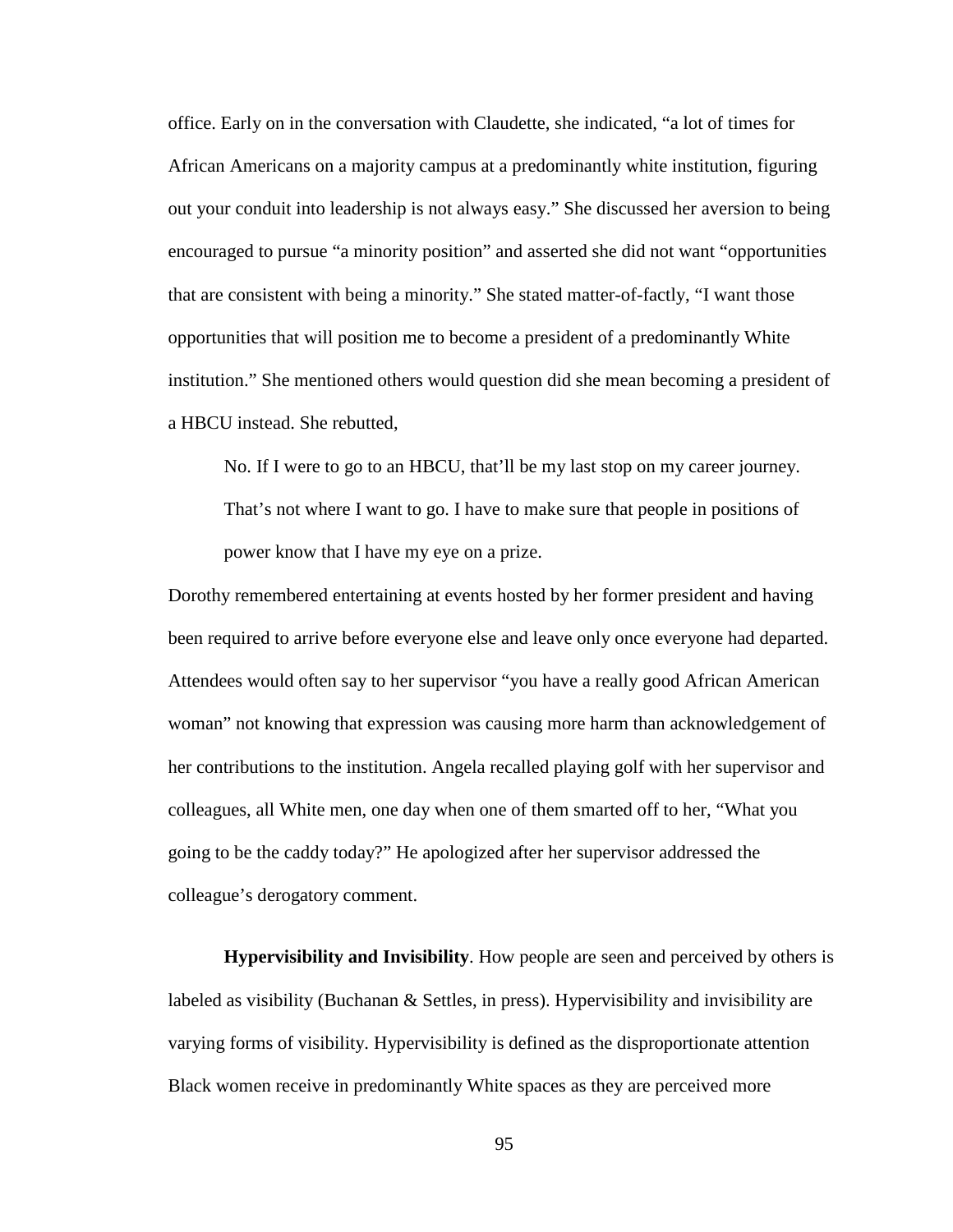noticeably different than the norm (McCluney  $& Rabelo$ , in press). The unique contributions of Black women are not always recognized within the workplace, which is identified as invisibility (McCluney & Rabelo, in press). The examples of the participants' experiences as executive-level higher education administrators aligned with conditions related to hypervisibility and invisibility.

Because of the lack of diversity in administration, the participants were extremely visible at their respective PWI. Hypervisibility results in Black women feeling pressured to act in ways that align with the dominant culture (McCluney  $\&$  Rabelo, in press). This is often demonstrated by Black women changing their tone and behavior so as not to alienate themselves (Dickens, Womack, & Dimes, in press). All of the participants except for Bridget acknowledged they are conscious of how they interact with others in regards to their tone, mannerisms, and overall appearance in hopes of not being stereotyped as the "angry Black woman" and ultimately ensuring others feel comfortable at their expense.

Bridget likened any change in behavior from how one may act at home to a work persona. She explained, "All of us have a work persona. And having a work persona doesn't say anything about you being less Black or less this or more. It means you are behaving appropriately for the place where you're working." Angela described being in an executive-level higher education administrative position "meant always being on my Ps and Qs, everything." She stated,

It always meant making sure my shit was together. Everything's fine….Always making sure you're articulate, it's just your whole presence, that when people look at—[name of one of the institution's presidents] told me this and I started thinking about when I walk into a room I know people see three things. Age, race,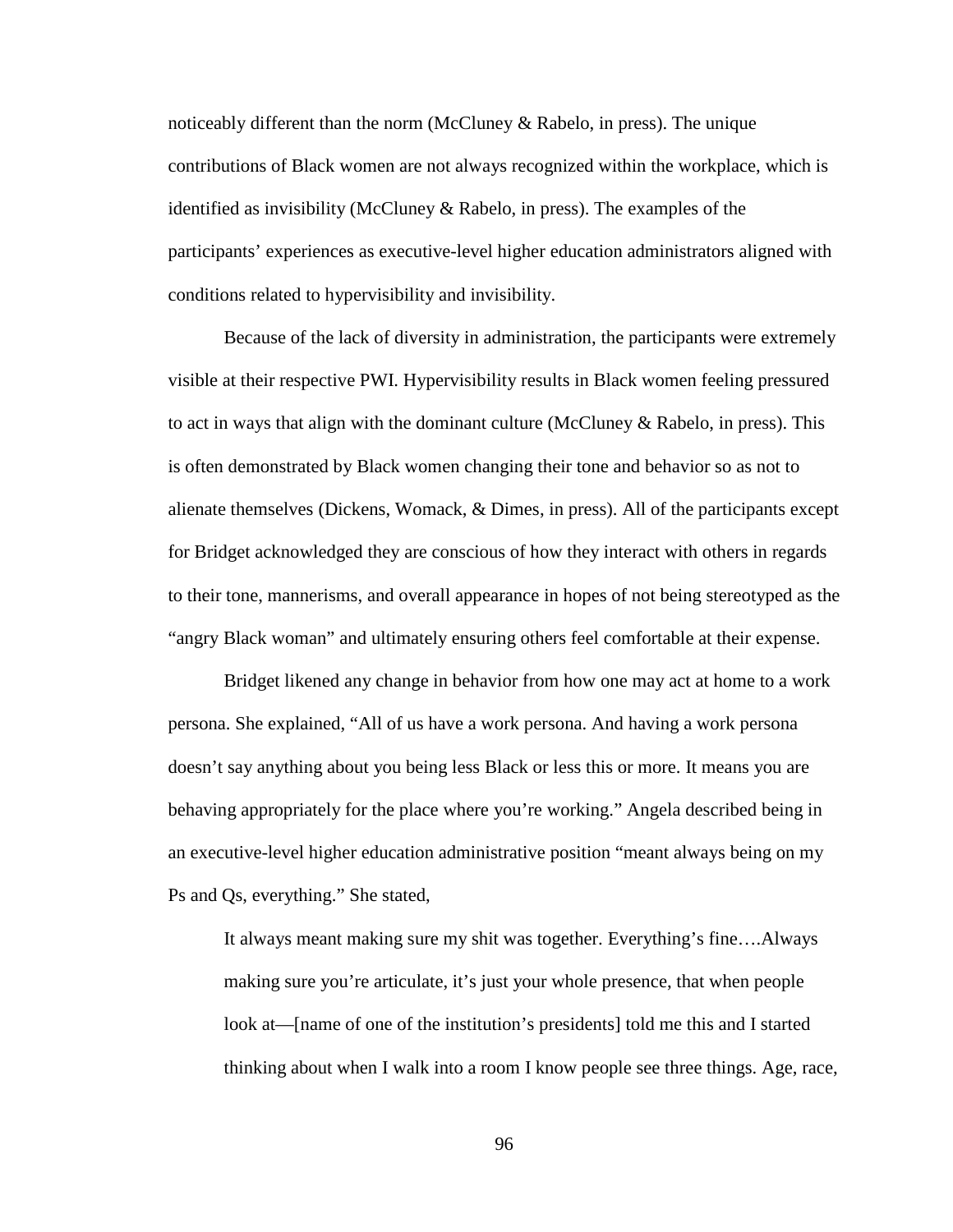and gender. Before I became dean I'd never thought about it like that and I'm very much conscious of that. That when I would, especially when I didn't know

people, I knew the first thing that they were going to think: age, race, and gender. Dorothy operated within the realms of acculturation rather assimilation because it allowed her to "walk in more than one world." With that, she does find herself having to be conscious of what she says and how she says it, which is taxing on her. She indicated,

I spend lots of time educating people. And it's a lot of energy. Because I'm relational, I want people to genuinely understand. I don't like to just say things and leave it with people. I spend a lot of time in my head figuring out how do I say this so that it is understood and received, so this person is helped by it. Lots of time, I leave meetings and I'm exhausted. Because I've spent a lot of time in my head doing that. If I don't do that, and I just say things, it alienates people. And that isn't good for me.

She went on to describe her intuitiveness has helped her shift her behavior if needed. People don't necessarily have to say something to me. I just know it. I look at body language. Facial expressions….I think I see that in the way people respond. They became staccato in how they respond to you because they're fumbling for their words or they drawback. I've seen people cross their legs away from me. I'll say "why did you do that?" And they're like, "What?" "Why did you cross your legs in that direction?" "Oh, I didn't notice." Those kinds of things I pay attention to. Sometimes I'm off base. But because I do it almost without thinking, I kinda see little cues and signs that make me say you need to word that differently, you need to say that with a different tone.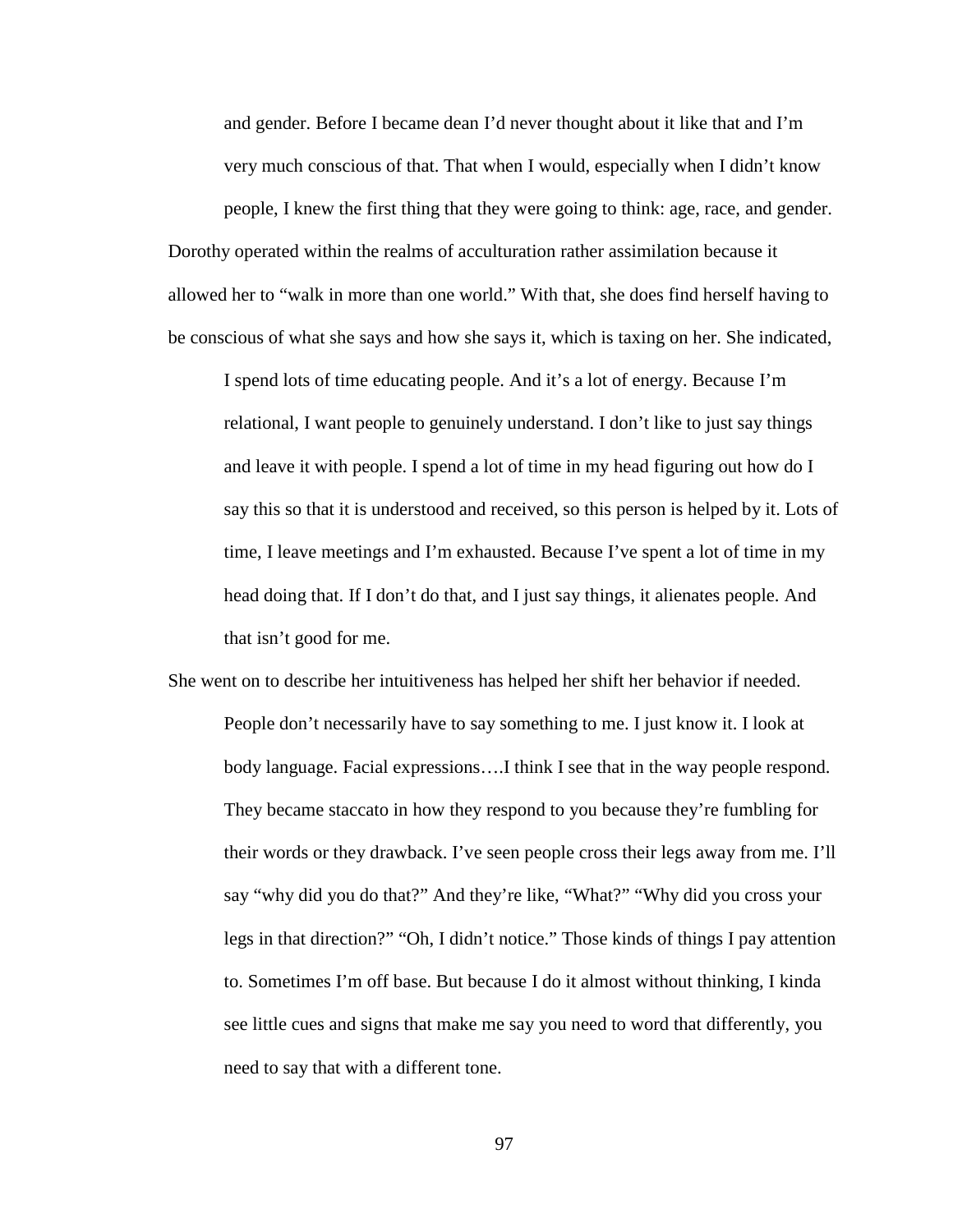Claudette mentioned reframing her reality so she would not be stereotyped as the "angry Black woman" when speaking about a position she was vying for and having to endure a series of interviews with individuals in varying levels of authority before she was vetted for the role. To combat what she perceived as biased circumstances, Claudette declared,

I said, "See, if I get angry, he gets what he wants." What I said was, "This is a blessing that I'm getting to interview with all these people. Because it allows me to show who I am to different audiences and it gets me ready for whenever I have to interview to become a provost or president." I'm like, you know what? Bring it. I just got ready to talk the talk, look the part, 'cause that's also important for us. We can't, [humph] you know. I know colleagues they have it, but opportunity and also you have to dress for the part you want.

Dorothy also referenced the angry Black woman stereotype when sharing about her perceptions of the colleagues on her team. She shared,

There are men on the home team. It's really funny. They don't quite know what to do with me either. Because when I'm passionate, sometimes it's misunderstood as anger. That happens with Black women when we get passionate. We become the angry Black woman. I very seldom am angry. If I do it's with [name of husband]. [Laughs]

Angela reiterated why policing your behavior as a Black woman was crucial to her as an executive-level higher education administrator. She declared, "You have to—I think, so as a Black female you're always just aware of your tone with people….I think we pick up this attention to stuff like that because we know how people—the angry Black woman."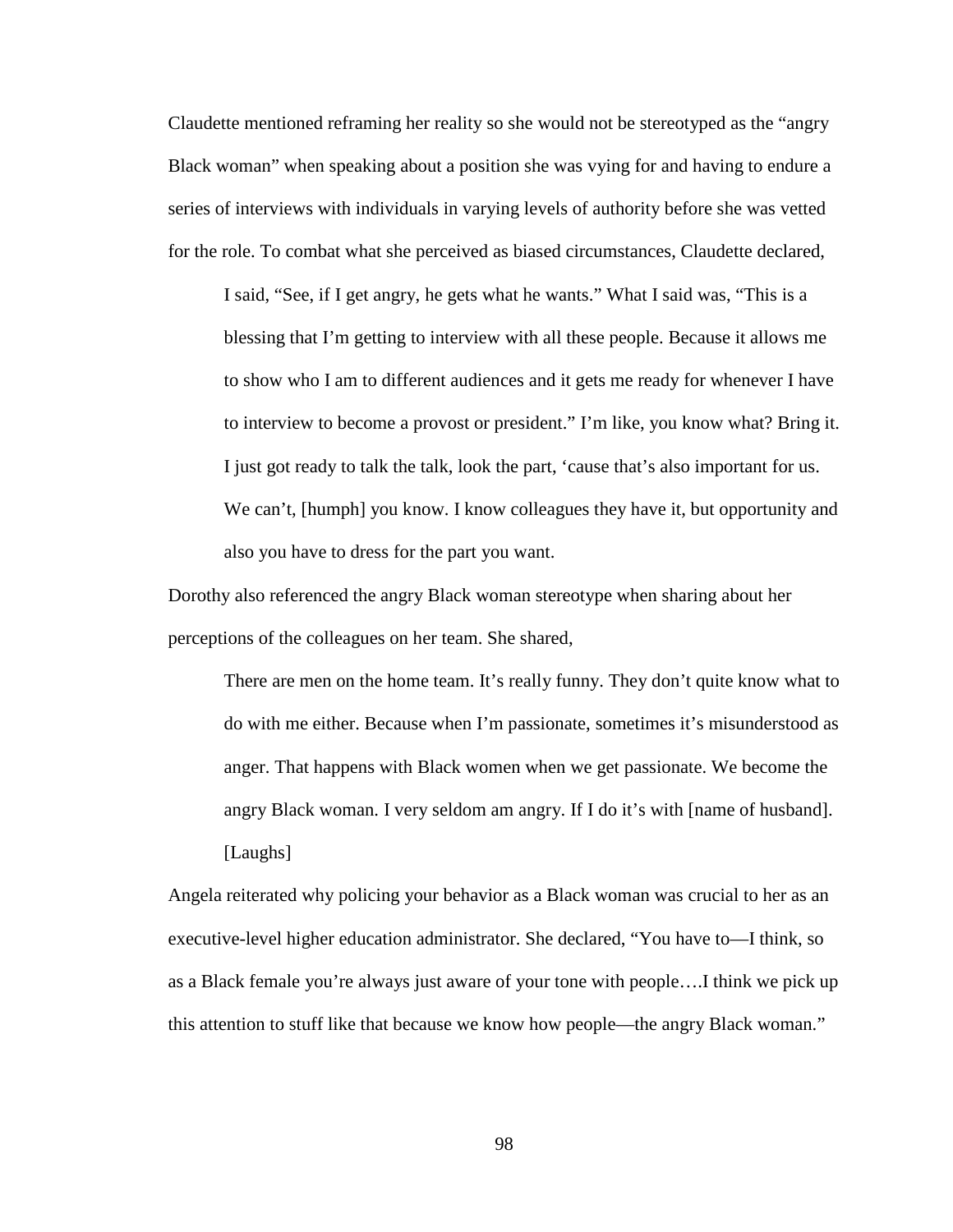Bridget rejected any mention of the angry Black woman stereotype in the workplace, asserting, "No, 'cause I'm not, that's not my personality."

Opposite hypervisibility, invisibility encourages the erasure of Black women. While there were instances in the participants' experiences that afforded them inclusion, they were also subjected to situations that caused them to be forgotten and invisible. Angela described an instance where she was not privy to information and excluded from important meetings. For the longest time, Angela thought it was merely because she was a woman that she was on the receiving end of questionable comments. It was not until people that she worked with for a long time began treating her differently that she began to question the dynamics of her role and her position within the institution. She recalled,

It became about my race, about you got this young Black girl up here telling you, "Y'all are going to do this," and I'm calling you out that y'all having these back room meetings. We would be in president's council underneath this last president and this was the only time I had this issue. I'm like, "Because people havin' back room meetings." We'd be in president's council and the people having back room meetings and they're not going now and I said, "I can't help it if you're having these back door meetings." That was my saying. I was going to say and people get quiet. And he wouldn't call 'em out on it. He wouldn't call 'em out at all. He would just say, "Well, we all need to— we don't need to have silos." Well, you're going to have silos if you have back room meetings. I said, "That's fine if you don't want me in these meetings, but don't come, don't act like I'm supposed to know when you're all having these meetings."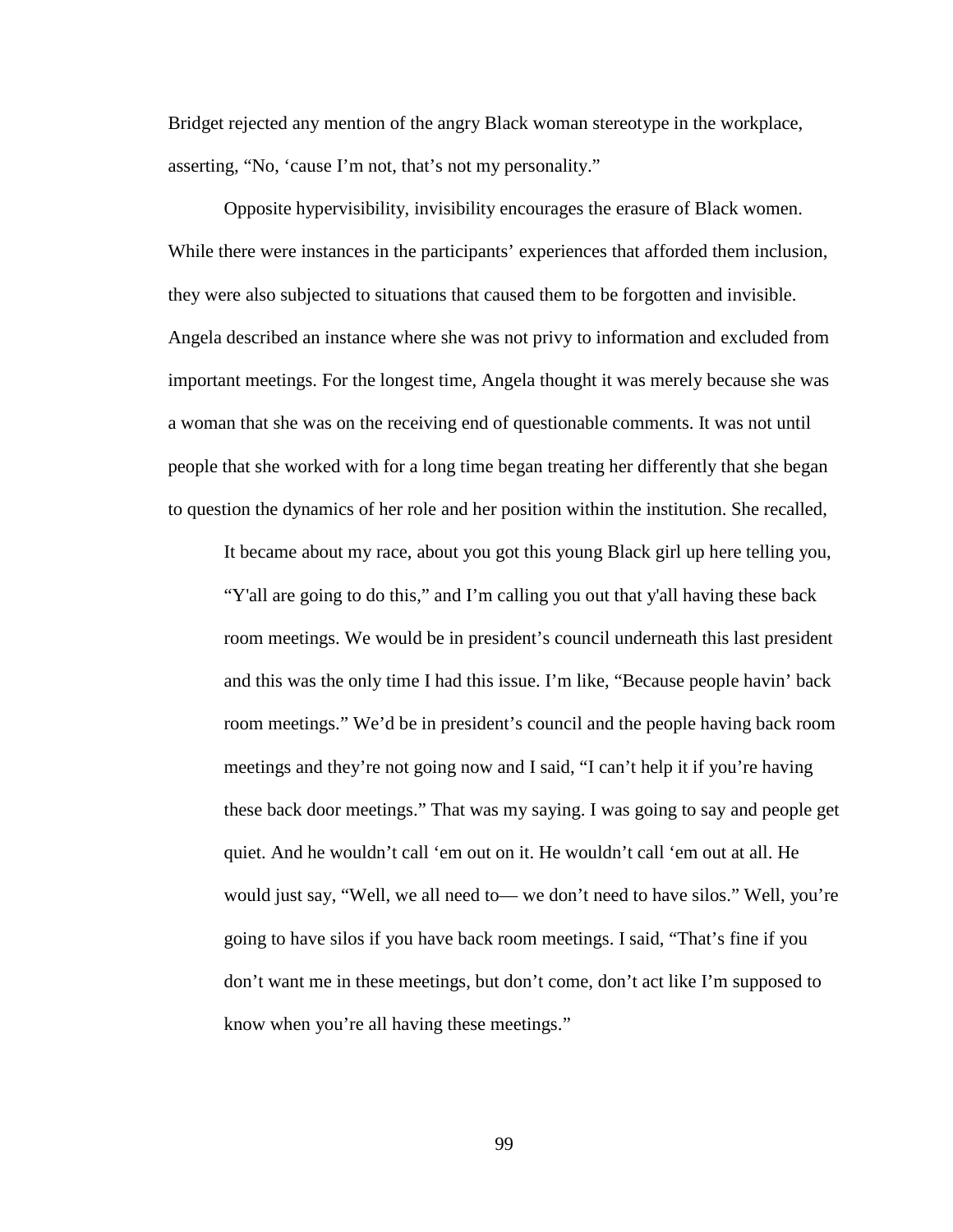One occurrence in particular that Dorothy deemed the beginning of the end at her previous institution was when the president told her, "don't be a whiner" when questioning why he did not introduce her at an institutional function. This behavior continued during other instances and it became very apparent so much so others quizzed her about the president's negligence in addressing her. She stated, "This is who I report to. I'm not going to say anything negative. I would say, 'I don't know, I guess he overlooked it in his script.' But it was a pattern."

The participants disclosed details about different incidents in which they experienced conflict in their role as executive-level higher education administrators. The majority of participants cited their authority was questioned or undermined. Dorothy divulged her former supervisor publicly challenged her in front of other colleagues. "If I were be in faculty assembly and say something, he would come up afterward and say, 'Well, I really disagree with what Dorothy just said, I don't know where that came from.'" Angela recalled a situation where a colleague was probing one of her staff members about her decision-making and she confronted her about it. She shared,

I said, "What you don't realize is that when you're in that meeting and you're talking to them, they're texting me half the time and they're telling me about how they are being treated in this meeting." I said, "Y'all are questioning the decisions that I have made."

The majority of the participants also discussed being disrespected in their roles as executive-level higher education administrators. Angela described an uncomfortable situation with a colleague and her former institution's president when they met about a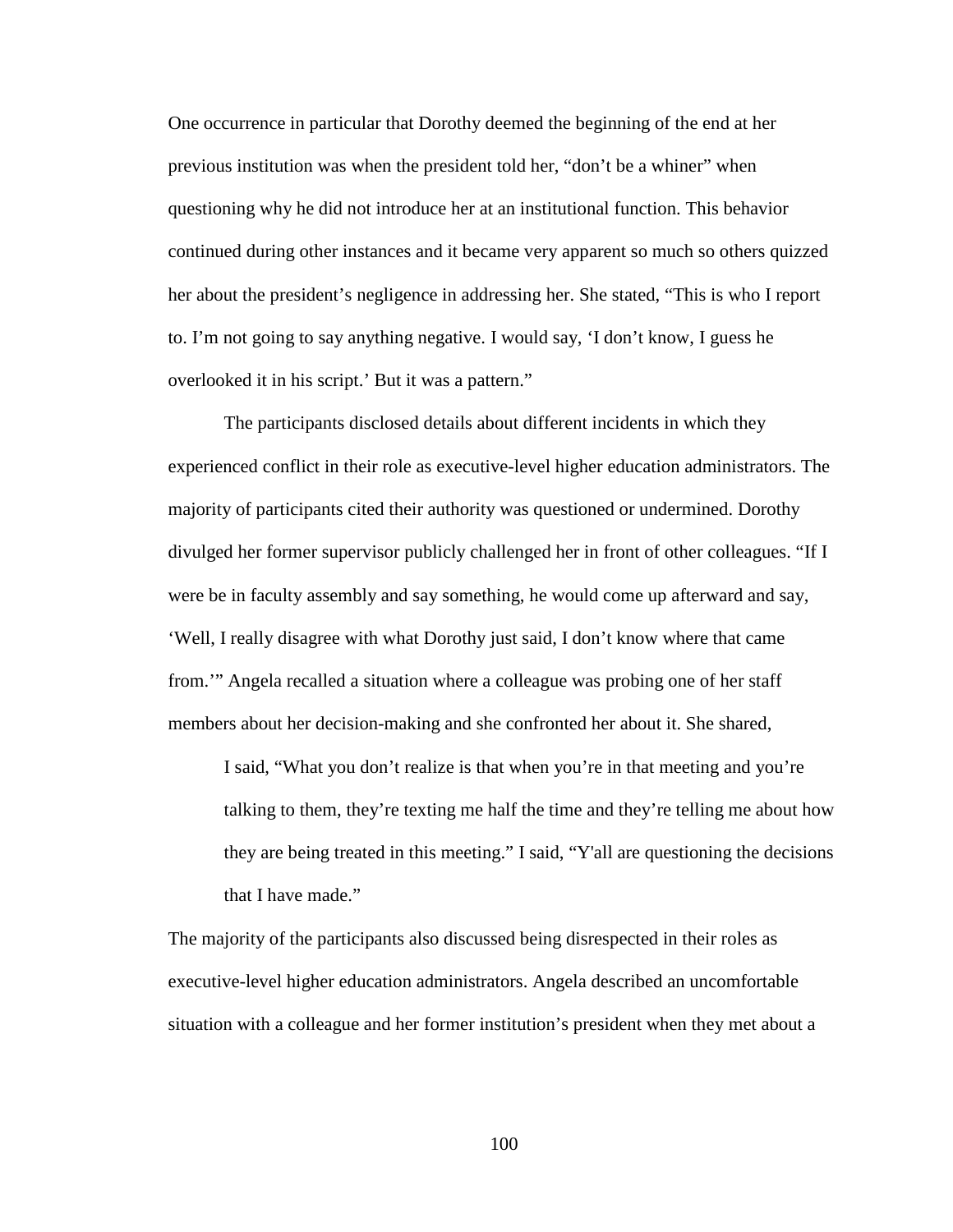project that did not pan out as anticipated. During this meeting, she felt her peer was scolding her. She recalled,

The president doesn't say anything. It's a table. The president's here and he's there [Angela demonstrates with her hands the proximity of everyone during this engagement]. This man is basically berating me and he's not—and I'm looking at the president and I'm shaking a little bit and I said, "God help me through it." I said, "Don't you ever talk to me like that again."….He just got huff and puff and he didn't say sorry or anything. He said "I have nothing else to say." He leaves, so the president doesn't say anything. I said, "You're going to let him talk to me like that?" He said, "Well he's very upset, about what happened."

Bridget shared a similar experience when a colleague yelled at her over a decision she had made. She explained, "He was up, his hands up, and getting all loud." She immediately advised him to sit down and the conversation concluded with her telling him, "You're not going to be in here yelling at me and being disrespectful." Contrary to sentiments from some of the other participants, Bridget stated she could not attribute the negative treatment and conflict she experienced as associate dean solely to her race and gender. When sharing her outlook, Bridget expressed, "For me, the lens that I choose to view these people through is, they're just difficult people."

The described experiences in this theme illustrate the mistreatment these Black women have endured as executive-level higher education administrators within a PWI. Despite being at the senior most level of administration at their institutions, the participants were subjected to circumstances that diminished who they were and the contributions they made. While each participant had their own unique outlook to the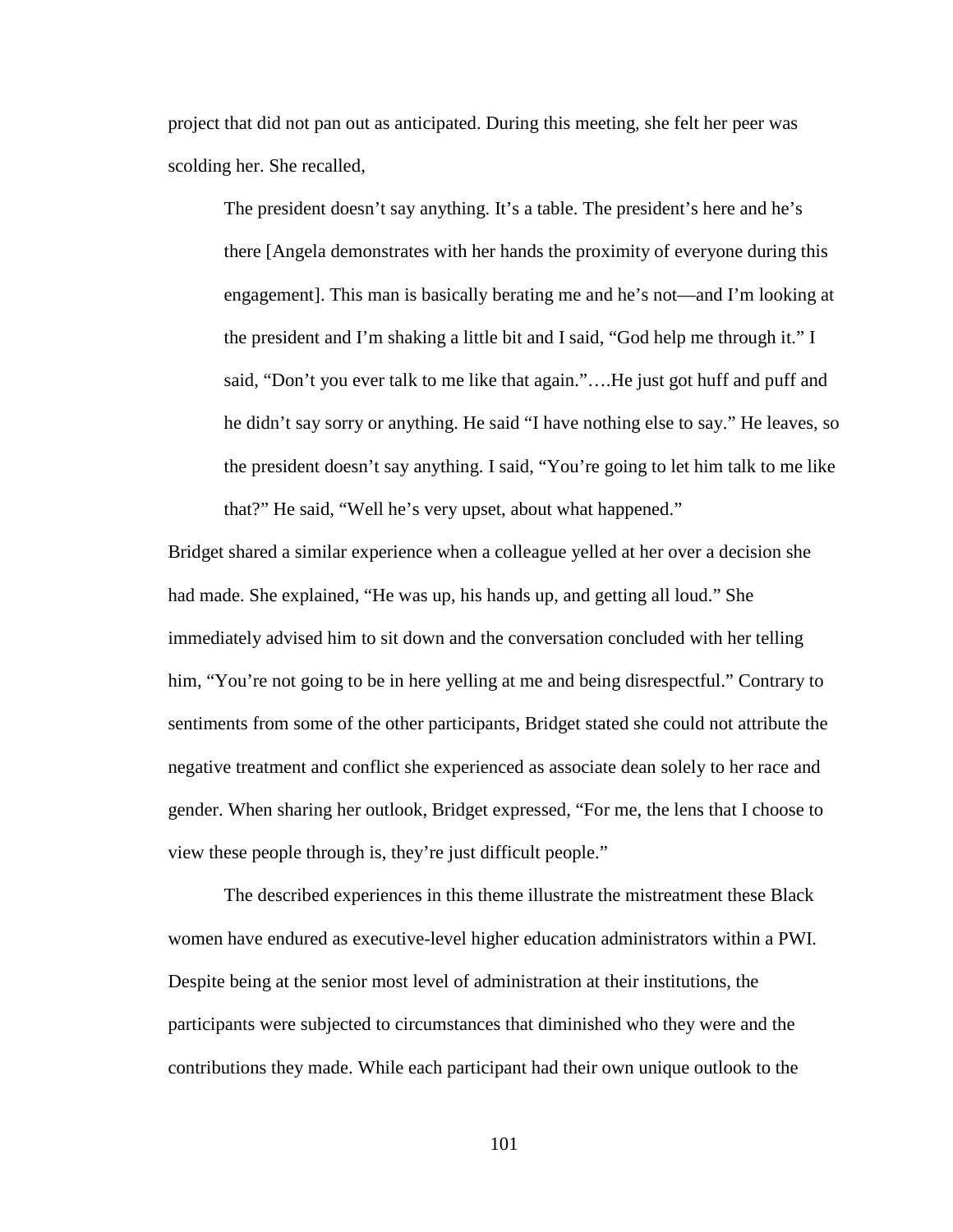oppressive circumstances, it is suggested the commonalities of their experiences are rooted in their marginal status as an outsider within majority spaces.

#### **Research Question 2**

The second research question that guided the study was: What strategies (if any) do Black women in executive-level administrative positions use to cope with the perceived influence of race and gender on their leadership experiences as executive-level administrators in higher education? Questions asked during the face-to-face interviews focused on self-care, support, and empowerment. Work-life balance was challenging for the participants and they all identified specific strategies they turn to when seeking to offset the pressures of their administrative role. These strategies are identified with the three themes for this research question.

# **Theme 1: Finding Strength through Spirituality**

All of the participants spoke about the significance of their spirituality as a coping mechanism in some form. The Black women's spirituality was applied to their lives, often every day, and expressed through activities such as praying and listening to gospel music. The commonality amongst the participants is they all recognized a higher power in their lives.

Claudette mentioned, "For me, I'm a woman of faith. I don't believe in happenstance, I'm a firm believer what happens is part of divine intervention." Prayer was very apparent as a daily practice for Claudette and she attested, "I pray a lot." When faced with a situation in which she had to decide to pursue a position she was not necessarily vying for or one in which she knew she was not qualified for, she believed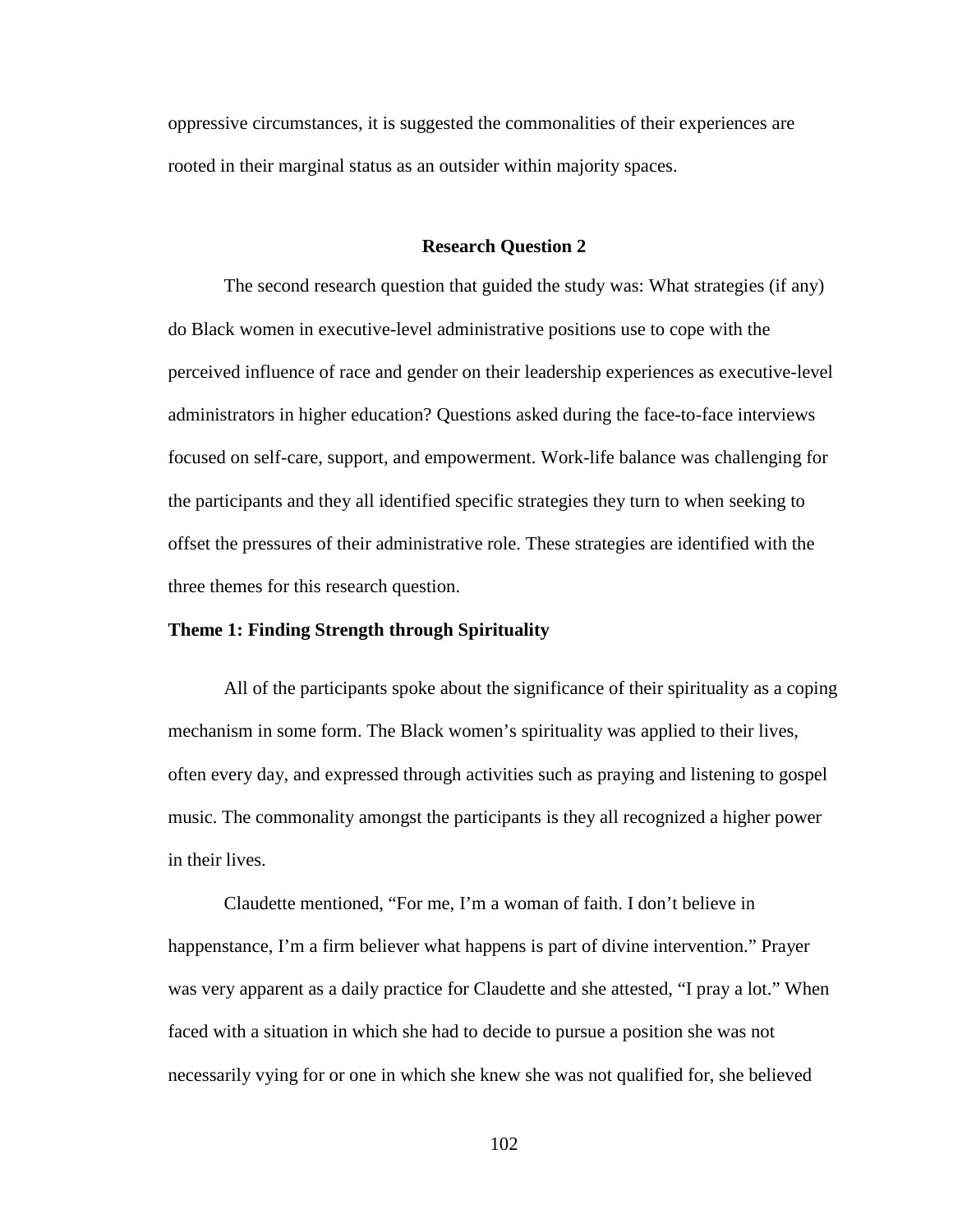her faith would bring her clarity. She shared, "I was just fraught with trepidation and I remember just praying and saying 'God, help me to discern.'" Claudette recounted other ways aside from praying that she relies on her faith when managing any negative experiences, she may confront. She stated, "I meditate. I come to work listening to different sermons on the radio. Chuck Swindoll and David Jeremiah. Praise music. I do a lot of that." Claudette stays grounded based on the notion that her experiences are what God wants for her and reaffirmed,

But I have to realize that, what God has for me is for me. I know even in being in this position I'm trusting God that I will be able to get to my next destination. I'm also doing my part as well. [Laughs heartily] Gotta do my part as well.

Angela similarly mentioned she "gotta listen to my gospel music" and revealed her daughter can recite many gospel songs considering it was all she heard when Angela was experiencing trying times at her previous institution. She shared,

Gospel music too. My daughter loves gospel music because she's been—because that's what got me through, the other thing too. Talking about faith—I'm serious—[name of daughter] can sing 'Take Me to the King'….I don't need to listen to it as much anymore on the daily drive, but every once in a while she goes, "Mama, can we listen to some gospel music?"

She went on to affirm prayer is one spiritual practice she engages in when handling challenging situations and insisted, "Faith is the center of everything I do." She explained how daily devotions were integrated into her day as an executive-level higher education administrator. Angela recalled,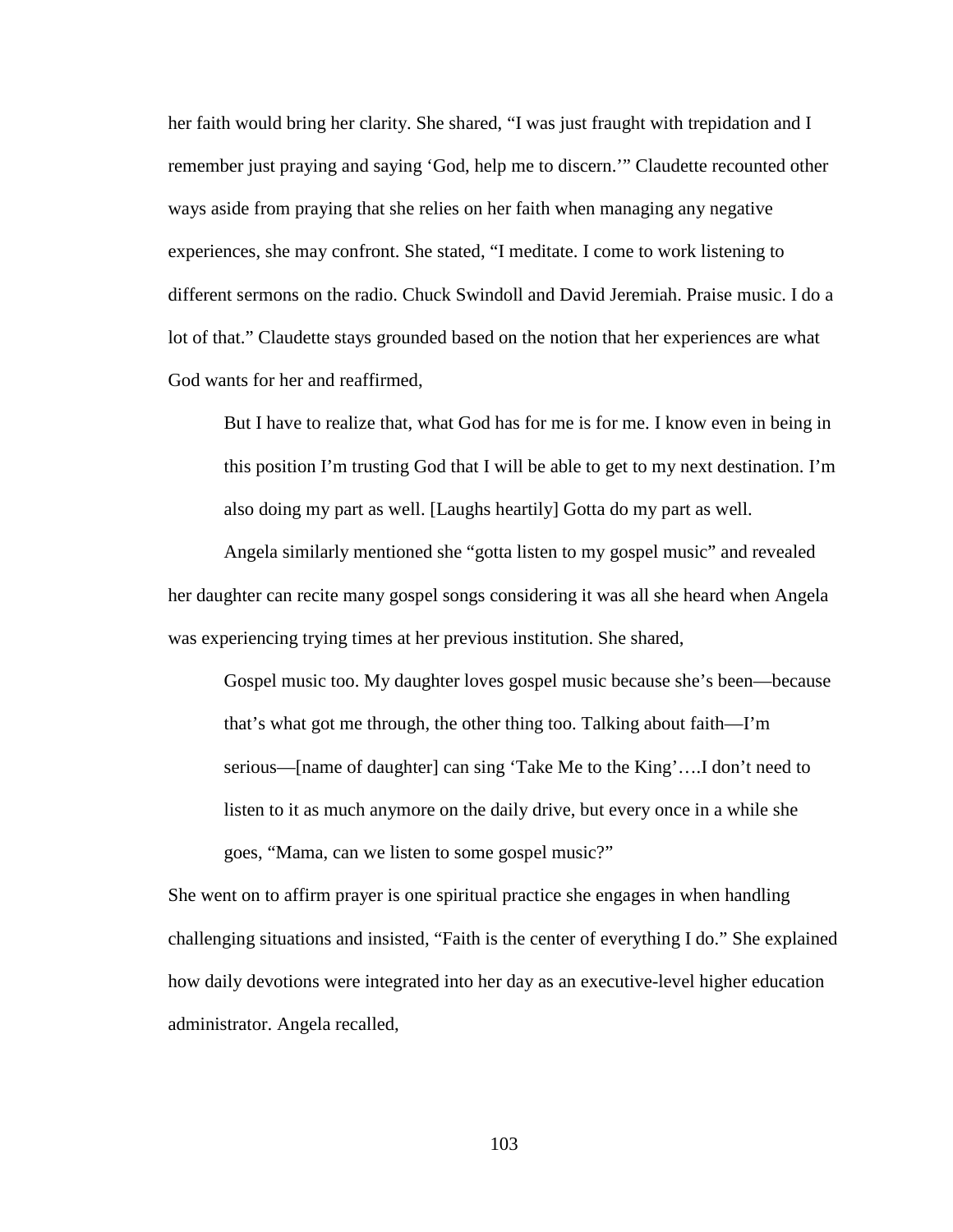It was about 8:00 in the morning and I would read my devotional. She [Administrative Assistant] knew that was my time. I had a devotional at work and I have one, the same one, and I still do this same thing in the office and I read it. But it was blocked from 8 to 8:30 and I would read. She and I would just talk, maybe talk about that, just it was a break.

Dorothy shared similar sentiments about her relationship with God being at the core of who she is and how she relies on her spirituality to maneuver tough situations. "Prayer was key" for Dorothy when dealing with her life experiences and she made regular use of a prayer diary. At one point during her higher education administrative journey, Dorothy and her husband were living in different states. However, that did not deter them from continuing to "pray together daily." She revealed during that time she believed her faith reached new heights and her spiritual life was growing. When offering details of her sabbatical after a tumultuous leadership experience, Dorothy shared, "That year I spent healing, essentially. Emotionally, praying a lot because I didn't really know my next steps." Despite that feeling, Dorothy remained steadfast in her faith and affirmed it was "all this God stuff working" as to how she arrived in her current role.

Research has shown Black women are highly spiritual and religious (Taylor, Chatters, & Levin, 2004). This theme demonstrated how the participants' spirituality encapsulated their lives and how they practiced their religion to manage situations they encountered as executive-level higher education administrators. Spirituality offered a sense of healing and strength for the majority of participants when battling workplace stressors.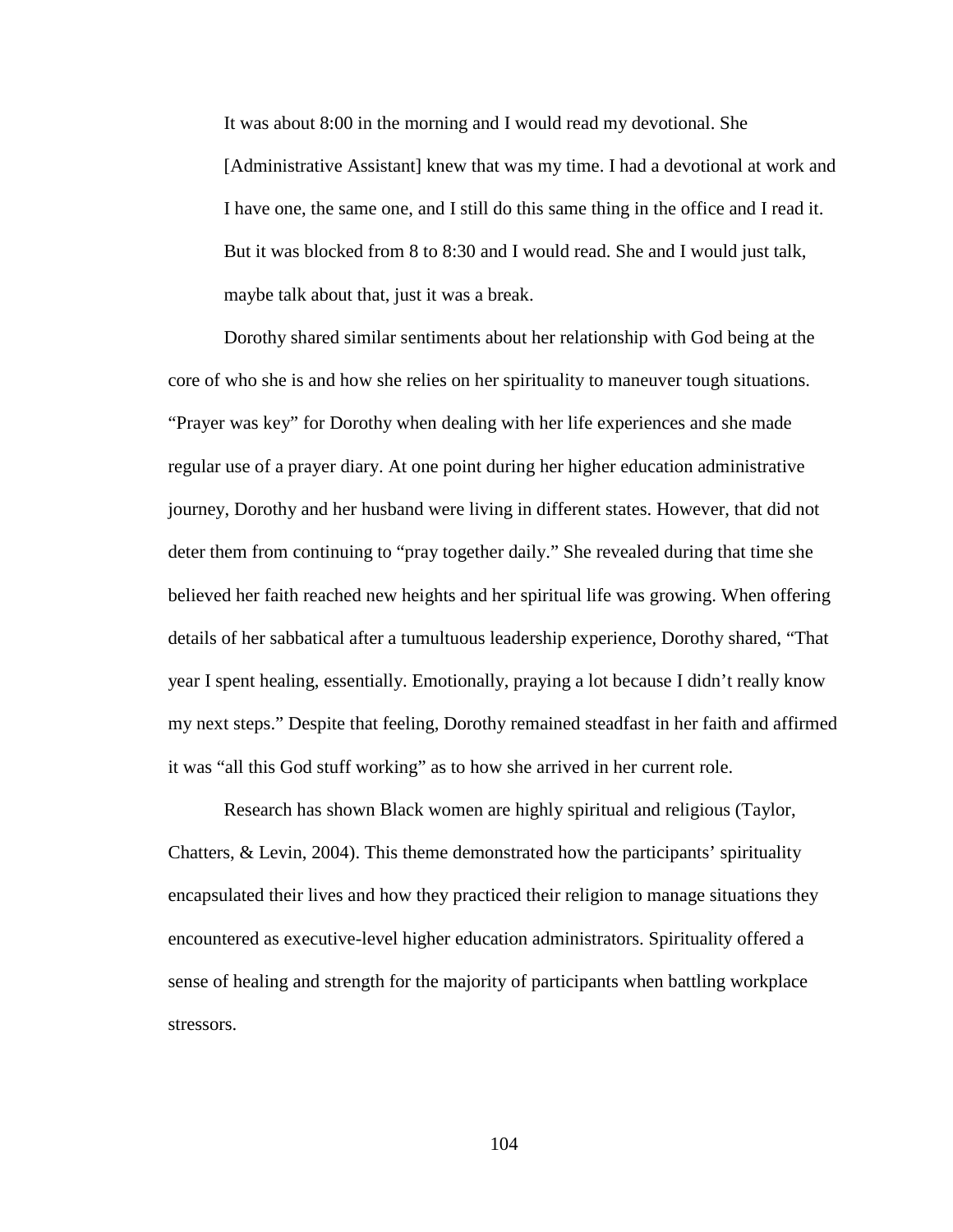### **Theme 2: Relying on Family and Friends**

Many of the participants' experiences were centered on their intimate relationships with others, which was recognized as a coping strategy. The participants' spouses, family, friends, and colleagues from their institution were all identified as helpful when it came to managing their lives as executive-level higher education administrators. The following descriptions offered different contexts in which the Black women's family and friends provided them support and encouragement.

All of the participants acknowledged their husbands played a fundamental role in their self-care. Bridget's spouse is a mental health specialist and she mentioned using that to her advantage when sharing how she handles her lived experiences. Claudette declared, "My husband is my rock" and "is a great listener", when describing how he often serves as her sounding board when she's thinking situations through. Dorothy shared similar sentiments and lovingly stated, "I have a wonderful husband, who knows me better than anybody." She recalled a quiet evening they enjoyed at a local pizza parlor. "But we were just kinda sitting there together. Talking. Not about anything special. That's really important to me." Angela also shared details about the support her husband extended given the long days and nights she would spend working at her institution. She recalled a time when she was summoned to work because of an emergency the same day they were planning to celebrate his birthday. He was very understanding because he knew it was the nature of her job.

Children, other relatives, and family friends were also discussed when the participants were describing personal support systems. Claudette shared, "I'm always grounded with my girls….'Cause my girls, they'll keep it real. [Laughs]….Even with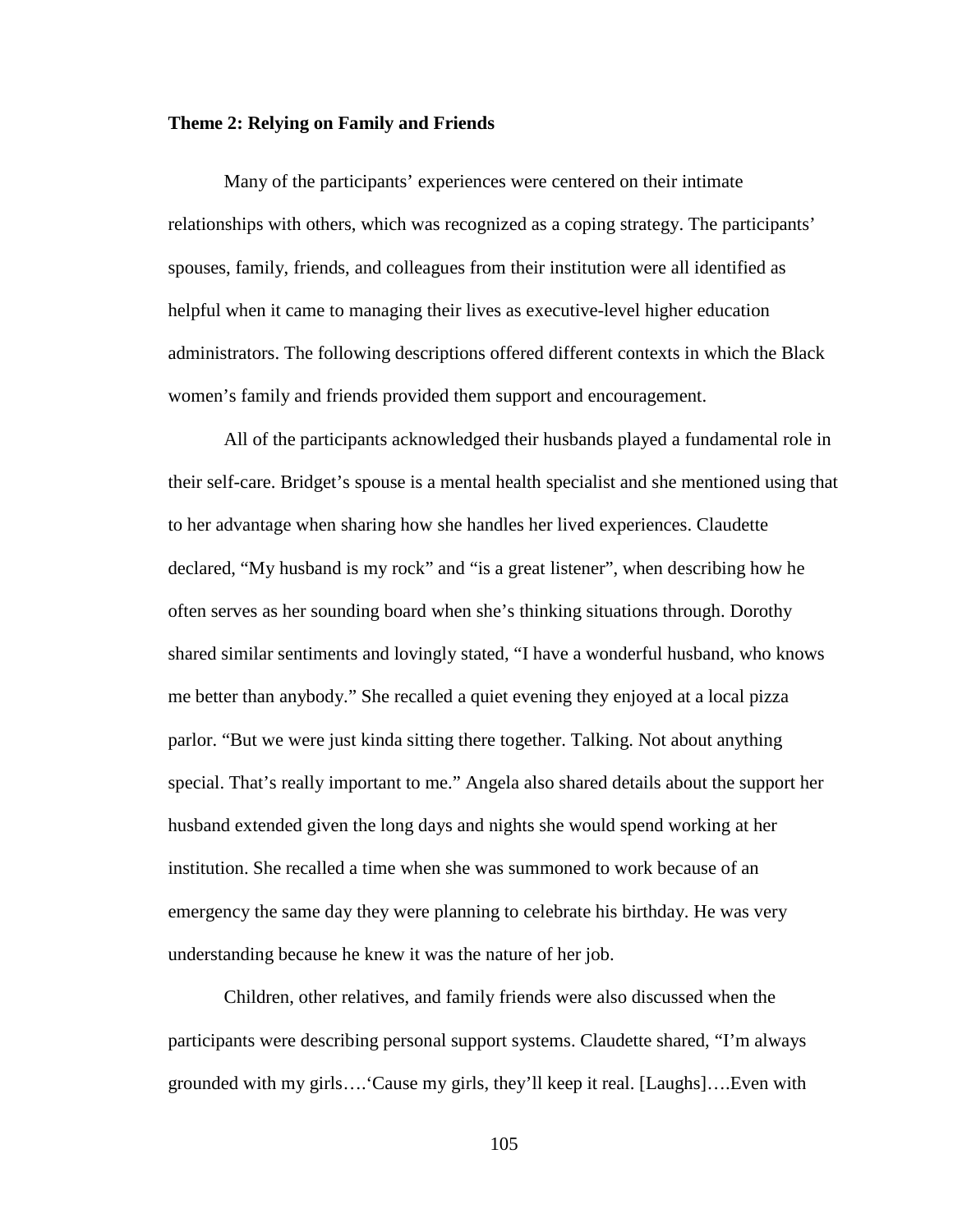them I talk to them about different things. Because I want to get them thinking about and get them ready for." Dorothy also relies on her daughters to nurture her self-care. She mentioned one of her daughters proclaimed she needed her mother's touch to help decorate her newly purchased home. Dorothy confessed, "That's fun for me. Somebody else might see it as work." During her interview, Angela commented on the social support her sister and parents extended. They would often share encouraging words and advice when she was in need of comfort. Angela discussed the financial assistance her parents offered for her to attend a women's leadership program if her institution would not pay for it. Angela also noted her in-laws were great sources of social support that helped her to balance her role as dean. She recalled a time when her child's daycare had the flu. She said,

It was a Tuesday morning— I remember calling my husband, "They have the flu! What am I going to do? It's president's council morning, what am I going to do with [name of daughter]?" "Call my mom and dad." "But they're not going to be here for another hour." [Name of daughter] had to hang out in my admin's office. She took [name of daughter] out for breakfast and stuff like that and then they came. I remember sitting in the president's council in our president's office and seeing my in-laws get the stuff out of my car.

Bridget disclosed one of her friends is a therapist and had offered insight into Bridget's working relationship with a colleague who she's experienced conflict with and helped her process that situation.

Former and current colleagues turned confidants were cited as beneficial to their mental well-being by all of the participants. Claudette admitted,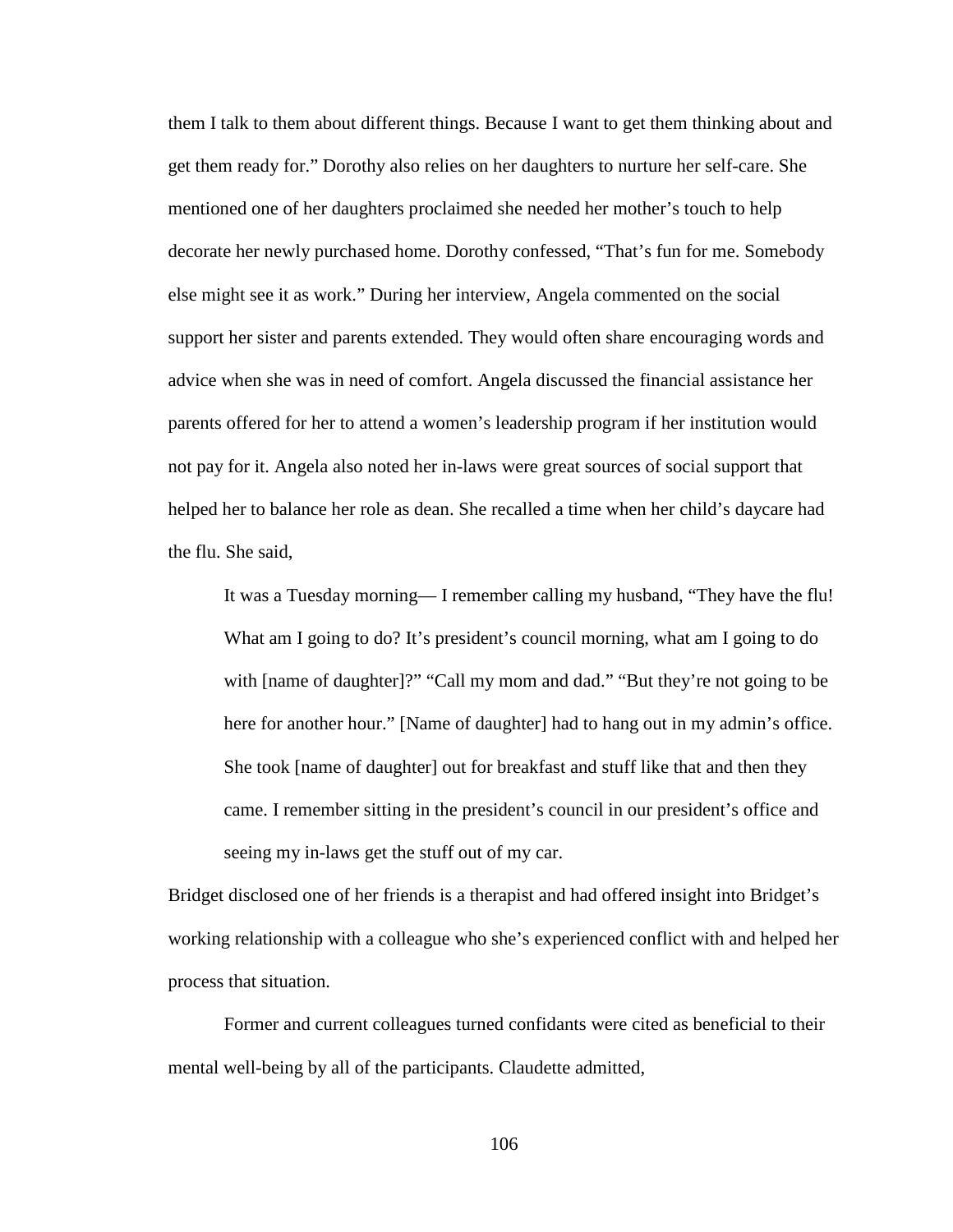The president's wife is a great support. I think she's been very instrumental in opportunities [for me]. I was thinking to myself, huh, that's interesting that [she would be supportive]….I think sometimes I realize we're people, first, and what connects people are those life experiences. But she's a great support.

Claudette also mentioned she has a good friend who previously worked as an administrator at her current institution whom she maintains communication with and leans on for support. She declared,

She still knows a lot of the players. She just knows the academy. She is the one who, to me, she's a little more knowledgeable about the professoriate and becoming an administrator in the professoriate than I am. She's a great conduit to process with.

Bridget shared she also deliberates about various topics with former colleagues she now considers close friends. When debating whether or not she should accept the appointment as associate dean, she had confided in her friends and solicited their advice. Bridget also recalled a time when one of those friends encouraged her to seek out additional leadership support and she expressed appreciation for the recommendation citing, "I've learned a lot from [that person]." Dorothy stated the bonds she shares with others outside of her family often serve as a source of solace for her. She reflected on the time her personal trainer attended her university Christmas party and her administrative assistant, who is not Black, visited her church one Sunday as evidence of this gratification. She explained,

It's my concentric circle. Those things are very rewarding to me and they also speak to who I am. That is self-care for me. If the people who I touch their lives,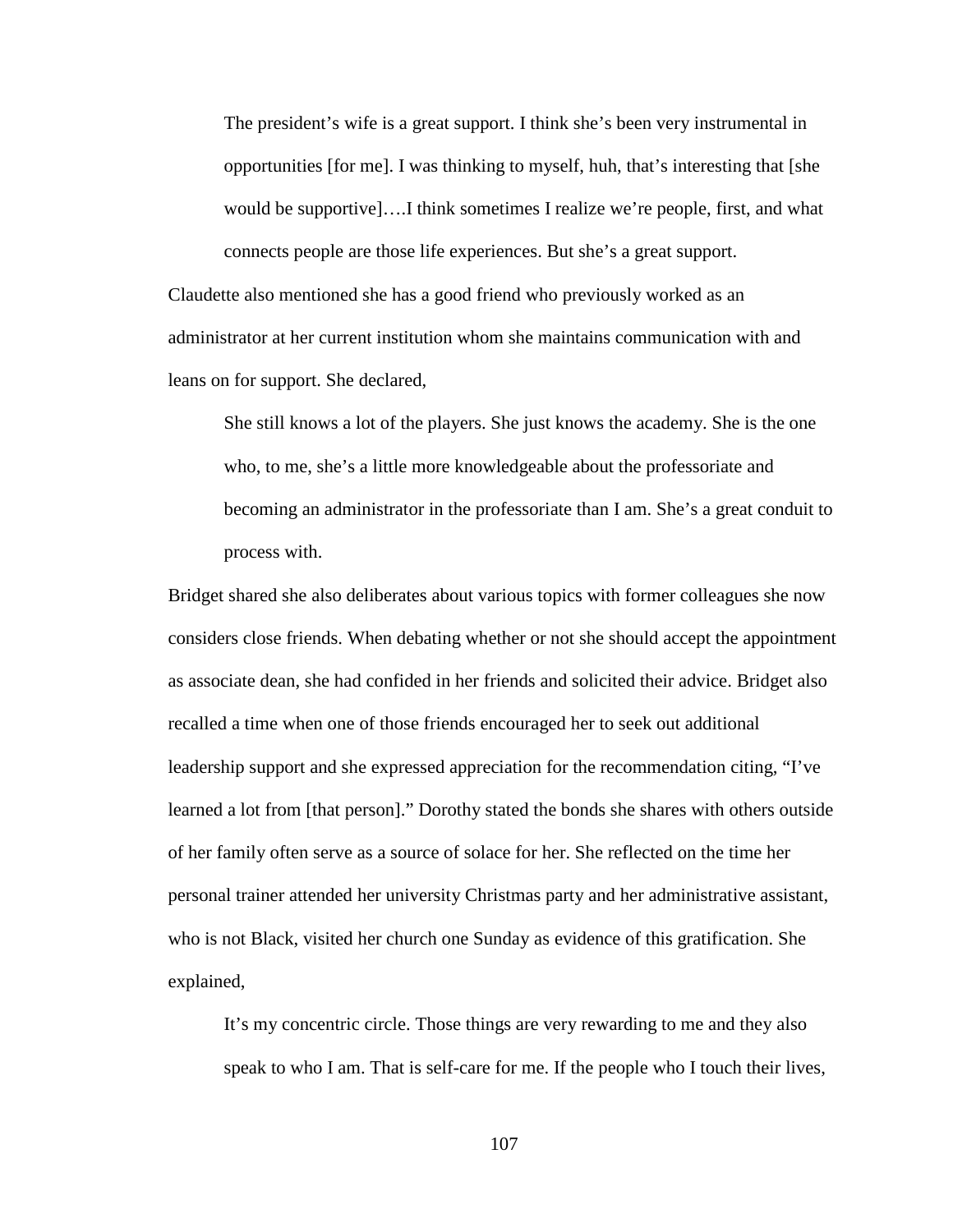umm, come into my life, outside of work, or outside of other relationships, that's very rewarding to me. And it's fulfilling…. For me, it isn't about things. It's about people.

Angela discussed her relationship with a fellow colleague from another institution that she met through her sister. She recalled, "And so she emailed, that's how that started." Angela connected with her and was able to lean on her when she was enduring arduous times at her institution. She asserted,

You always need a good girlfriend….If I didn't have that, outside the—I don't know. I sometimes—as I sit here sharing my story. If I didn't have [name of friend] and [name of friend] didn't have me sometimes. You need someone that's not going to judge you, that will listen to the craziness that you have. You need that. And it's hard to find that.

Relying on administrative staff and colleagues was also a helpful coping strategy for Angela and Dorothy. The care Dorothy extends to others is often reciprocated. She explained there are times when she gets "too focused" and "out of balance" and she proclaimed, "I am very blessed that I have people around me who pay attention and will kick me back into action." She recalled times where her administrative assistant would tell her she didn't eat lunch that day or inquire, "Have you had any water?" Dorothy also mentioned her leadership experiences with her current president were marked with mutual respect and reverence, a stark contrast to that of her previous institution. She indicated how supportive he was when she had to be away from work to care for an ill parent and remarked, "I never felt I was torn between one or the other place." The gratitude in her voice was apparent when Dorothy revealed,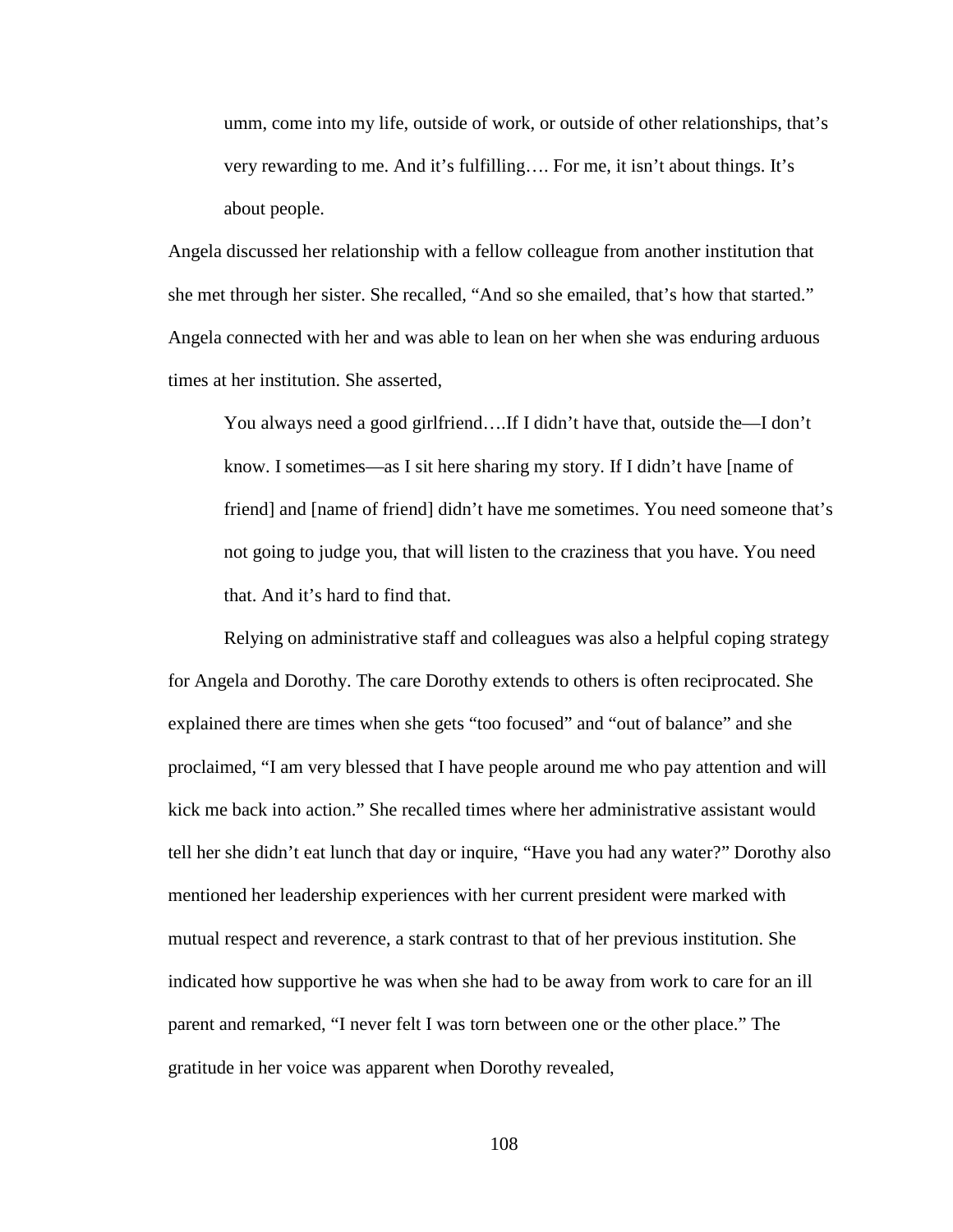He chastised me a little bit because last year I didn't really take my days, off. I was working. He said, "I don't want you in this office on weekends. And you need to take your vacation days." I've done that this year. I've been taking my days. I don't go up there and work on weekends. It's always something I could be doing. But as he said, "your family is important."

Likewise, one of Angela's administrative staff members had witnessed firsthand her hectic schedule and was instrumental in forcing her to set time aside daily for herself. She further explained,

I came in one morning and she was like, "Sit down." I said, "I am in trouble."….But she said, "Eleven to one is blocked off on your calendar." I said, "[name of administrative staff], I can't—." She went, "Dup— don't say anything [makes motion to demonstrate stop talking with hand]." So I just didn't say anything. She had seen me all through these years, she goes, "Eleven to one is blocked on your calendar. I don't care what you do in that time." She goes, "I don't care if you go in that door and you just sing and dance to yourself. I don't care if you take a nap." She goes, "But you're not doing anything from eleven to one.'" She goes, "And you're not doing anything for the first couple weeks and then we'll slowly start to add things." But see that's when our staff went to lunch and sometimes I started missing lunch with them. They would come in and say, "Angela, go to lunch." "I can't. I gotta do this. I gotta do that." And she saw that. She—I was not getting—and she said, "You're not getting a break." And it was hard to go away from that. But I needed lunch, I would go eat with the staff. I'd come—and it was great. If I needed to put a meeting up, I could do that. I would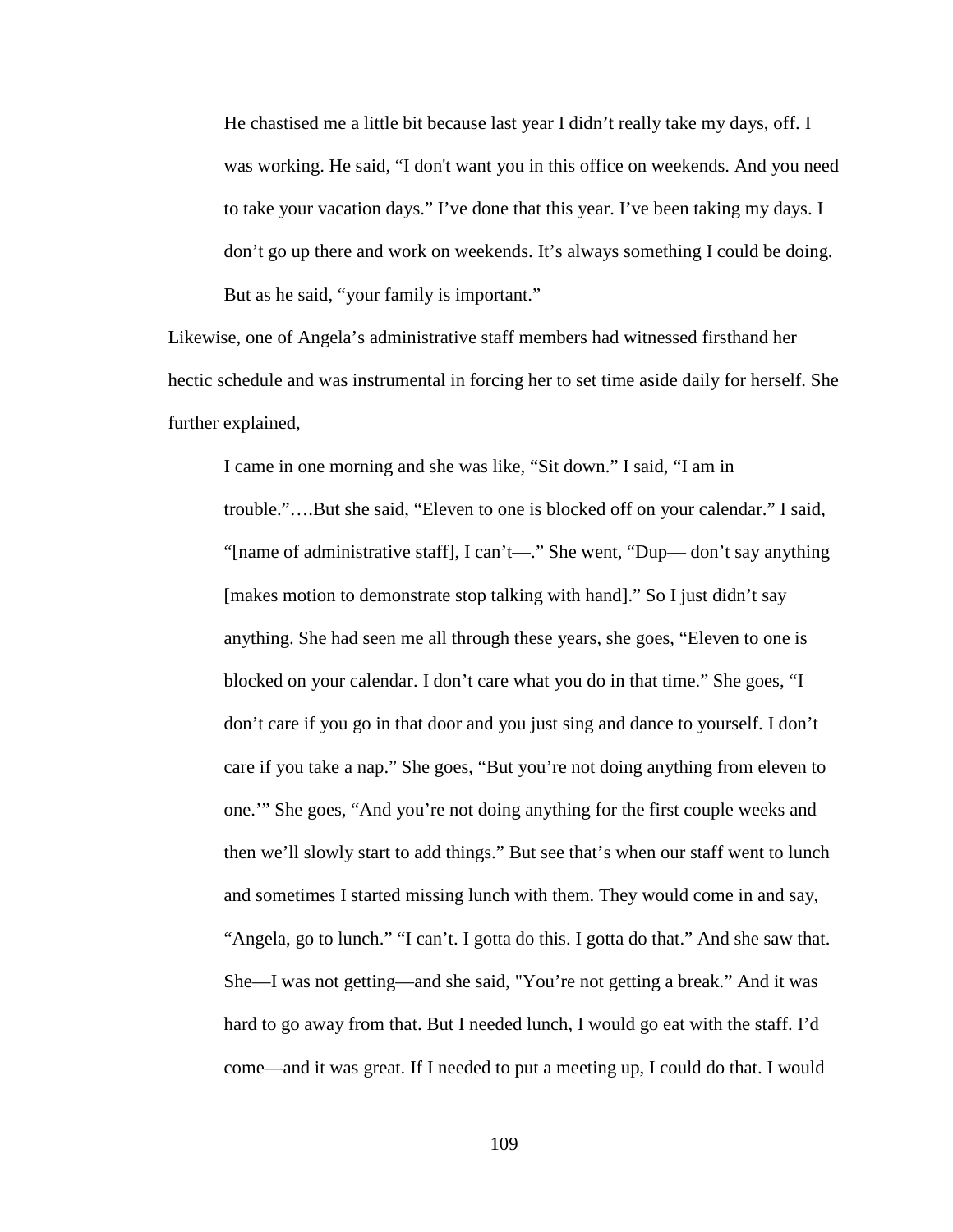check my email and then my door was closed. [Name of administrative staff member] would close my door. "Angela is in there." Or "Dr. Angela is in there. Is it an emergency?" After a while, everyone on campus knew eleven to one was my time. That was my time with my staff, my email, and that was a coping strategy that was kind of forced, but it was the best thing.

All of the aforementioned experiences are significant to the lives of these Black women and provide examples of how their family and friends assume a support role for the participants to cope with their leadership experiences as executive-level higher education administrators. Many of the participant's experiences revolved around their nuclear and extended family. This theme also demonstrated how the participants were able to forge bonds with their colleagues and depend on them for social support.

# **Theme 3: Pursuing Enjoyable Activities**

This theme demonstrated how participants perceived the importance and meaning of pursuing enjoyable activities as executive-level higher education administrators. Personal maintenance activities and varying forms of entertainment were described by the Black women as ways to escape their realities. While all the participants recognized balancing their professional and personal lives was a bit challenging, they still discovered ways to seek enjoyment.

All of the participants discussed physical activities and how they engaged in different forms for their health and wellness. Although she described having "a love-hate relationship" with her trainer, Dorothy does "work out twice a week." Claudette shared, "I exercise or think about exercising. My husband and I, we walk a little bit and that kinda thing." Bridget works out and commented, "I have a bike and when the weather is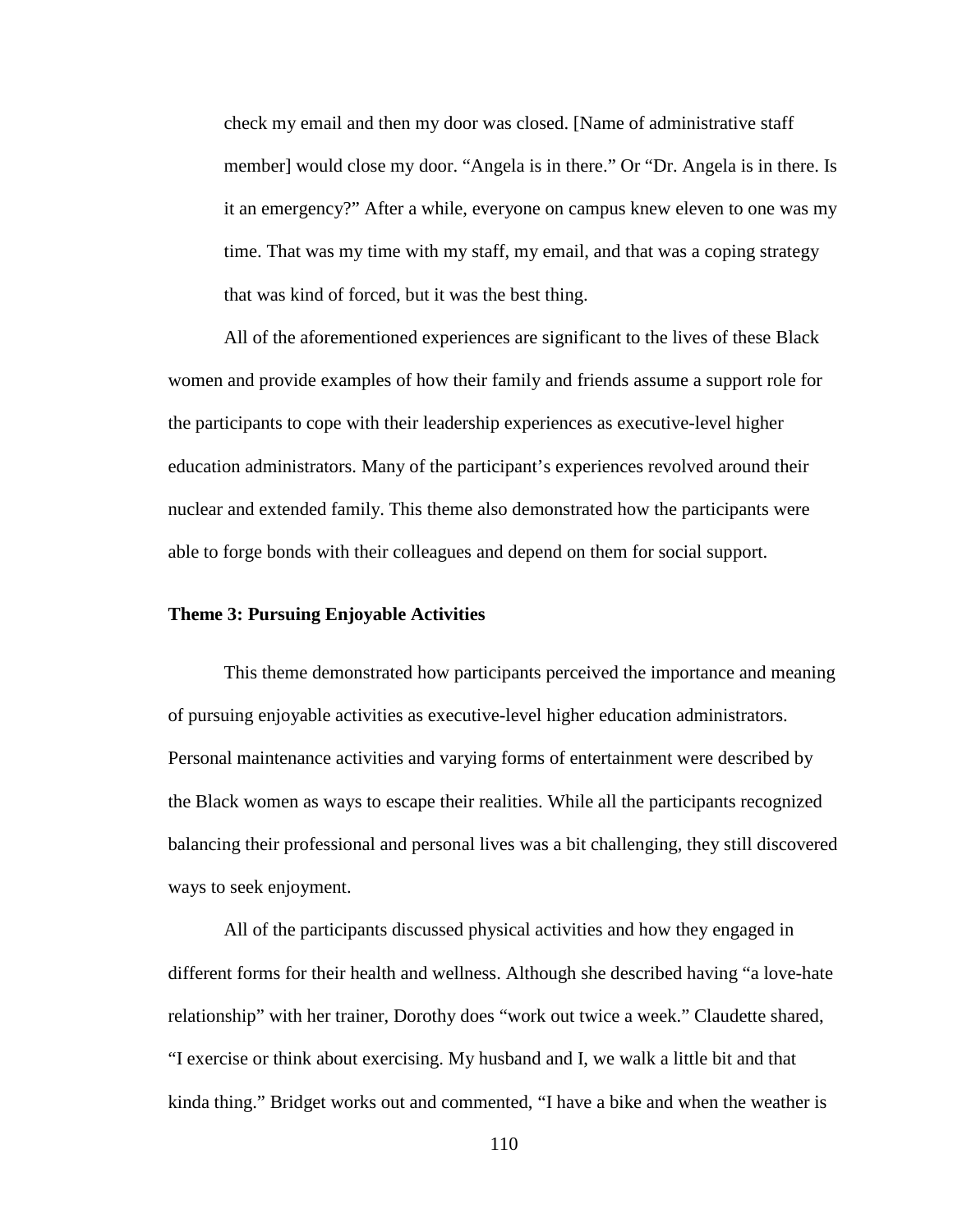nice, I will ride that." She also shared that since leadership was currently transitioning within her college and because her workload would not be as hectic, she was contemplating bringing back an old tradition of hers. She expressed,

I have a friend, who's a professor, and we used to do [exercise class] one day a week. And we leave, it was a 10 o'clock class and I always get to the office at 7 o'clock. For me, leave in the middle of the day, go do [exercise class] with her. We'd go to lunch after, it would be kinda a whole thing. I think maybe I'll just start doing that again.

Angela recognized she had gained weight after leaving her position as dean citing she did not recognizing how active she was in her previous role. She stated, "I didn't realize how much working out played into that until I gained the weight. That's why I mentioned that, until I gained the weight. I have gone back to that. I've gone back to working out." Angela noted playing golf was an extracurricular activity of hers that she enjoyed as well.

The majority of the participants also divulged details about other activities and outlets they participate in with self-care in mind. Bridget named Netflix, a book club, a quarterly gourmet club, and her children's activities and sports events were all outlets she turned to when nurturing her personal well-being. Claudette is very in tune with her emotions and commented "I'm always trying to sense, how am I feeling? Am I feeling stressed? Am I feeling tense? 'Cause sometimes I, you can feel it." Claudette counters these feelings by disconnecting. She referred to a song "Window Seat" by singersongwriter Erykah Badu and recited some of the lyrics,

She sings this song, "Can I get a window seat? Don't want nobody next to me. Just want a ticket out of town to look around." I sometimes even sing the words to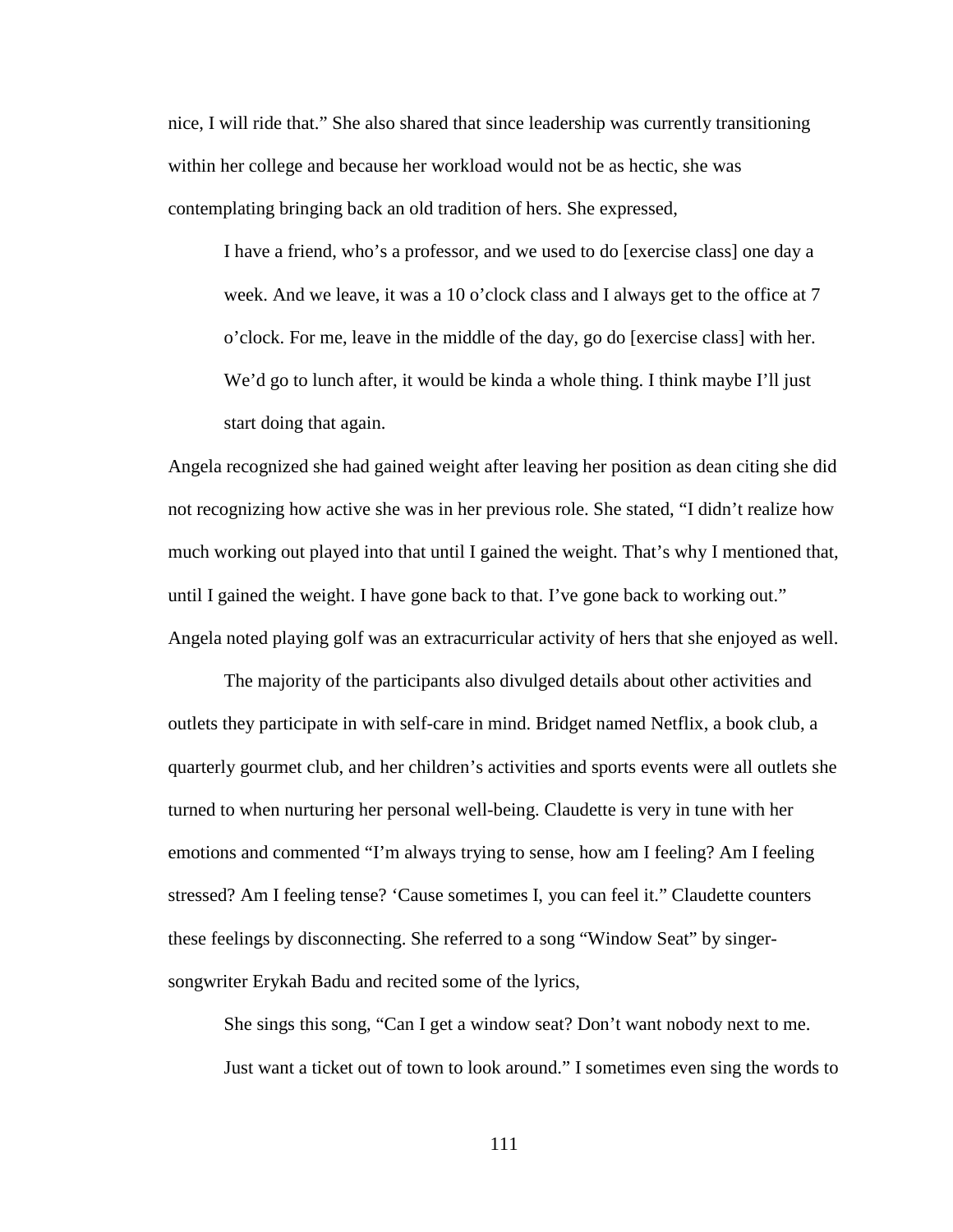that song. 'Cause sometimes you need a window seat. You just need a ticket out of town to get away. I'm always mindful of when I need to do that.

In addition to getaways, some other ways of disconnecting Claudette mentioned throughout the interview were laughing, having fun, and not taking herself so seriously. Dorothy stated she intentionally looks for activities and places that will help her to relax. She mentioned her and her husband "take a vacation together every year, usually ten days" and have went on cruises to a number of locations. Other places Dorothy values are those rooted in Black culture. She recalled a time her and her husband attended an African American celebratory talent show on her institution's campus. Dorothy was enthralled with the students' dancing, spoken word, and singing performances. She remembered declaring to herself after that event, "I need more Blackness in my life." Dorothy goes on to say,

Because that to me is self-care. I need to be around my people. That's why church is important to me. Because I can. That's why [name of local Black-owned restaurant] is important to me because it is a reprieve from the world that I have to walk in.

The theme Pursuing Enjoyable Activities provided a discussion of the hobbies and interests the Black women depend on to provide them some respite from their lives as executive-level higher education administrators. As discussed, the participants engaged in physical activity as a practice to encourage their mental health. The Black women also described other pleasurable endeavors, such as traveling and attending events, they incorporated into their lives as a means of self-preservation.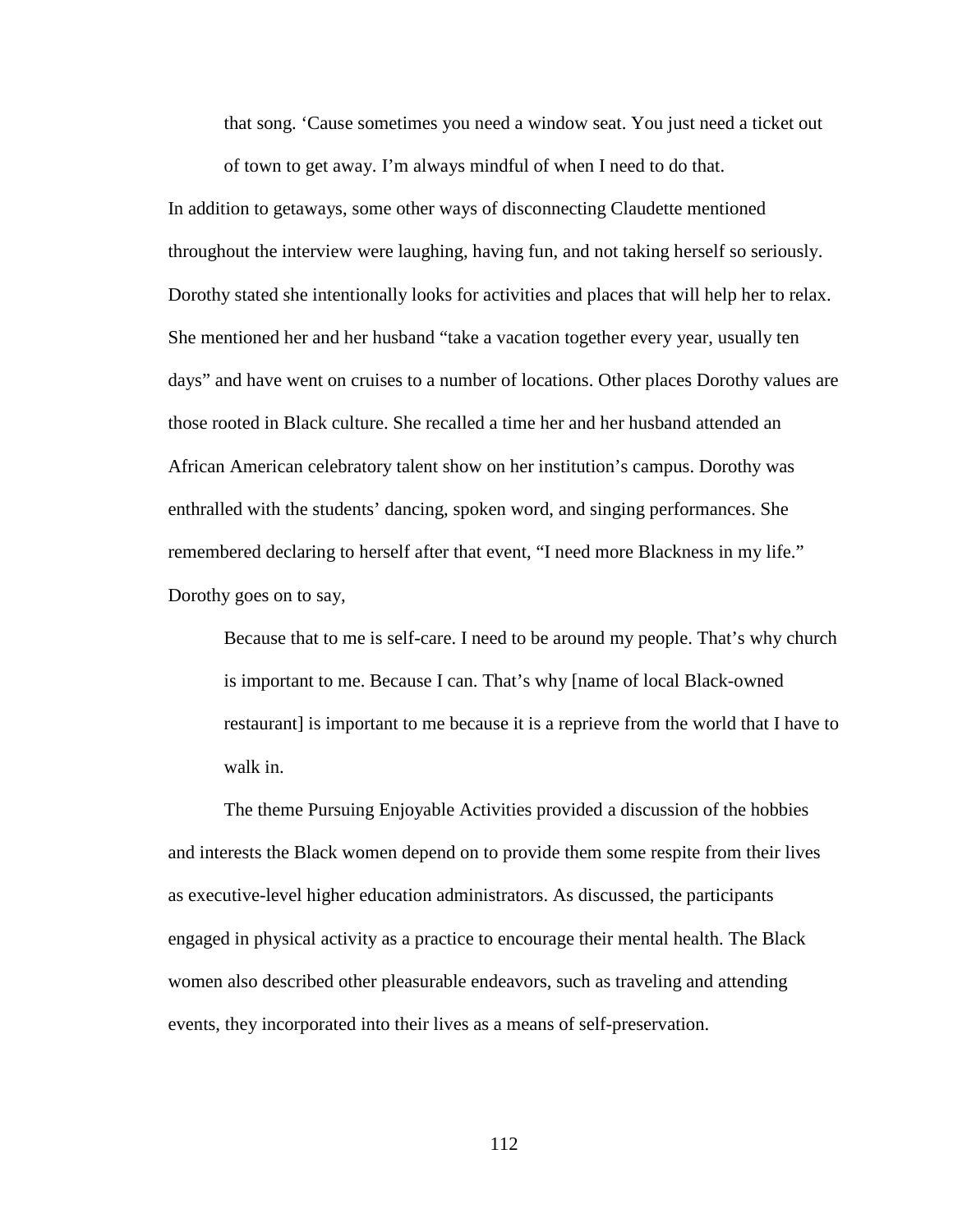#### **Summary**

Four Black women who held executive-level higher education administrator positions at PWIs participated in the research study which sought to explore their leadership experiences. The researcher conducted face-to-face interviews with each participant. Also collected was a relevant document provided by one of the participants, which was reviewed by the researcher along with researcher generated documents. Following the phenomenological approach to data collection, findings from the interviews and documents revealed five themes that answered research question number one. Three themes were identified from the relevant invariant constituents for research question number two. The themes depicted the essence of the research participants' experiences, which as described by Moustakas (1994), is the development of "a unified statement of the essences of the experience of the phenomenon as a whole" (p.100) and is the final step in phenomenological analysis. Moustakas (1994) asserted the understanding of a common phenomenon is not fully exhaustive and the essences of an experience is representative of a particular time and place from the vantage point of the researcher.

The essence describes what and how Black women experienced the phenomenon of executive-level higher education administration at a PWI and their coping strategies, as guided by the research questions. The participants' development of their own personal brand informed their leadership identity, which was a reflection of their values, beliefs, and mindset. Through contrasting experiences, the participants' identified situations that challenged their authentic self, but the commonality was them preserving their selfdefined standpoint in spite of those experiences. Collectively, the executive-level leaders recognized the advantage of leadership development opportunities. Each participant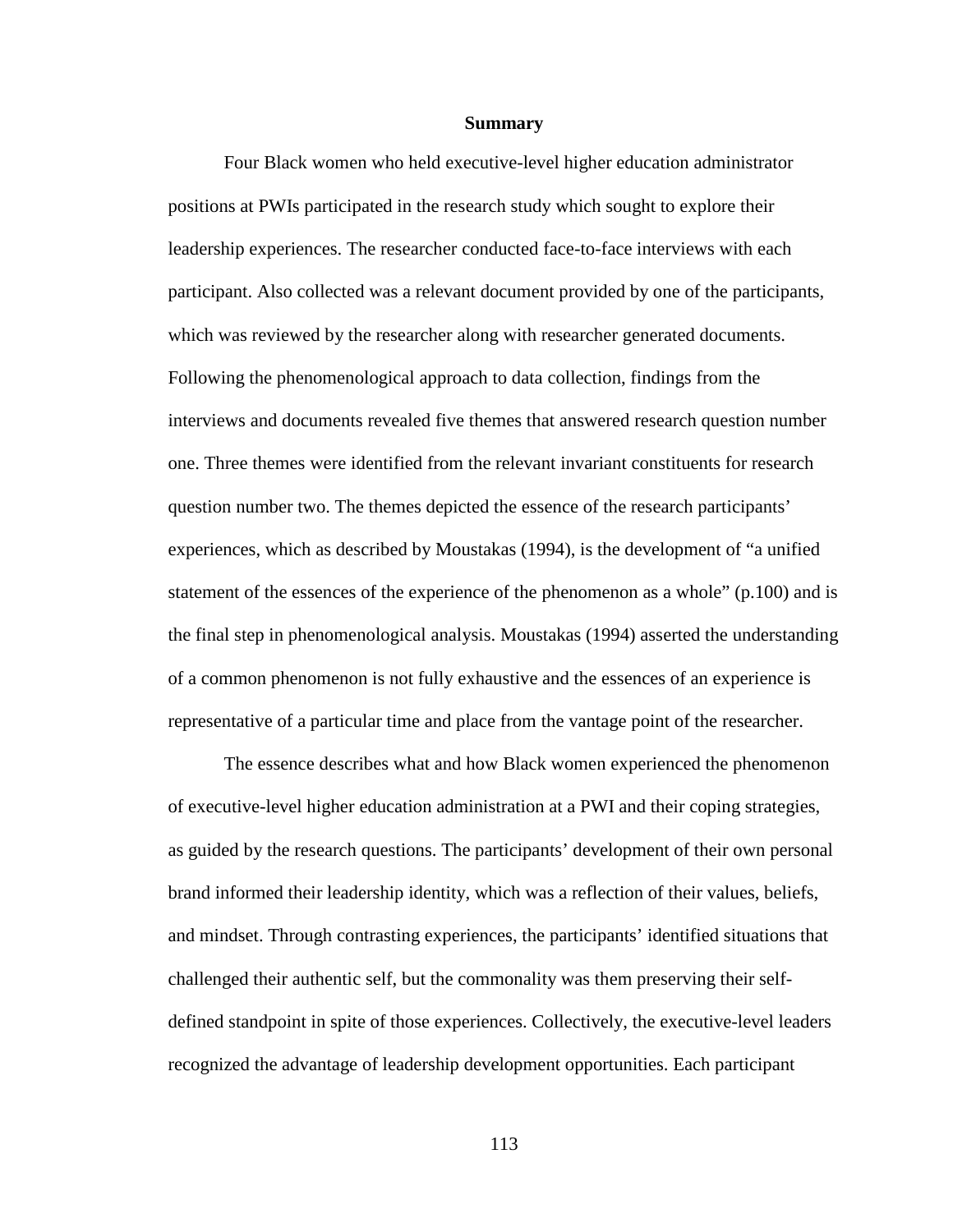invested in and developed themselves, as gaining new knowledge contributed to their professional growth and capacity.

Involvement in organizational politics was stressed by all participants as mandatory. The executive-level higher education administrators were able to formulate strategies, such as influencing others and creating alliances, to maneuver within the political arena of their PWI. The participants' characterized relationship-building at their institutions as necessary for advancing and fostering a sense of community with others. All participants in this study asserted mentoring relationships were influential in their decision to pursue executive-level roles within the PWI setting and persist as educational leaders.

Gendered racial bias and conflict were salient in the leadership experiences of the Black women executive-level higher education administrators. Conjointly, feelings of disrespect and being discounted were evident and manifested from experiences rooted in visibility and racial microaggressions. Collectively, the participants' exuded bravery and tenacity in the midst of unfairness and opposition they endured as executive-level leaders. The universal essence of the participants' coping strategies as Black women in executivelevel higher education administration positions relied on experiences and entities that elicited positive emotional responses. Spiritual connections with a higher being, kinships with family and friends, and gratifying activities were means the executive-level higher education administrators used as escapism and to refuel all aspects of their lives.

Overall, the participants' described adverse situations they experienced as executive-level higher education administrators, derivative of their marginal status within a PWI. When the institutional culture and organizational members were characterized as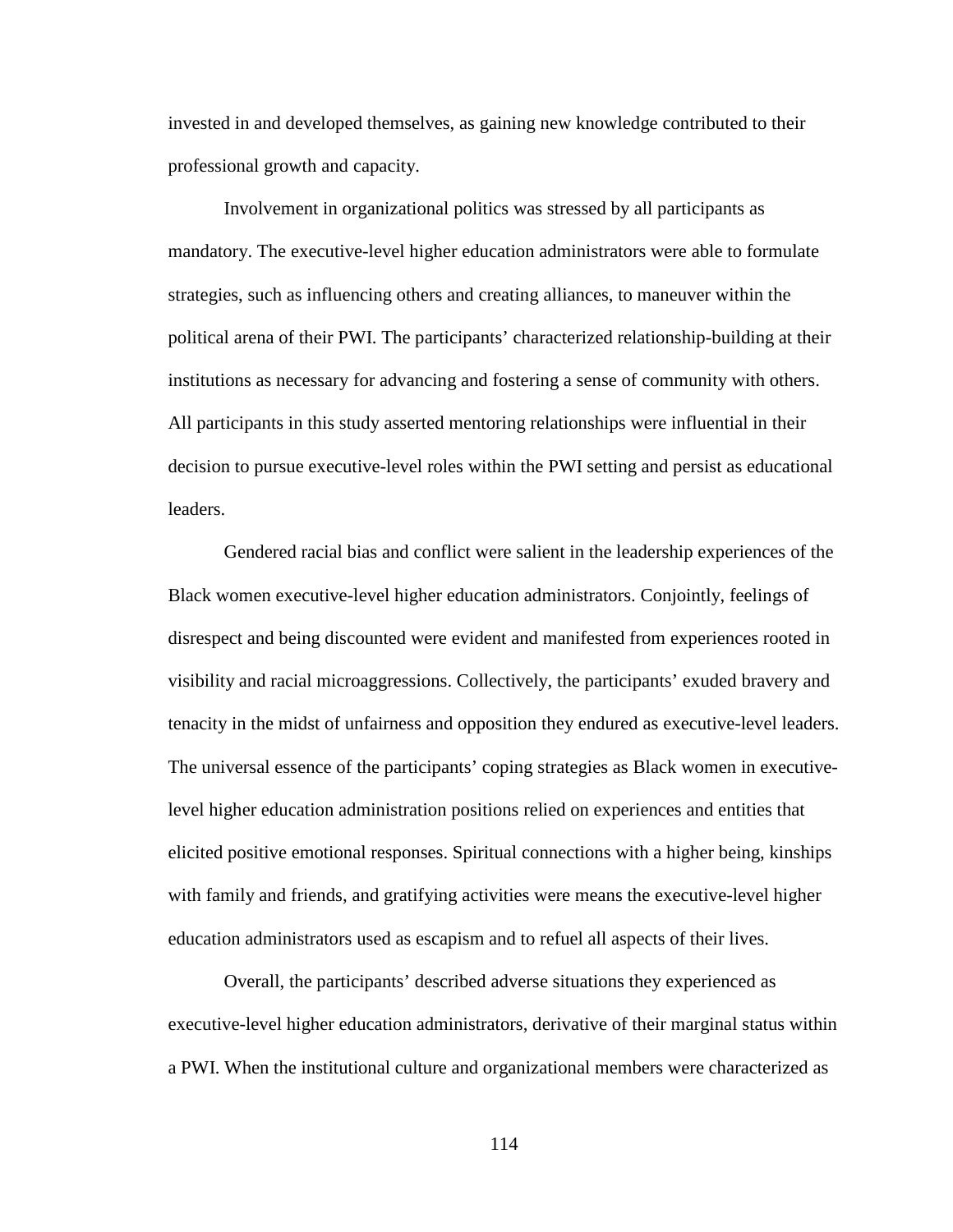inclusive and supportive, the perceptions of the participants' leadership experiences were affirmative. Collectively, the opportunity to be a beacon for change and serve others at their PWI, afforded by their executive-level position, was a driving force for them. The participants were mindful of self-care strategies when a reprieve from leading their institution was warranted. The next chapter includes a discussion of these findings situated within the framework of Black Feminist Theory and the relevant literature about Black women in executive-level higher education administrative positions.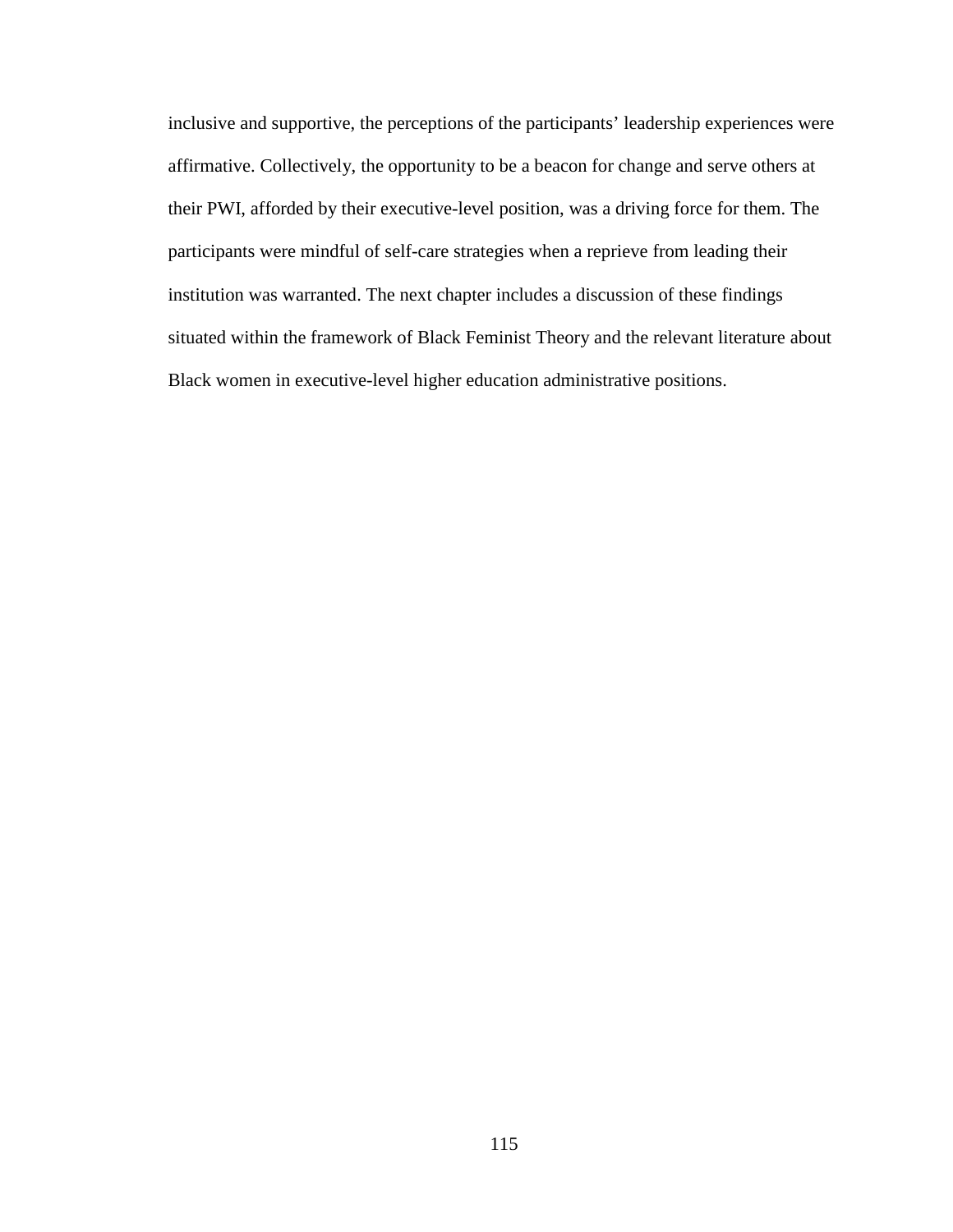# **CHAPTER 5.DISCUSSION AND CONCLUSION**

This research study sought to explore the leadership experiences of Black women in executive-level higher education administration positions at Predominantly White Institutions. The research questions that guided the study are: (1) How do Black women perceive and describe the influence of race and gender on their leadership experiences as executive-level administrators in higher education? and (2) What strategies (if any) do Black women in executive-level administrative positions use to cope with the perceived influence of race and gender on their leadership experiences as executive-level administrators in higher education? In order to answer the research questions, qualitative interviews were conducted and relevant documents were reviewed. This chapter will provide a summary of the study, discuss the findings within the context of the research literature and theoretical framework, and offer suggestions for practice and future research.

### **Summary of the Study**

Although Black women have made strides in attaining executive-level positions, they are still underrepresented in the upper echelon of higher education administration (Gamble & Turner, 2015; Jackson & Harris, 2007; West, 2015). Black women in these top leadership roles, and other administrative levels, at postsecondary institutions face different challenges related to racial discrimination (Jackson & Harris, 2007; Mosley, 1980; Patitu & Hinton, 2003); gender discrimination (Gamble & Turner, 2015; Jackson & Harris, 2007; Mosley, 1980; Patitu & Hinton, 2003); mentoring and networking relationships (Barksdale, 2006; Davis & Maldonado, 2015); isolation (Patitu & Hinton,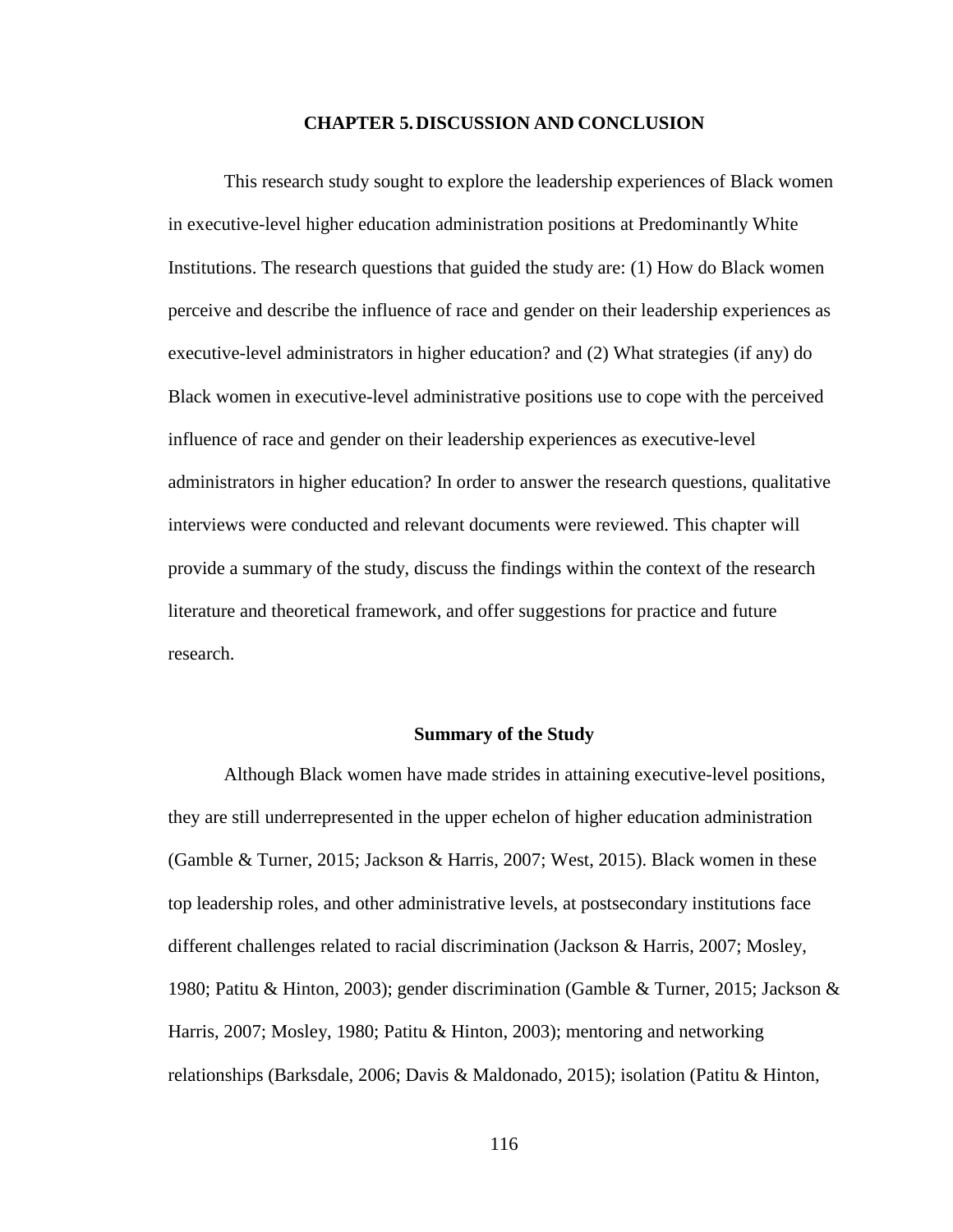2003); tokenism (Mosley, 1980); unequal pay (Jackson & Harris, 2007; Jean-Marie et al., 2009; Mosley, 1980; Wilson, 1989); and homophobia (Patitu & Hinton, 2003). Gender or race are often the focus in terms of discrimination Black women experience (Barksdale, 2006; Waring, 2003), with few studies directing attention to how race and gender interact to shape the experiences of Black women in administrative roles (Davis & Maldonado, 2015; Waring, 2003).

Using Black Feminist Theory to guide the study, the exploration of how Black women perceive and describe their leadership experiences and coping strategies as executive-level higher education administrators at PWIs followed a transcendental phenomenology methodological design. Face-to-face semi-structured qualitative interviews were conducted with four Black women. In addition to the researchergenerated artifacts, one document provided by one of the women was reviewed. From the interviews and the relevant documents, textural (what was experienced), structural (how it was experienced), and textural-structural descriptions (combination of what was experienced and how it was experienced) for each participant were created. For the first research question, five themes were identified after analyzing the data: Knowing Who You Are, Developing as a Leader, Engaging in the Rules of the Game, Building Relationships, and Navigating Bias and Conflict. Three themes emerged after data analysis for the second research question: Finding Strength through Spirituality, Relying on Family and Friends, and Pursuing Enjoyable Activities. The findings suggested Black women in executive-level higher education administrative positions at PWIs have an understanding of who they are, value professional learning and continuing development, are politically aware and participate in institutional politics, cultivate relationships, brave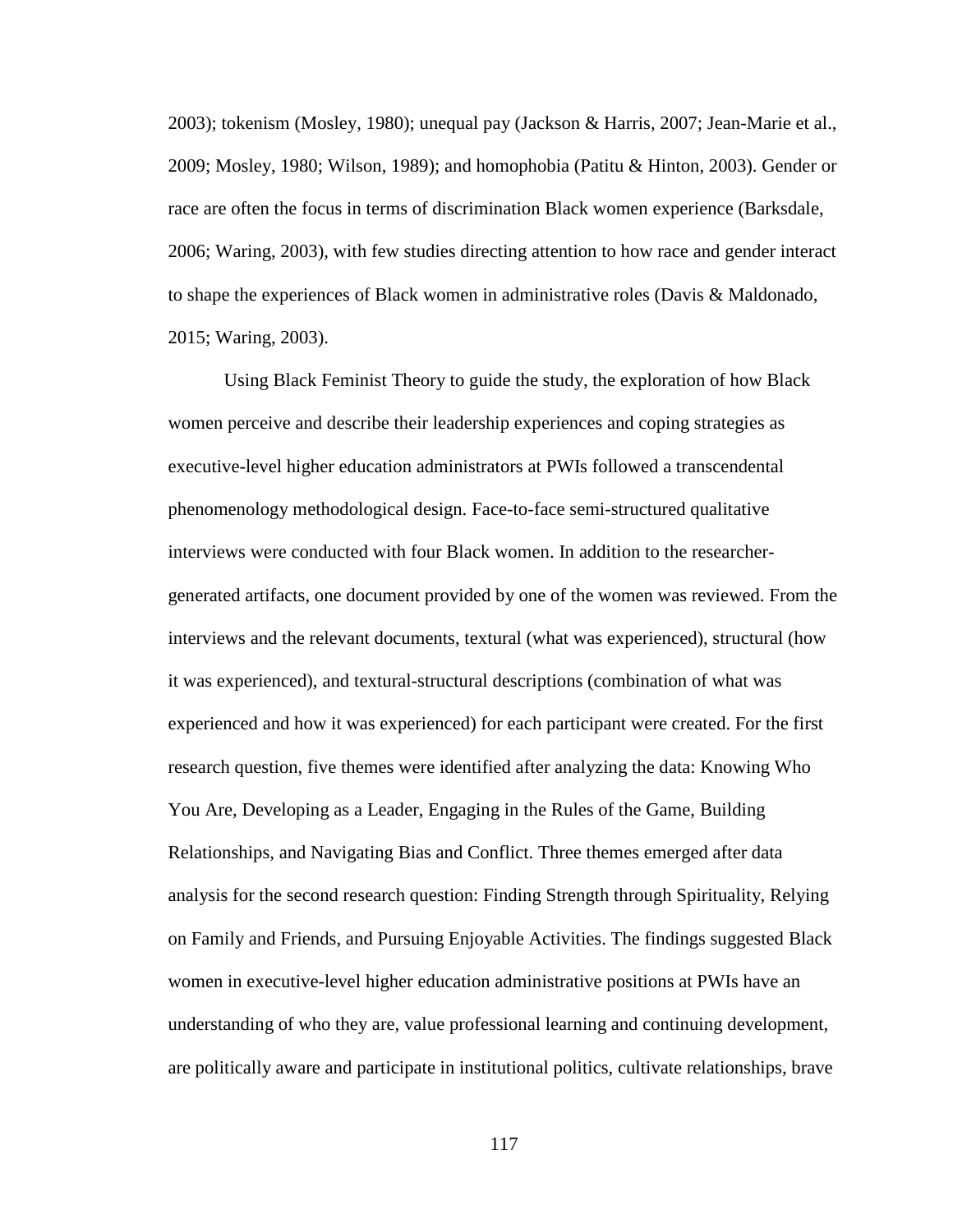through negative experiences, and find strength and comfort from their faith, social support, and other positive means.

### **Discussion**

This section of the chapter will discuss the study findings for each research question, relate the study findings to literature about Black women in educational leadership and Black Feminist Theory, identify contributions to the field, outline study limitations, and provide recommendations for practice and future research.

# **Research Question 1**

When describing their leadership experiences, the Black women offered meaningful details about their lives as executive-level higher education administrators at a PWI. From their distinct standpoint, common themes to answer research question one emerged. While experienced differently for each Black woman, each theme connected their lives and created an essence of experiences as an executive-level administrator within higher education.

# **Theme 1: Knowing Who You Are**

The majority of the participants shared knowing their identity was core to their leadership experiences as executive-level higher education administrators. By knowing their identity, the Black women used that self-awareness to make decisions and determine how they would or would not be treated as a leader. According to the literature, a person's self-identity and beliefs have implications on how they approach leadership (van Knippenberg, van Knippenberg, De Cremer, & Hogg, 2004). For instance, Bridget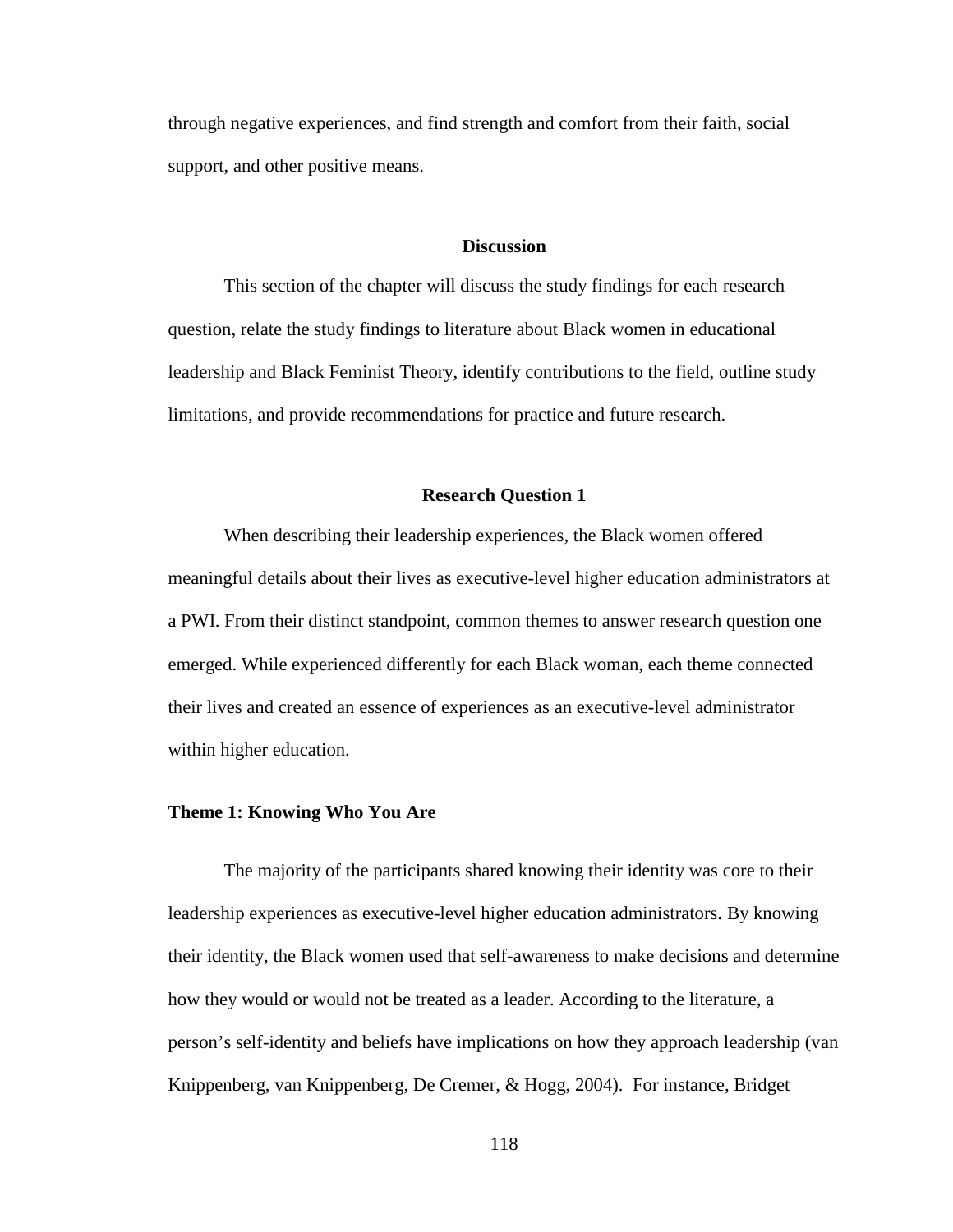valued fairness and used that as a moral compass for how she handled the office situation with one of her staff members despite a colleague's antics and attempts to undermine her authority. This discovery is consistent with Dowdy's (2011) study of Black women higher education administrators' perception of identity and leadership and Henry's (2010) study of Black women in the field of student affairs who stressed the importance of Black women administrators knowing who they are.

The study participants also described not changing who they were when contested was central to how they approached leading within their institutions. Angela and Dorothy indicated experiences in which they perceived required them to change who they were. Both women chose to leave their institutions, which suggests their self-respect and personal worth were more important than their respective positions within their institutions. This finding is parallel to Myers' (2002) assertion that if Black women know themselves, they are able to deal with challenging experiences and maintain images they have of themselves. While Dorothy felt she truly lost herself, she reaffirmed who she was as a person and vowed to never get to that point of conformity again. That newly discovered self-definition gave her the confidence to pursue other executive-level positions, ultimately to a place where she felt valued and appreciated for who she is as an individual and leader. One notable caveat that must be considered is how the participants were able to distinguish whether or not experiences required them to merely adapt to personalities and circumstances or truly change who they were as an individual.

The majority of the participants expressed their personal ideologies originated from serving others and making a change. Claudette described situations in which she would not hesitate to bring issues to the forefront of discussion under the guise of being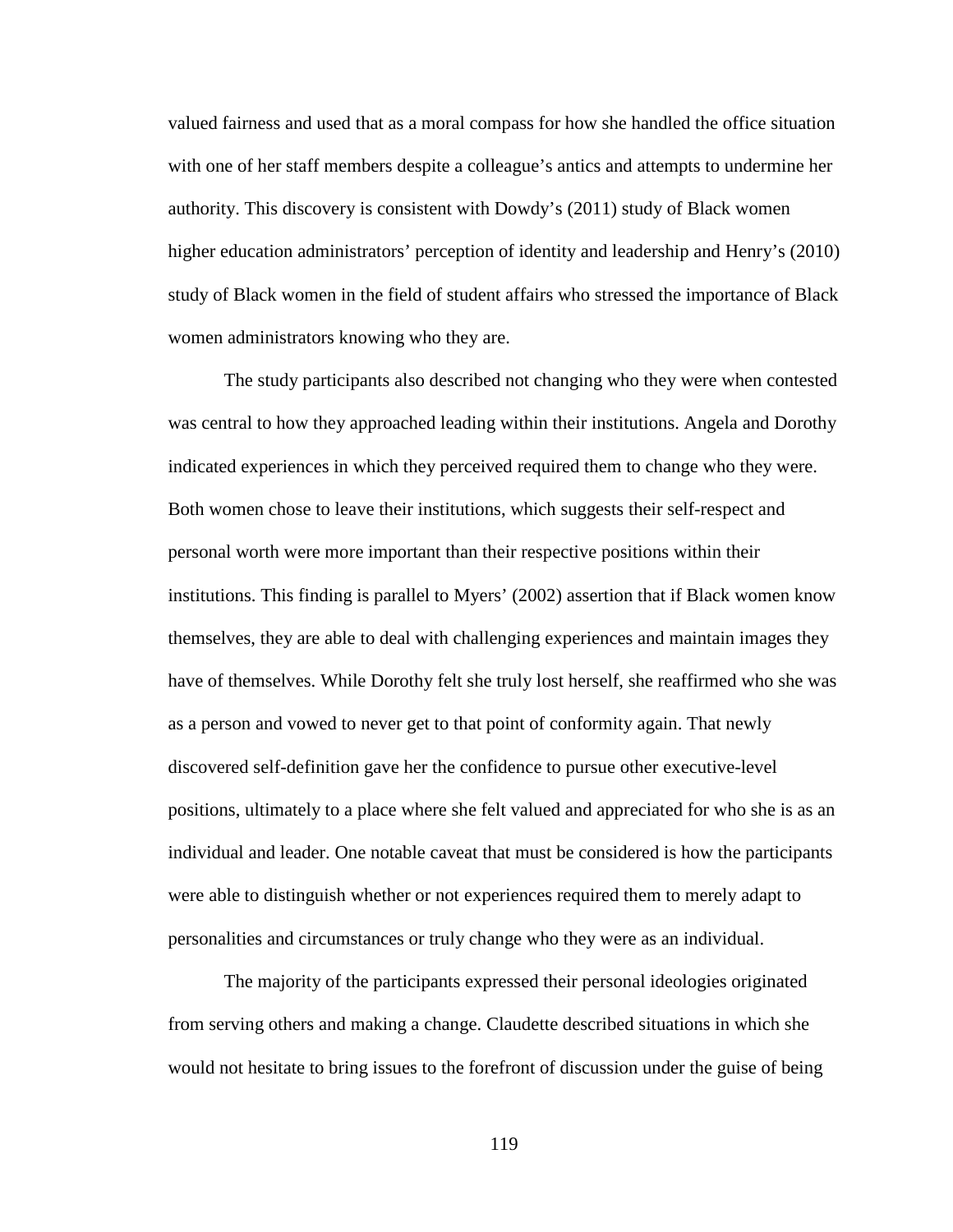"a voice for people who aren't at the table." Using the theoretical framework of BFT, the researcher expected the historical context of Black women's work and longstanding tradition of being in a service role to their communities to influence the participant's leadership style of wanting to be of service to others (Collins, 2009). What is of further interest is how the Black women participants might feel about advancing the causes for others when their needs and interests are not always addressed within a PWI setting. Claudette also expressed she was "blessed to be a blessing" and branded herself a "servant leader." This finding is congruent with the research literature about Black women's approach to leadership and how they intertwine their faith with their interest in serving others (Lewis, 2016). Despite the expression of spirituality being a complicated topic in higher education (O'Neil, 1997), the Black women did not allow that to dissuade how their leadership style was situated within their spiritual beliefs. It is plausible to infer the Black women felt it was their responsibility as a believer to live their religious values within the workplace.

The participants' experiences suggest regardless of being surrounded by a culture that is not their own, the Black women remained steadfast in their truths of what being a Black woman executive-level higher education administrator meant to them. The Black women did not assimilate into the majority culture, but were able to adapt in order to navigate their minority status, which showcased their versatility. Their experiences also suggest a level of leadership cognition that allows them to integrate multiple leadership styles to achieve results as an executive-level higher education administrator.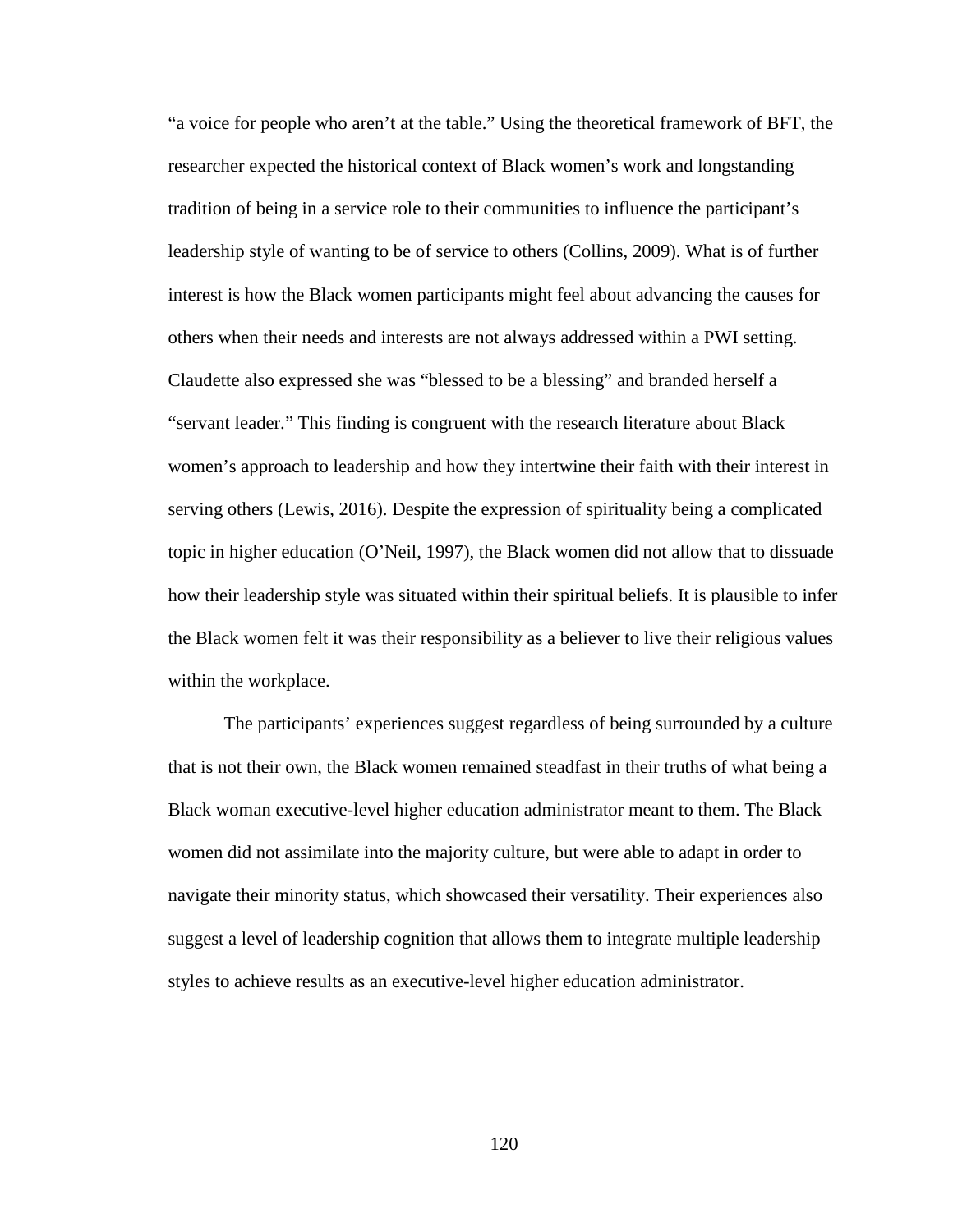### **Theme 2: Developing as a Leader**

The study participants demonstrated identifying and participating in diverse development opportunities for personal and professional growth. The participants attended formal events such as leadership institutes and conferences and completed personality assessments. When Dorothy shared a mentor of her directed her to take the Myers-Briggs assessment, admittedly she learned more about her personality type and honed in on the skills she needed to address to be an effective leader. She described being methodical when attending meetings and pursuing projects by framing how she accomplished tasks within the context of her weaknesses and strengths. Dorothy also shared she had plans to attend a number of conferences and was presenting a workshop as part of her professional development. Despite not much literature existing about all of the professional development opportunities Black women engage in and take advantage of (West, 2017), the findings of this study support Killian and McClinton's (2012) study that indicated professional development was important from a survey of Black women student affairs professionals and they take advantage of workshops, development seminars, and conferences (Jackson & Harris, 2007; Smith & Crawford, 2007). One of Dorothy's development opportunities was a vice presidents conference and suggests not all professional development is used to advance to higher positions. It is plausible to infer Dorothy recognized this conference was necessary in order for her to maintain a level of continued competency of her position as vice president. This finding extends the report that Black women administrators seek out avenues to develop their leadership skills often in sole preparation for advancement (Jackson & Harris, 2007; Smith & Crawford, 2007).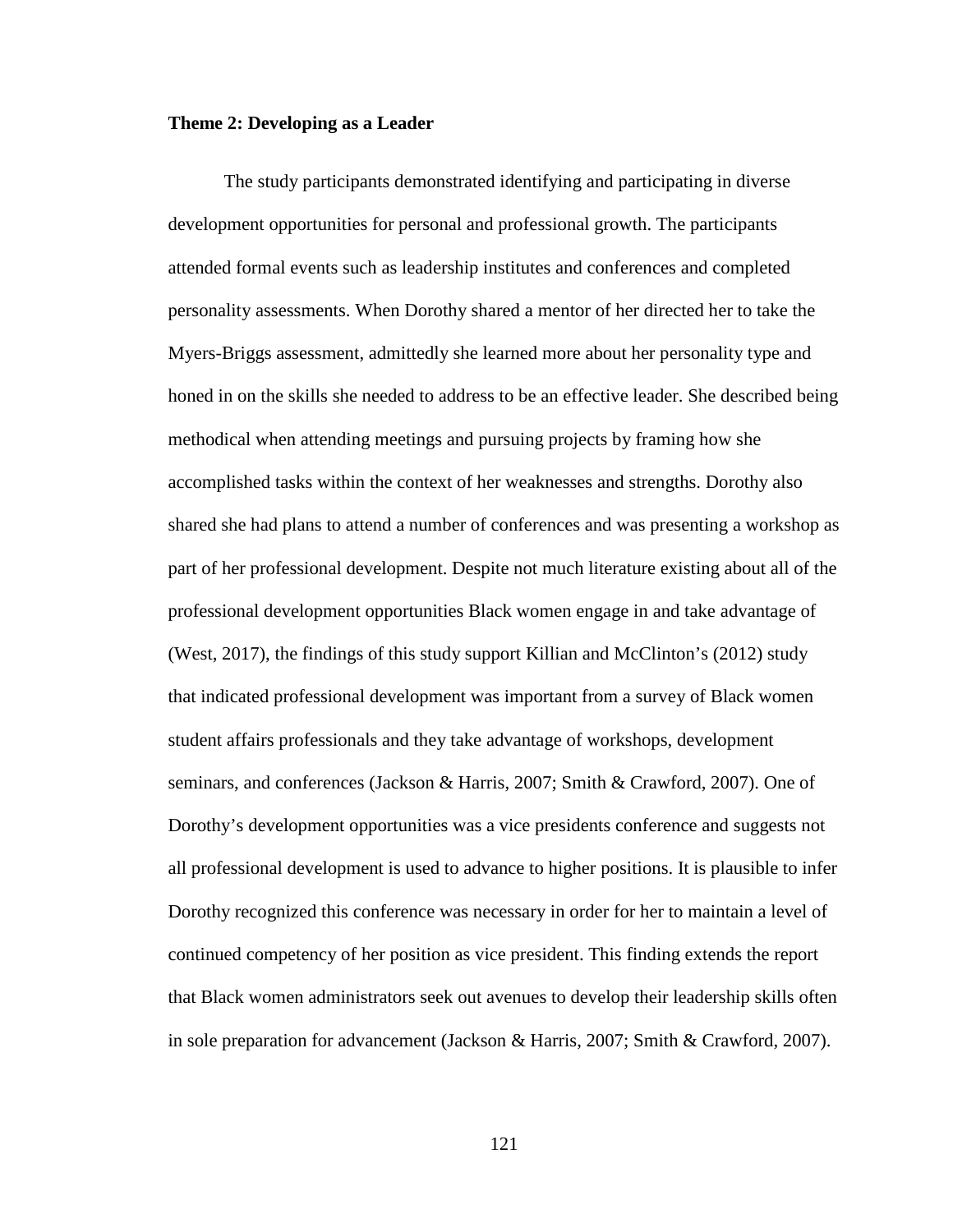Additionally, this research study found developing as a leader occurred informally as demonstrated by Claudette, who disclosed she shadowed people. Because of Claudette's longevity within her institution, she knew she had to communicate her growth occurred from beyond her institution. Being able to shadow another leader and learn hands-on from someone else in the field gave Claudette a competitive edge when interviewing for an advanced position within her institution. This finding is consistent with Smith and Crawford's (2007) discovery of Black women pursuing non-conventional ways to professional development, such as casually observing others to learn what to do and not to do as a higher education administrator.

The majority of this study participants expressed professional development was a personal responsibility and revealed using institutional resources to attend and participate in external and internal development opportunities that were valuable to their professional growth. According to the data, the majority of the Black women in this study indicated their institutional leaders recognized their potential and expressed willingness to devote resources to develop their leadership skills, similar to findings reported in DeFrantz-Dufor's (2007) analysis of Black women's experiences as American Council on Education Fellows, which found institutional leadership encouraged and supported the participants to apply for the leadership program. Bridget expressed having more than enough financial backing to engage in whatever professional development opportunities she saw fit. She had her own professional development account as well as access to a budget for activities as it related to her associate dean position. The question does arise whether funding for professional development is accessible and equitable depending on the locality of the position, either within Academic Affairs or Student Affairs.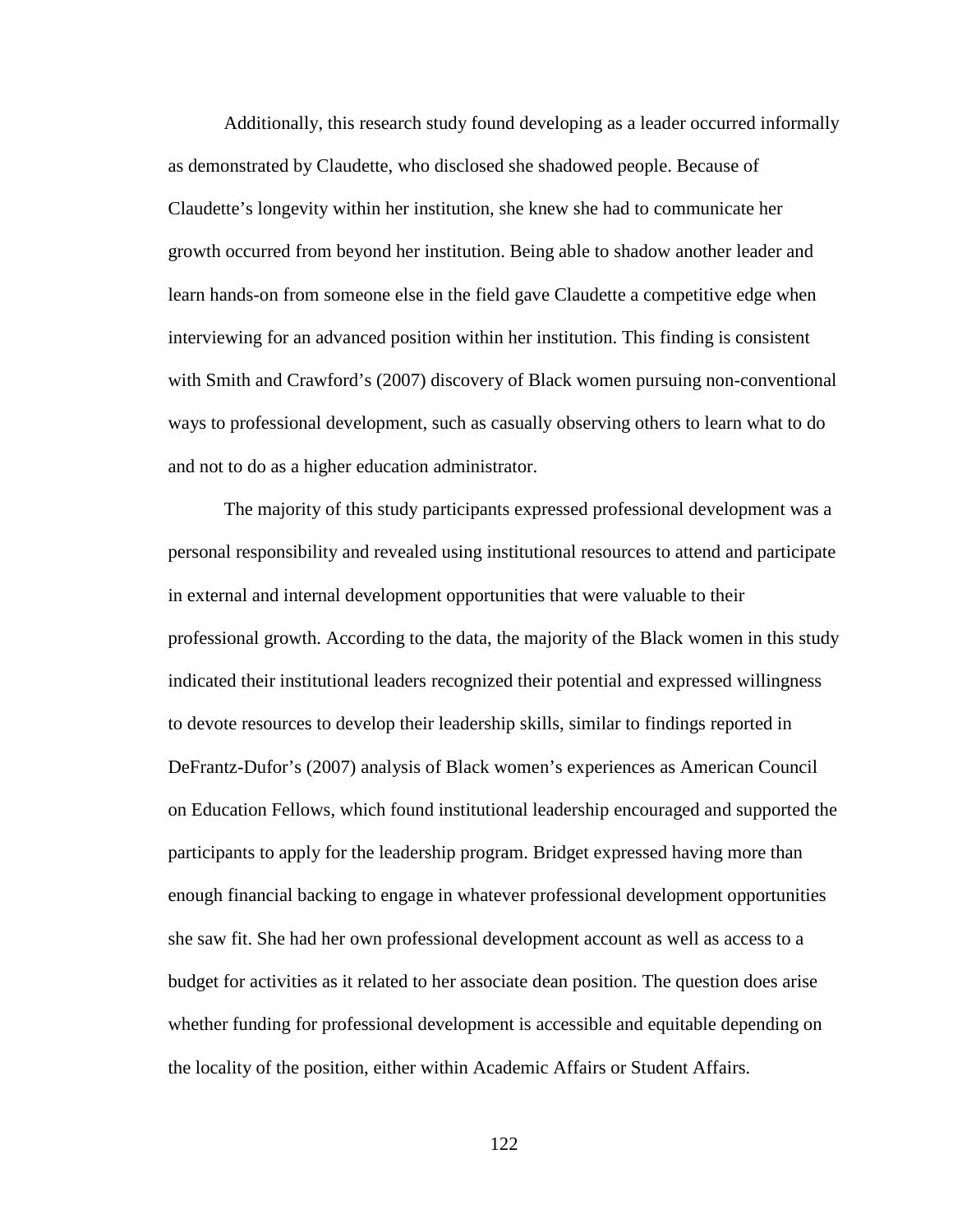Considering Black women's presence is often saturated within the division of Student Affairs (Glover, 2012), this has the potential to negatively impact the likelihood of Black women pursuing and engaging in professional development activities. And it could shed light on the limited experiences Angela shared.

The participants deliberately examined how different professional development pursuits would encourage their growth by expanding their knowledge base, improving how they lead, or, assisting with job advancement. This commitment to lifelong learning and professional development from the Black women in this study is demonstrative of a core theme of Black Feminist Thought. The study participant's pursuit of education is a form of activism as recognized by BFT (hooks, 1989). From the days of chattel slavery, Black people were considered inferior in terms of intellectual capacity (Davis, 1983; hooks, 1989). Yet Black people, especially Black women, used education as a vessel to empower themselves (Collins, 2009). Because of this historical context, it is reasonable to infer that Black women continue to hold onto this sentiment of using education as a way to embolden themselves in a space, such as PWIs, where their existence is often challenged and disregarded.

# **Theme 3: Engaging in the Rules of the Game**

This study found that the Black women in executive-levels of higher education administration recognized the necessity to utilize strategies to play politics within their organization in order to align with the majority culture. Angela was adamant that she had to put in the extra effort of participating in workplace politics because her status as a Black woman put her at an unfair disadvantage within a PWI. This finding aligns with Davis and Maldonado's (2015) report that Black women have expressed an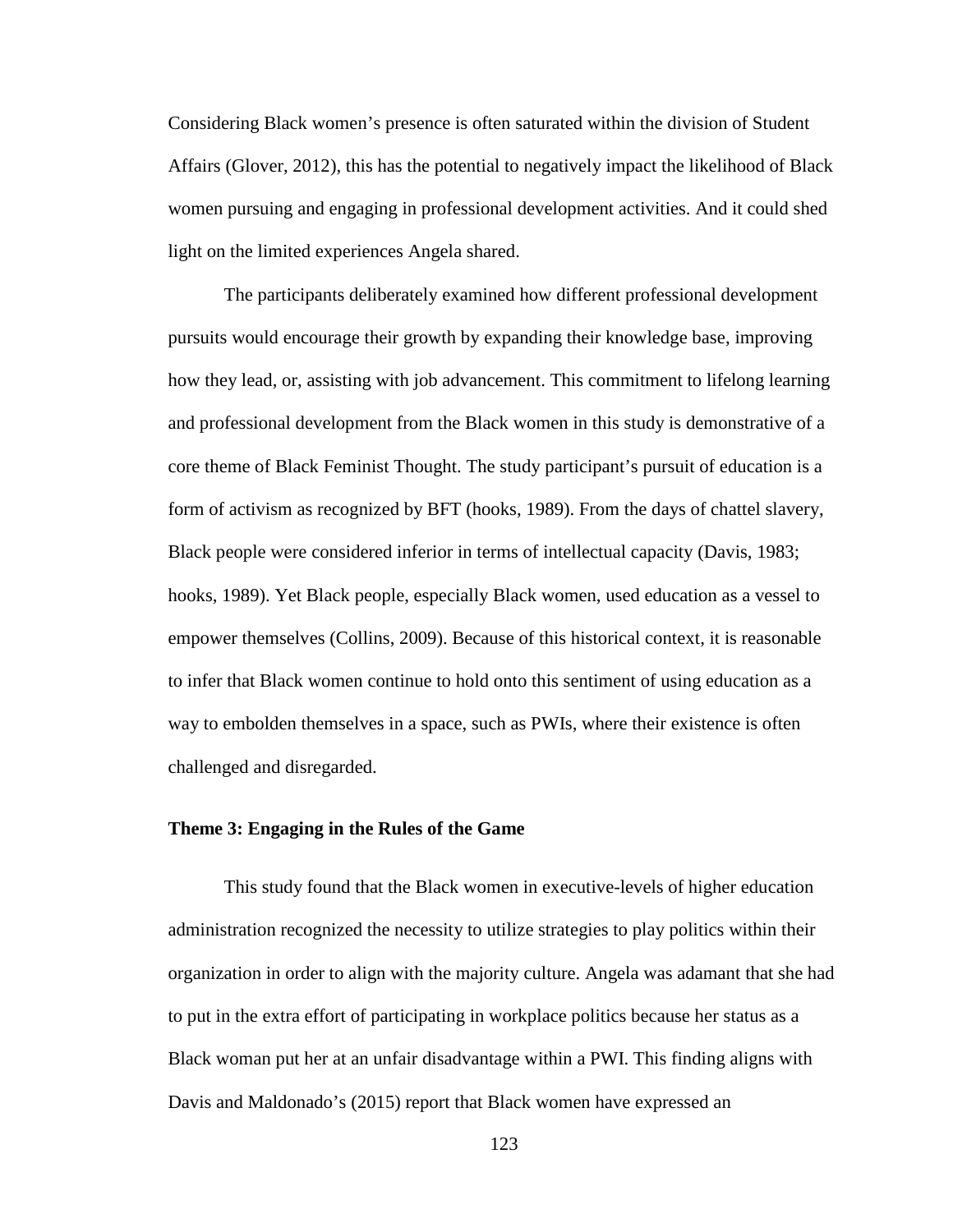understanding that they should not dwell on the unequal playing field in higher education because it will never be equal; but they should develop strategies to enhance their abilities to operate as an administrator in a bureaucratic institution. Results from this study indicated the participants admitted to engaging in workplace politics, yet recognized boundaries they would not cross and upheld their values and beliefs. Bridget professed her colleagues would exercise manipulative behavior to achieve results at her institution. However, maintaining her regard for fairness, she expressed her refusal to use tactics such as yelling, crying, or screaming often required her to travel a more difficult path to accomplishing her goals. This sentiment aligned with findings from Davis and Maldonado (2015) who posited the Black women academic leaders vowed to never conform their standards or ethics when engaging in politics at work.

Creating powerful connections was a notable tactic the participants used to advance their personal agendas or incite institutional change. Dorothy's recollection of her supervisor derailing many of her initiatives when she was provost was succumbed by her ability to collaborate with faculty within her institution to achieve certain goals. She affirmed, "I would get people on board and even if it didn't come out of my mouth, it would come out of the mouth of somebody else and it would get received." Her ability to rally buy-in from institutional stakeholders is analogous to forming coalitions, a political strategy that relies on leaders building groupings of individuals with divergent interests to push forward an agenda (Bolman & Deal, 2013). This finding coincides with Smith and Crawford's (2007) study of Black women administrators who used their influence to corral individuals with shared concerns to produce action. Further, according to BFT, engaging in rules of the game to influence change within social institutions is a form of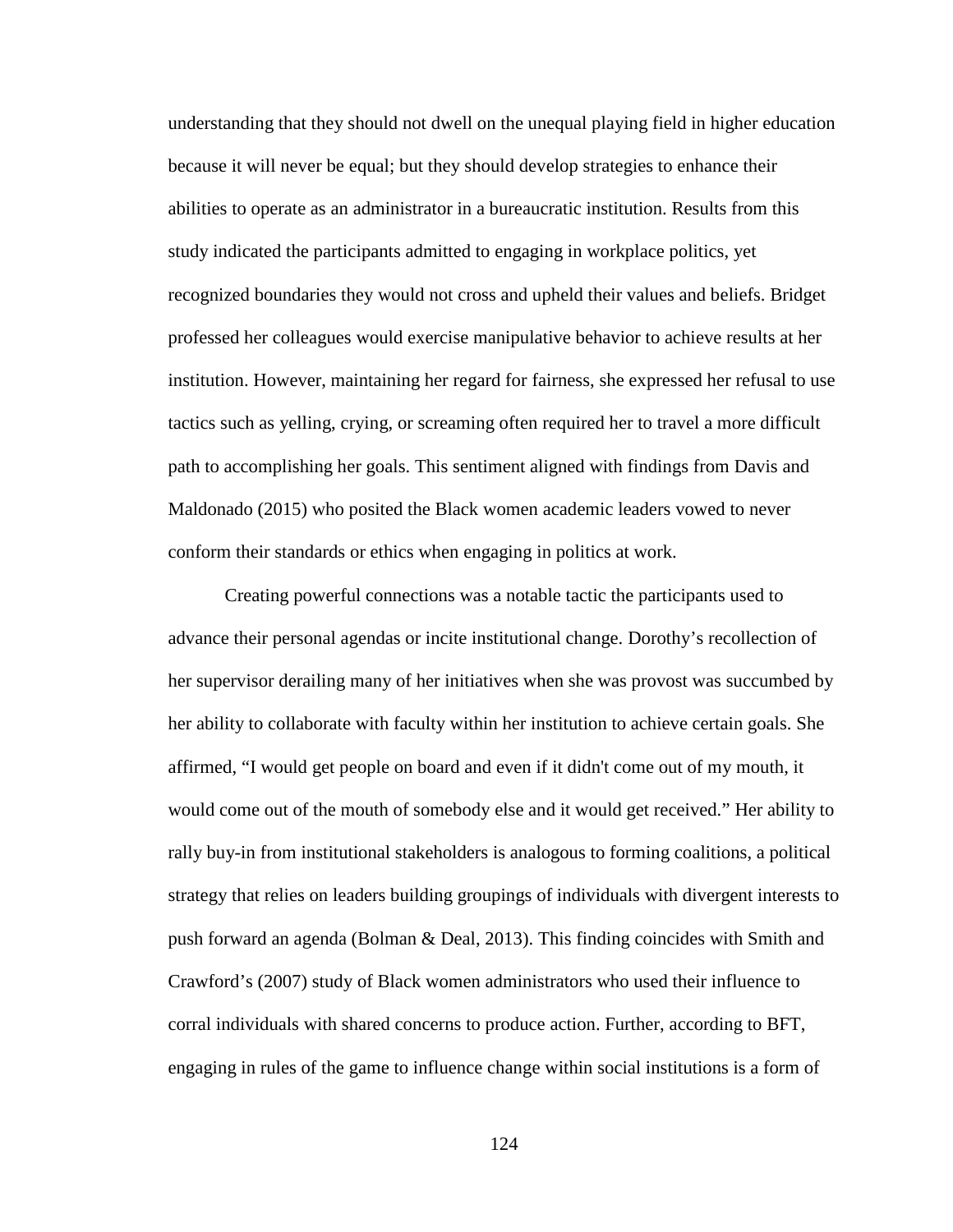activism for Black women, with coalitions being integral to their ability to transform social institutions (Collins, 2009). This study has also shown through their use of political strategies Black women are able to exploit an oppressive circumstance, such as being excluded, to effect the powerful networks within PWIs in some capacity. This is in contrast to the literature that states Black women are isolated from informal networks (Holmes, 2003) and it is often difficult for them to penetrate the powerful 'good ole boy networks' to influence the inner workings of their institutions (Smith & Crawford, 2007).

Results from this study identified Black women executive-level higher education administrators relied on persuasion when attempting to influence institutional operations at their level. For instance, Claudette admitted to having the ear of her president and provost and using that to her advantage to sway their thinking and decision-making. Claudette provided another example of her offering a former supervisor insight and affirming him by saying, "See you already knew, you just needed me to validate it" when he solicited her opinion, realizing she would need his backing for future roles she would pursue. By being savvy with their persuasion, the participants were able to maintain positive rapport with colleagues. This behavior is consistent with the findings from Smith and Crawford (2007) who reported the Black women senior-level administrators in their study used persuasive communication when playing the game to advance their careers.

"Being at the table", as mentioned by Bridget and Claudette, symbolized having the opportunity to incite change at the institution and expressed activism on behalf of the Black women (Collins, 2009). As previously cited, Claudette expressed being able to use her voice for those who were not represented at the table and address not-so-popular issues at any given opportunity were valuable to her as an executive-level higher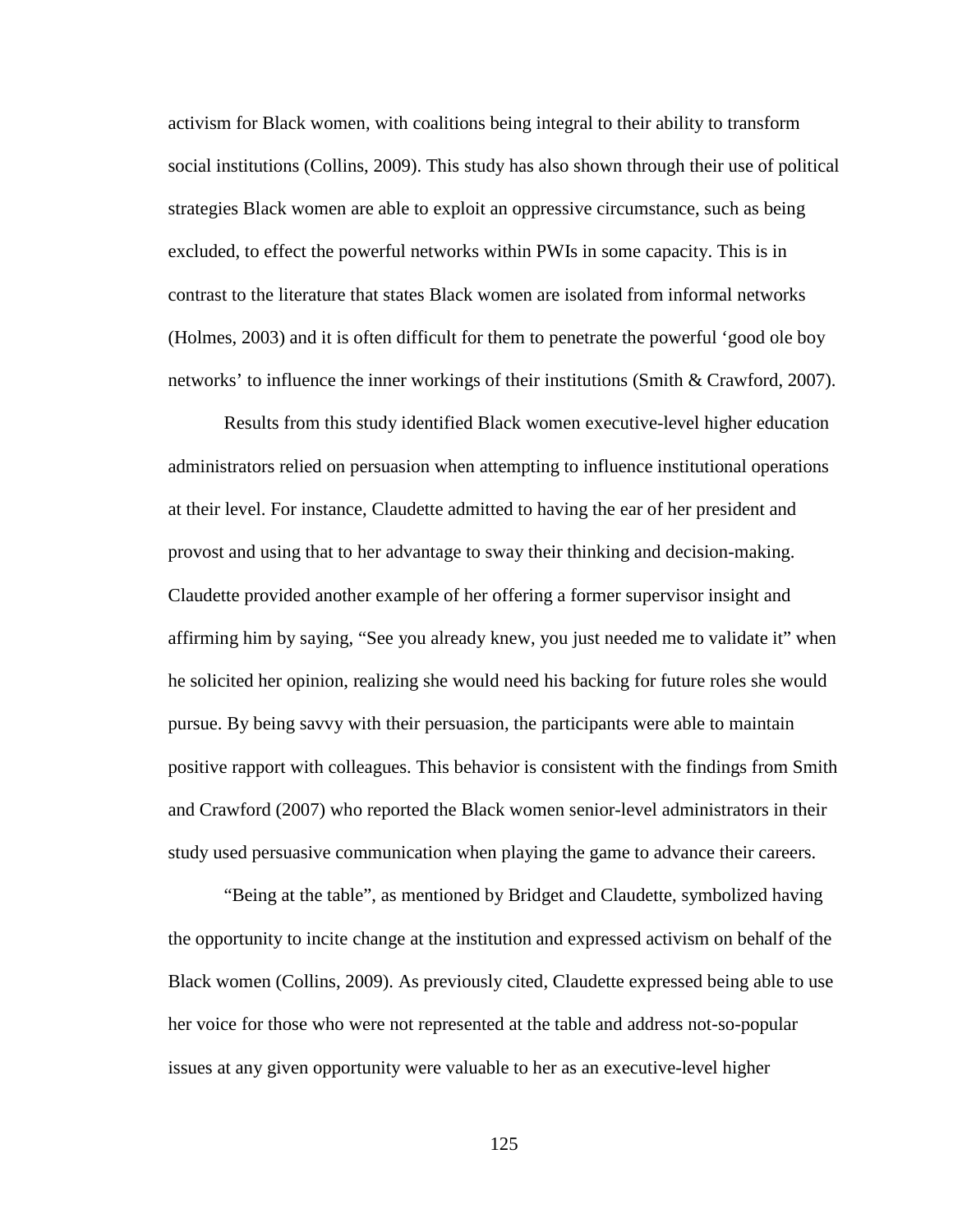education administrator. This finding is consistent with Davis and Maldonado's (2015) study which reported being at the table was suggested as important to politicking for Black women leaders in higher education. Being in a position of authority, as described by Collins (2009), gives Black women the ability to impact policies and processes from the top-down as data in this study shows the participants were able to do. The participants' experiences with engaging in the rules of the game suggests regardless of their positional authority and perceived power, they still had to employ political tactics to accomplish goals at their institution.

### **Theme 4: Building Relationships**

The participants' experiences with building relationships indicates their willingness to connect with others despite holding a marginal status and suggests they understand working in isolation is not beneficial to their leadership experiences or others. The majority of the participants acknowledged the value of relationships to their leadership experiences, which supports Myers' (2002) findings that relationship networks were pivotal to Black women's careers. Dorothy conveyed she was able to nurture a positive relationship with her current president and as a result acquired some sense of belonging and feeling valued at her PWI. This also fostered a sense of empowerment to perform her job. Angela recalled how the faculty at her previous institution embraced her when she began attending their faculty meetings. Being visible and accessible to the faculty spurred inclusivity for her within that realm, as she was added to their meeting agenda, and showed how developing relationships translated to Angela feeling supported by the faculty. The study participants did not express any difficulty in establishing relationships nor did they cite professional bonds as being a barrier to their success. This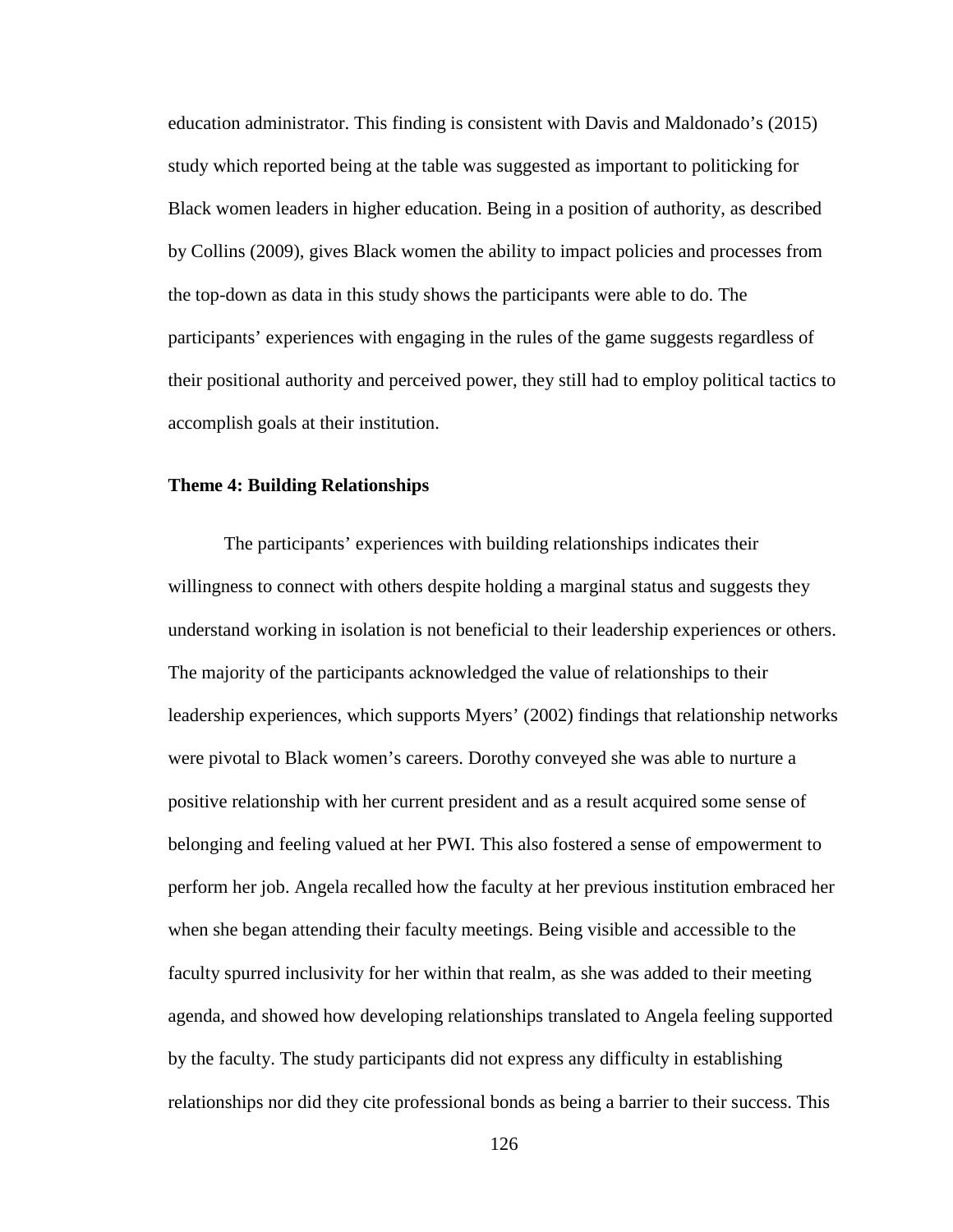finding is contrary to the literature as scholars have indicated Black women considered building a network of relationships a hindrance to their career progression (Barksdale, 2006).

The Black women executive-level higher education administrators in this study indicated they were able to acquire mentors and, in some cases, sponsors, despite research that has concluded establishing these types of relationships are difficult for many Black women administrators (Holmes, 2003). These individuals showed an interest in their success and provided guidance to them along their journey as higher education administrators. Often, this support was not sought out by the participant and they were approached by others. Meaning individuals in positions of power identified the potential within the Black women and expressed interest in fostering their capabilities. Angela described how the president of her previous institution was committed to building her career and, as a result, she was afforded an opportunity for advancement and was appointed to her executive-level position.

The participants' expressed having meaningful relationships with their mentors and described situations in which their mentors provided advice and support to encourage their personal and professional growth. Claudette stated her mentor, who was a Black male, was very candid with her when deliberating with him as to whether or not she would be chosen for her first executive-level administration role. She recalled him saying, "Sister, it's not that you can't do the job. He doesn't want you for the job. You're not getting the job." This level of candor was valuable for Claudette as it made her consider advice that otherwise she may not have received from those not invested in her success. As previously stated, it was a mentor of Dorothy's, a White male, who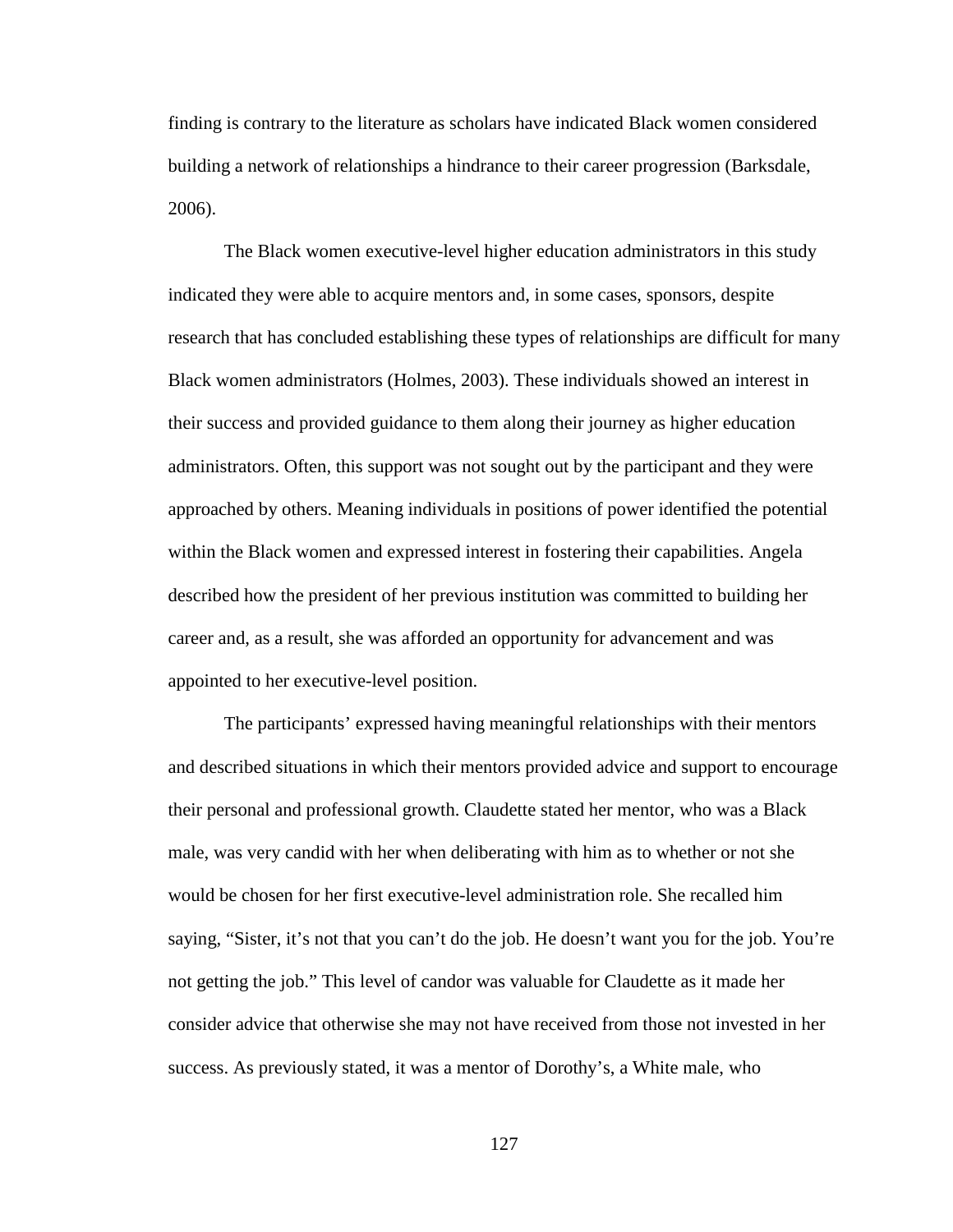encouraged her to be reflective when considering how she administers and this recommendation contributed to her development as a leader. This finding is consistent with Bertrand Jones and Dufor's (2012) study that reported mentors of Black women administrators offered assistance with work-related issues, career advice, and personal development.

As demonstrated with the study findings, the majority of the participants in this study shared experiences with mentors, formally and informally, who were not all Black, which is congruent with the scholarly literature (Gamble & Turner, 2015). White men were identified by the majority of the Black women as individuals who they came in contact with who were willing to mold and guide them while on their career path, similar to what Davis and Maldonado (2015) reported. This finding is likely given White men dominate leadership positions within higher education (Gangone & Lennon, 2014). The question is raised whether the relationship dynamics differ for Black women depending on the race and gender of their mentor.

## **Theme 5: Navigating Bias and Conflict**

The participants perceived some of their experiences as executive-level leaders at PWIs were as a result of bias others had against them. This finding aligned with the literature that Black women higher education administrators are subjected to issues such as racial and gender discrimination (Gamble & Turner, 2015; Jackson & Harris, 2007; Mosley, 1980; Patitu & Hinton, 2003), isolation (Mosley, 1980; Patitu & Hinton, 2003), and tokenism (Holmes, 2003; Mosley, 1980). The oppression the Black women experienced also demonstrates little progress has been made with the representation of Black women in higher education administration as the participants were referred to as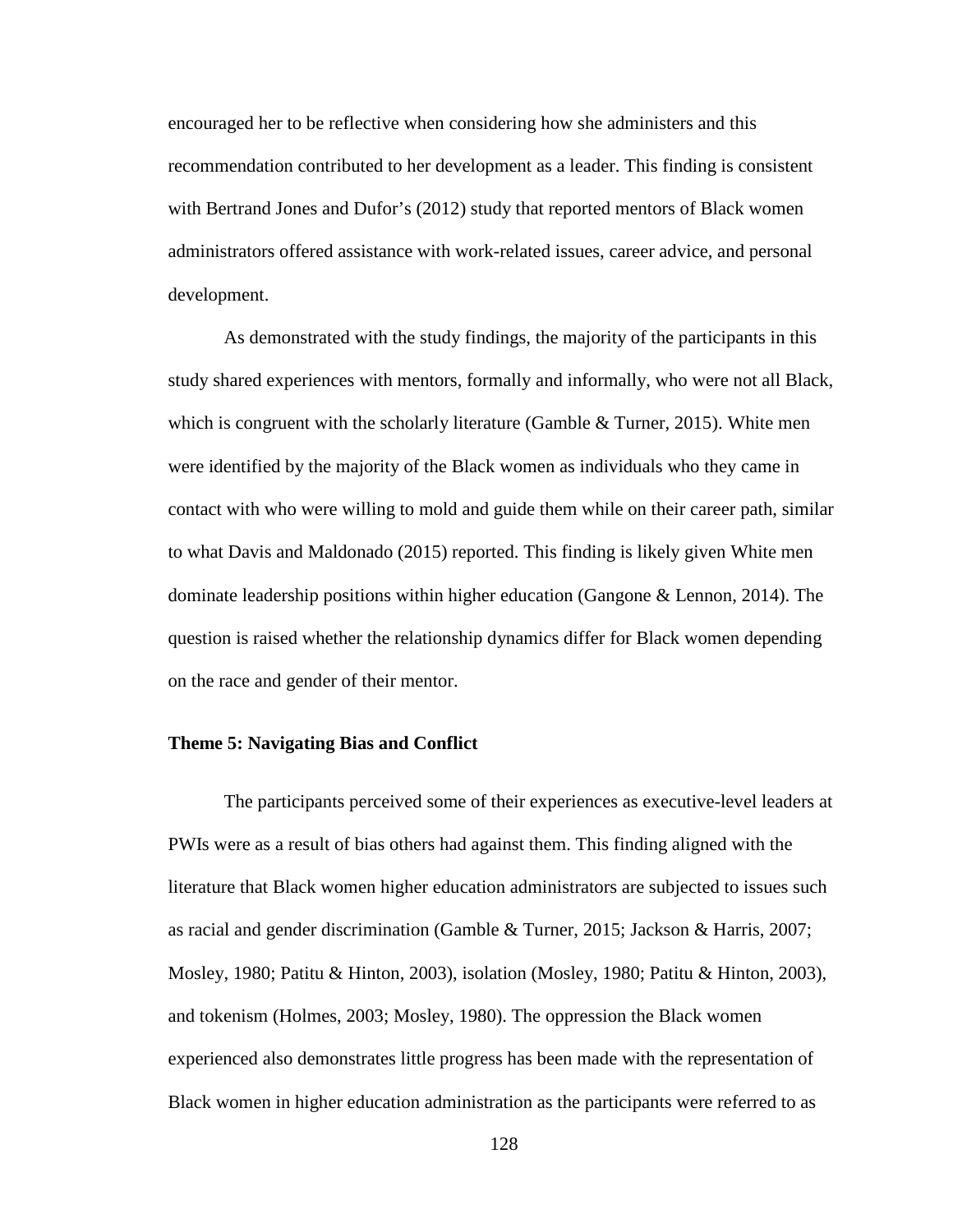"first" in their positions or represented the only Black woman in a senior-level role at their institution, also found in the study conducted by Gamble and Turner (2015). Further, it's indicative of Black women continuing to face adversity because of their race and gender regardless of the executive-levels of leadership they achieve within higher education (Scott, 2016).

While the terminology was not articulated explicitly, all of the participants in this study described negative experiences that were consistent with racial microaggressions (Sue et al., 2007). In addition to blatant racism, scholars have attested Black women administrators at PWIs have confronted racial microaggressions, encounters that are less overt than racial discrimination (Clay, 2014; Mercurius, 2018). The participants found themselves having to endure scrutiny because of their gender and racial identities despite their competencies and credentials. For instance, Bridget reported being told by a White woman colleague that "I've always thought, I've always wanted an administrative role. But it must be nice being an African American woman and getting all of these opportunities because of that." Comments such as this ignore the accomplishments and acumen of Black women and contribute to them being devalued and disrespected. Similar to the data from this study, Holder, Jackson, and Ponterotto (2015) found that although Black women have reached the senior-most positions within their workplace, their intelligence, expertise, and abilities were contested and questioned, often through the racial microaggressions they experienced. What is not clear is how this type of rhetoric may have influenced their self-definition, perhaps by promoting self-doubt in Black women or spurring questions of legitimacy.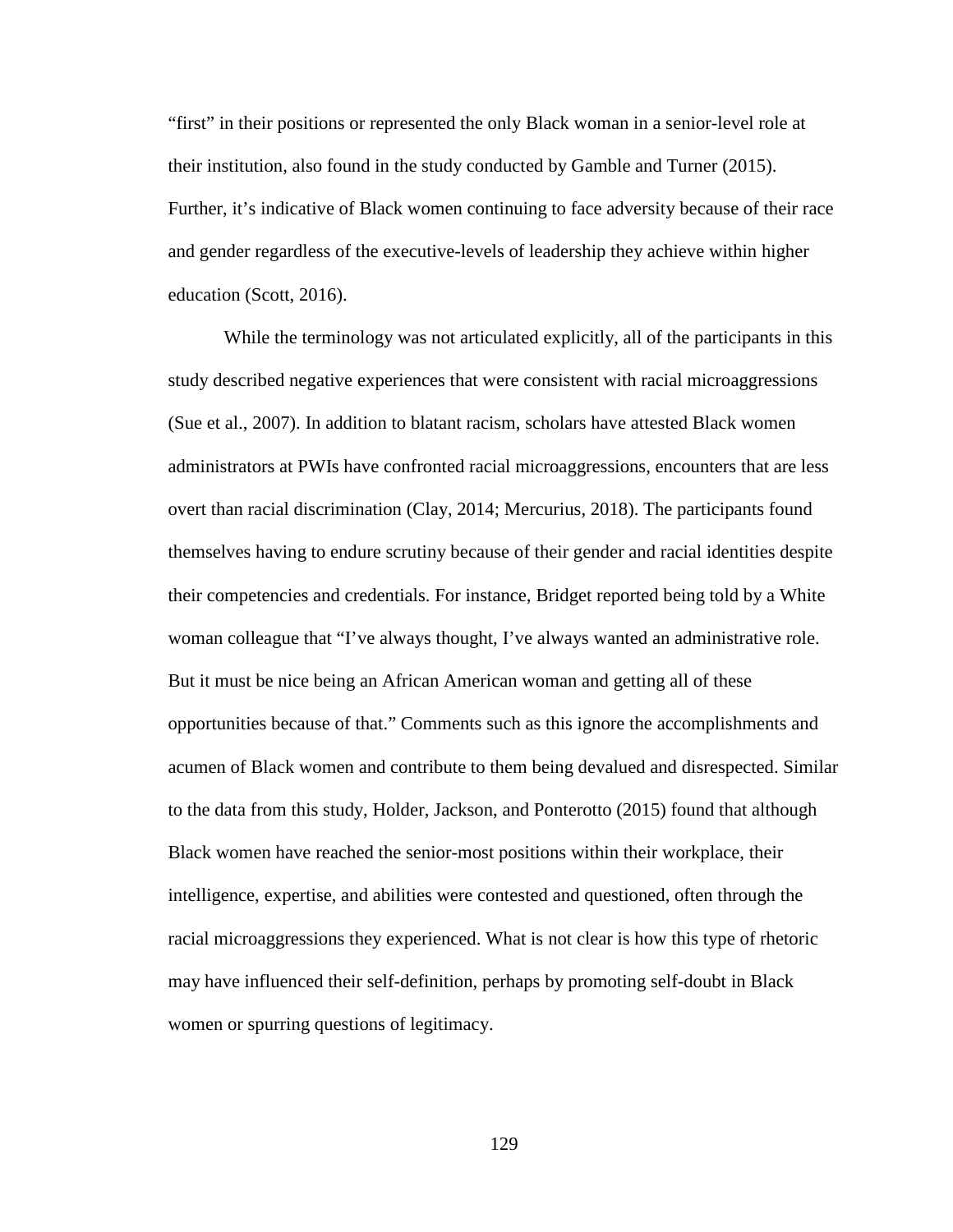Some of the study participants admitted having to alter their behavior to counter the increased attention they perceived was projected unto them. For example, Angela indicated when she walked into a room she would be conscious of her presence and aware of her tone when speaking with others. This behavior has been coined as shifting and is defined as the change in behavior, attitude, or tone Black women practice to accommodate others and put them at ease (Jones & Shorter-Gooden, 2003). This finding reinforces the literature that Black women spend additional time engaging with others and thinking about how they present themselves because of their race and gender (Waring, 2003). Because Black women often struggle to fit into spaces in which they are not a majority, it was expected for the participants to describe strategies they use to diminish their visibility within a PWI setting.

Efforts to dismantle stereotypes and prevent being mislabeled were also motivation for the majority participants' change in behavior and tone. The majority of this study participants were acutely aware of the angry Black woman stereotype that is projected onto Black women. Claudette expressed she would have to monitor her emotions to ensure she was not perceived in a negative light. Dorothy remarked she found herself policing passionate responses when discussing issues with colleagues so her tone was not misconstrued as anger. This study finding is consistent with the literature in which Black women in senior higher education administration compete with controlling images and alter themselves as a result (Scott, 2016). The angry Black woman stereotype can be likened to a controlling image and reinforces the oppression of Black womanhood, as articulated through BFT. The restraint Black women must exhibit when engaging with colleagues causes them to have to tread cautiously when interacting with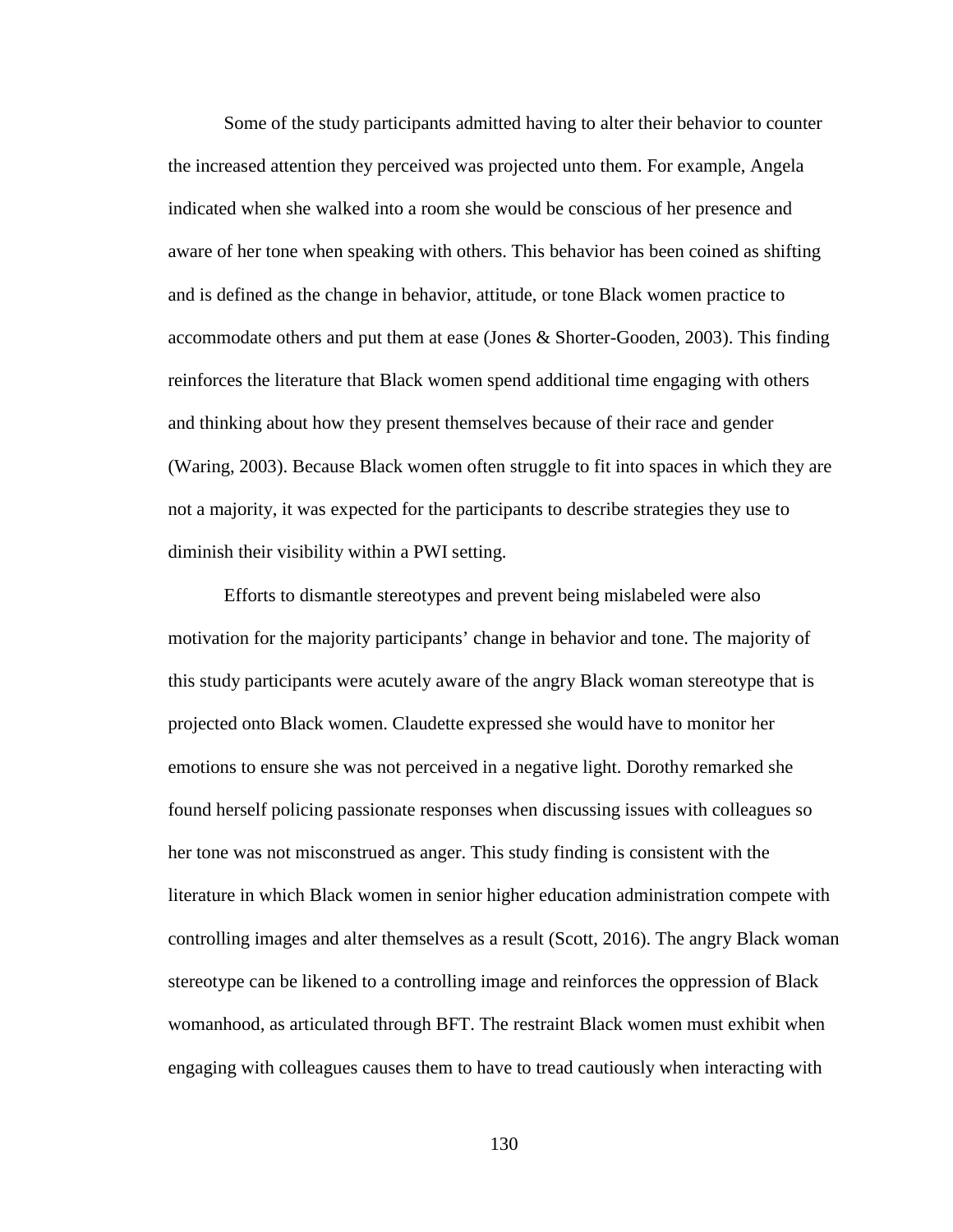others at their institution and compromises their authentic selves. However, BFT asserts Black women are able to reject images that negatively portray them and resist acceptance of them as those images are not their reality (Collins, 2009), as demonstrated with Bridget refuting being stereotyped as the angry Black woman because it was not her personality.

Consequently, increased attention from the hypervisibility the study participants experienced prompted them to be easily ignored and discounted because of their minority status in their workplace, similar to the finding in the study conducted by Jones and Shorter-Gooden (2003). Accommodating others by shifting or working twice as hard were ways the majority of the Black women in this study responded to the circumstances of being hypervisible. Dorothy shared she would be exhausted leaving meetings because she would be engaging in extra work to ensure she was not alienating anyone by her actions or words. Although she complained about this added responsibility, she confessed not doing so would be detrimental to her as an administrator. Dorothy willingness to sacrifice the mental and physical toll to her health to accommodate others and be successful in her position points to the continued exploitation of Black women's work. Jones and Shorter-Gooden (2003) reported similar findings and described this behavior as Black women overextending themselves in order to contest conditions of invisibility and dispel myths projected onto them.

While conflict could be considered a normal occurrence within organizations often caused by competition over scarce resources (Bolman & Deal, 2013), the majority of the study participants attributed negative conditions they experienced to them being Black women. The mistreatment the participants experienced at the hands of colleagues,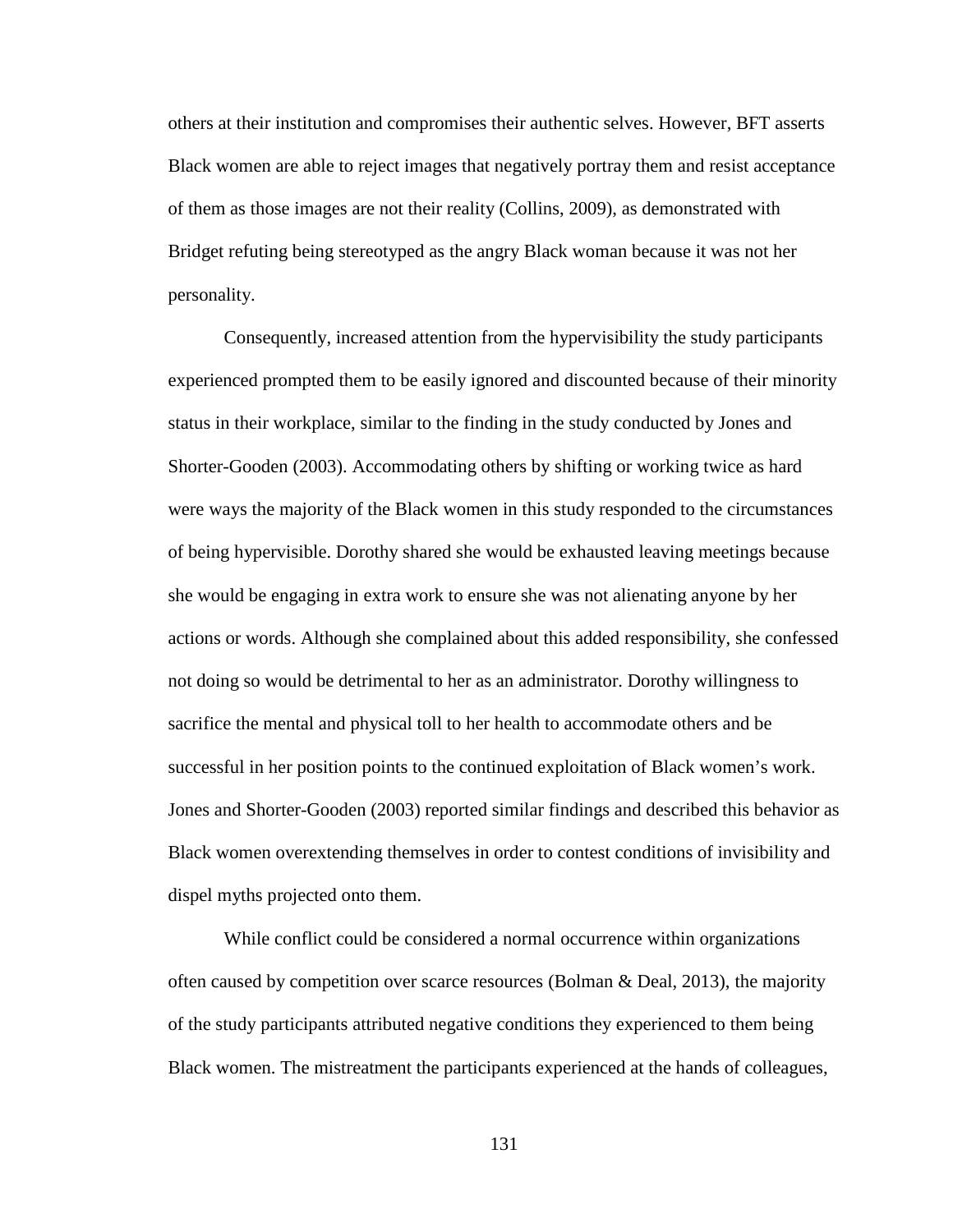peers, and supervisors spoke to their resilience and inner strength as they were able to sustain their role as executive-level administrators despite negative circumstances. Directly confronting colleagues who yelled or disrespected them was a common response for the Black women, and even disregarding the situation was used to manage workplace conflict and bias. Addressing negative behavior in the manner in which they saw fit was a way for the participants to exert boundaries and authority over how they would be treated within the workplace. Their reactions of being silent or addressing their transgressor were expressed in the study findings and both types of behavior are forms of activism Black women can exhibit to reject and resist oppressive circumstances, which is essential to their survival as suggested by Black Feminist theorists (Collins, 2009). Other reactionary responses the Black women identified were characterized as coping strategies and were discovered with the second research question.

# **Research Question 2**

Striving to achieve work-life balance, nurturing personal well-being, and handling workplace stressors were catalysts to developing coping outlets and strategies for the Black women participants. The participants' experiences suggest their fortitude alone cannot sustain what they face daily as executive-level administrators and they depend on diverse spaces to cope with varying situations. These spaces, described as safe spaces or homespaces, serve as means in which Black women are able to freely be themselves and reaffirm who they are after experiencing environments that are oppressive (Collins, 2009; hooks, 2012). Relying on their faith and spirituality was the most notable outlet for the majority of the Black women. Other safe spaces included leaning on family and friends for support and pursuing enjoyable activities.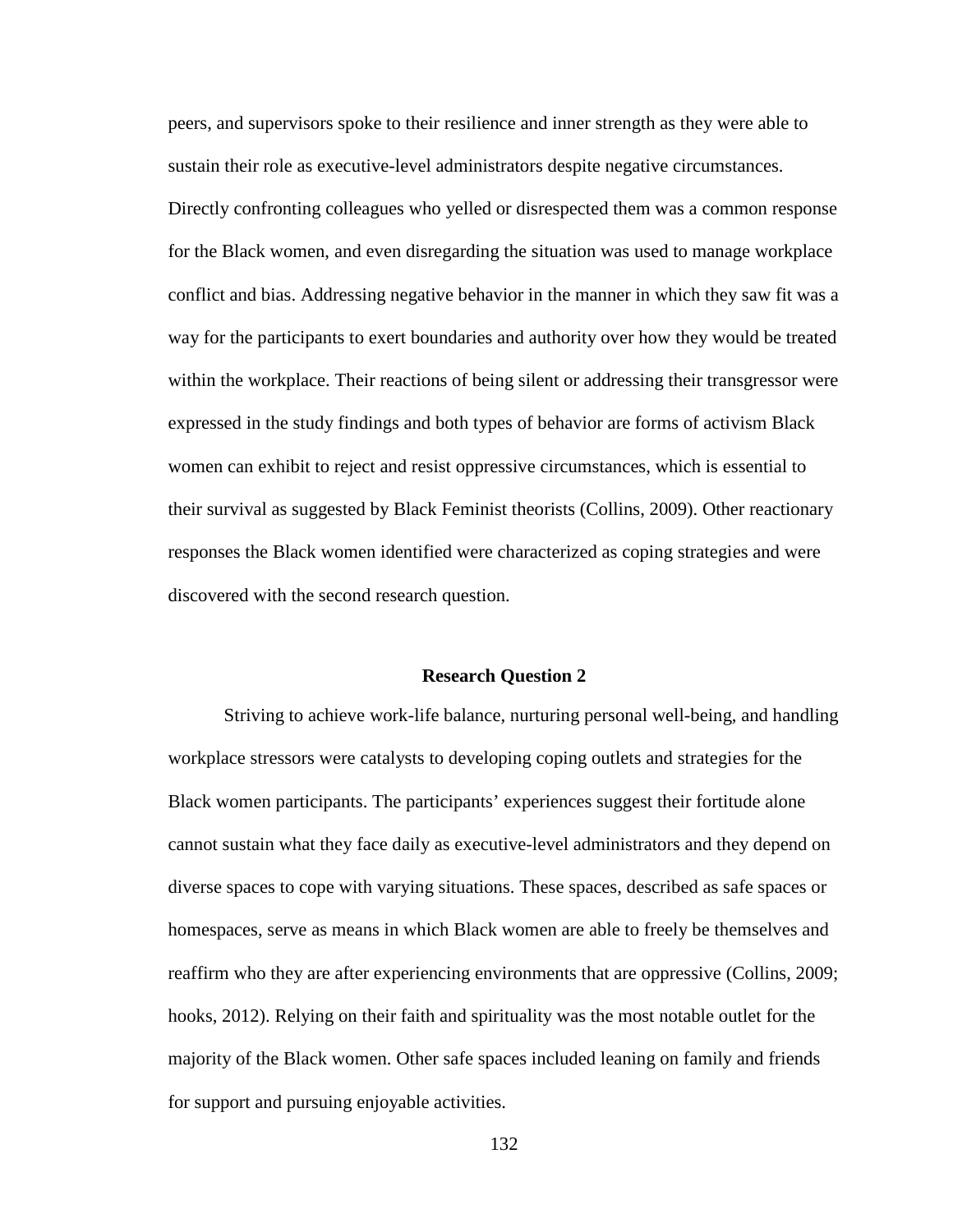## **Theme 1: Finding Strength through Spirituality**

A commonality amongst the participants was the influence of spirituality as it related to their thoughts and outlook. The majority of the participants acknowledged their faith and prayer when divulging specifics of their experiences and how they managed as an executive-level administrator. This finding is consistent with the conclusions from other scholars who have explored how Black women higher education administrative professionals cope with the challenges they face or decisions they make as leaders (Clayborne & Hamrick, 2007; Lewis, 2016; Shorter-Gooden, 2004). Historically, Black women have been known to lean on religious practices and use spirituality as a means to negotiate and understand the situations they encounter (Jones & Shorter-Gooden, 2003; Mattis, 2002). Thus, it was not surprising to find the Black women participants describe spirituality as a form of escapism and source of comfort.

According to the data, the participants indicated using literature and music as expressions of their spirituality. In addition to utilizing daily devotions, Angela shared she listened to gospel music to help nurture her spiritual life. Additionally, Dorothy's use of a prayer diary and her literary composition were releases for her. As identified in the literature, these mediums have served as safe spaces and sources of liberation for Black women (Collins, 2009).

#### **Theme 2: Relying on Family and Friends**

The participants also described how integral their families, friends, and even colleagues were to their self-preservation. The research conducted by Clayborne and Hamrick (2007) identified similar findings for Black women student affairs professionals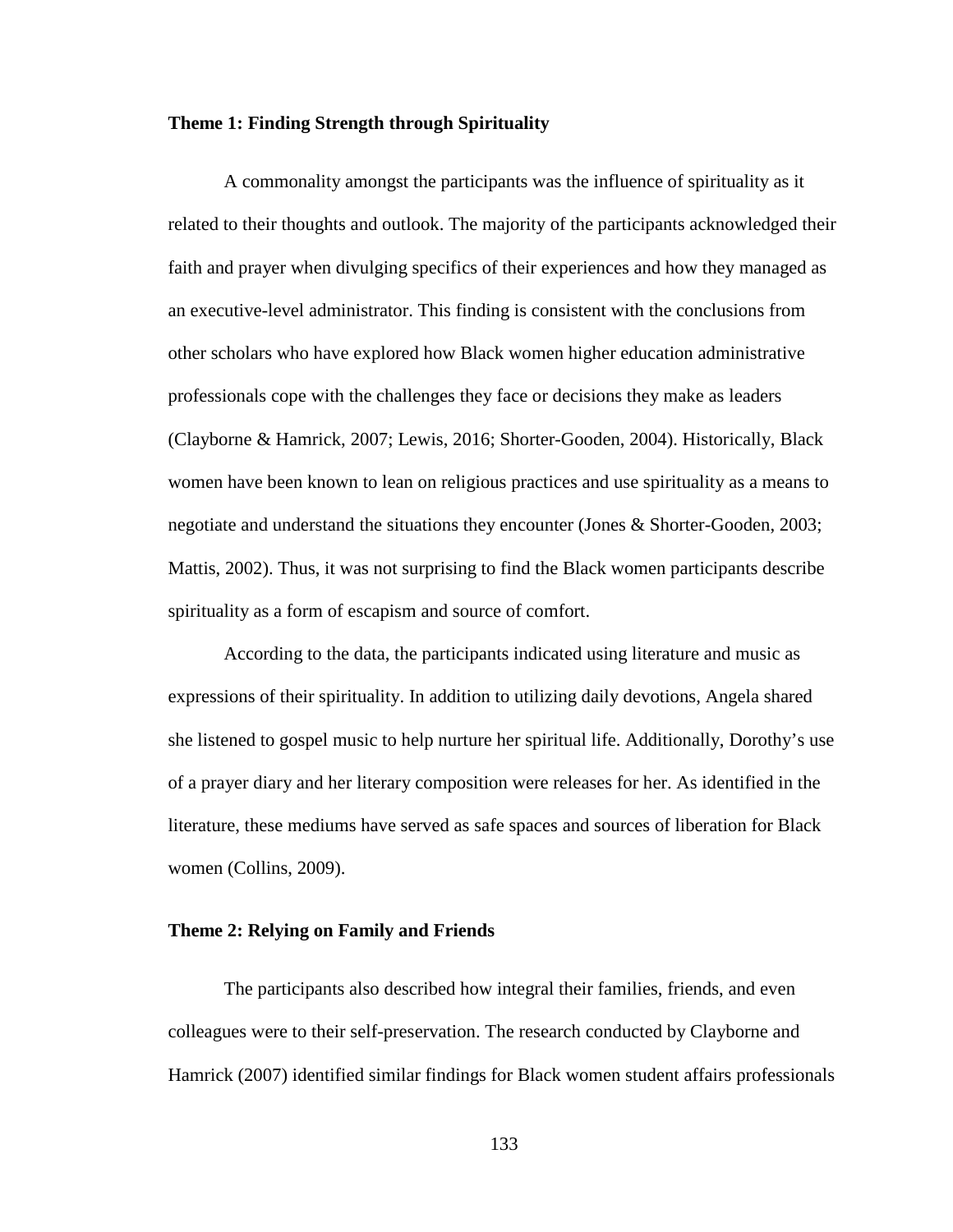who depended on their family and friends for social support. According to the data, the study participants emphasized the role their husbands played in offering support of them as executive-level higher education administrators. This finding supports previous findings of the study conducted by Patitu and Hinton (2003) in which spouses were among the support network Black women administrators turned to when coping with their careers and personal life. Similar to Patitu and Hinton (2003) and West (2015), results in this study indicated the Black women executive-level administrators experienced camaraderie from colleagues and supervisors, which proved to mitigate any negative effects of their leadership experiences.

All of the participants juggled their leadership role with that of being a mother. The majority of the participants' disclosed the sex of their children and indicated they had daughters. As this study verified, Black women's relationships with one another, specifically the mother-daughter duo, are significant relationships of support for Black women; and Black motherhood is pivotal in the creation of Black women's standpoint (Collins, 2009). For instance, Angela mentioned how she and her daughter bonded over gospel music. Claudette shared her two daughters keep her grounded and "they'll keep it real" with her. The study participants expressed delight when sharing about their daughters and this finding is consistent with BFT's supposition that the relationship Black women have with their daughters is affirming, in spite of the contradictions they face in their everyday experiences (Collins, 2009). While the participants expressed positive experiences with their children, expressly with their daughters, the question must be asked as to how their leadership experiences impacted their ability to raise a family and manage their role as mother.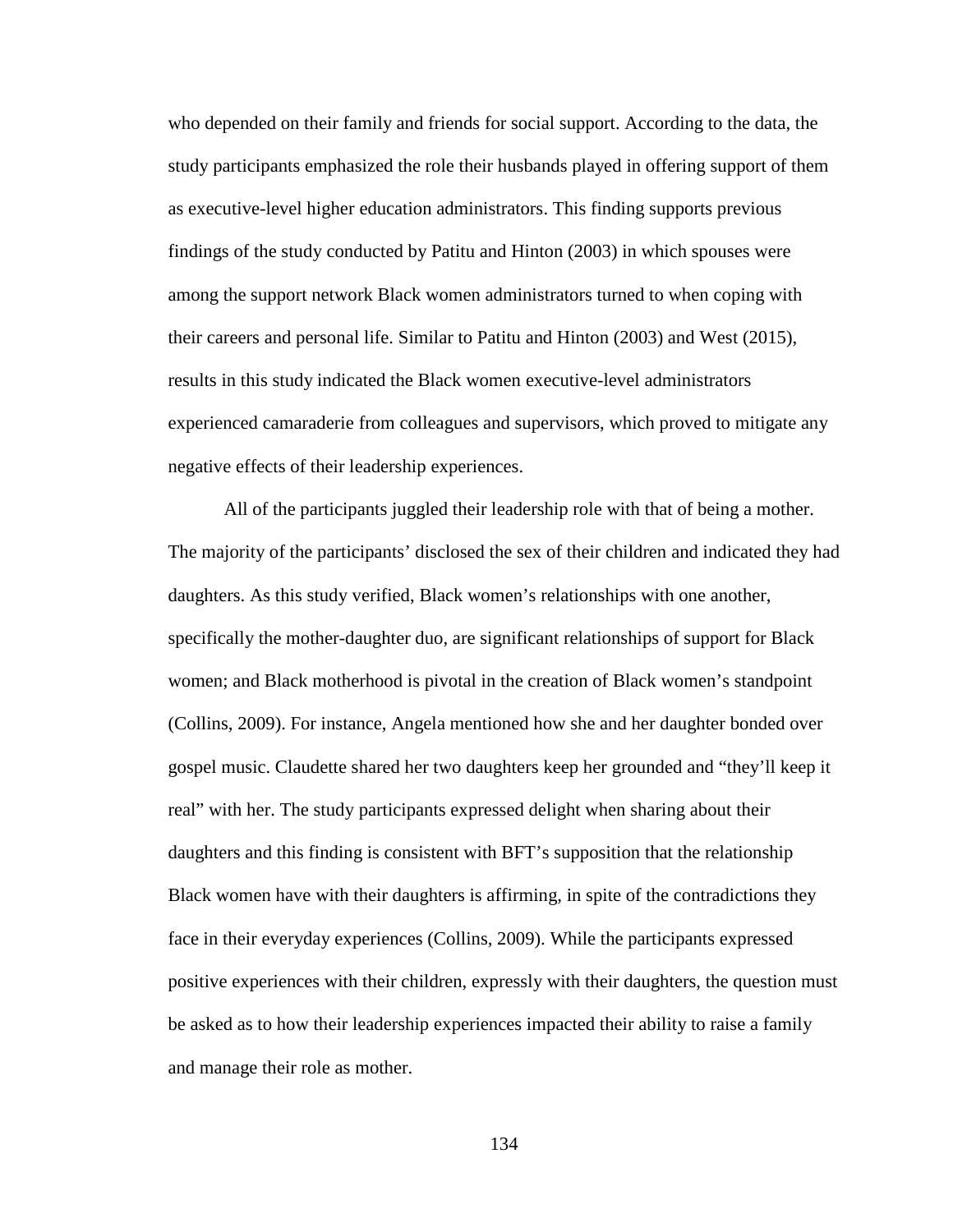### **Theme 3: Pursuing Enjoyable Activities**

In this study, exercise was identified as a strategy all of the participants used to manage their well-being. This is consistent with findings from the research study conducted by Hall et al. (2012), which indicated physical activity was a coping response Black women utilized as a result of the stress they encountered within the workplace. According to the data, the study participants did not depend on any one source of enjoyment to nurture their well-being. Methods such as laughing, traveling, and other positive activities were also mentioned by the participants. Consistent with the qualitative results of this study, research shows Black women reported engaging in activities to address workplace stressors and life balance as a higher education administrator (Patitu & Hinton, 2003; West, 2015). In addition to serving as positive outlets, the deliberate incorporation of leisurely activities and enjoyable spaces was plausibly an attempt for the Black women to maintain their individuality and have some semblance of a life outside of the demands of their executive-level role. Given that research has not fully explored coping strategies of Black women in higher education administration, this finding expands the research on how Black women nurture their well-being as higher education administrators and adds to the understanding of this gap through the identification of other strategies Black women turn to outside of social support and spirituality.

## **Contributions to the field of Educational Leadership**

The findings of this study extend existing research on Black women's experiences as educational administrative leaders, in general, and specifically, in the senior sphere of postsecondary leadership. Also, since this study focused on Black women executive-level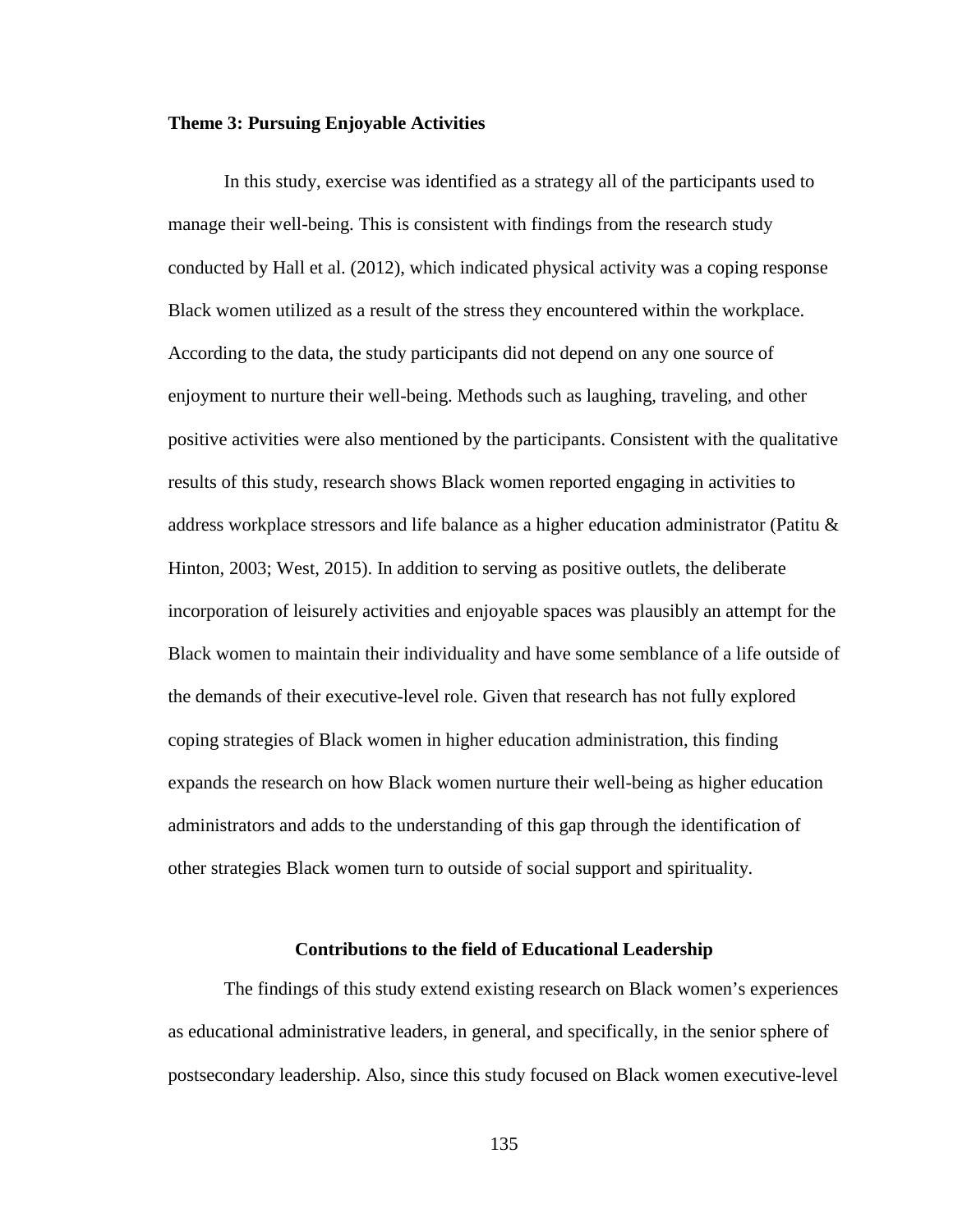higher education administrators working at PWIs, it adds to the literature about that specific environment and offers information to the colleagues of Black women regarding their leadership experiences within that space. Finally, by using Black Feminist Thought to guide the research study, this study utilized a nontraditional framework to add and diversify knowledge about educational leadership.

#### **Limitations**

Due to the nature of phenomenology, a noted limitation is the study findings only offers a description of what the participants experienced rather an explanation. Another limitation of this study is participants were required to self-report that their race and gender influenced their leadership experiences instead of the researcher exploring their experiences in general to answer the research questions. Generalizability of the study findings is beyond the scope of this study as the commonalities in perspective are only accounted for the study participants rather than a universal outlook for all Black women higher education administrators in executive-level positions. Additionally, there was no set criteria for the research setting in which the participants described their leadership experiences, which also limits being able to generalize the study findings to Black women working at any type of predominantly White institution.

### **Implications**

The experiences of Black women administrators in higher education has not garnered much attention in the literature (Howard-Vital, 1989; Mosley 1980; Rusher, 1996). Further, very little practical application has materialized as Black women's contributions continue to be devalued within the realm of higher education administration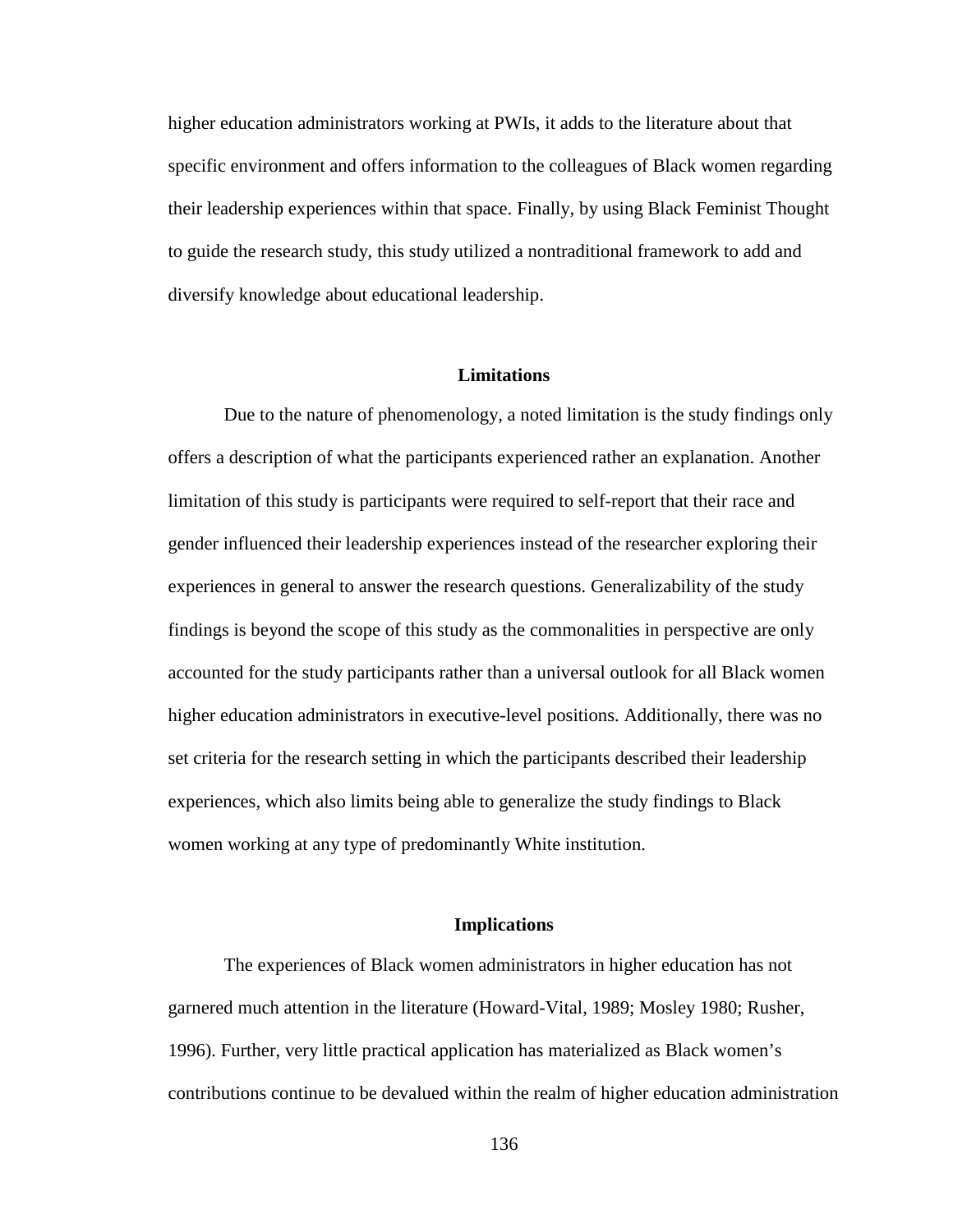(Patitu & Hinton, 2003). Opportunities for future research and practical application can be gleaned from the study's findings.

### **Recommendations for Future Research**

This study has added to the scholarship on Black women in executive-levels of higher education administration at predominantly White institutions by focusing on their race and gender within the context of their leadership experiences. As an emerging topic of study within the field of educational leadership, future research of Black women should also be examined from the perspective of other groups they belong. For example, participants in this study indicated bias against them could also be attributed to their age. Understanding how social identities such as age, sexual orientation, religion, and class influence Black women's experiences is worth exploring.

This study has shown the importance of self-identity in forming a leadership style and approach for Black women higher education administrators. Future research should include a more in-depth look at how Black women in leadership roles have been able to create their self-definitions as a leader within higher education by focusing on their college, life, and early employment experiences. Additionally, it would be valuable to know in what ways Black women's leadership experiences have contributed to shaping their already established identity and sense of self.

There is a dearth of studies that have used a theoretical framework centered on Black women's viewpoint to understand their experiences (Enke, 2014; Jean-Marie et al., 2009). The findings from this study have contributed to giving a voice to the Black women that make meaningful contributions within higher education administration. Further research on Black women as higher education leaders should continue to situate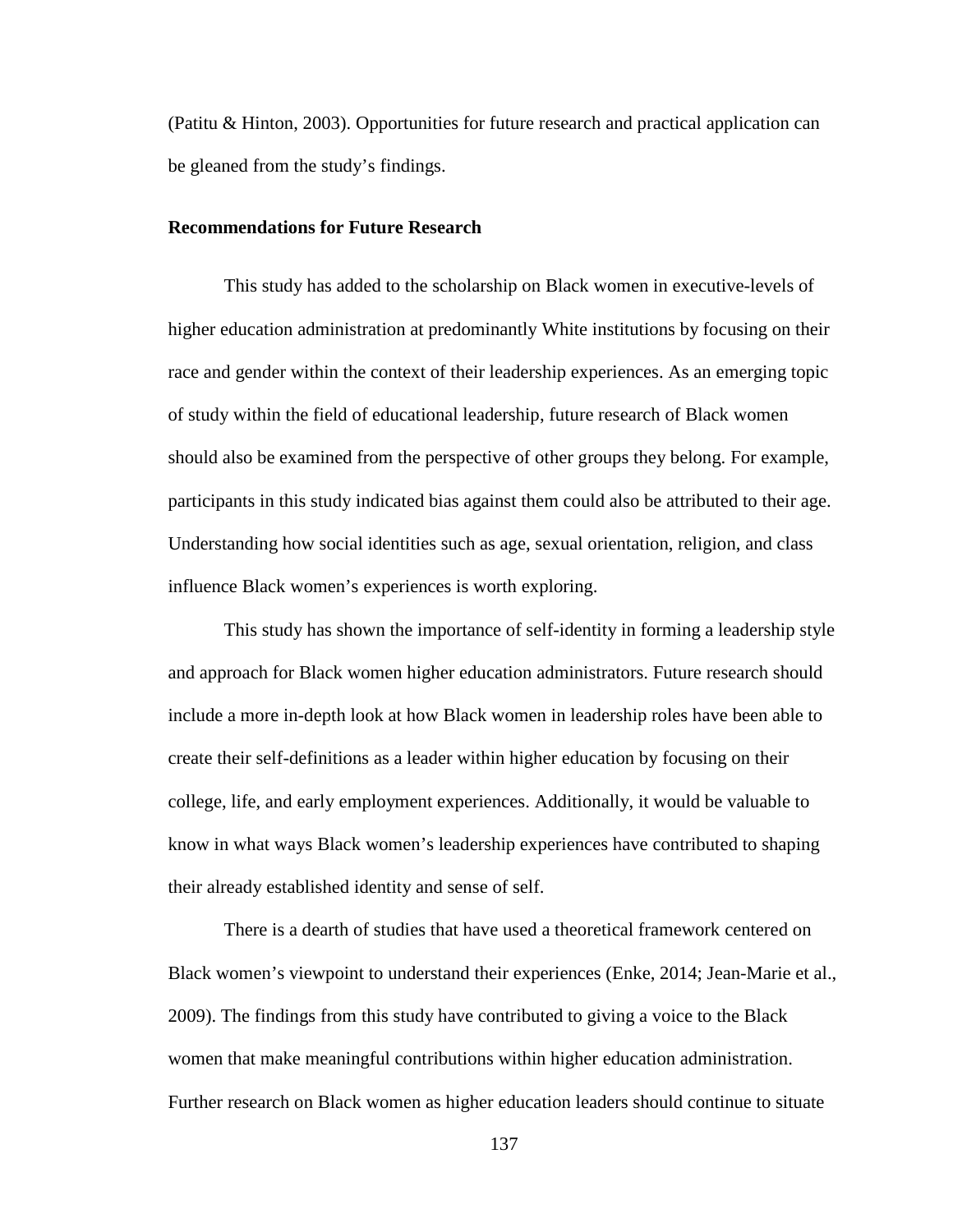them and explore issues unique to them so they can serve as an authority on their experiences rather than using a perspective that discounts their culture.

#### **Recommendations for Policy and Practice**

Not only do the study results offer insight into opportunities for future research, but the data could inform policy and practice to benefit aspiring Black women leaders, current Black women higher education administrators, and institutions. The following are recommendations for policy and practice:

- Institutions should create diverse recruitment strategies to attract Black women to higher education administration. Recruitment strategies could include leveraging relationships with search firms and promoting opportunities within professional associations and at conferences that attract diverse populations and specifically, those Black women participate. Institutions can also be strategic in their recruitment by modifying committee search and screening processes to be more inclusive and nondiscriminatory against Black women. Additionally, developing a 'promote from within' practice and grooming entry- and mid-level Black women leaders could create an internal pipeline of qualified Black women to fill upper-level positions within institutions.
- Institutions should consider strategies focused on retaining Black women in higher education administration. Through the identification of resources and services, institutions have the opportunity to better socialize and support Black women into the campus culture. For example, the construction of a formal mentorship program will make it easier for new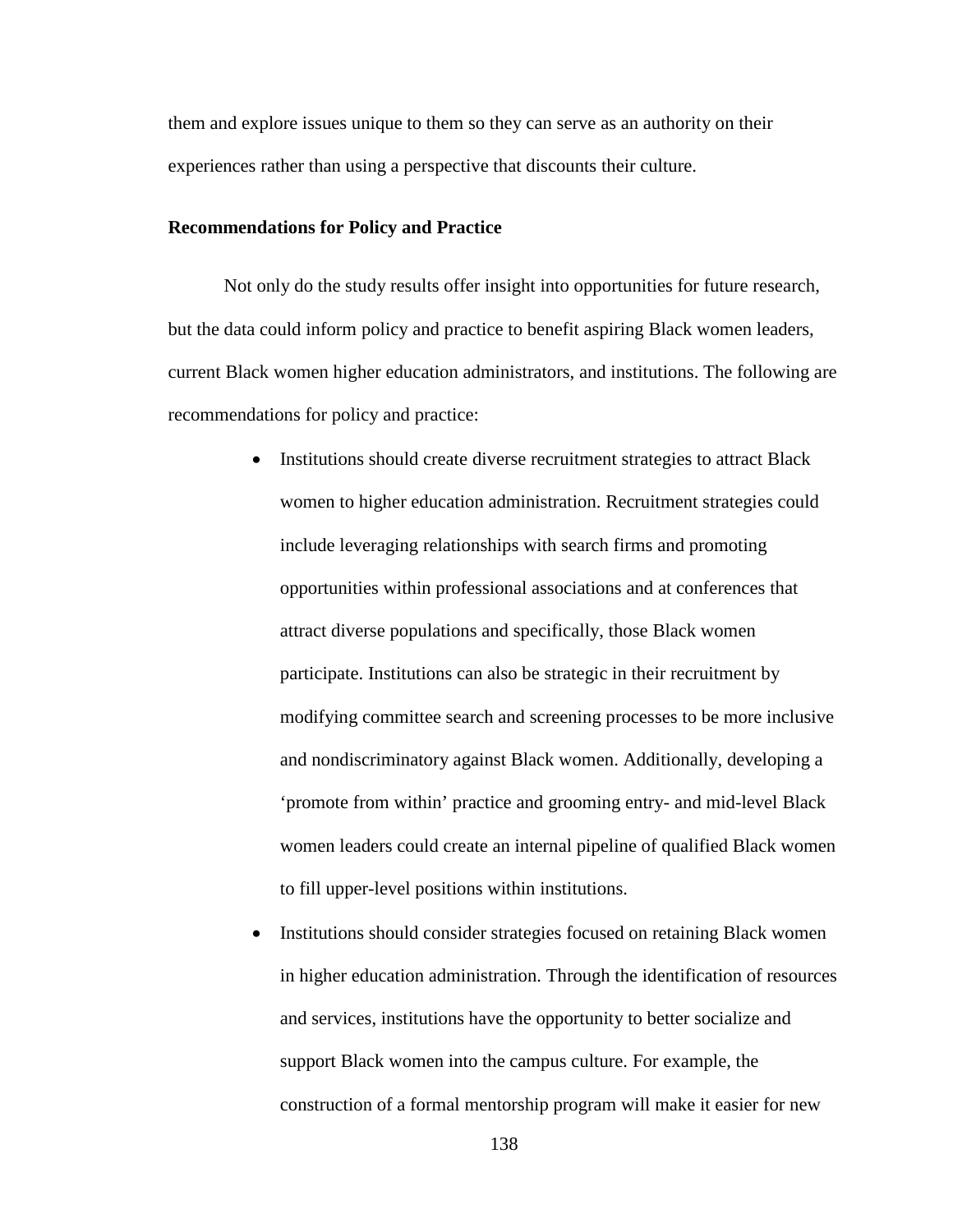leaders to connect to more seasoned administrators, of all races/ethnicities and genders. Additionally, the formation of a sister circle is a practice institutions could introduce to offer a sense of community for Black women administrators. Lastly, an examination of workplace policies and the creation of a well-defined flexible work plan could facilitate the success of Black women administrators. Also, in the event a Black woman does separate from an institution, reviewing exit interview documentation and addressing identified issues could contribute to an institutions strategic efforts to retain Black women administrators.

- Institutions should develop ongoing trainings centered on diversity, inclusion, and equity to foster cultural competency. Trainings could be virtual or in-person, for individual or group settings, and follow a prescribed format with guest speakers or as informal as lunch and learn series. Care should be taken to solicit buy-in from key stakeholders to facilitate a cultural shift and encourage success of any initiatives prior to implementation. Further, this recommendation necessitates evaluation to assess the effectiveness, possibly with periodic campus surveys to gauge the climate of the institution.
- Institutions should assist Black women with professional development opportunities by launching their own leadership program that supports the personal and professional growth of Black women and orients them to administration. Also, institutions could make career management for Black women a priority and offer assistance with short-term and long-term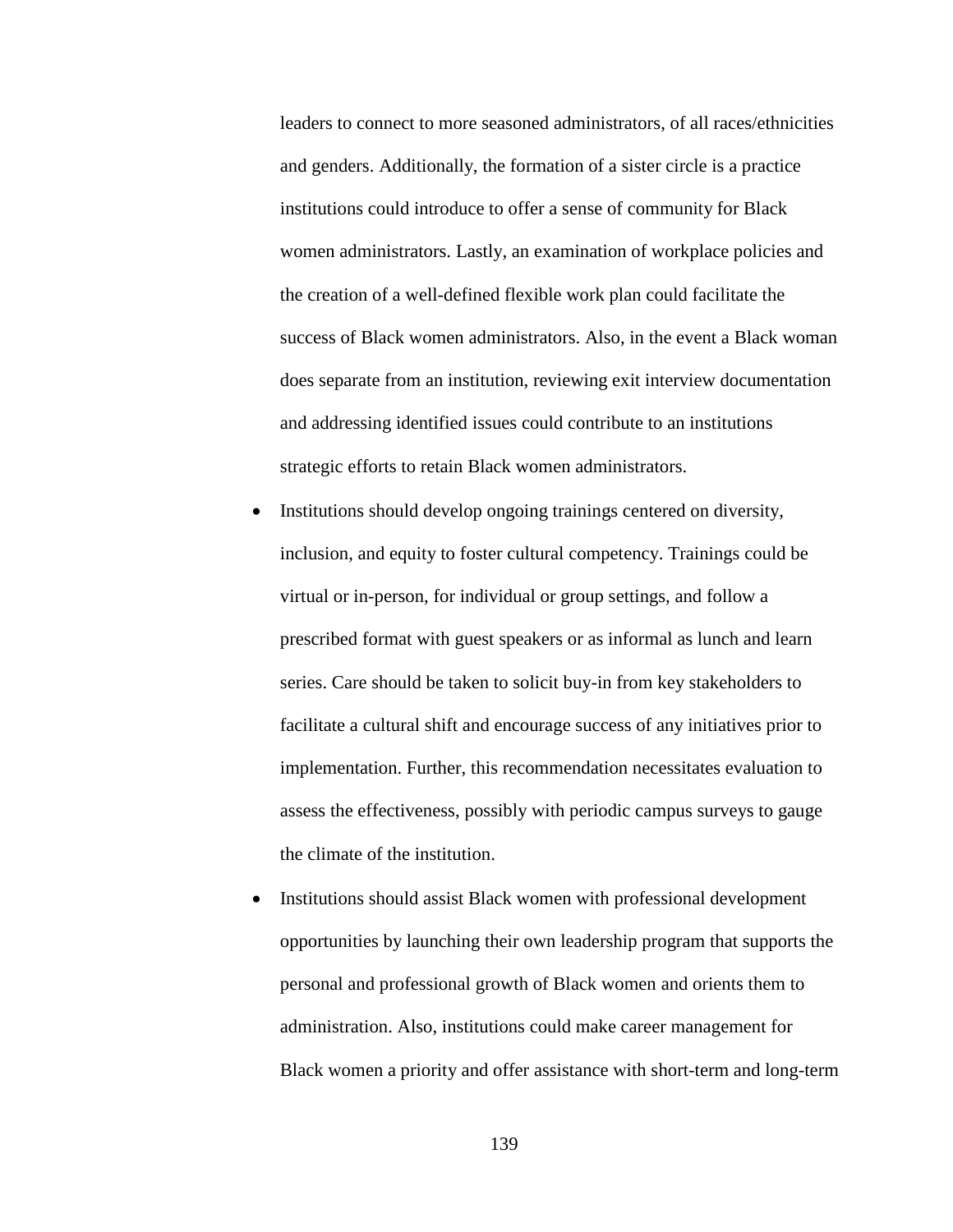career planning, to coincide with the 'promote from within' practice. Additionally, institutions should encourage Black women's participation in outside organizations and networks to foster their professional development and give access to any available funding or resources to do so.

### **Summary**

Black women's leadership contributions within higher education have long been overlooked and dismissed (Mosley, 1980). With their increased presence, attention has been shifted to include Black women in the scholarship of educational leadership. Yet few studies have relied solely on the voices of Black women to tell their own stories. This study explored the experiences of Black women higher education administrators holding executive-level positions within a predominantly White institution by relying on their unique viewpoint. The Black women who shared details of their journey revealed how they perceived their leadership experiences as executive-level higher education administrators. Further, the Black women described the strategies they used to cope with those leadership experiences.

Because of their minoritized status, the Black women were able to extend a distinct perspective about the upper echelons of leadership in a majority setting of a PWI. Their discourse is a valuable addition to the scholarship on Black women in educational leadership and understanding their leadership experiences is necessary for institutions to create more accepting and supportive environments for Black women. This study advances the literature about the leadership experiences of Black women who are executive-level higher education administrators. This study affirms the importance of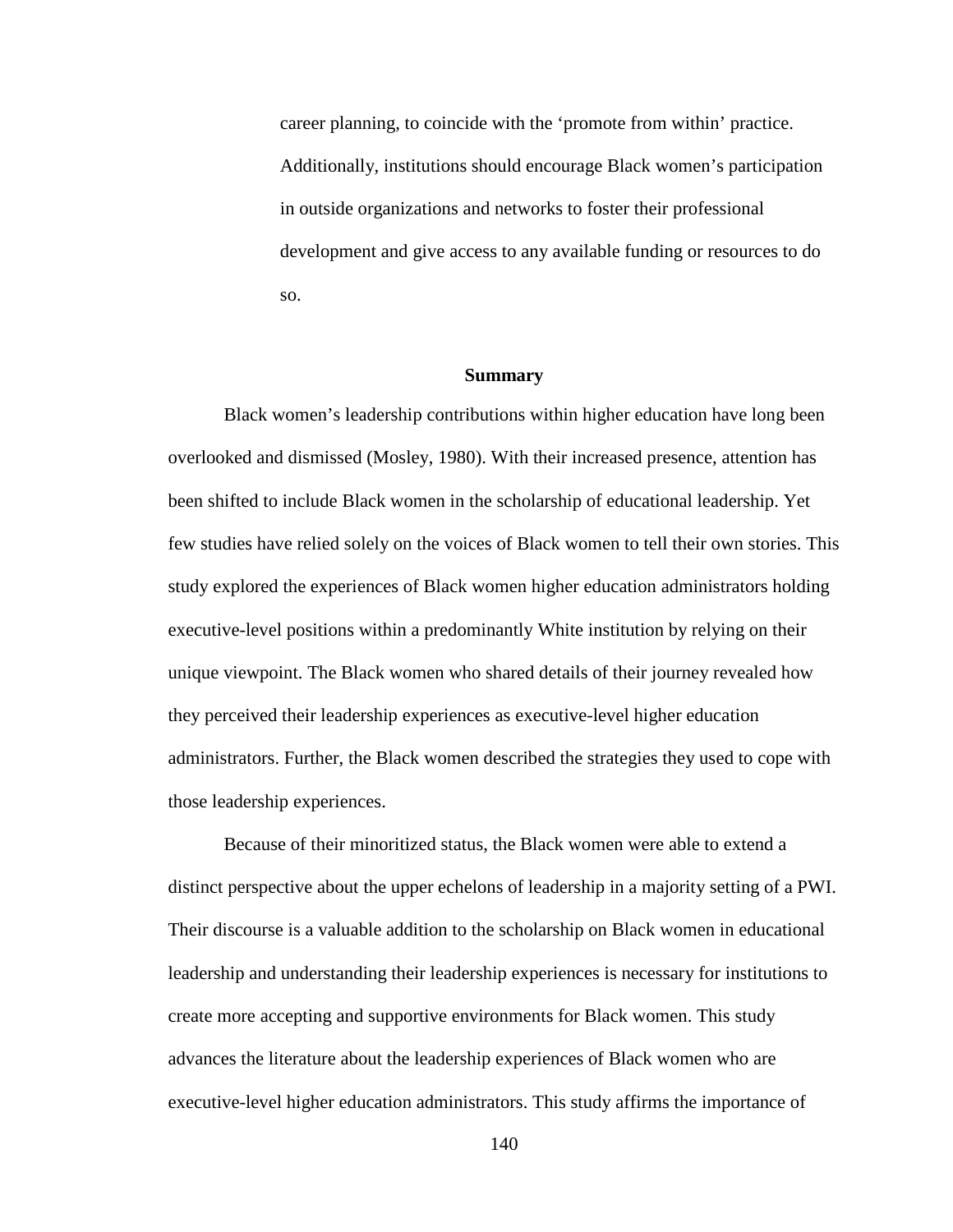spirituality, social support, and enjoyable activities to the resilience of Black women in higher education administration.

This chapter provided a summary of the study, which detailed the research problem and methodology used. The study findings and implications were also discussed in detail. Recommendations for research and practical application concluded the chapter. Following this chapter are the references and appendices cited throughout the chapters.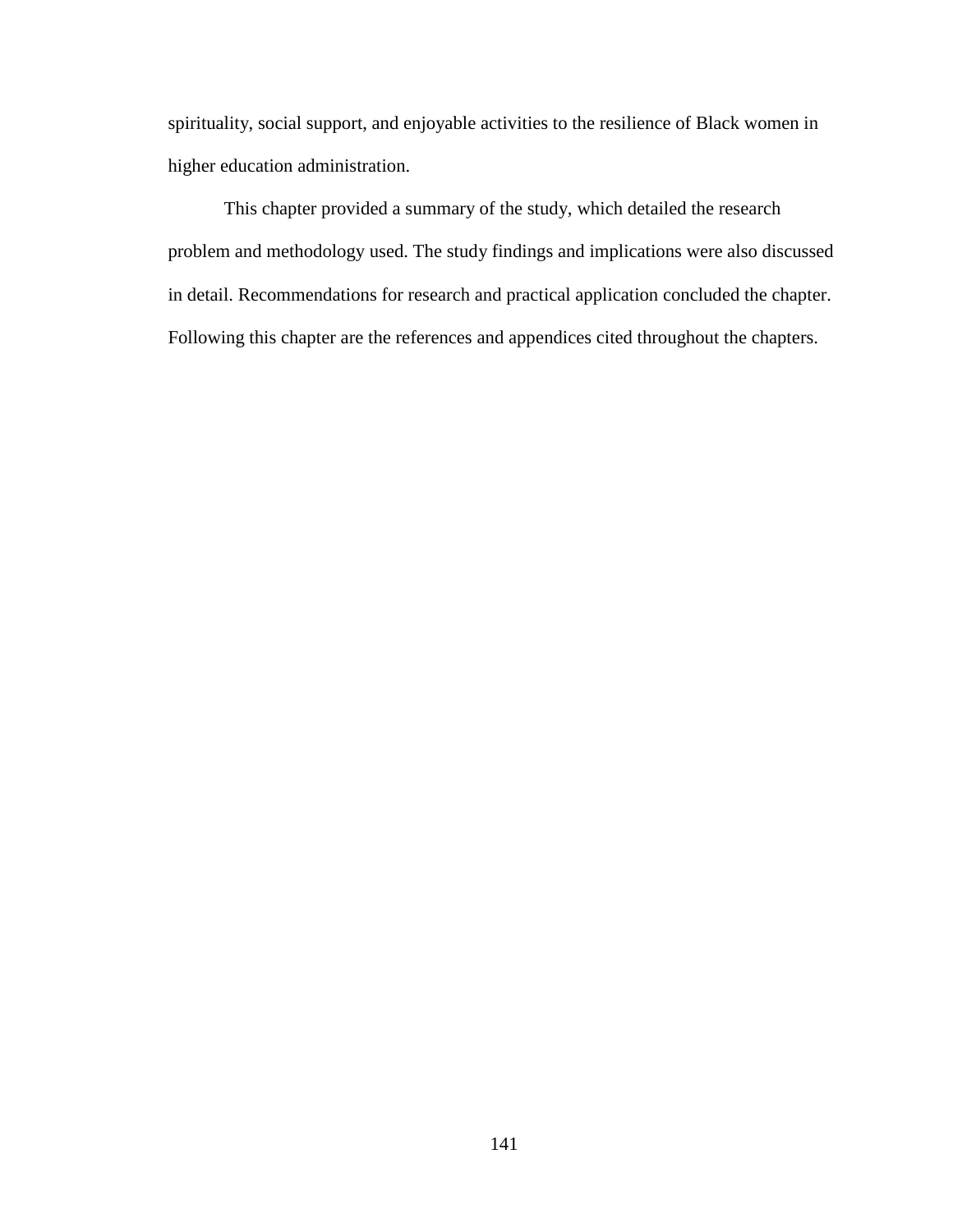# **APPENDIX A: RECRUITMENT CORRESPONDENCE**

Dear <Potential Participant's Name>,

I am writing to solicit your participation in my study (OR) XXX mentioned I should contact you to ask for your participation in my study.

I am a Black woman administrator at Western Kentucky University and a Ph. D. candidate in the University of Kentucky's Department of Educational Leadership. As part of the requirements for completing my doctoral degree, I am conducting a research study on Black women higher education administrators. This explores how race and gender intersect to influence the leadership experiences of Black women in executive-levels of higher education administration and what strategies they use to cope with the perceived influence of race and gender on their leadership experiences.

I am inviting you to participate because you may meet the criteria for my study, which includes individuals who:

- self-identify as a woman;
- self-identify as Black, defined as a person who has origins in any of the Black racial groups of Africa;
- are employed, or were previously employed, at an institution of higher education that is a regionally accredited, four-year public, coeducational predominantly White master's or doctoral-granting institution;
- held, or currently hold, titles such as president/chancellor, vice president/vice chancellor, chief academic officer, chief student affairs officer, and dean for at least one year; and
- perceived, or currently perceive, their race and gender identities influence their leadership experiences as an executive-level higher education administrator

If you agree to take part in this study, you would be agreeing to respond to a demographic questionnaire to determine if you meet the all of the outlined criteria and be interviewed face-to-face one to two times. Each interview lasts between 60 and 90 minutes. You would also be asked to provide any documents relevant to understanding how race and gender inform your leadership experiences. Participation in the study is completely voluntary and your participation in the study and all study data would be kept completely confidential by the researcher. Neither your name nor any identifiers will be included, except for your race, gender, and executive-level position. For your convenience, I have attached a copy of the consent form to this email. If you meet all the sampling criteria and are interested in participating in the study, please respond to my invitation at

. If you have any questions, I can be reached by email or

Thank you for considering this request and I hope to hear from you soon.

7423.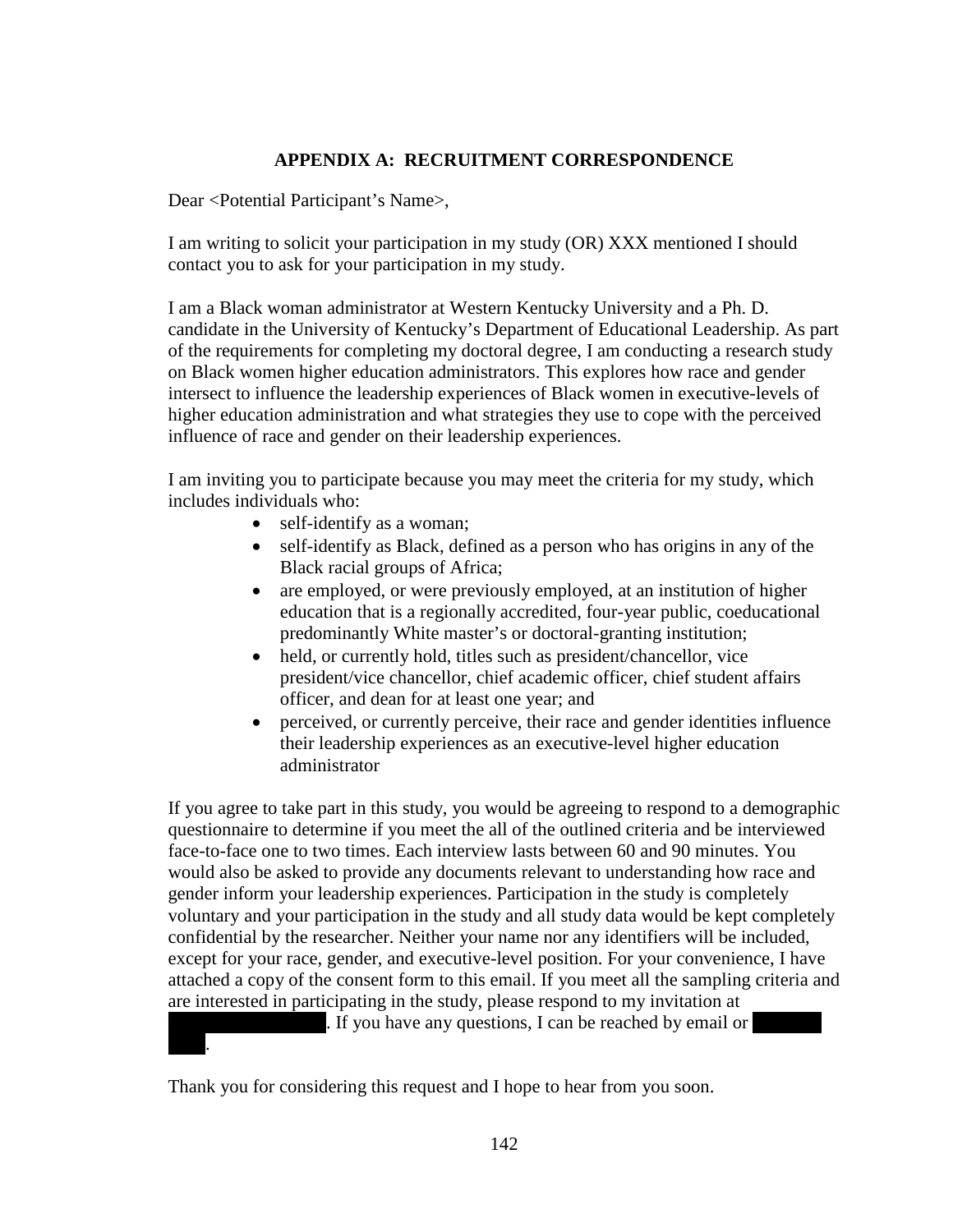Sincerely, Tanja N. Bibbs Ph.D. Candidate, Education Sciences Department of Educational Leadership University of Kentucky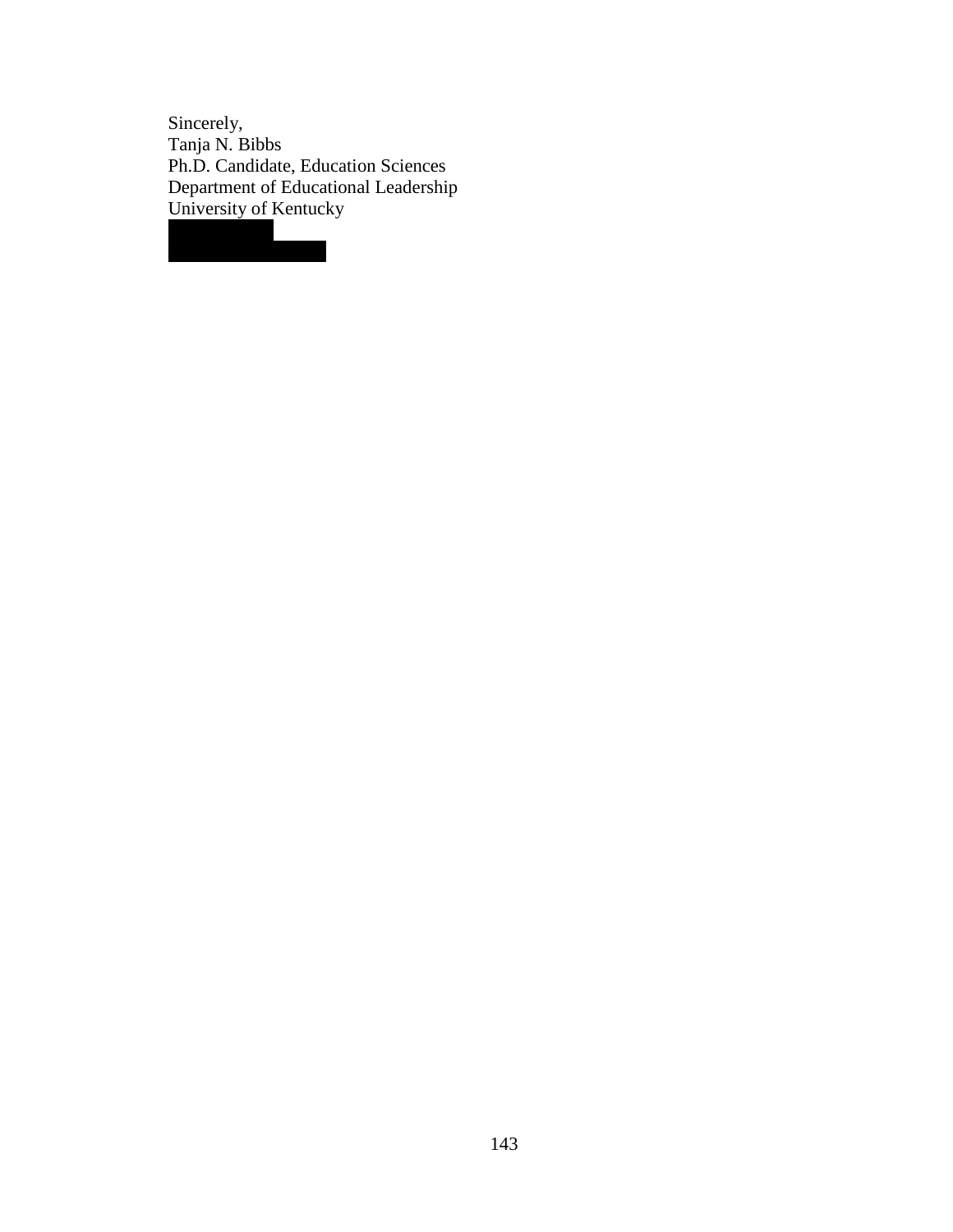# **APPENDIX B: DEMOGRAPHIC SCREENING QUESTIONS**

## By telephone)

Thank you for agreeing to participate in this research study. As you know, I am interested in how race and gender have informed and/or influenced your leadership experiences and the strategies you have used to cope with these leadership experiences. To ensure you meet the selection criteria for the study, I have some demographic questions I would like to ask you. In order to protect your anonymity and confidentiality, all identifying information will be changed.

# (By email)

Thank you for agreeing to participate in this research study. As you know, I am interested in how race and gender have informed and/or influenced your leadership experiences and the strategies you have used to cope with these leadership experiences. To ensure you meet the selection criteria for the study, would you please respond to the following demographic questions? Please note, to protect your anonymity and confidentiality, all identifying information will be changed.

Please state/provide your full name.

What is your race/ethnicity?

What is your gender - male/female?

Have you ever or do you currently hold a higher education administrative position considered as executive-level?

What is/was the title of that position?

How long were/have you been in that position?

Was/Is that position at a Predominantly White Institution?

Do you believe your racial and gendered identities have influenced your leadership experiences as a higher education executive-level administrator at a PWI?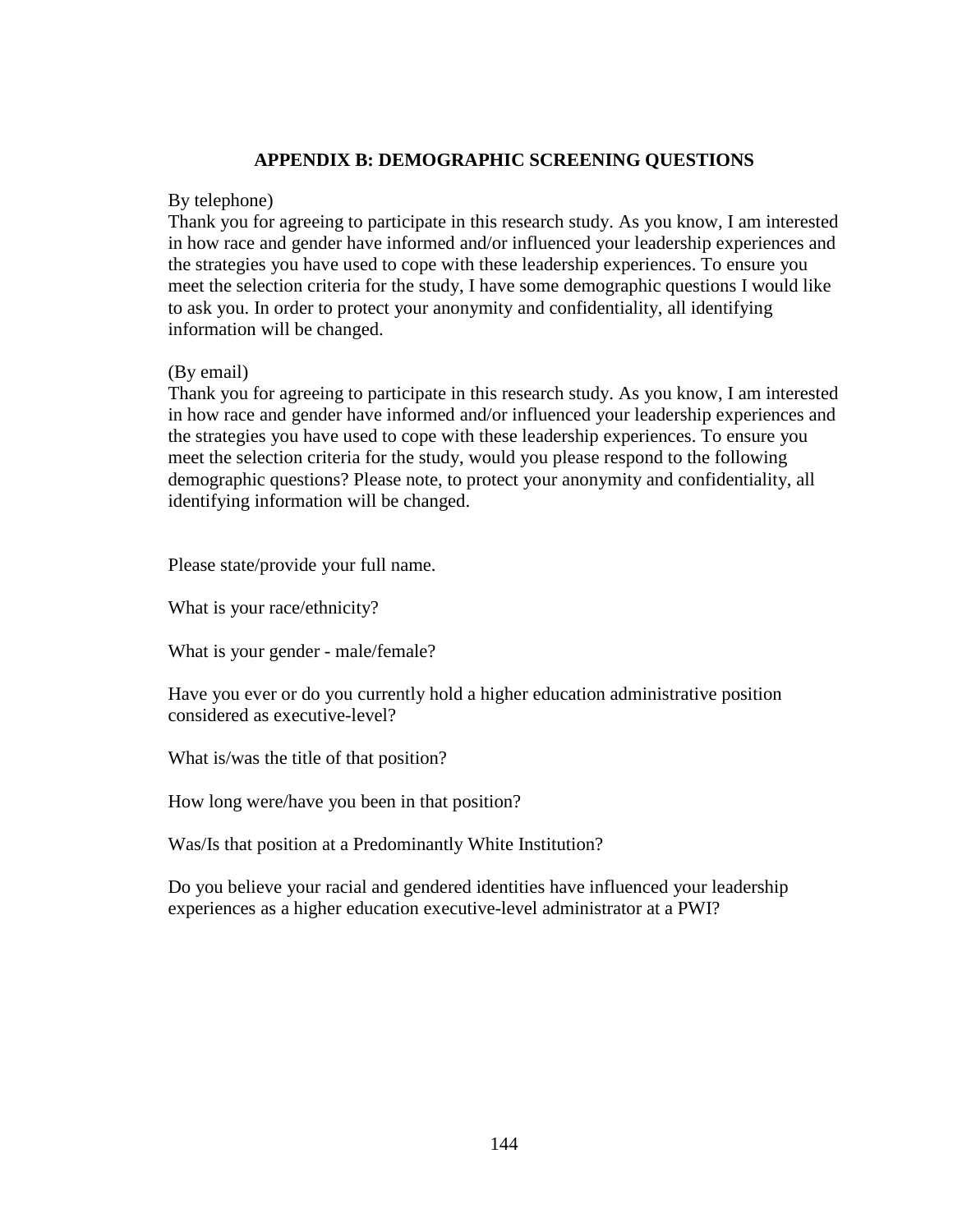# **APPENDIX C: INFORMED CONSENT FORM**

Consent to Participate in a Research Study

# **WHY ARE YOU BEING INVITED TO TAKE PART IN THIS RESEARCH?**

You are being invited to take part in a research study about the influence of the intersections of race and gender on leadership experiences of Black women in executivelevel higher education administrator positions. You are being invited to take part in this research study because you are a Black woman and a higher education administrator in an executive-level role at a predominantly White institution. If you volunteer to take part in this study, you will be one of up to 5 people to do so.

# **WHO IS DOING THE STUDY?**

The person in charge of this study is Tanja Bibbs, a Ph.D. candidate of University of Kentucky Department of Educational Leadership. She is being guided in this research by Dr. Wayne D. Lewis, Jr. There may be other people on the research team assisting at different times during the study.

# **WHAT IS THE PURPOSE OF THIS STUDY?**

The purpose of this study is to explore the lived experiences of Black women executive higher education administrators. Specifically, this study seeks to understand 1) how do Black women in executive-level administrative positions perceive and describe the influence of race and gender on their leadership experiences in higher education? and 2) what strategies (if any) do Black women in executive-level administrative positions use to cope with the perceived influence of race and gender on their leadership experiences in higher education?

By doing this study, we hope to learn more about how race and gender intersect to influence the leadership experiences of Black women executive-level administrators working at predominantly White postsecondary institutions in the United States and add to the body of knowledge on this topic.

# **ARE THERE REASONS WHY YOU SHOULD NOT TAKE PART IN THIS STUDY?**

There are no known reasons that would subject you from being excluded from taking part in the research study.

# **WHERE IS THE STUDY GOING TO TAKE PLACE AND HOW LONG WILL IT LAST?**

The research procedures will be conducted as a face-to-face interview in a private location of your choice, your natural setting, or the site in which you experience (or experienced) intersectionality as a higher education administrator. The interview will take 60 to 90 minutes. Multiple interviews may be conducted. You will also be asked to review the interview transcripts and themes that emerge during data analysis for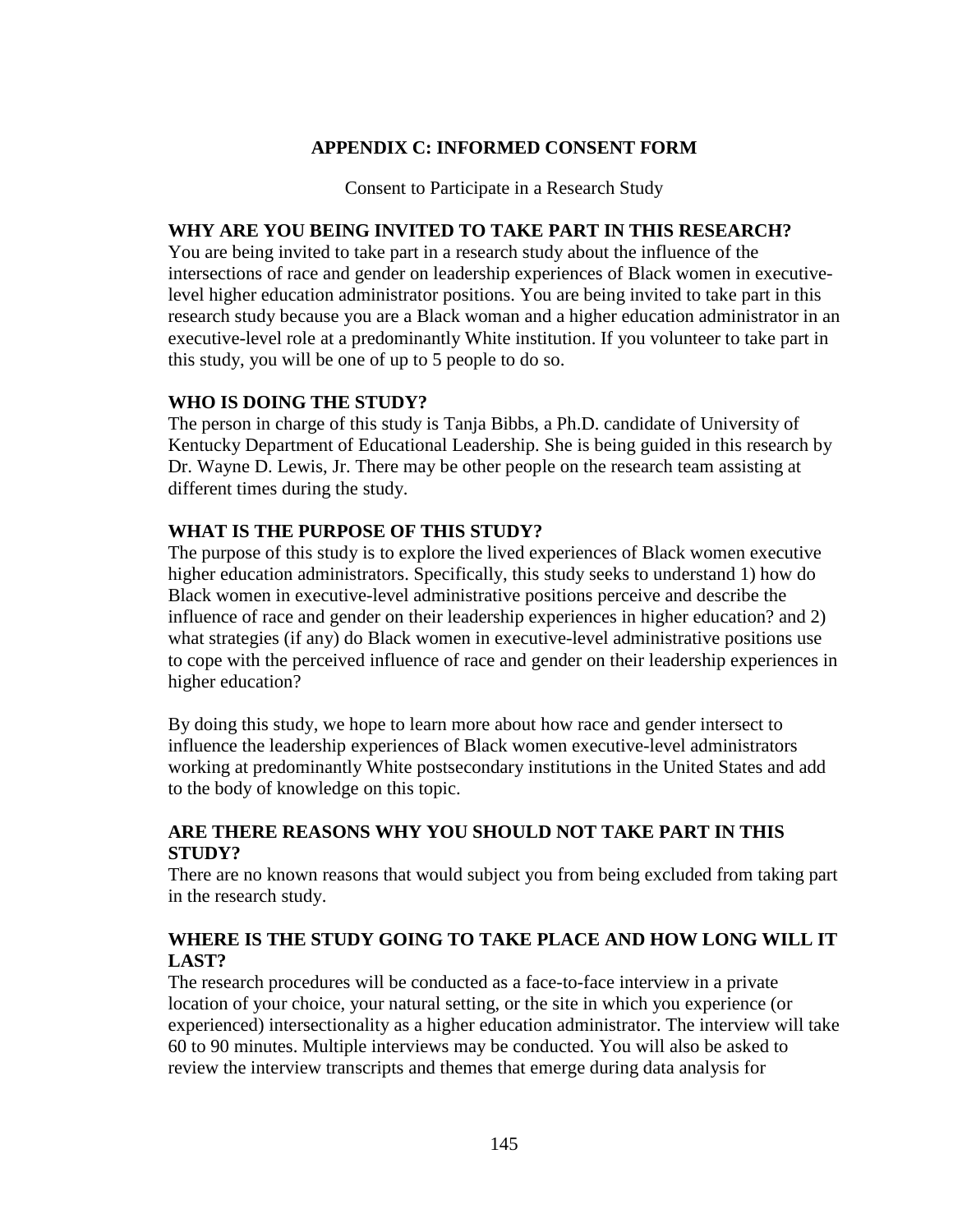accuracy. The total amount of time you will be asked to volunteer for this study is  $2\frac{1}{2}$  to 3 ½ hours to over the next couple of months.

### **WHAT WILL YOU BE ASKED TO DO?**

The research study will utilize face-to-face interviews and a review of relevant documents. The interviews will be audio recorded and the recordings transcribed for analysis. During the interview, you will be asked various questions related to how race and gender are interconnected in reference to your leadership experiences as a Black woman in an executive-level position of higher education administration. During the interview phase, any documents relevant to your leadership experiences, specifically in terms of how the overlapping racial and gender identities impact it, will be requested and reviewed. Notes about the documents will be taken for recording purposes and copies and/or photographs of the documents will be requested. During data analysis, the interview transcripts and notes about any relevant documents will be reviewed for common themes and any findings will be interpreted and reported.

## **WHAT ARE THE POSSIBLE RISKS AND DISCOMFORTS?**

To the best of our knowledge, the things you will be doing have no more risk of harm than you would experience in everyday life. Although, you may find some questions we ask you to be upsetting or stressful due to the sensitive nature of the topic.

## **WILL YOU BENEFIT FROM TAKING PART IN THE STUDY?**

There is no guarantee that you will get any benefit from taking part in this study. Your willingness to take part, however, may, in the future, help society as a whole better understand this research topic.

# **DO YOU HAVE TO TAKE PART IN THE STUDY?**

If you decide to take part in the study, it should be because you really want to volunteer. You will not lose any benefits or rights you would normally have if you choose not to volunteer. You can stop at any time during the study and still keep the benefits and rights you had before volunteering.

# **IF YOU DON'T WANT TO TAKE PART IN THE STUDY, ARE THERE OTHER CHOICES?**

If you do not want to take part in the study, there are no other choices except not to take part in the study.

## **WHAT WILL IT COST TO PARTICIPATE?**

There are no costs associated with taking part in the study.

# **WILL YOU RECEIVE ANY REWARDS FOR TAKING PART IN THE STUDY?**

You will not receive any rewards or payment for taking part in the study.

# **WHO WILL SEE THE INFORMATION THAT YOU GIVE?**

Information collected from the interviews and review of relevant documents will be safely and securely stored on a password-protected computer.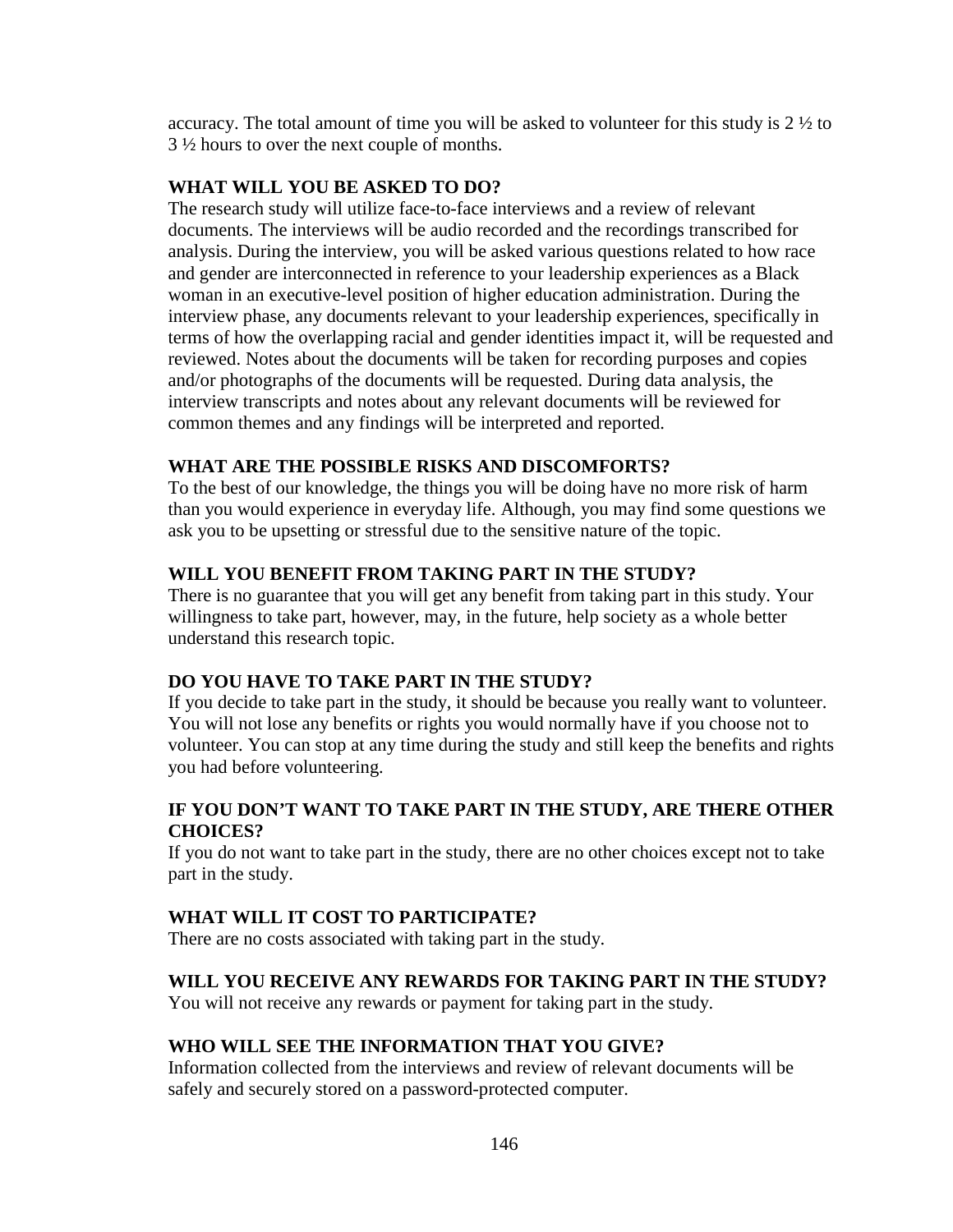We will make every effort to keep confidential all research records that identify you to the extent allowed by law. Your information will be combined with information from other people taking part in the study. When we write about the study to share it with other researchers, we will write about the combined information we have gathered. You will not be personally identified in these written materials, other than your race, gender, and executive-level position. We may publish the results of this study; however, we will keep your name and other identifying information private. We will make every effort to prevent anyone who is not on the research team from knowing that you gave us information, or what that information is. We will keep private all research records that identify you to the extent allowed by law. We may be required to show information, which identifies you to people who need to be sure we have done the research correctly; these would be people from such organizations as the University of Kentucky.

# **CAN YOUR TAKING PART IN THE STUDY END EARLY?**

If you decide to take part in the study you still have the right to decide at any time that you no longer want to continue. You will not be treated differently if you decide to stop taking part in the study. The individual conducting the study may need to withdraw you from the study. This may occur if you are not able to follow the directions they give you or if they find that your being in the study is more risk than benefit to you.

# **ARE YOU PARTICIPATING OR CAN YOU PARTICIPATE IN ANOTHER RESEARCH STUDY AT THE SAME TIME AS PARTICIPATING IN THIS ONE?**

You may take part in this study if you are currently involved in another research study. It is important to let the investigator/your doctor know if you are in another research study. You should also discuss with the investigator before you agree to participate in another research study while you are enrolled in this study.

## **WHAT ELSE DO YOU NEED TO KNOW?**

There is a possibility that the data collected from you may be shared with other investigators in the future. If that is the case the data will not contain information that can identify you unless you give your consent or the UK Institutional Review Board (IRB) approves the research. The IRB is a committee that reviews ethical issues, according to federal, state and local regulations on research with human subjects, to make sure the study complies with these before approval of a research study is issued.

# **WHAT IF YOU HAVE QUESTIONS, SUGGESTIONS, CONCERNS, OR COMPLAINTS?**

Before you decide whether to accept this invitation to take part in the study, please ask any questions that might come to mind now. Later, if you have questions, suggestions, concerns, or complaints about the study, you can contact the investigator, Tanja Bibbs at or the 270-392-742 or tangent in the UP or tangent in the UP or tangent in the UP or tangent in the UP or tangent in the 2013 or tangent in the UP or tangent in the UP or tangent in the UP or tangent in the UP or tangent i volunteer in this research, contact the staff in the Office of Research Integrity at the University of Kentucky between the business hours of 8am and 5pm EST, Mon-Fri. at 859-257-9428 or toll free at 1-866-400-9428. We will give you a signed copy of this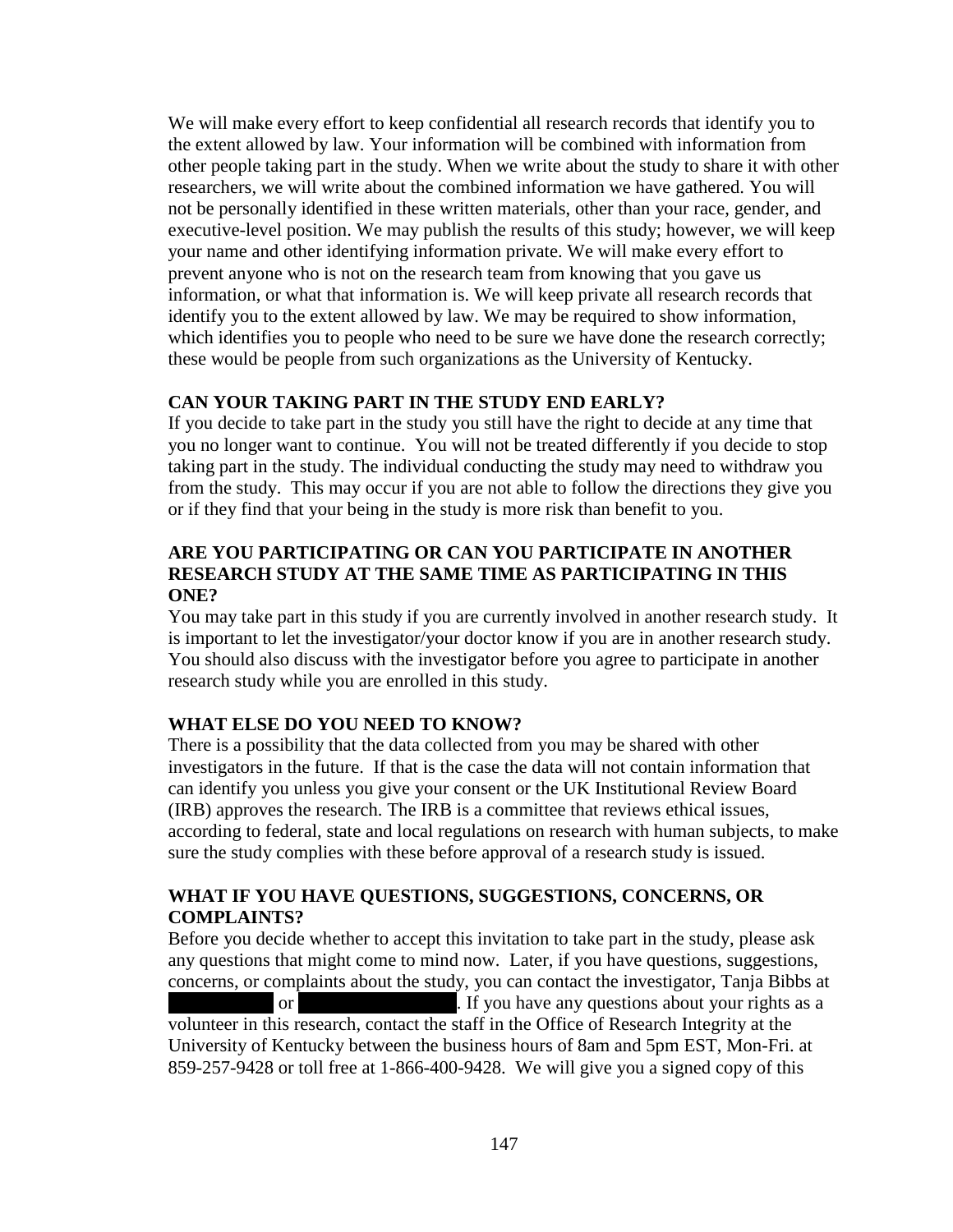consent form to take with you.

| Signature of person agreeing to take part in the study    | Date |
|-----------------------------------------------------------|------|
| Printed name of person agreeing to take part in the study |      |
| Name of (authorized) person obtaining informed consent    | Date |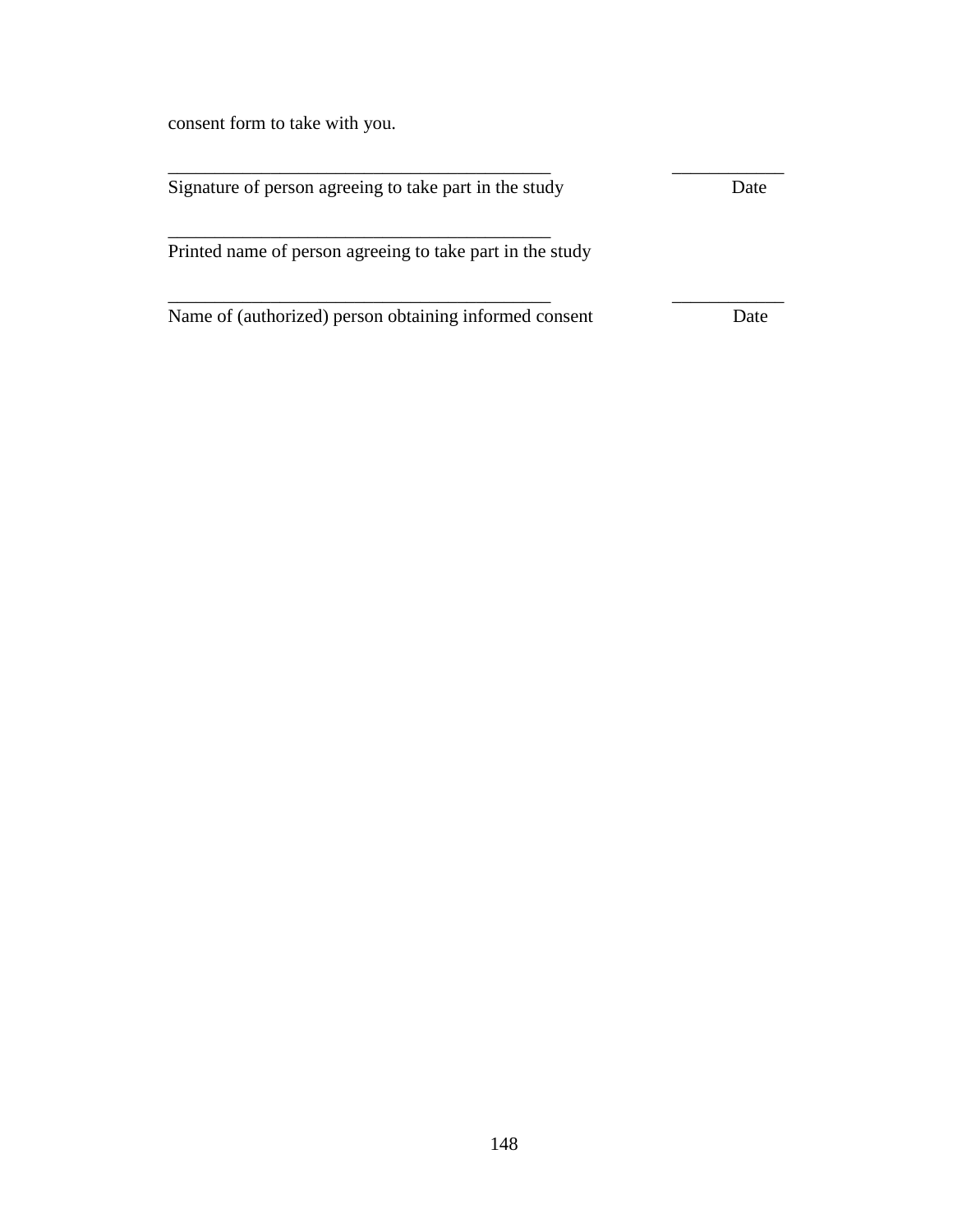## **APPENDIX D: INTERVIEW PROTOCOL**

Thank you again for agreeing to participate in this research study. As previously mentioned, I am a doctoral candidate in the Department of Educational Leadership at the University of Kentucky. This interview is part of a study examining how race and gender influence the leadership experiences of Black women in executive-levels of leadership within higher education administration. The research study is intended to add to the body of knowledge about Black women's perspectives in higher education leadership. This interview should take approximately 60-90 minutes. Also, I am also interested in reviewing any documents you may have, such as curriculum vitae, publications, journals, written and electronic correspondence, poetry, photographs, or any other forms of art that may be relevant to how race and gender influence your leadership experiences. If you are willing, these documents can be shared at any point during the interview phase.

In order to capture a detailed account of what we discuss, and if you are comfortable, I would like to audio record the interview. I would also like to make a copy of or photograph any documents you present, after any personal information is redacted, to reference during data analysis. The information collected from the interviews will be stored electronically on a secure, password protected computer or flash memory drive or stored in a locked filing cabinet at my home. No identifying information will be used other than your race, gender, and executive-level position and the pseudonym that was assigned during the screening process will be used for each participant.

At any time during the interview, you may decline to respond to any of the questions and if you wish to terminate your participation at any point, please let me know.

Do you have any questions before we begin?

Do you consent with having the interview audio recorded?

Before we begin, I need you to sign the informed consent forms.

## **I appreciate you meeting with me today to talk about how you perceive the influence of your intersecting identities on your experiences as an executive-level higher education administrator. I would like to begin by asking you questions related to your background and work experiences within higher education.**

#### **Background and Academic Career**

How did you become interested in a career in higher education? **Probe:** Do/Did you think race and gender impacted why you pursued a career in higher education? If so, how/in what ways?

Describe the journey to your role as XXX (title of executive-level position).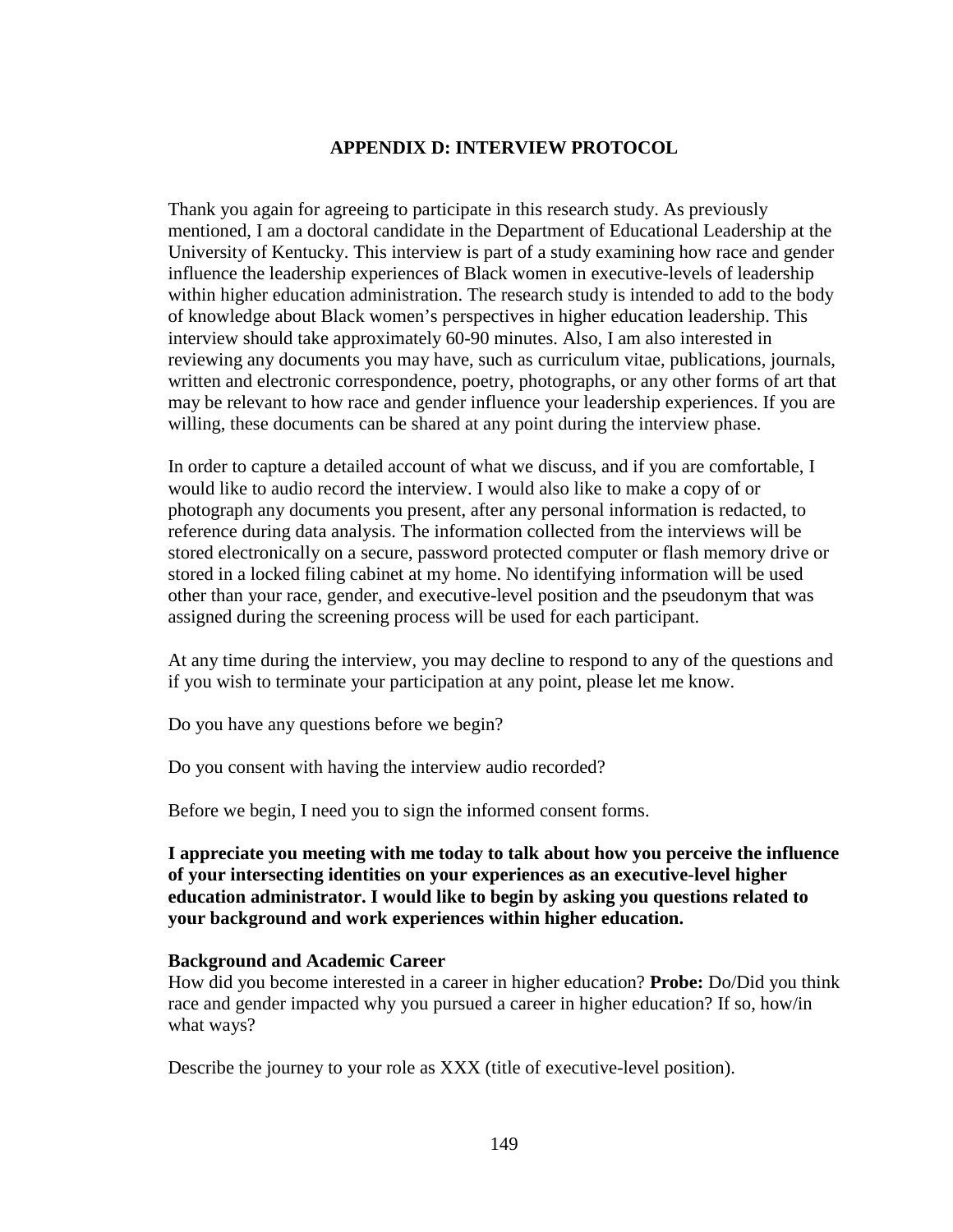In what ways has your race and gender helped you when pursuing career advancement in higher education administration?

In what ways has your race and gender hindered you when pursuing career advancement in higher education administration? What did you do to overcome these barriers?

To what extent did/has mentoring or networking support(ed) or shape(d) your career?

What does/did being a Black woman administrator at a predominantly White institution mean to you? **Probe:** Did/Do you think your race and gender influences/influenced your leadership style in your current position? If so, how/in what ways?

How do/did you feel you fit into the organizational/institutional culture at a PWI as a Black woman in an executive-level position? **Probe:** Do/did you feel appreciated and valued in your role? Do/did you believe you had/have the resources, support, and authority to fulfill the duties of your role?

In your role as XXX (title of executive-level position), who do/did you report to directly? How would you describe your working relationship with your supervisor? Your peers? Your subordinates? **Probe:** Do you believe your race and gender influence(d) your interactions/relationships with your colleagues that are Black men? White men? Black women? White women? If so, in what way $(s)$ ?

In your role as XXX (title of executive-level position), have/did you altered/alter your personality or identity based on interacting with certain individuals or in specific circumstances? In what ways have you changed and why did you think it was necessary? **Probe:** Have you encountered any stereotypes about Black women in your role as XXX (title of executive-level position)? If so, in what way(s)?

**Thank you for reflecting on your background and work experiences. Now we will move onto questions related to self-care, unless you have any other comments about your role as a higher education administrator that we did not discuss.**

### **Coping Strategies**

How do you handle challenging situations at work in your current role? How do/did you nurture your own personal well-being to deal with any work-related stress? **Probe:** Please describe any practices or activities you engage(d) in to attend to your physical, emotional, and spiritual health.

How do/did you feel you are/were supported professionally as a Black woman administrator at your institution? **Probe:** Please describe any formal programs or professional development opportunities that empower(ed) you as a Black woman higher education administrator at a PWI.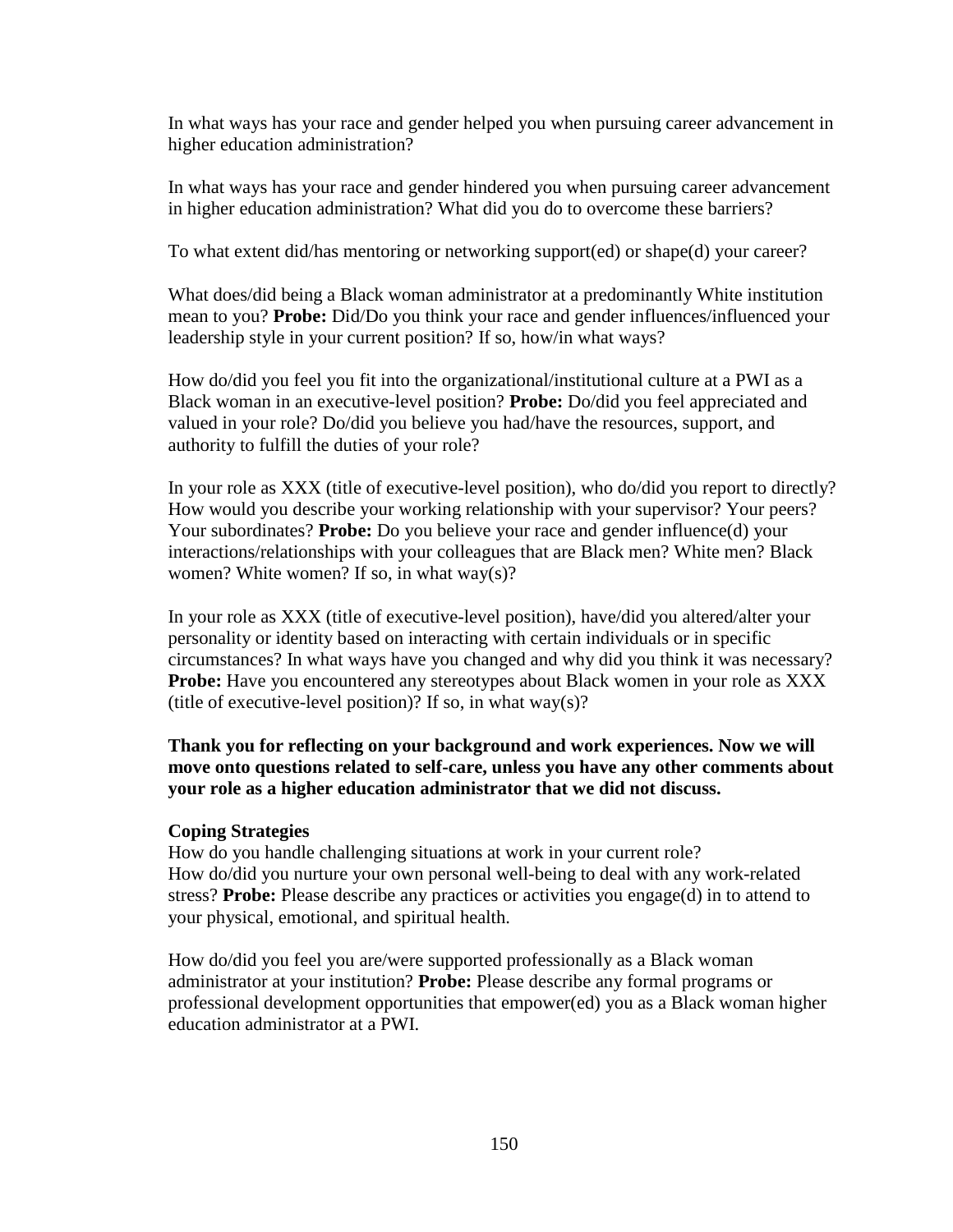How do/did you feel you are/were supported personally as a Black woman administrator at your institution? **Probe:** Please describe your support systems you rely/relied on at your institution.

Describe how you balance(d) your career and personal life.

What advice do you have for Black women who are aspiring to attain positions such as yours? **Probe:** What skills, strategies, or professional/personal development is necessary to better prepare other aspiring Black women to positions similar to yours?

Is there anything else you would like to share about your experiences as a Black woman in higher education administration at a PWI? If so, what?

**That concludes our interview. The information you provided will be extremely useful to my research. Once the interview is transcribed, I would like to give you the opportunity to review the transcript for accuracy and include any clarifying comments. Would you mind if I contacted you about this? If necessary I may be interested in a follow-up interview. Would you be willing to meet with me again? Please feel free to contact me if you have any question, comments, or concerns regarding the interview or the study in general. Thank you again for your time and participation.**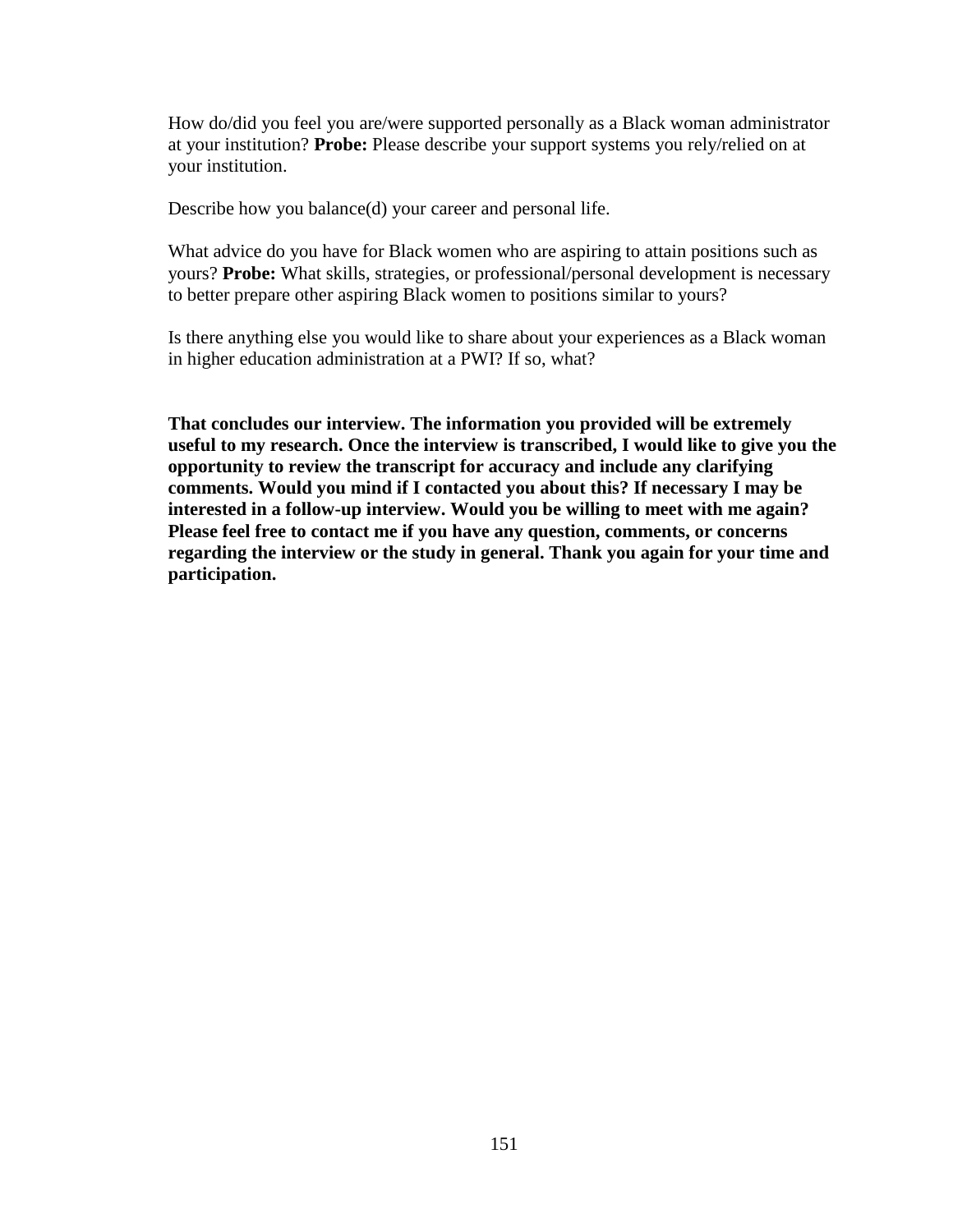#### REFERENCES

Alkadry, M. G., & Tower, L. E. (2006). Unequal pay: The role of gender. *Public Administration Review, 66*(6), 888-898.

American College of Healthcare Executives. (2006). A comparison of the career attainments of men and women healthcare executives. *Executive Summary. Dec, 72*. Retrieved from

https://www.ache.org/pubs/research/gender\_study\_full\_report.pdf

- American Sociological Association (2017). *Race and ethnicity | American Sociological Association.* Retrieved from http://www.asanet.org/topics/race-and-ethnicity
- Anderson, K. (1989). Brickbats and roses: Lucy Diggs Slowe, 1883-1937. In G. J. Clifford (Ed.), *Lone voyagers: Academic women in coeducational institutions, 1870-1937* (pp. 281-307). New York, NY: The Feminist Press at The City University of New York.
- Anderson, T. H. (2004). *The pursuit of fairness: A history of affirmative action*. New York, NY: Oxford University Press, Inc.
- Ballenger, J. (2010). Women's access to higher education leadership: Cultural and structural barriers. *Forum on Public Policy*, 1-20.

Barksdale, S. H. (2006). The untold story: African American women administrators' alchemy of turning adversity into gold. *Forum on Public Policy*, 1-27.

Bauer, N. M. (2013). Rethinking stereotype reliance: Understanding the connection between female candidates and gender stereotypes. *Politics and the Life Sciences, 32*(1), 22-42.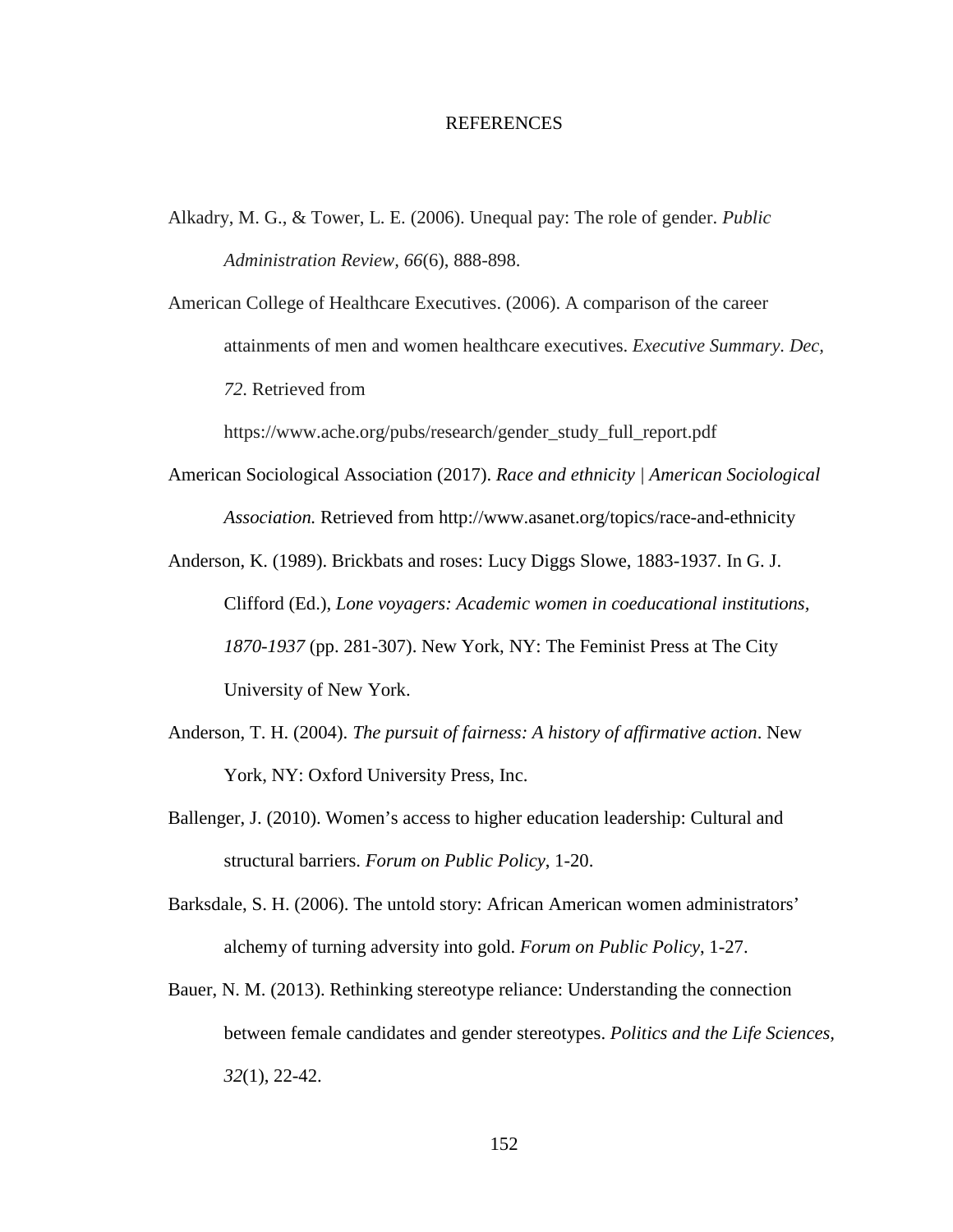- Becks-Moody, G. M. (2004). *African American women administrators in higher education: Exploring the challenges and experiences at Louisiana public colleges and universities* (Doctoral Dissertation). Retrieved from ProQuest Dissertations and Theses. (UMI No. 3151818)
- Bell, E. L. (1990). The bicultural life experience of career-oriented Black women. *Journal of Organizational Behavior, 11*, 459-477.
- Benfield, J. A., & Szlemko, W. J. (2006). Internet-based data collection: Promises and realities. *Journal of Research Practice, 2*(2), 1-15.
- Benjamin, L. (1991). *The Black elite: Facing the color line in the twilight of the twentieth century*. Chicago, IL: Nelson-Hall Publishers.
- Bertrand Jones, T., & Dufor, W. (2012). Direction along the path: Mentoring and Black female administrators. In T. Bertrand Jones, L. Scott Dawkins, M. M. McClinton, & M. Hayden Glover (Eds.), *Pathways to higher education administration for African American women*, (pp. 27-36). Sterling, VA: Stylus Publishing, LLC.
- Betsey, C. L. (2008). Introduction. In C. L. Betsey (Ed.), *Historically Black colleges and universities* (pp. 1-3). New Brunswick, NJ: Transaction Publishers.
- Birnbaum, R. (1988). *How colleges work: The cybernetics of academic organization and leadership*. San Francisco, CA: Jossey-Bass.
- Bolman, L. G., & Deal, T. E. (2013). *Reframing organizations: Artistry, choice and leadership* (5<sup>th</sup> ed.). San Francisco, CA: Jossey-Bass.
- Bonner, F. B. (2001). Addressing gender issues in the historically Black college and university community: A challenge and call to action. *Journal of Negro Education*, 176-191.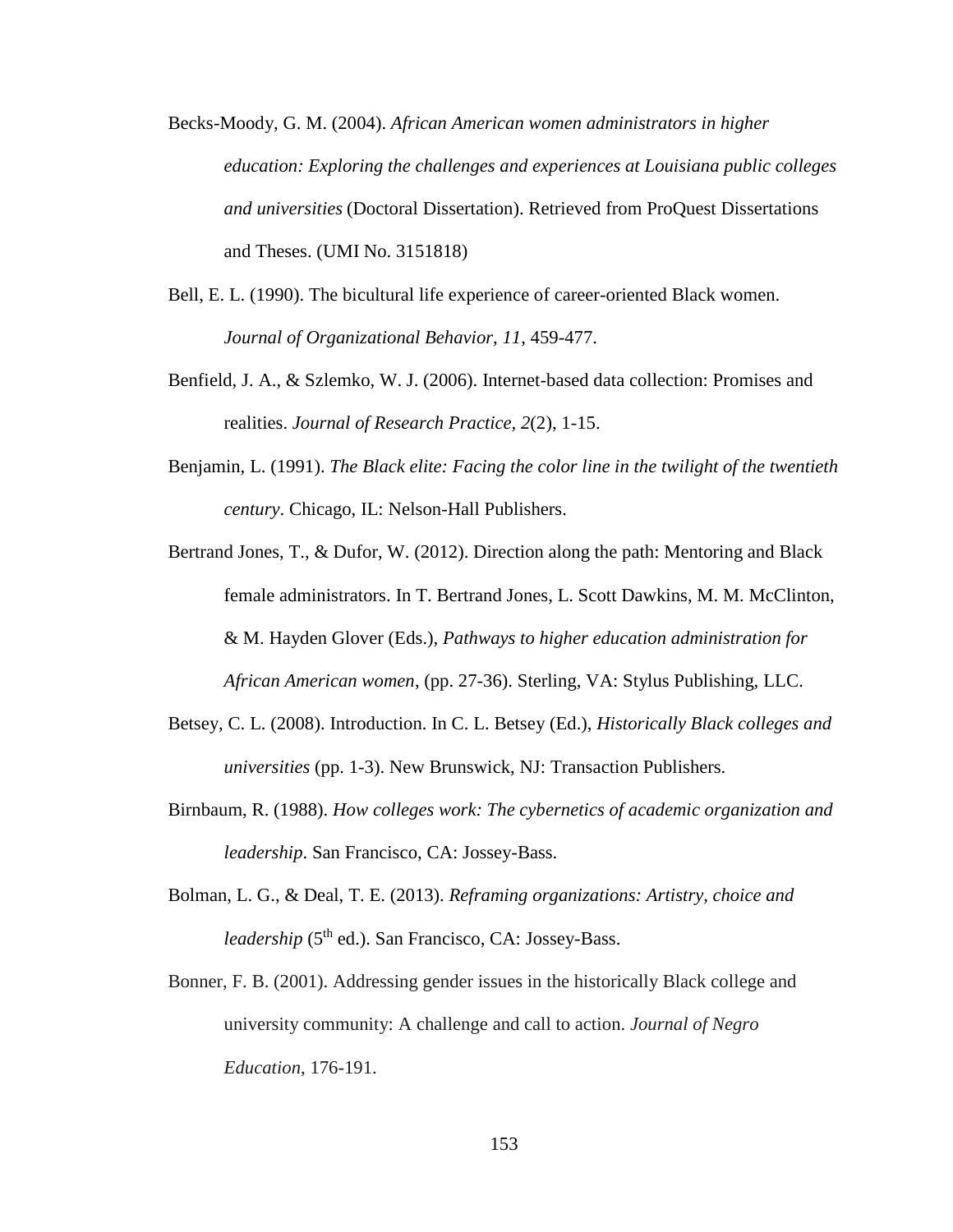- Boone, J., Veller, T., Nikolaeva, K., Keith, M., Kefgen, K., & Houran, J. (2013). Rethinking a glass ceiling in the hospitality industry. *Cornell Hospitality Quarterly, 54*(3), 230-239.
- Bornstein, R. (2008). Women and the college presidency. In J. Glazer-Raymo (Ed.) *Unfinished agendas: New and continuing gender challenges in higher education* (pp. 162-184). Baltimore, MD: Johns Hopkins University Press.
- Bourke, B. (2016). Meaning and implications of being labeled a predominantly White institution. *College and University*, *91*(3), 12-21.
- Bova, B. M. (2000). Mentoring revisited: The Black woman's experience. *Mentoring and Tutoring: Partnership in Learning, 8*(1), 5-16.

Brooks, J. S., & Normore, A. H. (2015). Qualitative research and educational leadership: Essential dynamics to consider when designing and conducting studies. *International Journal of Educational Management, 29*(7), 796-806.

- Brown, N. (2013). Black women's legislative influence. In D. J. Davis & C. Chaney (Eds.), *Black women in leadership: Their historical and contemporary contributions* (pp. 7-24). New York, NY: Peter Lang Publishing.
- Bryman, A. (2004). Qualitative research on leadership: A critical but appreciative review. *The Leadership Quarterly, 15*(6), 729-769.

Buchanan, N. T., & Settles, I. H. (in press). Managing (in)visibility and hypervisibility in the workplace. *Journal of Vocational Behavior*, https://doi.org/10.1016/j.jvb.2018.11.001

Byrd, M. Y. (2009). Telling our stories of leadership: If we don't tell them they won't be told. *Advances in Developing Human Resources, 11*(5), 582-605.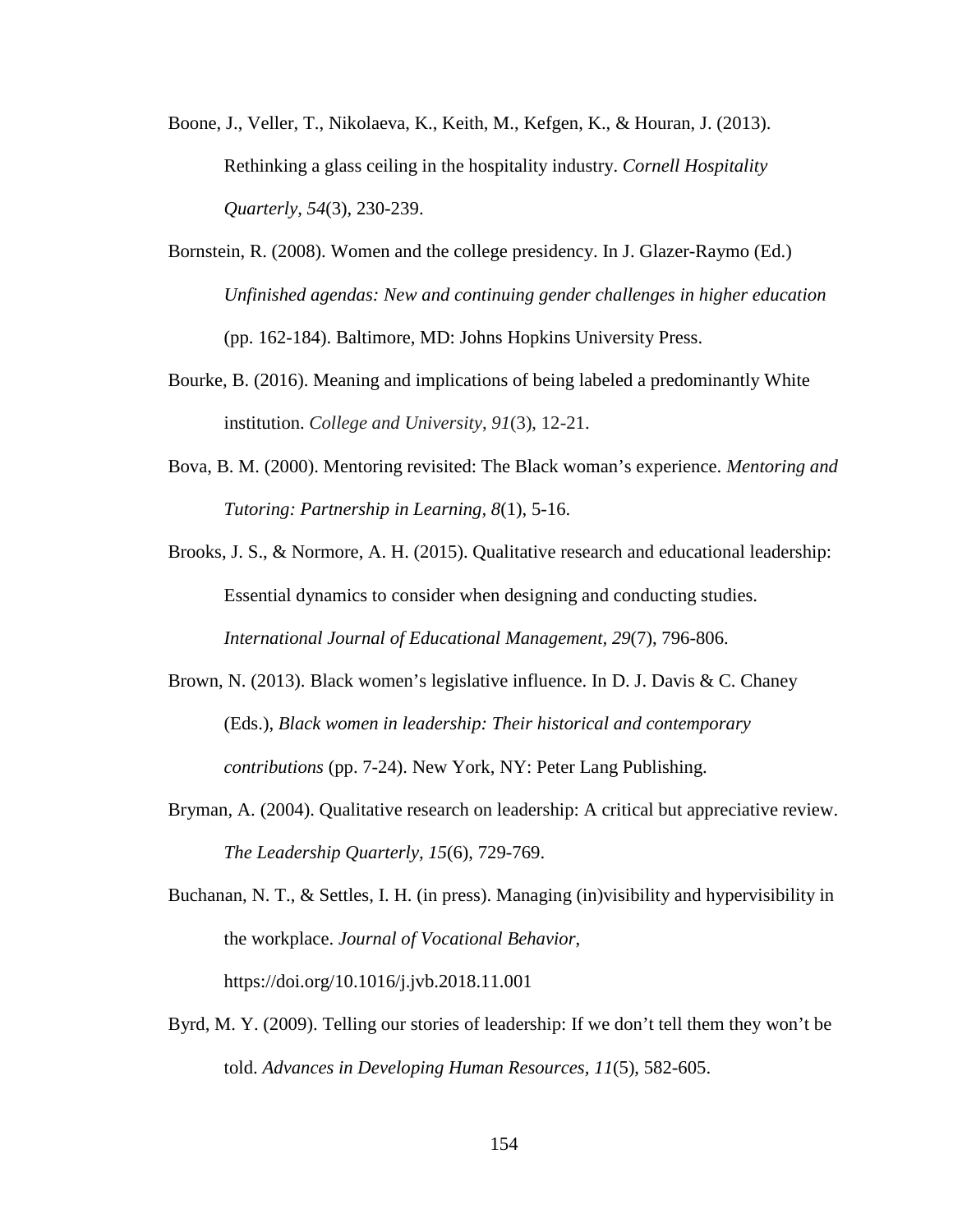- Cantey, N. I., Bland, R., Mack, L. R., & Joy-Davis, D. (2013). Historically Black colleges and universities: Sustaining a culture of excellence in the twenty-first century. *Journal of African American Studies, 17*(2), 142-153.
- Carroll, C. M. (1982). Three's a crowd: The dilemma of the Black woman in higher education. In G. T. Hull, P. B. Scott, & B. Smith (Eds.), *All the women are White, all the Blacks are men, but some of us are brave* (pp 115-128). Old Westbury, NY: The Feminist Press.
- Carter-Frye, M. (2015). *An association case study that explores African-American female representation in higher education administrative leadership and executive roles* (Doctoral dissertation). Retrieved from ProQuest Dissertations and Theses. (UMI No. 10153739)
- Catalyst. (2004). *Advancing African American women in the workplace: What managers need to know*. Retrieved from

http://www.catalyst.org/system/files/Advancing\_African\_American\_Women\_in\_t he\_Workplace\_What\_Managers\_Need\_to\_Know.pdf

Catalyst (2004). *Women and men in U.S. corporate leadership: Same workplace, different realities?* Retrieved from

http://www.catalyst.org/system/files/Women%20and\_Men\_in\_U.S.\_Corporate\_L eadership\_Same\_Workplace\_Different\_Realities.pdf

Catalyst (2005). *Women "Take Care," men "Take Charge:" Stereotyping of U.S. business leaders exposed*. Retrieved from http://www.catalyst.org/system/files/Women\_Take\_Care\_Men\_Take\_Charge\_Ste reotyping\_of\_U.S.\_Business\_Leaders\_Exposed.pdf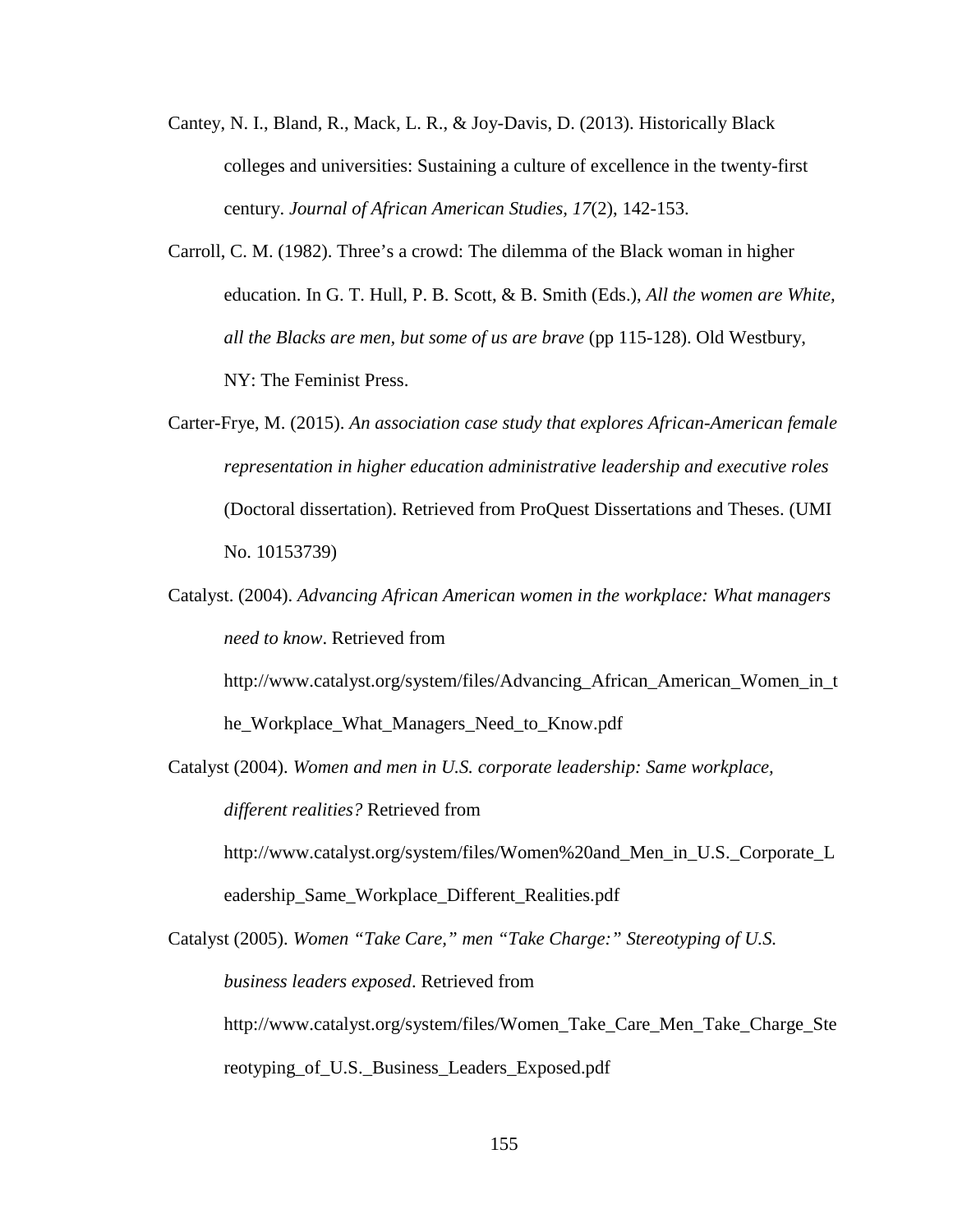Chemers, M. (1997). *An integrative theory of leadership*. Mawah, NJ: Erlbaum.

- Chliwniak, L. (1997). *Higher education leadership: Analyzing the gender gap*. ASHE-ERIC Higher Education Report Volume 25, No. 4. Washington, D.C.: The George Washington University, Graduate School of Education and Human Development.
- Clay, J. P. (2014). *African American women student affairs leaders: Their career experiences and strategies for persistence* (Doctoral Dissertation). Retrieved from ProQuest Dissertations and Theses. (UMI No. 3623542)
- Clayborne, H. L., & Hamrick, F. (2007). Rearticulating the leadership experiences of African American women in midlevel student affairs administration. *NASPA Journal, 44*(1), 123-146.
- Clifford, G. J. (1989). Introduction. In G. J. Clifford (Ed.), *Lone voyagers: Academic women in coeducational institutions, 1870-1937* (pp. 1-46). New York, NY: The Feminist Press at The City University of New York.

Colebrook, C. (2004). *Gender*. New York, NY: Palgrave Macmillan.

- Collins, P. H. (1986). Learning from the outsider-within: The sociological significance of Black feminist thought. *Social Problems, 33*(6), 14-32.
- Collins, P. H. (1989). The social construction of Black feminist thought. *Signs, 14*(4), 745-773.
- Collins, P. H. (2009). *Black feminist thought: Knowledge, consciousness, and the politics of empowerment.* New York, NY: Routledge.

Combs, G. M. (2003). The duality of race and gender for managerial African American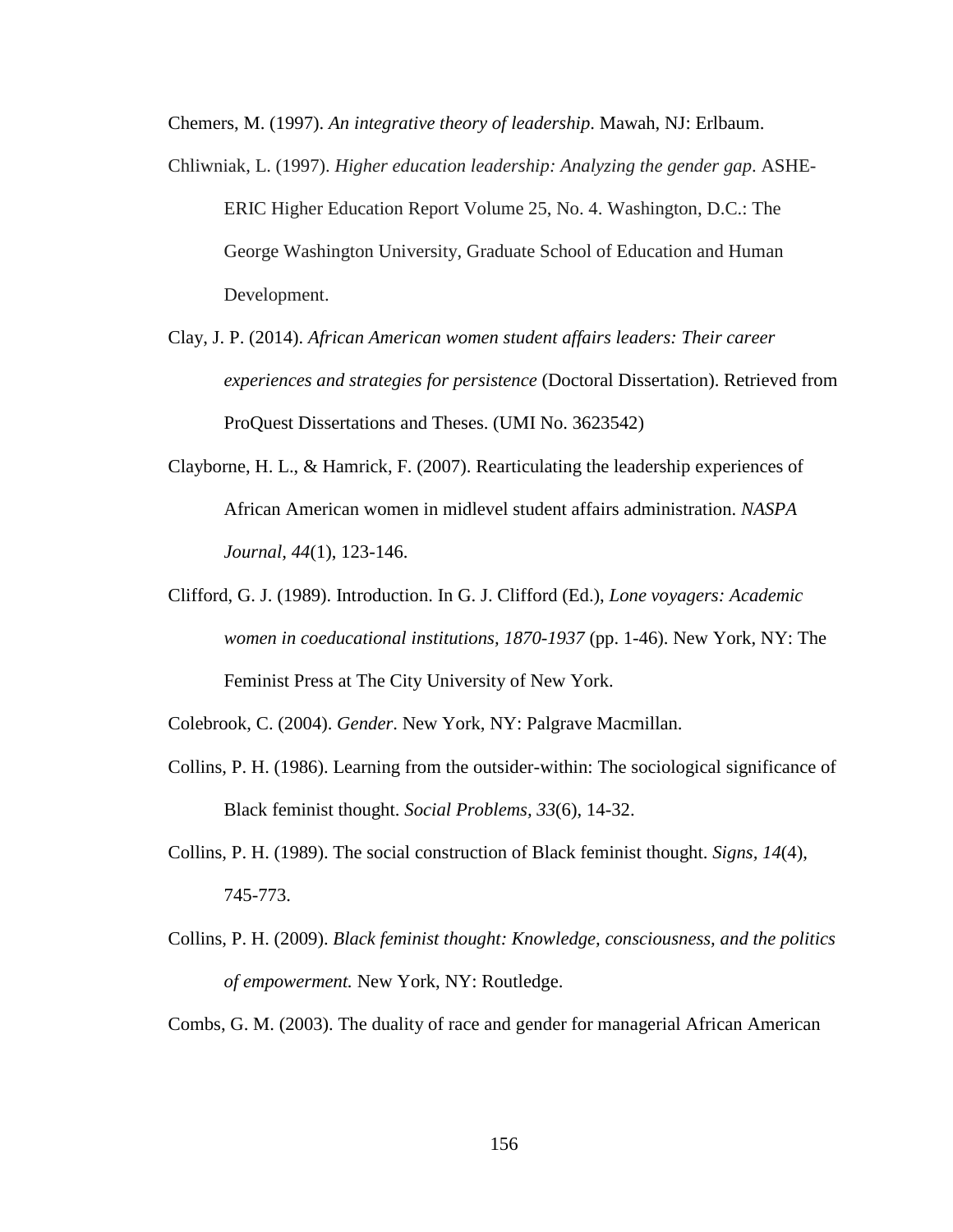women: Implications of informal social networks on career advancement. *Human Resource Development Review, 2*(4), 385-405.

- Crampton, S. M., Hodge, J. W., & Mishra, J. M. (1997). The equal pay act: The first 30 years. *Public Personnel Management, 26*(3), 335-344.
- Crenshaw, K. (1991). Mapping the margins: Intersectionality, identity politics, and violence against women of color. *Stanford Law Review, 43*(6), 1241-1299.
- Creswell, J. W. (2007). *Qualitative inquiry and research design: Choosing among five approaches* (2nd ed.). Thousand Oaks, CA: Sage.
- Creswell, J. W. (2009). *Research design: Qualitative, quantitative, and mixed methods approaches* (3rd ed.). Thousand Oaks, CA: Sage.
- Daniel, E. D. (1997). African American nursing administrators in the academy: Breaking the glass ceiling. In L. Benjamin (Ed.). *Black women in the academy: Promises and perils* (pp. 168-178). Gainesville, FL: University Press of Florida.
- Davis, A. Y. (1983). *Women, race, and class*. New York, NY: Vintage Books.
- Davis, D. J., & Chaney, C. (2013). *Black women in leadership: Their historical and contemporary contributions*. New York, NY: Peter Lang Publishing.
- Davis, D. R., & Maldonado, C. (2015). Shattering the glass ceiling: The leadership development of African American women in higher education. *Advancing Women in Leadership Journal, 35*, 48-64.
- Dawkins, L. S. (2012). Historically Black college or university or predominantly White institution? Choosing your institutional path. In T. B. Jones, L. S. Dawkins, M. McClinton, & M. H. Glover (Eds.) *Pathways to higher education administration for African American women* (pp. 103-112).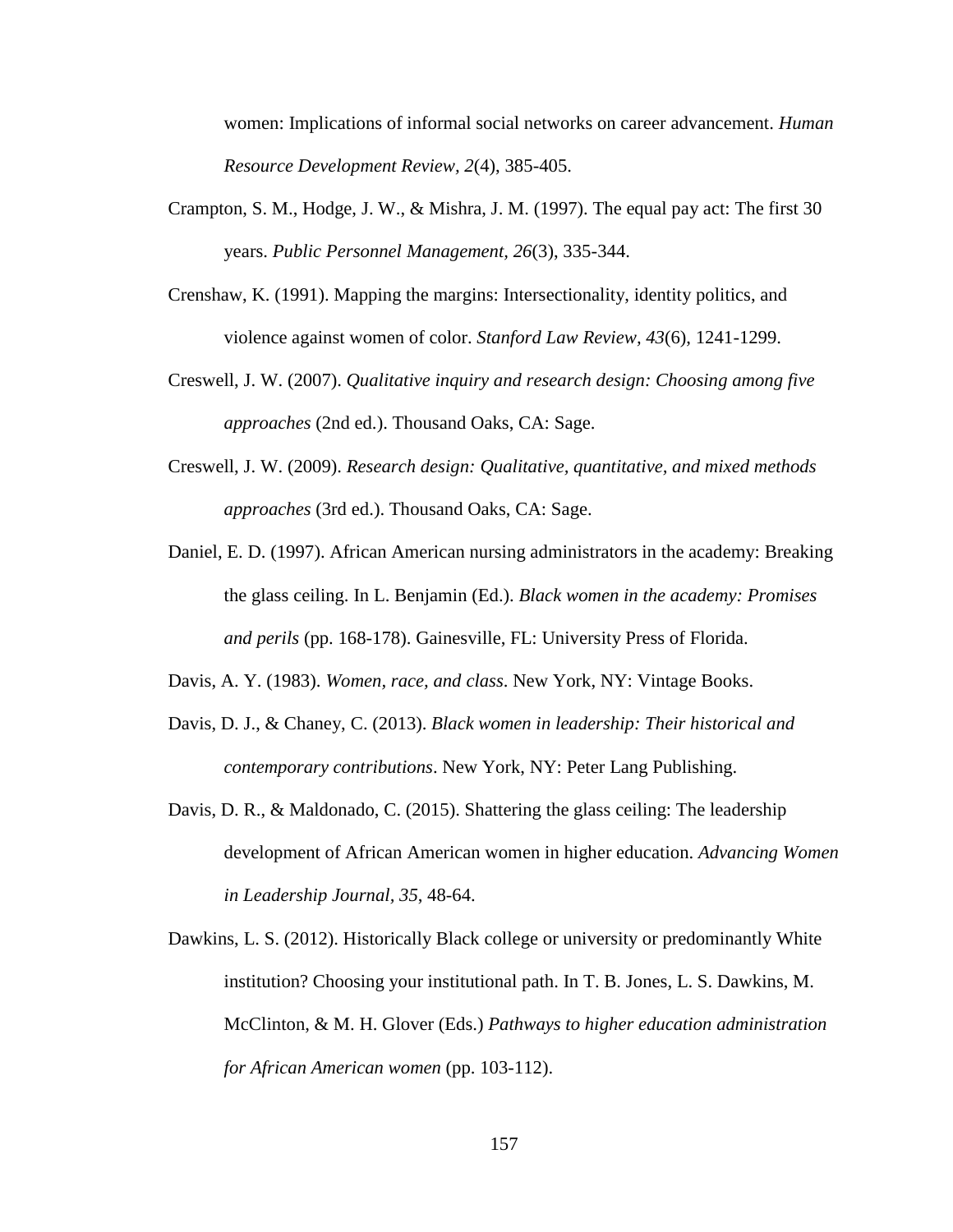- Defrantz-Dufor, W. E. (2007). *The professional development experiences of African American women: The ACE Fellows Program* (Doctoral Dissertation). Retrieved from ProQuest Dissertations and Theses. (UMI No. 3259528)
- Dickens, D. D., Womack, V. Y., & Dimes, T. (in press). Managing hypervisibility: An exploration of theory and research on identity shifting strategies in the workplace among Black women. *Journal of Vocational Behavior*. https://doi.org/10.1016/j.jvb.2018.10.008
- Diehl, A. B. (2014). Approaches of women leaders in higher education: Navigating adversity, barriers, and obstacles. In K. A. Longman & S. R. Madsen (Eds.) *Women and leadership in higher education* (pp. 135-151). Charlotte, NC: Information Age Publishing, Inc.
- Dowdy, J. P. (2011). *A phenomenological study of perceptions of identity and leadership among African-American female administrators within public higher education* (Doctoral Dissertation). Retrieved from ProQuest Dissertations and Theses. (UMI No. 3487324)
- Dunn, D., Gerlach, J. M., & Hyle, A. E. (2014). Gender and leadership: Reflections of women in higher education administration. *International Journal of Leadership and Change. 2*(1), 7-18.
- Eagly, A. H. & Carli, L. L. (2007). *Through the labyrinth: The truth about how women Become leaders*. Boston, MA: Harvard Business School Press.
- Eisaguirre, L. (1999). *Affirmative action: A reference handbook*. Santa Barbara, CA: ABC-CLIO, Inc.
- Enke, K. (2014). Conceptions of power among senior women administrators at liberal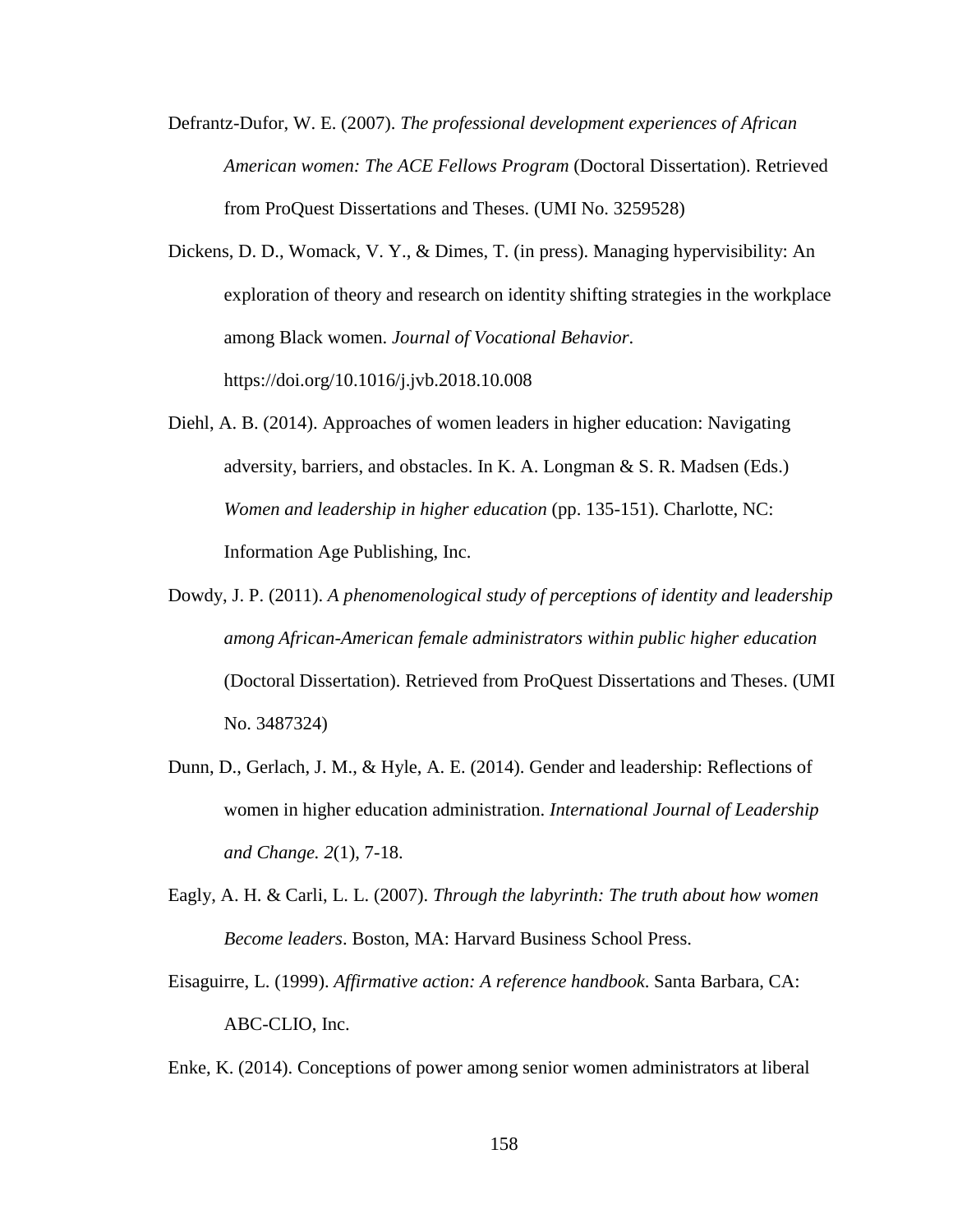arts colleges in the upper midwestern United States. *Journal About Women in Higher Education, 7*(2), 199-225.

- Fitzpatrick, E. (1989). For the "women of the university": Marion Talbot, 1858-1948. In G. J. Clifford (Ed.), *Lone voyagers: Academic women in coeducational institutions, 1870-1937* (pp. 85-124). New York, NY: The Feminist Press at The City University of New York.
- Fochtman, M. M. (2010). *Mid-career women student affairs administrators with young children: Negotiating life, like clockwork*. (Doctoral dissertation). Retrieved from ProQuest Dissertations and Theses. (UMI No. 3435229)
- Galemore, G. L. (2003). *Title IX and sex discrimination in education: An overview* (CRS Report No. RS20710). Retrieved from http://congressional.proquest.com.ezproxy.uky.edu/congressional/docview/t21.d2 2.crs-2003-gvf-0019?accountid=11836
- Gamble, E. D., & Turner, N. J. (2015). Career ascension of African American women in executive positions in postsecondary institutions. *Journal of Organizational Culture, Communications, and Conflict, 19*(1), 82-101.
- Gangone, L.M., & Lennon, T. (2014). Benchmarking women's leadership in academia and beyond. In K. A. Longman & S. R. Madsen (Eds.) *Women and leadership in higher education* (pp. 3-22). Charlotte, NC: Information Age Publishing, Inc.
- Gay, C., & Tate, K. (1998). Doubly bound: The impact of gender and race on the politics of Black women. *Political Psychology, 19*(1), 169-184.
- Gerdes, E. P. (2003). Do it your way: Advice from senior academic women. *Innovative Higher Education, 27*(4), 253-275.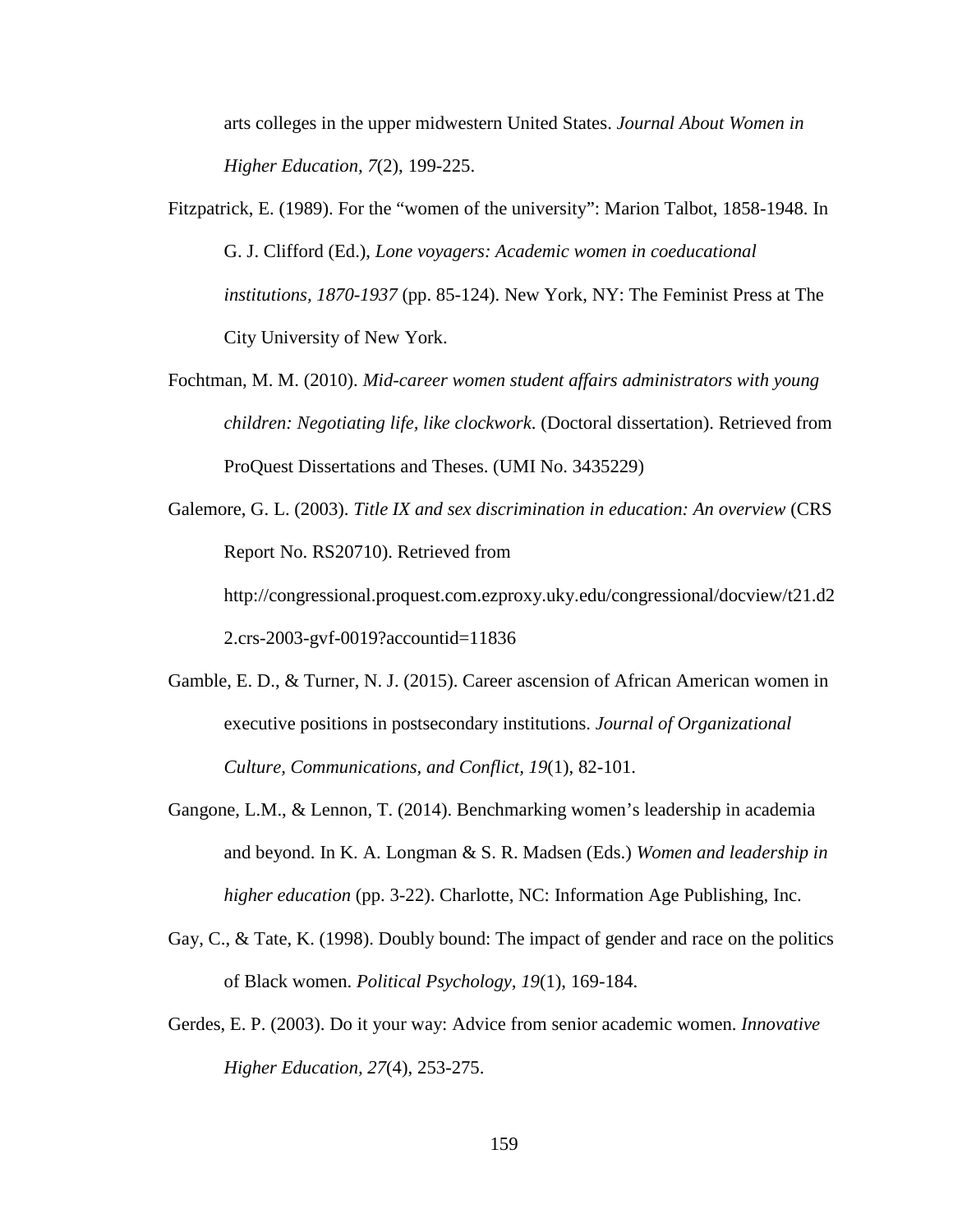- Gerdes, E. P. (2006). Women in higher education since 1970: The more things change, the more they stay the same. *Advancing Women in Leadership, 21*.
- Gibelman, M. (2000). The nonprofit sector and gender discrimination. *Nonprofit Management and Leadership, 10*(3), 251-269.
- Glazer-Raymo, J. (1999). *Shattering the myths: Women in academe*. Baltimore, MD: The Johns Hopkins University Press.
- Glazer-Raymo, J. (2002). Gender inequality. In A. M. Martínez Alemán, & K. A. Renn (Eds.), *Women in higher education: An encyclopedia* (pp. 221-228). Santa Barbara, CA: ABC-CLIO, Inc.
- Glesne, C. (2011). *Becoming qualitative researchers: An introduction* (4th ed.). Boston, MA: Pearson.
- Glover, M. H. (2012). Existing pathways: A historical overview of Black women in higher education administration. In T. B. Jones, L. S. Dawkins, M. M. McClinton, & M. H. Glover (Eds.), *Pathways to higher education administration for African American women* (pp. 4-17). Sterling, VA: Stylus Publishing.
- Grbich, C. (2007). *Qualitative analysis: An introduction*. Thousand Oaks, CA: SAGE Publications.
- Gregory, S. T. (1999). *Black women in the academy: The secrets to success and achievement*. Lanham, MD: University Press of America.
- Gregory, S. T. (2001). Black faculty women in the academy: History, status, and future. *The Journal of Negro Education, 70*(3), 124-138.
- Guy-Sheftall, B. (1995). *Words of fire: An anthology of African-American feminist thought*. New York, NY: The New Press.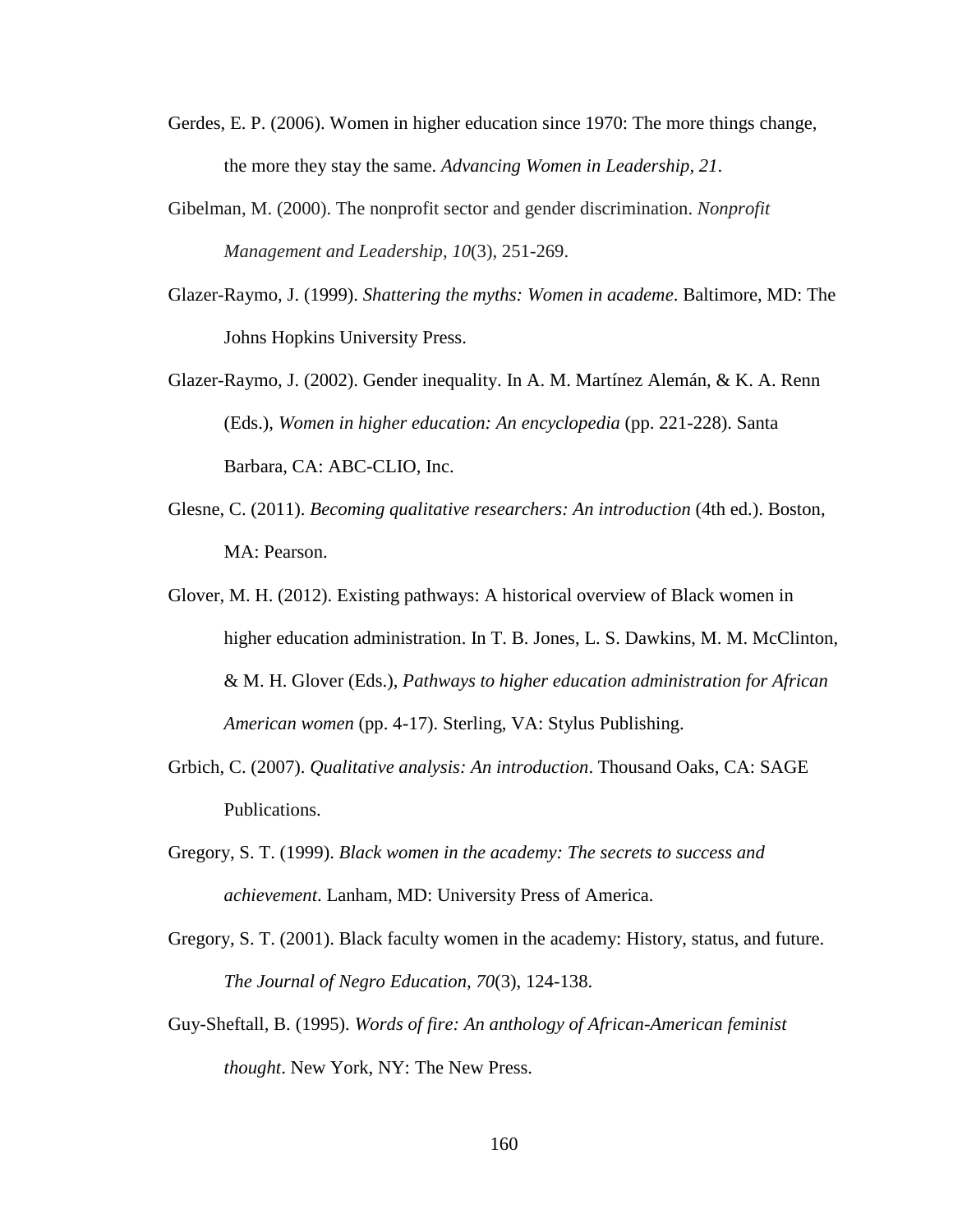- Hall, J. C., Everett, J. E., & Hamilton-Mason, J. (2012). Black women talk about workplace stress and how they cope. *Journal of Black Studies, 43*(2), 207-226.
- Hannum, K. M., Muhly, S. M., Shockley-Zalabak, P. S., & White, J. S. (2015). Women leaders within higher education in the United States: Supports, barriers, and experiences of being a senior leader. *Advancing Women in Leadership Journal, 35*, 65-75.
- Henderson, T., Hunter, A., & Hildreth, G. (2010). Outsiders within the academy: Strategies for resistance and mentoring African American women. *Michigan Family Review, 14*.
- Henry, W. J. (2010). African American women in student affairs: Best practices for winning the game. Advancing Women in Leadership Journal, *30*(24).
- Hill, M. S., & Ragland, J. C. (1995). *Women as educational leaders: Opening windows, pushing ceilings*. Thousand Oaks, CA: Corwin Press, Inc.
- Hine, D. C. (Ed.). (1997). *Facts on file encyclopedia of Black women in America: The early years, 1617-1899*. New York, NY: Facts on File, Inc.
- Hinton, K. G. (2001). *The experiences of African American women administrators at predominantly White institutions of higher education* (Doctoral Dissertation). Retrieved from ProQuest Dissertations and Theses. (UMI No. 3005434)
- Hite, L. M. (2004). Black and White women managers: Access to opportunity. *Human Resource Development Quarterly, 15*(2), 131-146.
- Holder, A. M. B., Jackson, M. A., & Ponterotto, J. G. (2015). Racial microaggression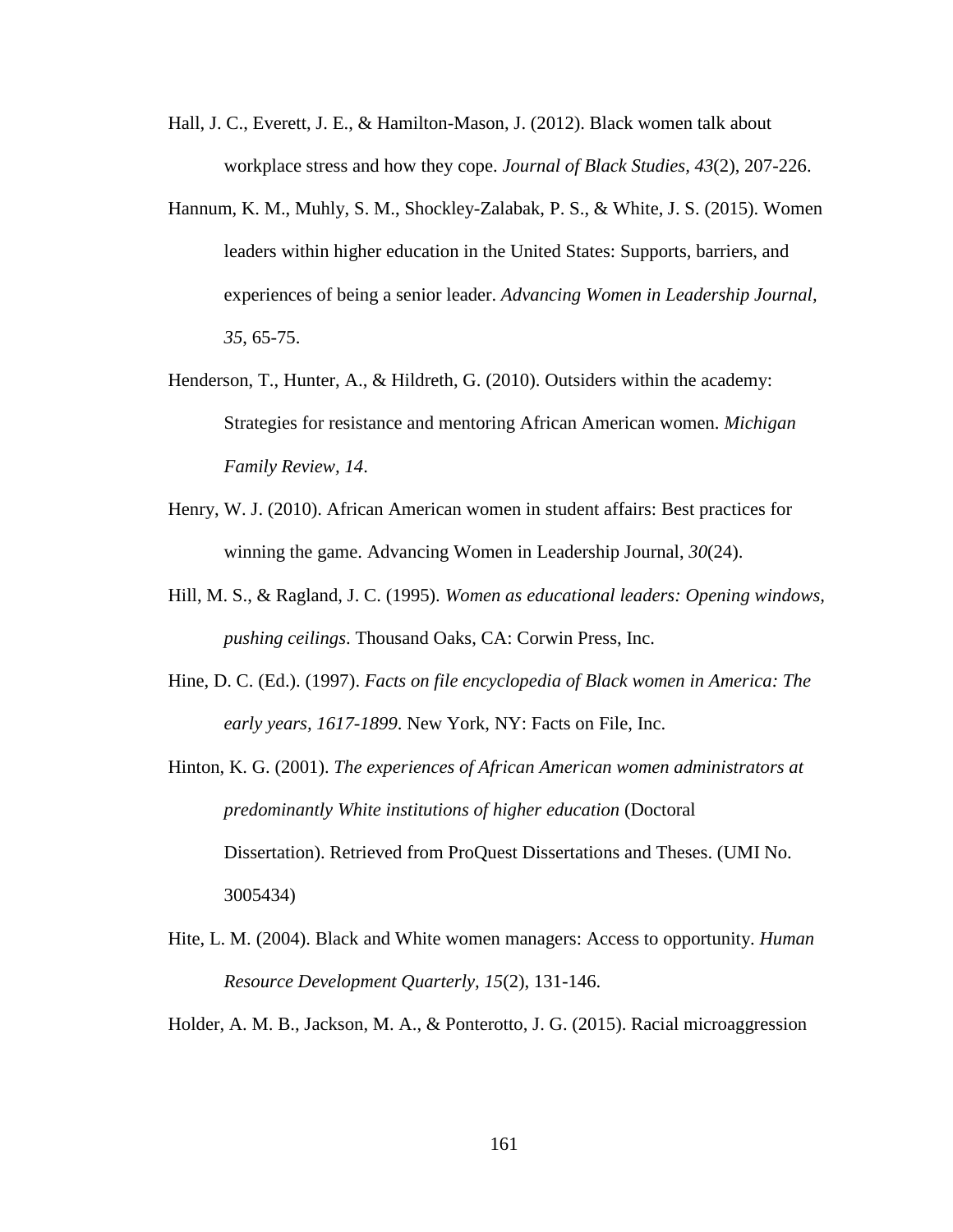experiences and coping strategies of Black women in corporate leadership. *Qualitative Psychology, 2*(2), 164-180.

- Holmes, S. L. (2003). Black female administrators speak out: Narratives on race and gender in higher education. *National Association of Student Affairs Professionals Journal, 6*(1), 45-65.
- hooks, b. (1982). *Ain't I a woman: Black women and feminism*. London, UK: Pluto Press.
- hooks, b. (1989). *Talking back: Thinking feminist, thinking Black*. Boston, MA: South End Press.
- hooks, b. (2000). *Feminist theory: From margin to center*. New York, NY: South End Press.
- hooks, b. (2001). Homeplace: A site of resistance. In J. Ritchie & K. Ronald (Eds.), *Available Means: An Anthology of Women'S Rhetoric(s)* (pp. 382-390). Pittsburgh, PA: University of Pittsburgh Press.
- Howard-Vital, M. R. (1989). African-American women in higher education: Struggling to gain identity. *Journal of Black Studies, 20*(2), 180-191.
- Hoyt, C. L. (2013). Women and leadership. In P. G. Northouse (Ed.), *Leadership: Theory and practice* (pp. 349-375). Thousand Oaks, CA: SAGE Publishing, Inc.
- Hughes, R. L., & Howard-Hamilton, M. F. (2003). Insights: Emphasizing issues that affect African American women. *New Directions for Student Services, 2003*(104), 95-104.
- Hylton, D. G. (2012). *In her own voice: A narrative study of the persistence strategies of eight African American women vice presidents for student affairs at*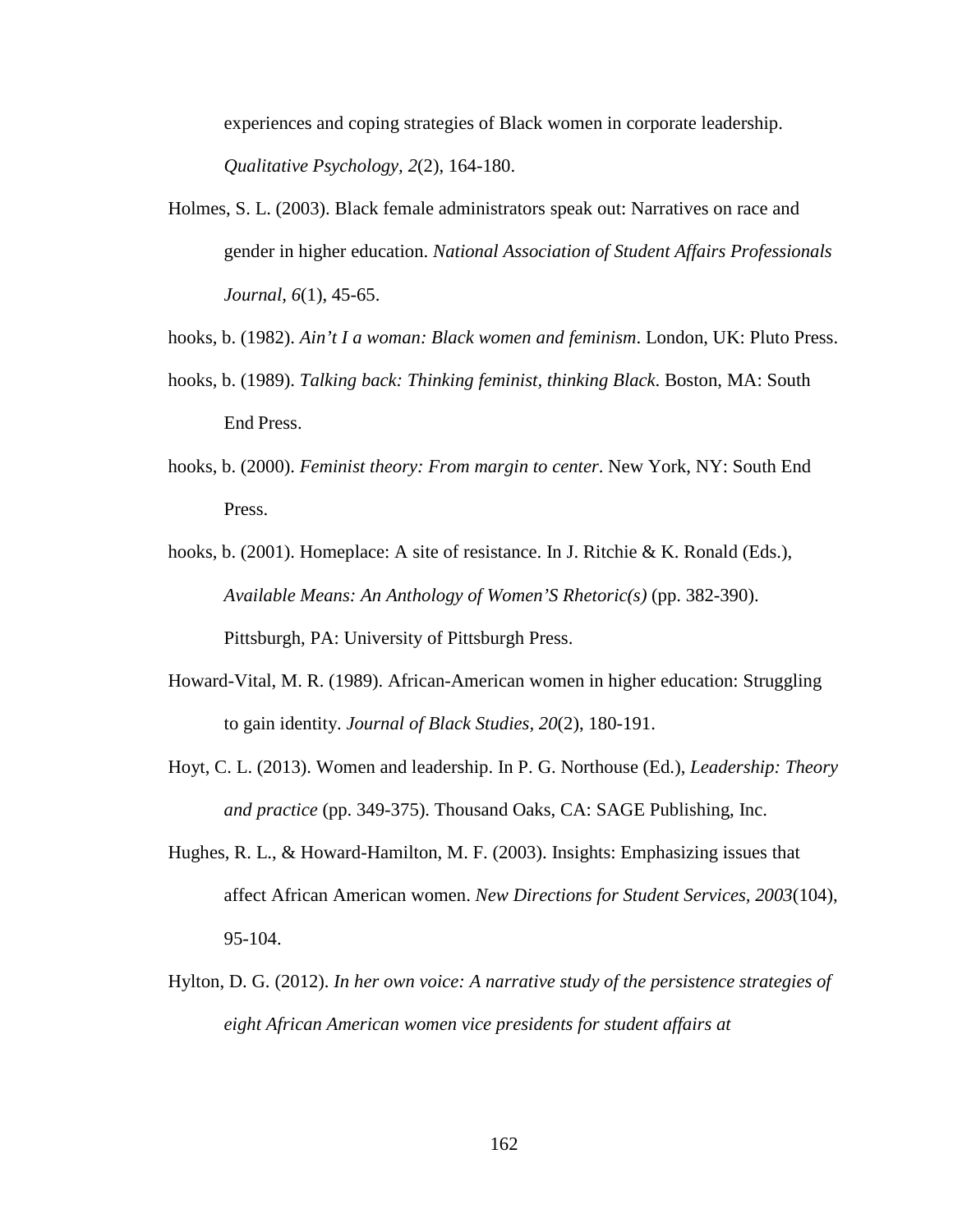*predominately White institutions* (Doctoral Dissertation). Retrieved from ProQuest Dissertations and Theses.

(UMI No. 3520478)

- Hymowitz, C., & Schellhardt, T. D. (1986, March 24). The corporate woman (a special report): The glass ceiling: Why women can't seem to break the invisible barrier that blocks them from the top jobs. *The Wall Street Journal*, pp. 1D, 4D, 5D.
- Jackson, J. F. L. (2004). Engaging, retaining, and advancing African Americans in executive-level positions: A descriptive and trend analysis of academic administrators in higher and postsecondary education. *The Journal of Negro Education, 73*(1), 4-20.
- Jackson, S., & Harris, S. (2007). African American female college and university presidents: Experiences and perceptions of barriers to the presidency. *Journal of Women in Educational Leadership, 5*(2), 119-137.
- James, J., & Sharpley-Whiting, T. D. (Ed.). (2000). *The Black feminist reader*. Malden, MA: Blackwell Publishers Inc.
- Jean-Marie, G., Williams, V. A., & Sherman, S. L. (2009). Black women's leadership experiences: Examining the intersectionality of race and gender. *Advances in Developing Human Resources, 11*(5), 562-581.
- Jones, T. B., & Dufor, W. (2012). Direction along the path: Mentoring and Black female Administrators. In T. B. Jones, L. S. Dawkins, M. M. McClinton, & M. H. Glover (Eds.), *Pathways higher education administration for African American women* (pp. 27-36). Sterling, VA: Stylus Publishing, LLC.

Kanter, R. M. (1977). Some effects of proportions on group life: Skewed sex ratios and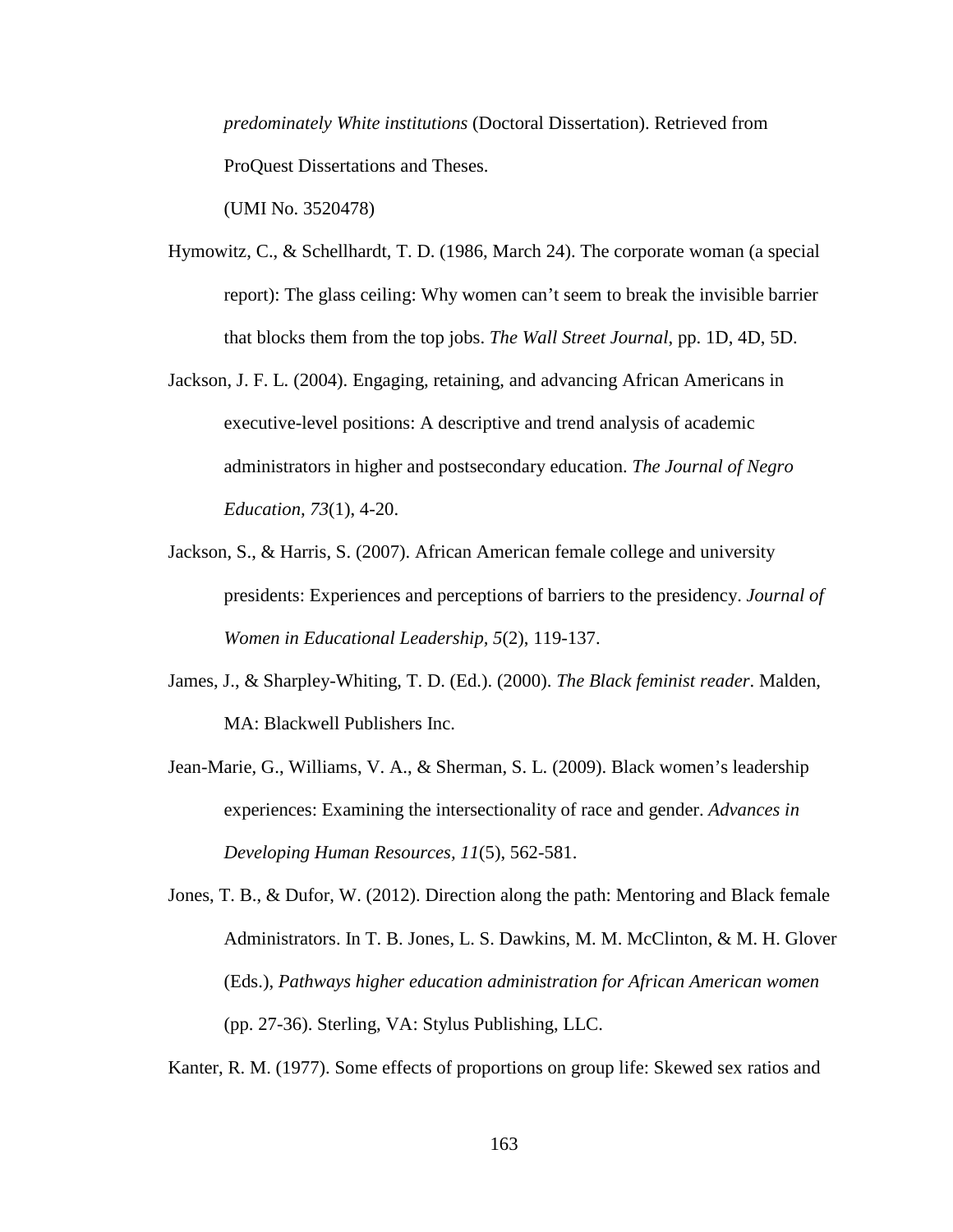responses to token women. *Journal of Sociology, 82*(5), 965-990.

- Kaplan, S., & Tinsley, A. (1989). The unfinished agenda: Women in higher education administration. *Academe, 75*(1), 18-22.
- Karsten, M. F. (1994). Management and gender: Issues and attitudes. Quorum Books.
- Kellerman, B., & Rhode, D. L. (2014). Women at the top: The pipeline reconsidered. In K. A. Longman, & S. A. Madsen (Eds.), *Women and leadership in higher education* (pp. 23-39). Charlotte, NC: Information Age Publishing, Inc.
- Key, S., Popkin, S., Munchus, G., Wech, B., Hill, V., & Tanner, J. (2012). An exploration of leadership experiences among white women and women of color. *Journal of Organizational Change Management, 25*(3), 392-404.
- Killian, D., & McClinton, M. M. (2012). The pathway to your dreams in academia: Seven Practical Considerations. In T. B. Jones, L. S. Dawkins, M. M. McClinton, & M. H. Glover (Eds.), *Pathways higher education administration for African American women* (pp. 113-121). Sterling, VA: Stylus Publishing, LLC.

Kippenberger, T. (2002). *Leadership styles*. Oxford: Capstone Publishing.

- Konrad, A.M., & Linnehan, F. (1999). Affirmative action: History, effects, attitudes. In G.N. Powell (Ed.), *Handbook of gender and work* (pp. 429-452). Thousand Oaks, CA: SAGE Publishing, Inc.
- Lafreniere, S. L, & Longman, K. A. (2008). Gendered realities and women's leadership development: Participant voices from faith-based higher education. *Christian Higher Education, 7*, 388-404.
- Leary, M.R., & Tangney, J.P. (2003). *Handbook of self and identity*. New York: The Guilford Press.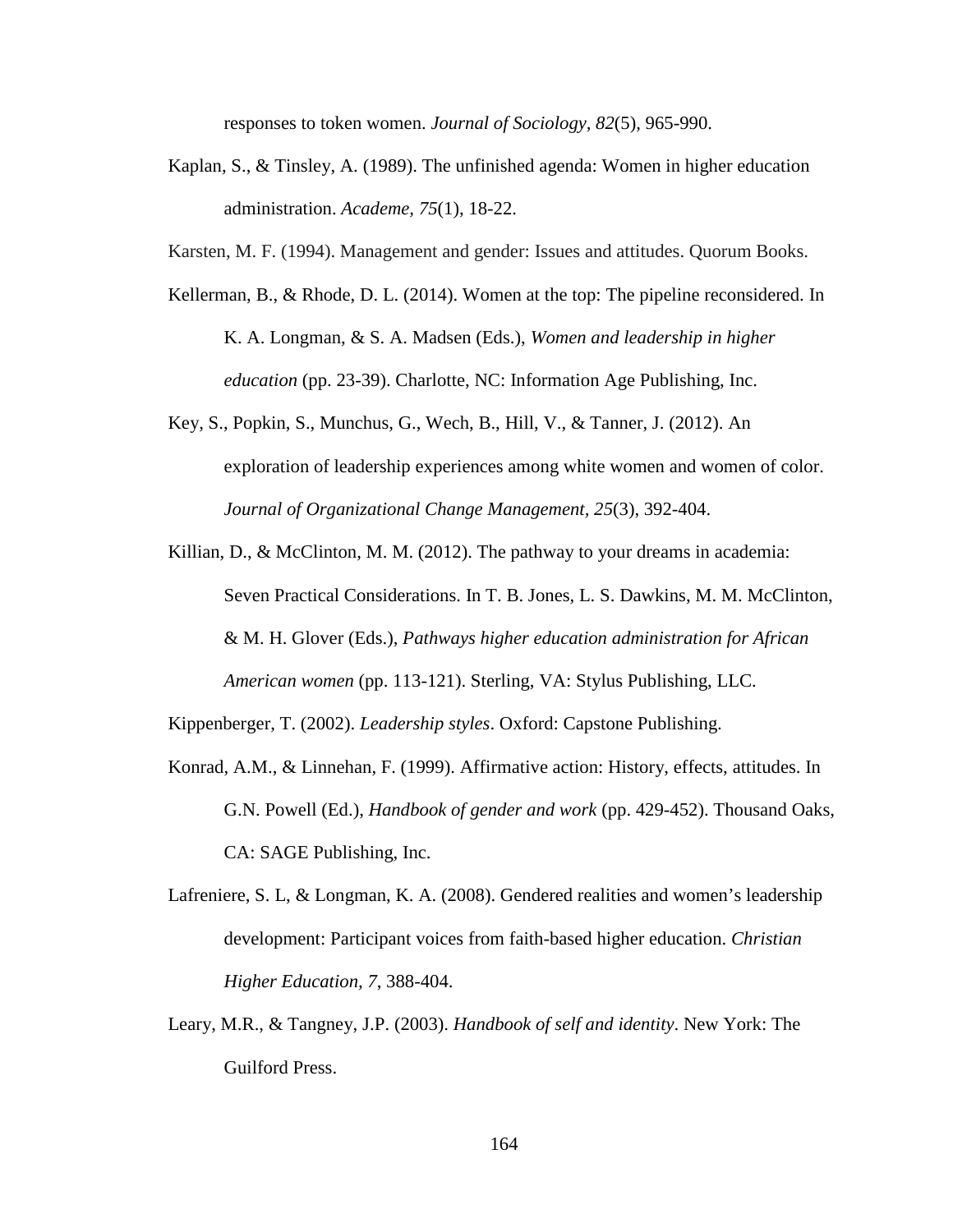- Lerner, G. (1972). *Black women in White America: A documentary history*. New York, NY: Pantheon Books.
- Levine, L. (2003). *The gender wage gap and pay equity: Is comparable worth the next step?* Washington, D.C.: Congressional Research Service.
- Lewis, E. (2016). *The impact of ethics and faith on the leadership styles of Black women in higher education* (Doctoral Dissertation). Retrieved from ProQuest Dissertations and Theses. (UMI No. 10195536)
- Lloyd-Jones, B. (2009). Implications of race and gender in higher education administration: An African American woman's perspective. *Advances in Developing Human Resources, 11*(5), 606-618.
- Lyness, K. S., & Thompson, D. E. (2000). Climbing the corporate ladder: Do female and male executives follow the same route? *Journal of Applied Psychology, 85*(1), 86- 101.
- Madsen, S. R. (2007a). Developing leadership: Exploring childhoods of women university presidents. *Journal of Educational Administration, 45*(1), 99-118.
- Madsen, S. R. (2007b). Learning to lead in higher education: Insights into the family backgrounds of women university presidents. *Journal of Women in Educational Leadership, 5*(3), 183-200.
- Marshall, S. M. (2009). Women higher education administrators with children: Negotiating personal and professional lives. *NASPA Journal about Women in Higher Education, 2*, 188-221.
- Mattis, J. S. (2002). Religion and spirituality in the meaning-making and coping experiences of African American women: A qualitative analysis. *Psychology of*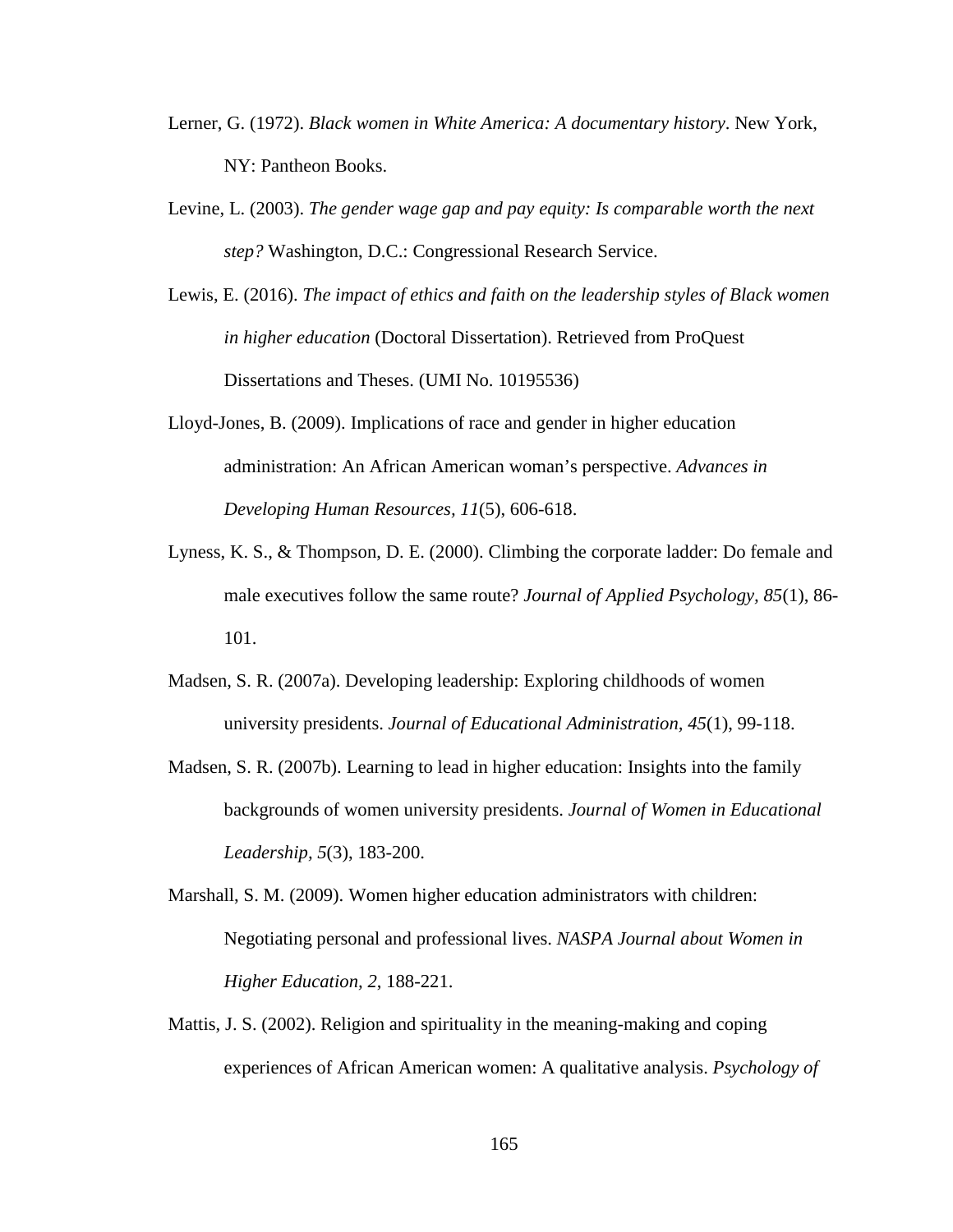*Women Quarterly, 26*(4), 309-321.

- Maxwell, J. A. (2013). *Qualitative research design: An interactive approach* (3rd ed.). Thousand Oaks, CA: Sage.
- McCluney, C. L. & Rabelo, V. C. (in press). Conditions of visibility: An intersectional examination of Black women's belongingness and distinctiveness at work. *Journal of Vocational Behavior.* https://doi.org/10.1016/j.jvb.2018.09.008
- Mercurius, K. C. (2018). *Diversity and exclusion in higher education administration: Black women navigating their careers in advancement at elite, predominately White institutions* (Doctoral Dissertation). Retrieved from ProQuest Dissertations and Theses. (UMI No. 13425387)
- Merriam, S. B. (2009). *Qualitative research: A guide to design and implementation*. San Francisco, CA: John Wiley & Sons, Inc.
- Miller, J. R., & Vaughn, G. G. (1997). African American women executives: Themes that bind. In L. Benjamin (Ed.), *Black women in the academy: Promises and perils* (pp. 179-188). Gainesville, FL: University Press of Florida.
- Monks, J., & McGoldrick, K. (2004). Gender earnings differentials among college administrators. *Industrial Relations, 43*(4), 742-758.
- Moore, Jr. W., & Wagstaff, L. H. (1974). *Black educators in White colleges*. San Francisco, CA: Jossey-Bass Publishers.
- Moses, Y. T. (1997). Black women in academe: Issues and strategies. In L. Benjamin (Ed.), *Black women in the academy: Promises and perils* (pp. 23-37). Gainesville, FL: University Press of Florida.

Mosley, M. H. (1980). Black women administrators in higher education: An endangered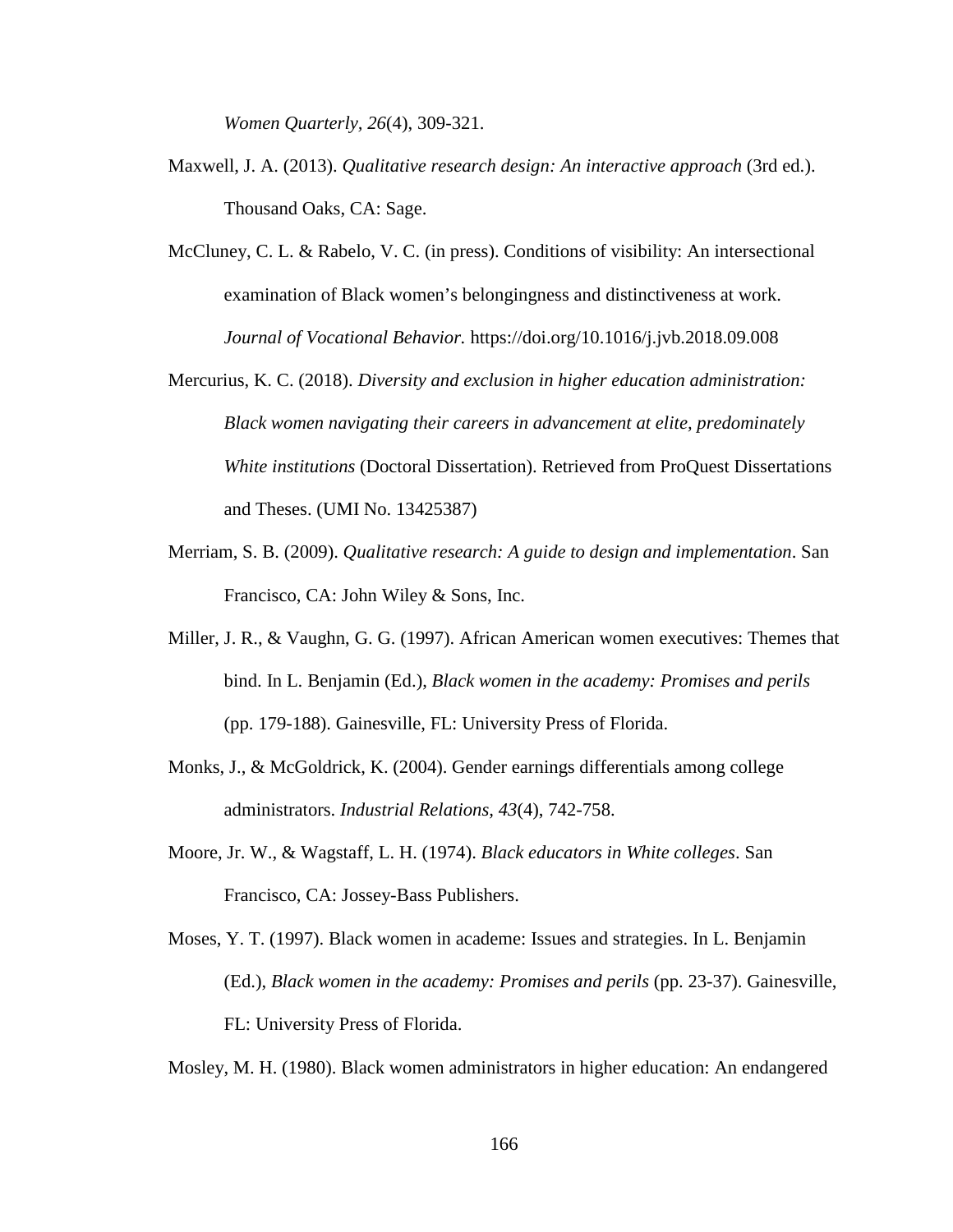species. *Journal of Black Studies, 10*(3), 295-310.

- Moustakas, C. (1994). *Phenomenological research methods*. Thousand Oaks, CA: Sage.
- Munhall, P. L. (1994). *Revisioning phenomenology: Nursing and health science research*. New York, NY: National League for Nursing.
- Myers, L. W. (2002). *A broken silence: Voices of African American women in the academy*. Westport, CT: Bergin & Garvey.

National Center for Education Statistics (2013). *Employees in degree-granting postsecondary institutions, by race/ethnicity, sex, employment status, control and level of institution, and primary occupation: Fall 2011* [Table 314.40]. Retrieved from https://nces.ed.gov/programs/digest/d13/tables/dt13\_314.40.asp

Nidiffer, J. (2001). Advocates on campus: Deans of women create a new profession. In J. Nidiffer & C. T. Bashaw (Eds.), *Women administrators in higher education: Historical and contemporary perspectives* (pp. 135-156). Albany, NY: State University of New York Press.

- Nidiffer, J. (2010). Overview: Women as leaders in academia. In O'Connor, K. (Ed.), *Gender and women's leadership: A reference handbook* (pp. 555-564). Thousand Oaks, CA: SAGE Reference.
- Oakley, A. (1985). *Sex, gender, and society*. Aldershot, England: Gower Publishing Company Limited.
- Oakley, J. G. (2000). Gender-based barriers to senior management positions: Understanding the scarcity of female CEOs. *Journal of Business Ethics, 27*(4), 321-334.

O'Neil, R. M. (1997). *Free speech in the college community*. Bloomington, IN: Indiana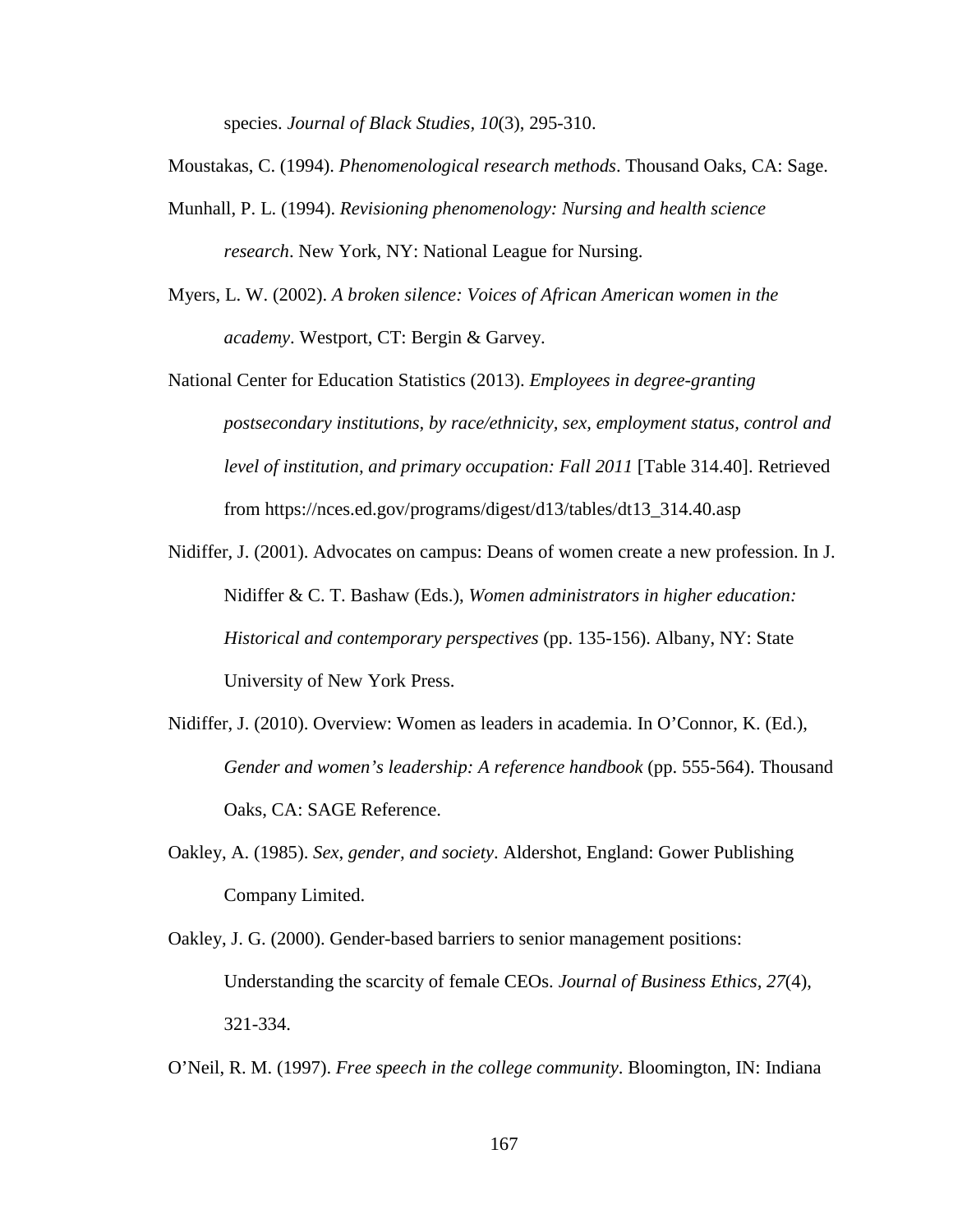University Press.

- Orlans, H. (1992). Affirmative action in higher education. *The Annals of the American Academy of Political and Social Science, 523*(1), 144-158.
- Parker, P. (2015). The historical role of women in higher education. Administrative Issues Journal: Education, *Practice, and Research, 5*(1), p. 3-14.
- Parker, P. S. (2002). Negotiating identity in raced and gendered workplace interactions: The use of strategic communication by African American women senior executives within dominant culture organizations. *Communication Quarterly, 50*(3/4), 251-268.
- Parker, P. S. (2005). *Race, gender, and leadership: Re-envisioning organizational leadership from the perspectives of African American women executives*. Mahway, NJ: Lawrence Erlbaum Associates.
- Parker, P. S., & ogilvie, dt. (1996). Gender, culture, and leadership: Toward a culturally distinct model of African-American women executives' leadership strategies. *Leadership Quarterly, 7*(2), 189-214.
- Patitu, C. L., & Hinton, K. G. (2003). The experiences of African American women faculty and administrators in higher education: Has anything changed? *New Directions from Student Services, 104*, 79-93.
- Price, T. (2015). *An exploration of black women's intersectionality in context of athletic administration* (Doctoral Dissertation). Retrieved from ProQuest Dissertations and Theses. (UMI No. 3719852)
- Ragins, B. R. (2002). Understanding diversified mentoring relationships: Definitions,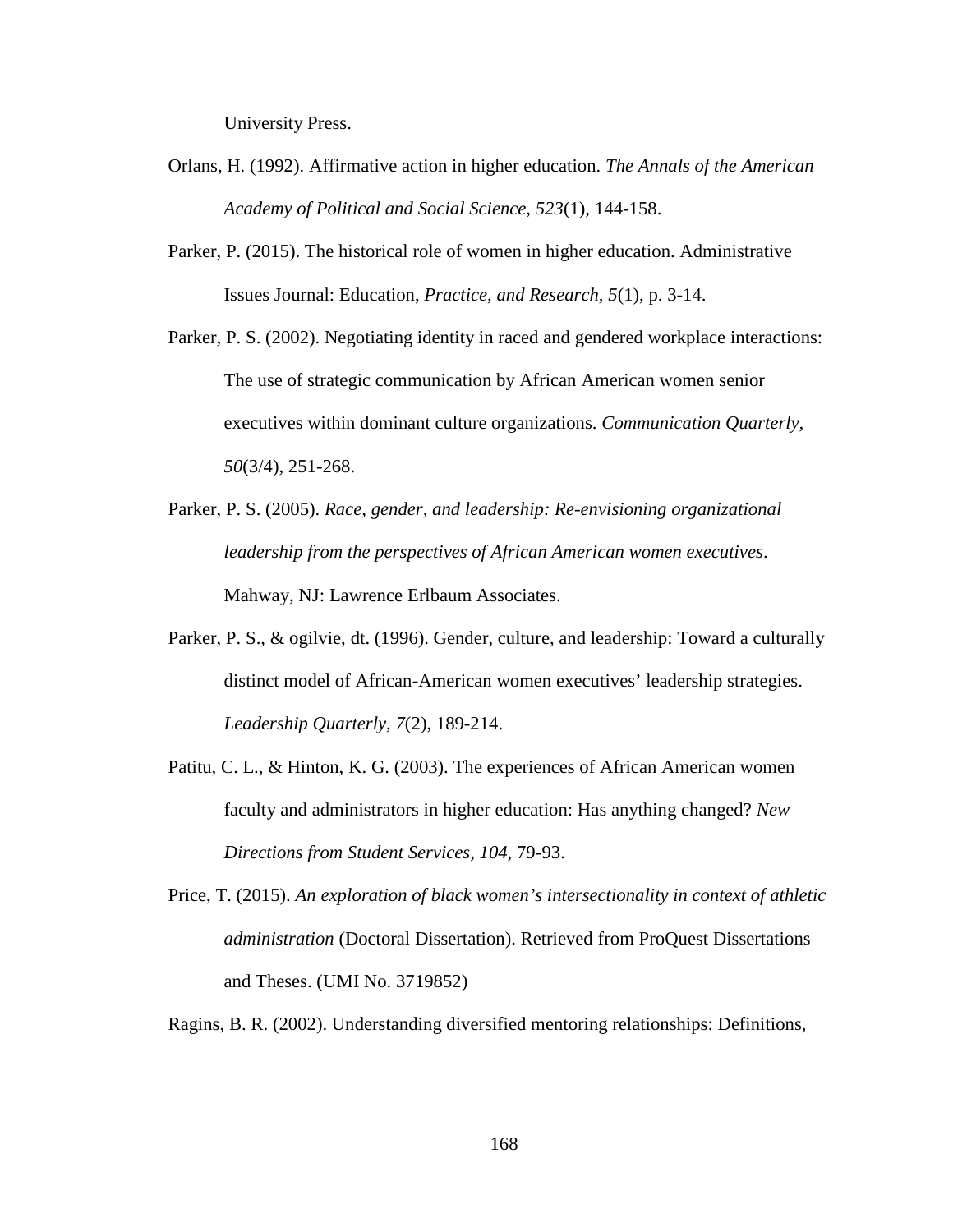challenges, and strategies. In D. Clutterbuck & B. R. Ragins (Eds.), *Mentoring and diversity: An international perspective* (pp. 23-53) New York, NY: Routledge.

- Ragins, B. R., & Cotton, J. L. (1996). Jumping the hurdles: Barriers to mentoring for women in organizations. *Leadership & Organization Development Journal, 17*(3), 37-41.
- Ravello, J. N. (2016). *Intersectionality at work: Black women administrators' perceptions of their work performance at predominantly white institutions* (Doctoral Dissertation). Retrieved from ProQuest Dissertations and Theses. (UMI No. 10118491)
- Reinarz, A. G. (2002). Women's issues in higher education administration. *Academic Advising Today, 25*(4). Retrieved from http://www.nacada.ksu.edu/Resources/Academic-Advising-Today/View-

Articles/Womens-Issues-in-Higher-Education-Administration.aspx

- Reis, T. C. (2015). Leadership stories: Defining gender in university leadership. *Journal of Women in Educational Leadership*, 1-26.
- Roebuck, J., & Murty, K. (1993). *Historically Black colleges and universities: Their place in American higher education*. Wesport, CT: Praefer.
- Roebuck, D., & Smith, D. (2011). Wisdom from executive female leaders: What can organizations, executive education programs, and graduate students learn? *Journal of Executive Education, 10*(1), 43-74.
- Rost, J. C. (1993). *Leadership for the twenty-first century*. Westport, CT: Praeger Publishers.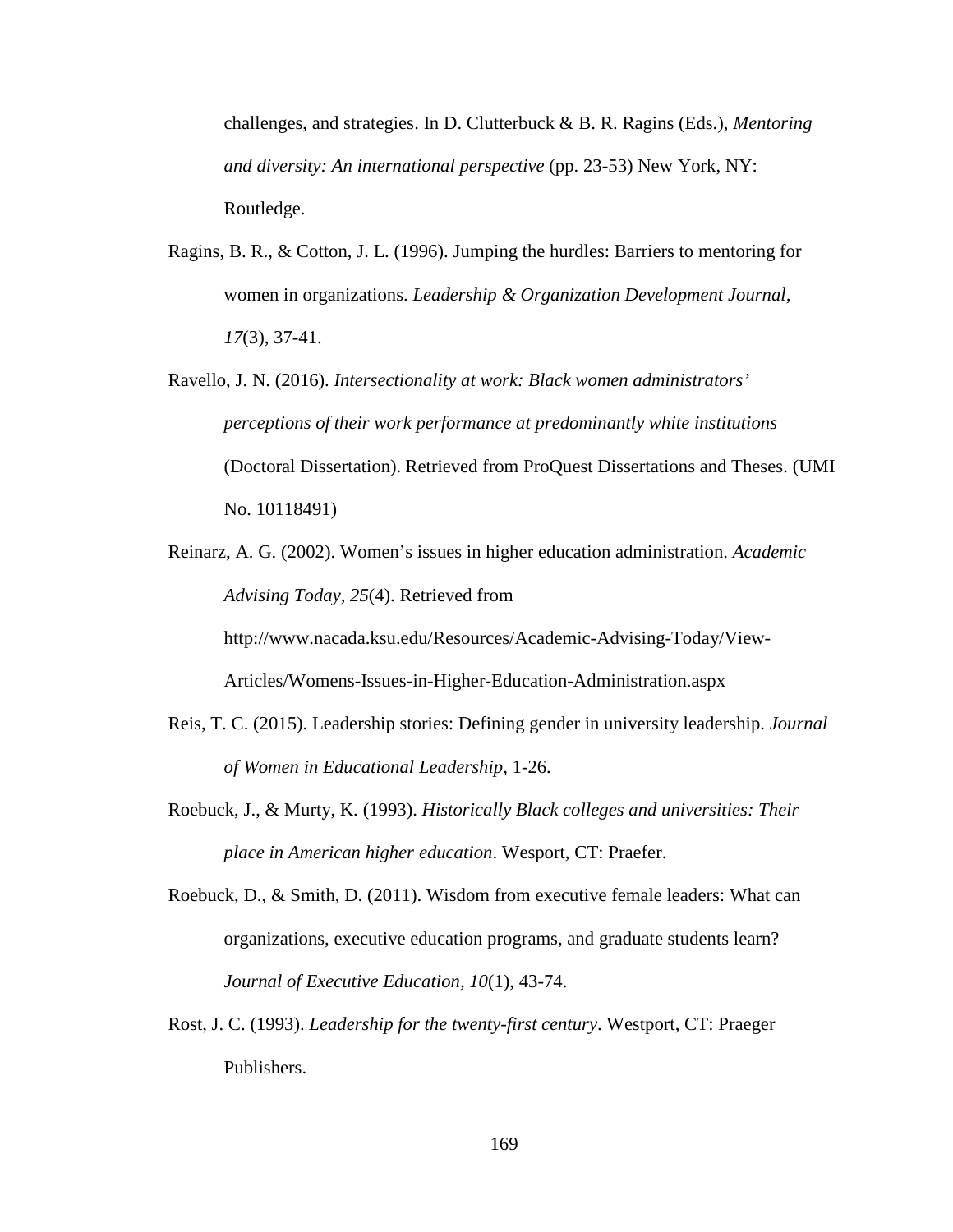- Rusher, A. W. (1996). *African American women administrators*. New York, NY: Lanham.
- Saldaña, J. (2009). *The coding manual for qualitative researchers*. Thousand Oaks, CA: SAGE Publications, Inc.
- Sanchez, P., Hucles, P., Sanchez-Hucles, J., & Mehta, S. C. (2007). Increasing diverse women leadership in corporate America: Climbing concrete walls and shattering glass ceilings! In J. L. Chin, B. Lott, J. K. Rice, and J. Sanchez-Hucles (Eds.), *Women and leadership: Transforming visions and diverse voices* (pp. 228-244). Malden, MA: Blackwell Publishing.
- Schor, S. M. (1997). Separate and unequal: The nature of women's and men's careerbuilding relationships. *Business Horizons, 40*(5), 51-58.
- Schramm, S. L. (2002). Intersection of gender and race. In A. M. Martínez Alemán, & K. A. Renn (Eds.), *Women in higher education: An encyclopedia* (pp. 88-93). Santa Barbara, CA: ABC-CLIO, Inc.
- Schwartz (1997). Reconceptualizing the leadership roles of women in higher education: A brief history on the importance of deans of women. *Journal of Higher Education, 68*(5), 502-522.
- Scott, T. M. (2016). Life histories of African American women senior student affairs officers (Doctoral Dissertation). Retrieved from ProQuest Dissertations and Theses. (UMI No. 10158967)
- Searby, L., Ballenger, J., & Tripses, J. (2015). Climbing the ladder, holding the ladder: The mentoring experiences of higher education female leaders. *Advancing Women in Leadership Journal, 35*, 98-107.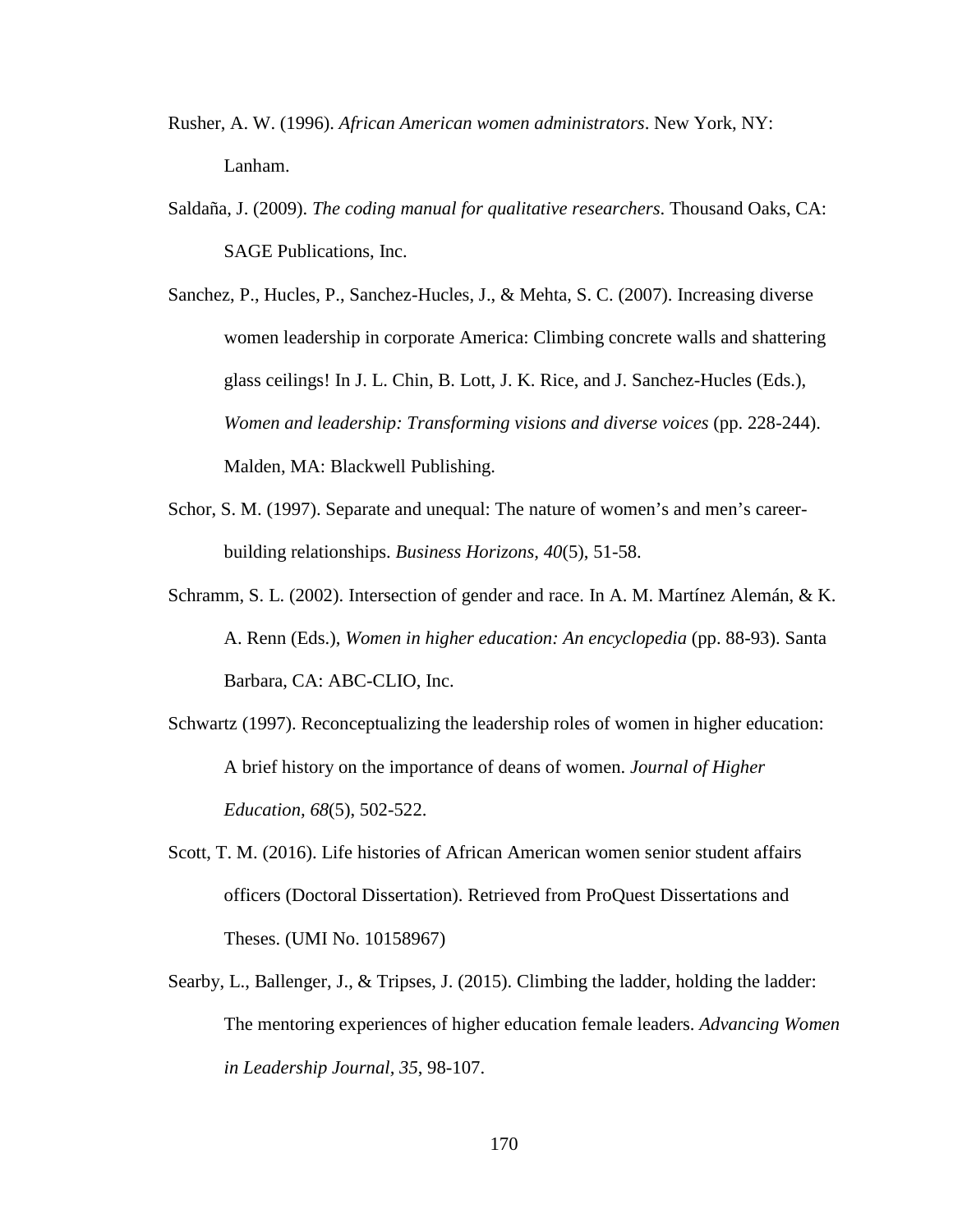- Shorter-Gooden, K. (2004). Multiple resistance strategies: How African American women cope with racism and sexism. *Journal of Black Psychology, 30*(3), 406- 425.
- Smith, D. T., & Crawford, K. (2007). Climbing the ivory tower: Recommendations for mentoring African American women in higher education. *Race, Gender & Class, 14*(1/2), 253-265.
- Somers, P. (2002). Affirmative action and employment. In A. M. Martínez Alemán, & K. A. Renn (Eds.), *Women in higher education: An encyclopedia* (pp. 211-214). Santa Barbara, CA: ABC-CLIO, Inc.
- Stewart, D., & Mickunas, A. (1974). *Exploring phenomenology: A guide to the field and its literature*. Chicago, IL: American Library Association.
- Sue, D. W., Capodilupo, C. M., Torino, G. C., Bucceri, J. M., Holder, A. M., B., Nadal, K. L, & Esquilin, M. (2007). Racial microaggressions in everyday life: Implications for clinical practice. *American Psychologist, 62*(4), 271-286.
- Tassie, K. E., & Brown Givens, S. M. (2013). The "Double Outsider's" challenges to professional success. In D. J. Davis & C. Chaney (Eds.), *Black women in leadership: Their historical and contemporary contributions* (pp. 163-175). New York, NY: Peter Lang Publishing.
- Taylor, R. J., Chatters, L. M., Levin, J. (2004). Religion in the lives of African Americans: Social, psychological, and health perspectives. Thousand Oaks, CA: SAGE Publications.
- Thelin, J. R. (2011). *A history of American higher education* (2nd ed.). Baltimore, MD: The Johns Hopkins University Press.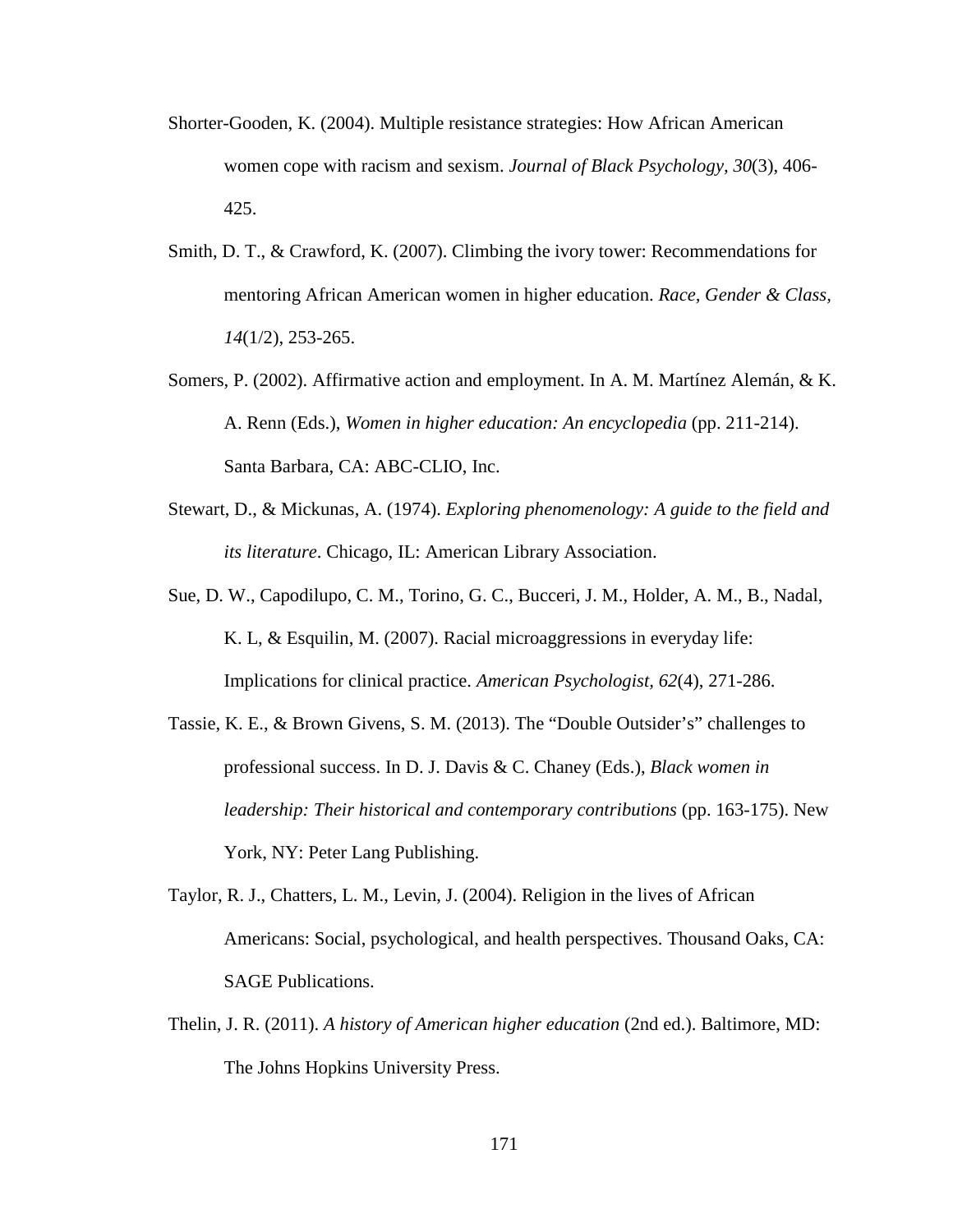- Tiao, N. (2006). *Senior women leaders in higher education overcoming barriers to success*. Doctoral dissertation retrieved from http://commons.emich.edu/theses/104/
- Tillman, L. C. (2013). Foreword. In D. J. Davis & C. Chaney (Eds.), *Black women in leadership: Their historical and contemporary contributions* (pp. 3-6). New York, NY: Peter Lang Publishing.
- U. S. Bureau of Labor Statistics. (2014). *Women in the labor force: A databook*. Retrieved from https://www.bls.gov/cps/wlf-databook-2013.pdf
- U. S. Department of Education, National Center for Education Statistics. (n.d.). *Glossary NCES Statistical Standards*. Retrieved from http://nces.ed.gov/statprog/2002/glossary.asp#black
- U. S. Equal Employment Opportunity Commission (n.d.). *EEO-1 Job Classification Guide*. Retrieved from

https://www.eeoc.gov/employers/eeo1survey/jobclassguide.cfm

- van Knippenberg, D., van Knippenberg, B., De Cremer, D., & Hogg, M.A. (2004). Leadership, self, and identity: A review and research agenda. *The Leadership Quarterly, 15*, 825-856.
- van Manen, M. (1990). *Researching lived experience: Human science for an action sensitive pedagogy*. Albany, NY: The State University of New York.
- Waring, A. L. (2003). African American female college presidents: Self conceptions of leadership. *Journal of Leadership and Organizational Studies, 9*(3), 31-44.

West, N. M. (2015). In our own words: African American women student affairs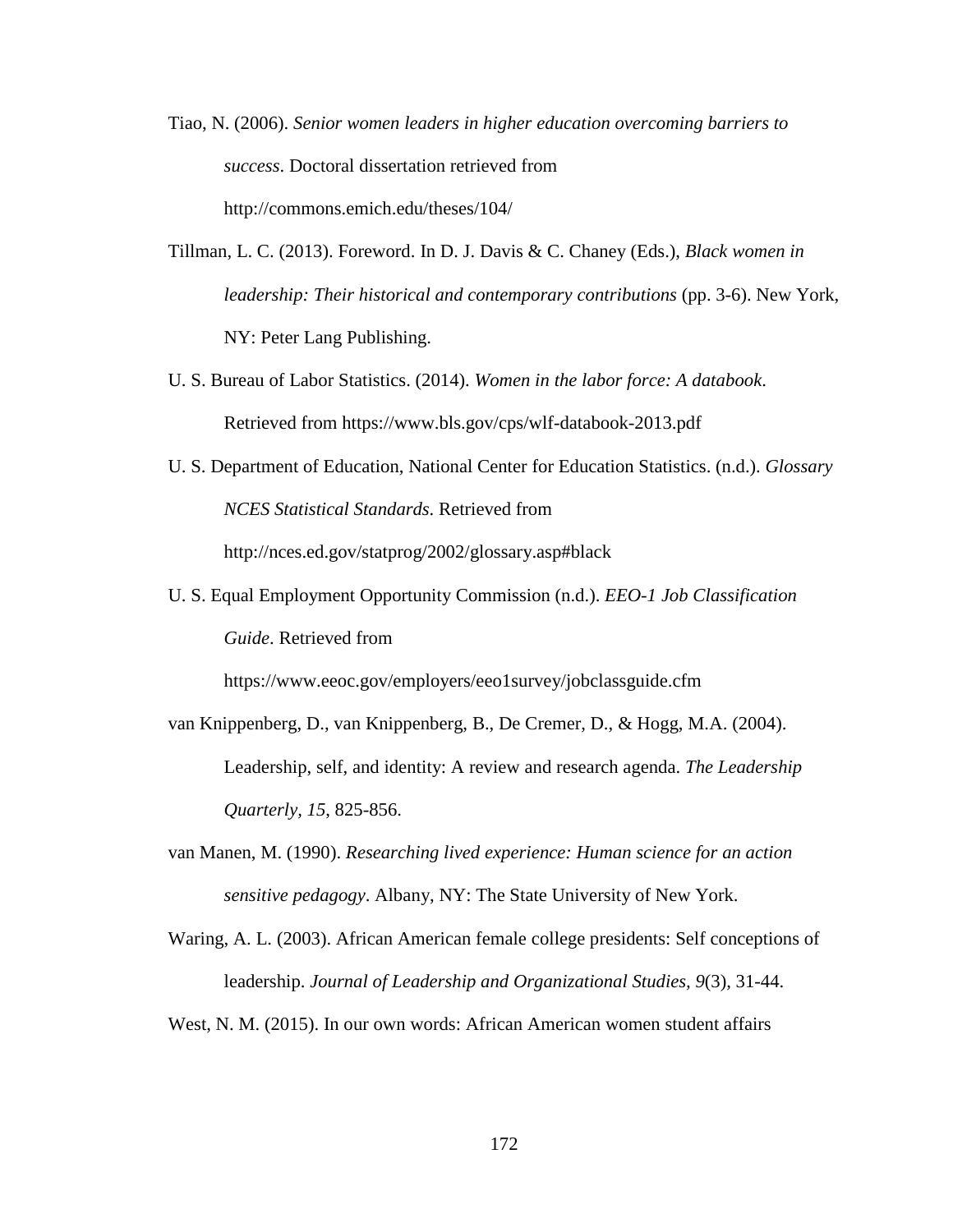professionals define their experiences in the academy. *Advancing Women in Leadership Journal, 35*, 108-119.

- West, N. M. (2017). Withstanding our status as outsiders-within: Professional counterspaces for African American women student affairs administrators. *NASPA Journal About Women in Higher Education, 10*, 1-20.
- Whitaker, L. D. (2010). Overview: History of women's public leadership. In O'Connor, K. (Ed.), *Gender and women's leadership: A reference handbook* (pp. 61-69) Thousand Oaks, CA: SAGE Reference.
- White, D. G. (1985). *Ar'n't I a woman?: Female slaves in the plantation south*. New York, NY: WW Norton and Company.
- Wilder, J., Jones, T. B., & Osborne-Lampkin, L. (2013). A profile of Black women in the 21st century academy: Still learning from the "outsider-within". *Journal of Research Initiatives, 1*(1), 27-38.
- Wilson, R. (1989). Women of color in academic administration: Trends, progress, and barriers. *Sex Roles, 21*(1/2), 85-97.
- Winant, H. (2000). Race and race theory. *Annual review of sociology, 26*(1), 169-185.
- Wright, G. L. (2008). (Doctoral Dissertation). Retrieved from ProQuest Dissertations and Theses. (UMI No. 3357915)
- Yin, R. K. (2011). *Qualitative research from start to finish*. New York, NY: The Guilford Press.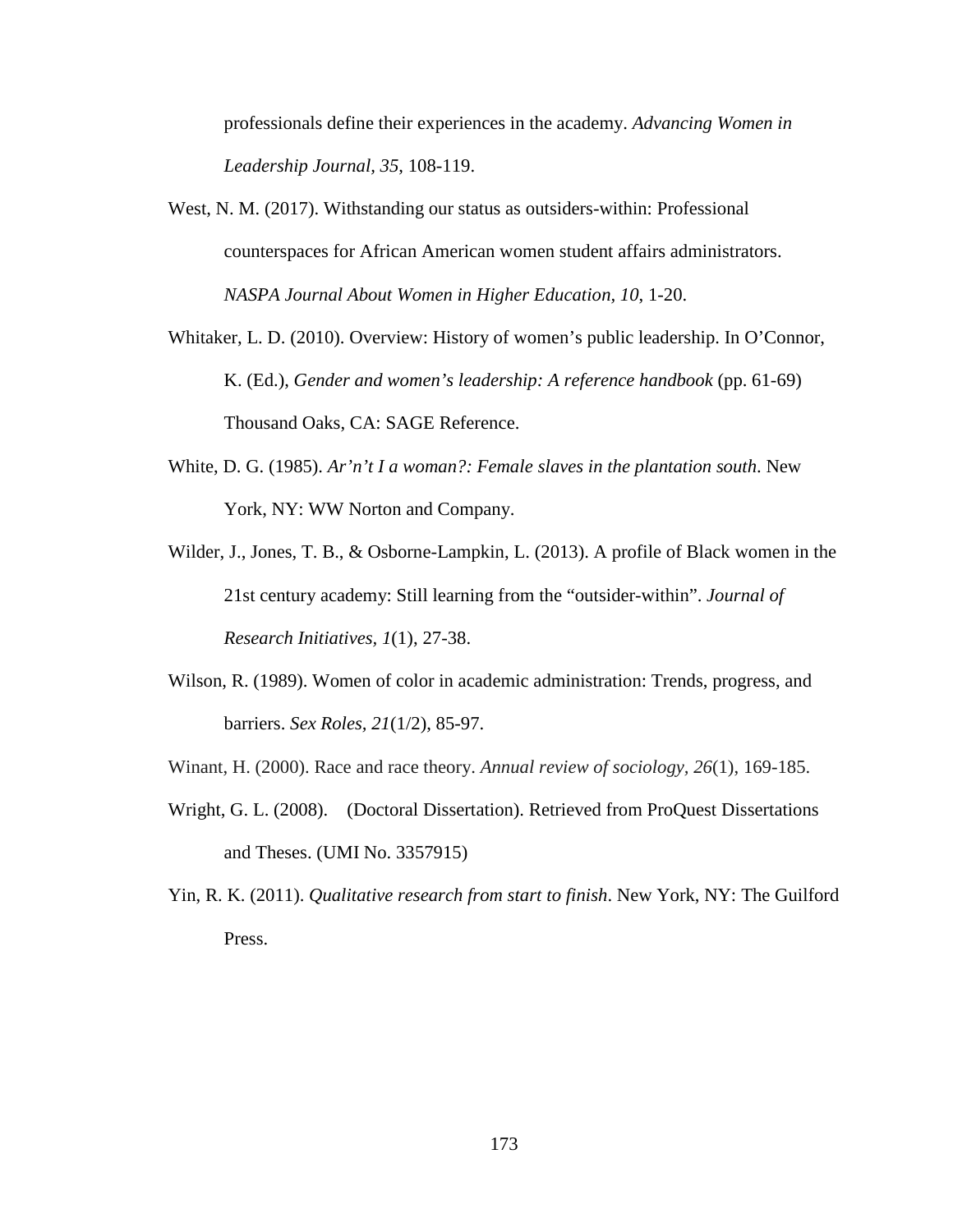### VITA

## **Tanja N. Bibbs**

# **EDUCATION**

**Western Kentucky University (WKU) Bowling Green, KY**<br>Master Public Administration **December** 2007 Master Public Administration Bachelor of Arts in Sociology December 2005

# **PROFESSIONAL EXPERIENCE**

| <b>Western Kentucky University</b><br>Program Manager, Online Program Development                                                           | <b>Bowling Green, KY</b><br>$07/2017$ – present |
|---------------------------------------------------------------------------------------------------------------------------------------------|-------------------------------------------------|
| <b>Assistant Director, Distance Learning</b>                                                                                                | $07/2014 - 07/2017$                             |
| Coordinator, Distance Learning                                                                                                              | $02/2012 - 07/2014$                             |
| <b>Independent Learning Specialist</b>                                                                                                      | $02/2009 - 02/2012$                             |
| <b>Audubon Area Community Services</b><br><b>Job Readiness Trainer</b>                                                                      | <b>Bowling Green, KY</b><br>$07/2008 - 02/2009$ |
| <b>Barren River Area Agency on Aging</b><br>Case Manager                                                                                    | <b>Bowling Green, KY</b><br>$02/2007 - 07/2008$ |
| <b>TEACHING EXPERIENCE</b>                                                                                                                  |                                                 |
| <b>Western Kentucky University</b><br><b>Instructor</b> , Dual Credit                                                                       | <b>Bowling Green, KY</b><br>01/2014-05/2014     |
| <b>HONORS &amp; AWARDS</b>                                                                                                                  |                                                 |
| <b>University of Kentucky</b><br>Arvle & Ellen Turner Thacker Research Fund Recipient<br>Wallace Charles Hill Graduate Fellowship Recipient | 2018<br>2016, 2017                              |
| <b>Association of Continuing Higher Education</b><br>Emerging Leader Institute participant                                                  | 2016                                            |
| <b>Bowling Green Human Rights Commission</b>                                                                                                |                                                 |

Women Reaching Higher Award 2010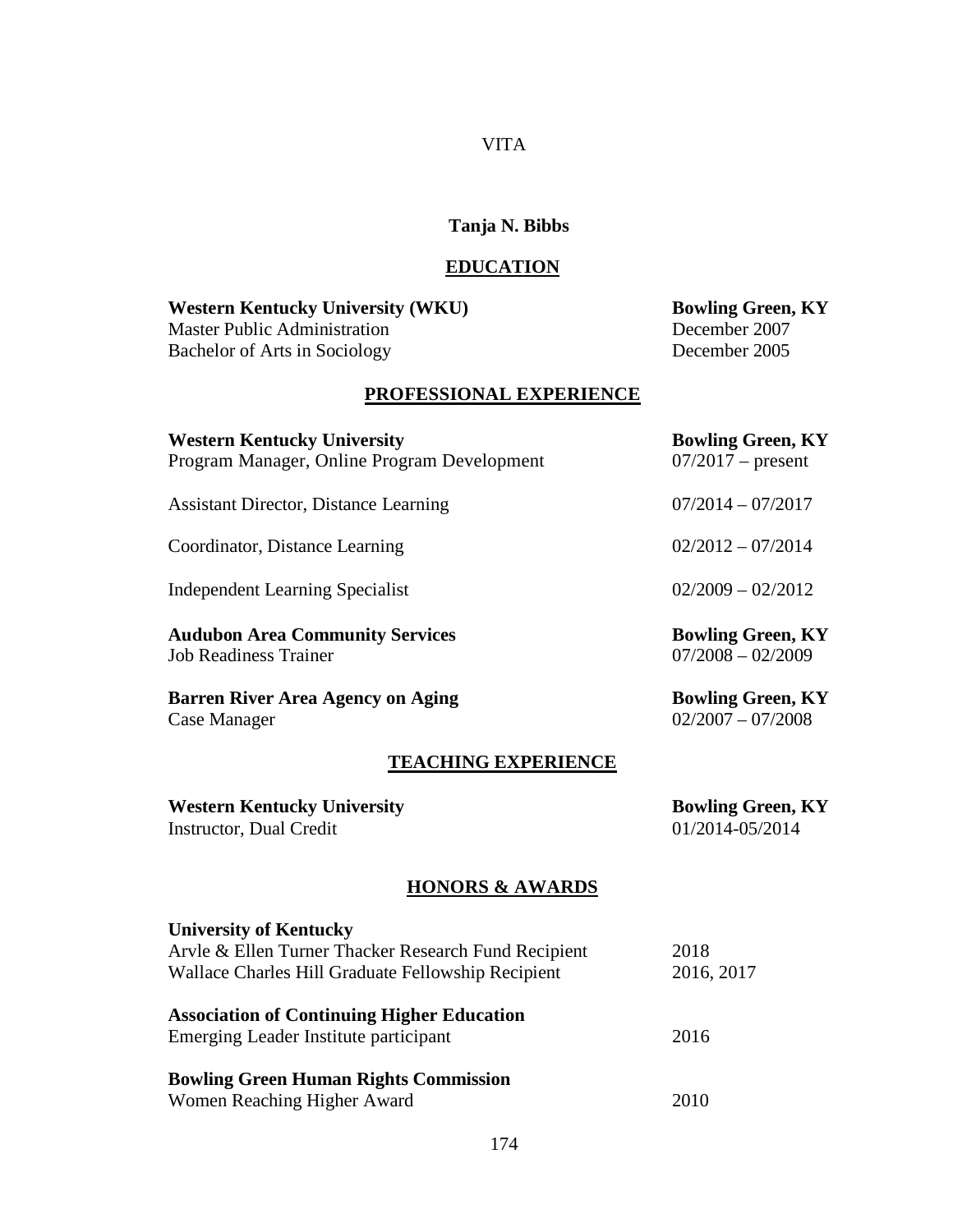| <b>Kentucky Commission on Human Rights</b>              |               |
|---------------------------------------------------------|---------------|
| Unbridled Spirit of Justice Award                       | 2010          |
| <b>Western Kentucky University</b>                      |               |
| Graduate Assistantship, Department of Political Science | 2006, 2007    |
| <b>Award of Distinction Scholarship</b>                 | $2001 - 2005$ |

#### **PUBLICATIONS**

Uranis, J., & Bibbs, T. (2017). The challenge of CBE programs: Administrative and technological considerations pertaining to the delivery of non-semester based programs. In: Rasmussen, K., Northrup, P., & Colson, R. (Eds.), *Handbook of research on competency-based education in university settings* (pp. 92-115). Hershey, PA: IGI Global.

#### **PROFESSIONAL PRESENTATIONS**

Hatfield, B., Bibbs, T., & Thrasher, E. (2016, November). *Using digital resources to build a self-paced MBA foundations solution*. Presented at the Kentucky Convergence Conference, Bowling Green, KY.

Uranis, J., & Bibbs, T. (2016, April). *Competency-based education: Leveraging resources*. Workshop presented at the University Professional and Continuing Education Association Annual Conference, San Diego, CA.

Bibbs, T., Vincent, T., & Reiger-Ward, Danita. (2016, January). *A collaborative approach to recruiting and retaining students for a personalized learning program*. Presented at the Western Kentucky University Student Success Summit, Bowling Green, KY.

Bibbs, T., & Vincent, T. (2015, November). *Non-term based courses: Leveraging operations for competency-based education*. Presented at the Kentucky Convergence Conference, Bowling Green, KY.

Uranis, J., & Bibbs, T. (2015, September). *Developing a competency-based education program*.Presented at the Kentucky Association for Continuing Higher Education, Park City, KY.

Bibbs, T., & Kirtley, S. (2014, November). *For students by students: An approach to addressing accessibility*. Presented at the Kentucky Convergence Conference, Louisville, KY.

Bibbs, T., & Troutman, C. (2014, October). *From the ground up: Building student services for distance learners*. Presented at the Online Learning Consortium